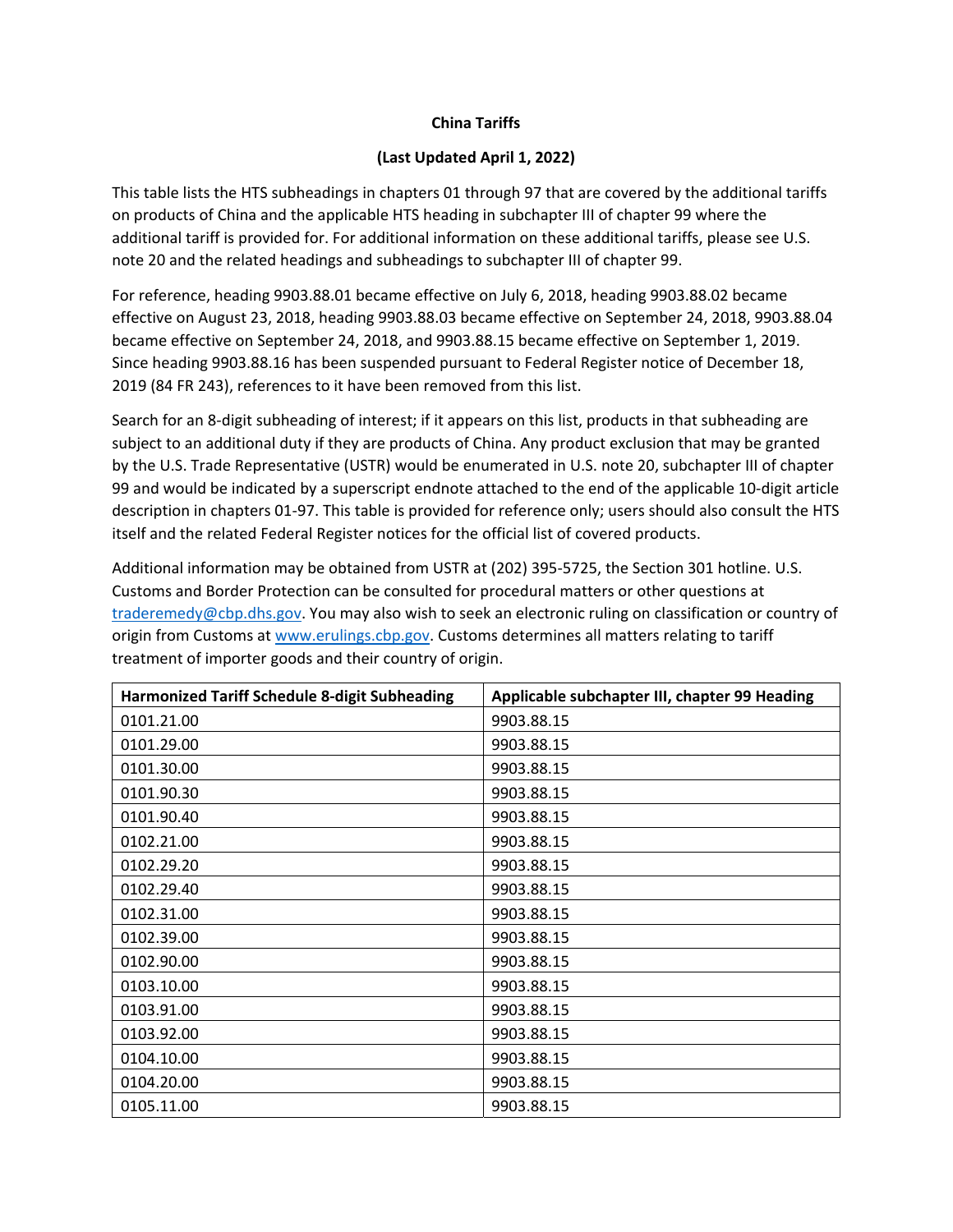| 0105.12.00 | 9903.88.15 |
|------------|------------|
| 0105.13.00 | 9903.88.15 |
| 0105.14.00 | 9903.88.15 |
| 0105.15.00 | 9903.88.15 |
| 0105.94.00 | 9903.88.15 |
| 0105.99.00 | 9903.88.15 |
| 0106.11.00 | 9903.88.15 |
| 0106.12.01 | 9903.88.15 |
| 0106.13.00 | 9903.88.15 |
| 0106.14.00 | 9903.88.15 |
| 0106.19.30 | 9903.88.15 |
| 0106.19.91 | 9903.88.15 |
| 0106.20.00 | 9903.88.15 |
| 0106.31.00 | 9903.88.15 |
| 0106.32.00 | 9903.88.15 |
| 0106.33.00 | 9903.88.15 |
| 0106.39.01 | 9903.88.15 |
| 0106.41.00 | 9903.88.15 |
| 0106.49.00 | 9903.88.15 |
| 0106.90.01 | 9903.88.15 |
| 0201.10.05 | 9903.88.15 |
| 0201.10.10 | 9903.88.15 |
| 0201.10.50 | 9903.88.15 |
| 0201.20.02 | 9903.88.15 |
| 0201.20.04 | 9903.88.15 |
| 0201.20.06 | 9903.88.15 |
| 0201.20.10 | 9903.88.15 |
| 0201.20.30 | 9903.88.15 |
| 0201.20.50 | 9903.88.15 |
| 0201.20.80 | 9903.88.15 |
| 0201.30.02 | 9903.88.15 |
| 0201.30.04 | 9903.88.15 |
| 0201.30.06 | 9903.88.15 |
| 0201.30.10 | 9903.88.15 |
| 0201.30.30 | 9903.88.15 |
| 0201.30.50 | 9903.88.15 |
| 0201.30.80 | 9903.88.15 |
| 0202.10.05 | 9903.88.15 |
| 0202.10.10 | 9903.88.15 |
| 0202.10.50 | 9903.88.15 |
| 0202.20.02 | 9903.88.15 |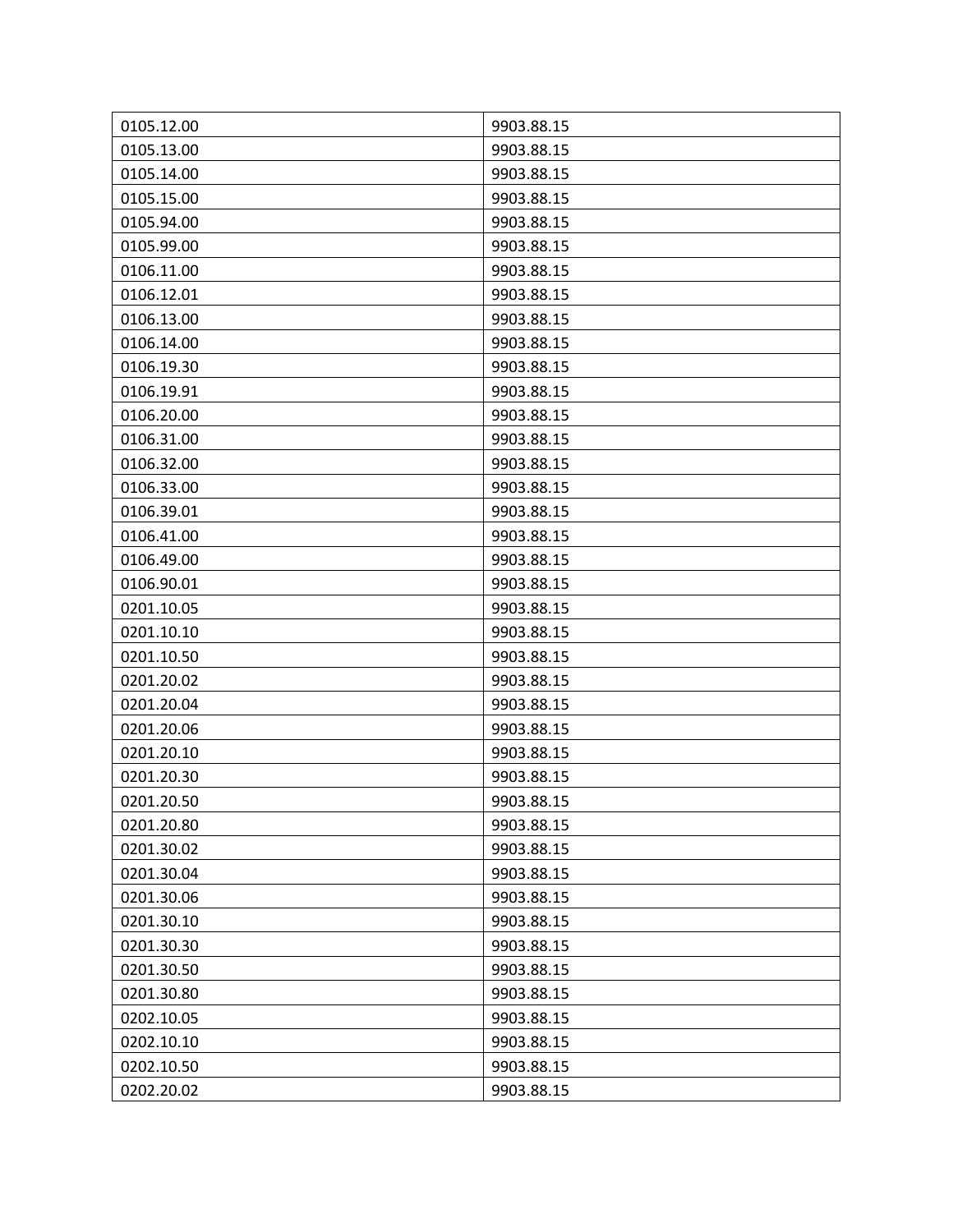| 0202.20.04 | 9903.88.15 |
|------------|------------|
| 0202.20.06 | 9903.88.15 |
| 0202.20.10 | 9903.88.15 |
| 0202.20.30 | 9903.88.15 |
| 0202.20.50 | 9903.88.15 |
| 0202.20.80 | 9903.88.15 |
| 0202.30.02 | 9903.88.15 |
| 0202.30.04 | 9903.88.15 |
| 0202.30.06 | 9903.88.15 |
| 0202.30.10 | 9903.88.15 |
| 0202.30.30 | 9903.88.15 |
| 0202.30.50 | 9903.88.15 |
| 0202.30.80 | 9903.88.15 |
| 0203.11.00 | 9903.88.15 |
| 0203.12.10 | 9903.88.15 |
| 0203.12.90 | 9903.88.15 |
| 0203.19.20 | 9903.88.15 |
| 0203.19.40 | 9903.88.15 |
| 0203.21.00 | 9903.88.15 |
| 0203.22.10 | 9903.88.15 |
| 0203.22.90 | 9903.88.15 |
| 0203.29.20 | 9903.88.03 |
| 0203.29.40 | 9903.88.03 |
| 0204.10.00 | 9903.88.15 |
| 0204.21.00 | 9903.88.15 |
| 0204.22.20 | 9903.88.15 |
| 0204.22.40 | 9903.88.15 |
| 0204.23.20 | 9903.88.15 |
| 0204.23.40 | 9903.88.15 |
| 0204.30.00 | 9903.88.15 |
| 0204.41.00 | 9903.88.15 |
| 0204.42.20 | 9903.88.15 |
| 0204.42.40 | 9903.88.15 |
| 0204.43.20 | 9903.88.15 |
| 0204.43.40 | 9903.88.15 |
| 0204.50.00 | 9903.88.15 |
| 0205.00.00 | 9903.88.15 |
| 0206.10.00 | 9903.88.03 |
| 0206.21.00 | 9903.88.15 |
| 0206.22.00 | 9903.88.15 |
| 0206.29.00 | 9903.88.15 |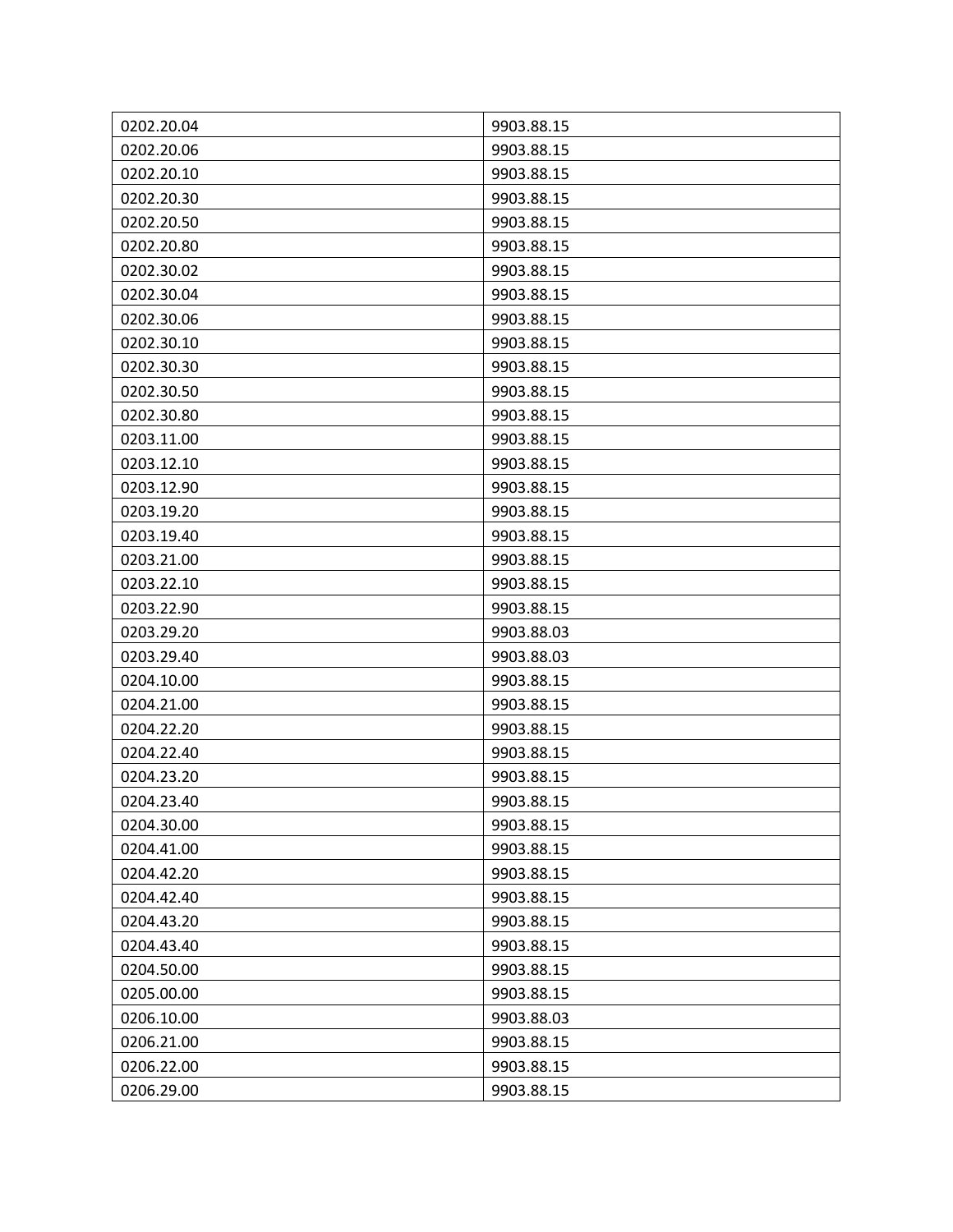| 0206.30.00 | 9903.88.15 |
|------------|------------|
| 0206.41.00 | 9903.88.15 |
| 0206.49.00 | 9903.88.15 |
| 0206.80.00 | 9903.88.15 |
| 0206.90.00 | 9903.88.15 |
| 0207.11.00 | 9903.88.15 |
| 0207.12.00 | 9903.88.15 |
| 0207.13.00 | 9903.88.15 |
| 0207.14.00 | 9903.88.15 |
| 0207.24.00 | 9903.88.15 |
| 0207.25.20 | 9903.88.15 |
| 0207.25.40 | 9903.88.15 |
| 0207.26.00 | 9903.88.15 |
| 0207.27.00 | 9903.88.15 |
| 0207.41.00 | 9903.88.15 |
| 0207.42.00 | 9903.88.15 |
| 0207.43.00 | 9903.88.15 |
| 0207.44.00 | 9903.88.15 |
| 0207.45.00 | 9903.88.15 |
| 0207.51.00 | 9903.88.15 |
| 0207.52.00 | 9903.88.15 |
| 0207.53.00 | 9903.88.15 |
| 0207.54.00 | 9903.88.15 |
| 0207.55.00 | 9903.88.15 |
| 0207.60.10 | 9903.88.15 |
| 0207.60.20 | 9903.88.15 |
| 0207.60.30 | 9903.88.15 |
| 0207.60.40 | 9903.88.15 |
| 0207.60.60 | 9903.88.15 |
| 0208.10.00 | 9903.88.03 |
| 0208.30.00 | 9903.88.15 |
| 0208.40.01 | 9903.88.15 |
| 0208.50.00 | 9903.88.15 |
| 0208.60.00 | 9903.88.15 |
| 0208.90.20 | 9903.88.03 |
| 0208.90.25 | 9903.88.03 |
| 0208.90.30 | 9903.88.15 |
| 0208.90.91 | 9903.88.15 |
| 0209.10.00 | 9903.88.15 |
| 0209.90.00 | 9903.88.15 |
| 0210.11.00 | 9903.88.15 |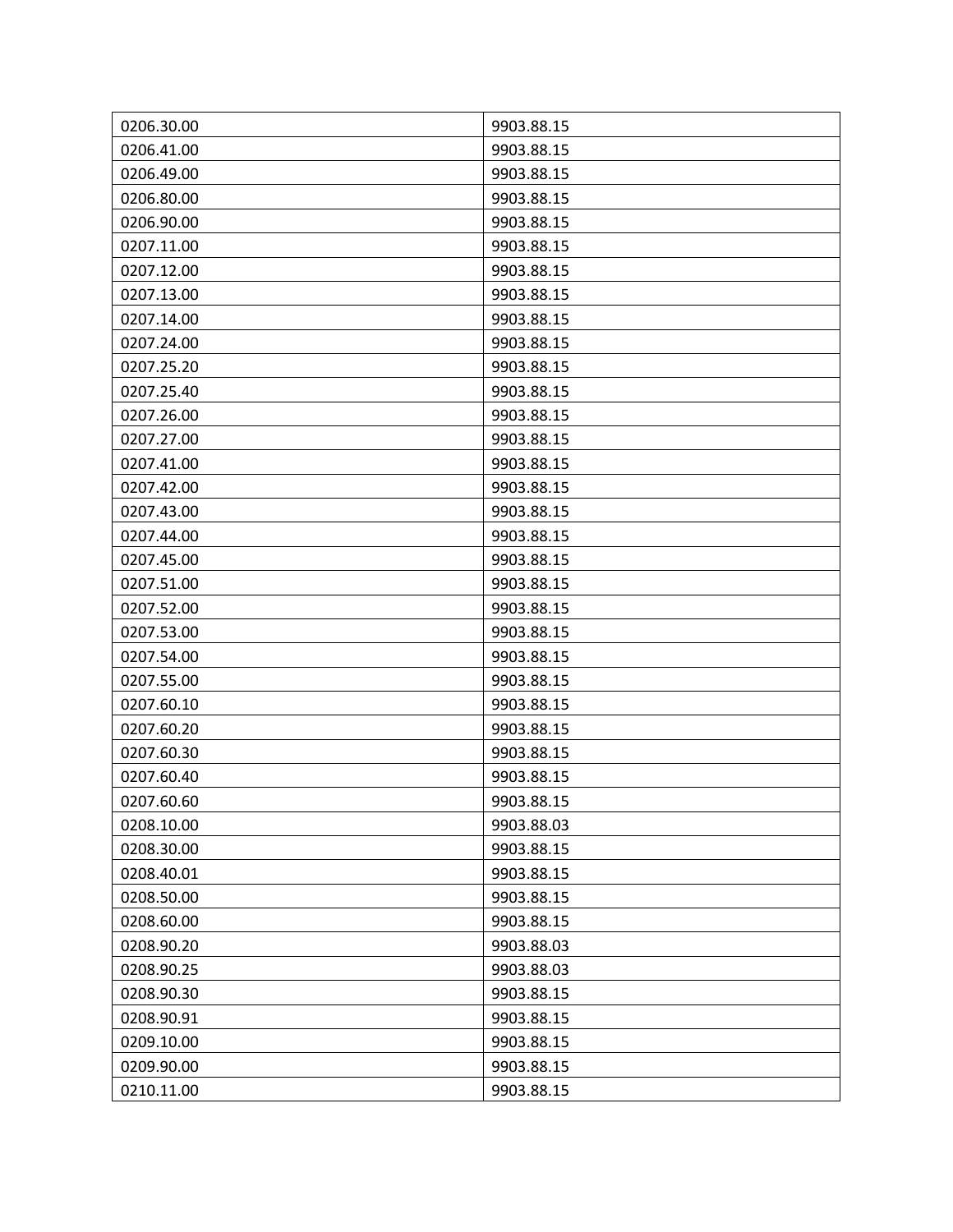| 0210.12.00 | 9903.88.15 |
|------------|------------|
| 0210.19.00 | 9903.88.03 |
| 0210.20.00 | 9903.88.15 |
| 0210.91.00 | 9903.88.15 |
| 0210.92.01 | 9903.88.15 |
| 0210.93.00 | 9903.88.15 |
| 0210.99.20 | 9903.88.15 |
| 0210.99.91 | 9903.88.15 |
| 0301.11.00 | 9903.88.03 |
| 0301.19.00 | 9903.88.03 |
| 0301.91.00 | 9903.88.03 |
| 0301.92.00 | 9903.88.03 |
| 0301.93.02 | 9903.88.03 |
| 0301.94.01 | 9903.88.03 |
| 0301.95.00 | 9903.88.03 |
| 0301.99.03 | 9903.88.03 |
| 0302.11.00 | 9903.88.03 |
| 0302.13.00 | 9903.88.03 |
| 0302.14.00 | 9903.88.03 |
| 0302.19.00 | 9903.88.03 |
| 0302.21.00 | 9903.88.03 |
| 0302.22.00 | 9903.88.03 |
| 0302.23.00 | 9903.88.03 |
| 0302.24.00 | 9903.88.03 |
| 0302.29.01 | 9903.88.03 |
| 0302.31.00 | 9903.88.03 |
| 0302.32.00 | 9903.88.03 |
| 0302.33.00 | 9903.88.03 |
| 0302.34.00 | 9903.88.03 |
| 0302.35.01 | 9903.88.03 |
| 0302.36.00 | 9903.88.03 |
| 0302.39.02 | 9903.88.03 |
| 0302.41.00 | 9903.88.03 |
| 0302.42.00 | 9903.88.03 |
| 0302.43.00 | 9903.88.03 |
| 0302.44.00 | 9903.88.03 |
| 0302.45.11 | 9903.88.03 |
| 0302.45.50 | 9903.88.03 |
| 0302.46.11 | 9903.88.03 |
| 0302.46.50 | 9903.88.03 |
| 0302.47.00 | 9903.88.03 |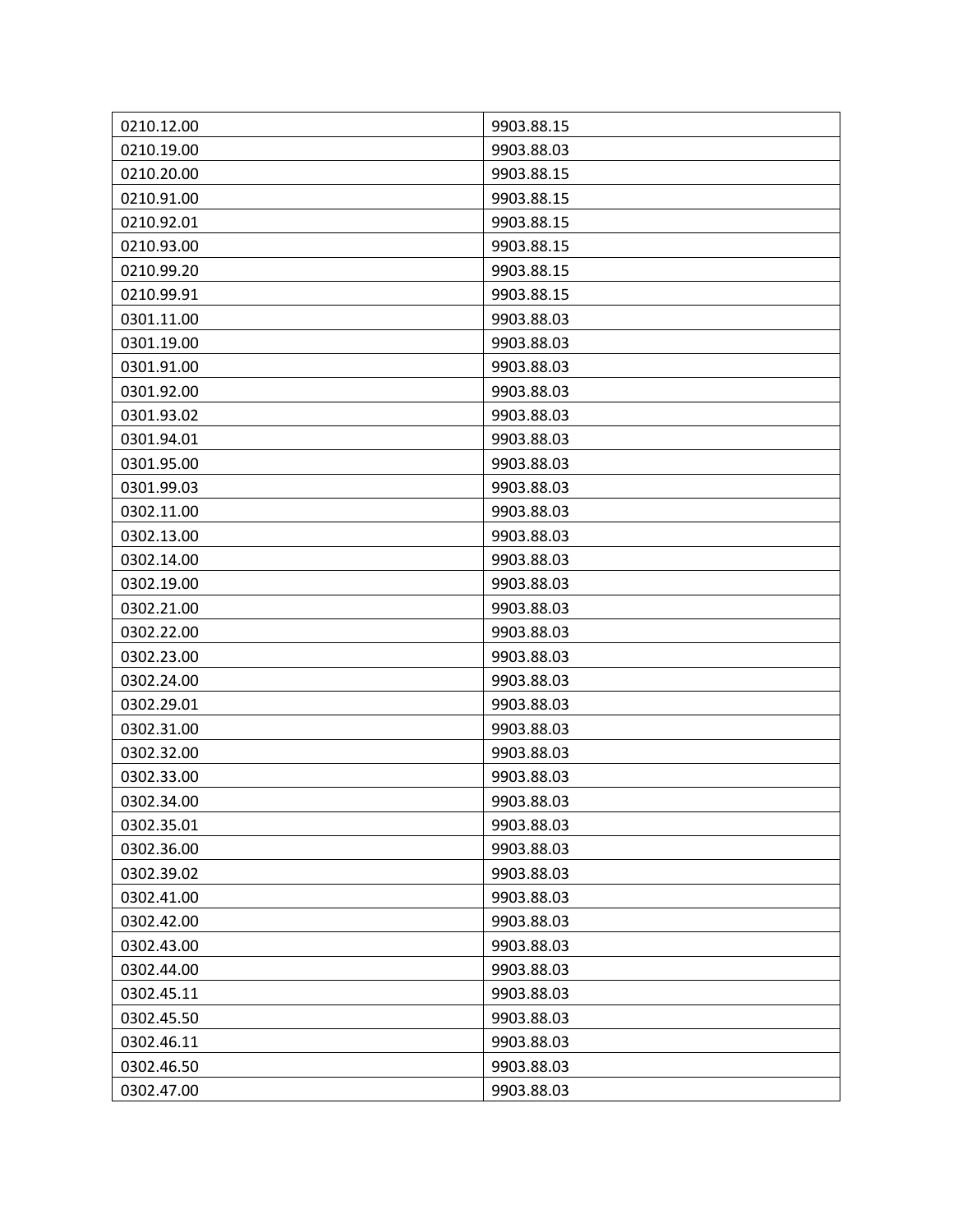| 0302.49.00 | 9903.88.03 |
|------------|------------|
| 0302.51.00 | 9903.88.03 |
| 0302.52.00 | 9903.88.03 |
| 0302.53.00 | 9903.88.03 |
| 0302.54.11 | 9903.88.03 |
| 0302.54.50 | 9903.88.03 |
| 0302.55.11 | 9903.88.03 |
| 0302.55.50 | 9903.88.03 |
| 0302.56.11 | 9903.88.03 |
| 0302.56.50 | 9903.88.03 |
| 0302.59.11 | 9903.88.03 |
| 0302.59.50 | 9903.88.03 |
| 0302.71.11 | 9903.88.03 |
| 0302.71.50 | 9903.88.03 |
| 0302.72.11 | 9903.88.03 |
| 0302.72.50 | 9903.88.03 |
| 0302.73.11 | 9903.88.03 |
| 0302.73.50 | 9903.88.03 |
| 0302.74.00 | 9903.88.03 |
| 0302.79.11 | 9903.88.03 |
| 0302.79.50 | 9903.88.03 |
| 0302.81.00 | 9903.88.03 |
| 0302.82.00 | 9903.88.03 |
| 0302.83.00 | 9903.88.03 |
| 0302.84.11 | 9903.88.03 |
| 0302.84.50 | 9903.88.03 |
| 0302.85.11 | 9903.88.03 |
| 0302.85.50 | 9903.88.03 |
| 0302.89.11 | 9903.88.03 |
| 0302.89.50 | 9903.88.03 |
| 0302.91.20 | 9903.88.03 |
| 0302.91.40 | 9903.88.03 |
| 0302.92.00 | 9903.88.03 |
| 0302.99.00 | 9903.88.03 |
| 0303.11.00 | 9903.88.03 |
| 0303.12.00 | 9903.88.03 |
| 0303.13.00 | 9903.88.03 |
| 0303.14.00 | 9903.88.03 |
| 0303.19.01 | 9903.88.03 |
| 0303.23.00 | 9903.88.03 |
| 0303.24.00 | 9903.88.03 |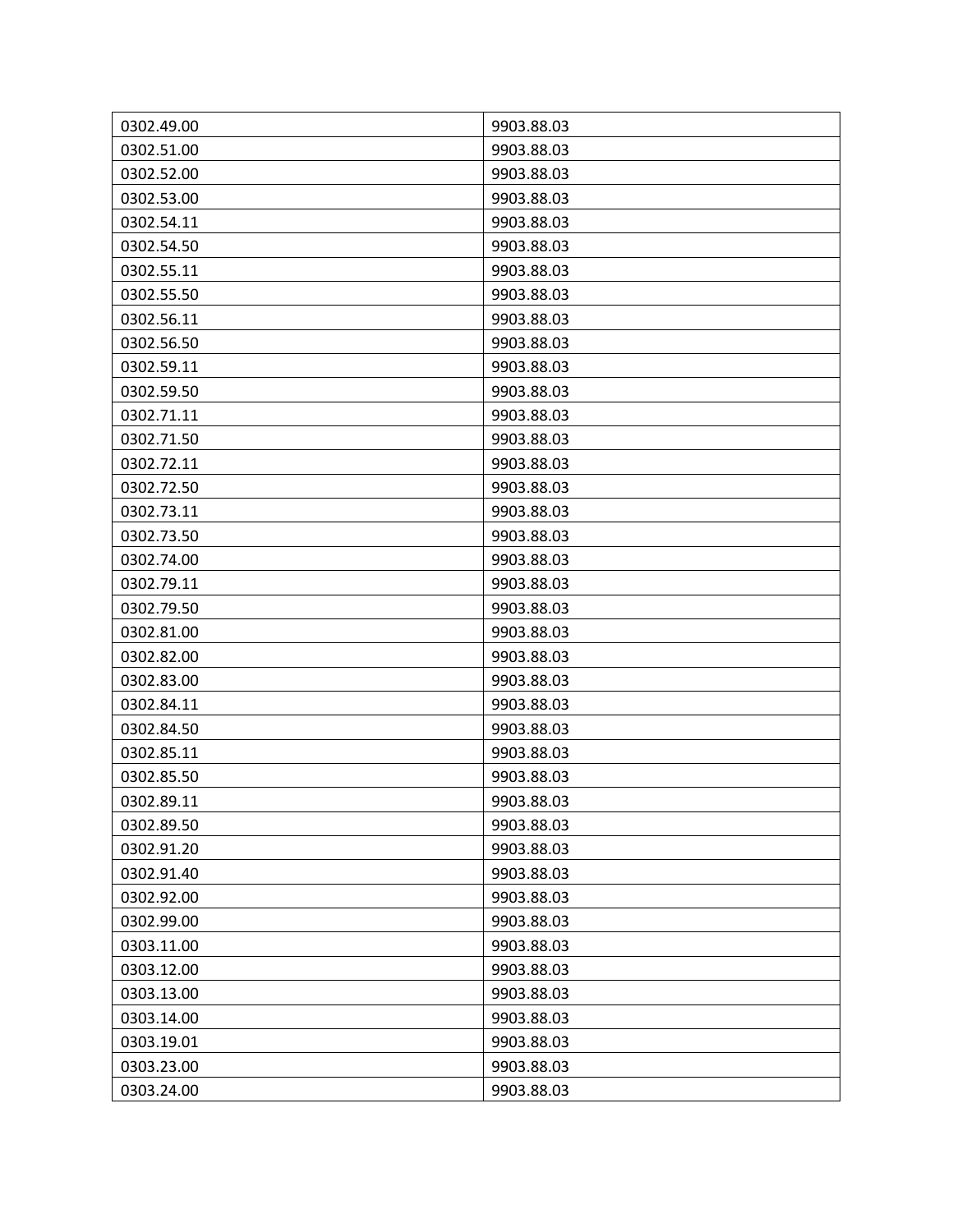| 0303.25.01 | 9903.88.03 |
|------------|------------|
| 0303.26.00 | 9903.88.03 |
| 0303.29.01 | 9903.88.03 |
| 0303.31.00 | 9903.88.03 |
| 0303.32.00 | 9903.88.03 |
| 0303.33.00 | 9903.88.03 |
| 0303.34.00 | 9903.88.03 |
| 0303.39.01 | 9903.88.03 |
| 0303.41.00 | 9903.88.03 |
| 0303.42.00 | 9903.88.03 |
| 0303.43.00 | 9903.88.03 |
| 0303.44.00 | 9903.88.03 |
| 0303.45.01 | 9903.88.03 |
| 0303.46.00 | 9903.88.03 |
| 0303.49.02 | 9903.88.03 |
| 0303.51.00 | 9903.88.03 |
| 0303.53.00 | 9903.88.03 |
| 0303.54.00 | 9903.88.03 |
| 0303.55.00 | 9903.88.03 |
| 0303.56.00 | 9903.88.03 |
| 0303.57.00 | 9903.88.03 |
| 0303.59.00 | 9903.88.03 |
| 0303.63.00 | 9903.88.03 |
| 0303.64.00 | 9903.88.03 |
| 0303.65.00 | 9903.88.03 |
| 0303.66.00 | 9903.88.03 |
| 0303.67.00 | 9903.88.03 |
| 0303.68.00 | 9903.88.03 |
| 0303.81.00 | 9903.88.03 |
| 0303.82.00 | 9903.88.03 |
| 0303.83.00 | 9903.88.03 |
| 0303.84.00 | 9903.88.03 |
| 0303.89.00 | 9903.88.03 |
| 0303.91.20 | 9903.88.03 |
| 0303.91.40 | 9903.88.03 |
| 0303.92.00 | 9903.88.03 |
| 0303.99.00 | 9903.88.03 |
| 0304.31.00 | 9903.88.03 |
| 0304.32.00 | 9903.88.03 |
| 0304.33.00 | 9903.88.03 |
| 0304.39.00 | 9903.88.03 |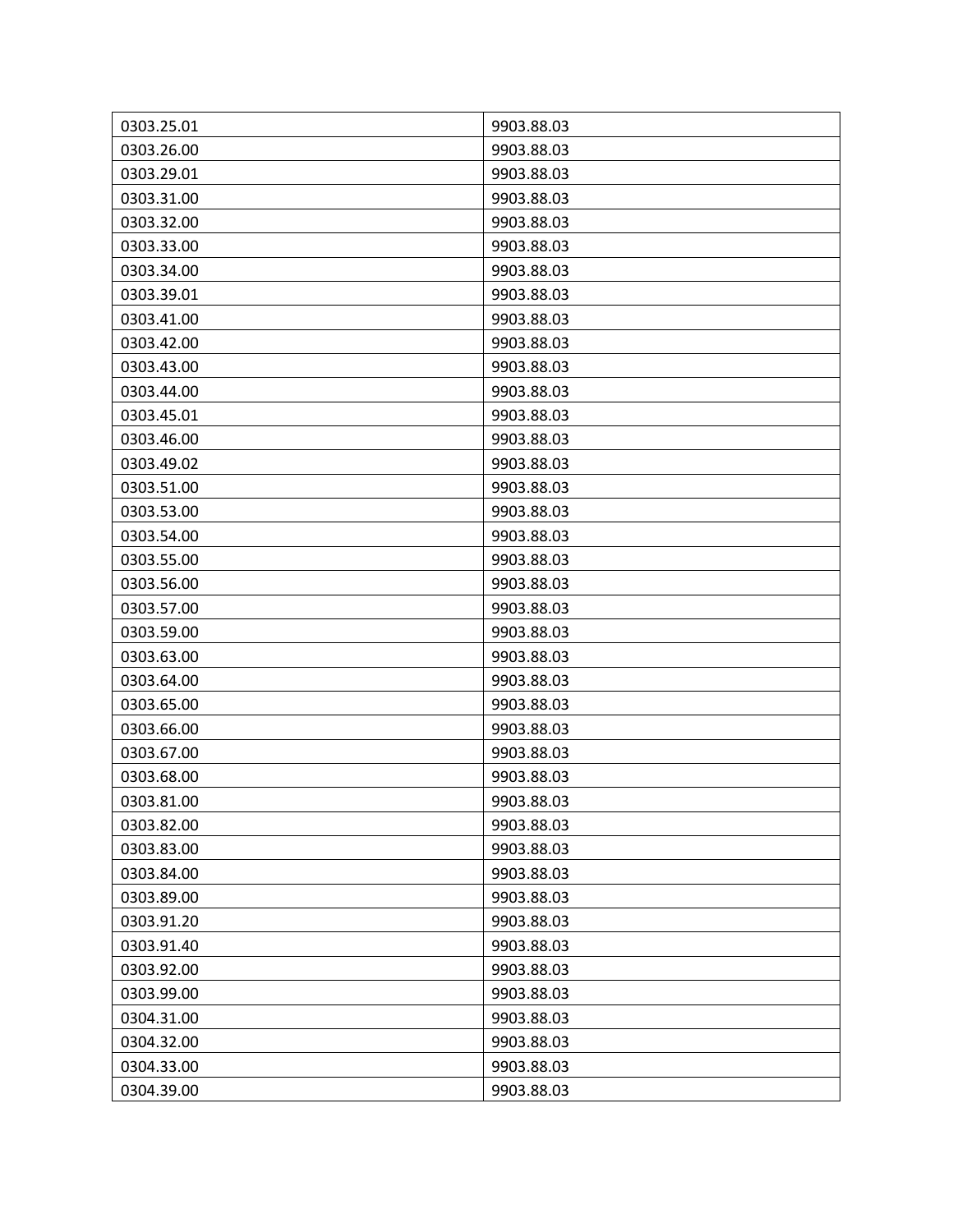| 0304.41.00 | 9903.88.03 |
|------------|------------|
| 0304.42.00 | 9903.88.03 |
| 0304.43.00 | 9903.88.03 |
| 0304.44.00 | 9903.88.03 |
| 0304.45.00 | 9903.88.03 |
| 0304.46.00 | 9903.88.03 |
| 0304.47.00 | 9903.88.03 |
| 0304.48.00 | 9903.88.03 |
| 0304.49.01 | 9903.88.03 |
| 0304.51.01 | 9903.88.03 |
| 0304.52.00 | 9903.88.03 |
| 0304.53.00 | 9903.88.03 |
| 0304.54.00 | 9903.88.03 |
| 0304.55.00 | 9903.88.03 |
| 0304.56.00 | 9903.88.03 |
| 0304.57.00 | 9903.88.03 |
| 0304.59.00 | 9903.88.03 |
| 0304.61.00 | 9903.88.03 |
| 0304.62.00 | 9903.88.03 |
| 0304.63.00 | 9903.88.03 |
| 0304.69.00 | 9903.88.03 |
| 0304.72.50 | 9903.88.03 |
| 0304.73.10 | 9903.88.03 |
| 0304.73.50 | 9903.88.03 |
| 0304.74.10 | 9903.88.03 |
| 0304.74.50 | 9903.88.03 |
| 0304.79.10 | 9903.88.03 |
| 0304.79.50 | 9903.88.03 |
| 0304.82.10 | 9903.88.03 |
| 0304.82.50 | 9903.88.03 |
| 0304.83.10 | 9903.88.03 |
| 0304.83.50 | 9903.88.03 |
| 0304.84.00 | 9903.88.03 |
| 0304.85.00 | 9903.88.03 |
| 0304.86.00 | 9903.88.03 |
| 0304.87.00 | 9903.88.03 |
| 0304.88.00 | 9903.88.03 |
| 0304.89.10 | 9903.88.03 |
| 0304.89.50 | 9903.88.03 |
| 0304.91.10 | 9903.88.03 |
| 0304.91.90 | 9903.88.03 |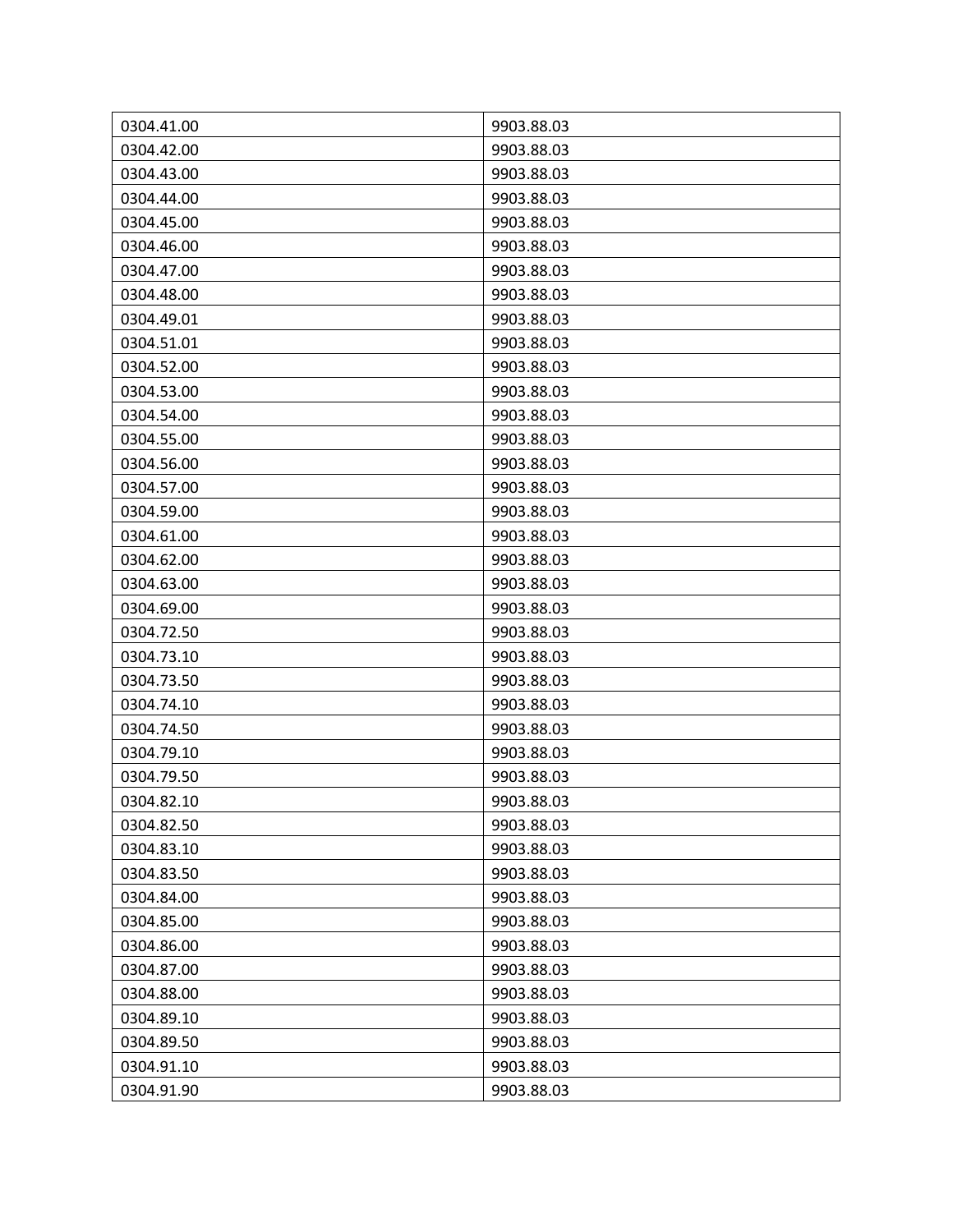| 0304.92.10 | 9903.88.03 |
|------------|------------|
| 0304.92.90 | 9903.88.03 |
| 0304.93.10 | 9903.88.03 |
| 0304.93.90 | 9903.88.03 |
| 0304.94.90 | 9903.88.03 |
| 0304.95.10 | 9903.88.03 |
| 0304.96.00 | 9903.88.03 |
| 0304.97.00 | 9903.88.03 |
| 0304.99.11 | 9903.88.03 |
| 0304.99.91 | 9903.88.03 |
| 0305.20.20 | 9903.88.03 |
| 0305.20.40 | 9903.88.03 |
| 0305.31.01 | 9903.88.03 |
| 0305.32.00 | 9903.88.03 |
| 0305.39.20 | 9903.88.03 |
| 0305.39.40 | 9903.88.03 |
| 0305.39.61 | 9903.88.03 |
| 0305.41.00 | 9903.88.03 |
| 0305.42.00 | 9903.88.03 |
| 0305.43.00 | 9903.88.03 |
| 0305.44.01 | 9903.88.03 |
| 0305.49.20 | 9903.88.03 |
| 0305.49.40 | 9903.88.03 |
| 0305.51.00 | 9903.88.03 |
| 0305.52.00 | 9903.88.03 |
| 0305.53.00 | 9903.88.03 |
| 0305.54.00 | 9903.88.03 |
| 0305.59.00 | 9903.88.03 |
| 0305.61.20 | 9903.88.03 |
| 0305.61.40 | 9903.88.03 |
| 0305.62.00 | 9903.88.03 |
| 0305.63.20 | 9903.88.03 |
| 0305.63.40 | 9903.88.03 |
| 0305.63.60 | 9903.88.03 |
| 0305.64.10 | 9903.88.03 |
| 0305.64.50 | 9903.88.03 |
| 0305.69.10 | 9903.88.03 |
| 0305.69.20 | 9903.88.03 |
| 0305.69.30 | 9903.88.03 |
| 0305.69.40 | 9903.88.03 |
| 0305.69.50 | 9903.88.03 |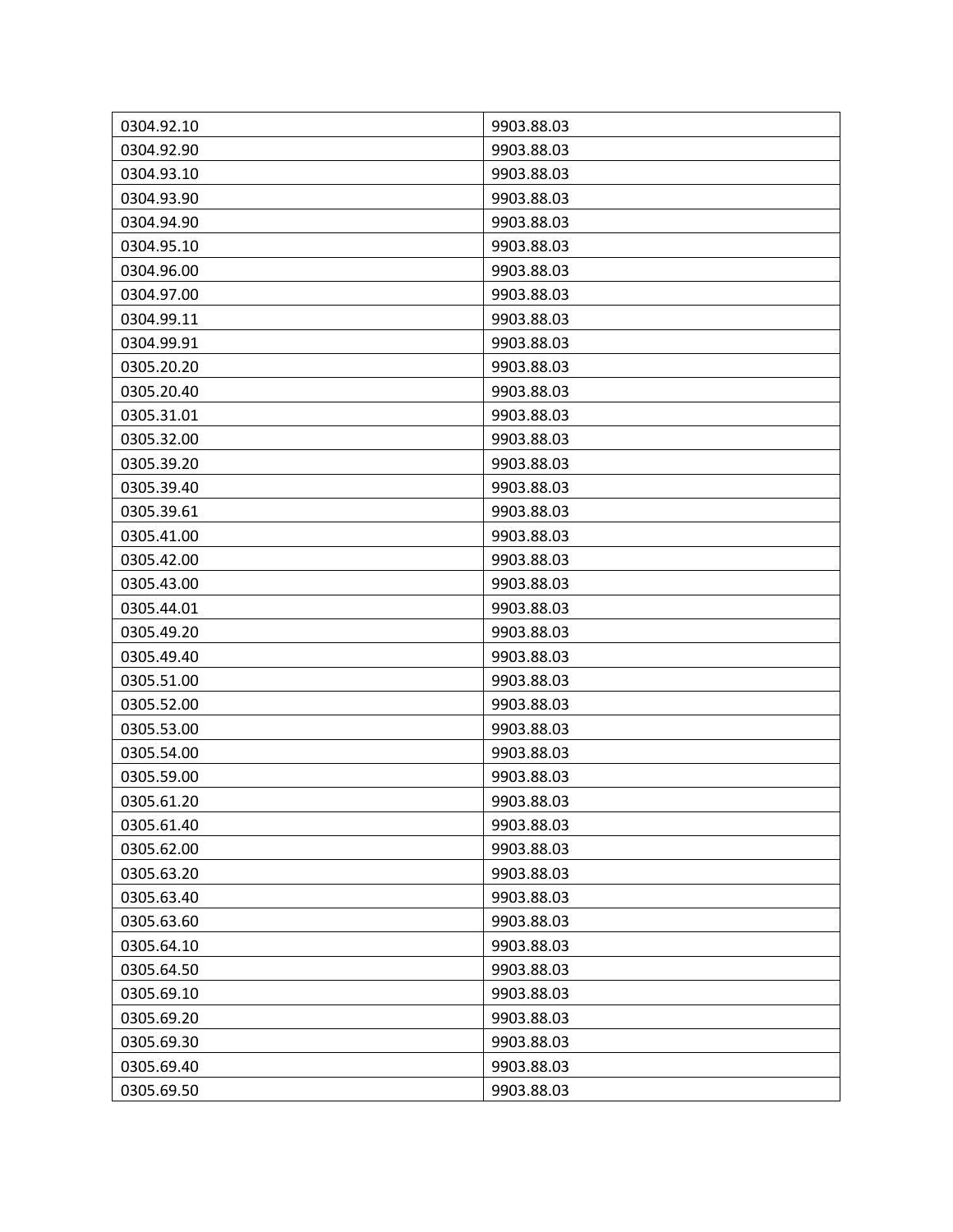| 0305.69.60 | 9903.88.03 |
|------------|------------|
| 0305.71.00 | 9903.88.03 |
| 0305.72.00 | 9903.88.03 |
| 0305.79.00 | 9903.88.03 |
| 0306.11.00 | 9903.88.03 |
| 0306.12.00 | 9903.88.03 |
| 0306.14.20 | 9903.88.03 |
| 0306.14.40 | 9903.88.03 |
| 0306.15.00 | 9903.88.03 |
| 0306.16.00 | 9903.88.03 |
| 0306.17.00 | 9903.88.03 |
| 0306.19.01 | 9903.88.03 |
| 0306.31.00 | 9903.88.03 |
| 0306.32.00 | 9903.88.03 |
| 0306.33.20 | 9903.88.03 |
| 0306.33.40 | 9903.88.03 |
| 0306.34.00 | 9903.88.03 |
| 0306.35.00 | 9903.88.03 |
| 0306.36.00 | 9903.88.03 |
| 0306.39.01 | 9903.88.03 |
| 0306.91.00 | 9903.88.03 |
| 0306.92.00 | 9903.88.03 |
| 0306.93.20 | 9903.88.03 |
| 0306.93.40 | 9903.88.03 |
| 0306.94.00 | 9903.88.03 |
| 0306.95.00 | 9903.88.03 |
| 0306.99.01 | 9903.88.03 |
| 0307.11.00 | 9903.88.03 |
| 0307.12.00 | 9903.88.03 |
| 0307.19.01 | 9903.88.03 |
| 0307.21.00 | 9903.88.03 |
| 0307.22.00 | 9903.88.03 |
| 0307.29.01 | 9903.88.03 |
| 0307.31.00 | 9903.88.03 |
| 0307.32.00 | 9903.88.03 |
| 0307.39.01 | 9903.88.03 |
| 0307.42.00 | 9903.88.03 |
| 0307.43.00 | 9903.88.03 |
| 0307.49.01 | 9903.88.03 |
| 0307.51.00 | 9903.88.03 |
| 0307.52.00 | 9903.88.03 |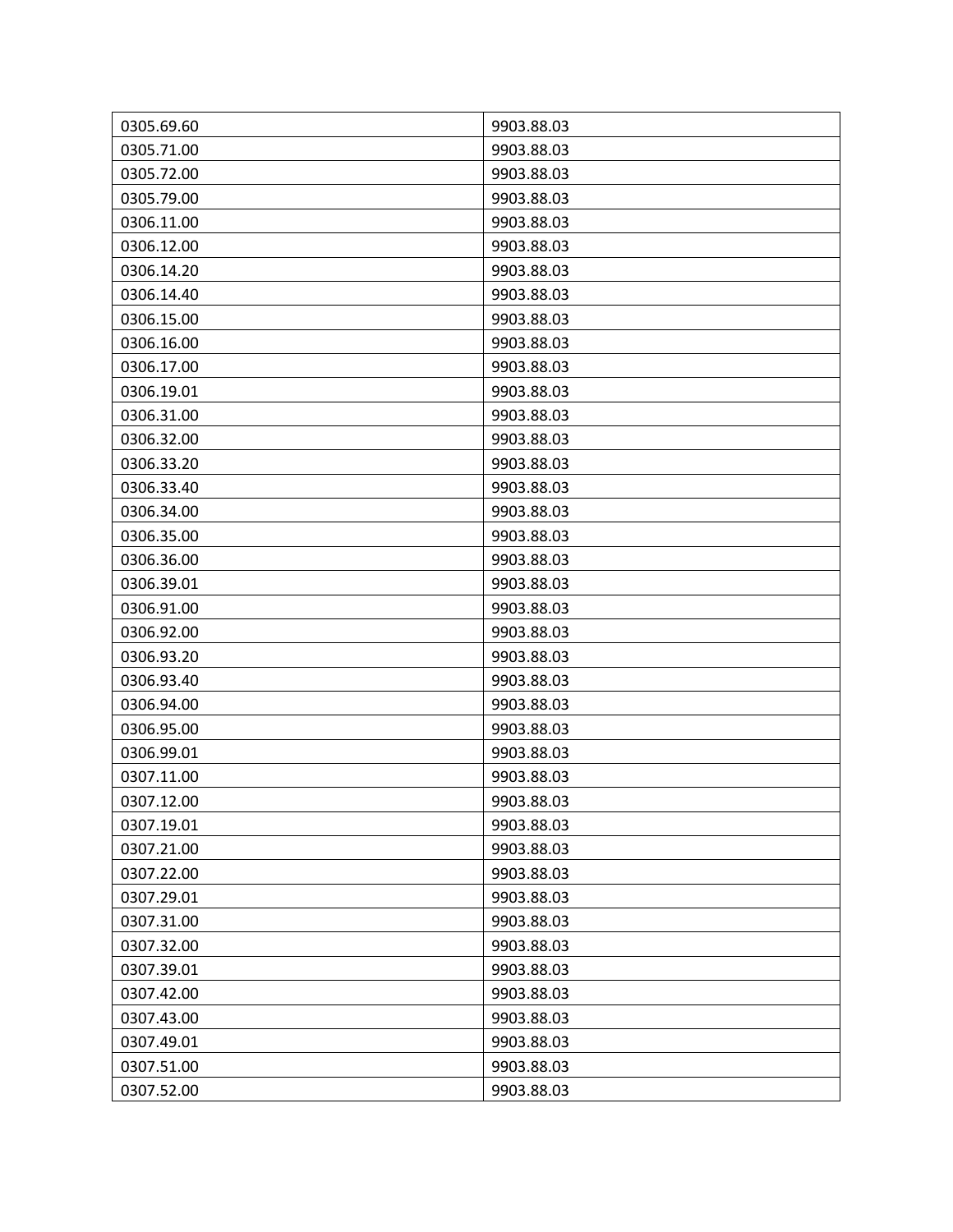| 0307.59.01 | 9903.88.03 |
|------------|------------|
| 0307.60.00 | 9903.88.03 |
| 0307.71.00 | 9903.88.03 |
| 0307.72.00 | 9903.88.03 |
| 0307.79.01 | 9903.88.03 |
| 0307.81.00 | 9903.88.03 |
| 0307.82.00 | 9903.88.03 |
| 0307.83.00 | 9903.88.03 |
| 0307.84.00 | 9903.88.03 |
| 0307.87.00 | 9903.88.03 |
| 0307.88.00 | 9903.88.03 |
| 0307.91.03 | 9903.88.03 |
| 0307.92.01 | 9903.88.03 |
| 0307.99.03 | 9903.88.03 |
| 0308.11.00 | 9903.88.03 |
| 0308.12.00 | 9903.88.03 |
| 0308.19.01 | 9903.88.03 |
| 0308.21.00 | 9903.88.03 |
| 0308.22.00 | 9903.88.03 |
| 0308.29.01 | 9903.88.03 |
| 0308.30.00 | 9903.88.03 |
| 0308.90.01 | 9903.88.03 |
| 0309.10.05 | 9903.88.03 |
| 0309.10.90 | 9903.88.03 |
| 0309.90.10 | 9903.88.03 |
| 0309.90.20 | 9903.88.03 |
| 0309.90.30 | 9903.88.03 |
| 0309.90.40 | 9903.88.03 |
| 0309.90.50 | 9903.88.03 |
| 0309.90.60 | 9903.88.03 |
| 0309.90.90 | 9903.88.03 |
| 0401.10.00 | 9903.88.15 |
| 0401.20.20 | 9903.88.15 |
| 0401.20.40 | 9903.88.15 |
| 0401.40.02 | 9903.88.15 |
| 0401.40.05 | 9903.88.15 |
| 0401.40.25 | 9903.88.15 |
| 0401.50.02 | 9903.88.15 |
| 0401.50.05 | 9903.88.15 |
| 0401.50.25 | 9903.88.15 |
| 0401.50.42 | 9903.88.15 |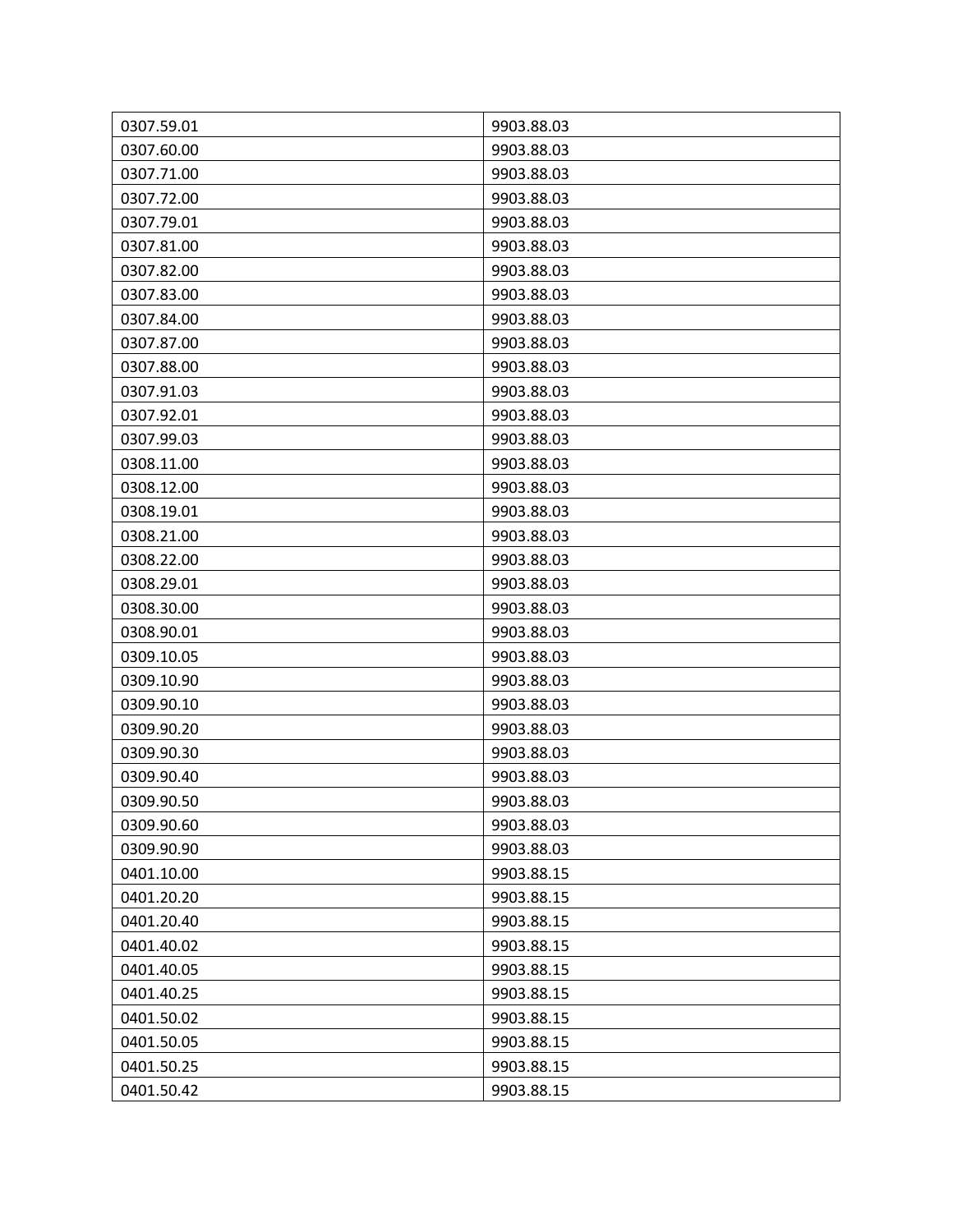| 0401.50.50 | 9903.88.15 |
|------------|------------|
| 0401.50.75 | 9903.88.15 |
| 0402.10.05 | 9903.88.15 |
| 0402.10.10 | 9903.88.15 |
| 0402.10.50 | 9903.88.15 |
| 0402.21.02 | 9903.88.15 |
| 0402.21.05 | 9903.88.15 |
| 0402.21.25 | 9903.88.15 |
| 0402.21.27 | 9903.88.15 |
| 0402.21.30 | 9903.88.15 |
| 0402.21.50 | 9903.88.15 |
| 0402.21.73 | 9903.88.15 |
| 0402.21.75 | 9903.88.15 |
| 0402.21.90 | 9903.88.15 |
| 0402.29.05 | 9903.88.15 |
| 0402.29.10 | 9903.88.15 |
| 0402.29.50 | 9903.88.15 |
| 0402.91.03 | 9903.88.15 |
| 0402.91.06 | 9903.88.15 |
| 0402.91.10 | 9903.88.15 |
| 0402.91.30 | 9903.88.15 |
| 0402.91.70 | 9903.88.15 |
| 0402.91.90 | 9903.88.15 |
| 0402.99.03 | 9903.88.15 |
| 0402.99.06 | 9903.88.15 |
| 0402.99.10 | 9903.88.15 |
| 0402.99.30 | 9903.88.15 |
| 0402.99.45 | 9903.88.15 |
| 0402.99.55 | 9903.88.15 |
| 0402.99.68 | 9903.88.15 |
| 0402.99.70 | 9903.88.15 |
| 0402.99.90 | 9903.88.15 |
| 0403.20.05 | 9903.88.15 |
| 0403.20.10 | 9903.88.15 |
| 0403.20.50 | 9903.88.15 |
| 0403.20.90 | 9903.88.15 |
| 0403.90.02 | 9903.88.15 |
| 0403.90.04 | 9903.88.15 |
| 0403.90.16 | 9903.88.15 |
| 0403.90.20 | 9903.88.15 |
| 0403.90.37 | 9903.88.15 |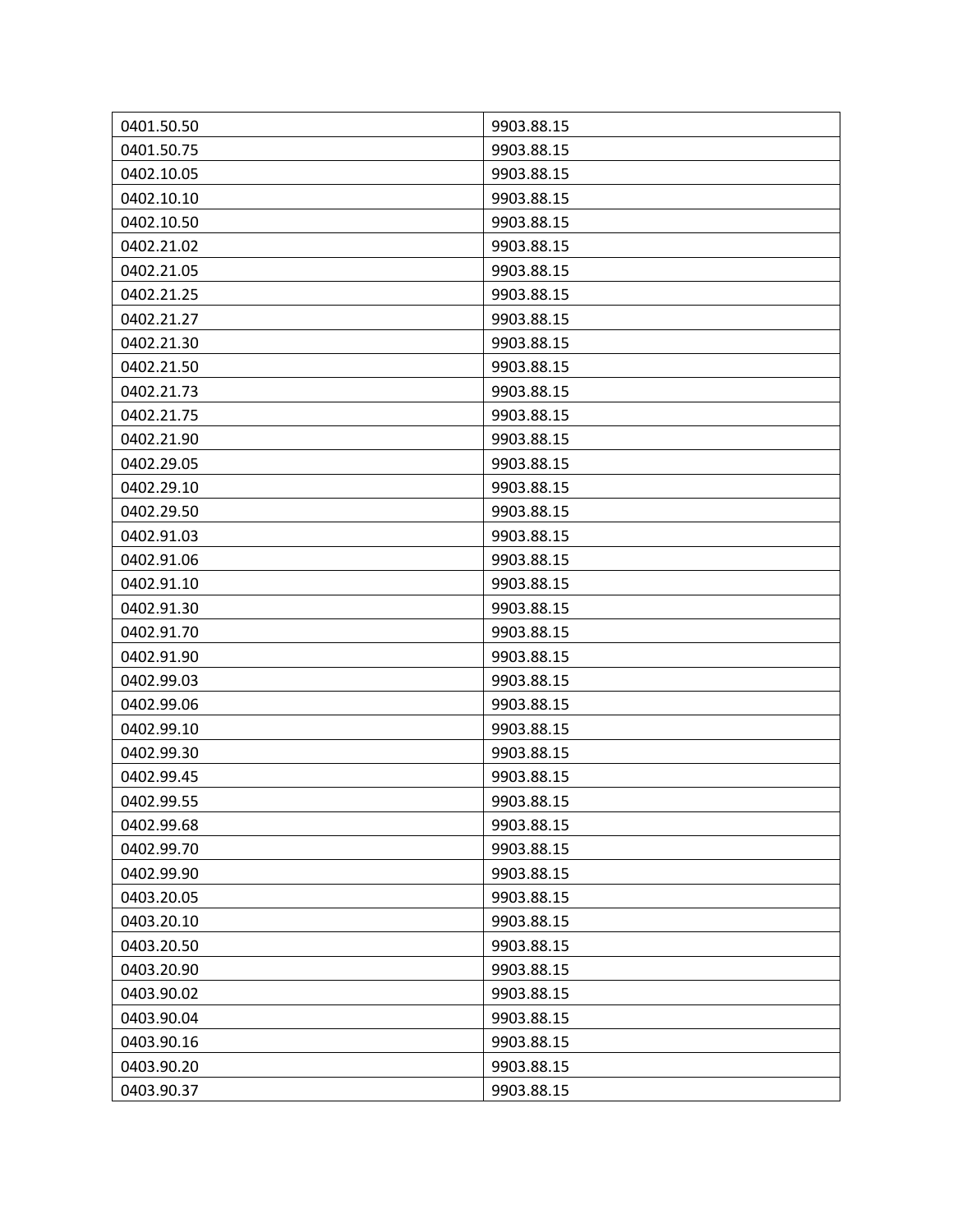| 0403.90.41 | 9903.88.15 |
|------------|------------|
| 0403.90.45 | 9903.88.15 |
| 0403.90.47 | 9903.88.15 |
| 0403.90.51 | 9903.88.15 |
| 0403.90.55 | 9903.88.15 |
| 0403.90.57 | 9903.88.15 |
| 0403.90.61 | 9903.88.15 |
| 0403.90.65 | 9903.88.15 |
| 0403.90.72 | 9903.88.15 |
| 0403.90.74 | 9903.88.15 |
| 0403.90.78 | 9903.88.15 |
| 0403.90.85 | 9903.88.15 |
| 0403.90.87 | 9903.88.15 |
| 0403.90.90 | 9903.88.15 |
| 0403.90.95 | 9903.88.15 |
| 0404.10.05 | 9903.88.03 |
| 0404.10.08 | 9903.88.03 |
| 0404.10.11 | 9903.88.03 |
| 0404.10.15 | 9903.88.03 |
| 0404.10.20 | 9903.88.03 |
| 0404.10.48 | 9903.88.03 |
| 0404.10.50 | 9903.88.03 |
| 0404.10.90 | 9903.88.03 |
| 0404.90.10 | 9903.88.15 |
| 0404.90.28 | 9903.88.15 |
| 0404.90.30 | 9903.88.15 |
| 0404.90.50 | 9903.88.15 |
| 0404.90.70 | 9903.88.15 |
| 0405.10.05 | 9903.88.03 |
| 0405.10.10 | 9903.88.03 |
| 0405.10.20 | 9903.88.03 |
| 0405.20.10 | 9903.88.15 |
| 0405.20.20 | 9903.88.15 |
| 0405.20.30 | 9903.88.15 |
| 0405.20.40 | 9903.88.15 |
| 0405.20.50 | 9903.88.15 |
| 0405.20.60 | 9903.88.15 |
| 0405.20.70 | 9903.88.15 |
| 0405.20.80 | 9903.88.15 |
| 0405.90.05 | 9903.88.15 |
| 0405.90.10 | 9903.88.15 |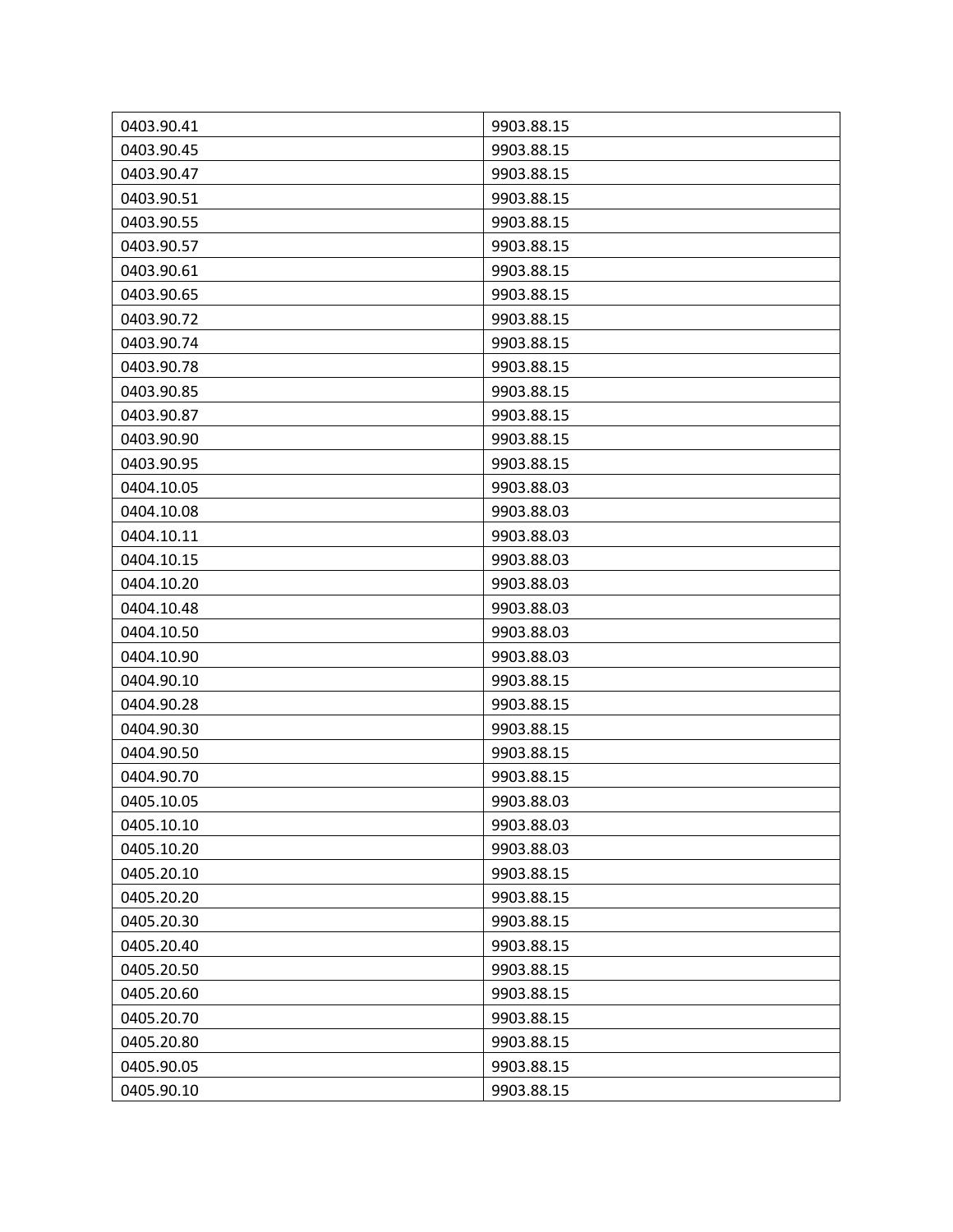| 0405.90.20 | 9903.88.15 |
|------------|------------|
| 0406.10.02 | 9903.88.15 |
| 0406.10.04 | 9903.88.15 |
| 0406.10.08 | 9903.88.15 |
| 0406.10.12 | 9903.88.15 |
| 0406.10.14 | 9903.88.15 |
| 0406.10.18 | 9903.88.15 |
| 0406.10.24 | 9903.88.15 |
| 0406.10.28 | 9903.88.15 |
| 0406.10.34 | 9903.88.15 |
| 0406.10.38 | 9903.88.15 |
| 0406.10.44 | 9903.88.15 |
| 0406.10.48 | 9903.88.15 |
| 0406.10.54 | 9903.88.15 |
| 0406.10.58 | 9903.88.15 |
| 0406.10.64 | 9903.88.15 |
| 0406.10.68 | 9903.88.15 |
| 0406.10.74 | 9903.88.15 |
| 0406.10.78 | 9903.88.15 |
| 0406.10.84 | 9903.88.15 |
| 0406.10.88 | 9903.88.15 |
| 0406.10.95 | 9903.88.15 |
| 0406.20.10 | 9903.88.15 |
| 0406.20.15 | 9903.88.15 |
| 0406.20.22 | 9903.88.15 |
| 0406.20.24 | 9903.88.15 |
| 0406.20.28 | 9903.88.15 |
| 0406.20.29 | 9903.88.15 |
| 0406.20.31 | 9903.88.15 |
| 0406.20.33 | 9903.88.15 |
| 0406.20.34 | 9903.88.15 |
| 0406.20.36 | 9903.88.15 |
| 0406.20.39 | 9903.88.15 |
| 0406.20.43 | 9903.88.15 |
| 0406.20.44 | 9903.88.15 |
| 0406.20.48 | 9903.88.15 |
| 0406.20.49 | 9903.88.15 |
| 0406.20.51 | 9903.88.15 |
| 0406.20.53 | 9903.88.15 |
| 0406.20.54 | 9903.88.15 |
| 0406.20.55 | 9903.88.15 |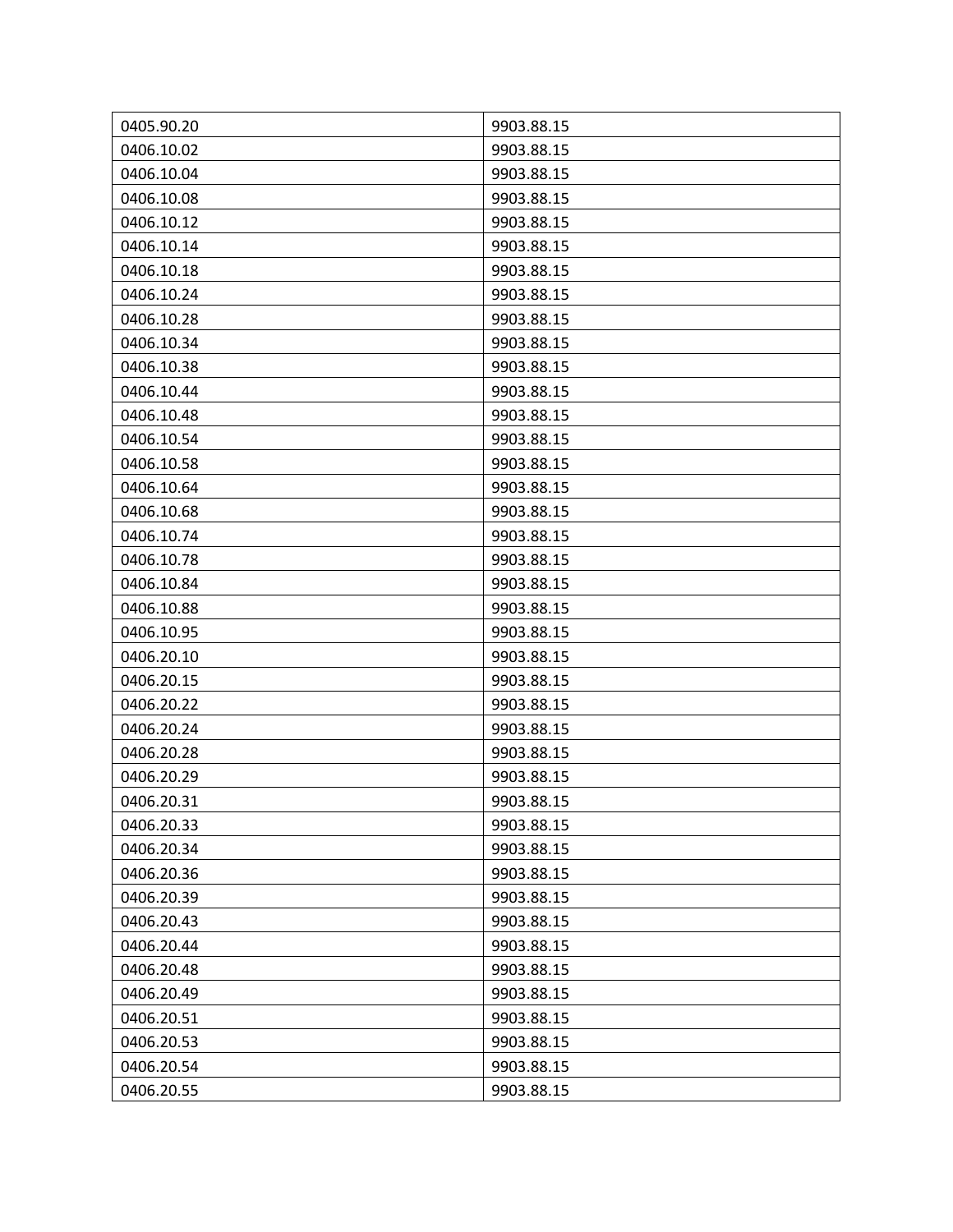| 0406.20.56 | 9903.88.15 |
|------------|------------|
| 0406.20.57 | 9903.88.15 |
| 0406.20.61 | 9903.88.15 |
| 0406.20.63 | 9903.88.15 |
| 0406.20.65 | 9903.88.15 |
| 0406.20.67 | 9903.88.15 |
| 0406.20.69 | 9903.88.15 |
| 0406.20.71 | 9903.88.15 |
| 0406.20.73 | 9903.88.15 |
| 0406.20.75 | 9903.88.15 |
| 0406.20.77 | 9903.88.15 |
| 0406.20.79 | 9903.88.15 |
| 0406.20.81 | 9903.88.15 |
| 0406.20.83 | 9903.88.15 |
| 0406.20.85 | 9903.88.15 |
| 0406.20.87 | 9903.88.15 |
| 0406.20.89 | 9903.88.15 |
| 0406.20.91 | 9903.88.15 |
| 0406.20.95 | 9903.88.15 |
| 0406.30.05 | 9903.88.15 |
| 0406.30.12 | 9903.88.15 |
| 0406.30.14 | 9903.88.15 |
| 0406.30.18 | 9903.88.15 |
| 0406.30.22 | 9903.88.15 |
| 0406.30.24 | 9903.88.15 |
| 0406.30.28 | 9903.88.15 |
| 0406.30.32 | 9903.88.15 |
| 0406.30.34 | 9903.88.15 |
| 0406.30.38 | 9903.88.15 |
| 0406.30.42 | 9903.88.15 |
| 0406.30.44 | 9903.88.15 |
| 0406.30.48 | 9903.88.15 |
| 0406.30.49 | 9903.88.15 |
| 0406.30.51 | 9903.88.15 |
| 0406.30.53 | 9903.88.15 |
| 0406.30.55 | 9903.88.15 |
| 0406.30.56 | 9903.88.15 |
| 0406.30.57 | 9903.88.15 |
| 0406.30.61 | 9903.88.15 |
| 0406.30.63 | 9903.88.15 |
| 0406.30.65 | 9903.88.15 |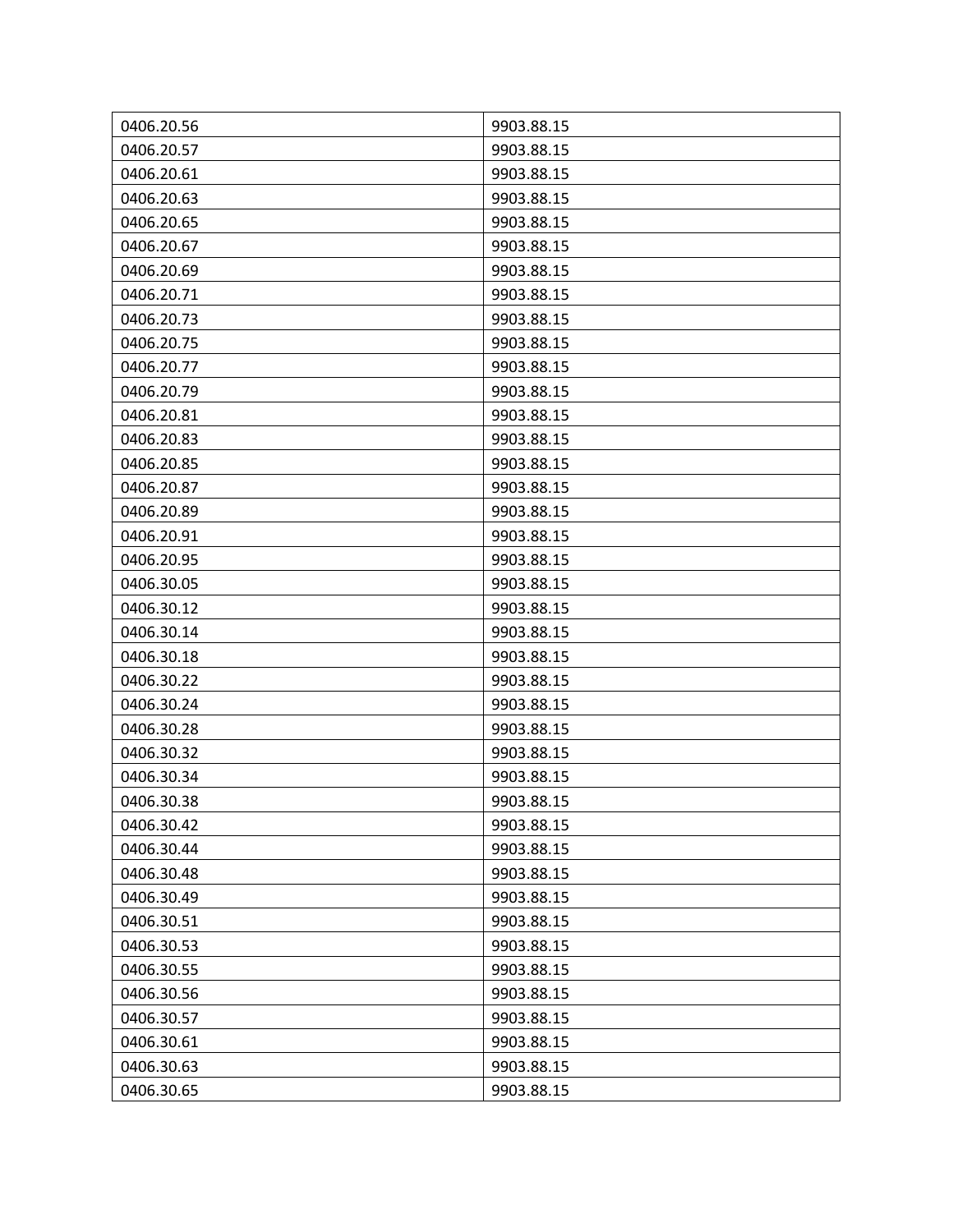| 0406.30.67 | 9903.88.15 |
|------------|------------|
| 0406.30.69 | 9903.88.15 |
| 0406.30.71 | 9903.88.15 |
| 0406.30.73 | 9903.88.15 |
| 0406.30.75 | 9903.88.15 |
| 0406.30.77 | 9903.88.15 |
| 0406.30.79 | 9903.88.15 |
| 0406.30.81 | 9903.88.15 |
| 0406.30.83 | 9903.88.15 |
| 0406.30.85 | 9903.88.15 |
| 0406.30.87 | 9903.88.15 |
| 0406.30.89 | 9903.88.15 |
| 0406.30.91 | 9903.88.15 |
| 0406.30.95 | 9903.88.15 |
| 0406.40.20 | 9903.88.15 |
| 0406.40.40 | 9903.88.15 |
| 0406.40.44 | 9903.88.15 |
| 0406.40.48 | 9903.88.15 |
| 0406.40.51 | 9903.88.15 |
| 0406.40.52 | 9903.88.15 |
| 0406.40.54 | 9903.88.15 |
| 0406.40.58 | 9903.88.15 |
| 0406.40.70 | 9903.88.15 |
| 0406.90.05 | 9903.88.15 |
| 0406.90.06 | 9903.88.15 |
| 0406.90.08 | 9903.88.15 |
| 0406.90.12 | 9903.88.15 |
| 0406.90.14 | 9903.88.15 |
| 0406.90.16 | 9903.88.15 |
| 0406.90.18 | 9903.88.15 |
| 0406.90.20 | 9903.88.15 |
| 0406.90.25 | 9903.88.15 |
| 0406.90.28 | 9903.88.15 |
| 0406.90.31 | 9903.88.15 |
| 0406.90.32 | 9903.88.15 |
| 0406.90.33 | 9903.88.15 |
| 0406.90.34 | 9903.88.15 |
| 0406.90.36 | 9903.88.15 |
| 0406.90.37 | 9903.88.15 |
| 0406.90.38 | 9903.88.15 |
| 0406.90.39 | 9903.88.15 |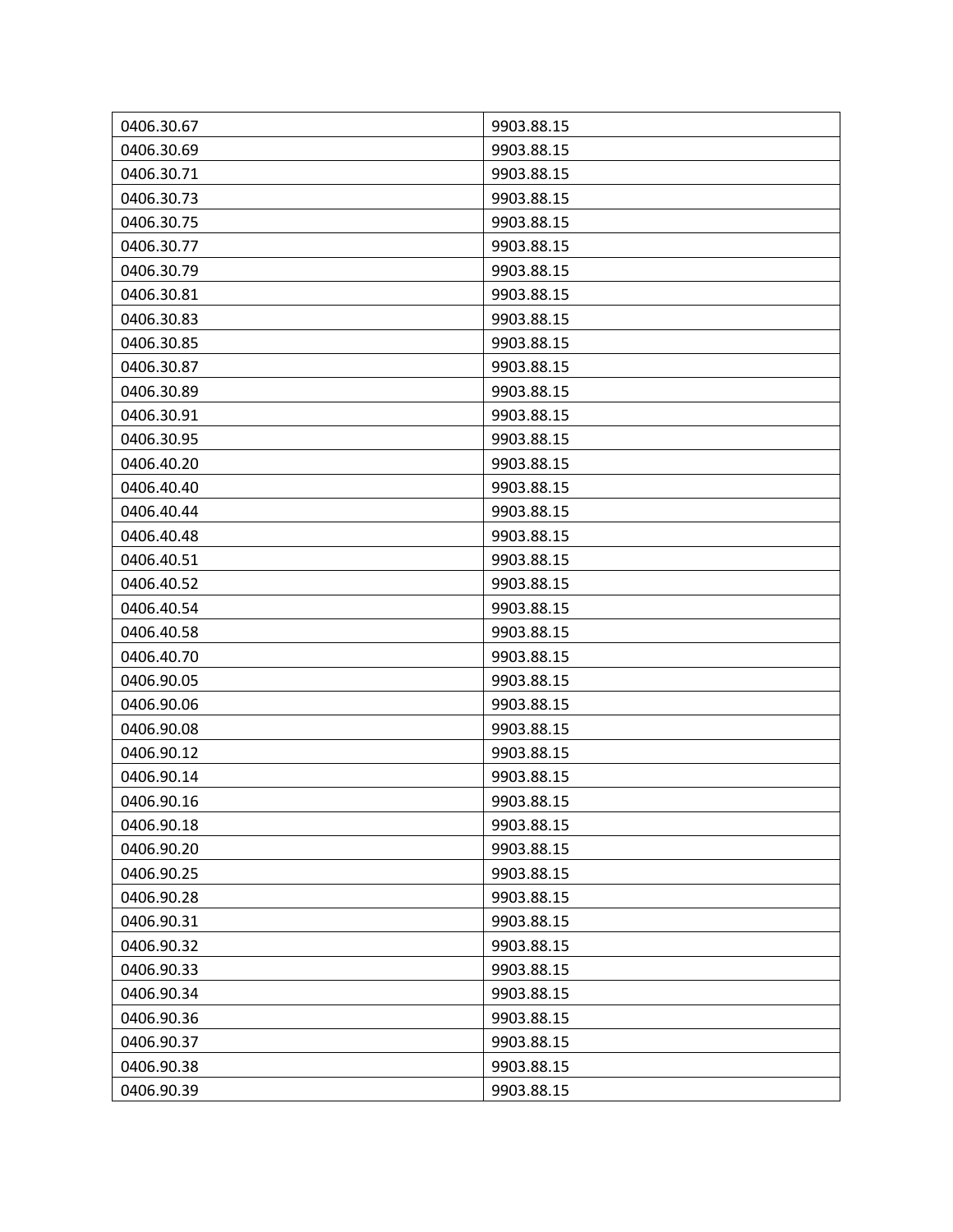| 0406.90.41 | 9903.88.15 |
|------------|------------|
| 0406.90.42 | 9903.88.15 |
| 0406.90.43 | 9903.88.15 |
| 0406.90.44 | 9903.88.15 |
| 0406.90.46 | 9903.88.15 |
| 0406.90.48 | 9903.88.15 |
| 0406.90.49 | 9903.88.15 |
| 0406.90.51 | 9903.88.15 |
| 0406.90.52 | 9903.88.15 |
| 0406.90.54 | 9903.88.15 |
| 0406.90.56 | 9903.88.15 |
| 0406.90.57 | 9903.88.15 |
| 0406.90.59 | 9903.88.15 |
| 0406.90.61 | 9903.88.15 |
| 0406.90.63 | 9903.88.15 |
| 0406.90.66 | 9903.88.15 |
| 0406.90.68 | 9903.88.15 |
| 0406.90.72 | 9903.88.15 |
| 0406.90.74 | 9903.88.15 |
| 0406.90.76 | 9903.88.15 |
| 0406.90.78 | 9903.88.15 |
| 0406.90.82 | 9903.88.15 |
| 0406.90.84 | 9903.88.15 |
| 0406.90.86 | 9903.88.15 |
| 0406.90.88 | 9903.88.15 |
| 0406.90.90 | 9903.88.15 |
| 0406.90.92 | 9903.88.15 |
| 0406.90.93 | 9903.88.15 |
| 0406.90.94 | 9903.88.15 |
| 0406.90.95 | 9903.88.15 |
| 0406.90.97 | 9903.88.15 |
| 0406.90.99 | 9903.88.15 |
| 0407.11.00 | 9903.88.15 |
| 0407.19.00 | 9903.88.03 |
| 0407.21.00 | 9903.88.03 |
| 0407.29.00 | 9903.88.03 |
| 0407.90.00 | 9903.88.03 |
| 0408.11.00 | 9903.88.03 |
| 0408.19.00 | 9903.88.03 |
| 0408.91.00 | 9903.88.15 |
| 0408.99.00 | 9903.88.03 |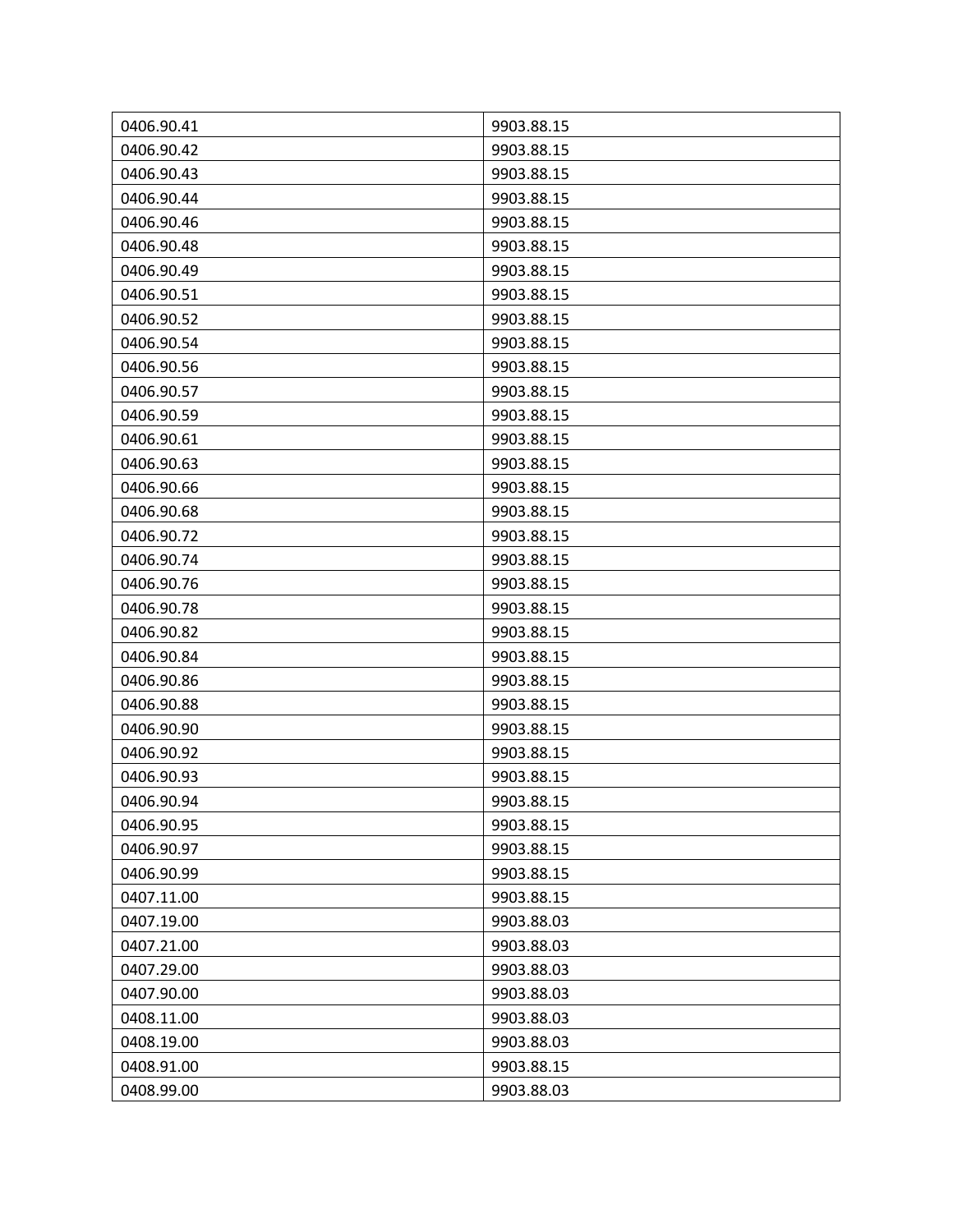| 0409.00.00 | 9903.88.03 |
|------------|------------|
| 0410.10.00 | 9903.88.03 |
| 0410.90.00 | 9903.88.03 |
| 0501.00.00 | 9903.88.15 |
| 0502.90.00 | 9903.88.15 |
| 0504.00.00 | 9903.88.15 |
| 0505.10.00 | 9903.88.15 |
| 0505.90.20 | 9903.88.03 |
| 0505.90.60 | 9903.88.03 |
| 0506.10.00 | 9903.88.03 |
| 0506.90.00 | 9903.88.03 |
| 0507.10.00 | 9903.88.15 |
| 0507.90.00 | 9903.88.03 |
| 0508.00.00 | 9903.88.03 |
| 0510.00.20 | 9903.88.15 |
| 0510.00.40 | 9903.88.03 |
| 0511.10.00 | 9903.88.03 |
| 0511.91.00 | 9903.88.03 |
| 0511.99.20 | 9903.88.03 |
| 0511.99.30 | 9903.88.03 |
| 0511.99.33 | 9903.88.03 |
| 0511.99.36 | 9903.88.03 |
| 0511.99.40 | 9903.88.03 |
| 0601.10.15 | 9903.88.15 |
| 0601.10.30 | 9903.88.15 |
| 0601.10.45 | 9903.88.15 |
| 0601.10.60 | 9903.88.15 |
| 0601.10.75 | 9903.88.15 |
| 0601.10.85 | 9903.88.15 |
| 0601.10.90 | 9903.88.15 |
| 0601.20.10 | 9903.88.15 |
| 0601.20.90 | 9903.88.15 |
| 0602.10.00 | 9903.88.15 |
| 0602.20.00 | 9903.88.15 |
| 0602.30.00 | 9903.88.15 |
| 0602.40.00 | 9903.88.15 |
| 0602.90.20 | 9903.88.15 |
| 0602.90.30 | 9903.88.15 |
| 0602.90.40 | 9903.88.15 |
| 0602.90.60 | 9903.88.15 |
| 0602.90.90 | 9903.88.15 |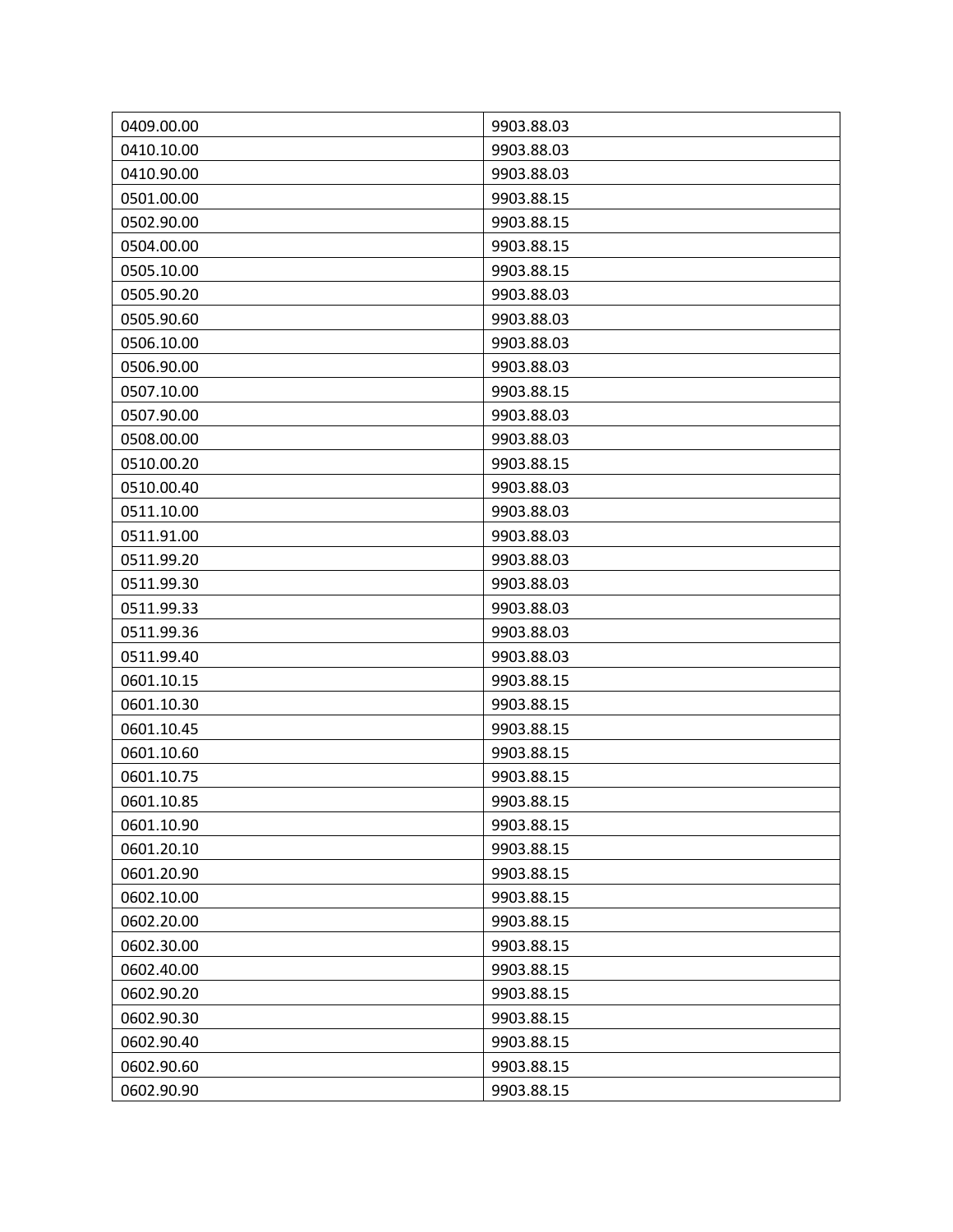| 0603.11.00 | 9903.88.15 |
|------------|------------|
| 0603.12.30 | 9903.88.15 |
| 0603.12.70 | 9903.88.15 |
| 0603.13.00 | 9903.88.15 |
| 0603.14.00 | 9903.88.15 |
| 0603.15.00 | 9903.88.15 |
| 0603.19.01 | 9903.88.15 |
| 0603.90.00 | 9903.88.15 |
| 0604.20.00 | 9903.88.15 |
| 0604.90.10 | 9903.88.15 |
| 0604.90.30 | 9903.88.15 |
| 0604.90.60 | 9903.88.15 |
| 0701.10.00 | 9903.88.15 |
| 0701.90.10 | 9903.88.15 |
| 0701.90.50 | 9903.88.15 |
| 0702.00.20 | 9903.88.15 |
| 0702.00.40 | 9903.88.15 |
| 0702.00.60 | 9903.88.15 |
| 0703.10.20 | 9903.88.03 |
| 0703.10.30 | 9903.88.03 |
| 0703.10.40 | 9903.88.03 |
| 0703.20.00 | 9903.88.03 |
| 0703.90.00 | 9903.88.03 |
| 0704.10.20 | 9903.88.03 |
| 0704.10.40 | 9903.88.03 |
| 0704.10.60 | 9903.88.03 |
| 0704.20.00 | 9903.88.15 |
| 0704.90.20 | 9903.88.03 |
| 0704.90.40 | 9903.88.03 |
| 0705.11.20 | 9903.88.15 |
| 0705.11.40 | 9903.88.15 |
| 0705.19.20 | 9903.88.15 |
| 0705.19.40 | 9903.88.15 |
| 0705.21.00 | 9903.88.15 |
| 0705.29.00 | 9903.88.15 |
| 0706.10.05 | 9903.88.03 |
| 0706.10.10 | 9903.88.03 |
| 0706.10.20 | 9903.88.03 |
| 0706.10.40 | 9903.88.03 |
| 0706.90.20 | 9903.88.03 |
| 0706.90.30 | 9903.88.03 |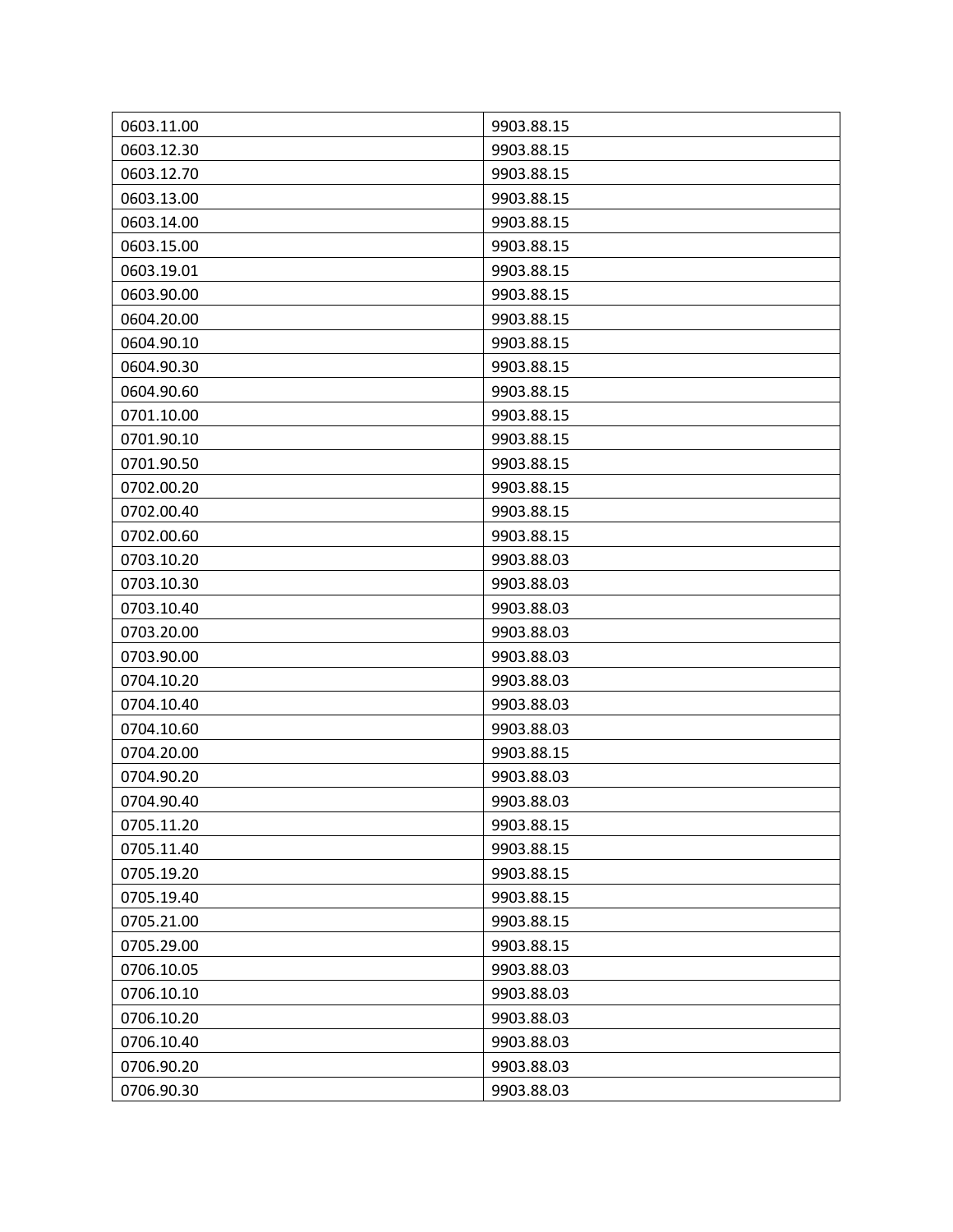| 0706.90.40 | 9903.88.03 |
|------------|------------|
| 0707.00.20 | 9903.88.15 |
| 0707.00.40 | 9903.88.15 |
| 0707.00.50 | 9903.88.03 |
| 0707.00.60 | 9903.88.15 |
| 0708.10.20 | 9903.88.03 |
| 0708.10.40 | 9903.88.03 |
| 0708.20.10 | 9903.88.15 |
| 0708.20.20 | 9903.88.03 |
| 0708.20.90 | 9903.88.03 |
| 0708.90.05 | 9903.88.15 |
| 0708.90.15 | 9903.88.03 |
| 0708.90.25 | 9903.88.15 |
| 0708.90.30 | 9903.88.15 |
| 0708.90.40 | 9903.88.03 |
| 0709.20.10 | 9903.88.15 |
| 0709.20.90 | 9903.88.15 |
| 0709.30.20 | 9903.88.15 |
| 0709.30.40 | 9903.88.15 |
| 0709.40.20 | 9903.88.03 |
| 0709.40.40 | 9903.88.03 |
| 0709.40.60 | 9903.88.03 |
| 0709.51.01 | 9903.88.03 |
| 0709.52.05 | 9903.88.03 |
| 0709.53.00 | 9903.88.03 |
| 0709.54.00 | 9903.88.03 |
| 0709.55.00 | 9903.88.03 |
| 0709.56.00 | 9903.88.03 |
| 0709.59.11 | 9903.88.03 |
| 0709.59.91 | 9903.88.03 |
| 0709.60.20 | 9903.88.03 |
| 0709.60.40 | 9903.88.03 |
| 0709.70.00 | 9903.88.15 |
| 0709.91.00 | 9903.88.15 |
| 0709.92.00 | 9903.88.15 |
| 0709.93.10 | 9903.88.15 |
| 0709.93.20 | 9903.88.03 |
| 0709.93.30 | 9903.88.15 |
| 0709.99.05 | 9903.88.03 |
| 0709.99.10 | 9903.88.03 |
| 0709.99.14 | 9903.88.03 |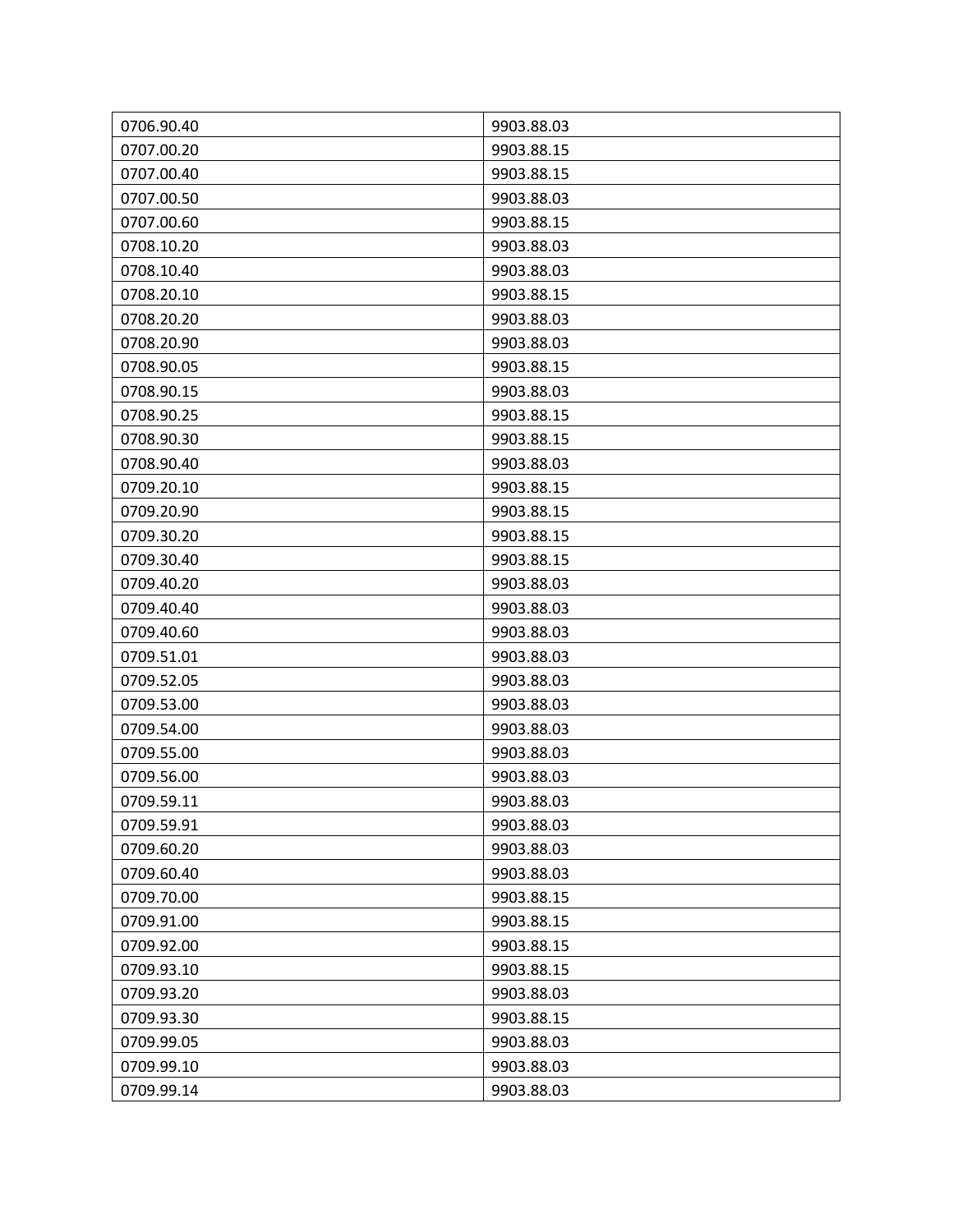| 0709.99.30 | 9903.88.03 |
|------------|------------|
| 0709.99.45 | 9903.88.03 |
| 0709.99.90 | 9903.88.03 |
| 0710.10.00 | 9903.88.03 |
| 0710.21.20 | 9903.88.03 |
| 0710.21.40 | 9903.88.03 |
| 0710.22.10 | 9903.88.03 |
| 0710.22.15 | 9903.88.03 |
| 0710.22.20 | 9903.88.03 |
| 0710.22.25 | 9903.88.03 |
| 0710.22.37 | 9903.88.03 |
| 0710.22.40 | 9903.88.03 |
| 0710.29.05 | 9903.88.03 |
| 0710.29.15 | 9903.88.15 |
| 0710.29.25 | 9903.88.03 |
| 0710.29.30 | 9903.88.03 |
| 0710.29.40 | 9903.88.03 |
| 0710.30.00 | 9903.88.03 |
| 0710.40.00 | 9903.88.03 |
| 0710.80.15 | 9903.88.03 |
| 0710.80.20 | 9903.88.03 |
| 0710.80.40 | 9903.88.03 |
| 0710.80.45 | 9903.88.03 |
| 0710.80.50 | 9903.88.03 |
| 0710.80.60 | 9903.88.15 |
| 0710.80.65 | 9903.88.03 |
| 0710.80.70 | 9903.88.03 |
| 0710.80.85 | 9903.88.15 |
| 0710.80.93 | 9903.88.03 |
| 0710.80.97 | 9903.88.03 |
| 0710.90.11 | 9903.88.03 |
| 0710.90.91 | 9903.88.03 |
| 0711.20.18 | 9903.88.15 |
| 0711.20.28 | 9903.88.15 |
| 0711.20.38 | 9903.88.15 |
| 0711.20.40 | 9903.88.15 |
| 0711.40.00 | 9903.88.03 |
| 0711.51.00 | 9903.88.03 |
| 0711.59.10 | 9903.88.03 |
| 0711.59.90 | 9903.88.15 |
| 0711.90.20 | 9903.88.03 |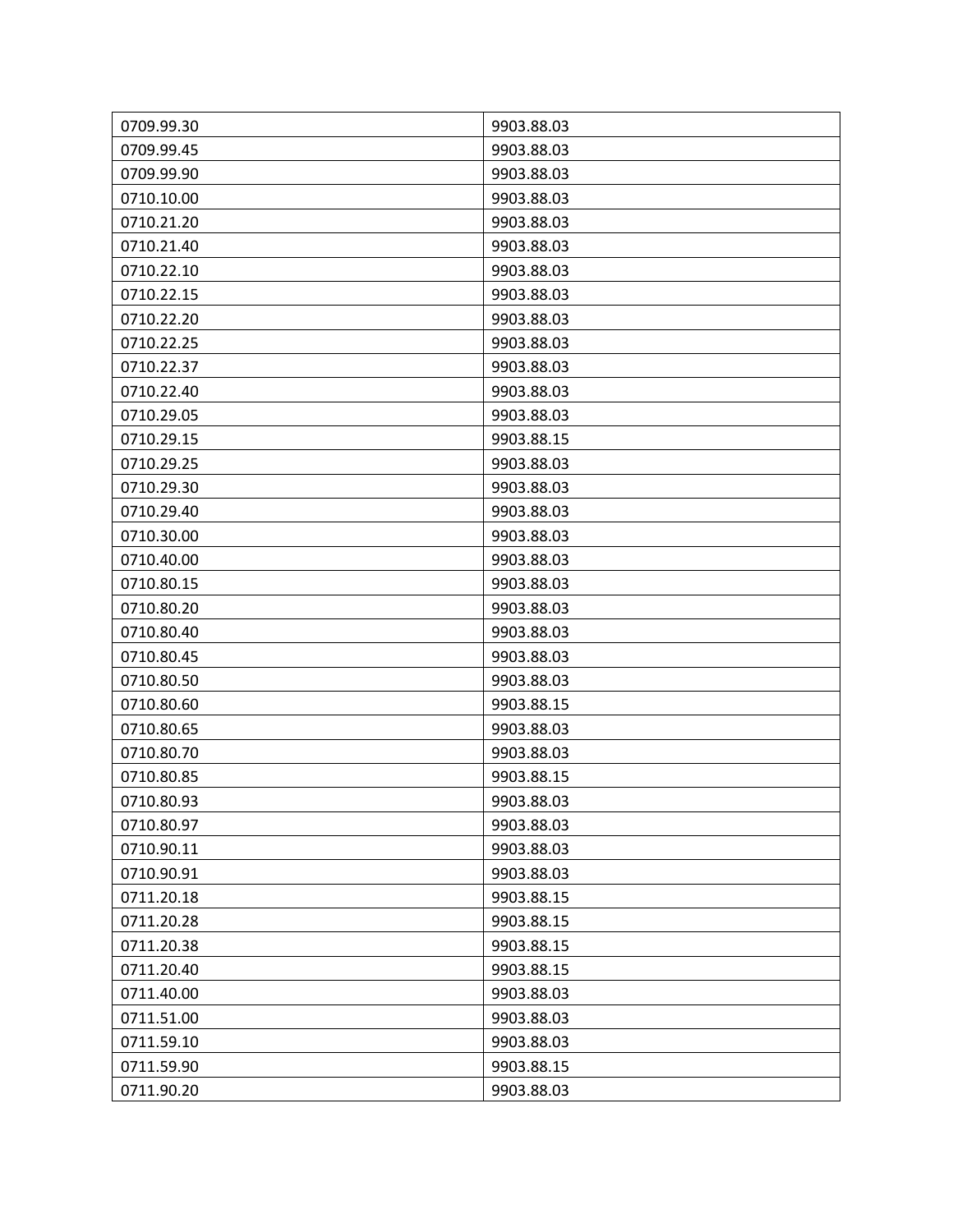| 0711.90.30 | 9903.88.15 |
|------------|------------|
| 0711.90.50 | 9903.88.03 |
| 0711.90.65 | 9903.88.03 |
| 0712.20.20 | 9903.88.03 |
| 0712.20.40 | 9903.88.03 |
| 0712.31.10 | 9903.88.03 |
| 0712.31.20 | 9903.88.03 |
| 0712.32.00 | 9903.88.03 |
| 0712.33.00 | 9903.88.03 |
| 0712.34.10 | 9903.88.03 |
| 0712.34.20 | 9903.88.03 |
| 0712.39.11 | 9903.88.03 |
| 0712.39.21 | 9903.88.03 |
| 0712.39.40 | 9903.88.03 |
| 0712.90.10 | 9903.88.03 |
| 0712.90.15 | 9903.88.03 |
| 0712.90.20 | 9903.88.03 |
| 0712.90.30 | 9903.88.03 |
| 0712.90.40 | 9903.88.03 |
| 0712.90.60 | 9903.88.03 |
| 0712.90.65 | 9903.88.03 |
| 0712.90.70 | 9903.88.03 |
| 0712.90.74 | 9903.88.03 |
| 0712.90.78 | 9903.88.03 |
| 0712.90.85 | 9903.88.03 |
| 0713.10.10 | 9903.88.03 |
| 0713.10.20 | 9903.88.03 |
| 0713.10.40 | 9903.88.03 |
| 0713.20.10 | 9903.88.03 |
| 0713.20.20 | 9903.88.03 |
| 0713.31.10 | 9903.88.03 |
| 0713.31.20 | 9903.88.03 |
| 0713.31.40 | 9903.88.03 |
| 0713.32.10 | 9903.88.03 |
| 0713.32.20 | 9903.88.03 |
| 0713.33.10 | 9903.88.03 |
| 0713.33.20 | 9903.88.03 |
| 0713.33.40 | 9903.88.03 |
| 0713.34.10 | 9903.88.15 |
| 0713.34.20 | 9903.88.03 |
| 0713.34.40 | 9903.88.03 |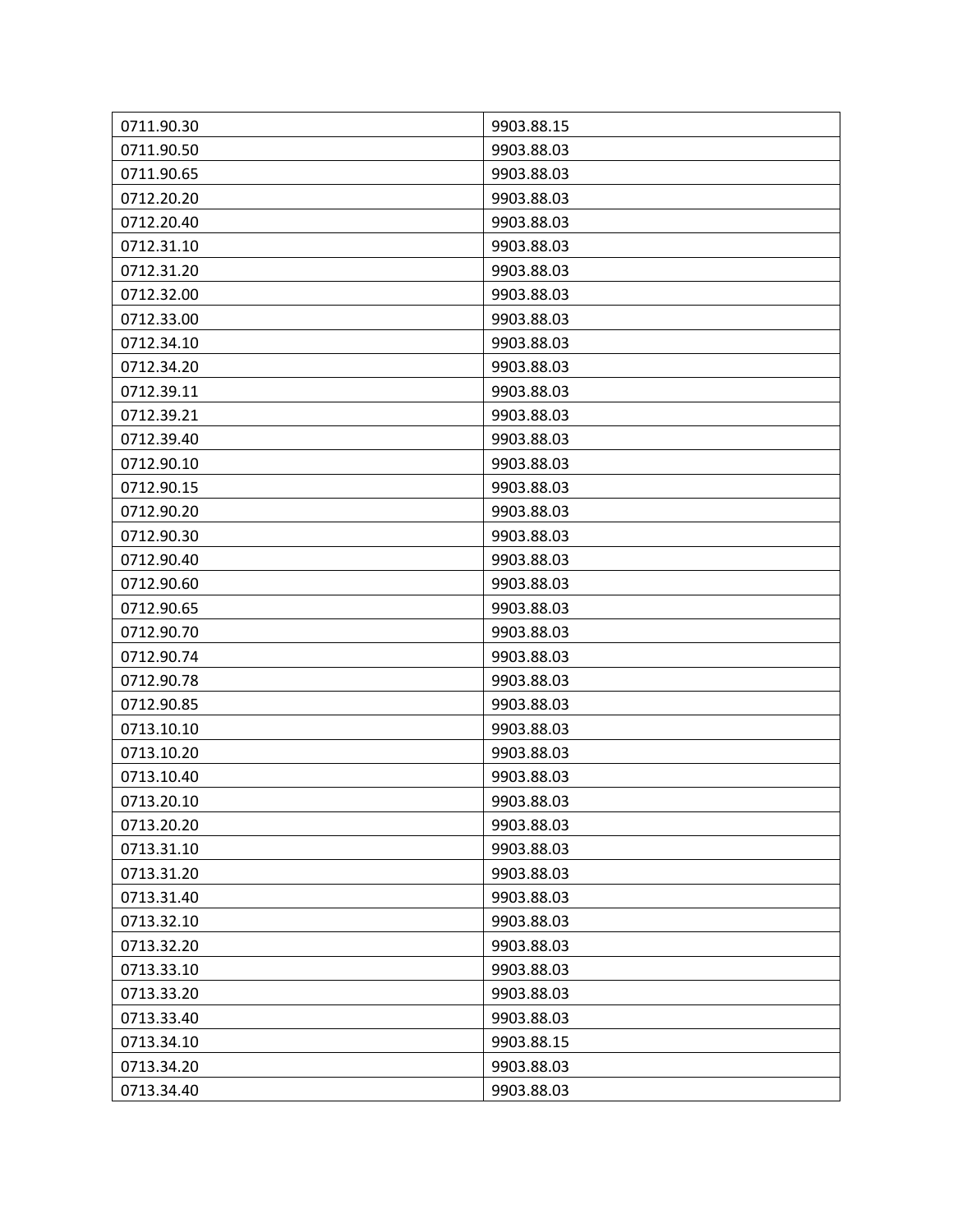| 0713.35.00 | 9903.88.03 |
|------------|------------|
| 0713.39.11 | 9903.88.03 |
| 0713.39.21 | 9903.88.03 |
| 0713.39.41 | 9903.88.03 |
| 0713.40.10 | 9903.88.03 |
| 0713.40.20 | 9903.88.03 |
| 0713.50.10 | 9903.88.03 |
| 0713.50.20 | 9903.88.03 |
| 0713.60.10 | 9903.88.15 |
| 0713.60.60 | 9903.88.03 |
| 0713.60.80 | 9903.88.03 |
| 0713.90.11 | 9903.88.03 |
| 0713.90.50 | 9903.88.03 |
| 0713.90.61 | 9903.88.03 |
| 0713.90.81 | 9903.88.03 |
| 0714.10.10 | 9903.88.15 |
| 0714.10.20 | 9903.88.03 |
| 0714.20.10 | 9903.88.03 |
| 0714.20.20 | 9903.88.03 |
| 0714.30.10 | 9903.88.03 |
| 0714.30.20 | 9903.88.03 |
| 0714.30.50 | 9903.88.15 |
| 0714.30.60 | 9903.88.03 |
| 0714.40.10 | 9903.88.03 |
| 0714.40.20 | 9903.88.03 |
| 0714.40.50 | 9903.88.03 |
| 0714.40.60 | 9903.88.03 |
| 0714.50.10 | 9903.88.03 |
| 0714.50.20 | 9903.88.03 |
| 0714.50.50 | 9903.88.03 |
| 0714.50.60 | 9903.88.03 |
| 0714.90.05 | 9903.88.03 |
| 0714.90.39 | 9903.88.03 |
| 0714.90.41 | 9903.88.03 |
| 0714.90.42 | 9903.88.03 |
| 0714.90.44 | 9903.88.03 |
| 0714.90.46 | 9903.88.03 |
| 0714.90.48 | 9903.88.03 |
| 0714.90.51 | 9903.88.03 |
| 0714.90.61 | 9903.88.03 |
| 0801.11.00 | 9903.88.03 |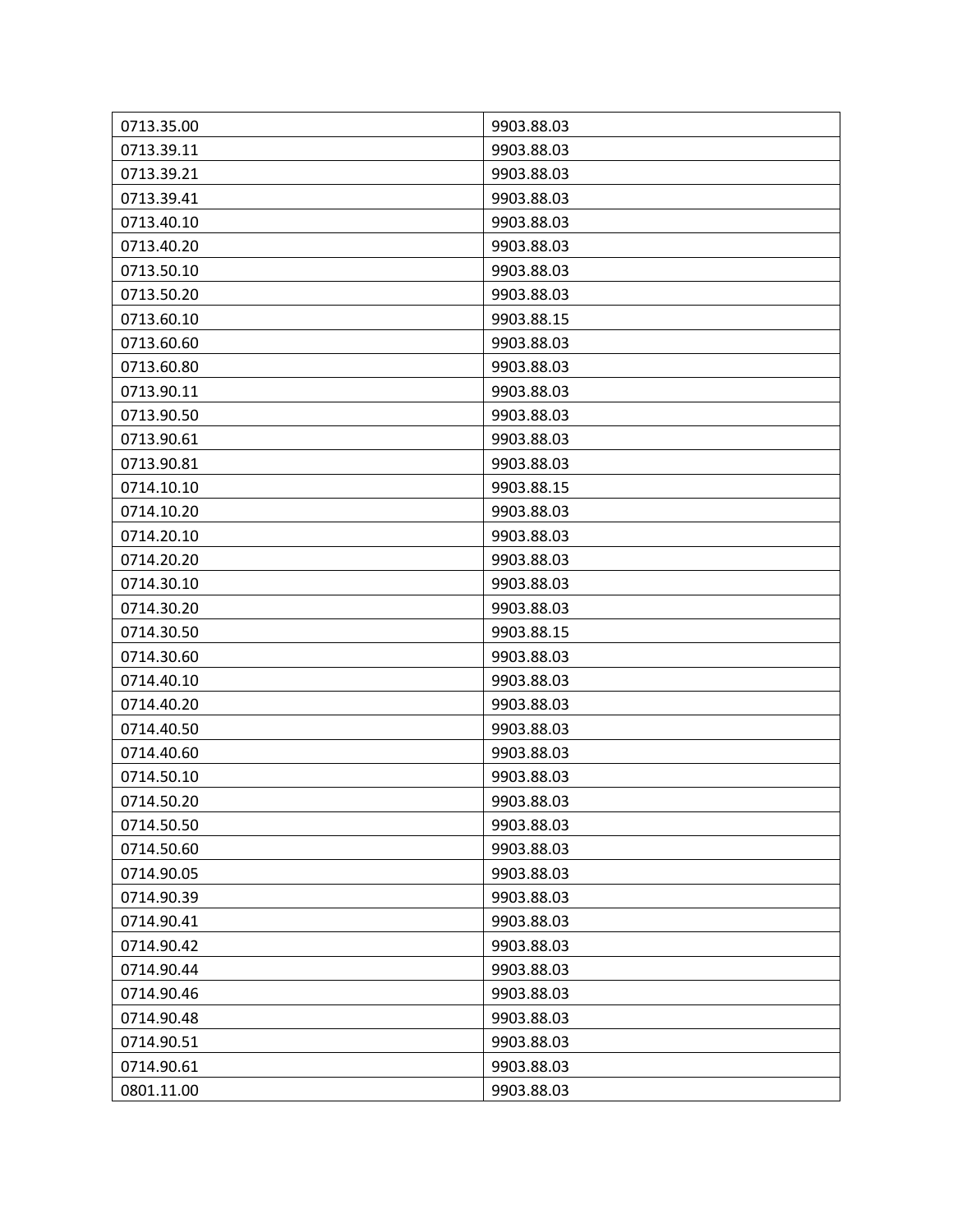| 0801.12.00 | 9903.88.15 |
|------------|------------|
| 0801.19.01 | 9903.88.03 |
| 0801.21.00 | 9903.88.15 |
| 0801.22.00 | 9903.88.15 |
| 0801.31.00 | 9903.88.03 |
| 0801.32.00 | 9903.88.03 |
| 0802.11.00 | 9903.88.03 |
| 0802.12.00 | 9903.88.03 |
| 0802.21.00 | 9903.88.15 |
| 0802.22.00 | 9903.88.03 |
| 0802.31.00 | 9903.88.03 |
| 0802.32.00 | 9903.88.03 |
| 0802.41.00 | 9903.88.03 |
| 0802.42.00 | 9903.88.03 |
| 0802.51.00 | 9903.88.03 |
| 0802.52.00 | 9903.88.03 |
| 0802.61.00 | 9903.88.15 |
| 0802.62.00 | 9903.88.03 |
| 0802.70.10 | 9903.88.15 |
| 0802.70.20 | 9903.88.15 |
| 0802.80.10 | 9903.88.15 |
| 0802.80.20 | 9903.88.03 |
| 0802.91.10 | 9903.88.15 |
| 0802.92.90 | 9903.88.15 |
| 0802.99.10 | 9903.88.03 |
| 0802.99.15 | 9903.88.03 |
| 0802.99.98 | 9903.88.15 |
| 0803.10.10 | 9903.88.15 |
| 0803.10.20 | 9903.88.03 |
| 0803.90.00 | 9903.88.03 |
| 0804.10.20 | 9903.88.03 |
| 0804.10.40 | 9903.88.03 |
| 0804.10.60 | 9903.88.03 |
| 0804.10.80 | 9903.88.03 |
| 0804.20.40 | 9903.88.03 |
| 0804.20.60 | 9903.88.03 |
| 0804.20.80 | 9903.88.03 |
| 0804.30.20 | 9903.88.03 |
| 0804.30.40 | 9903.88.03 |
| 0804.30.60 | 9903.88.03 |
| 0804.40.00 | 9903.88.15 |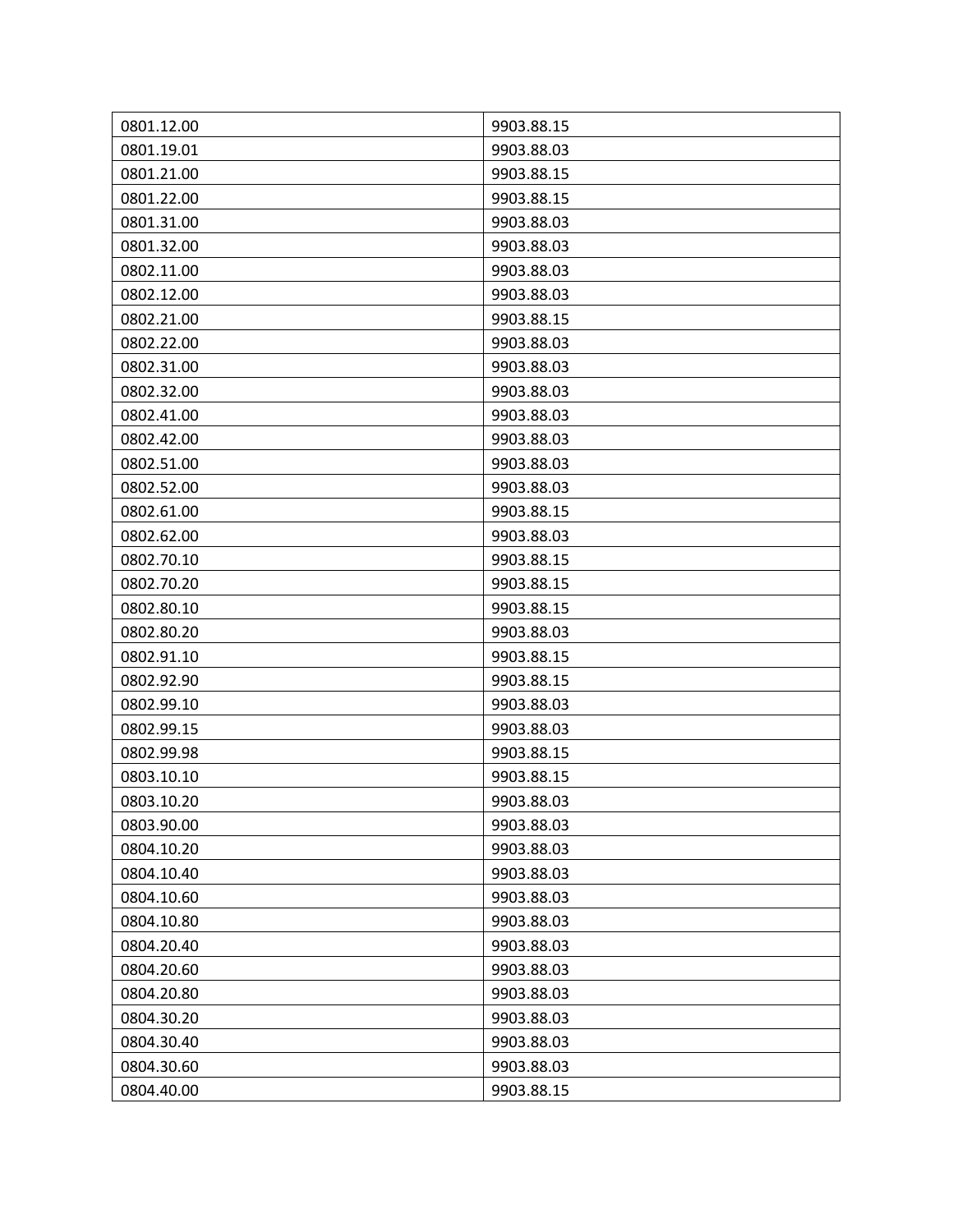| 0804.50.40 | 9903.88.03 |
|------------|------------|
| 0804.50.60 | 9903.88.03 |
| 0804.50.80 | 9903.88.03 |
| 0805.10.00 | 9903.88.03 |
| 0805.21.00 | 9903.88.03 |
| 0805.22.00 | 9903.88.03 |
| 0805.29.00 | 9903.88.03 |
| 0805.40.40 | 9903.88.15 |
| 0805.40.60 | 9903.88.15 |
| 0805.40.80 | 9903.88.15 |
| 0805.50.20 | 9903.88.15 |
| 0805.50.30 | 9903.88.15 |
| 0805.50.40 | 9903.88.15 |
| 0805.90.01 | 9903.88.15 |
| 0806.10.20 | 9903.88.15 |
| 0806.10.40 | 9903.88.15 |
| 0806.10.60 | 9903.88.15 |
| 0806.20.10 | 9903.88.03 |
| 0806.20.20 | 9903.88.03 |
| 0806.20.90 | 9903.88.03 |
| 0807.11.30 | 9903.88.15 |
| 0807.11.40 | 9903.88.15 |
| 0807.19.10 | 9903.88.15 |
| 0807.19.20 | 9903.88.15 |
| 0807.19.50 | 9903.88.15 |
| 0807.19.60 | 9903.88.15 |
| 0807.19.70 | 9903.88.15 |
| 0807.19.80 | 9903.88.15 |
| 0807.20.00 | 9903.88.15 |
| 0808.10.00 | 9903.88.03 |
| 0808.30.20 | 9903.88.03 |
| 0808.30.40 | 9903.88.03 |
| 0808.40.20 | 9903.88.03 |
| 0808.40.40 | 9903.88.03 |
| 0809.10.00 | 9903.88.15 |
| 0809.21.00 | 9903.88.15 |
| 0809.29.00 | 9903.88.03 |
| 0809.30.20 | 9903.88.03 |
| 0809.30.40 | 9903.88.03 |
| 0809.40.20 | 9903.88.15 |
| 0809.40.40 | 9903.88.15 |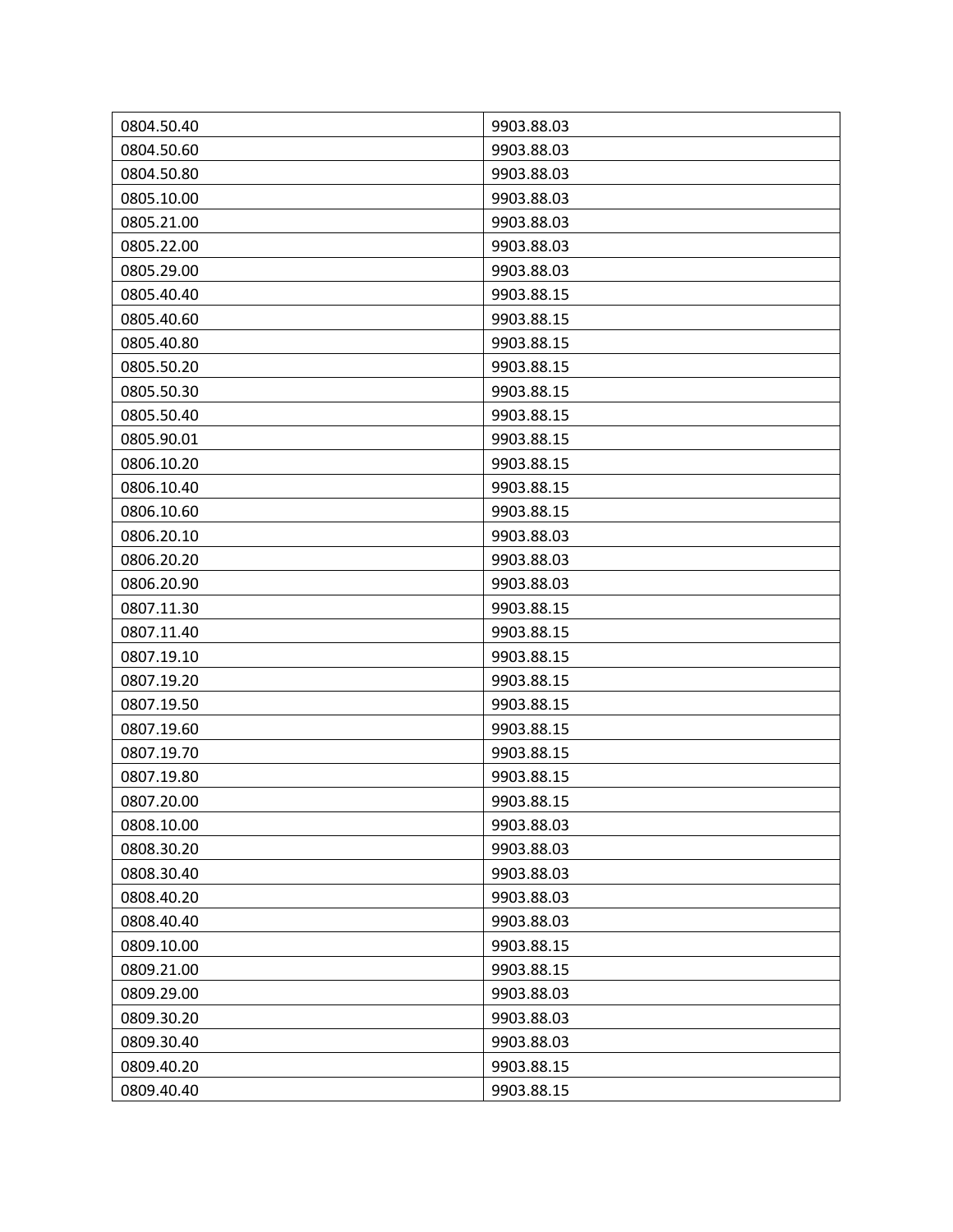| 0810.10.20 | 9903.88.03 |
|------------|------------|
| 0810.10.40 | 9903.88.03 |
| 0810.20.10 | 9903.88.03 |
| 0810.20.90 | 9903.88.15 |
| 0810.30.00 | 9903.88.03 |
| 0810.40.00 | 9903.88.03 |
| 0810.50.00 | 9903.88.15 |
| 0810.60.00 | 9903.88.15 |
| 0810.70.00 | 9903.88.03 |
| 0810.90.27 | 9903.88.03 |
| 0810.90.46 | 9903.88.03 |
| 0811.10.00 | 9903.88.03 |
| 0811.20.20 | 9903.88.03 |
| 0811.20.40 | 9903.88.03 |
| 0811.90.10 | 9903.88.03 |
| 0811.90.20 | 9903.88.03 |
| 0811.90.22 | 9903.88.03 |
| 0811.90.25 | 9903.88.03 |
| 0811.90.30 | 9903.88.03 |
| 0811.90.35 | 9903.88.03 |
| 0811.90.40 | 9903.88.03 |
| 0811.90.50 | 9903.88.03 |
| 0811.90.52 | 9903.88.03 |
| 0811.90.55 | 9903.88.03 |
| 0811.90.80 | 9903.88.03 |
| 0812.10.00 | 9903.88.15 |
| 0812.90.10 | 9903.88.03 |
| 0812.90.20 | 9903.88.03 |
| 0812.90.30 | 9903.88.03 |
| 0812.90.40 | 9903.88.03 |
| 0812.90.50 | 9903.88.03 |
| 0812.90.90 | 9903.88.03 |
| 0813.10.00 | 9903.88.03 |
| 0813.20.10 | 9903.88.03 |
| 0813.20.20 | 9903.88.03 |
| 0813.30.00 | 9903.88.03 |
| 0813.40.10 | 9903.88.03 |
| 0813.40.15 | 9903.88.03 |
| 0813.40.20 | 9903.88.03 |
| 0813.40.30 | 9903.88.03 |
| 0813.40.40 | 9903.88.03 |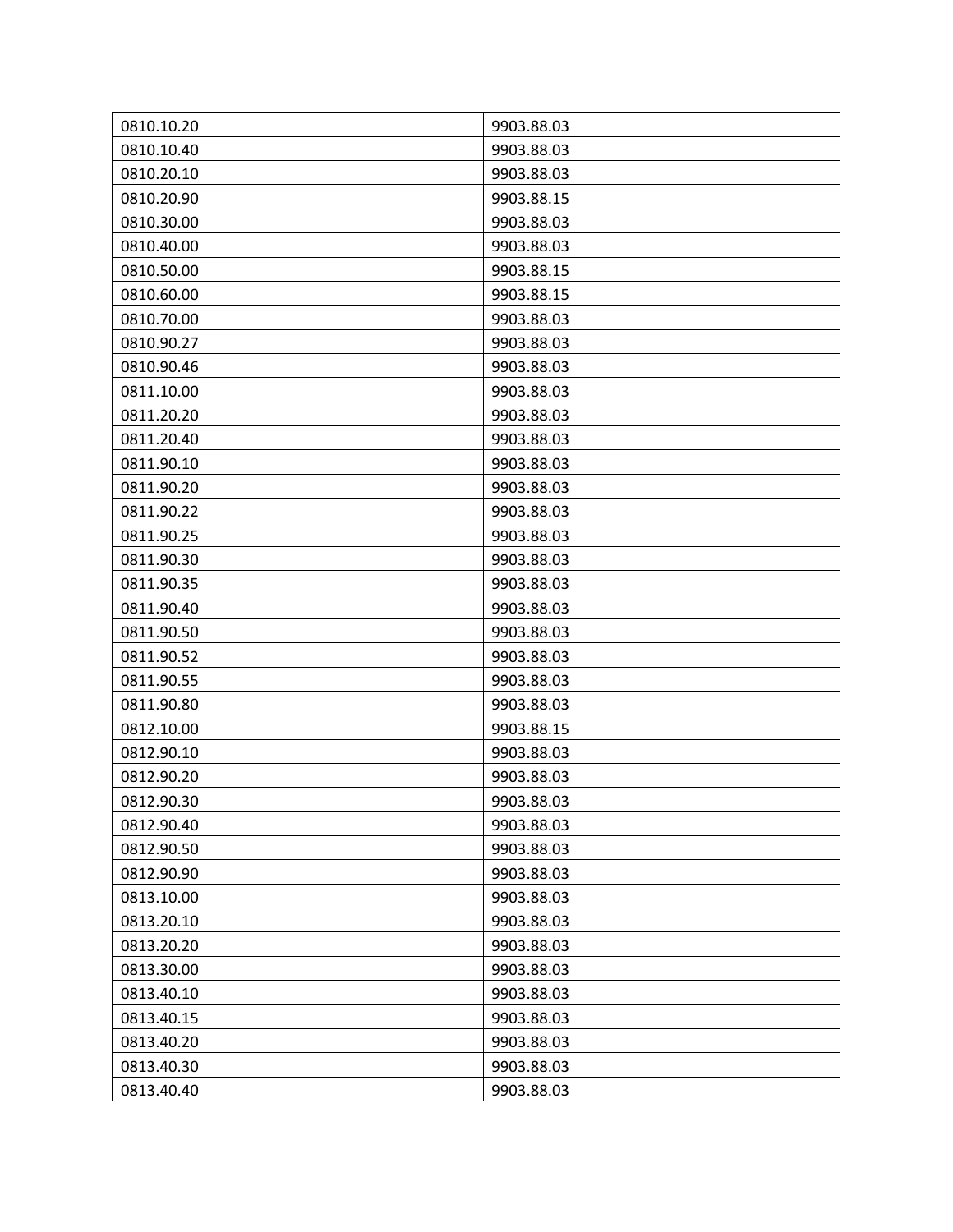| 0813.40.80 | 9903.88.03 |
|------------|------------|
| 0813.40.90 | 9903.88.03 |
| 0813.50.00 | 9903.88.03 |
| 0814.00.10 | 9903.88.03 |
| 0814.00.40 | 9903.88.03 |
| 0814.00.80 | 9903.88.03 |
| 0901.11.00 | 9903.88.15 |
| 0901.12.00 | 9903.88.15 |
| 0901.21.00 | 9903.88.15 |
| 0901.22.00 | 9903.88.15 |
| 0901.90.10 | 9903.88.15 |
| 0901.90.20 | 9903.88.15 |
| 0902.10.10 | 9903.88.15 |
| 0902.10.90 | 9903.88.15 |
| 0902.20.10 | 9903.88.15 |
| 0902.20.90 | 9903.88.15 |
| 0902.30.00 | 9903.88.15 |
| 0902.40.00 | 9903.88.15 |
| 0903.00.00 | 9903.88.15 |
| 0904.11.00 | 9903.88.15 |
| 0904.12.00 | 9903.88.15 |
| 0904.21.20 | 9903.88.15 |
| 0904.21.40 | 9903.88.15 |
| 0904.21.60 | 9903.88.15 |
| 0904.21.80 | 9903.88.15 |
| 0904.22.20 | 9903.88.15 |
| 0904.22.40 | 9903.88.15 |
| 0904.22.73 | 9903.88.15 |
| 0904.22.76 | 9903.88.15 |
| 0904.22.80 | 9903.88.15 |
| 0905.10.00 | 9903.88.15 |
| 0905.20.00 | 9903.88.15 |
| 0906.11.00 | 9903.88.15 |
| 0906.19.00 | 9903.88.15 |
| 0906.20.00 | 9903.88.15 |
| 0907.10.00 | 9903.88.15 |
| 0907.20.00 | 9903.88.15 |
| 0908.11.00 | 9903.88.15 |
| 0908.12.00 | 9903.88.15 |
| 0908.21.00 | 9903.88.15 |
| 0908.22.20 | 9903.88.15 |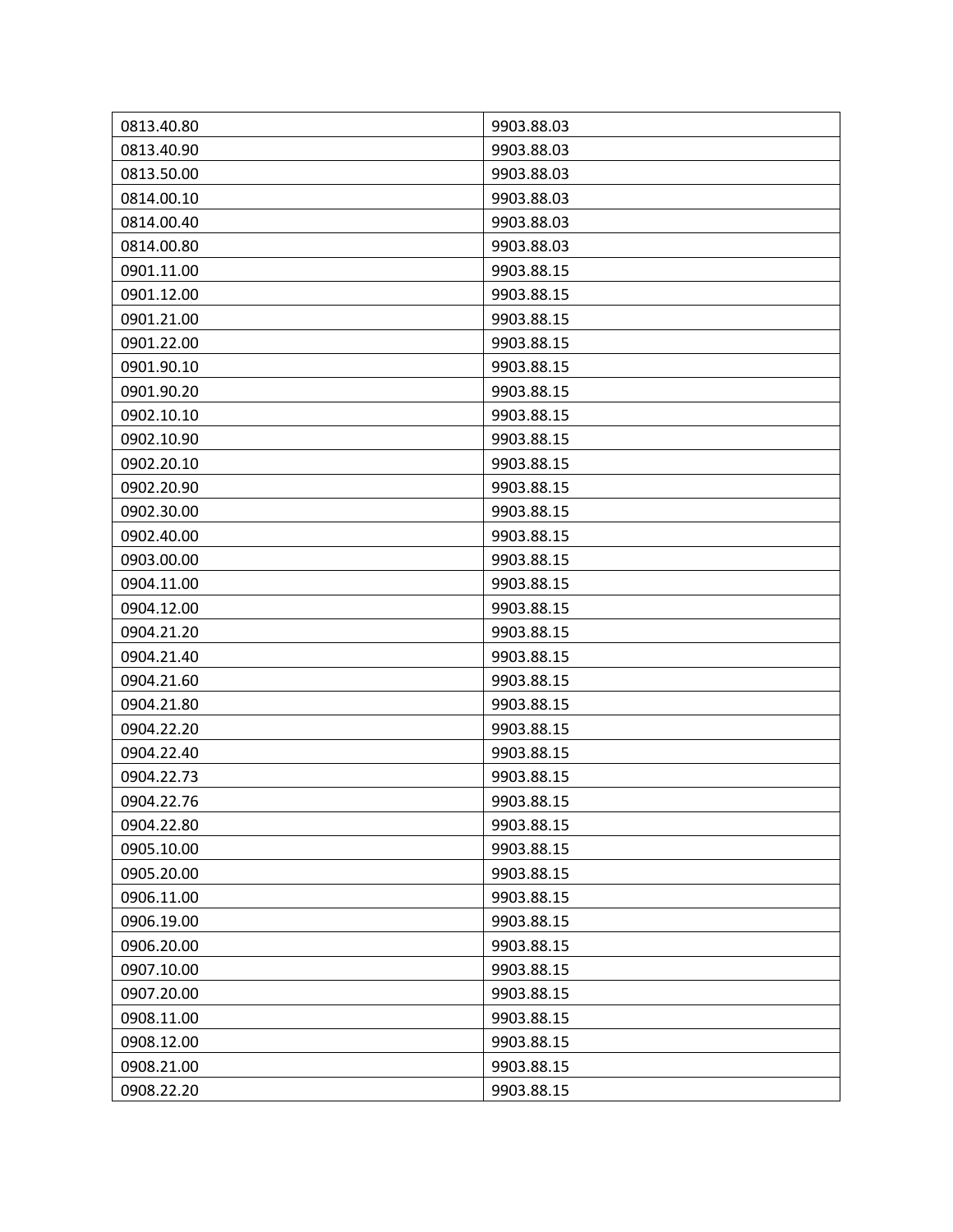| 0908.22.40 | 9903.88.15 |
|------------|------------|
| 0908.31.00 | 9903.88.15 |
| 0908.32.00 | 9903.88.15 |
| 0909.21.00 | 9903.88.15 |
| 0909.22.00 | 9903.88.15 |
| 0909.31.00 | 9903.88.15 |
| 0909.32.00 | 9903.88.15 |
| 0909.61.00 | 9903.88.15 |
| 0909.62.00 | 9903.88.15 |
| 0910.11.00 | 9903.88.15 |
| 0910.12.00 | 9903.88.15 |
| 0910.20.00 | 9903.88.15 |
| 0910.30.00 | 9903.88.15 |
| 0910.91.00 | 9903.88.15 |
| 0910.99.05 | 9903.88.15 |
| 0910.99.06 | 9903.88.15 |
| 0910.99.07 | 9903.88.15 |
| 0910.99.10 | 9903.88.15 |
| 0910.99.20 | 9903.88.15 |
| 0910.99.40 | 9903.88.15 |
| 0910.99.50 | 9903.88.15 |
| 0910.99.60 | 9903.88.15 |
| 1001.11.00 | 9903.88.03 |
| 1001.19.00 | 9903.88.15 |
| 1001.91.00 | 9903.88.15 |
| 1001.99.00 | 9903.88.03 |
| 1002.10.00 | 9903.88.15 |
| 1002.90.00 | 9903.88.15 |
| 1003.10.00 | 9903.88.03 |
| 1003.90.20 | 9903.88.03 |
| 1003.90.40 | 9903.88.03 |
| 1004.10.00 | 9903.88.03 |
| 1004.90.00 | 9903.88.03 |
| 1005.10.00 | 9903.88.15 |
| 1005.90.20 | 9903.88.03 |
| 1005.90.40 | 9903.88.03 |
| 1006.10.00 | 9903.88.15 |
| 1006.20.20 | 9903.88.03 |
| 1006.20.40 | 9903.88.03 |
| 1006.30.10 | 9903.88.03 |
| 1006.30.90 | 9903.88.03 |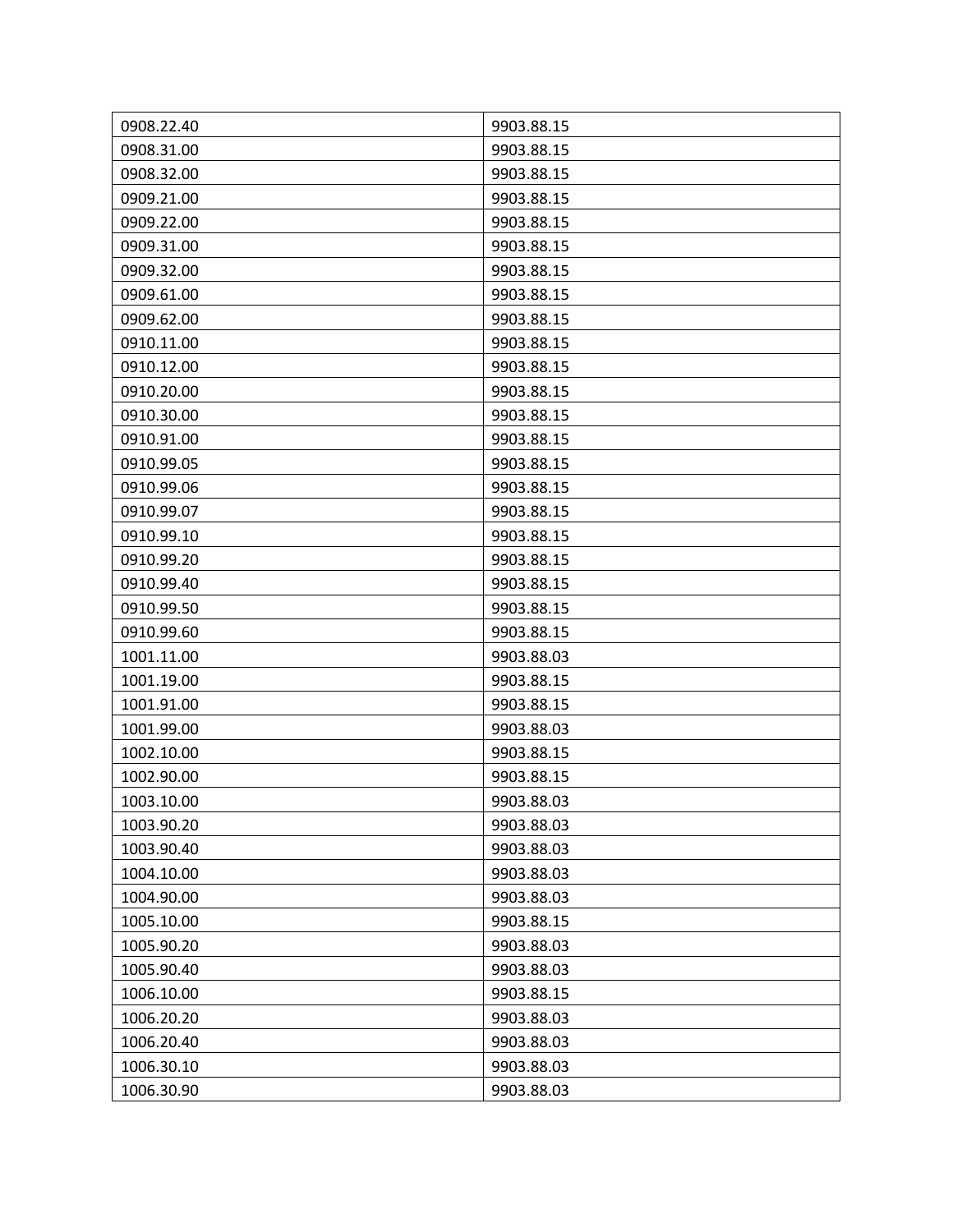| 1006.40.00 | 9903.88.03 |
|------------|------------|
| 1007.10.00 | 9903.88.03 |
| 1007.90.00 | 9903.88.03 |
| 1008.10.00 | 9903.88.03 |
| 1008.21.00 | 9903.88.03 |
| 1008.29.00 | 9903.88.03 |
| 1008.30.00 | 9903.88.03 |
| 1008.40.00 | 9903.88.15 |
| 1008.50.00 | 9903.88.03 |
| 1008.60.00 | 9903.88.15 |
| 1008.90.01 | 9903.88.03 |
| 1101.00.00 | 9903.88.03 |
| 1102.20.00 | 9903.88.03 |
| 1102.90.20 | 9903.88.03 |
| 1102.90.25 | 9903.88.03 |
| 1102.90.27 | 9903.88.03 |
| 1102.90.30 | 9903.88.03 |
| 1102.90.60 | 9903.88.03 |
| 1103.11.00 | 9903.88.03 |
| 1103.13.00 | 9903.88.03 |
| 1103.19.12 | 9903.88.03 |
| 1103.19.14 | 9903.88.03 |
| 1103.19.90 | 9903.88.03 |
| 1103.20.00 | 9903.88.03 |
| 1104.12.00 | 9903.88.03 |
| 1104.19.10 | 9903.88.03 |
| 1104.19.90 | 9903.88.03 |
| 1104.22.00 | 9903.88.03 |
| 1104.23.00 | 9903.88.03 |
| 1104.29.10 | 9903.88.03 |
| 1104.29.90 | 9903.88.03 |
| 1104.30.00 | 9903.88.03 |
| 1105.10.00 | 9903.88.03 |
| 1105.20.00 | 9903.88.03 |
| 1106.10.00 | 9903.88.03 |
| 1106.20.10 | 9903.88.03 |
| 1106.20.90 | 9903.88.03 |
| 1106.30.20 | 9903.88.03 |
| 1106.30.40 | 9903.88.03 |
| 1107.10.00 | 9903.88.03 |
| 1107.20.00 | 9903.88.03 |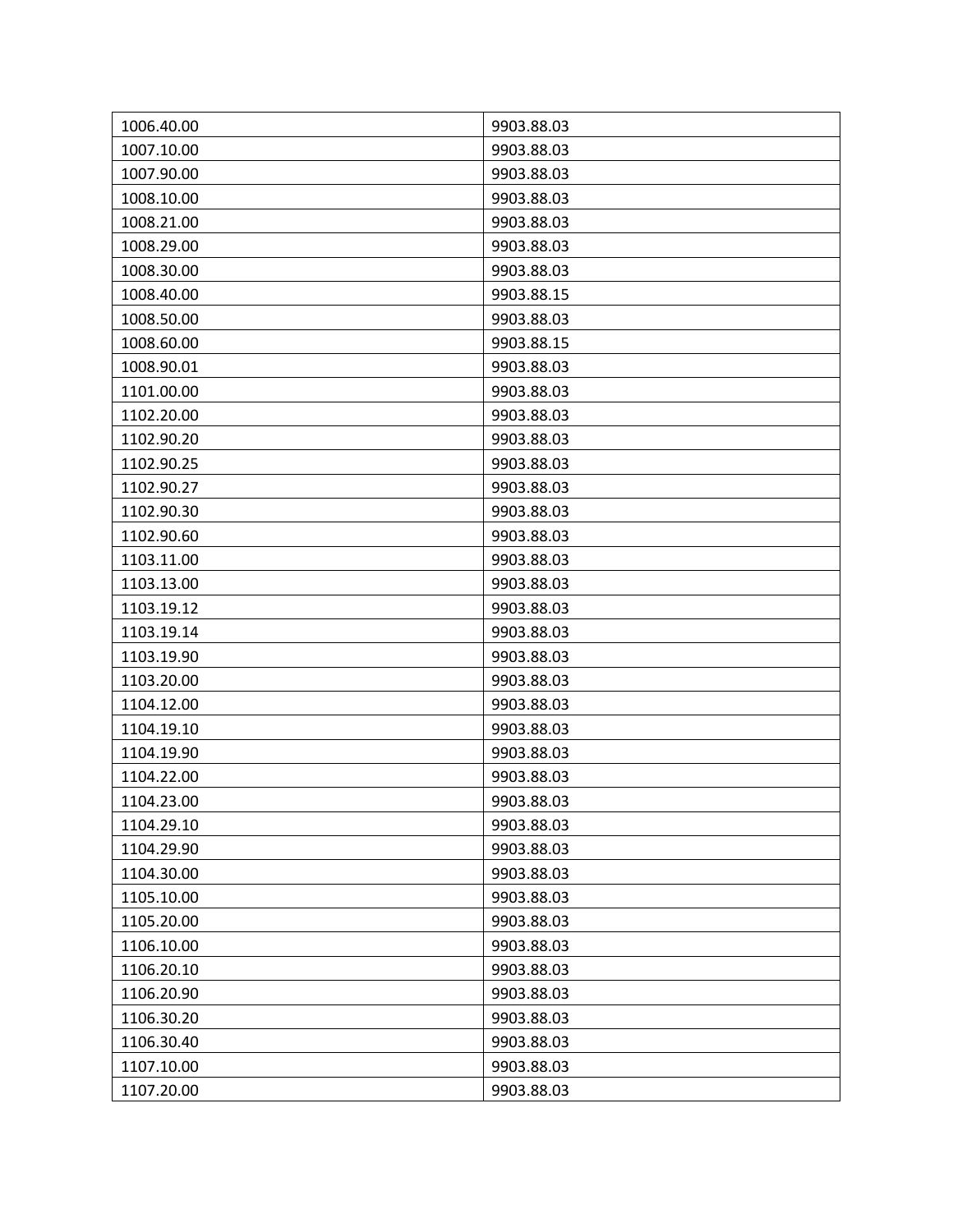| 1108.11.00 | 9903.88.03 |
|------------|------------|
| 1108.12.00 | 9903.88.03 |
| 1108.13.00 | 9903.88.03 |
| 1108.14.00 | 9903.88.03 |
| 1108.19.00 | 9903.88.03 |
| 1108.20.00 | 9903.88.03 |
| 1109.00.10 | 9903.88.03 |
| 1109.00.90 | 9903.88.03 |
| 1201.10.00 | 9903.88.03 |
| 1201.90.00 | 9903.88.03 |
| 1202.30.05 | 9903.88.15 |
| 1202.30.40 | 9903.88.03 |
| 1202.30.80 | 9903.88.15 |
| 1202.41.05 | 9903.88.15 |
| 1202.41.40 | 9903.88.15 |
| 1202.41.80 | 9903.88.15 |
| 1202.42.10 | 9903.88.03 |
| 1202.42.15 | 9903.88.03 |
| 1202.42.20 | 9903.88.15 |
| 1202.42.50 | 9903.88.15 |
| 1202.42.60 | 9903.88.15 |
| 1202.42.90 | 9903.88.15 |
| 1203.00.00 | 9903.88.15 |
| 1204.00.00 | 9903.88.03 |
| 1205.10.00 | 9903.88.03 |
| 1205.90.00 | 9903.88.03 |
| 1206.00.00 | 9903.88.03 |
| 1207.10.00 | 9903.88.15 |
| 1207.21.00 | 9903.88.15 |
| 1207.29.00 | 9903.88.15 |
| 1207.30.00 | 9903.88.15 |
| 1207.40.00 | 9903.88.03 |
| 1207.50.00 | 9903.88.03 |
| 1207.60.00 | 9903.88.03 |
| 1207.70.00 | 9903.88.03 |
| 1207.91.00 | 9903.88.03 |
| 1207.99.03 | 9903.88.03 |
| 1208.10.00 | 9903.88.03 |
| 1208.90.00 | 9903.88.03 |
| 1209.10.00 | 9903.88.03 |
| 1209.21.00 | 9903.88.03 |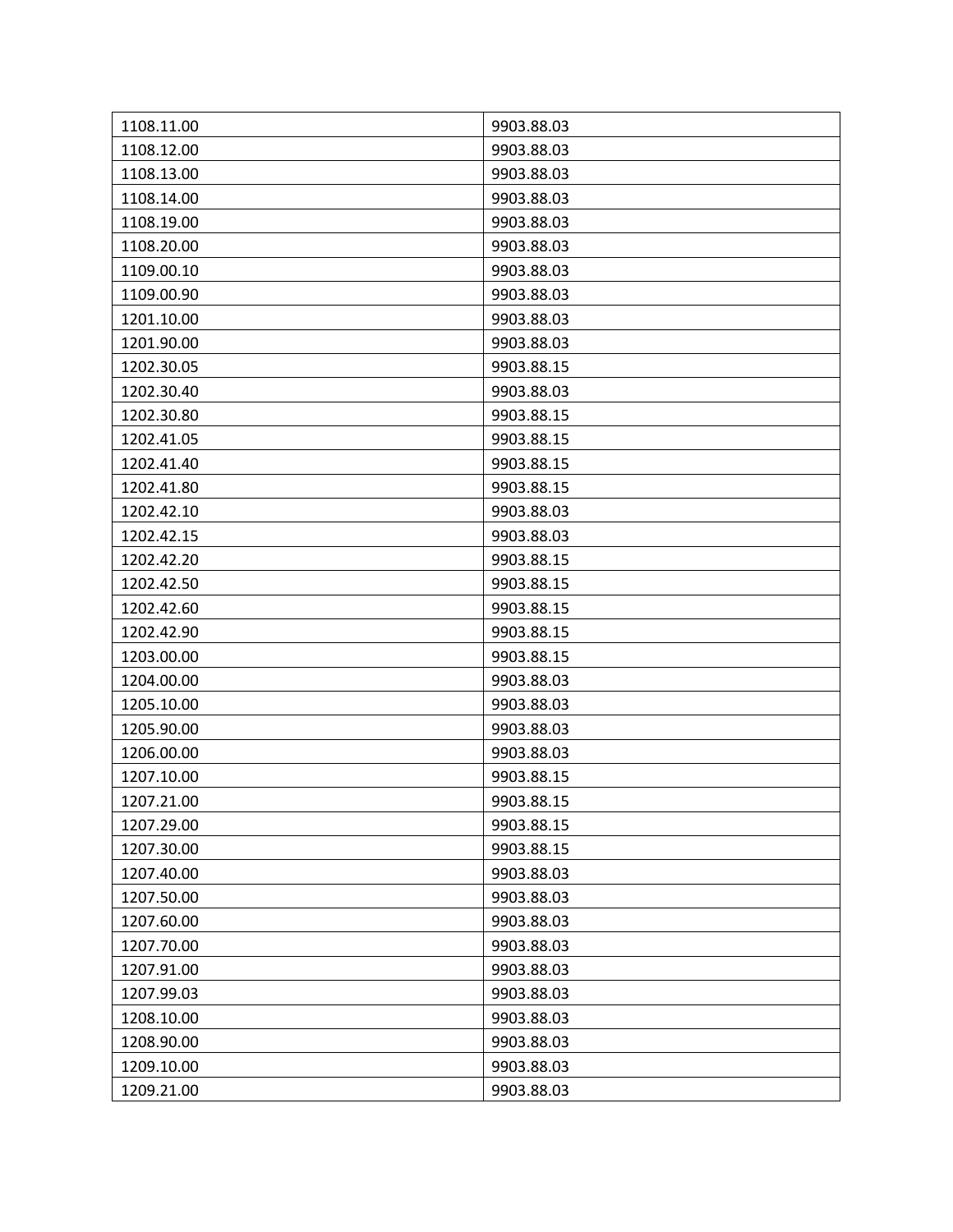| 1209.22.20 | 9903.88.15 |
|------------|------------|
| 1209.22.40 | 9903.88.15 |
| 1209.23.00 | 9903.88.15 |
| 1209.24.00 | 9903.88.15 |
| 1209.25.00 | 9903.88.03 |
| 1209.29.10 | 9903.88.03 |
| 1209.29.91 | 9903.88.03 |
| 1209.30.00 | 9903.88.03 |
| 1209.91.10 | 9903.88.03 |
| 1209.91.20 | 9903.88.03 |
| 1209.91.40 | 9903.88.03 |
| 1209.91.50 | 9903.88.03 |
| 1209.91.60 | 9903.88.03 |
| 1209.91.80 | 9903.88.03 |
| 1209.99.20 | 9903.88.03 |
| 1209.99.41 | 9903.88.03 |
| 1210.10.00 | 9903.88.03 |
| 1210.20.00 | 9903.88.15 |
| 1211.20.10 | 9903.88.03 |
| 1211.20.15 | 9903.88.03 |
| 1211.30.00 | 9903.88.03 |
| 1211.40.00 | 9903.88.03 |
| 1211.50.00 | 9903.88.03 |
| 1211.60.00 | 9903.88.03 |
| 1211.90.20 | 9903.88.03 |
| 1211.90.40 | 9903.88.03 |
| 1211.90.60 | 9903.88.15 |
| 1211.90.89 | 9903.88.03 |
| 1211.90.93 | 9903.88.03 |
| 1212.21.00 | 9903.88.03 |
| 1212.29.00 | 9903.88.03 |
| 1212.92.00 | 9903.88.03 |
| 1212.93.00 | 9903.88.15 |
| 1212.94.00 | 9903.88.15 |
| 1212.99.20 | 9903.88.03 |
| 1212.99.30 | 9903.88.03 |
| 1212.99.92 | 9903.88.03 |
| 1213.00.00 | 9903.88.03 |
| 1214.10.00 | 9903.88.03 |
| 1214.90.00 | 9903.88.03 |
| 1301.20.00 | 9903.88.15 |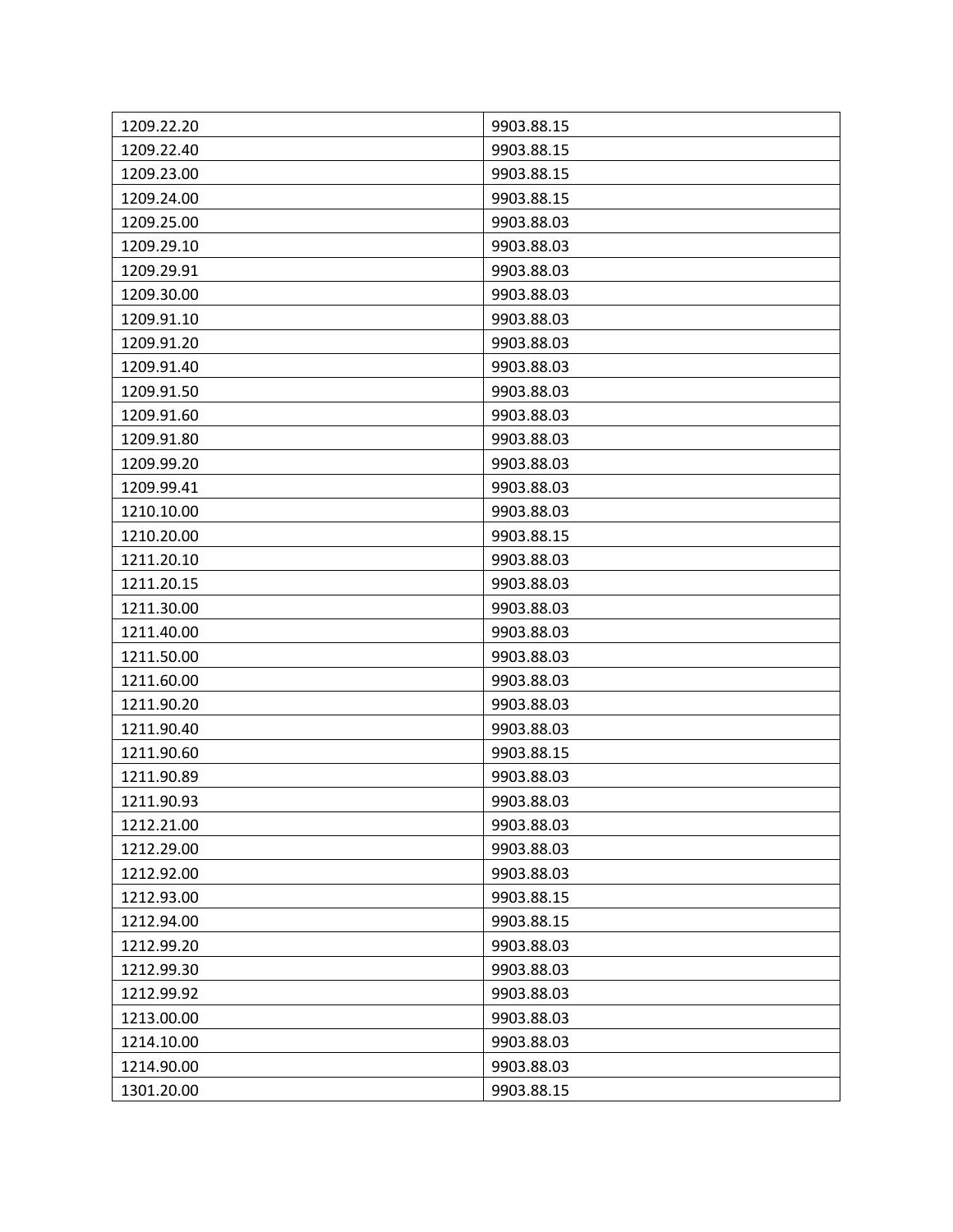| 1301.90.40 | 9903.88.15 |
|------------|------------|
| 1301.90.91 | 9903.88.15 |
| 1302.11.00 | 9903.88.15 |
| 1302.12.00 | 9903.88.15 |
| 1302.13.00 | 9903.88.15 |
| 1302.14.01 | 9903.88.15 |
| 1302.19.21 | 9903.88.15 |
| 1302.19.41 | 9903.88.15 |
| 1302.19.91 | 9903.88.15 |
| 1302.20.00 | 9903.88.15 |
| 1302.31.00 | 9903.88.15 |
| 1302.32.00 | 9903.88.15 |
| 1302.39.00 | 9903.88.15 |
| 1401.10.00 | 9903.88.03 |
| 1401.20.20 | 9903.88.15 |
| 1401.90.20 | 9903.88.03 |
| 1401.90.40 | 9903.88.03 |
| 1404.20.00 | 9903.88.03 |
| 1404.90.10 | 9903.88.03 |
| 1404.90.20 | 9903.88.15 |
| 1404.90.30 | 9903.88.03 |
| 1404.90.40 | 9903.88.03 |
| 1404.90.90 | 9903.88.03 |
| 1501.10.00 | 9903.88.15 |
| 1501.20.00 | 9903.88.15 |
| 1501.90.00 | 9903.88.15 |
| 1502.10.00 | 9903.88.15 |
| 1502.90.00 | 9903.88.15 |
| 1503.00.00 | 9903.88.15 |
| 1504.10.20 | 9903.88.03 |
| 1504.10.40 | 9903.88.03 |
| 1504.20.20 | 9903.88.03 |
| 1504.20.40 | 9903.88.03 |
| 1504.20.60 | 9903.88.03 |
| 1504.30.00 | 9903.88.15 |
| 1505.00.10 | 9903.88.03 |
| 1505.00.90 | 9903.88.03 |
| 1506.00.00 | 9903.88.03 |
| 1507.10.00 | 9903.88.15 |
| 1507.90.20 | 9903.88.15 |
| 1507.90.40 | 9903.88.15 |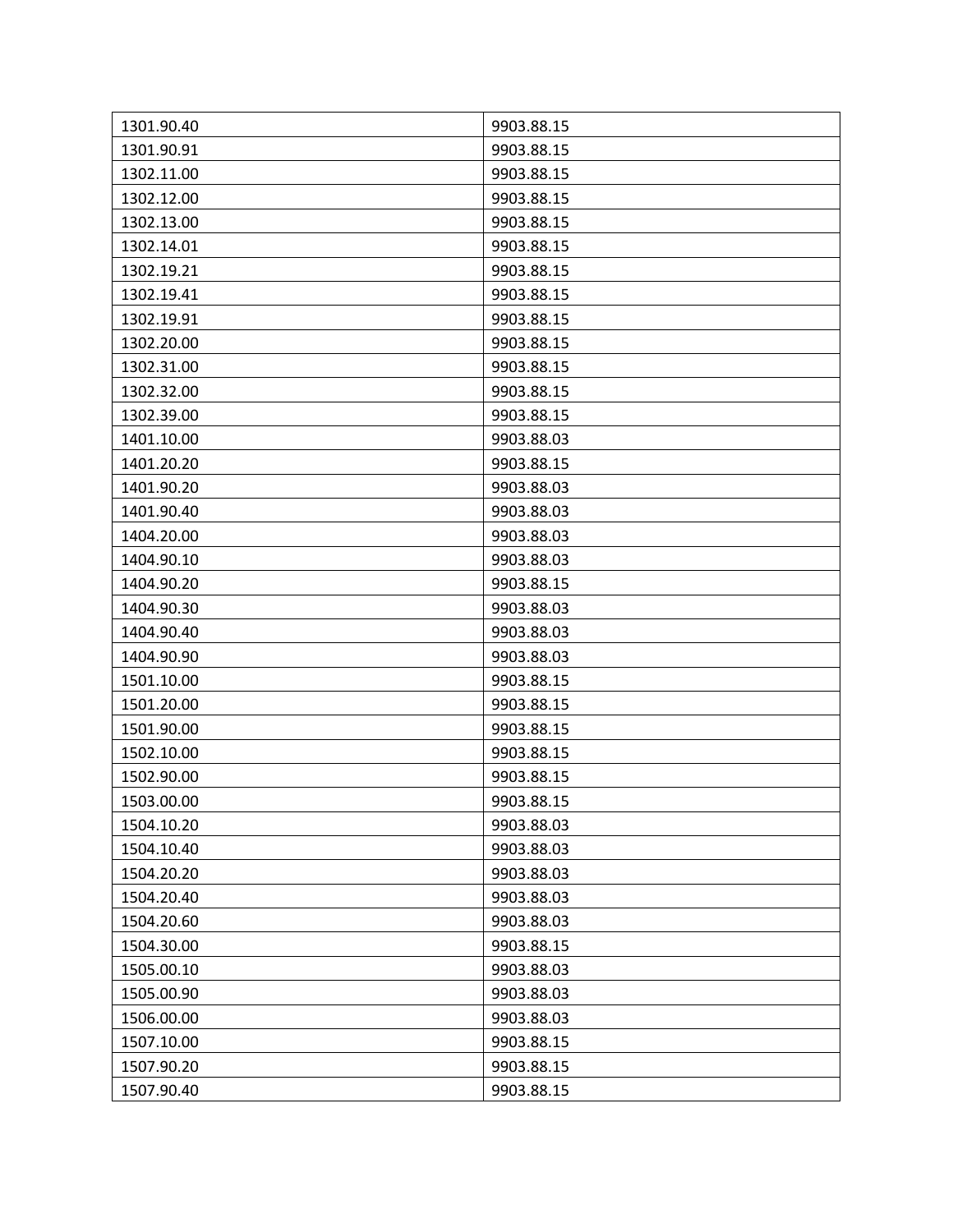| 1508.10.00 | 9903.88.15 |
|------------|------------|
| 1508.90.00 | 9903.88.15 |
| 1509.20.20 | 9903.88.15 |
| 1509.20.90 | 9903.88.15 |
| 1509.30.20 | 9903.88.15 |
| 1509.30.90 | 9903.88.15 |
| 1509.40.20 | 9903.88.15 |
| 1509.40.90 | 9903.88.15 |
| 1509.90.20 | 9903.88.15 |
| 1509.90.40 | 9903.88.15 |
| 1510.10.10 | 9903.88.15 |
| 1510.10.90 | 9903.88.15 |
| 1510.90.10 | 9903.88.15 |
| 1510.90.20 | 9903.88.15 |
| 1510.90.90 | 9903.88.15 |
| 1511.10.00 | 9903.88.15 |
| 1511.90.00 | 9903.88.15 |
| 1512.11.00 | 9903.88.15 |
| 1512.19.00 | 9903.88.15 |
| 1512.21.00 | 9903.88.15 |
| 1512.29.00 | 9903.88.15 |
| 1513.11.00 | 9903.88.15 |
| 1513.19.00 | 9903.88.15 |
| 1513.21.00 | 9903.88.15 |
| 1513.29.00 | 9903.88.15 |
| 1514.11.00 | 9903.88.15 |
| 1514.19.00 | 9903.88.15 |
| 1514.91.90 | 9903.88.15 |
| 1514.99.10 | 9903.88.15 |
| 1514.99.50 | 9903.88.15 |
| 1514.99.90 | 9903.88.15 |
| 1515.11.00 | 9903.88.15 |
| 1515.19.00 | 9903.88.15 |
| 1515.21.00 | 9903.88.15 |
| 1515.29.00 | 9903.88.15 |
| 1515.30.00 | 9903.88.15 |
| 1515.50.00 | 9903.88.15 |
| 1515.60.05 | 9903.88.15 |
| 1515.90.21 | 9903.88.15 |
| 1515.90.60 | 9903.88.15 |
| 1515.90.81 | 9903.88.15 |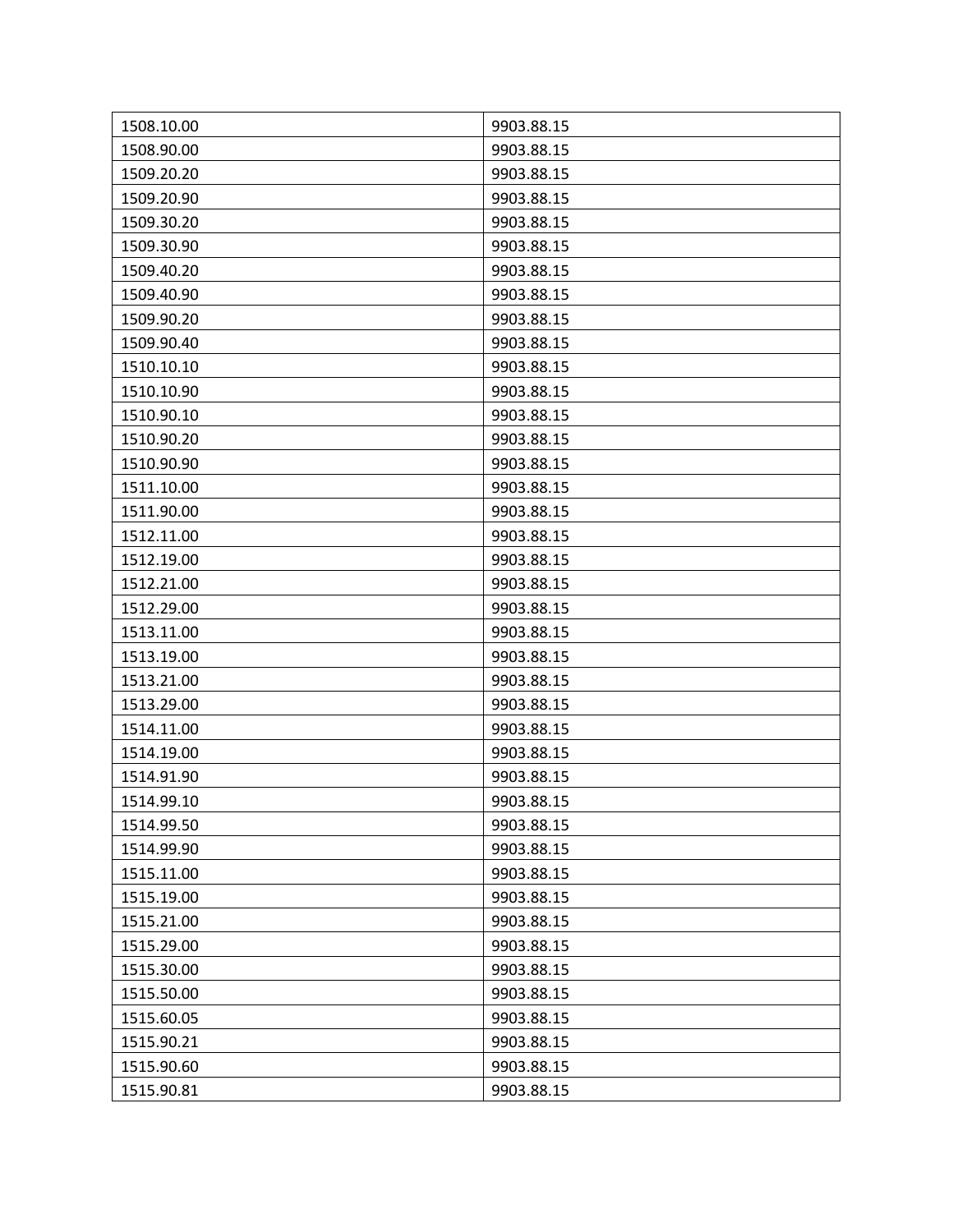| 1516.10.00 | 9903.88.15 |
|------------|------------|
| 1516.20.10 | 9903.88.15 |
| 1516.20.91 | 9903.88.15 |
| 1516.30.00 | 9903.88.15 |
| 1517.10.00 | 9903.88.15 |
| 1517.90.10 | 9903.88.15 |
| 1517.90.20 | 9903.88.15 |
| 1517.90.45 | 9903.88.15 |
| 1517.90.50 | 9903.88.15 |
| 1517.90.60 | 9903.88.15 |
| 1517.90.90 | 9903.88.15 |
| 1518.00.20 | 9903.88.15 |
| 1518.00.40 | 9903.88.15 |
| 1520.00.00 | 9903.88.15 |
| 1521.10.00 | 9903.88.15 |
| 1521.90.20 | 9903.88.15 |
| 1521.90.40 | 9903.88.15 |
| 1522.00.00 | 9903.88.15 |
| 1601.00.20 | 9903.88.15 |
| 1601.00.40 | 9903.88.15 |
| 1601.00.60 | 9903.88.15 |
| 1602.10.10 | 9903.88.15 |
| 1602.10.50 | 9903.88.15 |
| 1602.20.20 | 9903.88.15 |
| 1602.20.40 | 9903.88.15 |
| 1602.31.00 | 9903.88.15 |
| 1602.32.00 | 9903.88.03 |
| 1602.39.00 | 9903.88.15 |
| 1602.41.10 | 9903.88.15 |
| 1602.41.20 | 9903.88.15 |
| 1602.41.90 | 9903.88.15 |
| 1602.42.20 | 9903.88.15 |
| 1602.42.40 | 9903.88.15 |
| 1602.49.10 | 9903.88.15 |
| 1602.49.20 | 9903.88.15 |
| 1602.49.40 | 9903.88.15 |
| 1602.49.60 | 9903.88.15 |
| 1602.49.90 | 9903.88.15 |
| 1602.50.05 | 9903.88.15 |
| 1602.50.07 | 9903.88.15 |
| 1602.50.08 | 9903.88.15 |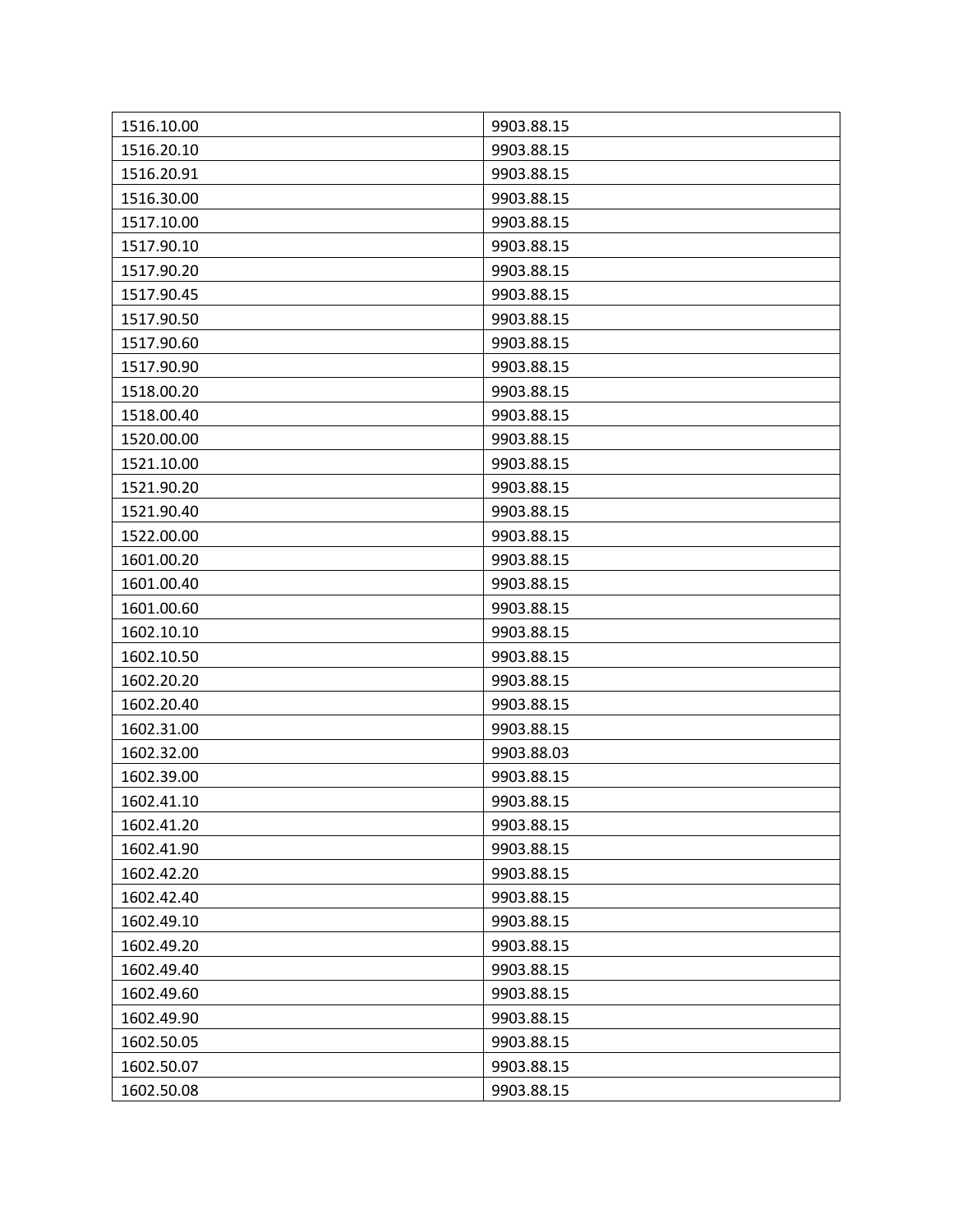| 1602.50.21 | 9903.88.15 |
|------------|------------|
| 1602.50.60 | 9903.88.15 |
| 1602.50.90 | 9903.88.15 |
| 1602.90.91 | 9903.88.15 |
| 1603.00.10 | 9903.88.03 |
| 1603.00.90 | 9903.88.03 |
| 1604.11.20 | 9903.88.03 |
| 1604.11.40 | 9903.88.03 |
| 1604.12.20 | 9903.88.03 |
| 1604.12.40 | 9903.88.03 |
| 1604.12.60 | 9903.88.03 |
| 1604.13.10 | 9903.88.03 |
| 1604.13.20 | 9903.88.03 |
| 1604.13.30 | 9903.88.03 |
| 1604.13.40 | 9903.88.03 |
| 1604.13.90 | 9903.88.03 |
| 1604.14.10 | 9903.88.03 |
| 1604.14.22 | 9903.88.03 |
| 1604.14.30 | 9903.88.03 |
| 1604.14.40 | 9903.88.03 |
| 1604.14.50 | 9903.88.03 |
| 1604.14.70 | 9903.88.03 |
| 1604.14.80 | 9903.88.03 |
| 1604.15.00 | 9903.88.03 |
| 1604.16.20 | 9903.88.03 |
| 1604.16.40 | 9903.88.03 |
| 1604.16.60 | 9903.88.03 |
| 1604.17.10 | 9903.88.03 |
| 1604.17.40 | 9903.88.03 |
| 1604.17.50 | 9903.88.03 |
| 1604.17.60 | 9903.88.03 |
| 1604.17.80 | 9903.88.03 |
| 1604.18.10 | 9903.88.03 |
| 1604.18.90 | 9903.88.03 |
| 1604.19.10 | 9903.88.03 |
| 1604.19.22 | 9903.88.03 |
| 1604.19.25 | 9903.88.03 |
| 1604.19.32 | 9903.88.03 |
| 1604.19.41 | 9903.88.03 |
| 1604.19.51 | 9903.88.03 |
| 1604.19.61 | 9903.88.03 |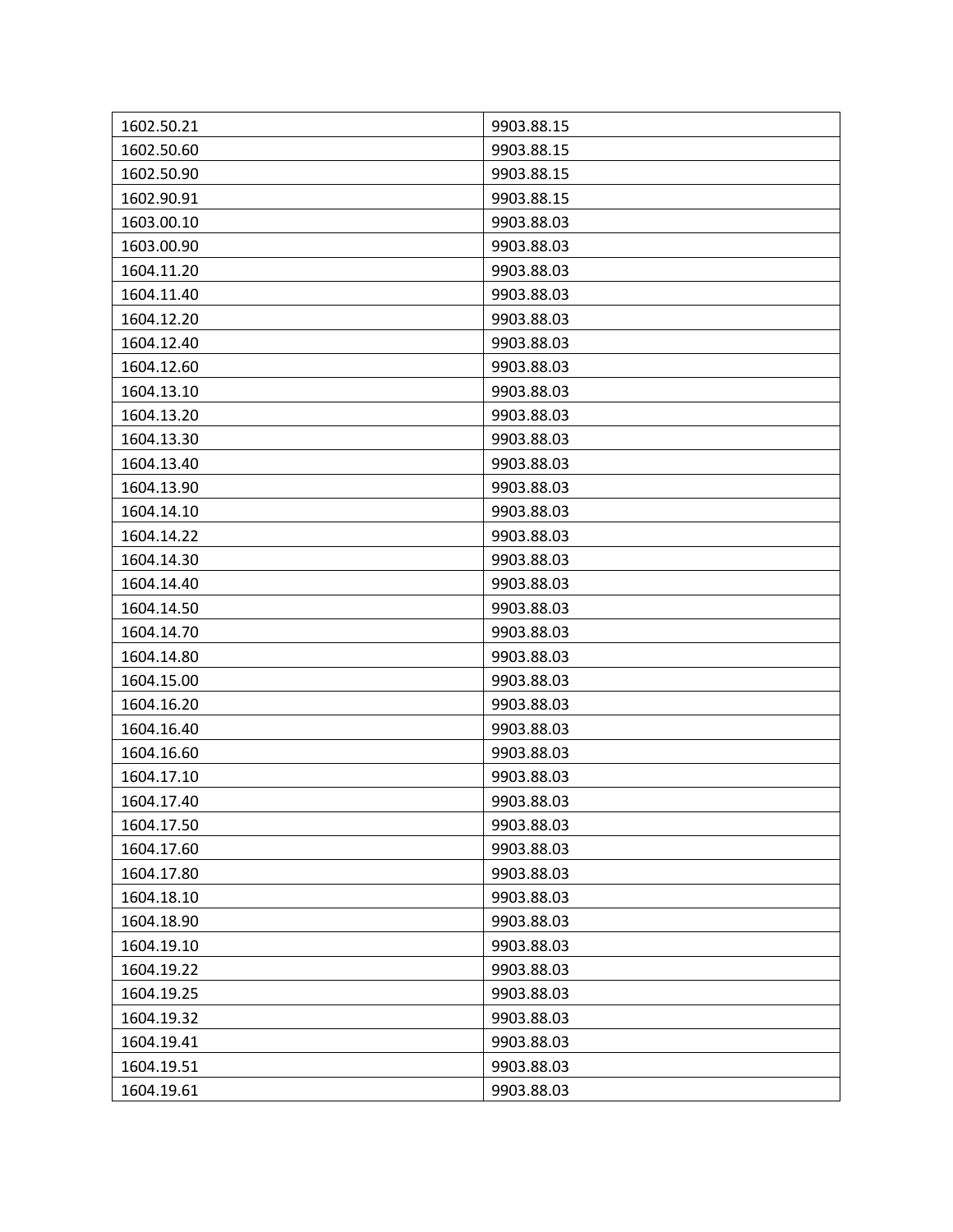| 1604.19.82 | 9903.88.03 |
|------------|------------|
| 1604.20.05 | 9903.88.03 |
| 1604.20.10 | 9903.88.03 |
| 1604.20.15 | 9903.88.03 |
| 1604.20.20 | 9903.88.03 |
| 1604.20.25 | 9903.88.03 |
| 1604.20.30 | 9903.88.03 |
| 1604.20.40 | 9903.88.03 |
| 1604.20.50 | 9903.88.03 |
| 1604.20.60 | 9903.88.03 |
| 1604.31.00 | 9903.88.03 |
| 1604.32.30 | 9903.88.03 |
| 1604.32.40 | 9903.88.03 |
| 1605.10.05 | 9903.88.03 |
| 1605.10.20 | 9903.88.03 |
| 1605.10.40 | 9903.88.03 |
| 1605.10.60 | 9903.88.03 |
| 1605.21.05 | 9903.88.03 |
| 1605.21.10 | 9903.88.03 |
| 1605.29.05 | 9903.88.03 |
| 1605.29.10 | 9903.88.03 |
| 1605.30.05 | 9903.88.03 |
| 1605.30.10 | 9903.88.03 |
| 1605.40.05 | 9903.88.03 |
| 1605.40.10 | 9903.88.03 |
| 1605.51.05 | 9903.88.03 |
| 1605.51.40 | 9903.88.03 |
| 1605.51.50 | 9903.88.03 |
| 1605.52.05 | 9903.88.03 |
| 1605.52.60 | 9903.88.03 |
| 1605.53.05 | 9903.88.03 |
| 1605.53.60 | 9903.88.03 |
| 1605.54.05 | 9903.88.03 |
| 1605.54.60 | 9903.88.03 |
| 1605.55.05 | 9903.88.03 |
| 1605.55.60 | 9903.88.03 |
| 1605.56.05 | 9903.88.03 |
| 1605.56.10 | 9903.88.03 |
| 1605.56.15 | 9903.88.03 |
| 1605.56.20 | 9903.88.03 |
| 1605.56.30 | 9903.88.03 |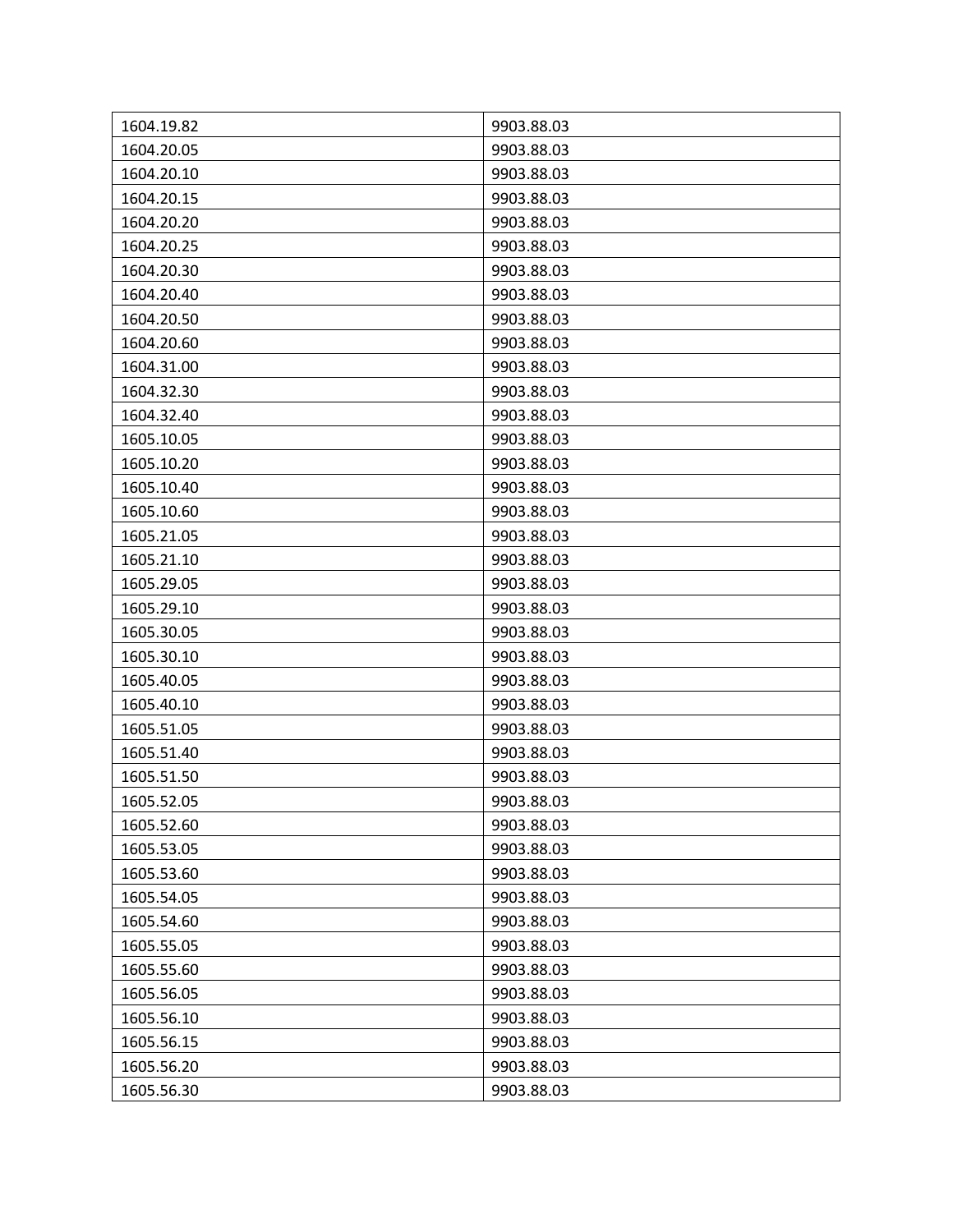| 1605.56.60 | 9903.88.03 |
|------------|------------|
| 1605.57.05 | 9903.88.03 |
| 1605.57.60 | 9903.88.03 |
| 1605.58.05 | 9903.88.03 |
| 1605.58.55 | 9903.88.03 |
| 1605.59.05 | 9903.88.03 |
| 1605.59.60 | 9903.88.03 |
| 1605.61.00 | 9903.88.03 |
| 1605.62.00 | 9903.88.03 |
| 1605.63.00 | 9903.88.03 |
| 1605.69.00 | 9903.88.03 |
| 1701.12.05 | 9903.88.15 |
| 1701.12.10 | 9903.88.15 |
| 1701.12.50 | 9903.88.15 |
| 1701.13.05 | 9903.88.15 |
| 1701.13.10 | 9903.88.15 |
| 1701.13.20 | 9903.88.15 |
| 1701.13.50 | 9903.88.15 |
| 1701.14.05 | 9903.88.15 |
| 1701.14.10 | 9903.88.15 |
| 1701.14.20 | 9903.88.15 |
| 1701.14.50 | 9903.88.15 |
| 1701.91.05 | 9903.88.15 |
| 1701.91.10 | 9903.88.15 |
| 1701.91.30 | 9903.88.15 |
| 1701.91.42 | 9903.88.15 |
| 1701.91.44 | 9903.88.15 |
| 1701.91.48 | 9903.88.15 |
| 1701.91.52 | 9903.88.15 |
| 1701.91.54 | 9903.88.15 |
| 1701.91.58 | 9903.88.15 |
| 1701.91.80 | 9903.88.15 |
| 1701.99.05 | 9903.88.15 |
| 1701.99.10 | 9903.88.03 |
| 1701.99.50 | 9903.88.03 |
| 1702.11.00 | 9903.88.15 |
| 1702.19.00 | 9903.88.15 |
| 1702.20.22 | 9903.88.15 |
| 1702.20.24 | 9903.88.15 |
| 1702.20.28 | 9903.88.15 |
| 1702.20.40 | 9903.88.15 |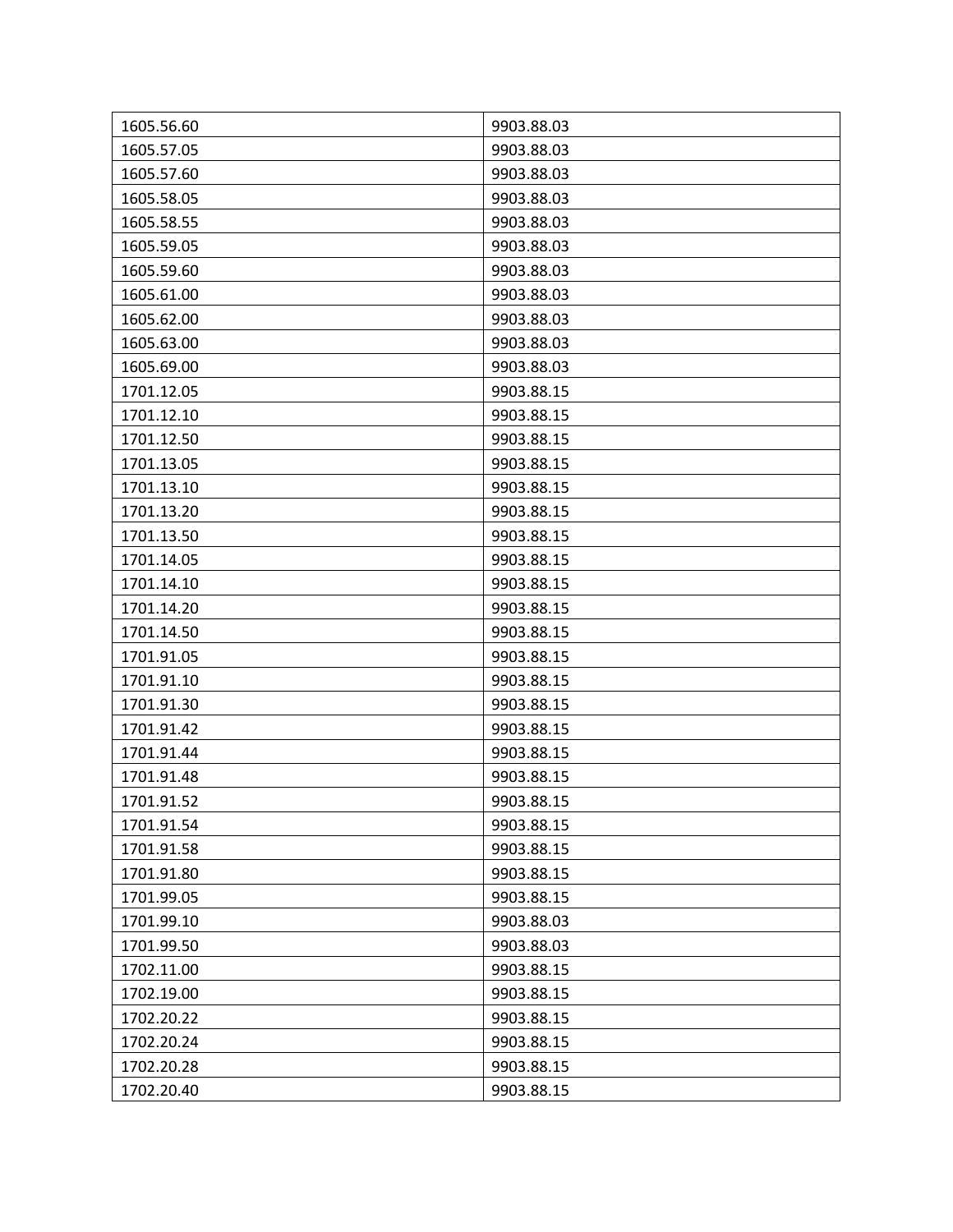| 1702.30.22 | 9903.88.15 |
|------------|------------|
| 1702.30.24 | 9903.88.15 |
| 1702.30.28 | 9903.88.15 |
| 1702.30.40 | 9903.88.15 |
| 1702.40.22 | 9903.88.15 |
| 1702.40.24 | 9903.88.15 |
| 1702.40.28 | 9903.88.15 |
| 1702.40.40 | 9903.88.15 |
| 1702.50.00 | 9903.88.15 |
| 1702.60.22 | 9903.88.15 |
| 1702.60.24 | 9903.88.15 |
| 1702.60.28 | 9903.88.15 |
| 1702.60.40 | 9903.88.15 |
| 1702.90.05 | 9903.88.15 |
| 1702.90.10 | 9903.88.15 |
| 1702.90.20 | 9903.88.15 |
| 1702.90.35 | 9903.88.15 |
| 1702.90.40 | 9903.88.15 |
| 1702.90.52 | 9903.88.15 |
| 1702.90.54 | 9903.88.15 |
| 1702.90.58 | 9903.88.15 |
| 1702.90.64 | 9903.88.15 |
| 1702.90.68 | 9903.88.15 |
| 1702.90.90 | 9903.88.03 |
| 1703.10.30 | 9903.88.15 |
| 1703.10.50 | 9903.88.15 |
| 1703.90.30 | 9903.88.15 |
| 1703.90.50 | 9903.88.15 |
| 1704.10.00 | 9903.88.15 |
| 1704.90.10 | 9903.88.15 |
| 1704.90.25 | 9903.88.15 |
| 1704.90.35 | 9903.88.03 |
| 1704.90.52 | 9903.88.15 |
| 1704.90.54 | 9903.88.15 |
| 1704.90.58 | 9903.88.15 |
| 1704.90.64 | 9903.88.15 |
| 1704.90.68 | 9903.88.15 |
| 1704.90.74 | 9903.88.15 |
| 1704.90.90 | 9903.88.03 |
| 1801.00.00 | 9903.88.15 |
| 1802.00.00 | 9903.88.15 |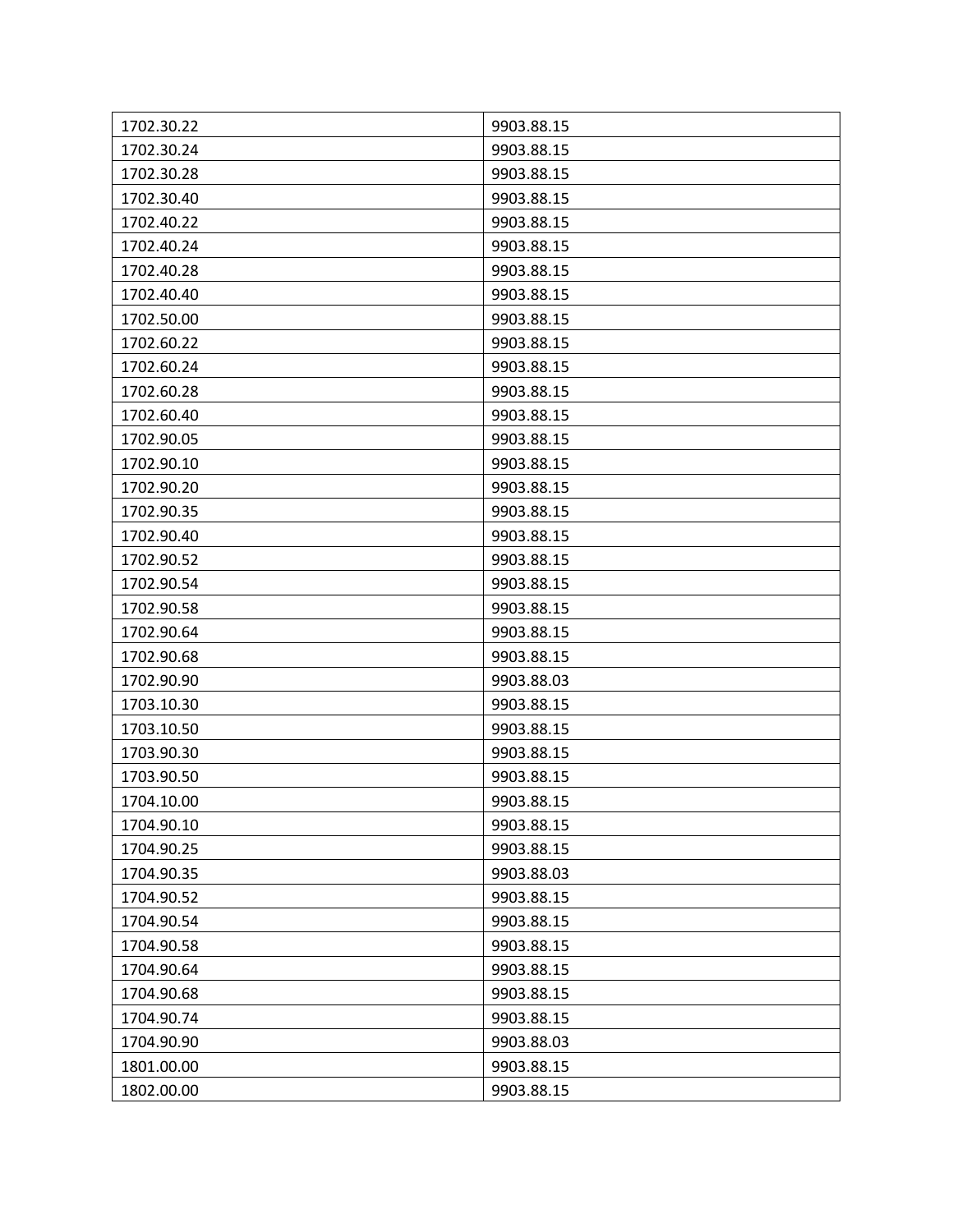| 1803.10.00 | 9903.88.15 |
|------------|------------|
| 1803.20.00 | 9903.88.15 |
| 1804.00.00 | 9903.88.15 |
| 1805.00.00 | 9903.88.15 |
| 1806.10.05 | 9903.88.15 |
| 1806.10.10 | 9903.88.15 |
| 1806.10.15 | 9903.88.15 |
| 1806.10.22 | 9903.88.15 |
| 1806.10.24 | 9903.88.15 |
| 1806.10.28 | 9903.88.15 |
| 1806.10.34 | 9903.88.15 |
| 1806.10.38 | 9903.88.15 |
| 1806.10.43 | 9903.88.15 |
| 1806.10.45 | 9903.88.15 |
| 1806.10.55 | 9903.88.15 |
| 1806.10.65 | 9903.88.15 |
| 1806.10.75 | 9903.88.15 |
| 1806.20.20 | 9903.88.15 |
| 1806.20.22 | 9903.88.15 |
| 1806.20.24 | 9903.88.15 |
| 1806.20.26 | 9903.88.15 |
| 1806.20.28 | 9903.88.15 |
| 1806.20.34 | 9903.88.15 |
| 1806.20.36 | 9903.88.15 |
| 1806.20.38 | 9903.88.15 |
| 1806.20.50 | 9903.88.15 |
| 1806.20.60 | 9903.88.15 |
| 1806.20.67 | 9903.88.15 |
| 1806.20.71 | 9903.88.15 |
| 1806.20.73 | 9903.88.15 |
| 1806.20.75 | 9903.88.15 |
| 1806.20.77 | 9903.88.15 |
| 1806.20.78 | 9903.88.15 |
| 1806.20.79 | 9903.88.15 |
| 1806.20.81 | 9903.88.15 |
| 1806.20.82 | 9903.88.15 |
| 1806.20.83 | 9903.88.15 |
| 1806.20.85 | 9903.88.15 |
| 1806.20.87 | 9903.88.15 |
| 1806.20.89 | 9903.88.15 |
| 1806.20.91 | 9903.88.15 |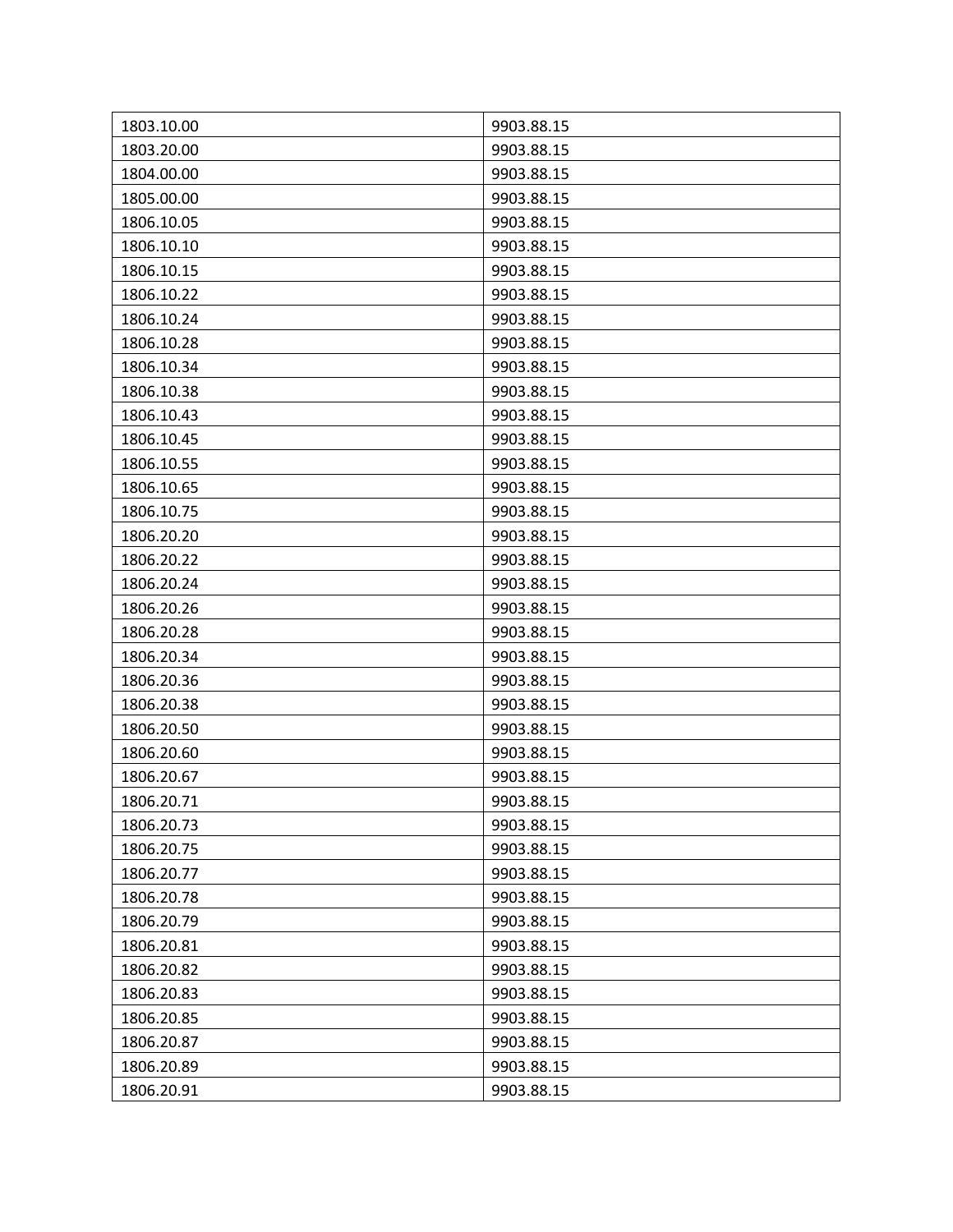| 1806.20.94 | 9903.88.15 |
|------------|------------|
| 1806.20.95 | 9903.88.15 |
| 1806.20.98 | 9903.88.15 |
| 1806.20.99 | 9903.88.15 |
| 1806.31.00 | 9903.88.15 |
| 1806.32.01 | 9903.88.15 |
| 1806.32.04 | 9903.88.15 |
| 1806.32.06 | 9903.88.15 |
| 1806.32.08 | 9903.88.15 |
| 1806.32.14 | 9903.88.15 |
| 1806.32.16 | 9903.88.15 |
| 1806.32.18 | 9903.88.15 |
| 1806.32.30 | 9903.88.15 |
| 1806.32.55 | 9903.88.15 |
| 1806.32.60 | 9903.88.15 |
| 1806.32.70 | 9903.88.15 |
| 1806.32.80 | 9903.88.15 |
| 1806.32.90 | 9903.88.15 |
| 1806.90.01 | 9903.88.15 |
| 1806.90.05 | 9903.88.15 |
| 1806.90.08 | 9903.88.15 |
| 1806.90.10 | 9903.88.15 |
| 1806.90.15 | 9903.88.15 |
| 1806.90.18 | 9903.88.15 |
| 1806.90.20 | 9903.88.15 |
| 1806.90.25 | 9903.88.15 |
| 1806.90.28 | 9903.88.15 |
| 1806.90.30 | 9903.88.15 |
| 1806.90.35 | 9903.88.15 |
| 1806.90.39 | 9903.88.15 |
| 1806.90.45 | 9903.88.15 |
| 1806.90.49 | 9903.88.15 |
| 1806.90.55 | 9903.88.15 |
| 1806.90.59 | 9903.88.15 |
| 1806.90.90 | 9903.88.15 |
| 1901.10.05 | 9903.88.15 |
| 1901.10.11 | 9903.88.15 |
| 1901.10.16 | 9903.88.15 |
| 1901.10.21 | 9903.88.15 |
| 1901.10.26 | 9903.88.15 |
| 1901.10.29 | 9903.88.15 |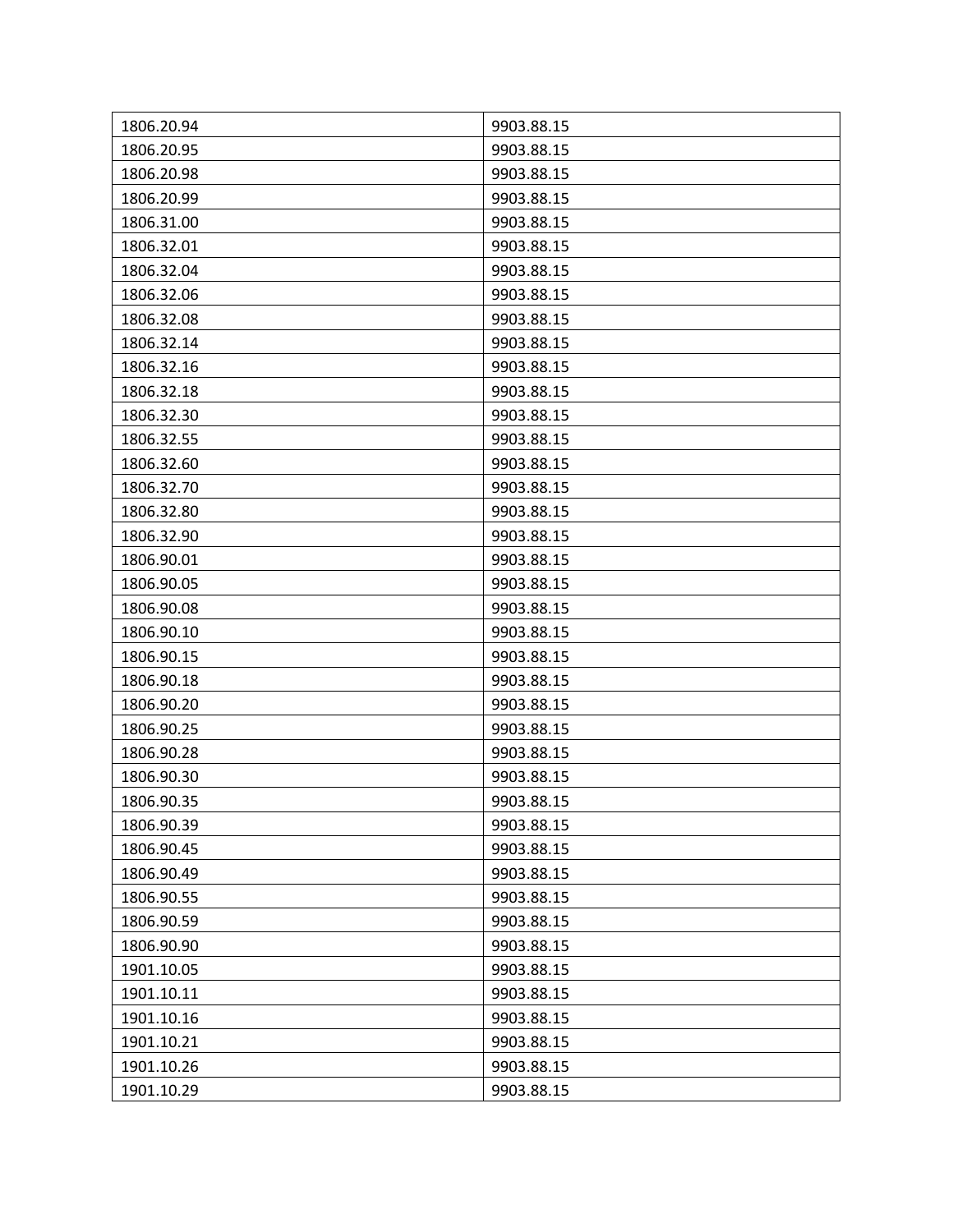| 1901.10.31 | 9903.88.15 |
|------------|------------|
| 1901.10.33 | 9903.88.15 |
| 1901.10.36 | 9903.88.15 |
| 1901.10.41 | 9903.88.15 |
| 1901.10.44 | 9903.88.15 |
| 1901.10.49 | 9903.88.15 |
| 1901.10.52 | 9903.88.15 |
| 1901.10.54 | 9903.88.15 |
| 1901.10.56 | 9903.88.15 |
| 1901.10.62 | 9903.88.15 |
| 1901.10.64 | 9903.88.15 |
| 1901.10.66 | 9903.88.15 |
| 1901.10.72 | 9903.88.15 |
| 1901.10.74 | 9903.88.15 |
| 1901.10.76 | 9903.88.15 |
| 1901.10.91 | 9903.88.15 |
| 1901.20.02 | 9903.88.15 |
| 1901.20.05 | 9903.88.15 |
| 1901.20.15 | 9903.88.15 |
| 1901.20.20 | 9903.88.15 |
| 1901.20.25 | 9903.88.15 |
| 1901.20.30 | 9903.88.15 |
| 1901.20.35 | 9903.88.15 |
| 1901.20.40 | 9903.88.15 |
| 1901.20.42 | 9903.88.15 |
| 1901.20.45 | 9903.88.15 |
| 1901.20.50 | 9903.88.15 |
| 1901.20.55 | 9903.88.15 |
| 1901.20.60 | 9903.88.15 |
| 1901.20.65 | 9903.88.15 |
| 1901.20.70 | 9903.88.15 |
| 1901.20.80 | 9903.88.15 |
| 1901.90.10 | 9903.88.15 |
| 1901.90.20 | 9903.88.15 |
| 1901.90.25 | 9903.88.15 |
| 1901.90.28 | 9903.88.15 |
| 1901.90.32 | 9903.88.15 |
| 1901.90.33 | 9903.88.15 |
| 1901.90.34 | 9903.88.15 |
| 1901.90.36 | 9903.88.15 |
| 1901.90.60 | 9903.88.15 |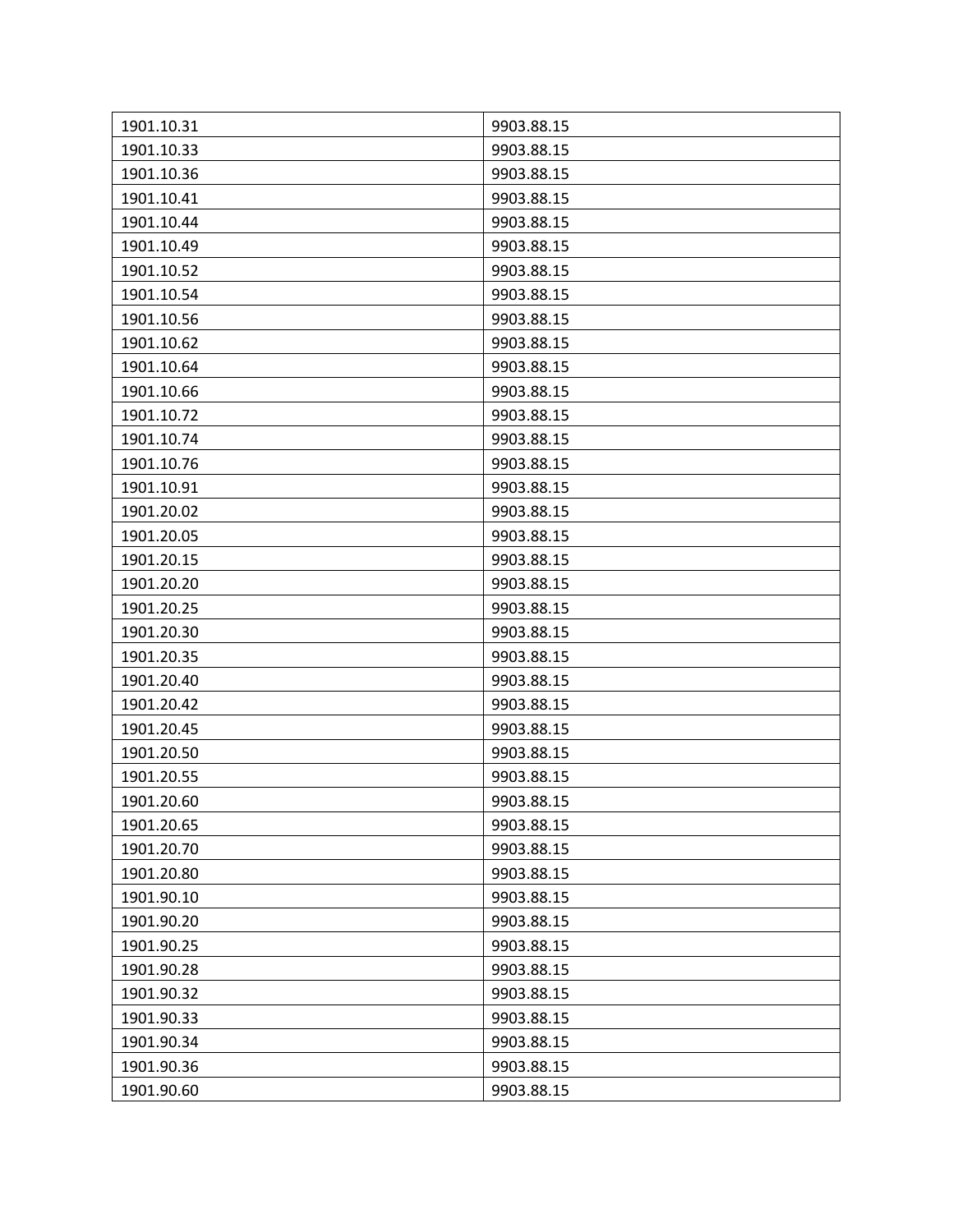| 1901.90.61 | 9903.88.15 |
|------------|------------|
| 1901.90.62 | 9903.88.15 |
| 1901.90.63 | 9903.88.15 |
| 1901.90.64 | 9903.88.15 |
| 1901.90.65 | 9903.88.15 |
| 1901.90.66 | 9903.88.15 |
| 1901.90.67 | 9903.88.15 |
| 1901.90.68 | 9903.88.15 |
| 1901.90.69 | 9903.88.15 |
| 1901.90.71 | 9903.88.15 |
| 1901.90.72 | 9903.88.15 |
| 1901.90.91 | 9903.88.03 |
| 1902.11.20 | 9903.88.15 |
| 1902.11.40 | 9903.88.15 |
| 1902.19.20 | 9903.88.03 |
| 1902.19.40 | 9903.88.03 |
| 1902.20.00 | 9903.88.03 |
| 1902.30.00 | 9903.88.03 |
| 1902.40.00 | 9903.88.15 |
| 1903.00.20 | 9903.88.15 |
| 1903.00.40 | 9903.88.15 |
| 1904.10.00 | 9903.88.15 |
| 1904.20.10 | 9903.88.15 |
| 1904.20.90 | 9903.88.15 |
| 1904.30.00 | 9903.88.15 |
| 1904.90.01 | 9903.88.15 |
| 1905.10.00 | 9903.88.15 |
| 1905.20.00 | 9903.88.15 |
| 1905.31.00 | 9903.88.15 |
| 1905.32.00 | 9903.88.15 |
| 1905.40.00 | 9903.88.15 |
| 1905.90.10 | 9903.88.03 |
| 1905.90.90 | 9903.88.15 |
| 2001.10.00 | 9903.88.03 |
| 2001.90.10 | 9903.88.15 |
| 2001.90.20 | 9903.88.03 |
| 2001.90.25 | 9903.88.03 |
| 2001.90.30 | 9903.88.03 |
| 2001.90.33 | 9903.88.15 |
| 2001.90.34 | 9903.88.03 |
| 2001.90.35 | 9903.88.03 |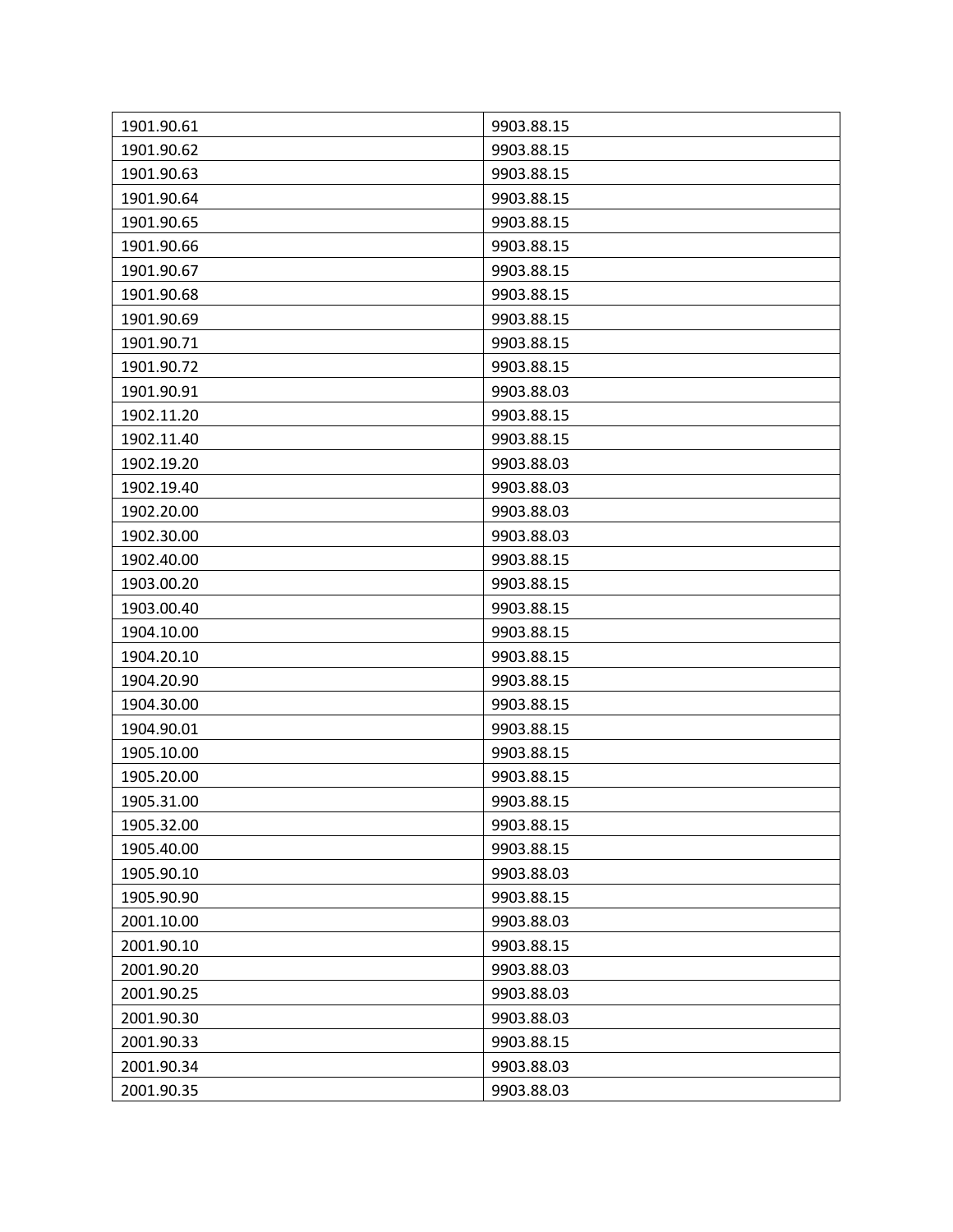| 2001.90.38 | 9903.88.03 |
|------------|------------|
| 2001.90.42 | 9903.88.03 |
| 2001.90.45 | 9903.88.15 |
| 2001.90.48 | 9903.88.03 |
| 2001.90.50 | 9903.88.03 |
| 2001.90.60 | 9903.88.03 |
| 2002.10.00 | 9903.88.03 |
| 2002.90.40 | 9903.88.03 |
| 2002.90.80 | 9903.88.03 |
| 2003.10.01 | 9903.88.03 |
| 2003.90.10 | 9903.88.03 |
| 2003.90.80 | 9903.88.03 |
| 2004.10.40 | 9903.88.15 |
| 2004.10.80 | 9903.88.03 |
| 2004.90.10 | 9903.88.15 |
| 2004.90.80 | 9903.88.03 |
| 2004.90.85 | 9903.88.03 |
| 2005.10.00 | 9903.88.15 |
| 2005.20.00 | 9903.88.03 |
| 2005.40.00 | 9903.88.03 |
| 2005.51.20 | 9903.88.03 |
| 2005.51.40 | 9903.88.03 |
| 2005.59.00 | 9903.88.03 |
| 2005.60.00 | 9903.88.03 |
| 2005.70.02 | 9903.88.15 |
| 2005.70.04 | 9903.88.15 |
| 2005.70.06 | 9903.88.15 |
| 2005.70.08 | 9903.88.15 |
| 2005.70.12 | 9903.88.15 |
| 2005.70.16 | 9903.88.15 |
| 2005.70.18 | 9903.88.15 |
| 2005.70.23 | 9903.88.15 |
| 2005.70.25 | 9903.88.03 |
| 2005.70.50 | 9903.88.15 |
| 2005.70.60 | 9903.88.03 |
| 2005.70.70 | 9903.88.03 |
| 2005.70.75 | 9903.88.03 |
| 2005.70.91 | 9903.88.15 |
| 2005.70.93 | 9903.88.15 |
| 2005.70.97 | 9903.88.03 |
| 2005.80.00 | 9903.88.03 |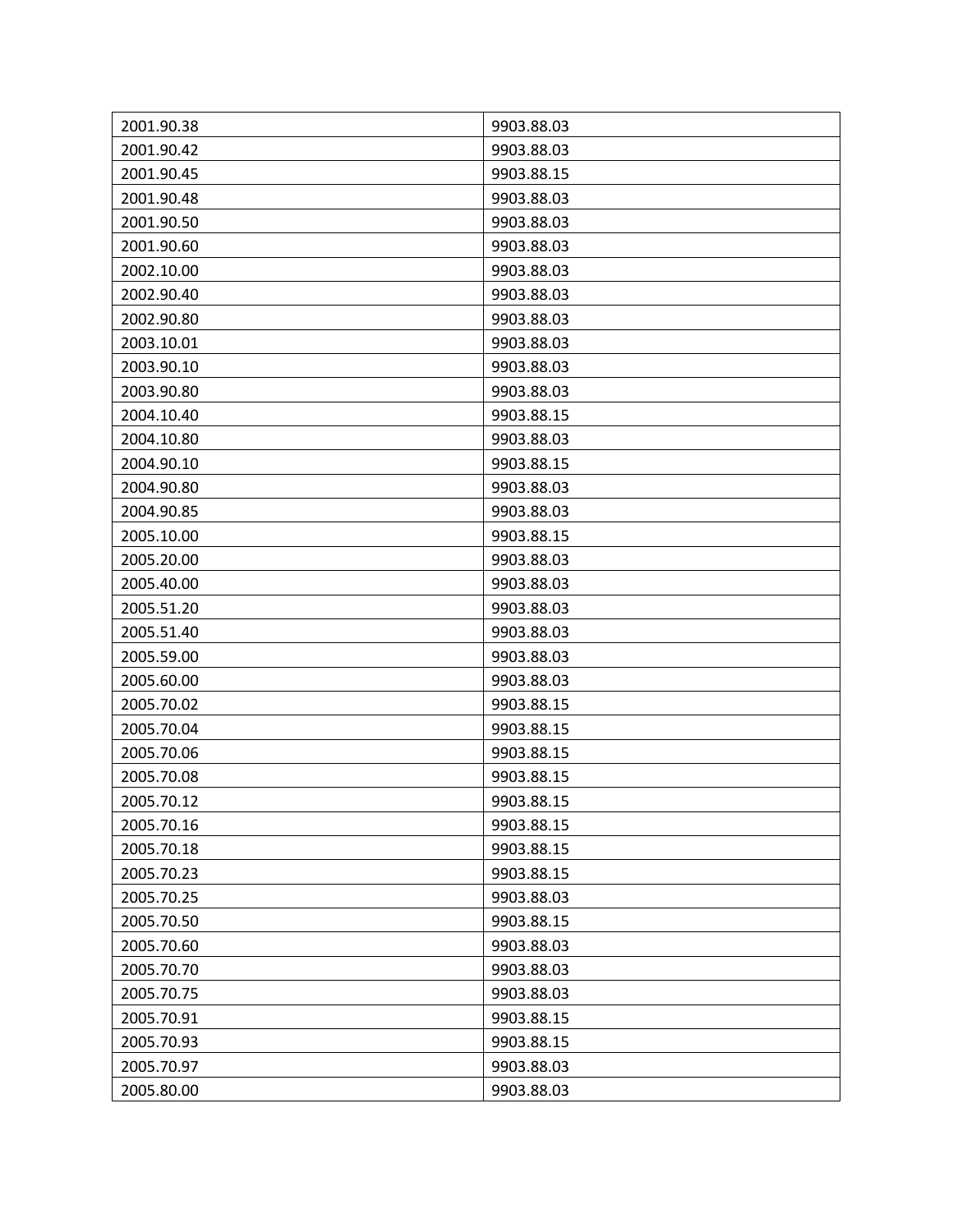| 2005.91.60 | 9903.88.03 |
|------------|------------|
| 2005.91.97 | 9903.88.03 |
| 2005.99.10 | 9903.88.03 |
| 2005.99.20 | 9903.88.03 |
| 2005.99.30 | 9903.88.03 |
| 2005.99.41 | 9903.88.03 |
| 2005.99.50 | 9903.88.03 |
| 2005.99.55 | 9903.88.03 |
| 2005.99.80 | 9903.88.03 |
| 2005.99.85 | 9903.88.03 |
| 2005.99.97 | 9903.88.03 |
| 2006.00.20 | 9903.88.03 |
| 2006.00.30 | 9903.88.03 |
| 2006.00.40 | 9903.88.03 |
| 2006.00.50 | 9903.88.03 |
| 2006.00.60 | 9903.88.03 |
| 2006.00.70 | 9903.88.03 |
| 2006.00.90 | 9903.88.03 |
| 2007.10.00 | 9903.88.03 |
| 2007.91.10 | 9903.88.03 |
| 2007.91.40 | 9903.88.03 |
| 2007.91.90 | 9903.88.15 |
| 2007.99.05 | 9903.88.03 |
| 2007.99.10 | 9903.88.03 |
| 2007.99.15 | 9903.88.03 |
| 2007.99.20 | 9903.88.03 |
| 2007.99.25 | 9903.88.03 |
| 2007.99.30 | 9903.88.15 |
| 2007.99.35 | 9903.88.03 |
| 2007.99.40 | 9903.88.03 |
| 2007.99.45 | 9903.88.03 |
| 2007.99.48 | 9903.88.03 |
| 2007.99.50 | 9903.88.03 |
| 2007.99.55 | 9903.88.15 |
| 2007.99.60 | 9903.88.03 |
| 2007.99.65 | 9903.88.03 |
| 2007.99.70 | 9903.88.03 |
| 2007.99.75 | 9903.88.03 |
| 2008.11.02 | 9903.88.03 |
| 2008.11.05 | 9903.88.03 |
| 2008.11.15 | 9903.88.03 |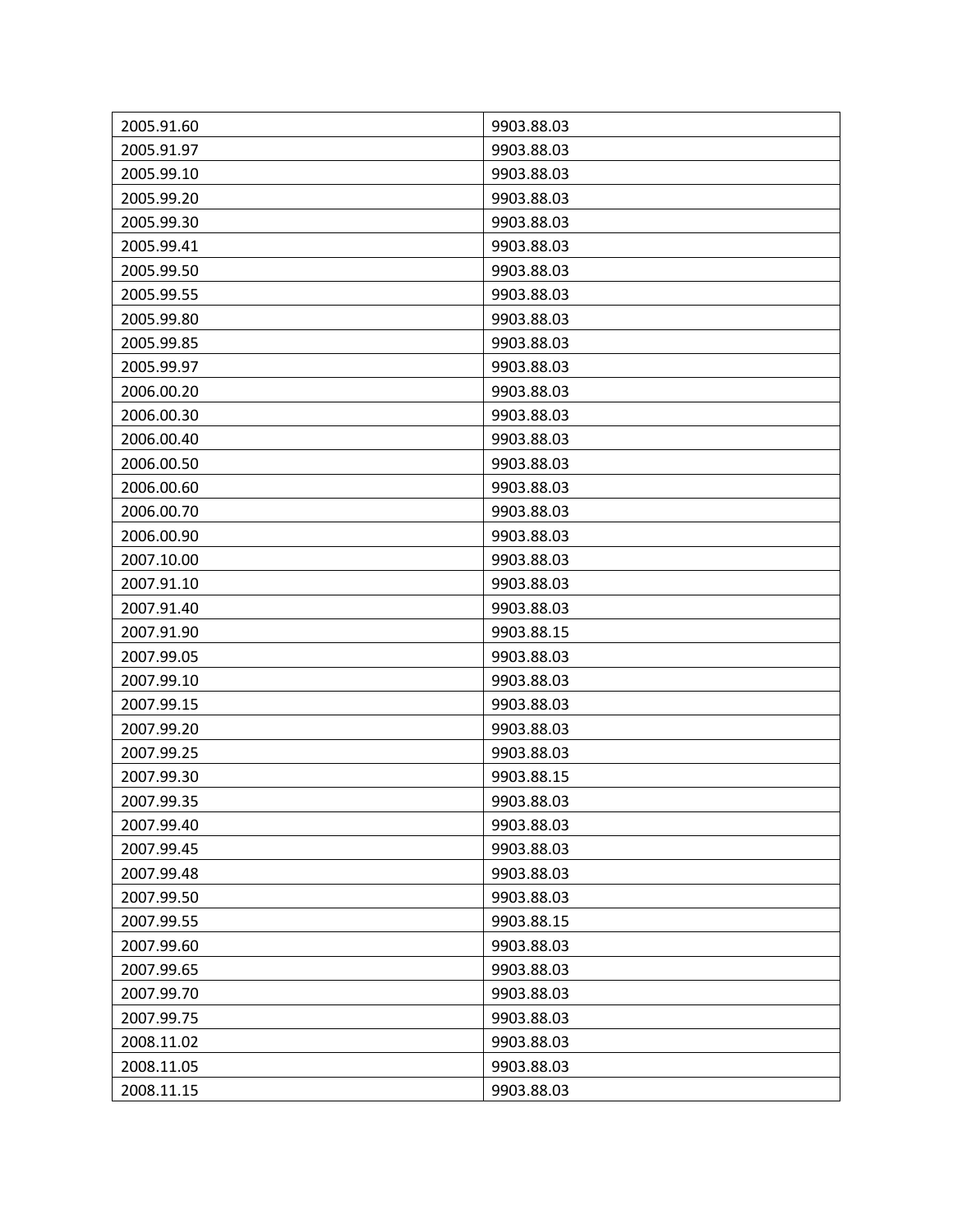| 2008.11.43 | 9903.88.03 |
|------------|------------|
| 2008.11.46 | 9903.88.03 |
| 2008.11.61 | 9903.88.15 |
| 2008.19.10 | 9903.88.03 |
| 2008.19.15 | 9903.88.03 |
| 2008.19.20 | 9903.88.03 |
| 2008.19.25 | 9903.88.03 |
| 2008.19.30 | 9903.88.03 |
| 2008.19.40 | 9903.88.03 |
| 2008.19.50 | 9903.88.03 |
| 2008.19.85 | 9903.88.03 |
| 2008.19.90 | 9903.88.03 |
| 2008.20.00 | 9903.88.03 |
| 2008.30.10 | 9903.88.03 |
| 2008.30.20 | 9903.88.03 |
| 2008.30.30 | 9903.88.03 |
| 2008.30.35 | 9903.88.15 |
| 2008.30.37 | 9903.88.15 |
| 2008.30.40 | 9903.88.03 |
| 2008.30.42 | 9903.88.03 |
| 2008.30.46 | 9903.88.03 |
| 2008.30.48 | 9903.88.03 |
| 2008.30.55 | 9903.88.03 |
| 2008.30.60 | 9903.88.15 |
| 2008.30.66 | 9903.88.15 |
| 2008.30.70 | 9903.88.03 |
| 2008.30.80 | 9903.88.03 |
| 2008.30.85 | 9903.88.15 |
| 2008.30.96 | 9903.88.03 |
| 2008.40.00 | 9903.88.03 |
| 2008.50.20 | 9903.88.03 |
| 2008.50.40 | 9903.88.03 |
| 2008.60.00 | 9903.88.03 |
| 2008.70.10 | 9903.88.03 |
| 2008.70.20 | 9903.88.03 |
| 2008.80.00 | 9903.88.03 |
| 2008.91.00 | 9903.88.15 |
| 2008.93.00 | 9903.88.03 |
| 2008.97.10 | 9903.88.03 |
| 2008.97.90 | 9903.88.03 |
| 2008.99.05 | 9903.88.03 |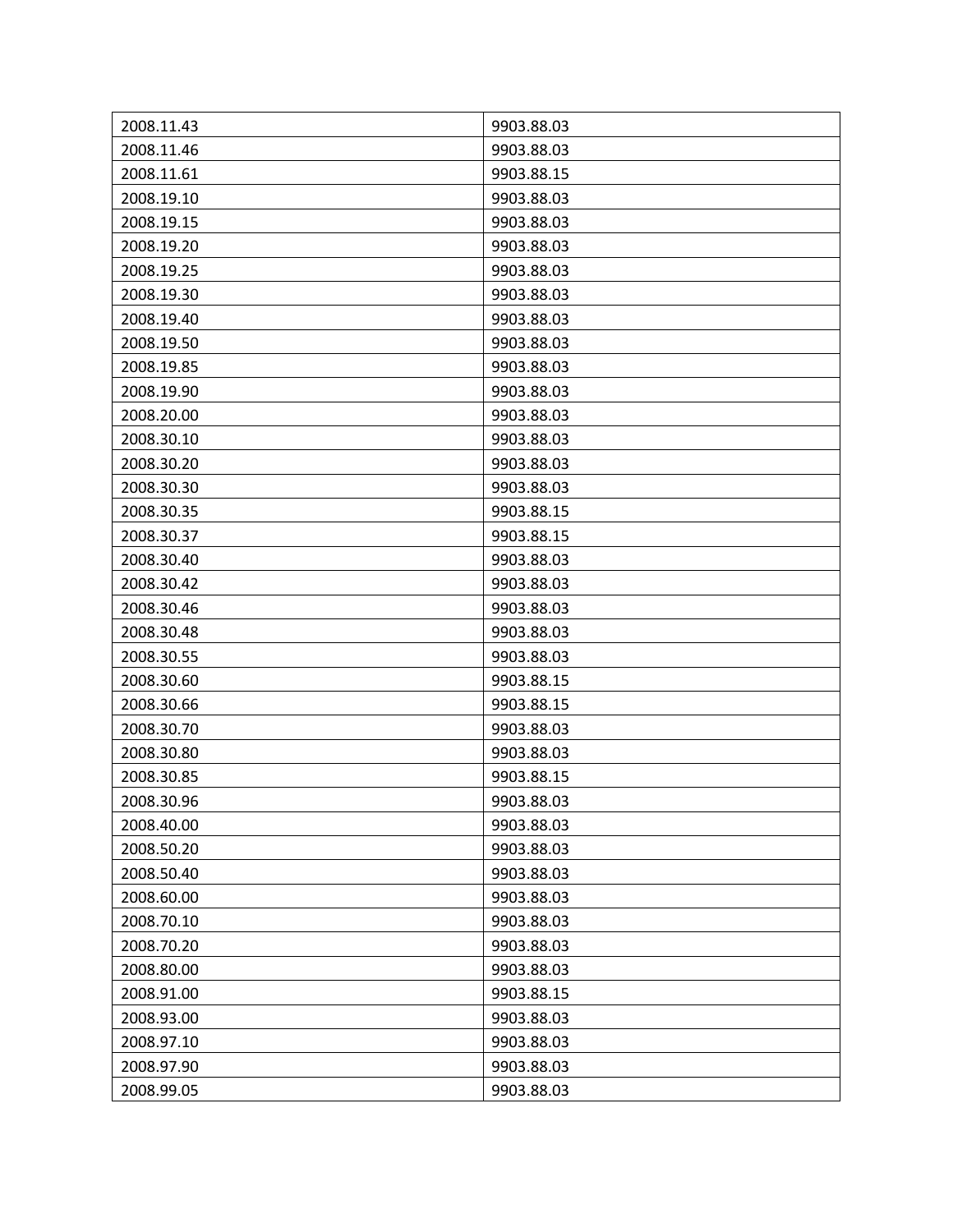| 2008.99.10 | 9903.88.15 |
|------------|------------|
| 2008.99.13 | 9903.88.15 |
| 2008.99.15 | 9903.88.03 |
| 2008.99.18 | 9903.88.03 |
| 2008.99.21 | 9903.88.03 |
| 2008.99.23 | 9903.88.03 |
| 2008.99.25 | 9903.88.03 |
| 2008.99.28 | 9903.88.03 |
| 2008.99.29 | 9903.88.03 |
| 2008.99.30 | 9903.88.03 |
| 2008.99.35 | 9903.88.03 |
| 2008.99.40 | 9903.88.03 |
| 2008.99.45 | 9903.88.15 |
| 2008.99.50 | 9903.88.03 |
| 2008.99.60 | 9903.88.03 |
| 2008.99.61 | 9903.88.03 |
| 2008.99.63 | 9903.88.03 |
| 2008.99.65 | 9903.88.15 |
| 2008.99.70 | 9903.88.03 |
| 2008.99.71 | 9903.88.03 |
| 2008.99.80 | 9903.88.03 |
| 2008.99.91 | 9903.88.03 |
| 2009.11.00 | 9903.88.03 |
| 2009.12.25 | 9903.88.15 |
| 2009.12.45 | 9903.88.15 |
| 2009.19.00 | 9903.88.15 |
| 2009.21.20 | 9903.88.15 |
| 2009.21.40 | 9903.88.15 |
| 2009.29.00 | 9903.88.03 |
| 2009.31.10 | 9903.88.15 |
| 2009.31.20 | 9903.88.03 |
| 2009.31.40 | 9903.88.03 |
| 2009.31.60 | 9903.88.03 |
| 2009.39.10 | 9903.88.15 |
| 2009.39.20 | 9903.88.15 |
| 2009.39.60 | 9903.88.03 |
| 2009.41.20 | 9903.88.15 |
| 2009.41.40 | 9903.88.03 |
| 2009.49.20 | 9903.88.15 |
| 2009.49.40 | 9903.88.03 |
| 2009.50.00 | 9903.88.03 |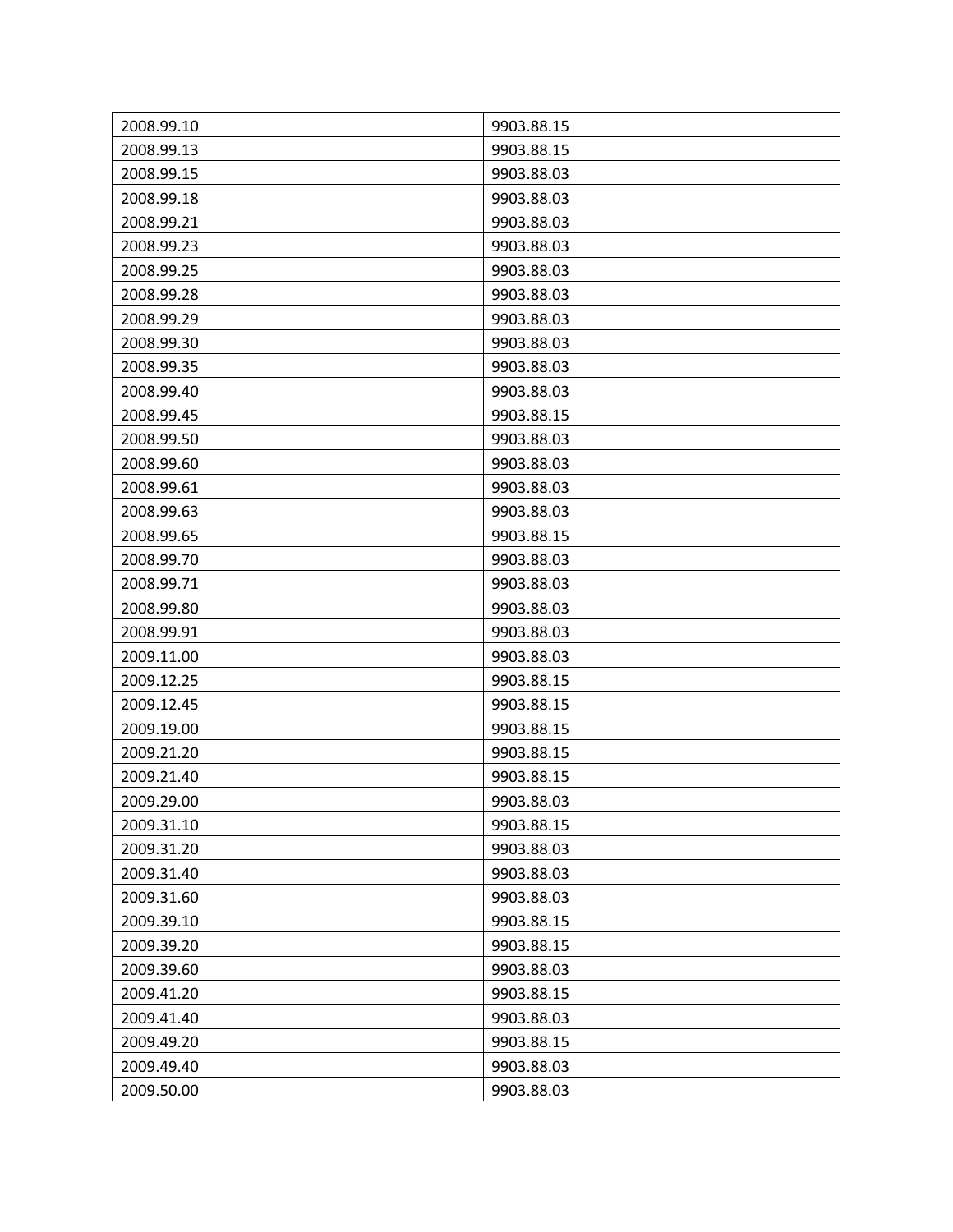| 2009.61.00 | 9903.88.15 |
|------------|------------|
| 2009.69.00 | 9903.88.03 |
| 2009.71.00 | 9903.88.03 |
| 2009.79.00 | 9903.88.03 |
| 2009.81.00 | 9903.88.15 |
| 2009.89.20 | 9903.88.03 |
| 2009.89.40 | 9903.88.15 |
| 2009.89.65 | 9903.88.03 |
| 2009.89.70 | 9903.88.03 |
| 2009.89.80 | 9903.88.03 |
| 2009.90.20 | 9903.88.15 |
| 2009.90.40 | 9903.88.03 |
| 2101.11.21 | 9903.88.15 |
| 2101.11.29 | 9903.88.15 |
| 2101.12.32 | 9903.88.15 |
| 2101.12.34 | 9903.88.15 |
| 2101.12.38 | 9903.88.15 |
| 2101.12.44 | 9903.88.15 |
| 2101.12.48 | 9903.88.15 |
| 2101.12.54 | 9903.88.15 |
| 2101.12.58 | 9903.88.15 |
| 2101.12.90 | 9903.88.15 |
| 2101.20.20 | 9903.88.15 |
| 2101.20.32 | 9903.88.15 |
| 2101.20.34 | 9903.88.15 |
| 2101.20.38 | 9903.88.15 |
| 2101.20.44 | 9903.88.15 |
| 2101.20.48 | 9903.88.15 |
| 2101.20.54 | 9903.88.15 |
| 2101.20.58 | 9903.88.15 |
| 2101.20.90 | 9903.88.15 |
| 2101.30.00 | 9903.88.15 |
| 2102.10.00 | 9903.88.15 |
| 2102.20.20 | 9903.88.15 |
| 2102.20.40 | 9903.88.15 |
| 2102.20.60 | 9903.88.15 |
| 2102.30.00 | 9903.88.15 |
| 2103.10.00 | 9903.88.03 |
| 2103.20.20 | 9903.88.15 |
| 2103.20.40 | 9903.88.15 |
| 2103.30.20 | 9903.88.15 |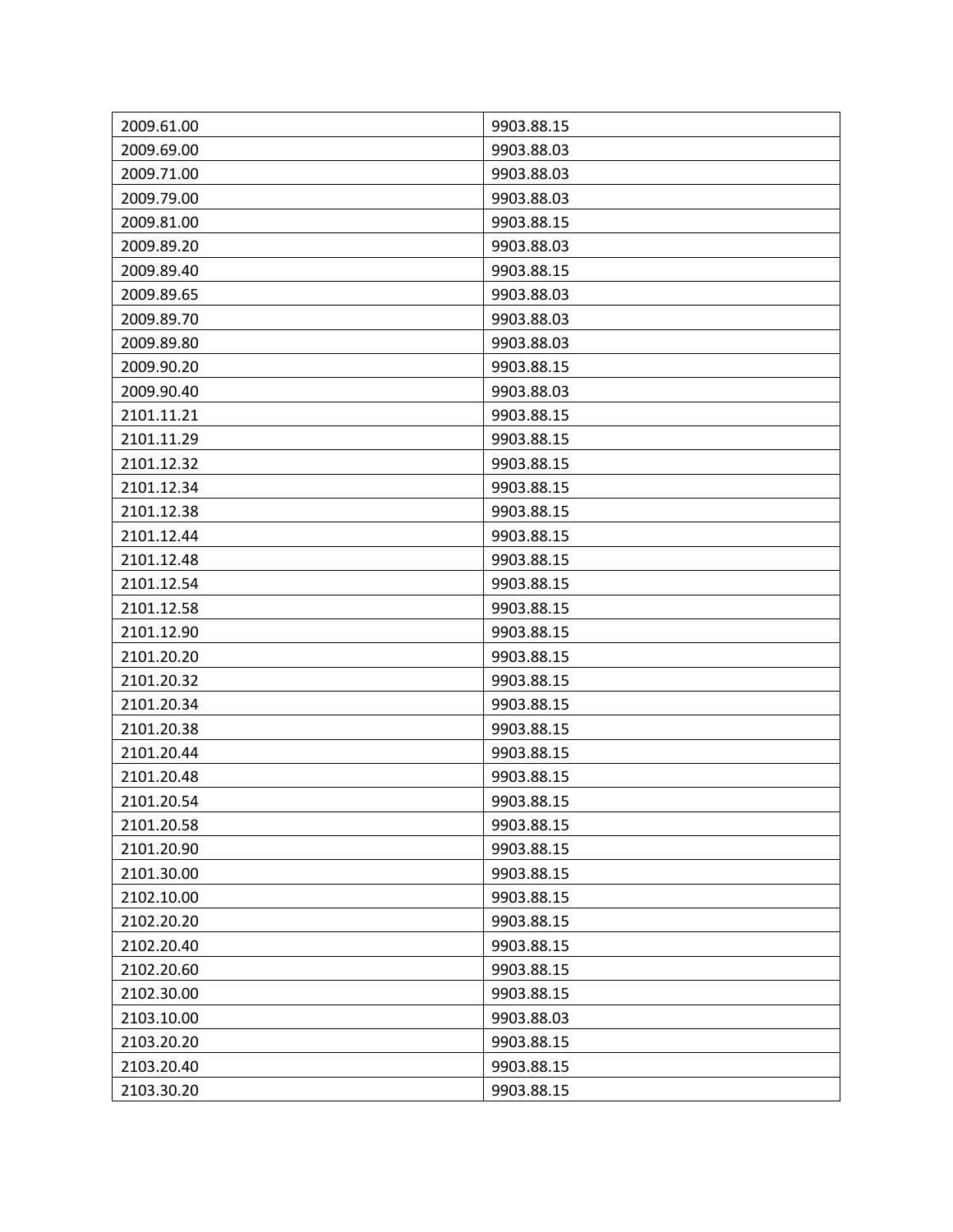| 2103.30.40 | 9903.88.15 |
|------------|------------|
| 2103.90.20 | 9903.88.15 |
| 2103.90.40 | 9903.88.15 |
| 2103.90.72 | 9903.88.15 |
| 2103.90.74 | 9903.88.15 |
| 2103.90.78 | 9903.88.15 |
| 2103.90.80 | 9903.88.03 |
| 2103.90.90 | 9903.88.15 |
| 2104.10.00 | 9903.88.15 |
| 2104.20.10 | 9903.88.15 |
| 2104.20.50 | 9903.88.15 |
| 2105.00.05 | 9903.88.15 |
| 2105.00.10 | 9903.88.15 |
| 2105.00.20 | 9903.88.15 |
| 2105.00.25 | 9903.88.15 |
| 2105.00.30 | 9903.88.15 |
| 2105.00.40 | 9903.88.15 |
| 2105.00.50 | 9903.88.15 |
| 2106.10.00 | 9903.88.03 |
| 2106.90.03 | 9903.88.15 |
| 2106.90.06 | 9903.88.15 |
| 2106.90.09 | 9903.88.15 |
| 2106.90.12 | 9903.88.15 |
| 2106.90.15 | 9903.88.15 |
| 2106.90.18 | 9903.88.15 |
| 2106.90.22 | 9903.88.15 |
| 2106.90.24 | 9903.88.15 |
| 2106.90.26 | 9903.88.15 |
| 2106.90.28 | 9903.88.15 |
| 2106.90.32 | 9903.88.15 |
| 2106.90.34 | 9903.88.15 |
| 2106.90.36 | 9903.88.15 |
| 2106.90.38 | 9903.88.15 |
| 2106.90.42 | 9903.88.15 |
| 2106.90.44 | 9903.88.15 |
| 2106.90.46 | 9903.88.15 |
| 2106.90.48 | 9903.88.15 |
| 2106.90.52 | 9903.88.15 |
| 2106.90.54 | 9903.88.15 |
| 2106.90.58 | 9903.88.15 |
| 2106.90.62 | 9903.88.15 |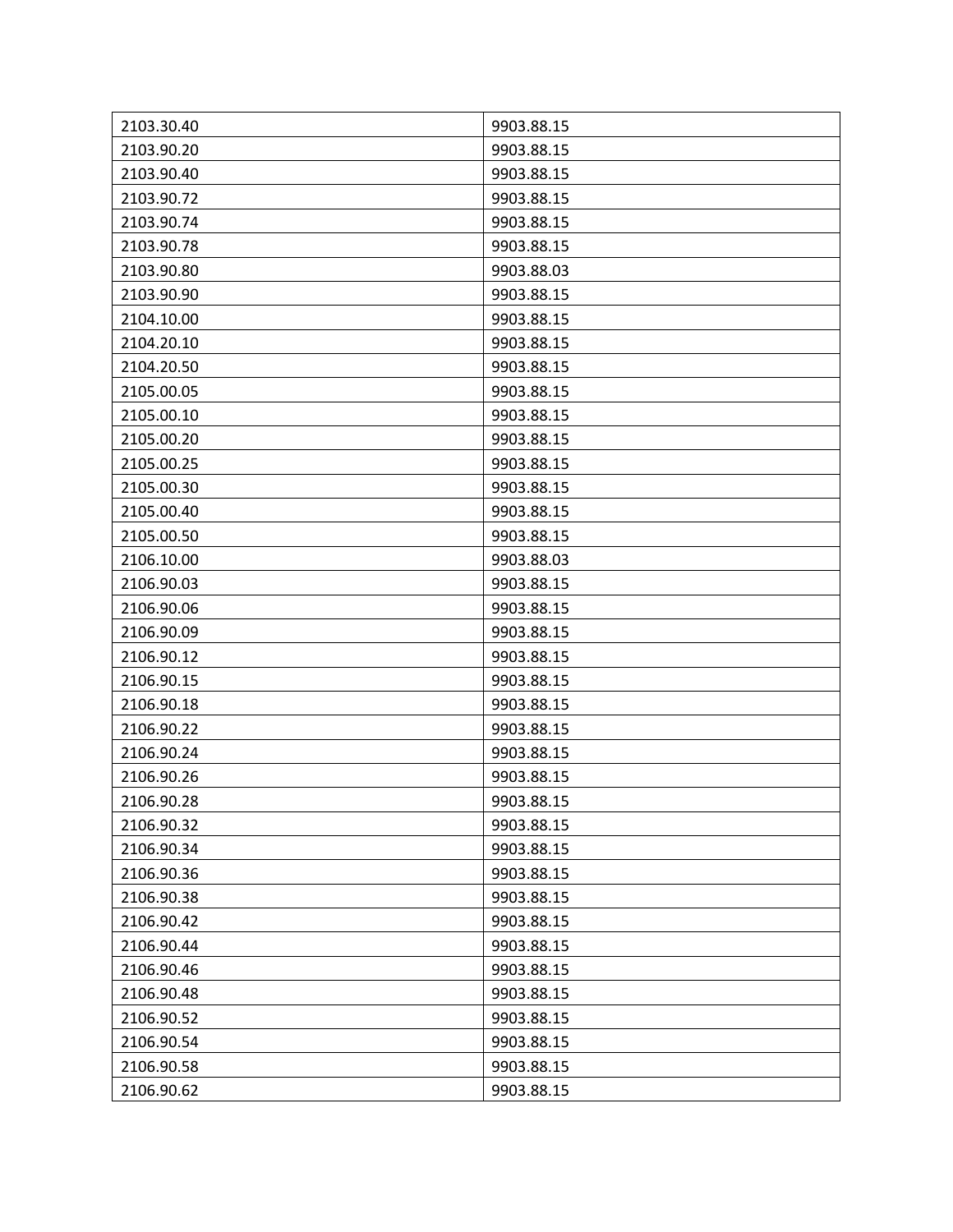| 2106.90.64 | 9903.88.15 |
|------------|------------|
| 2106.90.66 | 9903.88.15 |
| 2106.90.68 | 9903.88.15 |
| 2106.90.72 | 9903.88.15 |
| 2106.90.74 | 9903.88.15 |
| 2106.90.76 | 9903.88.15 |
| 2106.90.78 | 9903.88.15 |
| 2106.90.80 | 9903.88.15 |
| 2106.90.82 | 9903.88.15 |
| 2106.90.83 | 9903.88.15 |
| 2106.90.85 | 9903.88.15 |
| 2106.90.87 | 9903.88.15 |
| 2106.90.89 | 9903.88.15 |
| 2106.90.91 | 9903.88.15 |
| 2106.90.92 | 9903.88.15 |
| 2106.90.94 | 9903.88.15 |
| 2106.90.95 | 9903.88.15 |
| 2106.90.97 | 9903.88.15 |
| 2106.90.99 | 9903.88.15 |
| 2201.10.00 | 9903.88.03 |
| 2201.90.00 | 9903.88.03 |
| 2202.10.00 | 9903.88.03 |
| 2202.91.00 | 9903.88.15 |
| 2202.99.10 | 9903.88.15 |
| 2202.99.22 | 9903.88.15 |
| 2202.99.24 | 9903.88.15 |
| 2202.99.28 | 9903.88.15 |
| 2202.99.30 | 9903.88.03 |
| 2202.99.35 | 9903.88.03 |
| 2202.99.36 | 9903.88.03 |
| 2202.99.37 | 9903.88.03 |
| 2203.00.00 | 9903.88.03 |
| 2204.10.00 | 9903.88.03 |
| 2204.21.20 | 9903.88.03 |
| 2204.21.30 | 9903.88.03 |
| 2204.21.50 | 9903.88.03 |
| 2204.21.60 | 9903.88.03 |
| 2204.21.80 | 9903.88.03 |
| 2204.22.20 | 9903.88.15 |
| 2204.22.40 | 9903.88.15 |
| 2204.22.60 | 9903.88.15 |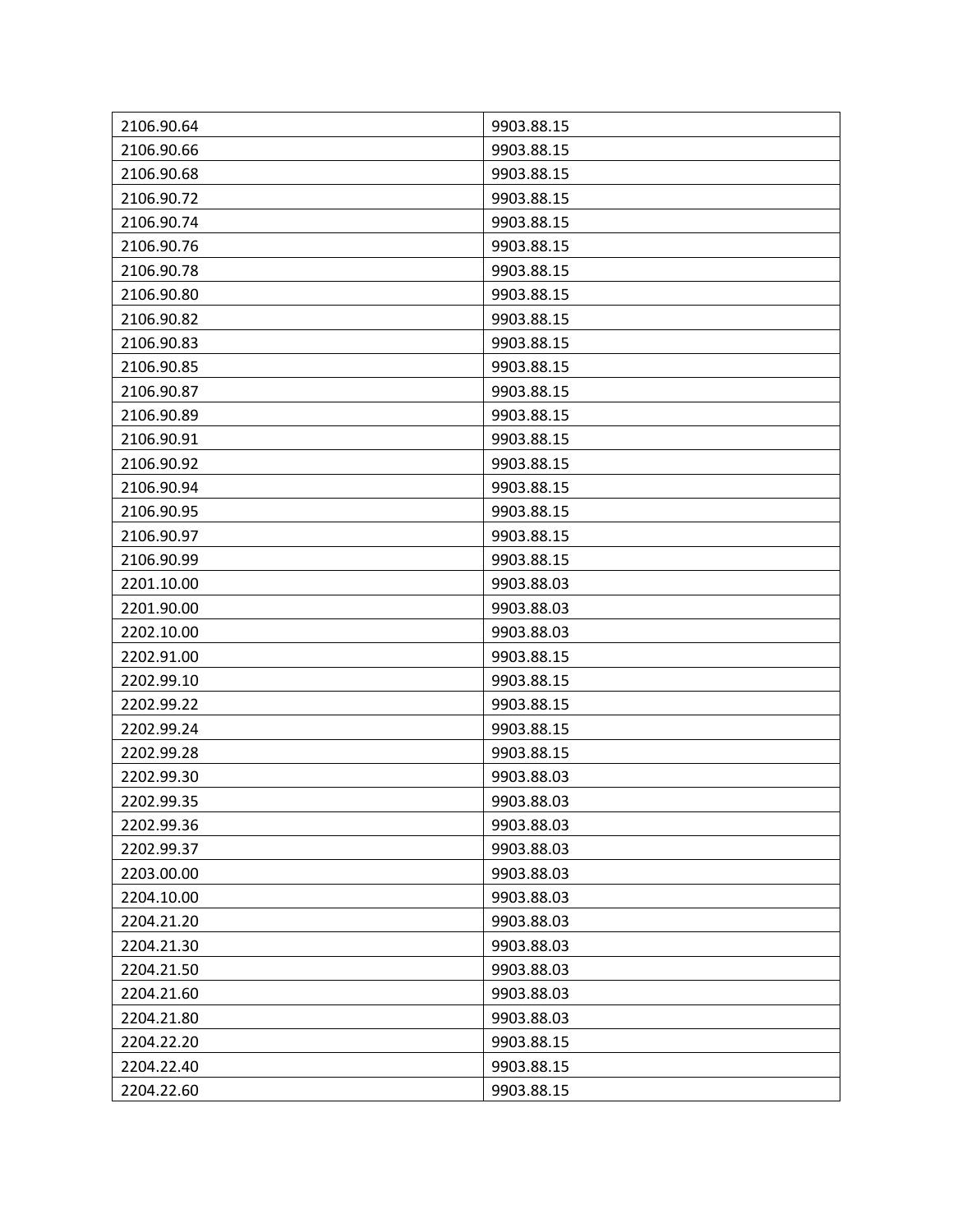| 2204.22.80 | 9903.88.15 |
|------------|------------|
| 2204.29.61 | 9903.88.15 |
| 2204.29.81 | 9903.88.15 |
| 2204.30.00 | 9903.88.15 |
| 2205.10.30 | 9903.88.15 |
| 2205.10.60 | 9903.88.15 |
| 2205.90.20 | 9903.88.15 |
| 2205.90.40 | 9903.88.15 |
| 2205.90.60 | 9903.88.15 |
| 2206.00.15 | 9903.88.15 |
| 2206.00.30 | 9903.88.15 |
| 2206.00.45 | 9903.88.03 |
| 2206.00.60 | 9903.88.15 |
| 2206.00.90 | 9903.88.03 |
| 2207.10.30 | 9903.88.03 |
| 2207.10.60 | 9903.88.03 |
| 2207.20.00 | 9903.88.15 |
| 2208.20.10 | 9903.88.15 |
| 2208.20.20 | 9903.88.15 |
| 2208.20.30 | 9903.88.15 |
| 2208.20.40 | 9903.88.15 |
| 2208.20.50 | 9903.88.15 |
| 2208.20.60 | 9903.88.15 |
| 2208.30.30 | 9903.88.15 |
| 2208.30.60 | 9903.88.15 |
| 2208.40.20 | 9903.88.15 |
| 2208.40.40 | 9903.88.15 |
| 2208.40.60 | 9903.88.15 |
| 2208.40.80 | 9903.88.15 |
| 2208.50.00 | 9903.88.15 |
| 2208.60.10 | 9903.88.15 |
| 2208.60.20 | 9903.88.15 |
| 2208.60.50 | 9903.88.15 |
| 2208.70.00 | 9903.88.15 |
| 2208.90.01 | 9903.88.15 |
| 2208.90.05 | 9903.88.15 |
| 2208.90.10 | 9903.88.15 |
| 2208.90.12 | 9903.88.15 |
| 2208.90.14 | 9903.88.15 |
| 2208.90.15 | 9903.88.15 |
| 2208.90.20 | 9903.88.15 |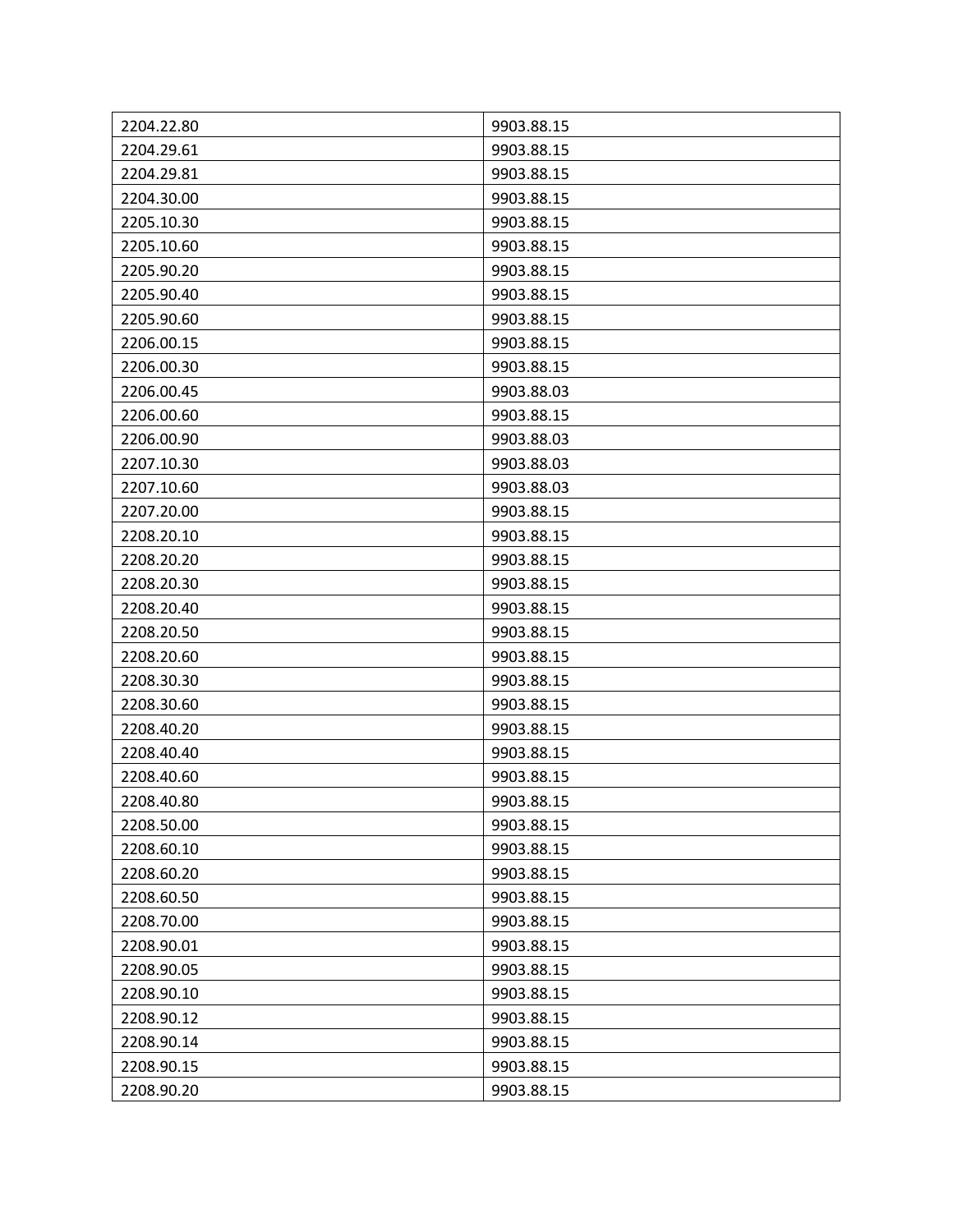| 2208.90.25 | 9903.88.15 |
|------------|------------|
| 2208.90.30 | 9903.88.15 |
| 2208.90.35 | 9903.88.15 |
| 2208.90.40 | 9903.88.15 |
| 2208.90.46 | 9903.88.15 |
| 2208.90.50 | 9903.88.15 |
| 2208.90.55 | 9903.88.15 |
| 2208.90.71 | 9903.88.15 |
| 2208.90.72 | 9903.88.15 |
| 2208.90.75 | 9903.88.15 |
| 2209.00.00 | 9903.88.03 |
| 2301.10.00 | 9903.88.03 |
| 2301.20.00 | 9903.88.03 |
| 2302.10.00 | 9903.88.15 |
| 2302.30.00 | 9903.88.03 |
| 2302.40.01 | 9903.88.03 |
| 2302.50.00 | 9903.88.03 |
| 2303.10.00 | 9903.88.03 |
| 2303.20.00 | 9903.88.03 |
| 2303.30.00 | 9903.88.03 |
| 2304.00.00 | 9903.88.03 |
| 2305.00.00 | 9903.88.03 |
| 2306.10.00 | 9903.88.15 |
| 2306.20.00 | 9903.88.03 |
| 2306.30.00 | 9903.88.03 |
| 2306.41.00 | 9903.88.03 |
| 2306.49.00 | 9903.88.03 |
| 2306.50.00 | 9903.88.15 |
| 2306.60.00 | 9903.88.15 |
| 2306.90.01 | 9903.88.03 |
| 2307.00.00 | 9903.88.15 |
| 2308.00.10 | 9903.88.15 |
| 2308.00.93 | 9903.88.15 |
| 2308.00.95 | 9903.88.03 |
| 2308.00.98 | 9903.88.03 |
| 2309.10.00 | 9903.88.03 |
| 2309.90.10 | 9903.88.03 |
| 2309.90.22 | 9903.88.15 |
| 2309.90.24 | 9903.88.15 |
| 2309.90.28 | 9903.88.15 |
| 2309.90.42 | 9903.88.15 |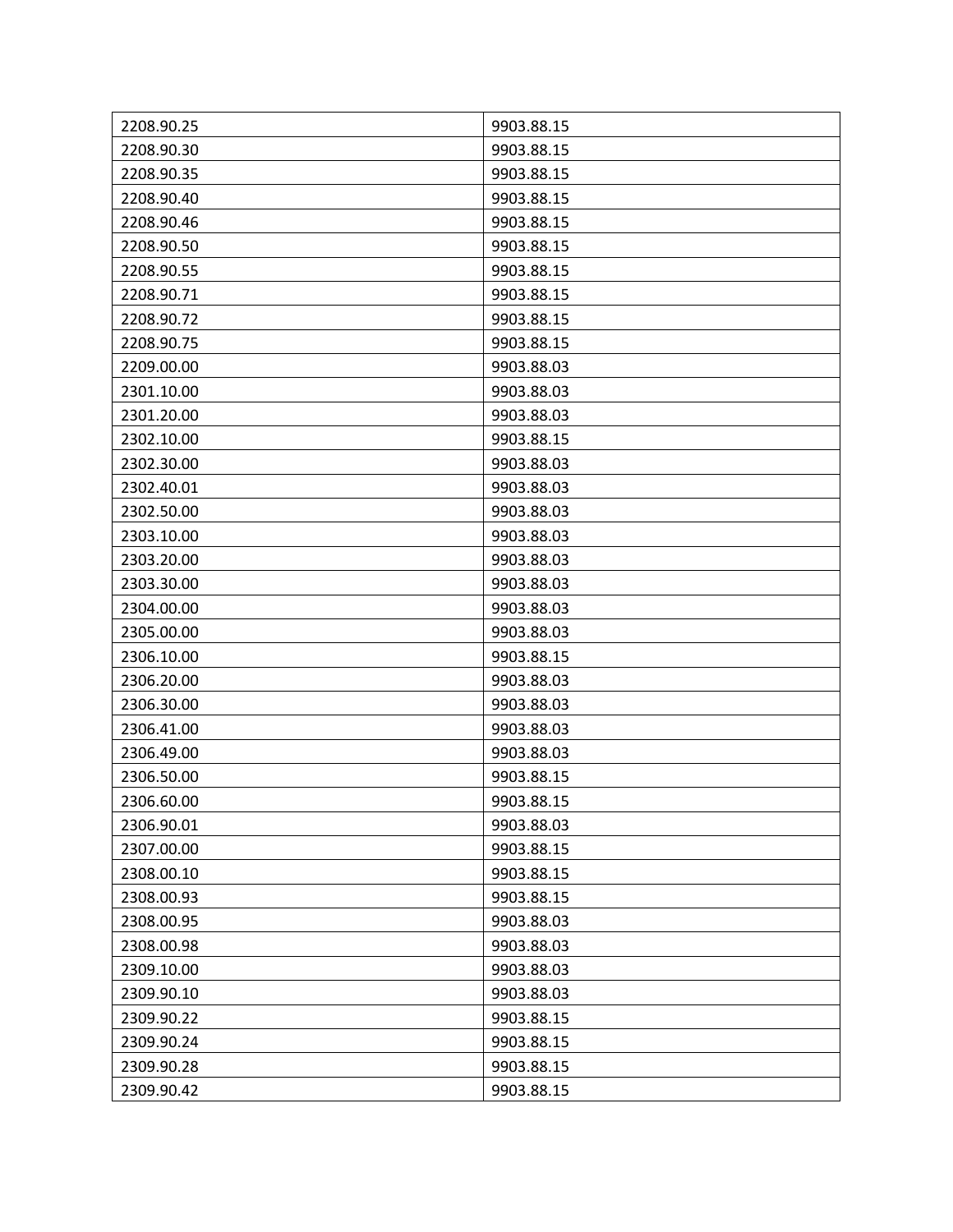| 2309.90.44 | 9903.88.15 |
|------------|------------|
| 2309.90.48 | 9903.88.15 |
| 2309.90.60 | 9903.88.15 |
| 2309.90.70 | 9903.88.03 |
| 2309.90.95 | 9903.88.03 |
| 2401.10.21 | 9903.88.15 |
| 2401.10.29 | 9903.88.15 |
| 2401.10.44 | 9903.88.03 |
| 2401.10.48 | 9903.88.15 |
| 2401.10.53 | 9903.88.15 |
| 2401.10.61 | 9903.88.15 |
| 2401.10.63 | 9903.88.15 |
| 2401.10.65 | 9903.88.15 |
| 2401.10.95 | 9903.88.15 |
| 2401.20.05 | 9903.88.03 |
| 2401.20.14 | 9903.88.03 |
| 2401.20.18 | 9903.88.03 |
| 2401.20.23 | 9903.88.03 |
| 2401.20.26 | 9903.88.03 |
| 2401.20.29 | 9903.88.03 |
| 2401.20.31 | 9903.88.03 |
| 2401.20.33 | 9903.88.03 |
| 2401.20.35 | 9903.88.03 |
| 2401.20.57 | 9903.88.03 |
| 2401.20.60 | 9903.88.03 |
| 2401.20.75 | 9903.88.03 |
| 2401.20.83 | 9903.88.03 |
| 2401.20.85 | 9903.88.03 |
| 2401.20.87 | 9903.88.03 |
| 2401.30.03 | 9903.88.03 |
| 2401.30.06 | 9903.88.03 |
| 2401.30.09 | 9903.88.03 |
| 2401.30.13 | 9903.88.03 |
| 2401.30.16 | 9903.88.03 |
| 2401.30.19 | 9903.88.03 |
| 2401.30.23 | 9903.88.03 |
| 2401.30.25 | 9903.88.03 |
| 2401.30.27 | 9903.88.03 |
| 2401.30.33 | 9903.88.03 |
| 2401.30.35 | 9903.88.03 |
| 2401.30.37 | 9903.88.03 |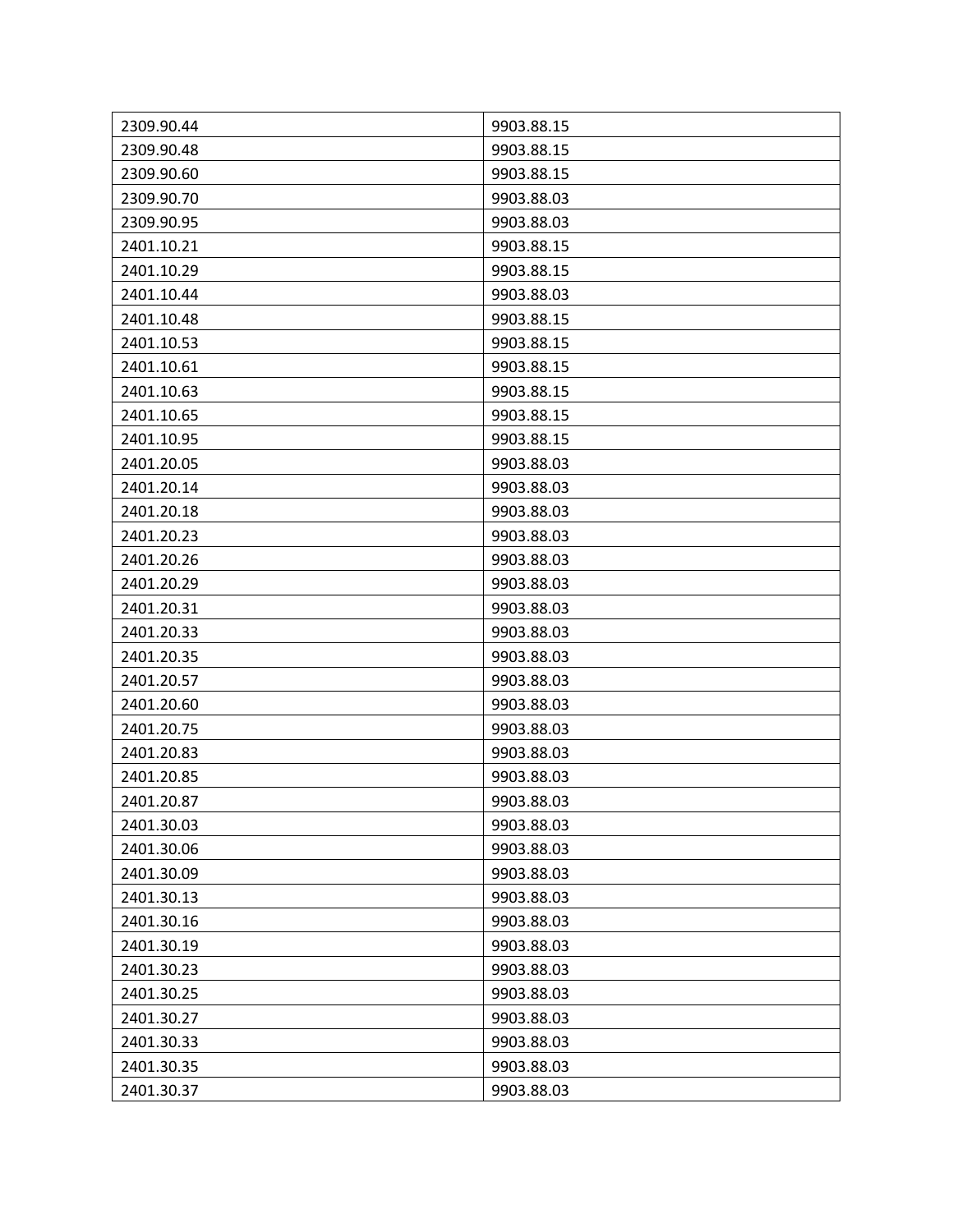| 2401.30.70 | 9903.88.03 |
|------------|------------|
| 2402.10.30 | 9903.88.03 |
| 2402.10.60 | 9903.88.03 |
| 2402.10.80 | 9903.88.03 |
| 2402.20.10 | 9903.88.03 |
| 2402.20.80 | 9903.88.03 |
| 2402.20.90 | 9903.88.03 |
| 2402.90.00 | 9903.88.03 |
| 2403.11.00 | 9903.88.03 |
| 2403.19.20 | 9903.88.03 |
| 2403.19.30 | 9903.88.03 |
| 2403.19.60 | 9903.88.03 |
| 2403.19.90 | 9903.88.03 |
| 2403.91.20 | 9903.88.15 |
| 2403.91.43 | 9903.88.03 |
| 2403.91.45 | 9903.88.15 |
| 2403.91.47 | 9903.88.15 |
| 2403.99.21 | 9903.88.03 |
| 2403.99.31 | 9903.88.03 |
| 2403.99.60 | 9903.88.03 |
| 2403.99.90 | 9903.88.03 |
| 2404.11.00 | 9903.88.03 |
| 2404.12.05 | 9903.88.03 |
| 2404.12.10 | 9903.88.03 |
| 2404.12.90 | 9903.88.03 |
| 2404.19.05 | 9903.88.03 |
| 2404.19.10 | 9903.88.03 |
| 2404.19.90 | 9903.88.03 |
| 2404.91.00 | 9903.88.15 |
| 2404.92.00 | 9903.88.03 |
| 2404.99.00 | 9903.88.03 |
| 2501.00.00 | 9903.88.03 |
| 2502.00.00 | 9903.88.03 |
| 2503.00.00 | 9903.88.03 |
| 2505.10.10 | 9903.88.03 |
| 2505.10.50 | 9903.88.03 |
| 2505.90.00 | 9903.88.03 |
| 2506.10.00 | 9903.88.03 |
| 2506.20.00 | 9903.88.03 |
| 2507.00.00 | 9903.88.03 |
| 2508.10.00 | 9903.88.03 |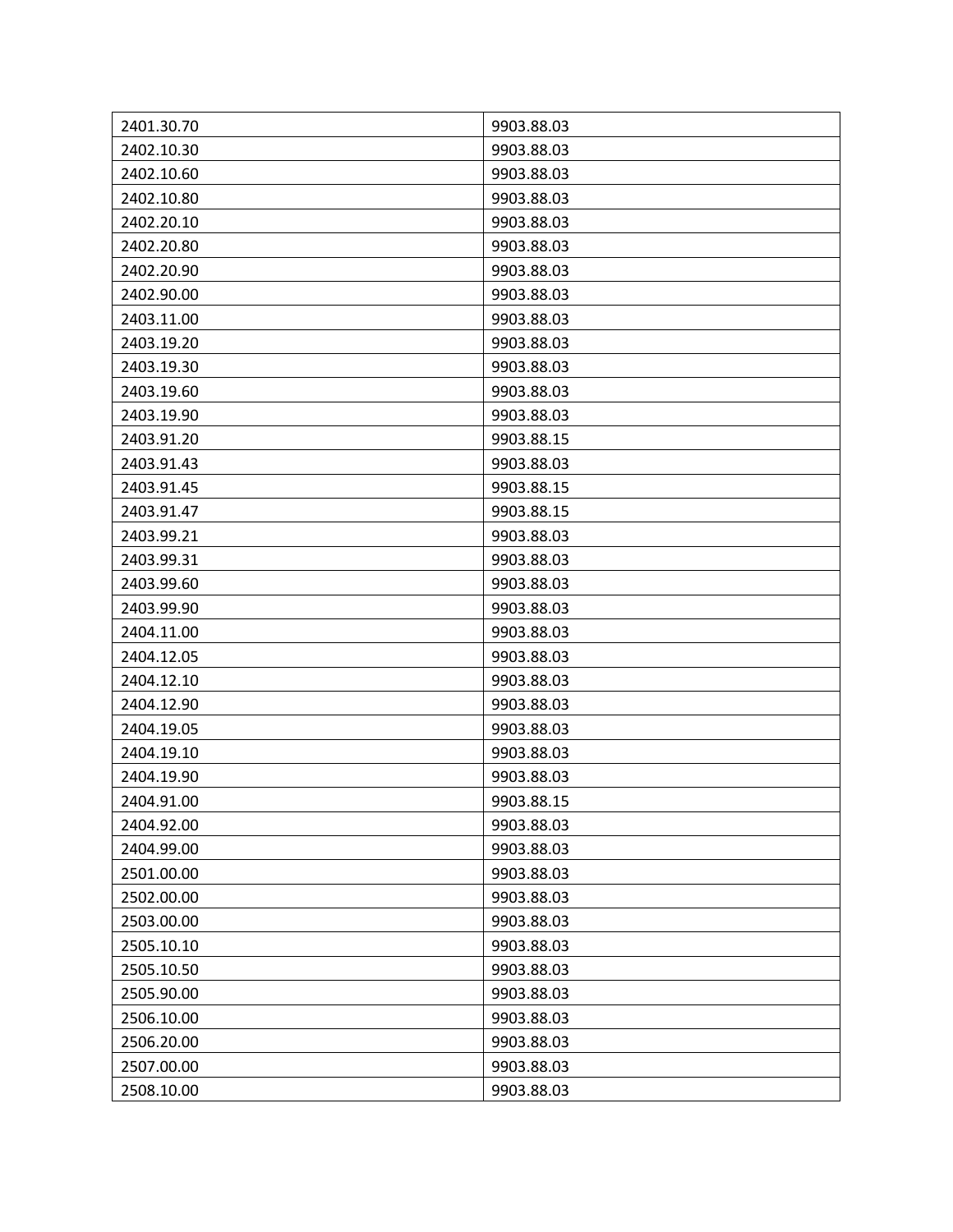| 2508.40.01 | 9903.88.03 |
|------------|------------|
| 2508.50.00 | 9903.88.03 |
| 2508.60.00 | 9903.88.03 |
|            |            |
| 2508.70.00 | 9903.88.03 |
| 2509.00.10 | 9903.88.03 |
| 2509.00.20 | 9903.88.03 |
| 2510.10.00 | 9903.88.03 |
| 2510.20.00 | 9903.88.03 |
| 2511.20.00 | 9903.88.03 |
| 2512.00.00 | 9903.88.03 |
| 2513.10.00 | 9903.88.03 |
| 2513.20.10 | 9903.88.03 |
| 2513.20.90 | 9903.88.03 |
| 2514.00.00 | 9903.88.03 |
| 2515.11.00 | 9903.88.03 |
| 2515.12.10 | 9903.88.03 |
| 2515.12.20 | 9903.88.03 |
| 2515.20.00 | 9903.88.03 |
| 2516.11.00 | 9903.88.03 |
| 2516.12.00 | 9903.88.03 |
| 2516.20.10 | 9903.88.03 |
| 2516.20.20 | 9903.88.03 |
| 2516.90.00 | 9903.88.03 |
| 2517.10.00 | 9903.88.03 |
| 2517.20.00 | 9903.88.03 |
| 2517.30.00 | 9903.88.03 |
| 2517.41.00 | 9903.88.03 |
| 2517.49.00 | 9903.88.03 |
| 2518.10.00 | 9903.88.03 |
| 2518.20.00 | 9903.88.03 |
| 2520.10.00 | 9903.88.03 |
| 2520.20.00 | 9903.88.03 |
| 2521.00.00 | 9903.88.03 |
| 2522.10.00 | 9903.88.03 |
| 2522.20.00 | 9903.88.03 |
| 2522.30.00 | 9903.88.03 |
| 2523.10.00 | 9903.88.03 |
| 2523.21.00 | 9903.88.03 |
| 2523.29.00 | 9903.88.03 |
| 2523.30.00 | 9903.88.03 |
| 2523.90.00 | 9903.88.03 |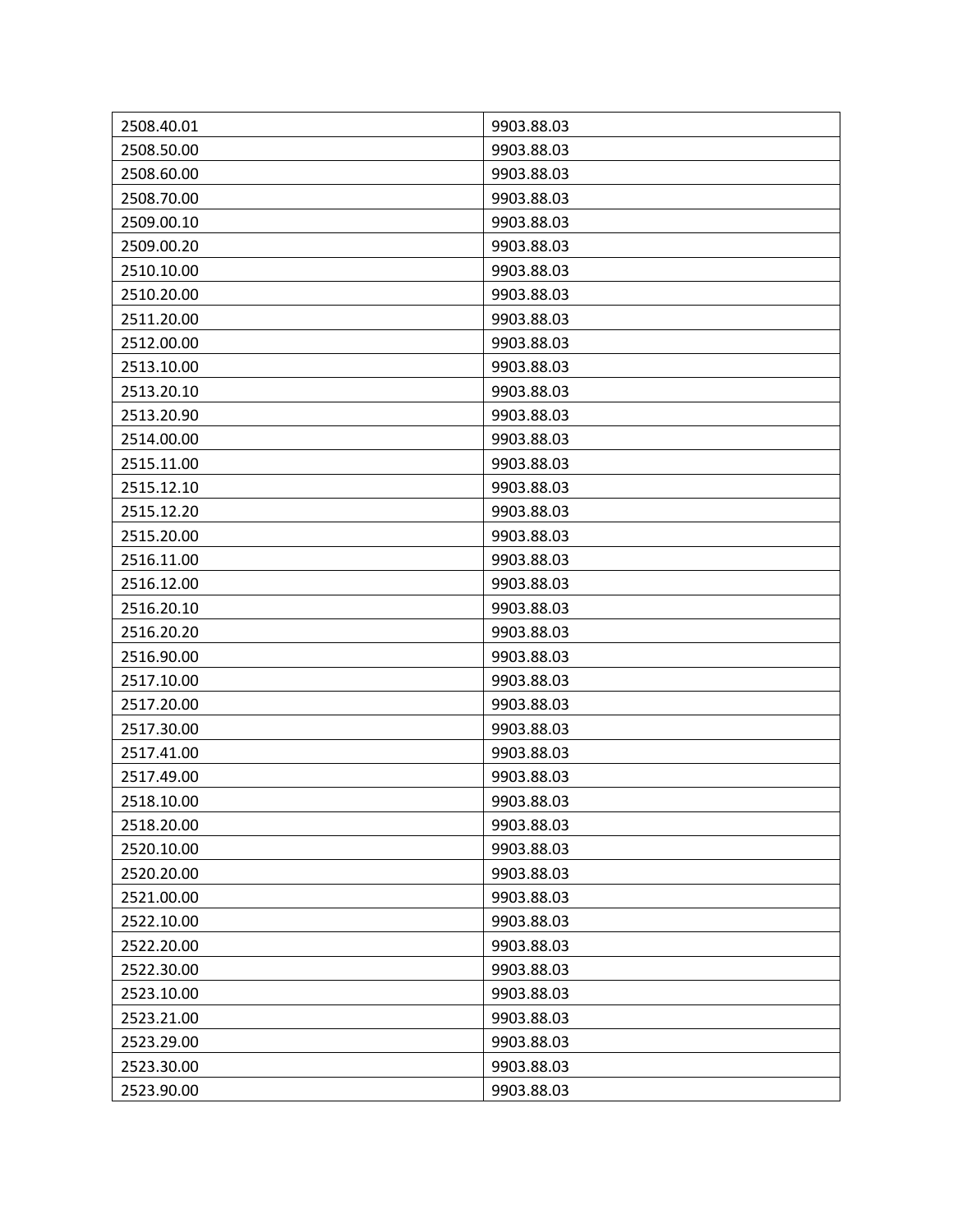| 2524.10.00 | 9903.88.03 |
|------------|------------|
| 2524.90.00 | 9903.88.03 |
| 2525.10.00 | 9903.88.03 |
| 2525.20.00 | 9903.88.03 |
| 2525.30.00 | 9903.88.03 |
| 2528.00.00 | 9903.88.03 |
| 2529.10.00 | 9903.88.03 |
| 2529.30.00 | 9903.88.03 |
| 2530.10.00 | 9903.88.03 |
| 2530.20.10 | 9903.88.03 |
| 2530.20.20 | 9903.88.03 |
| 2530.90.10 | 9903.88.03 |
| 2530.90.20 | 9903.88.03 |
| 2601.11.00 | 9903.88.03 |
| 2601.12.00 | 9903.88.03 |
| 2601.20.00 | 9903.88.03 |
| 2604.00.00 | 9903.88.03 |
| 2607.00.00 | 9903.88.03 |
| 2612.10.00 | 9903.88.03 |
| 2614.00.30 | 9903.88.03 |
| 2614.00.60 | 9903.88.03 |
| 2615.10.00 | 9903.88.03 |
| 2615.90.30 | 9903.88.03 |
| 2615.90.60 | 9903.88.03 |
| 2616.10.00 | 9903.88.03 |
| 2616.90.00 | 9903.88.03 |
| 2617.90.00 | 9903.88.03 |
| 2618.00.00 | 9903.88.03 |
| 2619.00.30 | 9903.88.03 |
| 2619.00.90 | 9903.88.03 |
| 2620.11.00 | 9903.88.03 |
| 2620.19.30 | 9903.88.03 |
| 2620.19.60 | 9903.88.03 |
| 2620.21.00 | 9903.88.03 |
| 2620.29.00 | 9903.88.03 |
| 2620.30.00 | 9903.88.03 |
| 2620.60.10 | 9903.88.03 |
| 2620.60.90 | 9903.88.03 |
| 2620.91.00 | 9903.88.03 |
| 2620.99.10 | 9903.88.03 |
| 2620.99.20 | 9903.88.03 |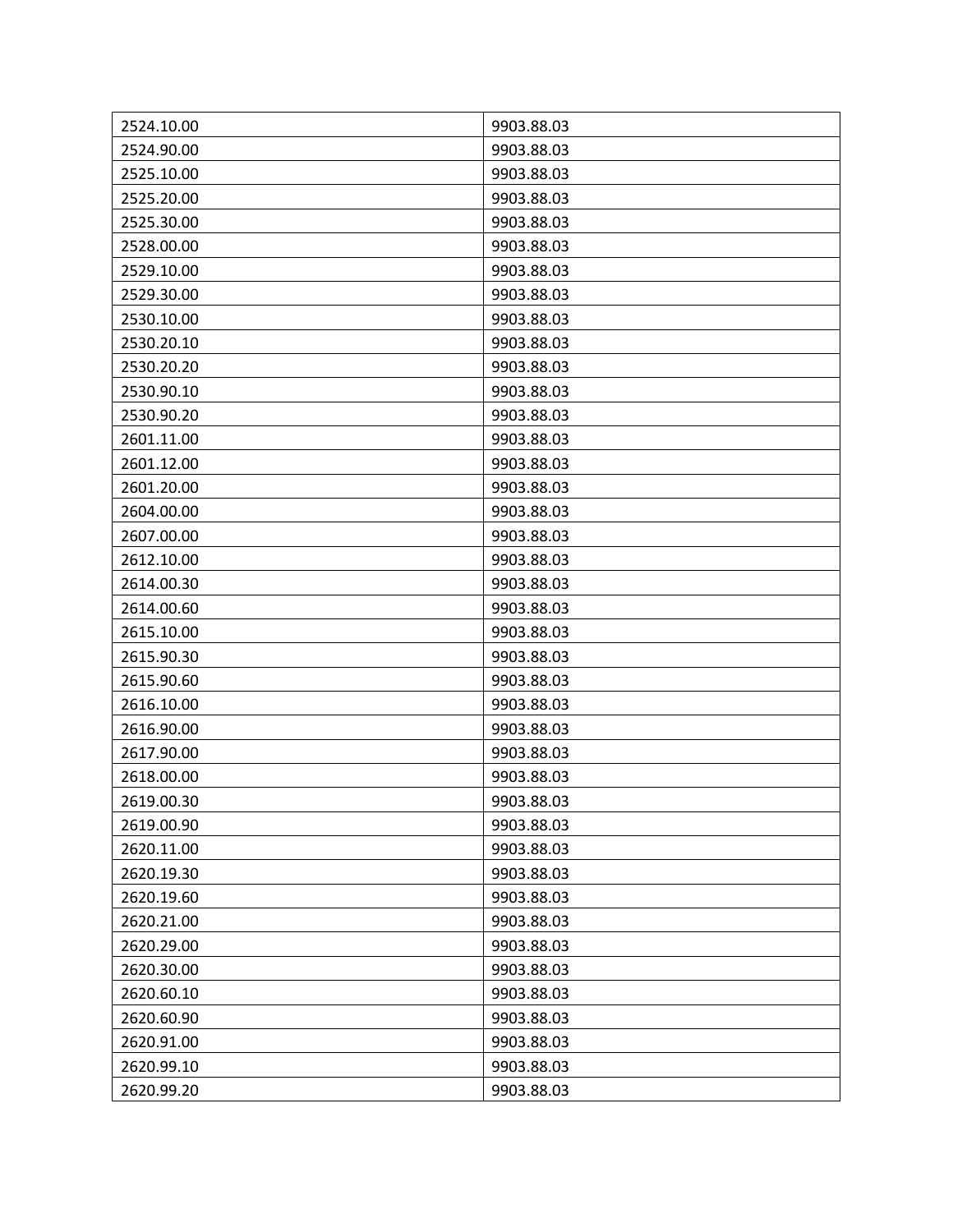| 2620.99.30 | 9903.88.03 |
|------------|------------|
| 2620.99.50 | 9903.88.03 |
| 2620.99.75 | 9903.88.03 |
| 2620.99.85 | 9903.88.03 |
| 2621.10.00 | 9903.88.15 |
| 2621.90.00 | 9903.88.03 |
| 2701.11.00 | 9903.88.03 |
| 2701.12.00 | 9903.88.03 |
| 2701.19.00 | 9903.88.03 |
| 2701.20.00 | 9903.88.03 |
| 2702.10.00 | 9903.88.03 |
| 2702.20.00 | 9903.88.03 |
| 2703.00.00 | 9903.88.03 |
| 2705.00.00 | 9903.88.03 |
| 2706.00.00 | 9903.88.03 |
| 2707.10.00 | 9903.88.03 |
| 2707.20.00 | 9903.88.03 |
| 2707.30.00 | 9903.88.03 |
| 2707.40.00 | 9903.88.03 |
| 2707.50.00 | 9903.88.03 |
| 2707.91.00 | 9903.88.03 |
| 2707.99.10 | 9903.88.03 |
| 2707.99.20 | 9903.88.03 |
| 2707.99.40 | 9903.88.03 |
| 2707.99.51 | 9903.88.15 |
| 2707.99.55 | 9903.88.03 |
| 2707.99.59 | 9903.88.03 |
| 2707.99.90 | 9903.88.03 |
| 2708.10.00 | 9903.88.03 |
| 2708.20.00 | 9903.88.03 |
| 2709.00.10 | 9903.88.03 |
| 2709.00.20 | 9903.88.03 |
| 2710.12.15 | 9903.88.03 |
| 2710.12.18 | 9903.88.03 |
| 2710.12.25 | 9903.88.03 |
| 2710.12.45 | 9903.88.03 |
| 2710.12.90 | 9903.88.03 |
| 2710.19.06 | 9903.88.03 |
| 2710.19.11 | 9903.88.03 |
| 2710.19.16 | 9903.88.03 |
| 2710.19.24 | 9903.88.03 |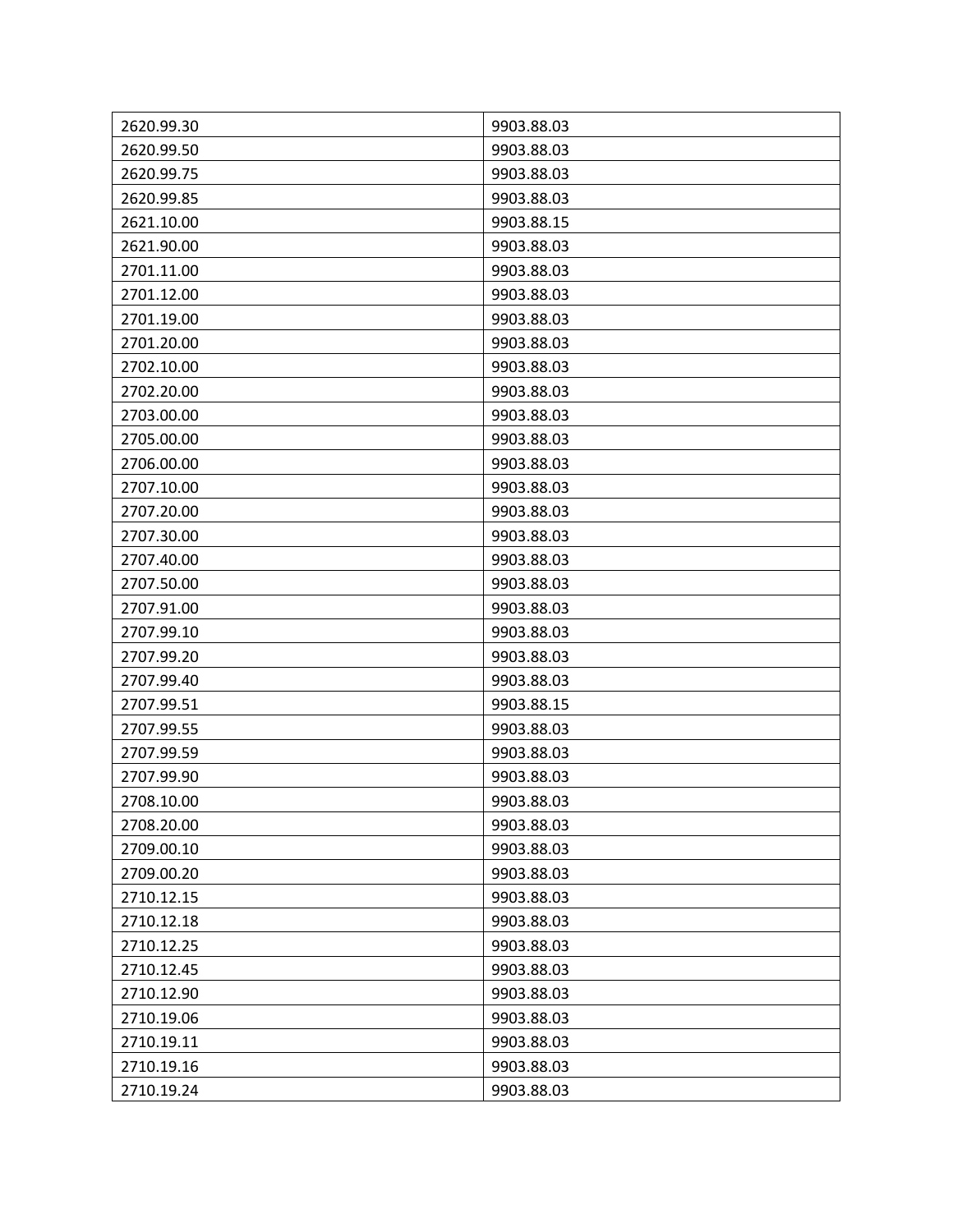| 2710.19.25 | 9903.88.03 |
|------------|------------|
| 2710.19.26 | 9903.88.03 |
| 2710.19.30 | 9903.88.02 |
| 2710.19.35 | 9903.88.02 |
| 2710.19.40 | 9903.88.02 |
| 2710.19.45 | 9903.88.03 |
| 2710.19.90 | 9903.88.03 |
| 2710.20.05 | 9903.88.03 |
| 2710.20.10 | 9903.88.03 |
| 2710.20.15 | 9903.88.03 |
| 2710.20.25 | 9903.88.03 |
| 2710.91.00 | 9903.88.15 |
| 2710.99.05 | 9903.88.15 |
| 2710.99.10 | 9903.88.15 |
| 2710.99.16 | 9903.88.15 |
| 2710.99.21 | 9903.88.15 |
| 2710.99.31 | 9903.88.15 |
| 2710.99.32 | 9903.88.15 |
| 2710.99.39 | 9903.88.15 |
| 2710.99.45 | 9903.88.15 |
| 2710.99.90 | 9903.88.15 |
| 2711.11.00 | 9903.88.03 |
| 2711.12.00 | 9903.88.03 |
| 2711.13.00 | 9903.88.03 |
| 2711.14.00 | 9903.88.03 |
| 2711.19.00 | 9903.88.03 |
| 2711.21.00 | 9903.88.03 |
| 2711.29.00 | 9903.88.03 |
| 2712.10.00 | 9903.88.03 |
| 2712.20.00 | 9903.88.15 |
| 2712.90.10 | 9903.88.03 |
| 2712.90.20 | 9903.88.03 |
| 2713.11.00 | 9903.88.03 |
| 2713.12.00 | 9903.88.03 |
| 2713.20.00 | 9903.88.03 |
| 2713.90.00 | 9903.88.03 |
| 2714.10.00 | 9903.88.03 |
| 2714.90.00 | 9903.88.03 |
| 2715.00.00 | 9903.88.03 |
| 2801.10.00 | 9903.88.03 |
| 2801.20.00 | 9903.88.03 |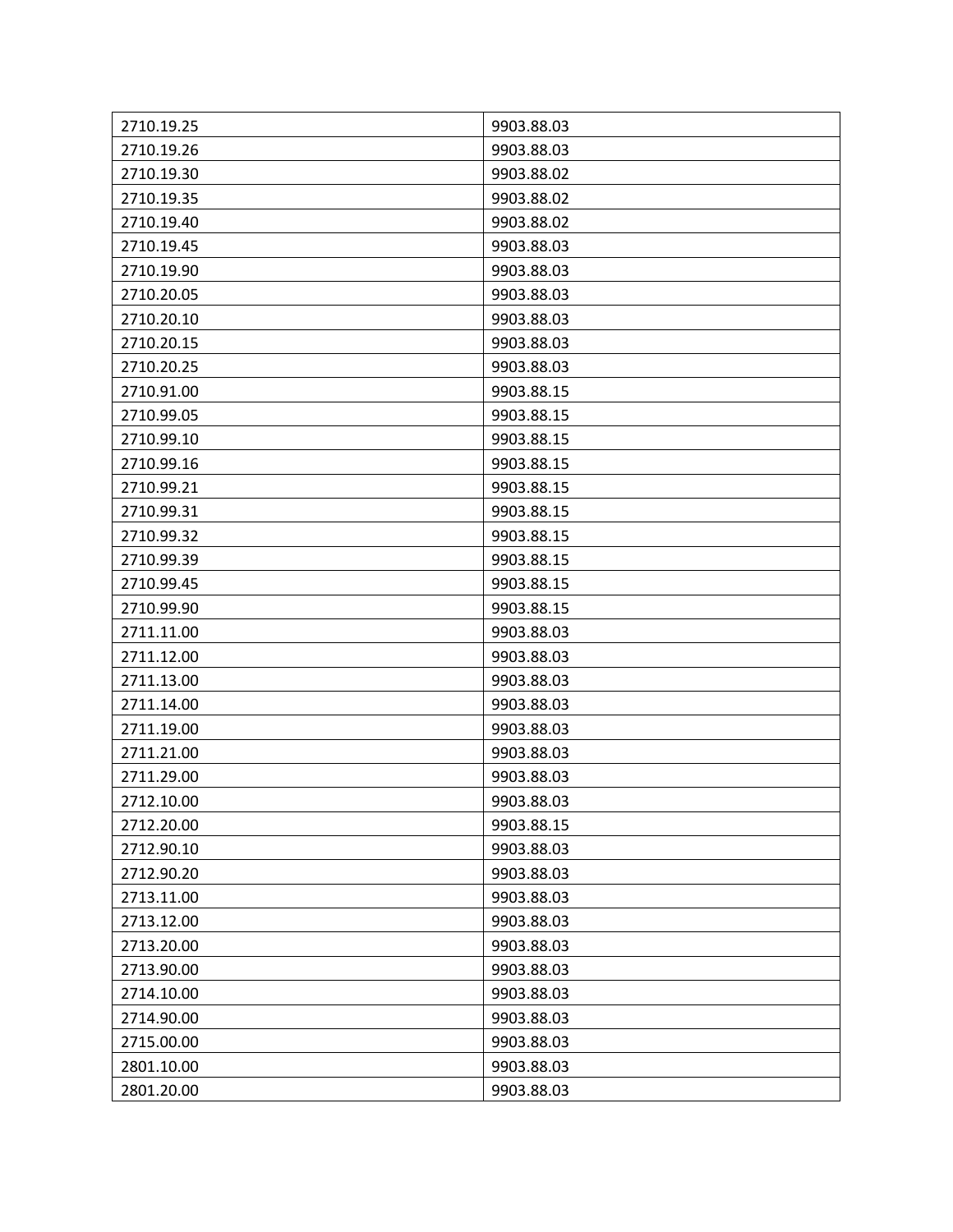| 2801.30.10 | 9903.88.03 |
|------------|------------|
| 2801.30.20 | 9903.88.03 |
| 2802.00.00 | 9903.88.03 |
| 2803.00.00 | 9903.88.03 |
| 2804.10.00 | 9903.88.03 |
| 2804.21.00 | 9903.88.03 |
| 2804.29.00 | 9903.88.03 |
| 2804.30.00 | 9903.88.03 |
| 2804.40.00 | 9903.88.03 |
| 2804.50.00 | 9903.88.03 |
| 2804.61.00 | 9903.88.03 |
| 2804.80.00 | 9903.88.03 |
| 2804.90.00 | 9903.88.03 |
| 2805.11.00 | 9903.88.03 |
| 2805.12.00 | 9903.88.03 |
| 2805.19.10 | 9903.88.03 |
| 2805.19.20 | 9903.88.03 |
| 2805.19.90 | 9903.88.03 |
| 2805.40.00 | 9903.88.03 |
| 2806.10.00 | 9903.88.03 |
| 2806.20.00 | 9903.88.03 |
| 2807.00.00 | 9903.88.03 |
| 2808.00.00 | 9903.88.03 |
| 2809.10.00 | 9903.88.03 |
| 2809.20.00 | 9903.88.03 |
| 2810.00.00 | 9903.88.03 |
| 2811.11.00 | 9903.88.03 |
| 2811.12.00 | 9903.88.03 |
| 2811.19.10 | 9903.88.15 |
| 2811.19.30 | 9903.88.03 |
| 2811.19.61 | 9903.88.03 |
| 2811.21.00 | 9903.88.03 |
| 2811.22.10 | 9903.88.03 |
| 2811.22.50 | 9903.88.03 |
| 2811.29.10 | 9903.88.03 |
| 2811.29.20 | 9903.88.03 |
| 2811.29.30 | 9903.88.03 |
| 2811.29.50 | 9903.88.03 |
| 2812.11.00 | 9903.88.03 |
| 2812.12.00 | 9903.88.03 |
| 2812.13.00 | 9903.88.03 |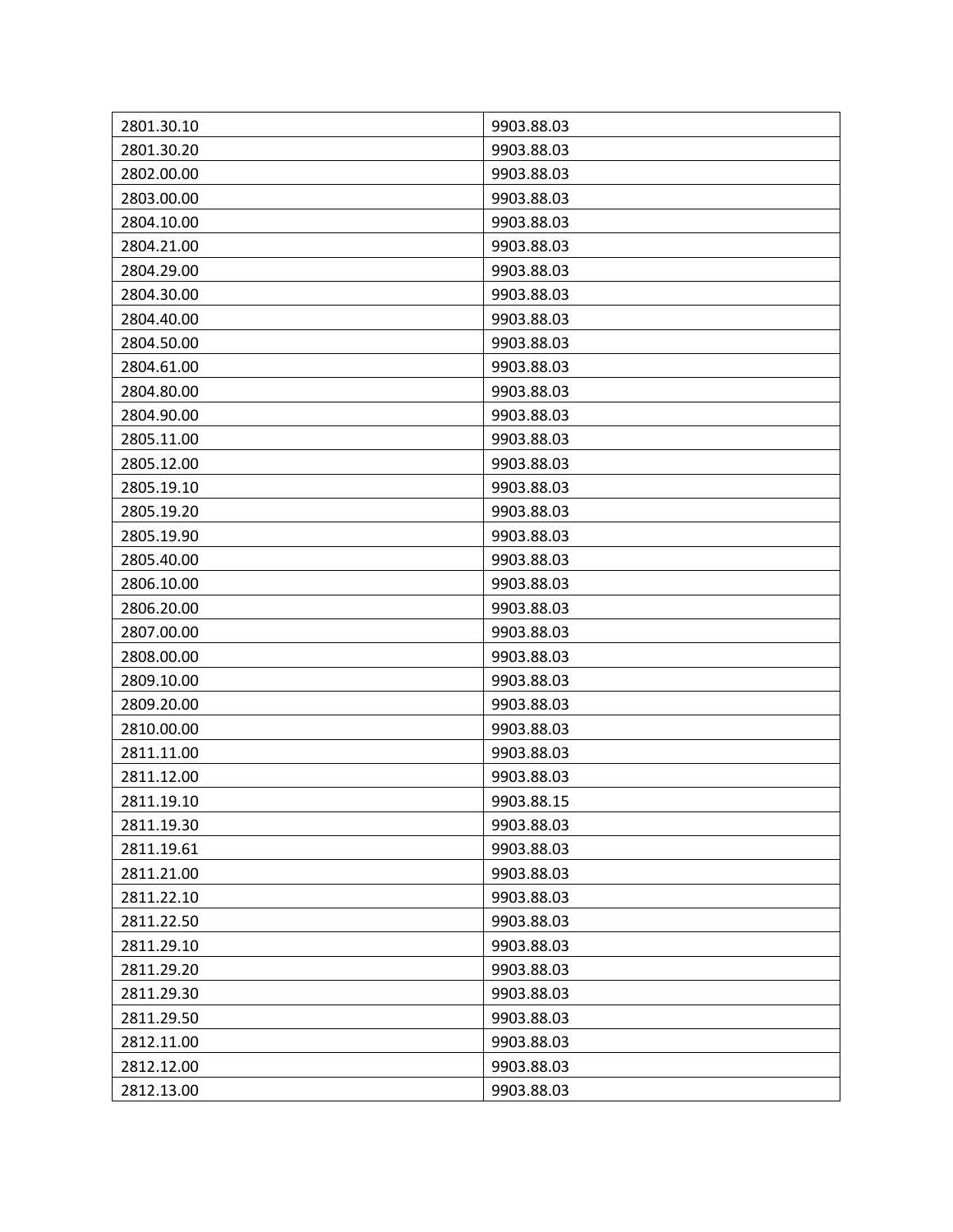| 2812.14.00 | 9903.88.03 |
|------------|------------|
| 2812.15.00 | 9903.88.03 |
| 2812.16.00 | 9903.88.03 |
| 2812.17.00 | 9903.88.03 |
| 2812.19.00 | 9903.88.03 |
| 2812.90.00 | 9903.88.03 |
| 2813.10.00 | 9903.88.03 |
| 2813.90.10 | 9903.88.03 |
| 2813.90.20 | 9903.88.03 |
| 2813.90.50 | 9903.88.03 |
| 2814.10.00 | 9903.88.03 |
| 2814.20.00 | 9903.88.03 |
| 2815.11.00 | 9903.88.03 |
| 2815.12.00 | 9903.88.03 |
| 2815.20.00 | 9903.88.03 |
| 2815.30.00 | 9903.88.03 |
| 2816.10.00 | 9903.88.03 |
| 2816.40.10 | 9903.88.03 |
| 2817.00.00 | 9903.88.03 |
| 2818.10.10 | 9903.88.15 |
| 2818.10.20 | 9903.88.15 |
| 2818.30.00 | 9903.88.03 |
| 2819.10.00 | 9903.88.03 |
| 2819.90.00 | 9903.88.03 |
| 2820.10.00 | 9903.88.03 |
| 2820.90.00 | 9903.88.03 |
| 2821.10.00 | 9903.88.03 |
| 2821.20.00 | 9903.88.03 |
| 2822.00.00 | 9903.88.03 |
| 2823.00.00 | 9903.88.03 |
| 2824.10.00 | 9903.88.03 |
| 2824.90.10 | 9903.88.03 |
| 2824.90.20 | 9903.88.03 |
| 2824.90.50 | 9903.88.03 |
| 2825.10.00 | 9903.88.03 |
| 2825.20.00 | 9903.88.03 |
| 2825.30.00 | 9903.88.03 |
| 2825.40.00 | 9903.88.03 |
| 2825.50.10 | 9903.88.03 |
| 2825.50.20 | 9903.88.03 |
| 2825.50.30 | 9903.88.03 |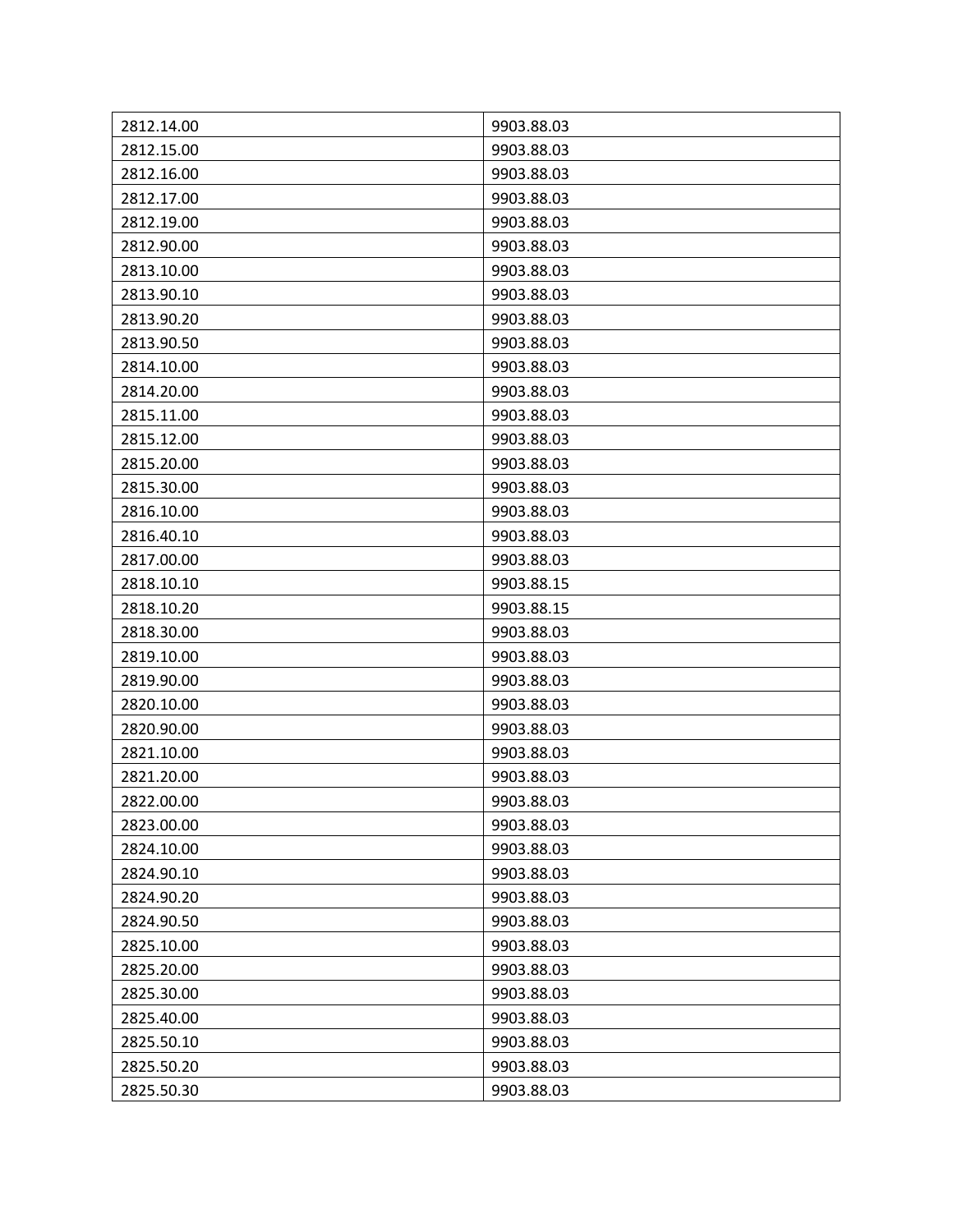| 2825.60.00 | 9903.88.03 |
|------------|------------|
| 2825.90.10 | 9903.88.03 |
| 2825.90.15 | 9903.88.03 |
| 2825.90.75 | 9903.88.03 |
| 2825.90.90 | 9903.88.03 |
| 2826.12.00 | 9903.88.03 |
| 2826.19.10 | 9903.88.03 |
| 2826.19.20 | 9903.88.03 |
| 2826.19.90 | 9903.88.03 |
| 2826.30.00 | 9903.88.03 |
| 2826.90.10 | 9903.88.03 |
| 2827.10.00 | 9903.88.03 |
| 2827.20.00 | 9903.88.03 |
| 2827.31.00 | 9903.88.03 |
| 2827.32.00 | 9903.88.03 |
| 2827.35.00 | 9903.88.03 |
| 2827.39.10 | 9903.88.15 |
| 2827.39.30 | 9903.88.03 |
| 2827.39.45 | 9903.88.03 |
| 2827.39.55 | 9903.88.03 |
| 2827.39.60 | 9903.88.03 |
| 2827.39.65 | 9903.88.03 |
| 2827.39.90 | 9903.88.03 |
| 2827.41.00 | 9903.88.03 |
| 2827.49.10 | 9903.88.03 |
| 2827.51.00 | 9903.88.03 |
| 2827.59.25 | 9903.88.03 |
| 2827.59.51 | 9903.88.03 |
| 2827.60.10 | 9903.88.03 |
| 2827.60.20 | 9903.88.03 |
| 2827.60.51 | 9903.88.03 |
| 2828.10.00 | 9903.88.03 |
| 2828.90.00 | 9903.88.03 |
| 2829.11.00 | 9903.88.03 |
| 2829.19.01 | 9903.88.03 |
| 2829.90.05 | 9903.88.03 |
| 2829.90.40 | 9903.88.03 |
| 2829.90.61 | 9903.88.03 |
| 2830.10.00 | 9903.88.03 |
| 2830.90.10 | 9903.88.03 |
| 2830.90.15 | 9903.88.03 |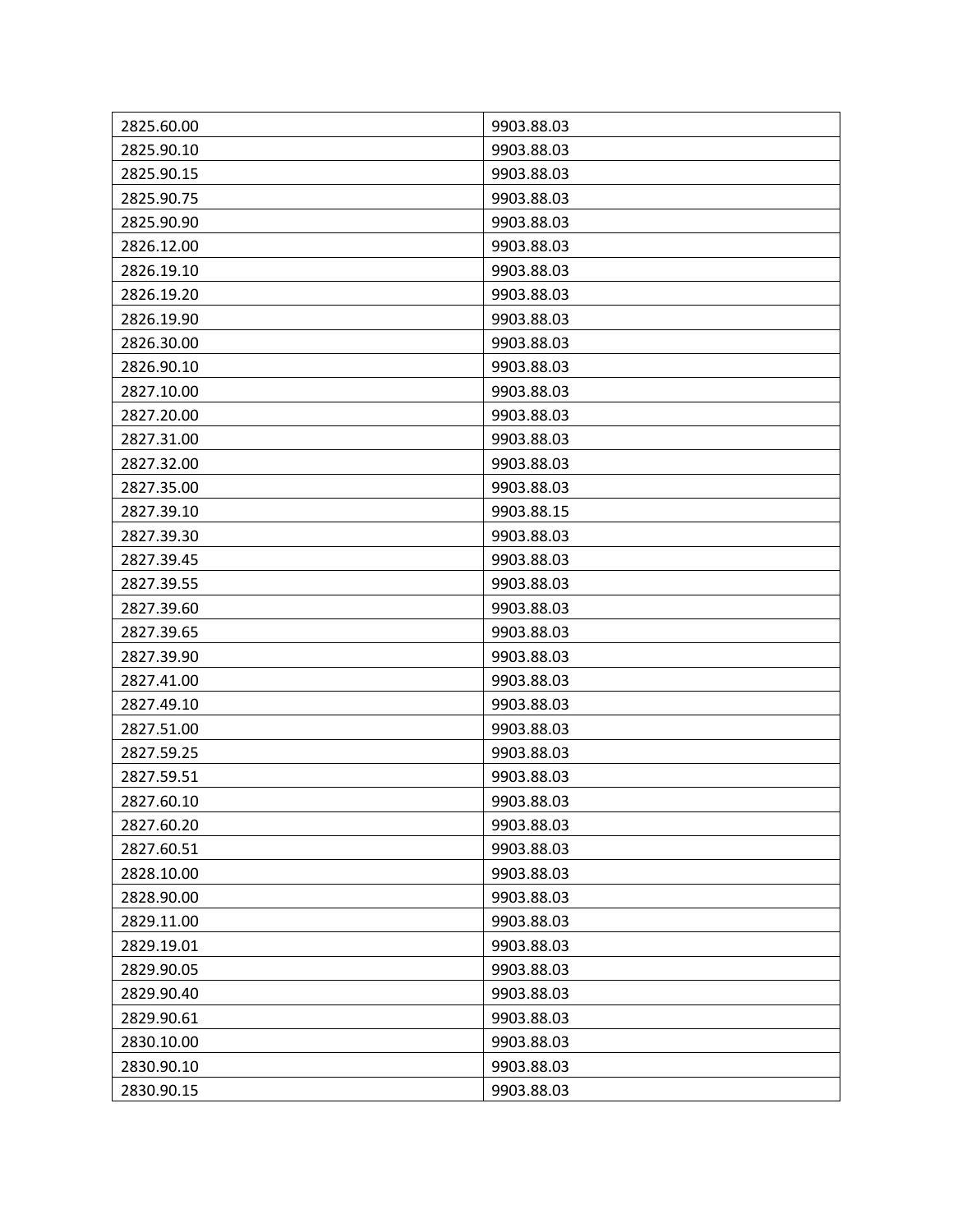| 2830.90.20 | 9903.88.03 |
|------------|------------|
| 2830.90.90 | 9903.88.03 |
| 2831.10.10 | 9903.88.03 |
| 2831.10.50 | 9903.88.03 |
| 2831.90.00 | 9903.88.03 |
| 2832.10.00 | 9903.88.03 |
| 2832.20.00 | 9903.88.03 |
| 2832.30.10 | 9903.88.03 |
| 2832.30.50 | 9903.88.03 |
| 2833.11.10 | 9903.88.03 |
| 2833.11.50 | 9903.88.03 |
| 2833.19.00 | 9903.88.03 |
| 2833.21.00 | 9903.88.03 |
| 2833.22.00 | 9903.88.03 |
| 2833.24.00 | 9903.88.03 |
| 2833.25.00 | 9903.88.03 |
| 2833.27.00 | 9903.88.03 |
| 2833.29.10 | 9903.88.03 |
| 2833.29.20 | 9903.88.03 |
| 2833.29.30 | 9903.88.03 |
| 2833.29.40 | 9903.88.03 |
| 2833.29.45 | 9903.88.03 |
| 2833.29.51 | 9903.88.03 |
| 2833.30.00 | 9903.88.03 |
| 2833.40.20 | 9903.88.03 |
| 2833.40.60 | 9903.88.03 |
| 2834.10.10 | 9903.88.03 |
| 2834.10.50 | 9903.88.03 |
| 2834.21.00 | 9903.88.03 |
| 2834.29.05 | 9903.88.03 |
| 2834.29.10 | 9903.88.03 |
| 2834.29.20 | 9903.88.03 |
| 2834.29.51 | 9903.88.03 |
| 2835.10.00 | 9903.88.03 |
| 2835.22.00 | 9903.88.03 |
| 2835.24.00 | 9903.88.03 |
| 2835.25.00 | 9903.88.03 |
| 2835.26.00 | 9903.88.03 |
| 2835.29.10 | 9903.88.03 |
| 2835.29.20 | 9903.88.03 |
| 2835.29.30 | 9903.88.03 |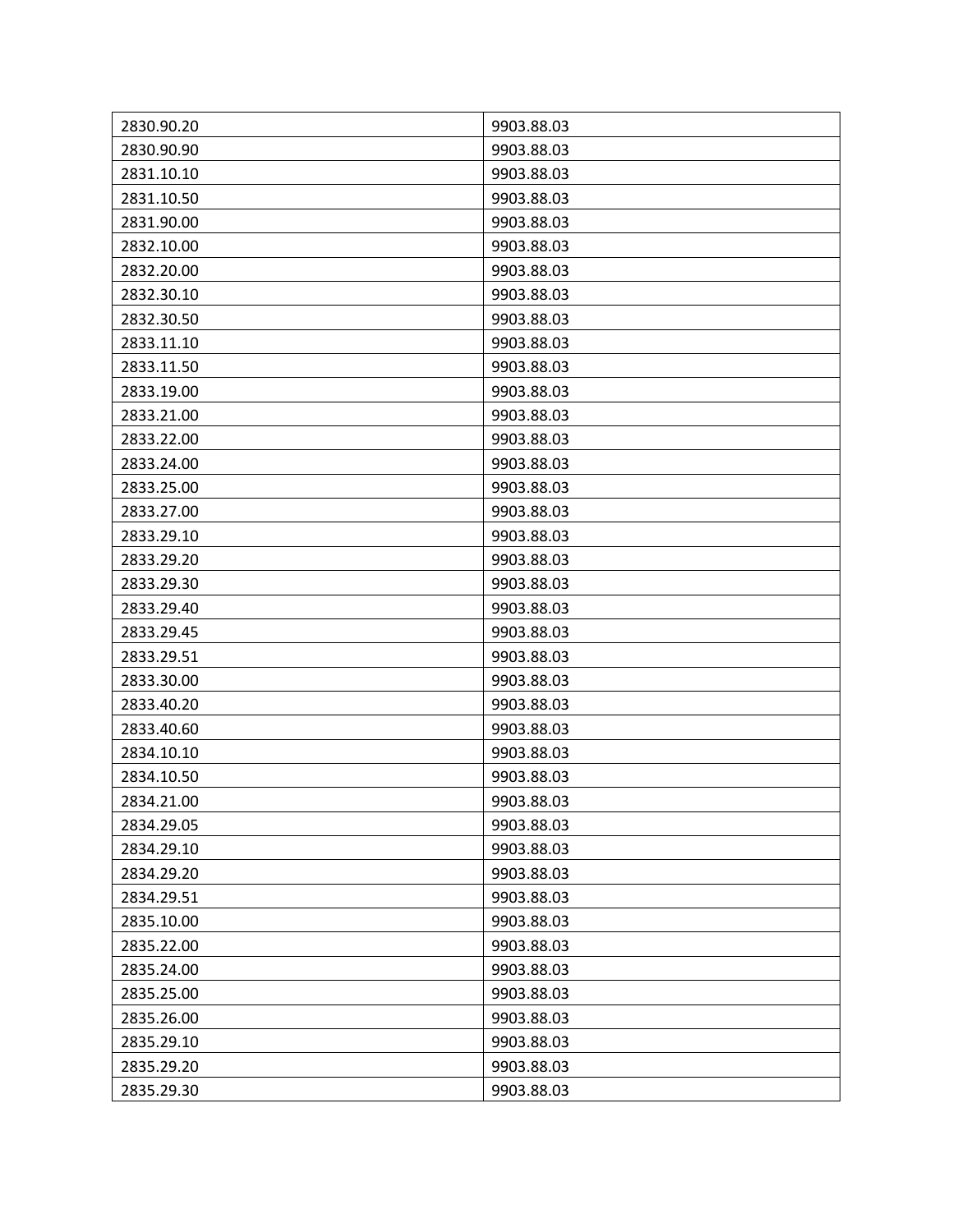| 2835.29.51 | 9903.88.03 |
|------------|------------|
| 2835.31.00 | 9903.88.03 |
| 2835.39.10 | 9903.88.03 |
|            |            |
| 2835.39.50 | 9903.88.03 |
| 2836.20.00 | 9903.88.03 |
| 2836.30.00 | 9903.88.03 |
| 2836.40.10 | 9903.88.03 |
| 2836.40.20 | 9903.88.03 |
| 2836.50.00 | 9903.88.03 |
| 2836.60.00 | 9903.88.03 |
| 2836.91.00 | 9903.88.03 |
| 2836.92.00 | 9903.88.03 |
| 2836.99.10 | 9903.88.03 |
| 2836.99.20 | 9903.88.03 |
| 2836.99.30 | 9903.88.03 |
| 2836.99.40 | 9903.88.03 |
| 2836.99.50 | 9903.88.03 |
| 2837.11.00 | 9903.88.03 |
| 2837.19.01 | 9903.88.15 |
| 2837.20.10 | 9903.88.03 |
| 2837.20.51 | 9903.88.03 |
| 2839.11.00 | 9903.88.03 |
| 2839.19.00 | 9903.88.03 |
| 2839.90.10 | 9903.88.03 |
| 2839.90.50 | 9903.88.03 |
| 2840.11.00 | 9903.88.03 |
| 2840.19.00 | 9903.88.03 |
| 2840.20.00 | 9903.88.03 |
| 2840.30.00 | 9903.88.03 |
| 2841.30.00 | 9903.88.03 |
| 2841.50.10 | 9903.88.03 |
| 2841.50.91 | 9903.88.03 |
| 2841.61.00 | 9903.88.03 |
| 2841.69.00 | 9903.88.03 |
| 2841.90.10 | 9903.88.03 |
| 2841.90.20 | 9903.88.03 |
| 2841.90.30 | 9903.88.03 |
| 2841.90.40 | 9903.88.03 |
| 2841.90.45 | 9903.88.03 |
| 2841.90.50 | 9903.88.03 |
| 2842.10.00 | 9903.88.03 |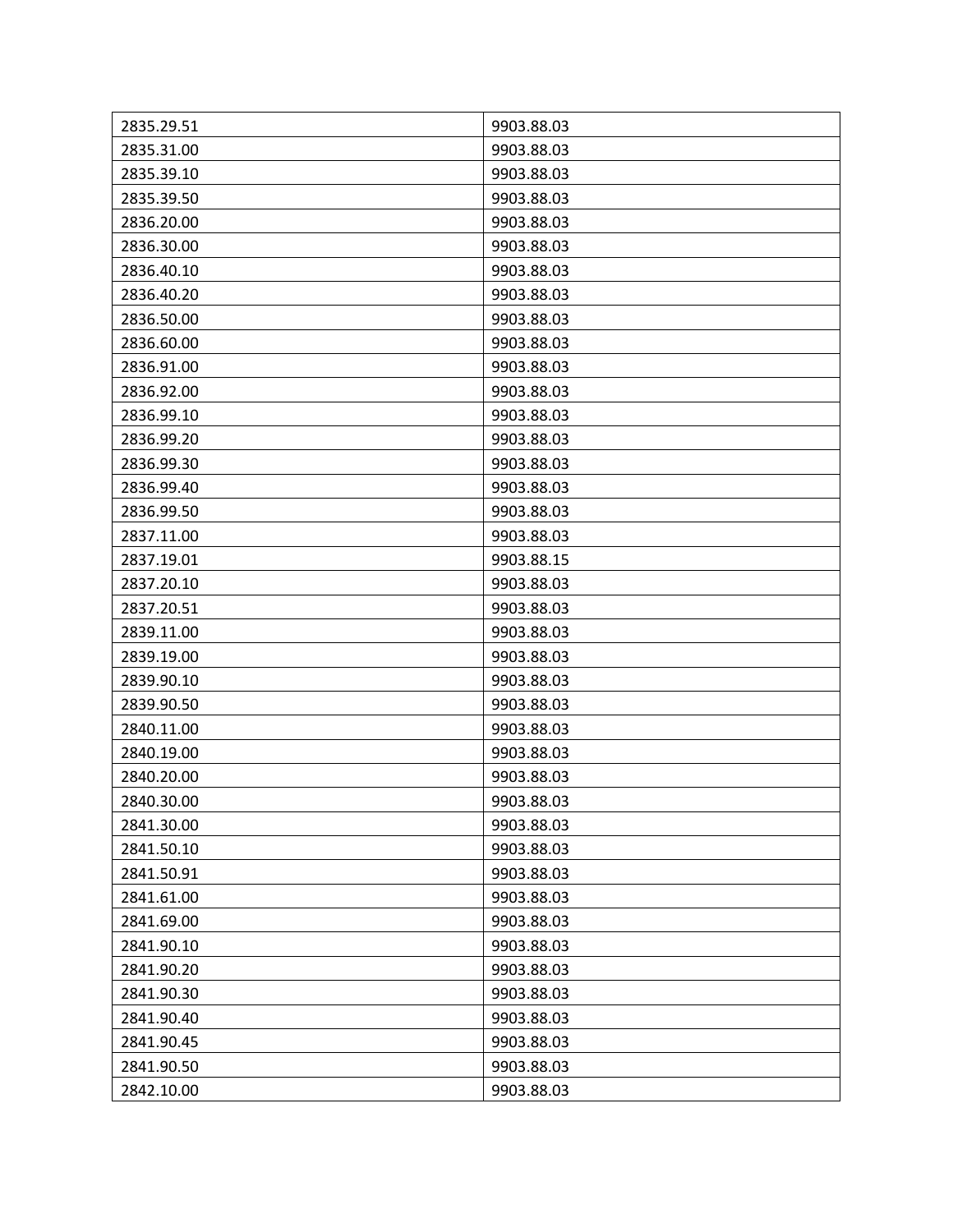| 2842.90.10 | 9903.88.03 |
|------------|------------|
| 2842.90.90 | 9903.88.03 |
| 2843.10.00 | 9903.88.03 |
|            |            |
| 2843.21.00 | 9903.88.03 |
| 2843.29.01 | 9903.88.03 |
| 2843.30.00 | 9903.88.03 |
| 2843.90.00 | 9903.88.03 |
| 2844.10.10 | 9903.88.03 |
| 2844.10.20 | 9903.88.03 |
| 2844.10.50 | 9903.88.03 |
| 2844.20.00 | 9903.88.15 |
| 2844.50.00 | 9903.88.15 |
| 2845.10.00 | 9903.88.03 |
| 2845.20.00 | 9903.88.01 |
| 2845.30.00 | 9903.88.01 |
| 2845.40.00 | 9903.88.01 |
| 2845.90.01 | 9903.88.01 |
| 2847.00.00 | 9903.88.03 |
| 2849.10.00 | 9903.88.03 |
| 2849.90.10 | 9903.88.03 |
| 2849.90.20 | 9903.88.03 |
| 2849.90.50 | 9903.88.03 |
| 2850.00.05 | 9903.88.03 |
| 2850.00.07 | 9903.88.03 |
| 2850.00.10 | 9903.88.03 |
| 2850.00.20 | 9903.88.03 |
| 2850.00.50 | 9903.88.03 |
| 2852.10.10 | 9903.88.03 |
| 2852.10.90 | 9903.88.03 |
| 2852.90.05 | 9903.88.03 |
| 2852.90.90 | 9903.88.03 |
| 2853.10.00 | 9903.88.03 |
| 2853.90.10 | 9903.88.03 |
| 2853.90.50 | 9903.88.03 |
| 2853.90.90 | 9903.88.03 |
| 2901.10.10 | 9903.88.03 |
| 2901.10.30 | 9903.88.03 |
| 2901.10.40 | 9903.88.03 |
| 2901.10.50 | 9903.88.03 |
| 2901.21.00 | 9903.88.03 |
| 2901.22.00 | 9903.88.03 |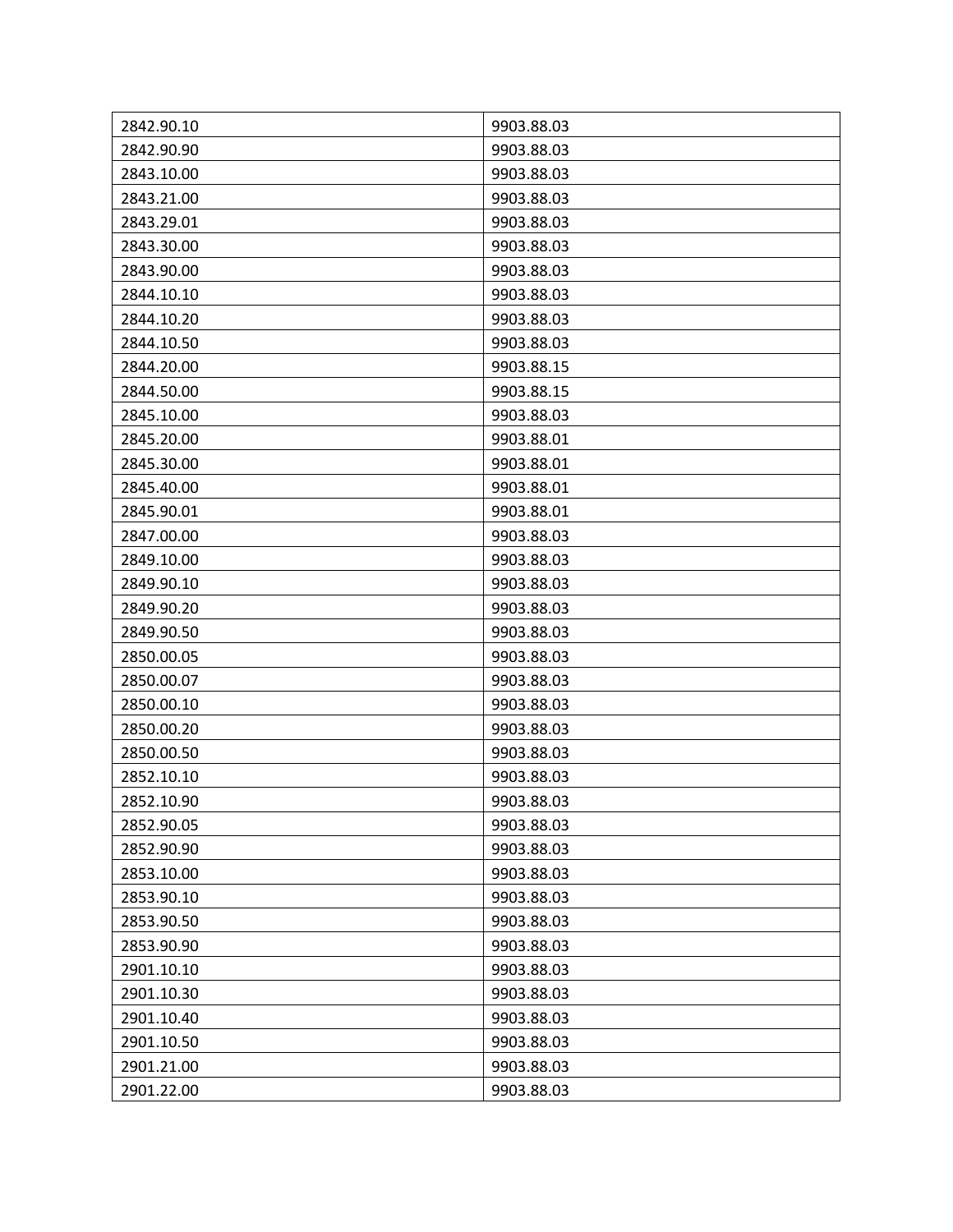| 2901.23.00 | 9903.88.03 |
|------------|------------|
| 2901.24.10 | 9903.88.03 |
| 2901.24.20 | 9903.88.03 |
| 2901.24.50 | 9903.88.03 |
| 2901.29.10 | 9903.88.03 |
| 2901.29.50 | 9903.88.03 |
| 2902.11.00 | 9903.88.03 |
| 2902.19.00 | 9903.88.03 |
| 2902.20.00 | 9903.88.03 |
| 2902.30.00 | 9903.88.03 |
| 2902.41.00 | 9903.88.03 |
| 2902.42.00 | 9903.88.03 |
| 2902.43.00 | 9903.88.03 |
| 2902.44.00 | 9903.88.03 |
| 2902.50.00 | 9903.88.03 |
| 2902.60.00 | 9903.88.03 |
| 2902.70.00 | 9903.88.03 |
| 2902.90.10 | 9903.88.03 |
| 2902.90.20 | 9903.88.03 |
| 2902.90.30 | 9903.88.03 |
| 2902.90.40 | 9903.88.03 |
| 2902.90.60 | 9903.88.03 |
| 2902.90.90 | 9903.88.03 |
| 2903.11.00 | 9903.88.03 |
| 2903.12.00 | 9903.88.03 |
| 2903.13.00 | 9903.88.03 |
| 2903.14.00 | 9903.88.03 |
| 2903.15.00 | 9903.88.03 |
| 2903.19.05 | 9903.88.03 |
| 2903.19.10 | 9903.88.03 |
| 2903.19.30 | 9903.88.03 |
| 2903.19.60 | 9903.88.03 |
| 2903.22.00 | 9903.88.03 |
| 2903.23.00 | 9903.88.03 |
| 2903.29.00 | 9903.88.03 |
| 2903.61.00 | 9903.88.03 |
| 2903.62.10 | 9903.88.03 |
| 2903.69.10 | 9903.88.03 |
| 2903.71.01 | 9903.88.03 |
| 2903.72.01 | 9903.88.03 |
| 2903.73.01 | 9903.88.03 |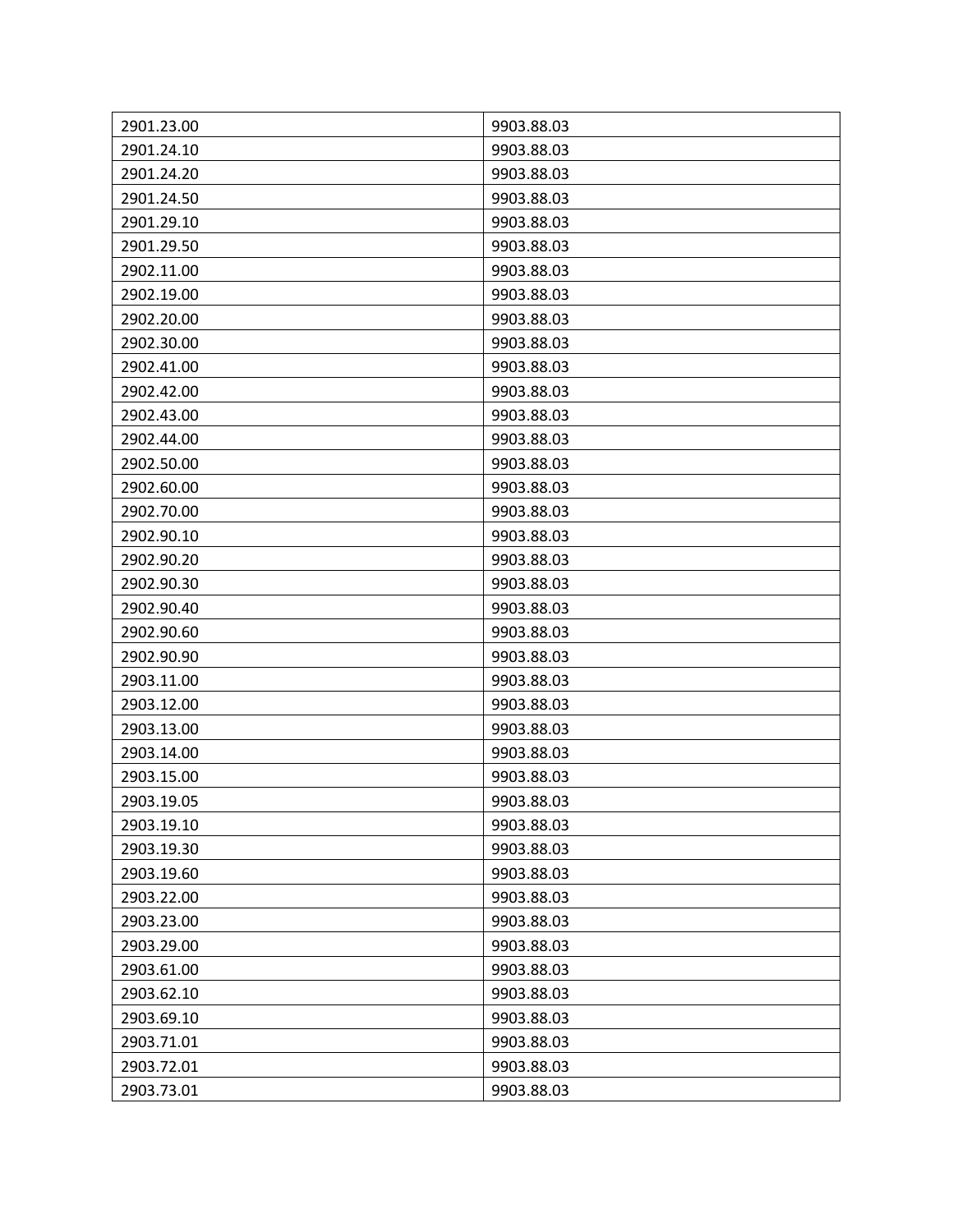| 2903.74.01 | 9903.88.03 |
|------------|------------|
| 2903.75.01 | 9903.88.03 |
| 2903.76.01 | 9903.88.03 |
| 2903.78.00 | 9903.88.03 |
| 2903.79.10 | 9903.88.15 |
| 2903.79.90 | 9903.88.03 |
| 2903.81.00 | 9903.88.03 |
| 2903.82.00 | 9903.88.03 |
| 2903.83.00 | 9903.88.03 |
| 2903.89.05 | 9903.88.15 |
| 2903.89.15 | 9903.88.03 |
| 2903.89.20 | 9903.88.03 |
| 2903.89.40 | 9903.88.03 |
| 2903.89.60 | 9903.88.03 |
| 2903.89.70 | 9903.88.03 |
| 2903.91.10 | 9903.88.03 |
| 2903.91.20 | 9903.88.03 |
| 2903.91.30 | 9903.88.03 |
| 2903.92.00 | 9903.88.03 |
| 2903.93.00 | 9903.88.15 |
| 2903.94.00 | 9903.88.03 |
| 2903.99.10 | 9903.88.03 |
| 2903.99.15 | 9903.88.15 |
| 2903.99.20 | 9903.88.03 |
| 2903.99.23 | 9903.88.03 |
| 2903.99.27 | 9903.88.03 |
| 2903.99.30 | 9903.88.03 |
| 2904.10.04 | 9903.88.03 |
| 2904.10.08 | 9903.88.03 |
| 2904.10.10 | 9903.88.03 |
| 2904.10.15 | 9903.88.03 |
| 2904.10.32 | 9903.88.03 |
| 2904.10.37 | 9903.88.03 |
| 2904.10.50 | 9903.88.03 |
| 2904.20.10 | 9903.88.03 |
| 2904.20.15 | 9903.88.03 |
| 2904.20.20 | 9903.88.03 |
| 2904.20.30 | 9903.88.03 |
| 2904.20.35 | 9903.88.03 |
| 2904.20.40 | 9903.88.03 |
| 2904.20.45 | 9903.88.03 |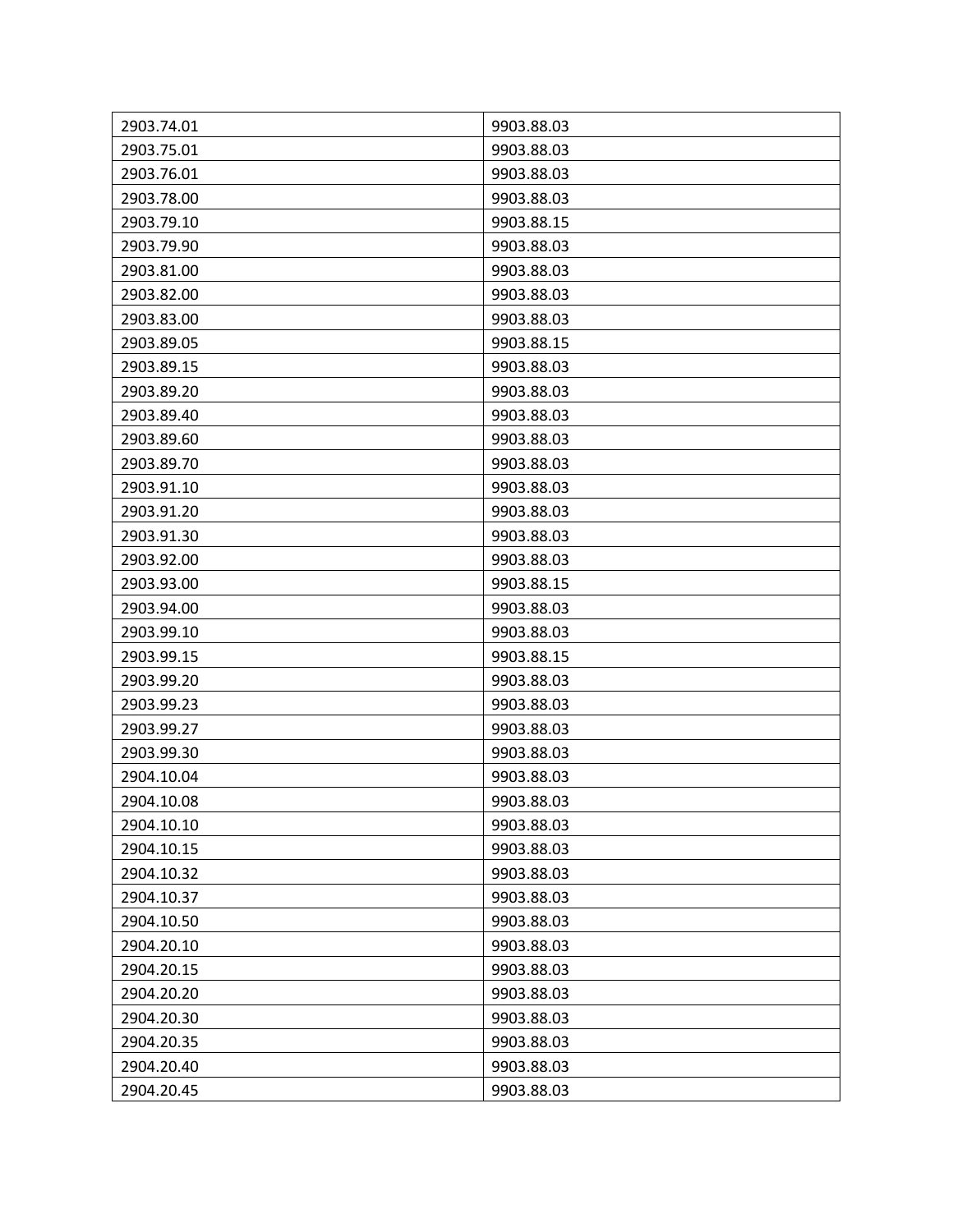| 2904.20.50 | 9903.88.03 |
|------------|------------|
| 2904.31.00 | 9903.88.03 |
| 2904.32.00 | 9903.88.03 |
| 2904.33.00 | 9903.88.03 |
| 2904.34.00 | 9903.88.03 |
| 2904.35.00 | 9903.88.03 |
| 2904.36.00 | 9903.88.03 |
| 2904.91.00 | 9903.88.03 |
| 2904.99.04 | 9903.88.03 |
| 2904.99.08 | 9903.88.03 |
| 2904.99.15 | 9903.88.03 |
| 2904.99.20 | 9903.88.03 |
| 2904.99.30 | 9903.88.03 |
| 2904.99.35 | 9903.88.03 |
| 2904.99.40 | 9903.88.03 |
| 2904.99.47 | 9903.88.03 |
| 2904.99.50 | 9903.88.03 |
| 2905.11.10 | 9903.88.03 |
| 2905.11.20 | 9903.88.03 |
| 2905.12.00 | 9903.88.03 |
| 2905.13.00 | 9903.88.03 |
| 2905.14.10 | 9903.88.03 |
| 2905.14.50 | 9903.88.03 |
| 2905.16.00 | 9903.88.03 |
| 2905.17.00 | 9903.88.03 |
| 2905.19.10 | 9903.88.03 |
| 2905.19.90 | 9903.88.03 |
| 2905.22.10 | 9903.88.03 |
| 2905.22.20 | 9903.88.03 |
| 2905.22.50 | 9903.88.03 |
| 2905.29.10 | 9903.88.03 |
| 2905.29.90 | 9903.88.03 |
| 2905.31.00 | 9903.88.03 |
| 2905.32.00 | 9903.88.03 |
| 2905.39.10 | 9903.88.03 |
| 2905.39.20 | 9903.88.03 |
| 2905.39.60 | 9903.88.03 |
| 2905.39.90 | 9903.88.03 |
| 2905.41.00 | 9903.88.03 |
| 2905.42.00 | 9903.88.03 |
| 2905.43.00 | 9903.88.15 |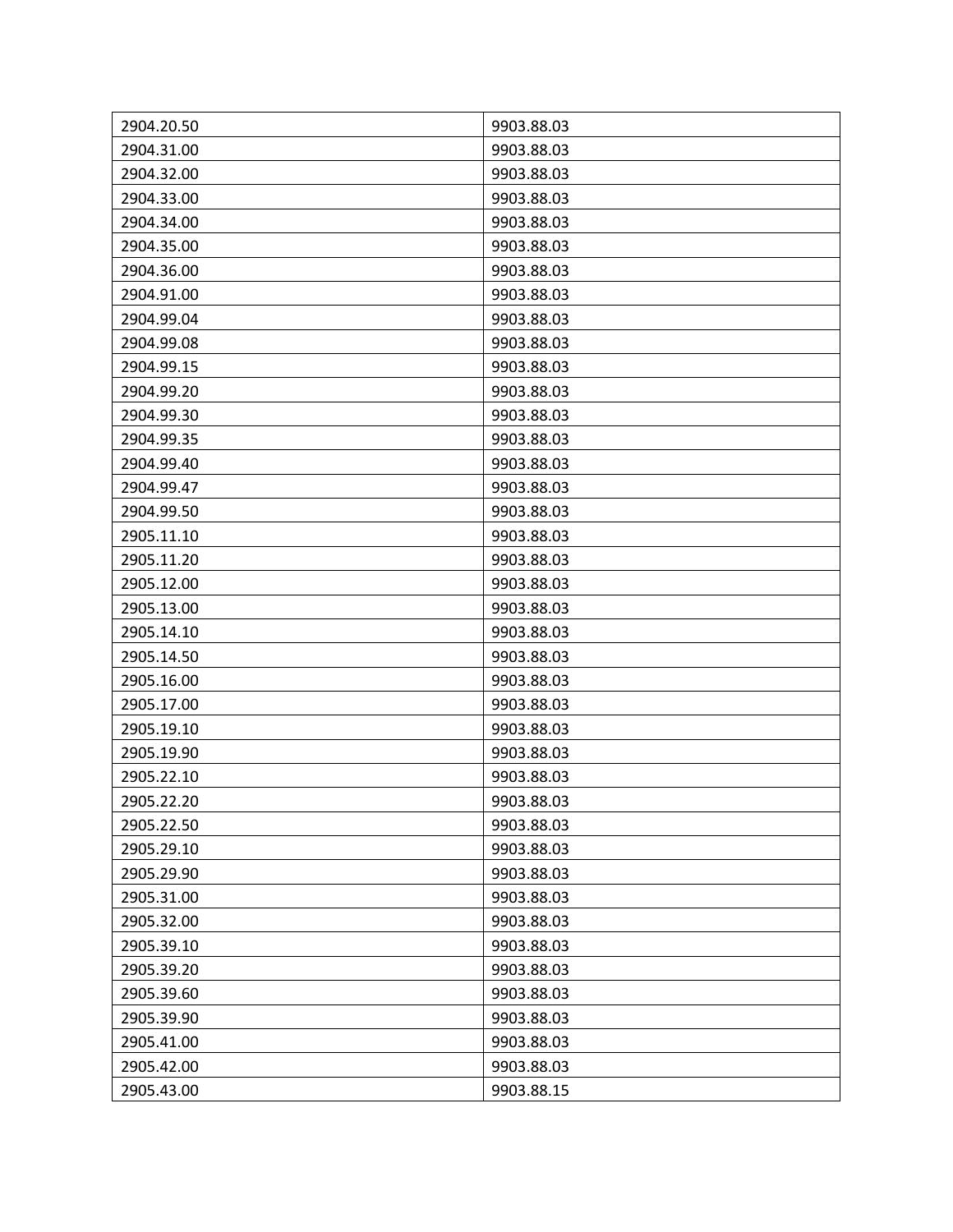| 2905.44.00 | 9903.88.15 |
|------------|------------|
| 2905.45.00 | 9903.88.15 |
| 2905.49.10 | 9903.88.03 |
| 2905.49.20 | 9903.88.03 |
| 2905.49.30 | 9903.88.03 |
| 2905.49.40 | 9903.88.03 |
| 2905.49.50 | 9903.88.03 |
| 2905.59.10 | 9903.88.03 |
| 2905.59.30 | 9903.88.03 |
| 2905.59.90 | 9903.88.03 |
| 2906.11.00 | 9903.88.03 |
| 2906.12.00 | 9903.88.03 |
| 2906.13.10 | 9903.88.03 |
| 2906.13.50 | 9903.88.03 |
| 2906.19.10 | 9903.88.03 |
| 2906.19.30 | 9903.88.03 |
| 2906.19.50 | 9903.88.03 |
| 2906.21.00 | 9903.88.03 |
| 2906.29.10 | 9903.88.03 |
| 2906.29.20 | 9903.88.03 |
| 2906.29.30 | 9903.88.03 |
| 2906.29.60 | 9903.88.03 |
| 2907.11.00 | 9903.88.03 |
| 2907.12.00 | 9903.88.03 |
| 2907.13.00 | 9903.88.03 |
| 2907.15.10 | 9903.88.03 |
| 2907.15.30 | 9903.88.03 |
| 2907.15.60 | 9903.88.03 |
| 2907.19.10 | 9903.88.03 |
| 2907.19.20 | 9903.88.03 |
| 2907.19.40 | 9903.88.03 |
| 2907.19.61 | 9903.88.03 |
| 2907.19.80 | 9903.88.03 |
| 2907.21.00 | 9903.88.03 |
| 2907.22.10 | 9903.88.03 |
| 2907.22.50 | 9903.88.03 |
| 2907.23.00 | 9903.88.03 |
| 2907.29.05 | 9903.88.03 |
| 2907.29.15 | 9903.88.03 |
| 2907.29.25 | 9903.88.03 |
| 2907.29.90 | 9903.88.03 |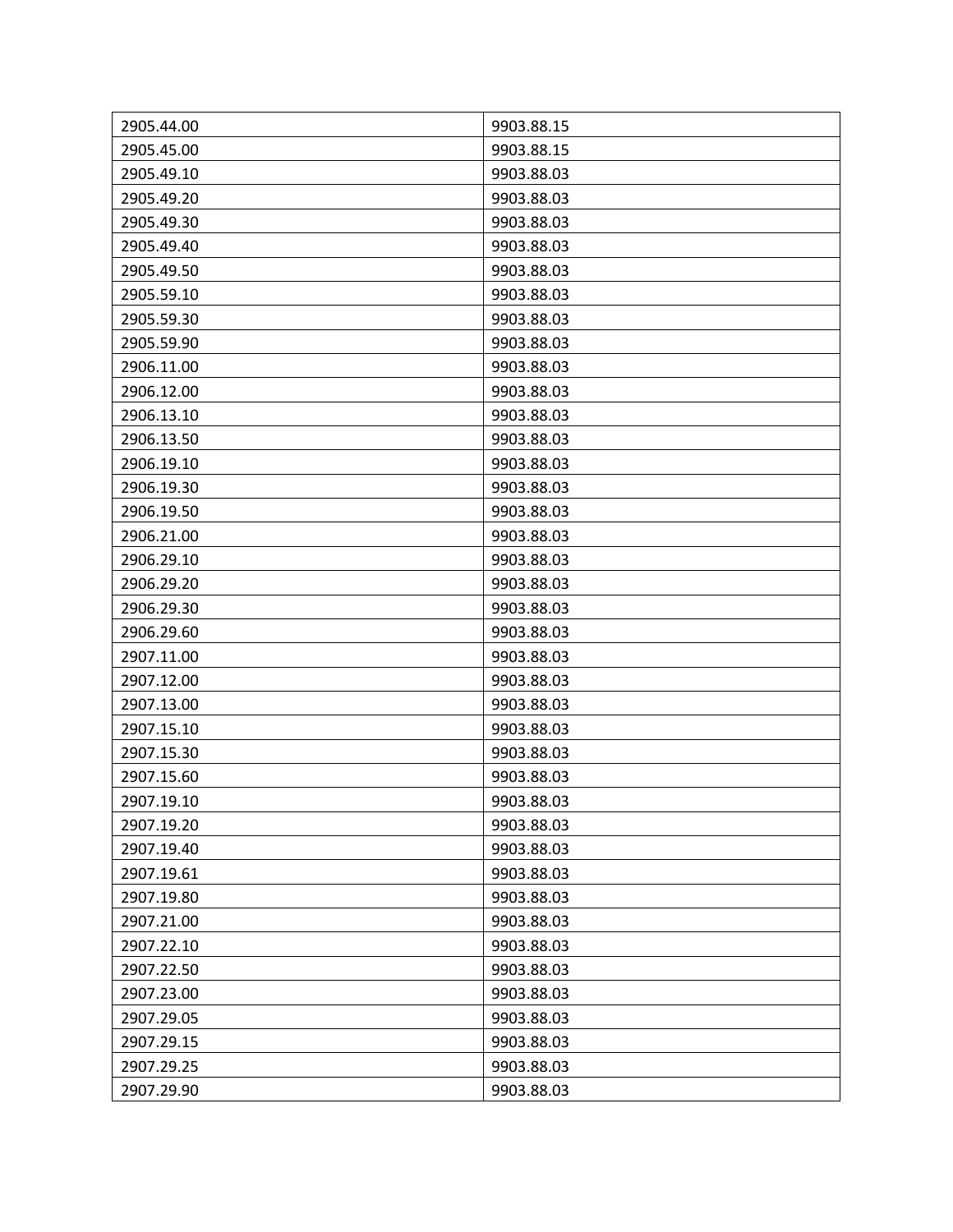| 2908.11.00 | 9903.88.03 |
|------------|------------|
| 2908.19.05 | 9903.88.03 |
| 2908.19.10 | 9903.88.03 |
| 2908.19.20 | 9903.88.03 |
| 2908.19.25 | 9903.88.03 |
| 2908.19.35 | 9903.88.03 |
| 2908.19.60 | 9903.88.03 |
| 2908.91.00 | 9903.88.03 |
| 2908.92.00 | 9903.88.03 |
| 2908.99.03 | 9903.88.03 |
| 2908.99.06 | 9903.88.15 |
| 2908.99.09 | 9903.88.03 |
| 2908.99.12 | 9903.88.03 |
| 2908.99.15 | 9903.88.03 |
| 2908.99.20 | 9903.88.03 |
| 2908.99.33 | 9903.88.03 |
| 2908.99.40 | 9903.88.03 |
| 2908.99.80 | 9903.88.03 |
| 2908.99.90 | 9903.88.03 |
| 2909.11.00 | 9903.88.03 |
| 2909.19.14 | 9903.88.03 |
| 2909.19.18 | 9903.88.03 |
| 2909.19.30 | 9903.88.03 |
| 2909.19.60 | 9903.88.03 |
| 2909.20.00 | 9903.88.03 |
| 2909.30.05 | 9903.88.03 |
| 2909.30.20 | 9903.88.03 |
| 2909.30.40 | 9903.88.03 |
| 2909.30.60 | 9903.88.03 |
| 2909.41.00 | 9903.88.03 |
| 2909.43.00 | 9903.88.03 |
| 2909.44.01 | 9903.88.03 |
| 2909.49.05 | 9903.88.03 |
| 2909.49.10 | 9903.88.03 |
| 2909.49.15 | 9903.88.03 |
| 2909.49.20 | 9903.88.03 |
| 2909.49.30 | 9903.88.03 |
| 2909.49.60 | 9903.88.03 |
| 2909.50.10 | 9903.88.03 |
| 2909.50.20 | 9903.88.03 |
| 2909.50.40 | 9903.88.03 |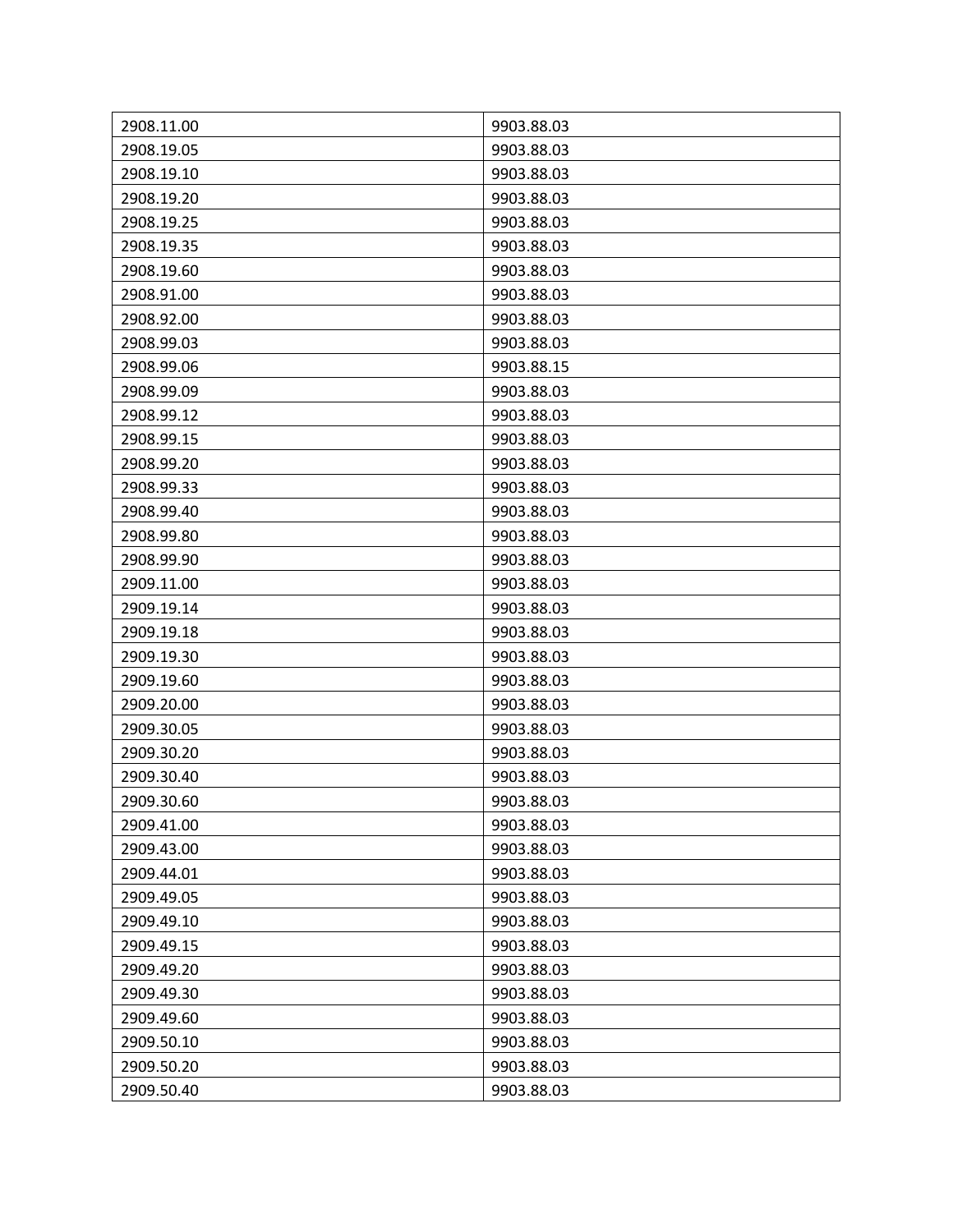| 2909.50.45 | 9903.88.03 |
|------------|------------|
| 2909.50.50 | 9903.88.03 |
| 2909.60.10 | 9903.88.03 |
| 2909.60.20 | 9903.88.03 |
| 2909.60.50 | 9903.88.03 |
| 2910.10.00 | 9903.88.03 |
| 2910.20.00 | 9903.88.03 |
| 2910.30.00 | 9903.88.03 |
| 2910.40.00 | 9903.88.03 |
| 2910.50.00 | 9903.88.03 |
| 2910.90.10 | 9903.88.03 |
| 2910.90.20 | 9903.88.03 |
| 2910.90.91 | 9903.88.03 |
| 2911.00.10 | 9903.88.03 |
| 2911.00.50 | 9903.88.03 |
| 2912.11.00 | 9903.88.03 |
| 2912.12.00 | 9903.88.03 |
| 2912.19.10 | 9903.88.03 |
| 2912.19.20 | 9903.88.03 |
| 2912.19.25 | 9903.88.03 |
| 2912.19.30 | 9903.88.03 |
| 2912.19.50 | 9903.88.03 |
| 2912.21.00 | 9903.88.03 |
| 2912.29.10 | 9903.88.03 |
| 2912.29.30 | 9903.88.03 |
| 2912.29.60 | 9903.88.03 |
| 2912.41.00 | 9903.88.15 |
| 2912.42.00 | 9903.88.03 |
| 2912.49.10 | 9903.88.03 |
| 2912.49.15 | 9903.88.03 |
| 2912.49.26 | 9903.88.03 |
| 2912.49.55 | 9903.88.03 |
| 2912.49.60 | 9903.88.03 |
| 2912.49.90 | 9903.88.03 |
| 2912.50.10 | 9903.88.03 |
| 2912.50.50 | 9903.88.03 |
| 2912.60.00 | 9903.88.03 |
| 2913.00.20 | 9903.88.03 |
| 2913.00.40 | 9903.88.03 |
| 2913.00.50 | 9903.88.03 |
| 2914.11.10 | 9903.88.03 |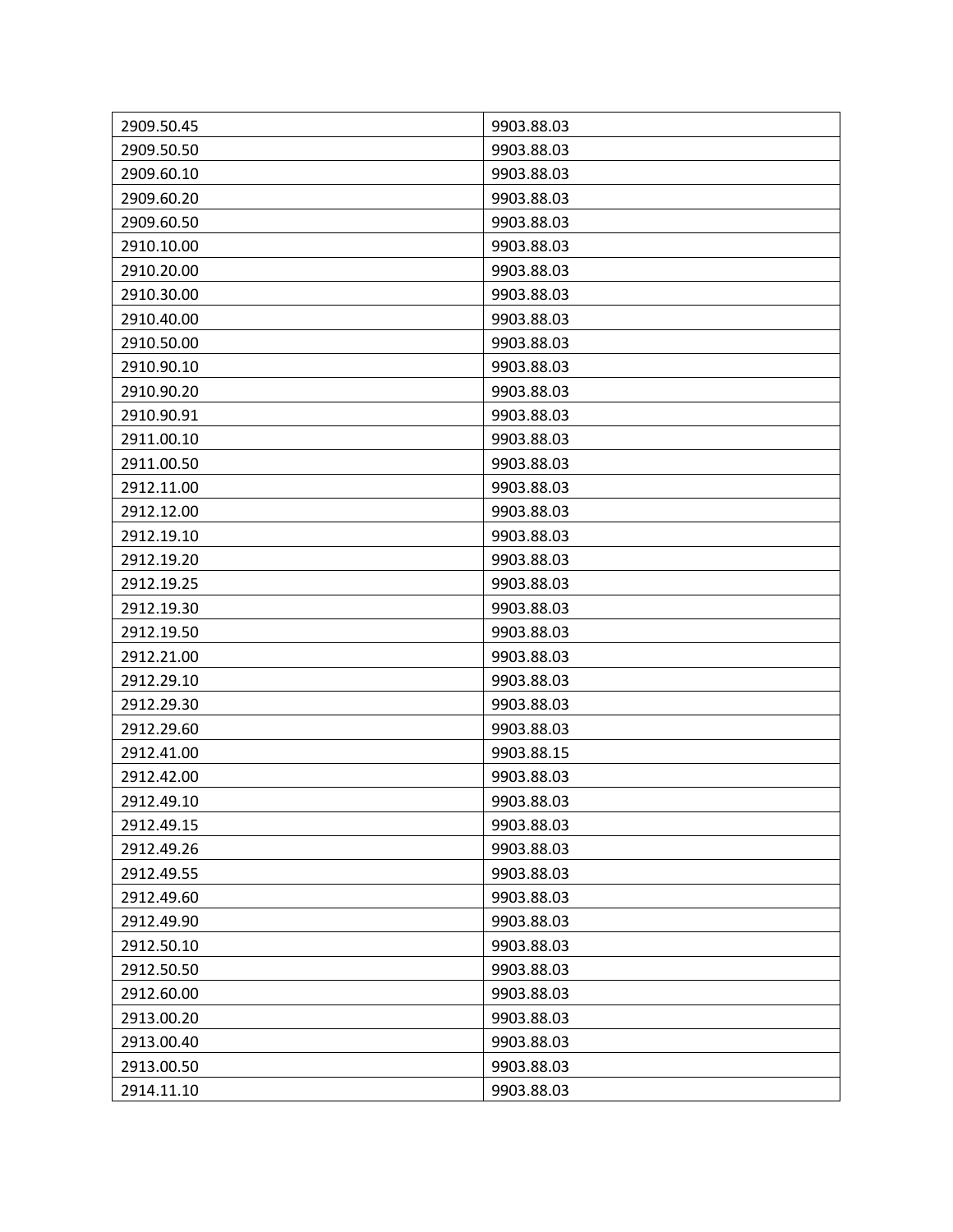| 2914.11.50 | 9903.88.03 |
|------------|------------|
| 2914.12.00 | 9903.88.03 |
| 2914.13.00 | 9903.88.03 |
| 2914.19.00 | 9903.88.03 |
| 2914.22.10 | 9903.88.03 |
| 2914.22.20 | 9903.88.03 |
| 2914.23.00 | 9903.88.03 |
| 2914.29.10 | 9903.88.03 |
| 2914.29.30 | 9903.88.03 |
| 2914.29.31 | 9903.88.03 |
| 2914.29.50 | 9903.88.03 |
| 2914.31.00 | 9903.88.03 |
| 2914.39.10 | 9903.88.03 |
| 2914.39.90 | 9903.88.03 |
| 2914.40.10 | 9903.88.03 |
| 2914.40.20 | 9903.88.03 |
| 2914.40.40 | 9903.88.03 |
| 2914.40.60 | 9903.88.03 |
| 2914.40.90 | 9903.88.03 |
| 2914.50.10 | 9903.88.03 |
| 2914.50.30 | 9903.88.03 |
| 2914.50.50 | 9903.88.03 |
| 2914.61.00 | 9903.88.03 |
| 2914.69.10 | 9903.88.03 |
| 2914.71.00 | 9903.88.03 |
| 2914.79.10 | 9903.88.03 |
| 2914.79.30 | 9903.88.03 |
| 2914.79.40 | 9903.88.15 |
| 2914.79.60 | 9903.88.03 |
| 2914.79.90 | 9903.88.03 |
| 2915.11.00 | 9903.88.03 |
| 2915.12.00 | 9903.88.03 |
| 2915.13.10 | 9903.88.03 |
| 2915.13.50 | 9903.88.03 |
| 2915.21.00 | 9903.88.03 |
| 2915.24.00 | 9903.88.03 |
| 2915.29.10 | 9903.88.03 |
| 2915.29.20 | 9903.88.03 |
| 2915.29.30 | 9903.88.03 |
| 2915.29.50 | 9903.88.03 |
| 2915.31.00 | 9903.88.03 |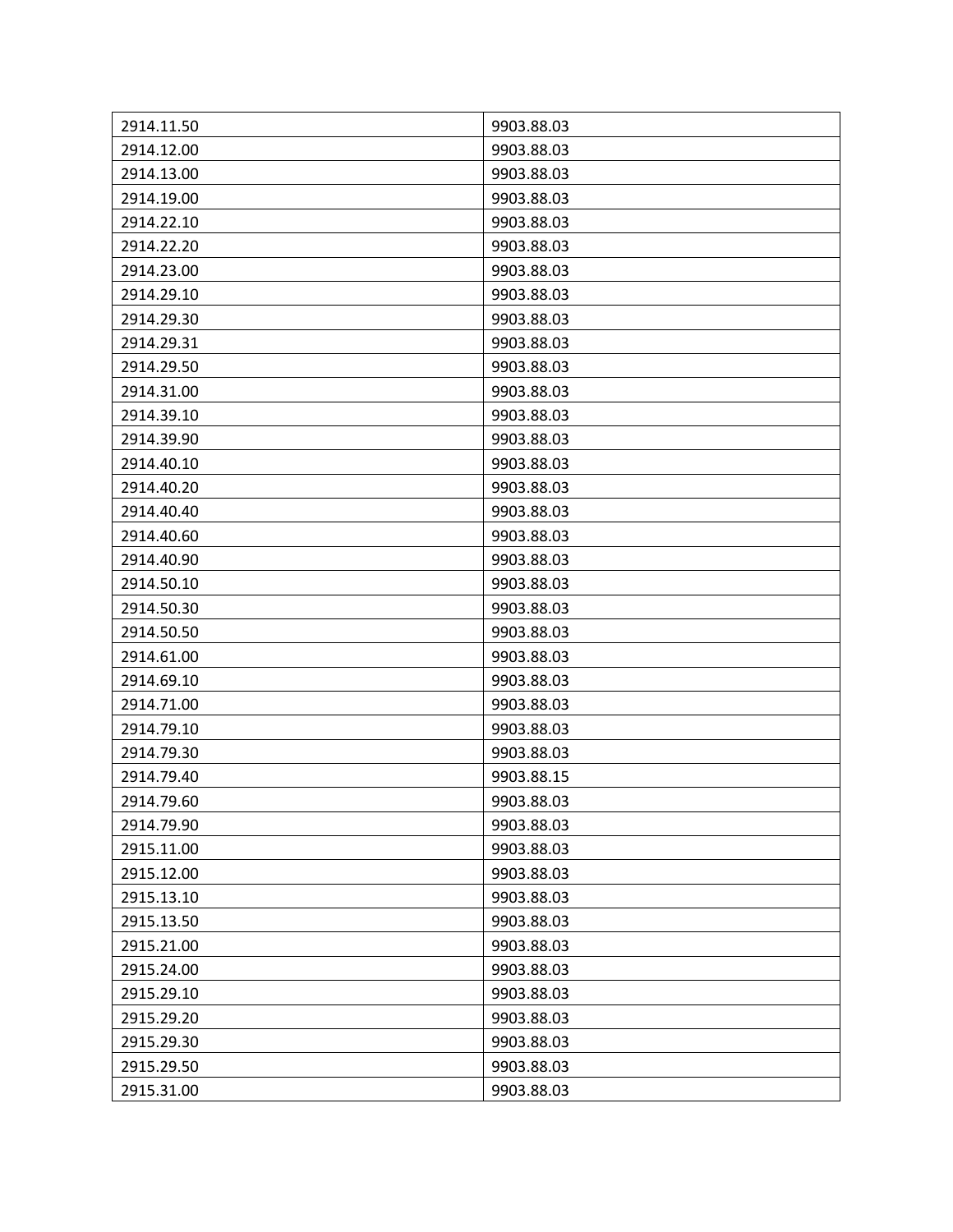| 2915.32.00 | 9903.88.03 |
|------------|------------|
| 2915.33.00 | 9903.88.03 |
| 2915.36.00 | 9903.88.03 |
| 2915.39.10 | 9903.88.03 |
| 2915.39.20 | 9903.88.03 |
| 2915.39.31 | 9903.88.03 |
| 2915.39.40 | 9903.88.03 |
| 2915.39.45 | 9903.88.03 |
| 2915.39.47 | 9903.88.03 |
| 2915.39.60 | 9903.88.03 |
| 2915.39.70 | 9903.88.03 |
| 2915.39.80 | 9903.88.03 |
| 2915.39.90 | 9903.88.03 |
| 2915.40.10 | 9903.88.03 |
| 2915.40.20 | 9903.88.15 |
| 2915.40.30 | 9903.88.03 |
| 2915.40.50 | 9903.88.03 |
| 2915.50.10 | 9903.88.03 |
| 2915.50.20 | 9903.88.03 |
| 2915.50.50 | 9903.88.03 |
| 2915.60.10 | 9903.88.03 |
| 2915.60.50 | 9903.88.03 |
| 2915.70.01 | 9903.88.03 |
| 2915.90.10 | 9903.88.03 |
| 2915.90.14 | 9903.88.03 |
| 2915.90.18 | 9903.88.03 |
| 2915.90.20 | 9903.88.03 |
| 2915.90.50 | 9903.88.03 |
| 2916.11.00 | 9903.88.03 |
| 2916.12.10 | 9903.88.03 |
| 2916.12.50 | 9903.88.03 |
| 2916.13.00 | 9903.88.03 |
| 2916.14.10 | 9903.88.03 |
| 2916.14.20 | 9903.88.03 |
| 2916.15.10 | 9903.88.03 |
| 2916.15.51 | 9903.88.03 |
| 2916.16.00 | 9903.88.03 |
| 2916.19.10 | 9903.88.03 |
| 2916.19.20 | 9903.88.03 |
| 2916.19.30 | 9903.88.03 |
| 2916.19.50 | 9903.88.03 |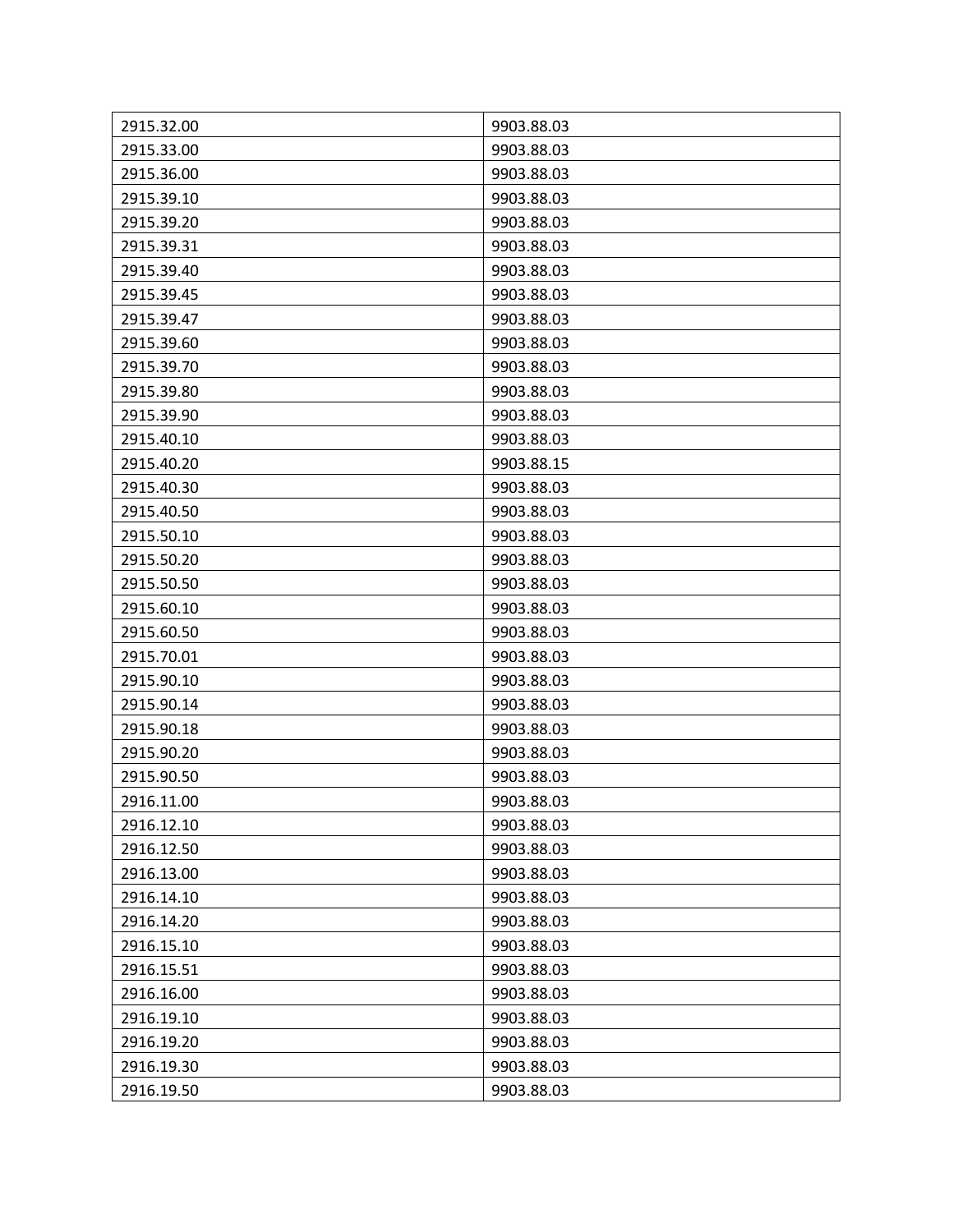| 2916.20.10 | 9903.88.03 |
|------------|------------|
| 2916.20.50 | 9903.88.03 |
| 2916.31.11 | 9903.88.03 |
| 2916.31.20 | 9903.88.03 |
| 2916.31.30 | 9903.88.03 |
| 2916.31.50 | 9903.88.03 |
| 2916.32.10 | 9903.88.03 |
| 2916.32.20 | 9903.88.03 |
| 2916.34.10 | 9903.88.03 |
| 2916.34.25 | 9903.88.15 |
| 2916.34.55 | 9903.88.03 |
| 2916.39.03 | 9903.88.03 |
| 2916.39.04 | 9903.88.03 |
| 2916.39.06 | 9903.88.03 |
| 2916.39.08 | 9903.88.15 |
| 2916.39.12 | 9903.88.15 |
| 2916.39.16 | 9903.88.03 |
| 2916.39.17 | 9903.88.03 |
| 2916.39.21 | 9903.88.03 |
| 2916.39.46 | 9903.88.03 |
| 2916.39.77 | 9903.88.03 |
| 2916.39.79 | 9903.88.15 |
| 2917.11.00 | 9903.88.03 |
| 2917.12.10 | 9903.88.03 |
| 2917.12.20 | 9903.88.03 |
| 2917.12.50 | 9903.88.03 |
| 2917.13.00 | 9903.88.03 |
| 2917.14.10 | 9903.88.03 |
| 2917.14.50 | 9903.88.03 |
| 2917.19.10 | 9903.88.03 |
| 2917.19.15 | 9903.88.03 |
| 2917.19.17 | 9903.88.03 |
| 2917.19.20 | 9903.88.03 |
| 2917.19.23 | 9903.88.03 |
| 2917.19.27 | 9903.88.03 |
| 2917.19.35 | 9903.88.03 |
| 2917.19.40 | 9903.88.03 |
| 2917.20.00 | 9903.88.03 |
| 2917.32.00 | 9903.88.03 |
| 2917.33.00 | 9903.88.03 |
| 2917.34.01 | 9903.88.03 |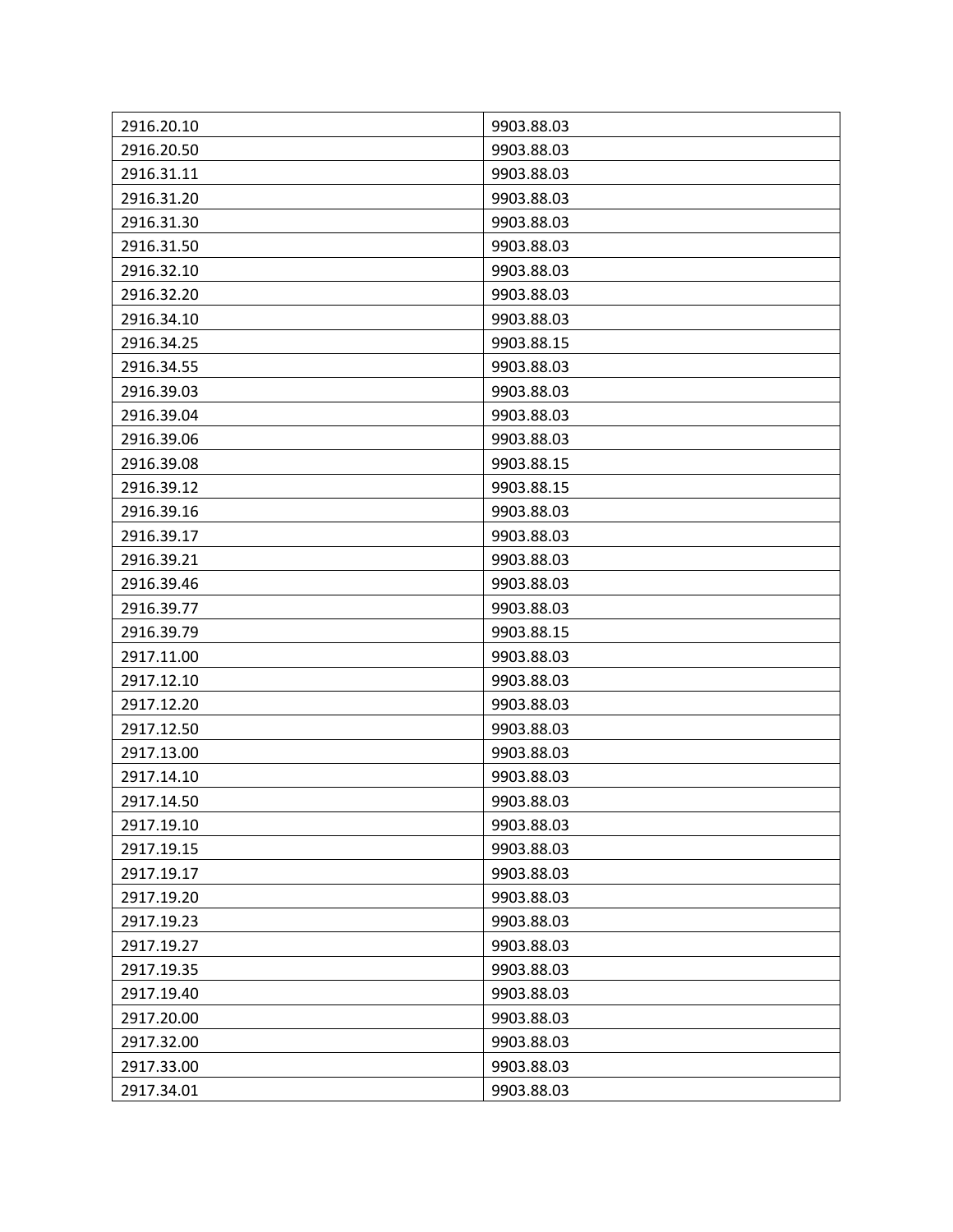| 2917.35.00 | 9903.88.03 |
|------------|------------|
| 2917.36.00 | 9903.88.03 |
| 2917.37.00 | 9903.88.03 |
| 2917.39.04 | 9903.88.03 |
| 2917.39.12 | 9903.88.03 |
| 2917.39.15 | 9903.88.03 |
| 2917.39.20 | 9903.88.03 |
| 2917.39.30 | 9903.88.03 |
| 2917.39.70 | 9903.88.03 |
| 2918.11.10 | 9903.88.03 |
| 2918.11.51 | 9903.88.03 |
| 2918.12.00 | 9903.88.03 |
| 2918.13.10 | 9903.88.03 |
| 2918.13.20 | 9903.88.03 |
| 2918.13.30 | 9903.88.03 |
| 2918.13.50 | 9903.88.03 |
| 2918.14.00 | 9903.88.03 |
| 2918.15.10 | 9903.88.03 |
| 2918.15.50 | 9903.88.03 |
| 2918.16.10 | 9903.88.03 |
| 2918.16.50 | 9903.88.03 |
| 2918.17.00 | 9903.88.03 |
| 2918.18.00 | 9903.88.03 |
| 2918.19.11 | 9903.88.03 |
| 2918.19.12 | 9903.88.03 |
| 2918.19.15 | 9903.88.03 |
| 2918.19.20 | 9903.88.15 |
| 2918.19.31 | 9903.88.15 |
| 2918.19.60 | 9903.88.03 |
| 2918.19.90 | 9903.88.03 |
| 2918.21.10 | 9903.88.03 |
| 2918.21.50 | 9903.88.03 |
| 2918.23.10 | 9903.88.03 |
| 2918.23.20 | 9903.88.03 |
| 2918.23.30 | 9903.88.03 |
| 2918.23.50 | 9903.88.03 |
| 2918.29.04 | 9903.88.03 |
| 2918.29.06 | 9903.88.03 |
| 2918.29.08 | 9903.88.03 |
| 2918.29.20 | 9903.88.03 |
| 2918.29.22 | 9903.88.03 |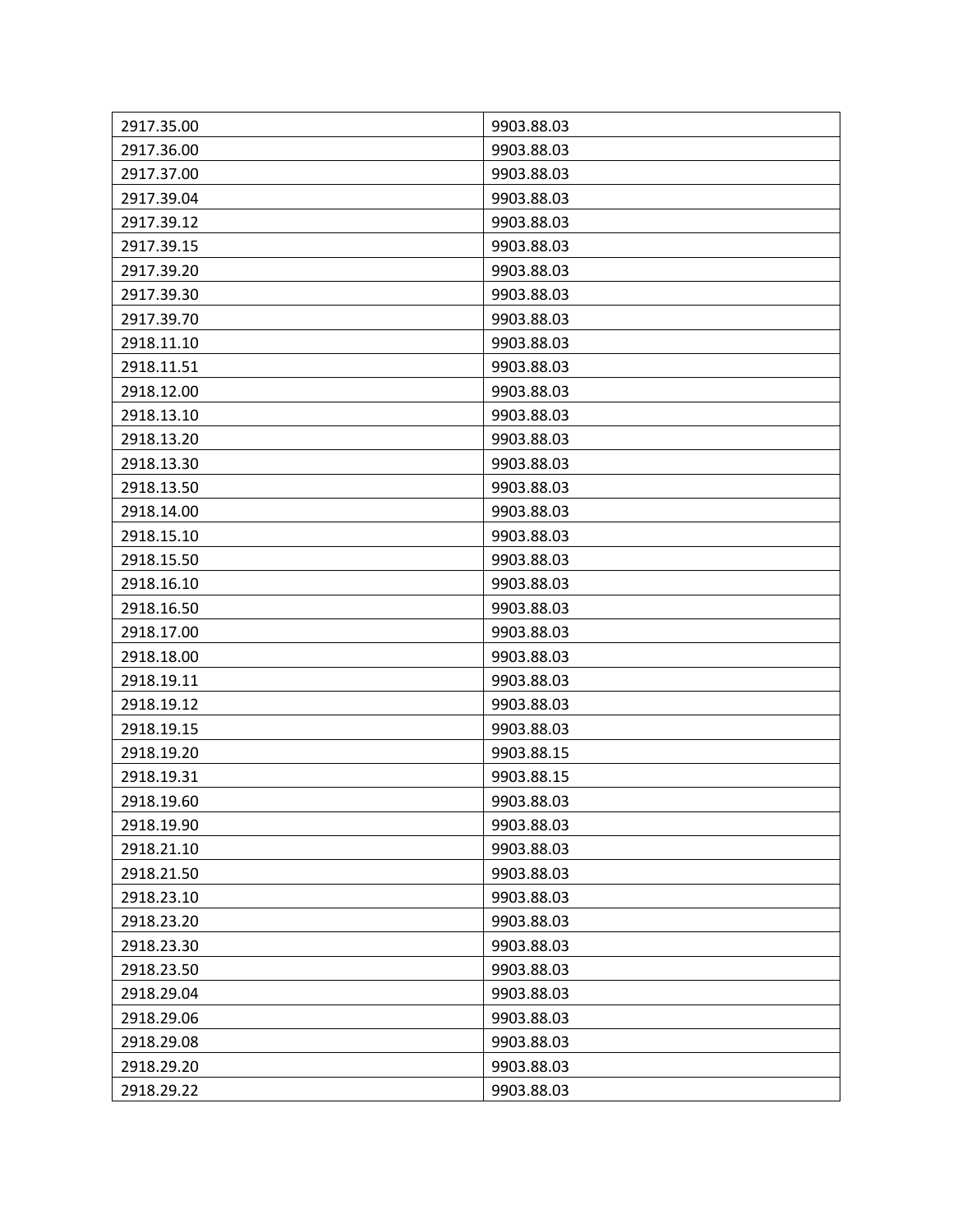| 2918.29.30 | 9903.88.03 |
|------------|------------|
| 2918.29.39 | 9903.88.03 |
| 2918.29.65 | 9903.88.03 |
| 2918.29.75 | 9903.88.03 |
| 2918.30.10 | 9903.88.03 |
| 2918.30.15 | 9903.88.03 |
| 2918.30.25 | 9903.88.03 |
| 2918.30.30 | 9903.88.03 |
| 2918.30.70 | 9903.88.03 |
| 2918.30.90 | 9903.88.03 |
| 2918.91.00 | 9903.88.03 |
| 2918.99.05 | 9903.88.03 |
| 2918.99.18 | 9903.88.03 |
| 2918.99.20 | 9903.88.15 |
| 2918.99.43 | 9903.88.03 |
| 2919.10.00 | 9903.88.03 |
| 2919.90.15 | 9903.88.03 |
| 2919.90.25 | 9903.88.03 |
| 2919.90.30 | 9903.88.03 |
| 2919.90.50 | 9903.88.03 |
| 2920.11.00 | 9903.88.03 |
| 2920.19.10 | 9903.88.03 |
| 2920.19.40 | 9903.88.03 |
| 2920.19.50 | 9903.88.03 |
| 2920.21.00 | 9903.88.03 |
| 2920.23.00 | 9903.88.03 |
| 2920.24.00 | 9903.88.03 |
| 2920.29.00 | 9903.88.03 |
| 2920.30.00 | 9903.88.03 |
| 2920.90.10 | 9903.88.03 |
| 2920.90.20 | 9903.88.03 |
| 2920.90.51 | 9903.88.15 |
| 2921.11.00 | 9903.88.03 |
| 2921.12.01 | 9903.88.15 |
| 2921.13.00 | 9903.88.03 |
| 2921.14.00 | 9903.88.03 |
| 2921.19.11 | 9903.88.03 |
| 2921.19.31 | 9903.88.03 |
| 2921.19.61 | 9903.88.03 |
| 2921.21.00 | 9903.88.03 |
| 2921.22.05 | 9903.88.03 |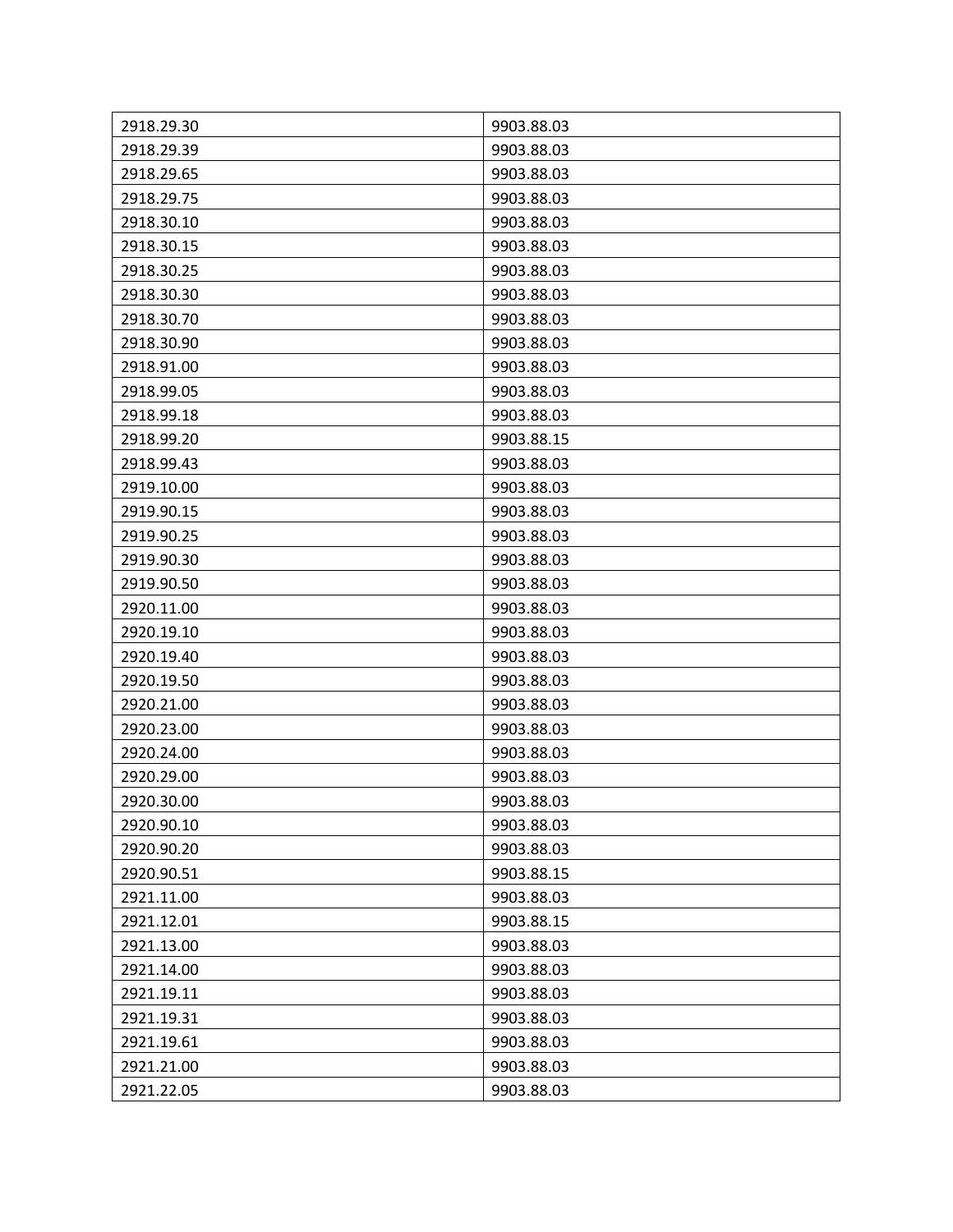| 2921.22.10 | 9903.88.03 |
|------------|------------|
| 2921.22.50 | 9903.88.03 |
| 2921.29.00 | 9903.88.03 |
| 2921.30.05 | 9903.88.03 |
| 2921.30.10 | 9903.88.03 |
| 2921.30.30 | 9903.88.03 |
| 2921.30.50 | 9903.88.03 |
| 2921.41.10 | 9903.88.03 |
| 2921.41.20 | 9903.88.03 |
| 2921.42.10 | 9903.88.15 |
| 2921.42.15 | 9903.88.03 |
| 2921.42.16 | 9903.88.03 |
| 2921.42.18 | 9903.88.15 |
| 2921.42.21 | 9903.88.03 |
| 2921.42.22 | 9903.88.03 |
| 2921.42.23 | 9903.88.03 |
| 2921.42.36 | 9903.88.03 |
| 2921.42.65 | 9903.88.15 |
| 2921.42.90 | 9903.88.03 |
| 2921.43.04 | 9903.88.03 |
| 2921.43.08 | 9903.88.03 |
| 2921.43.15 | 9903.88.03 |
| 2921.43.19 | 9903.88.03 |
| 2921.43.22 | 9903.88.03 |
| 2921.43.24 | 9903.88.03 |
| 2921.43.40 | 9903.88.03 |
| 2921.43.90 | 9903.88.03 |
| 2921.44.05 | 9903.88.03 |
| 2921.44.10 | 9903.88.03 |
| 2921.44.20 | 9903.88.03 |
| 2921.44.70 | 9903.88.03 |
| 2921.45.10 | 9903.88.03 |
| 2921.45.20 | 9903.88.03 |
| 2921.45.25 | 9903.88.03 |
| 2921.45.60 | 9903.88.15 |
| 2921.45.90 | 9903.88.03 |
| 2921.49.10 | 9903.88.03 |
| 2921.49.15 | 9903.88.15 |
| 2921.49.45 | 9903.88.03 |
| 2921.49.50 | 9903.88.03 |
| 2921.51.10 | 9903.88.03 |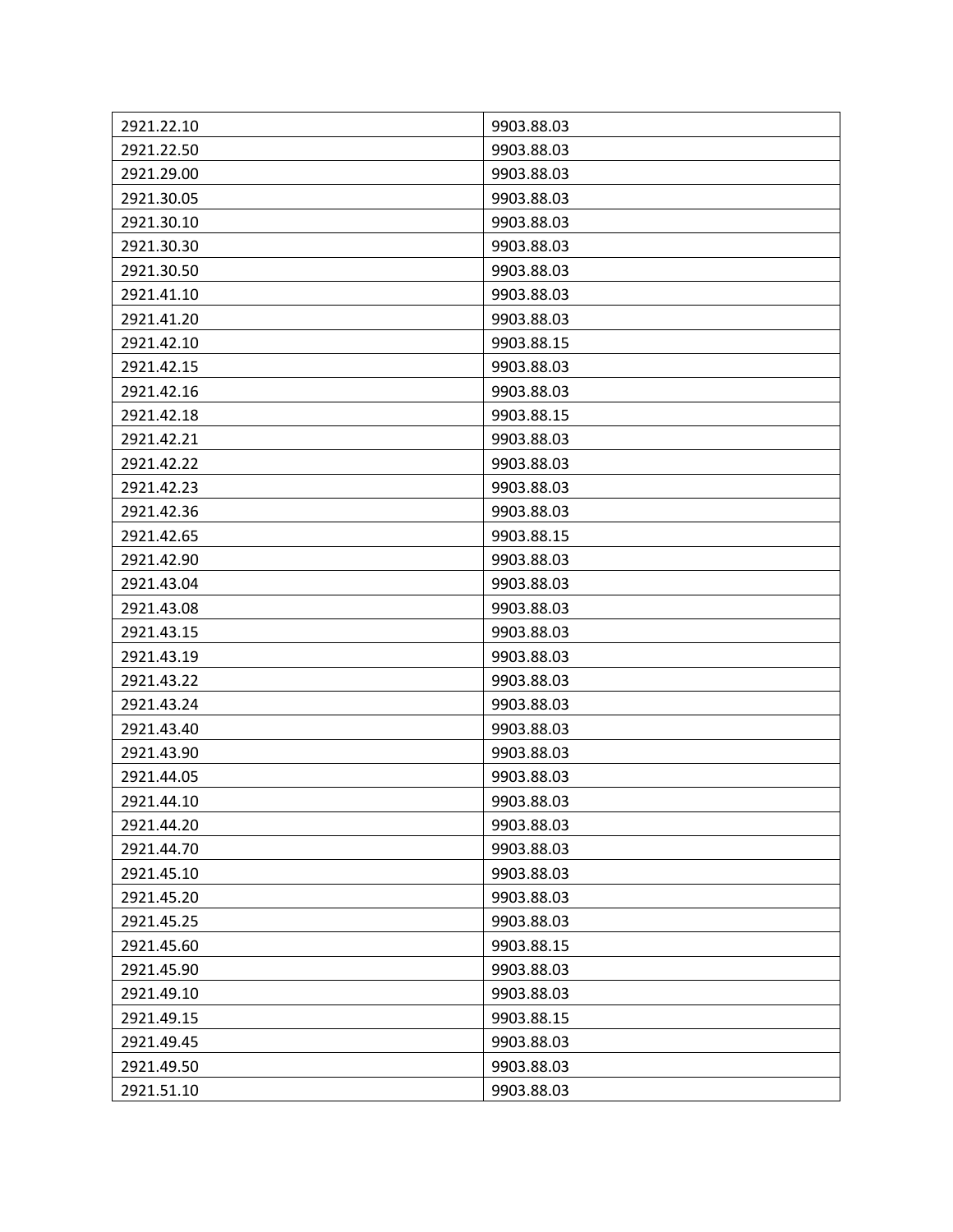| 2921.51.20 | 9903.88.15 |
|------------|------------|
| 2921.51.30 | 9903.88.03 |
| 2921.51.50 | 9903.88.03 |
| 2921.59.04 | 9903.88.03 |
| 2921.59.08 | 9903.88.03 |
| 2921.59.17 | 9903.88.03 |
| 2921.59.20 | 9903.88.03 |
| 2921.59.30 | 9903.88.03 |
| 2921.59.40 | 9903.88.03 |
| 2921.59.80 | 9903.88.03 |
| 2922.11.00 | 9903.88.03 |
| 2922.12.00 | 9903.88.03 |
| 2922.15.00 | 9903.88.03 |
| 2922.16.00 | 9903.88.03 |
| 2922.17.00 | 9903.88.03 |
| 2922.18.00 | 9903.88.03 |
| 2922.21.10 | 9903.88.03 |
| 2922.21.25 | 9903.88.03 |
| 2922.21.40 | 9903.88.15 |
| 2922.21.50 | 9903.88.03 |
| 2922.29.03 | 9903.88.03 |
| 2922.29.08 | 9903.88.03 |
| 2922.29.10 | 9903.88.03 |
| 2922.29.13 | 9903.88.03 |
| 2922.29.20 | 9903.88.03 |
| 2922.29.26 | 9903.88.03 |
| 2922.29.27 | 9903.88.03 |
| 2922.29.29 | 9903.88.03 |
| 2922.29.61 | 9903.88.03 |
| 2922.29.81 | 9903.88.03 |
| 2922.39.05 | 9903.88.03 |
| 2922.39.14 | 9903.88.03 |
| 2922.39.17 | 9903.88.03 |
| 2922.39.25 | 9903.88.03 |
| 2922.39.45 | 9903.88.03 |
| 2922.39.50 | 9903.88.03 |
| 2922.42.10 | 9903.88.03 |
| 2922.42.50 | 9903.88.03 |
| 2922.43.10 | 9903.88.03 |
| 2922.43.50 | 9903.88.03 |
| 2922.49.05 | 9903.88.03 |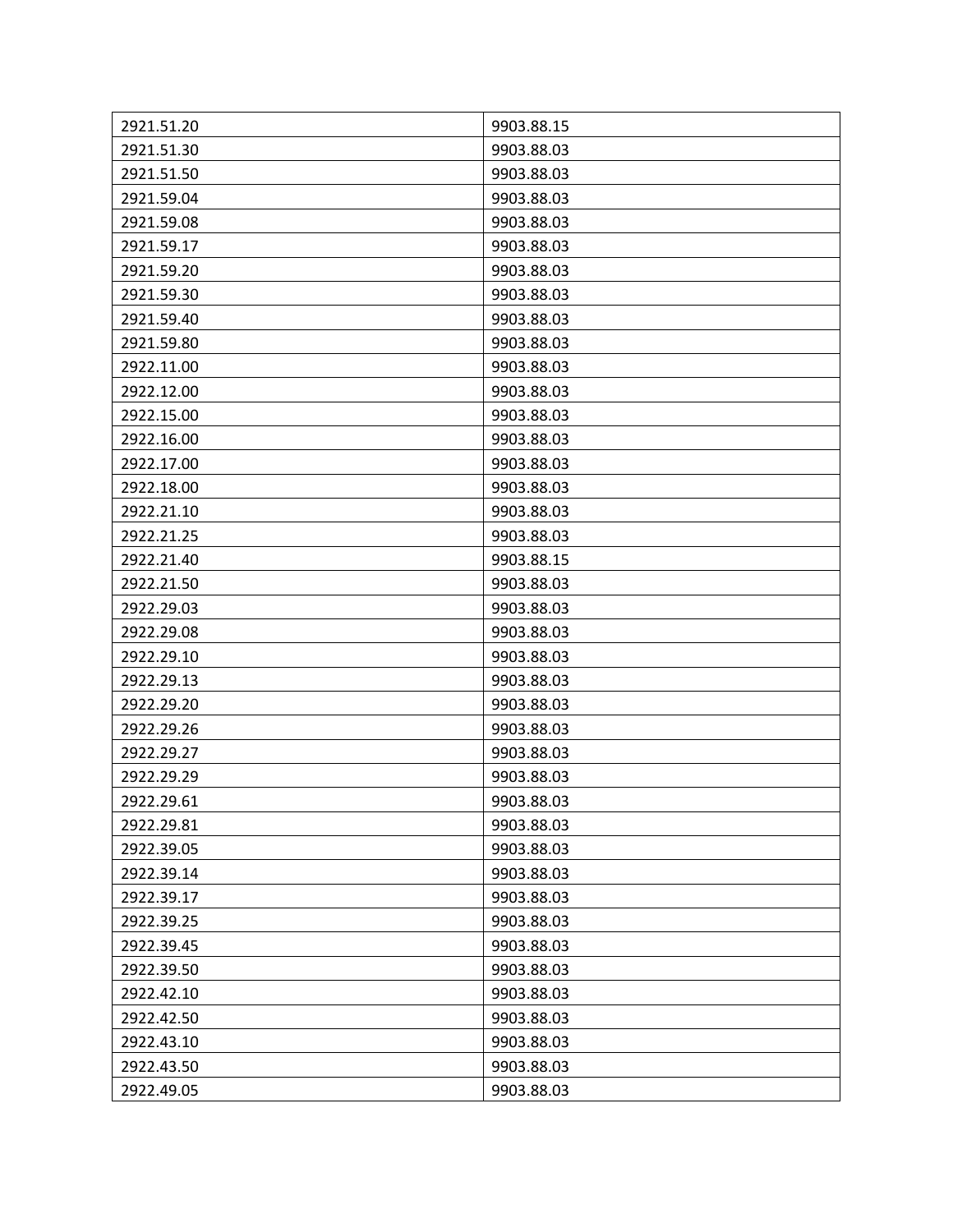| 2922.49.10 | 9903.88.03 |
|------------|------------|
| 2922.49.26 | 9903.88.03 |
| 2922.49.30 | 9903.88.03 |
| 2922.49.37 | 9903.88.03 |
| 2922.49.43 | 9903.88.03 |
| 2922.49.49 | 9903.88.03 |
| 2922.49.60 | 9903.88.03 |
| 2922.49.80 | 9903.88.03 |
| 2923.10.00 | 9903.88.03 |
| 2923.20.10 | 9903.88.03 |
| 2923.20.20 | 9903.88.03 |
| 2923.30.00 | 9903.88.03 |
| 2923.40.00 | 9903.88.03 |
| 2923.90.01 | 9903.88.03 |
| 2924.12.00 | 9903.88.03 |
| 2924.19.11 | 9903.88.03 |
| 2924.19.80 | 9903.88.03 |
| 2924.21.04 | 9903.88.03 |
| 2924.21.08 | 9903.88.03 |
| 2924.21.12 | 9903.88.03 |
| 2924.21.16 | 9903.88.03 |
| 2924.21.20 | 9903.88.03 |
| 2924.21.45 | 9903.88.03 |
| 2924.21.50 | 9903.88.03 |
| 2924.23.10 | 9903.88.03 |
| 2924.23.70 | 9903.88.03 |
| 2924.23.75 | 9903.88.03 |
| 2924.25.00 | 9903.88.03 |
| 2924.29.01 | 9903.88.03 |
| 2924.29.10 | 9903.88.03 |
| 2924.29.20 | 9903.88.03 |
| 2924.29.28 | 9903.88.03 |
| 2924.29.31 | 9903.88.03 |
| 2924.29.33 | 9903.88.03 |
| 2924.29.43 | 9903.88.03 |
| 2924.29.47 | 9903.88.03 |
| 2924.29.65 | 9903.88.03 |
| 2924.29.71 | 9903.88.03 |
| 2924.29.77 | 9903.88.03 |
| 2924.29.80 | 9903.88.03 |
| 2924.29.95 | 9903.88.03 |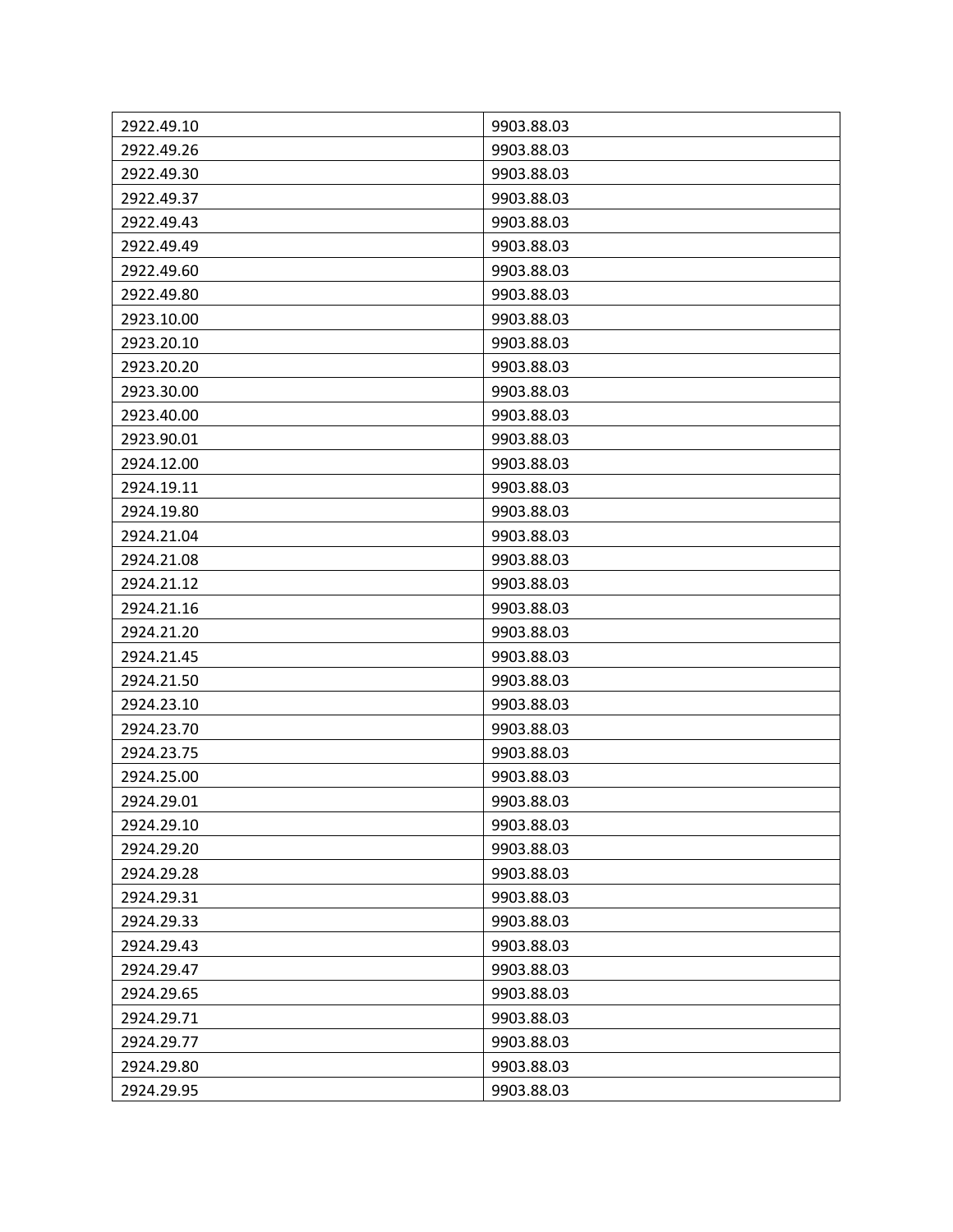| 2925.11.00 | 9903.88.03 |
|------------|------------|
| 2925.19.30 | 9903.88.03 |
| 2925.19.42 | 9903.88.03 |
| 2925.19.70 | 9903.88.03 |
| 2925.19.91 | 9903.88.03 |
| 2925.21.00 | 9903.88.03 |
| 2925.29.10 | 9903.88.03 |
| 2925.29.18 | 9903.88.03 |
| 2925.29.20 | 9903.88.03 |
| 2925.29.60 | 9903.88.03 |
| 2925.29.70 | 9903.88.15 |
| 2925.29.90 | 9903.88.03 |
| 2926.10.00 | 9903.88.03 |
| 2926.20.00 | 9903.88.03 |
| 2926.30.10 | 9903.88.03 |
| 2926.30.20 | 9903.88.03 |
| 2926.90.01 | 9903.88.03 |
| 2926.90.05 | 9903.88.03 |
| 2926.90.08 | 9903.88.15 |
| 2926.90.11 | 9903.88.03 |
| 2926.90.12 | 9903.88.15 |
| 2926.90.14 | 9903.88.03 |
| 2926.90.16 | 9903.88.03 |
| 2926.90.17 | 9903.88.03 |
| 2926.90.23 | 9903.88.15 |
| 2926.90.25 | 9903.88.03 |
| 2926.90.30 | 9903.88.03 |
| 2926.90.43 | 9903.88.03 |
| 2926.90.48 | 9903.88.03 |
| 2926.90.50 | 9903.88.03 |
| 2927.00.03 | 9903.88.03 |
| 2927.00.06 | 9903.88.03 |
| 2927.00.15 | 9903.88.03 |
| 2927.00.18 | 9903.88.03 |
| 2927.00.25 | 9903.88.03 |
| 2927.00.30 | 9903.88.03 |
| 2927.00.40 | 9903.88.03 |
| 2927.00.50 | 9903.88.03 |
| 2928.00.15 | 9903.88.03 |
| 2928.00.25 | 9903.88.03 |
| 2928.00.50 | 9903.88.03 |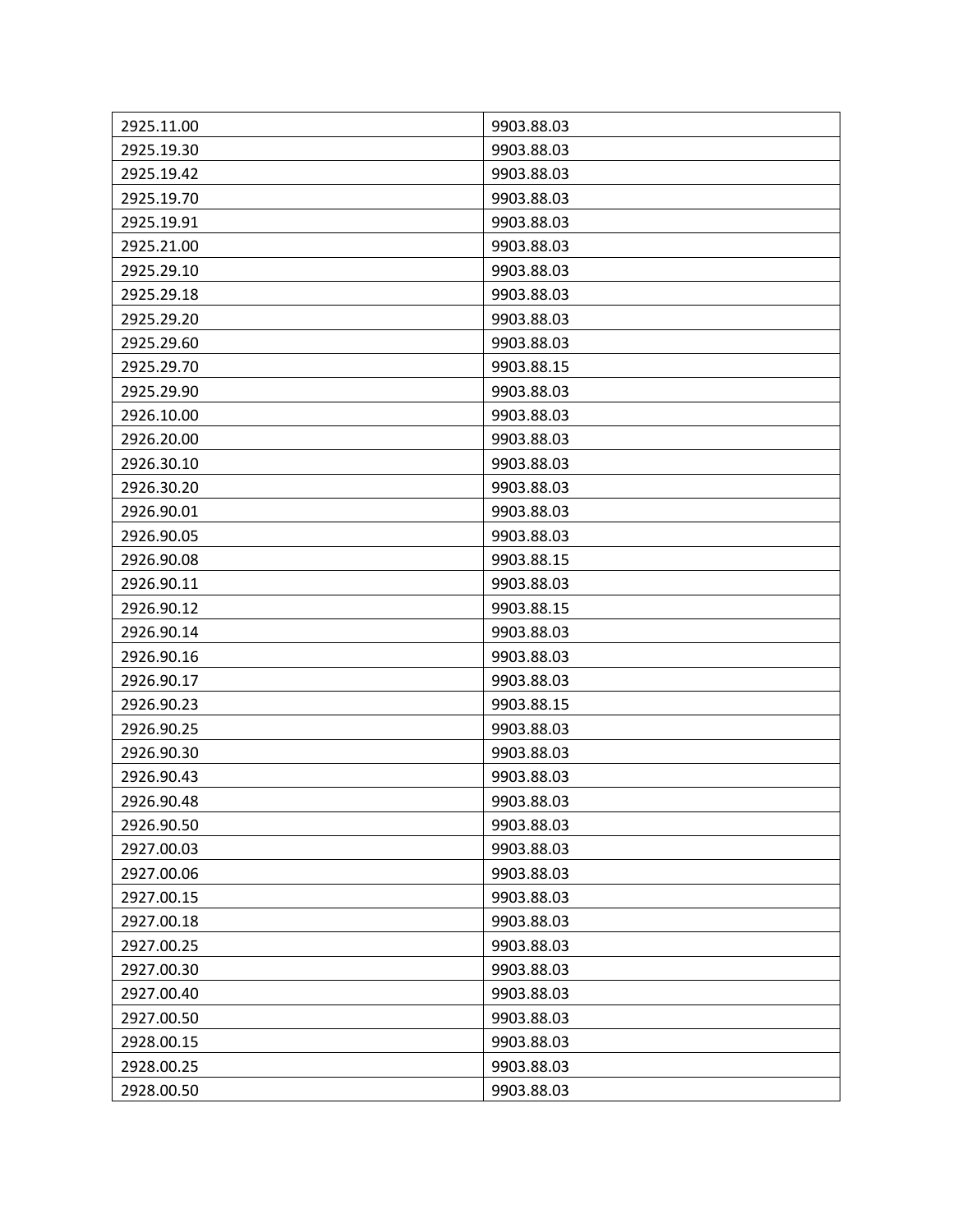| 2929.10.10<br>9903.88.03   |  |
|----------------------------|--|
| 2929.10.15<br>9903.88.03   |  |
| 2929.10.20<br>9903.88.03   |  |
| 2929.10.27<br>9903.88.03   |  |
| 2929.10.35<br>9903.88.03   |  |
| 2929.10.55<br>9903.88.03   |  |
| 2929.90.05<br>9903.88.03   |  |
| 2929.90.15<br>9903.88.03   |  |
| 2929.90.20<br>9903.88.03   |  |
| 2929.90.50<br>9903.88.03   |  |
| 2930.20.10<br>9903.88.03   |  |
| 2930.20.90<br>9903.88.03   |  |
| 2930.30.60<br>9903.88.03   |  |
| 2930.40.00<br>9903.88.03   |  |
| 2930.60.00<br>9903.88.03   |  |
| 2930.70.00<br>9903.88.15   |  |
| 2930.90.10<br>9903.88.03   |  |
| 2930.90.26<br>9903.88.03   |  |
| 2930.90.29<br>9903.88.03   |  |
| 2930.90.30<br>9903.88.03   |  |
| 2930.90.42<br>9903.88.03   |  |
| 2930.90.43<br>9903.88.03   |  |
| 2930.90.46<br>9903.88.03   |  |
| 2930.90.49<br>9903.88.03   |  |
| 2930.90.71<br>9903.88.15   |  |
| 2931.10.00<br>9903.88.03   |  |
| 2931.20.00<br>9903.88.03   |  |
| 2931.41.00<br>9903.88.03   |  |
| 2931.42.00<br>9903.88.03   |  |
| 2931.43.00<br>9903.88.15   |  |
| 2931.45.00<br>9903.88.03   |  |
| 2931.46.00<br>9903.88.03   |  |
| 2931.47.00<br>9903.88.03   |  |
| 2931.90.22<br>9903.88.03   |  |
| 2931.90.30<br>9903.88.03   |  |
| 2931.90.60<br>9903.88.03   |  |
| 2931.90.70<br>9903.88.03   |  |
| 2931.90.9010<br>9903.88.04 |  |
| 2931.90.9021<br>9903.88.04 |  |
| 2931.90.9025<br>9903.88.04 |  |
| 2931.90.9029<br>9903.88.04 |  |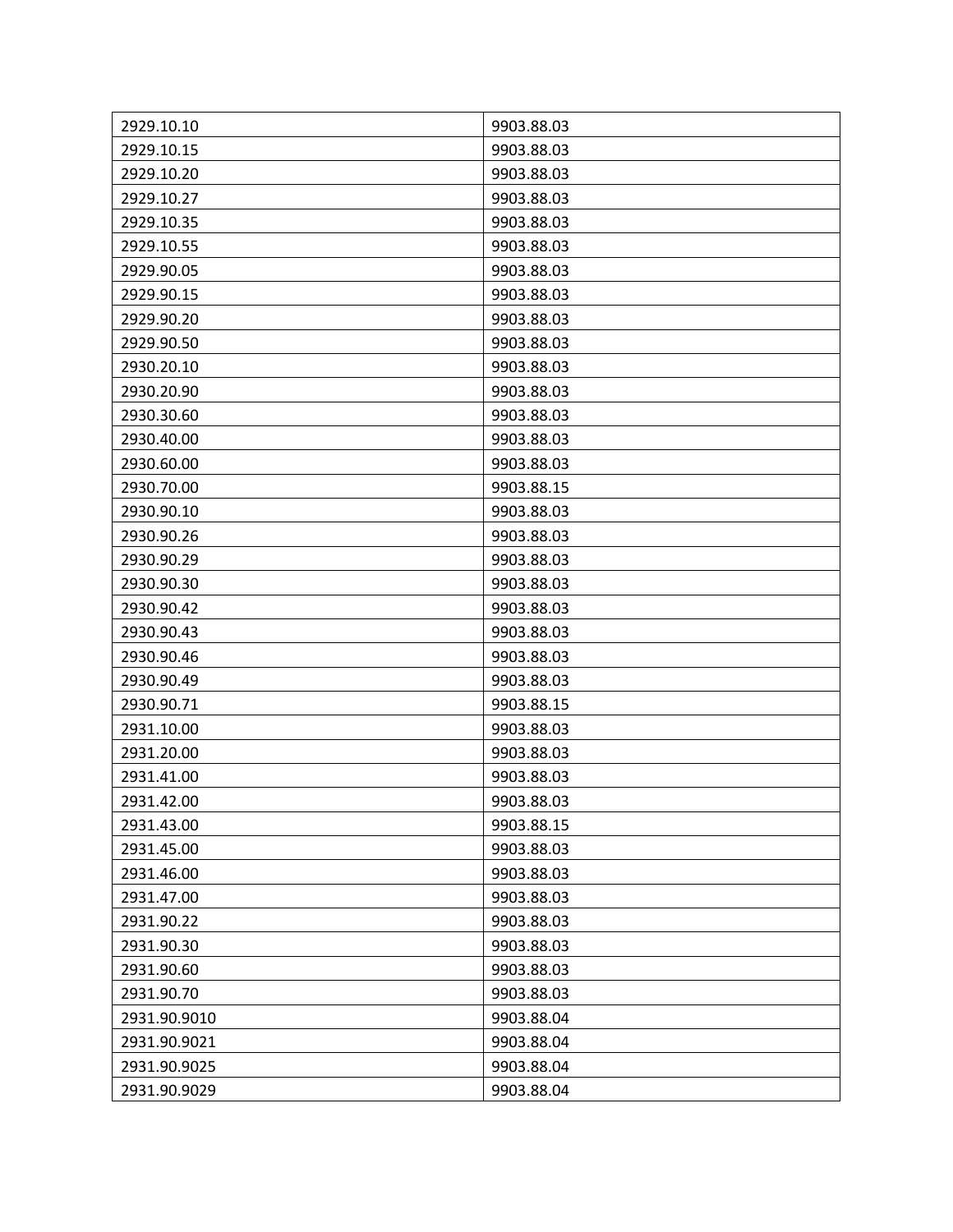| 2932.11.00<br>9903.88.03 |
|--------------------------|
| 2932.12.00<br>9903.88.03 |
| 2932.13.00<br>9903.88.03 |
| 2932.19.10<br>9903.88.03 |
| 2932.19.51<br>9903.88.03 |
| 2932.92.00<br>9903.88.03 |
| 2932.93.00<br>9903.88.03 |
| 2932.94.00<br>9903.88.03 |
| 2932.95.00<br>9903.88.03 |
| 2932.96.00<br>9903.88.03 |
| 2932.99.08<br>9903.88.03 |
| 2932.99.21<br>9903.88.03 |
| 2932.99.32<br>9903.88.03 |
| 2932.99.35<br>9903.88.03 |
| 2932.99.39<br>9903.88.03 |
| 2932.99.70<br>9903.88.03 |
| 2933.19.04<br>9903.88.15 |
| 2933.19.08<br>9903.88.03 |
| 2933.19.15<br>9903.88.03 |
| 2933.19.18<br>9903.88.03 |
| 2933.19.23<br>9903.88.03 |
| 2933.19.30<br>9903.88.03 |
| 2933.19.35<br>9903.88.03 |
| 2933.19.37<br>9903.88.03 |
| 2933.19.43<br>9903.88.03 |
| 2933.19.45<br>9903.88.03 |
| 2933.19.70<br>9903.88.03 |
| 9903.88.03<br>2933.19.90 |
| 2933.21.00<br>9903.88.03 |
| 9903.88.03<br>2933.29.05 |
| 2933.29.10<br>9903.88.03 |
| 2933.29.20<br>9903.88.03 |
| 2933.29.35<br>9903.88.03 |
| 2933.29.43<br>9903.88.03 |
| 2933.29.45<br>9903.88.03 |
| 2933.29.60<br>9903.88.03 |
| 2933.29.90<br>9903.88.03 |
| 2933.31.00<br>9903.88.03 |
| 2933.32.10<br>9903.88.03 |
| 2933.32.50<br>9903.88.03 |
| 2933.61.00<br>9903.88.03 |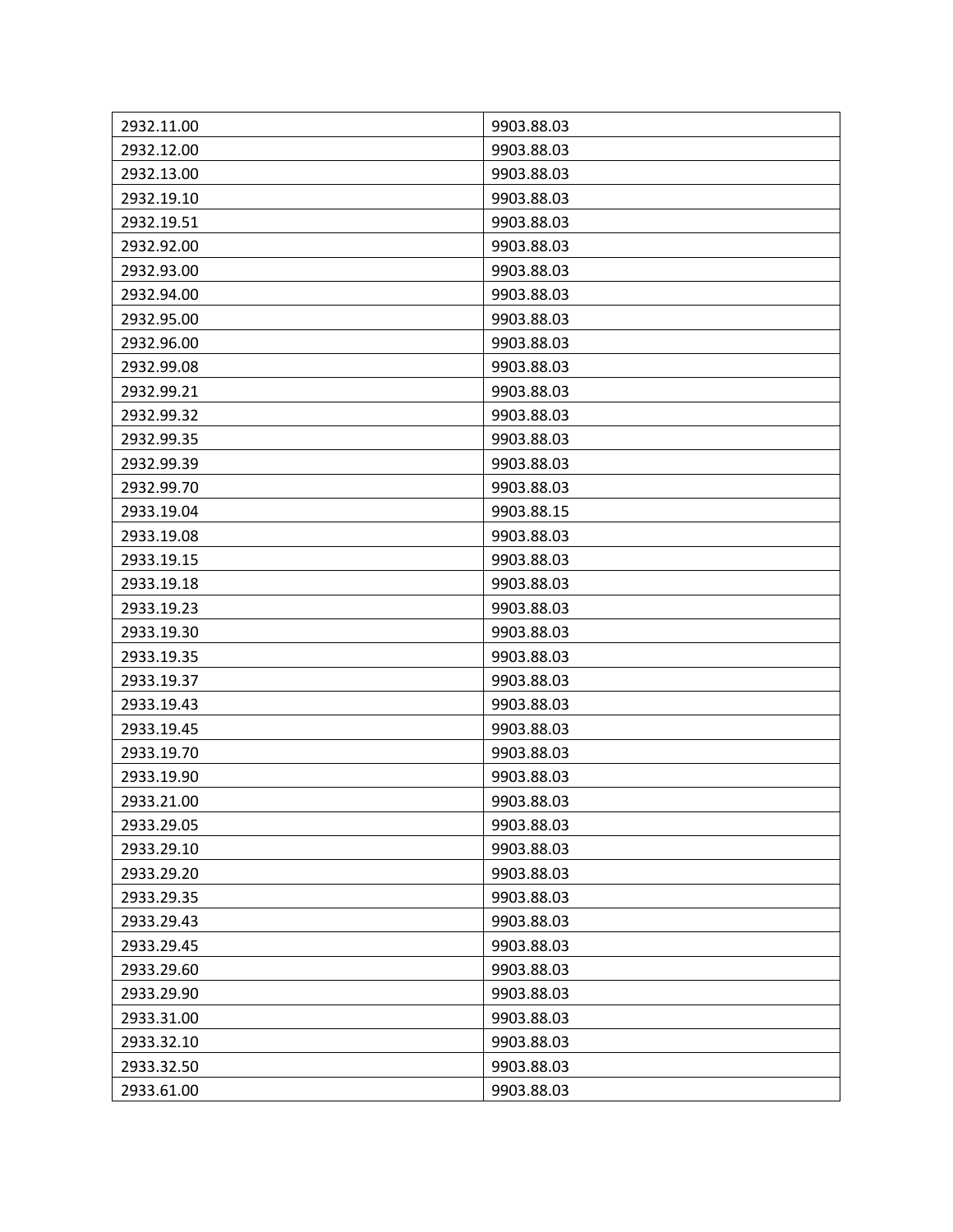| 2933.69.20 | 9903.88.03 |
|------------|------------|
| 2933.69.50 | 9903.88.03 |
| 2933.69.60 | 9903.88.15 |
| 2933.71.00 | 9903.88.03 |
| 2933.79.04 | 9903.88.03 |
| 2933.79.08 | 9903.88.03 |
| 2933.79.15 | 9903.88.03 |
| 2933.79.20 | 9903.88.03 |
| 2933.79.30 | 9903.88.03 |
| 2933.79.40 | 9903.88.03 |
| 2933.79.85 | 9903.88.03 |
| 2933.92.00 | 9903.88.03 |
| 2934.10.10 | 9903.88.03 |
| 2934.10.20 | 9903.88.03 |
| 2934.10.90 | 9903.88.03 |
| 2934.20.10 | 9903.88.03 |
| 2934.20.15 | 9903.88.03 |
| 2934.20.20 | 9903.88.03 |
| 2934.20.25 | 9903.88.03 |
| 2934.20.30 | 9903.88.03 |
| 2934.20.35 | 9903.88.03 |
| 2934.20.40 | 9903.88.03 |
| 2939.80.00 | 9903.88.03 |
| 2940.00.60 | 9903.88.03 |
| 2942.00.03 | 9903.88.03 |
| 2942.00.05 | 9903.88.03 |
| 2942.00.10 | 9903.88.03 |
| 2942.00.35 | 9903.88.03 |
| 2942.00.50 | 9903.88.03 |
| 3006.93.20 | 9903.88.15 |
| 3006.93.50 | 9903.88.15 |
| 3006.93.60 | 9903.88.03 |
| 3006.93.80 | 9903.88.03 |
| 3101.00.00 | 9903.88.03 |
| 3102.10.00 | 9903.88.03 |
| 3102.21.00 | 9903.88.03 |
| 3102.29.00 | 9903.88.03 |
| 3102.30.00 | 9903.88.03 |
| 3102.40.00 | 9903.88.03 |
| 3102.50.00 | 9903.88.03 |
| 3102.60.00 | 9903.88.03 |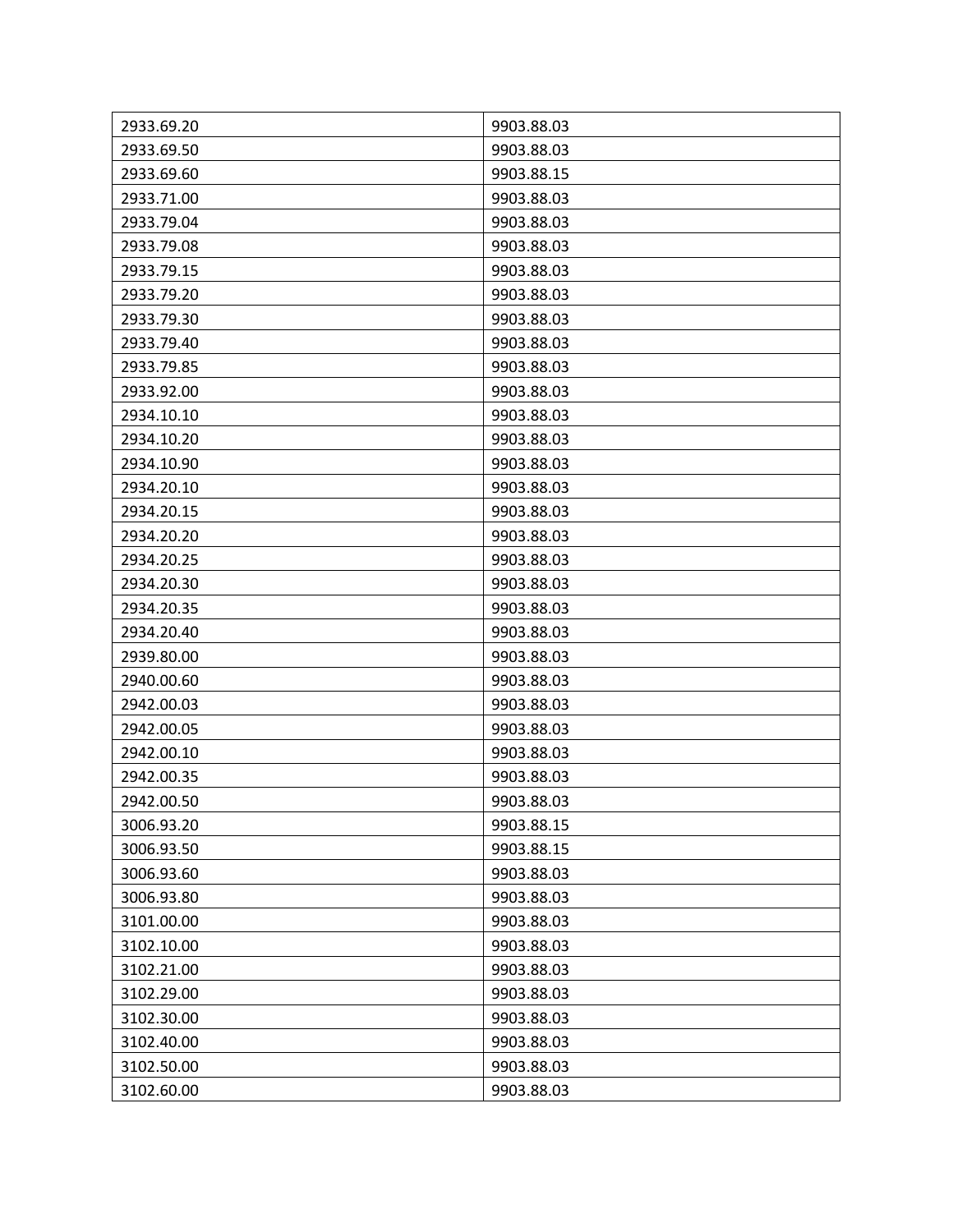| 3102.80.00 | 9903.88.03 |
|------------|------------|
| 3102.90.01 | 9903.88.03 |
| 3103.11.00 | 9903.88.03 |
| 3103.19.00 | 9903.88.03 |
| 3103.90.01 | 9903.88.03 |
| 3104.20.00 | 9903.88.03 |
| 3104.30.00 | 9903.88.03 |
| 3104.90.01 | 9903.88.03 |
| 3105.10.00 | 9903.88.03 |
| 3105.20.00 | 9903.88.03 |
| 3105.30.00 | 9903.88.03 |
| 3105.40.00 | 9903.88.03 |
| 3105.51.00 | 9903.88.03 |
| 3105.59.00 | 9903.88.03 |
| 3105.60.00 | 9903.88.03 |
| 3105.90.00 | 9903.88.03 |
| 3201.10.00 | 9903.88.03 |
| 3201.20.00 | 9903.88.03 |
| 3201.90.10 | 9903.88.03 |
| 3201.90.25 | 9903.88.03 |
| 3201.90.50 | 9903.88.03 |
| 3202.10.10 | 9903.88.03 |
| 3202.10.50 | 9903.88.03 |
| 3202.90.10 | 9903.88.03 |
| 3202.90.50 | 9903.88.03 |
| 3203.00.10 | 9903.88.03 |
| 3203.00.30 | 9903.88.03 |
| 3203.00.80 | 9903.88.03 |
| 3204.11.10 | 9903.88.03 |
| 3204.11.18 | 9903.88.03 |
| 3204.11.35 | 9903.88.03 |
| 3204.11.50 | 9903.88.03 |
| 3204.12.05 | 9903.88.03 |
| 3204.12.13 | 9903.88.03 |
| 3204.12.17 | 9903.88.03 |
| 3204.12.20 | 9903.88.03 |
| 3204.12.30 | 9903.88.03 |
| 3204.12.45 | 9903.88.03 |
| 3204.12.50 | 9903.88.03 |
| 3204.13.10 | 9903.88.03 |
| 3204.13.20 | 9903.88.03 |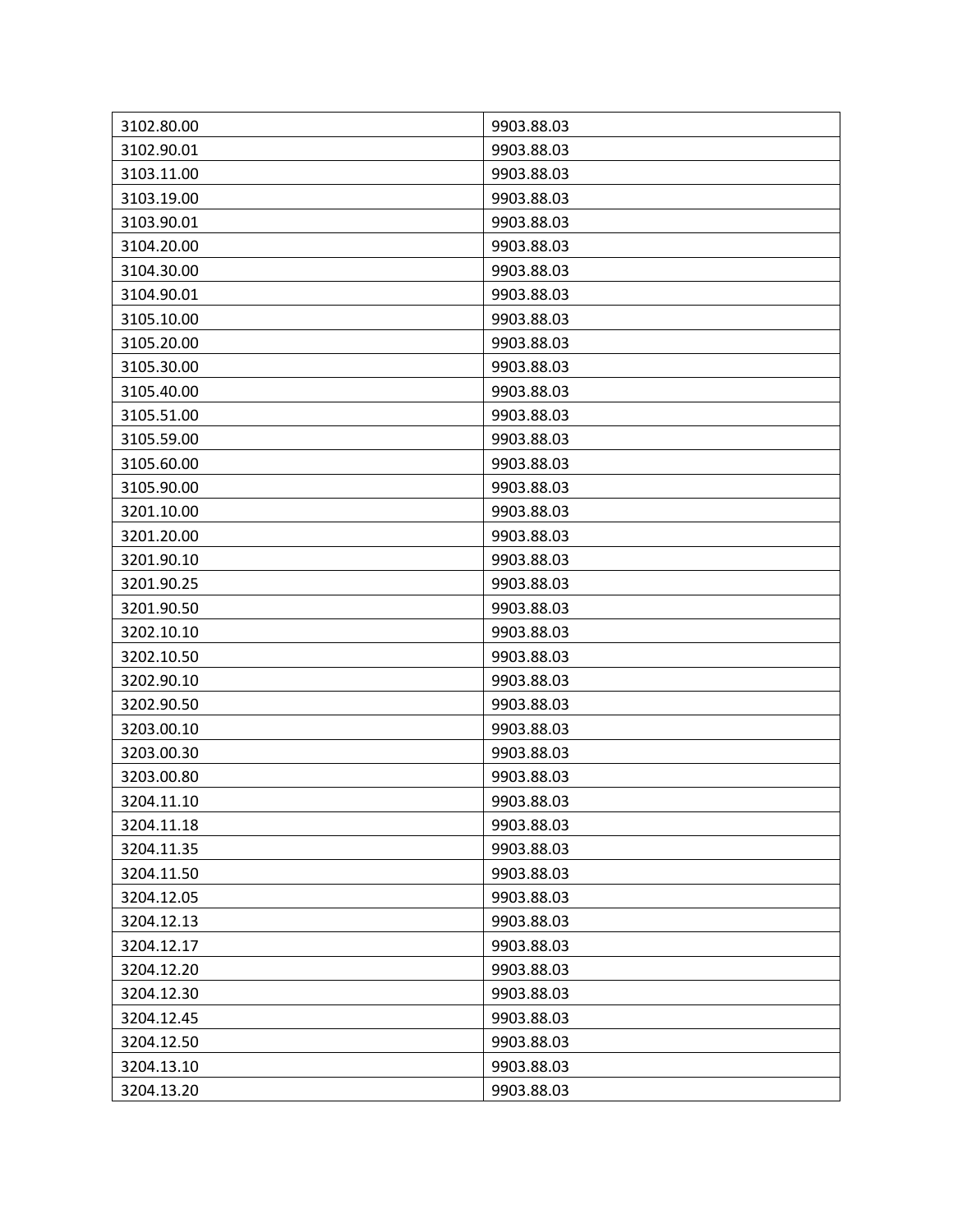| 3204.13.25 | 9903.88.03 |
|------------|------------|
| 3204.13.45 | 9903.88.03 |
| 3204.13.60 | 9903.88.03 |
| 3204.13.80 | 9903.88.03 |
| 3204.14.10 | 9903.88.03 |
| 3204.14.20 | 9903.88.03 |
| 3204.14.25 | 9903.88.03 |
| 3204.14.30 | 9903.88.03 |
| 3204.14.50 | 9903.88.03 |
| 3204.15.10 | 9903.88.15 |
| 3204.15.20 | 9903.88.03 |
| 3204.15.25 | 9903.88.03 |
| 3204.15.30 | 9903.88.03 |
| 3204.15.35 | 9903.88.03 |
| 3204.15.40 | 9903.88.03 |
| 3204.15.80 | 9903.88.15 |
| 3204.16.10 | 9903.88.03 |
| 3204.16.20 | 9903.88.03 |
| 3204.16.30 | 9903.88.03 |
| 3204.16.50 | 9903.88.03 |
| 3204.17.04 | 9903.88.03 |
| 3204.17.08 | 9903.88.03 |
| 3204.17.20 | 9903.88.03 |
| 3204.17.40 | 9903.88.03 |
| 3204.17.60 | 9903.88.03 |
| 3204.17.90 | 9903.88.03 |
| 3204.18.00 | 9903.88.03 |
| 3204.19.06 | 9903.88.03 |
| 3204.19.11 | 9903.88.03 |
| 3204.19.20 | 9903.88.03 |
| 3204.19.25 | 9903.88.03 |
| 3204.19.30 | 9903.88.03 |
| 3204.19.50 | 9903.88.03 |
| 3204.20.10 | 9903.88.03 |
| 3204.20.80 | 9903.88.03 |
| 3204.90.00 | 9903.88.03 |
| 3205.00.05 | 9903.88.03 |
| 3205.00.15 | 9903.88.03 |
| 3205.00.40 | 9903.88.03 |
| 3205.00.50 | 9903.88.03 |
| 3206.11.00 | 9903.88.03 |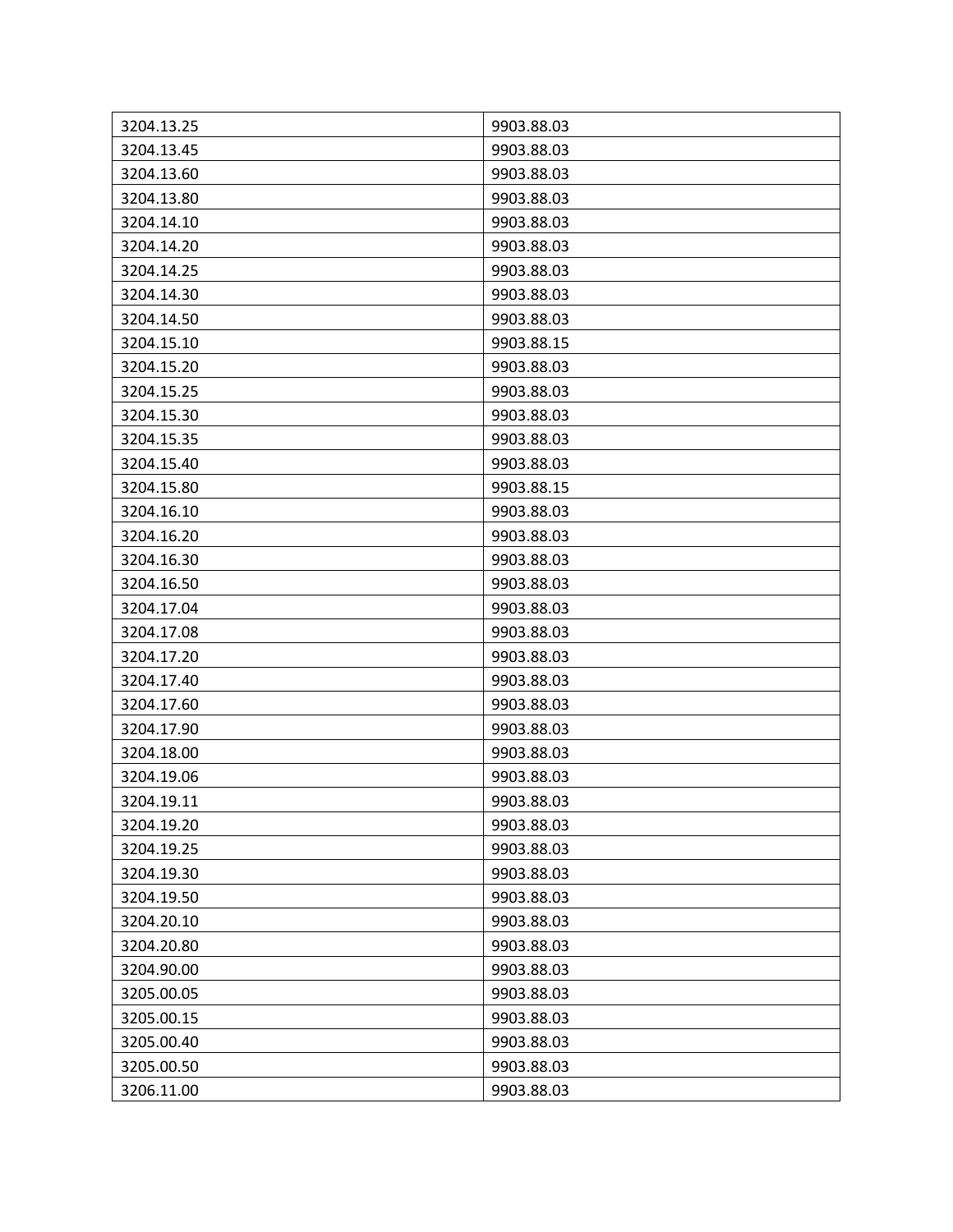| 3206.19.00 | 9903.88.03 |
|------------|------------|
| 3206.20.00 | 9903.88.03 |
| 3206.41.00 | 9903.88.03 |
| 3206.42.00 | 9903.88.03 |
| 3206.49.10 | 9903.88.03 |
| 3206.49.20 | 9903.88.03 |
| 3206.49.30 | 9903.88.03 |
| 3206.49.40 | 9903.88.03 |
| 3206.49.55 | 9903.88.03 |
| 3206.49.60 | 9903.88.03 |
| 3206.50.00 | 9903.88.03 |
| 3207.10.00 | 9903.88.03 |
| 3207.20.00 | 9903.88.03 |
| 3207.30.00 | 9903.88.03 |
| 3207.40.10 | 9903.88.03 |
| 3207.40.50 | 9903.88.03 |
| 3208.10.00 | 9903.88.03 |
| 3208.20.00 | 9903.88.03 |
| 3208.90.00 | 9903.88.03 |
| 3209.10.00 | 9903.88.03 |
| 3209.90.00 | 9903.88.03 |
| 3210.00.00 | 9903.88.03 |
| 3211.00.00 | 9903.88.03 |
| 3212.10.00 | 9903.88.03 |
| 3212.90.00 | 9903.88.03 |
| 3213.10.00 | 9903.88.03 |
| 3213.90.00 | 9903.88.03 |
| 3214.10.00 | 9903.88.03 |
| 3214.90.10 | 9903.88.03 |
| 3214.90.50 | 9903.88.03 |
| 3215.11.10 | 9903.88.03 |
| 3215.11.30 | 9903.88.03 |
| 3215.11.90 | 9903.88.03 |
| 3215.19.10 | 9903.88.03 |
| 3215.19.30 | 9903.88.03 |
| 3215.19.90 | 9903.88.03 |
| 3215.90.10 | 9903.88.03 |
| 3215.90.50 | 9903.88.03 |
| 3301.12.00 | 9903.88.15 |
| 3301.13.00 | 9903.88.03 |
| 3301.19.10 | 9903.88.15 |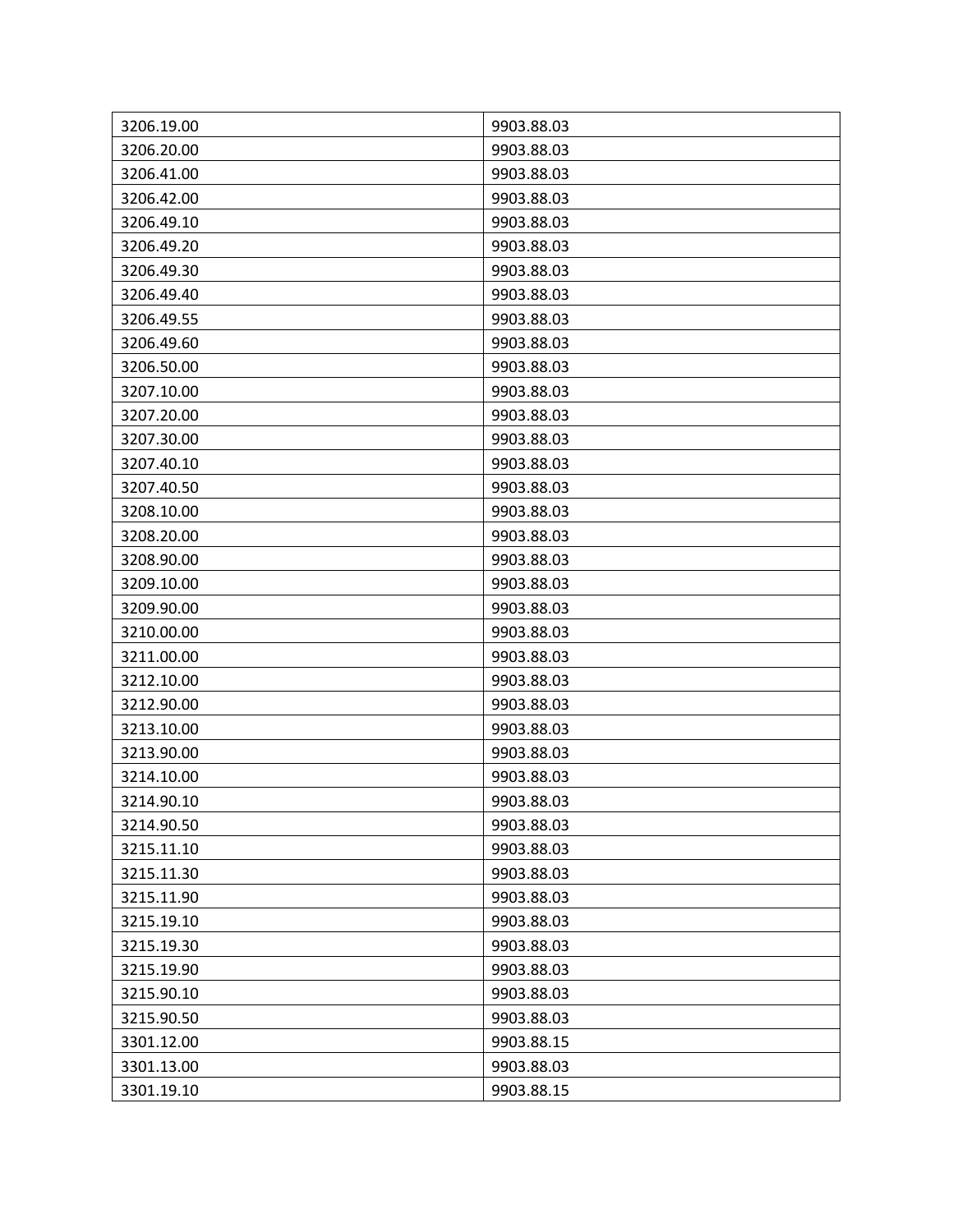| 3301.19.51 | 9903.88.15 |
|------------|------------|
| 3301.24.00 | 9903.88.15 |
| 3301.25.00 | 9903.88.15 |
| 3301.29.20 | 9903.88.15 |
| 3301.29.51 | 9903.88.15 |
| 3301.30.00 | 9903.88.15 |
| 3301.90.10 | 9903.88.15 |
| 3301.90.50 | 9903.88.15 |
| 3302.10.10 | 9903.88.15 |
| 3302.10.20 | 9903.88.15 |
| 3302.10.40 | 9903.88.15 |
| 3302.10.50 | 9903.88.15 |
| 3302.10.90 | 9903.88.15 |
| 3302.90.10 | 9903.88.03 |
| 3302.90.20 | 9903.88.03 |
| 3303.00.10 | 9903.88.03 |
| 3303.00.20 | 9903.88.03 |
| 3303.00.30 | 9903.88.03 |
| 3304.10.00 | 9903.88.03 |
| 3304.20.00 | 9903.88.03 |
| 3304.30.00 | 9903.88.03 |
| 3304.91.00 | 9903.88.03 |
| 3304.99.10 | 9903.88.03 |
| 3304.99.50 | 9903.88.03 |
| 3305.10.00 | 9903.88.03 |
| 3305.20.00 | 9903.88.03 |
| 3305.30.00 | 9903.88.03 |
| 3305.90.00 | 9903.88.03 |
| 3306.20.00 | 9903.88.15 |
| 3306.90.00 | 9903.88.03 |
| 3307.10.10 | 9903.88.03 |
| 3307.10.20 | 9903.88.03 |
| 3307.20.00 | 9903.88.03 |
| 3307.30.10 | 9903.88.03 |
| 3307.30.50 | 9903.88.03 |
| 3307.41.00 | 9903.88.03 |
| 3307.49.00 | 9903.88.03 |
| 3307.90.00 | 9903.88.03 |
| 3401.11.10 | 9903.88.03 |
| 3401.11.50 | 9903.88.03 |
| 3401.19.00 | 9903.88.15 |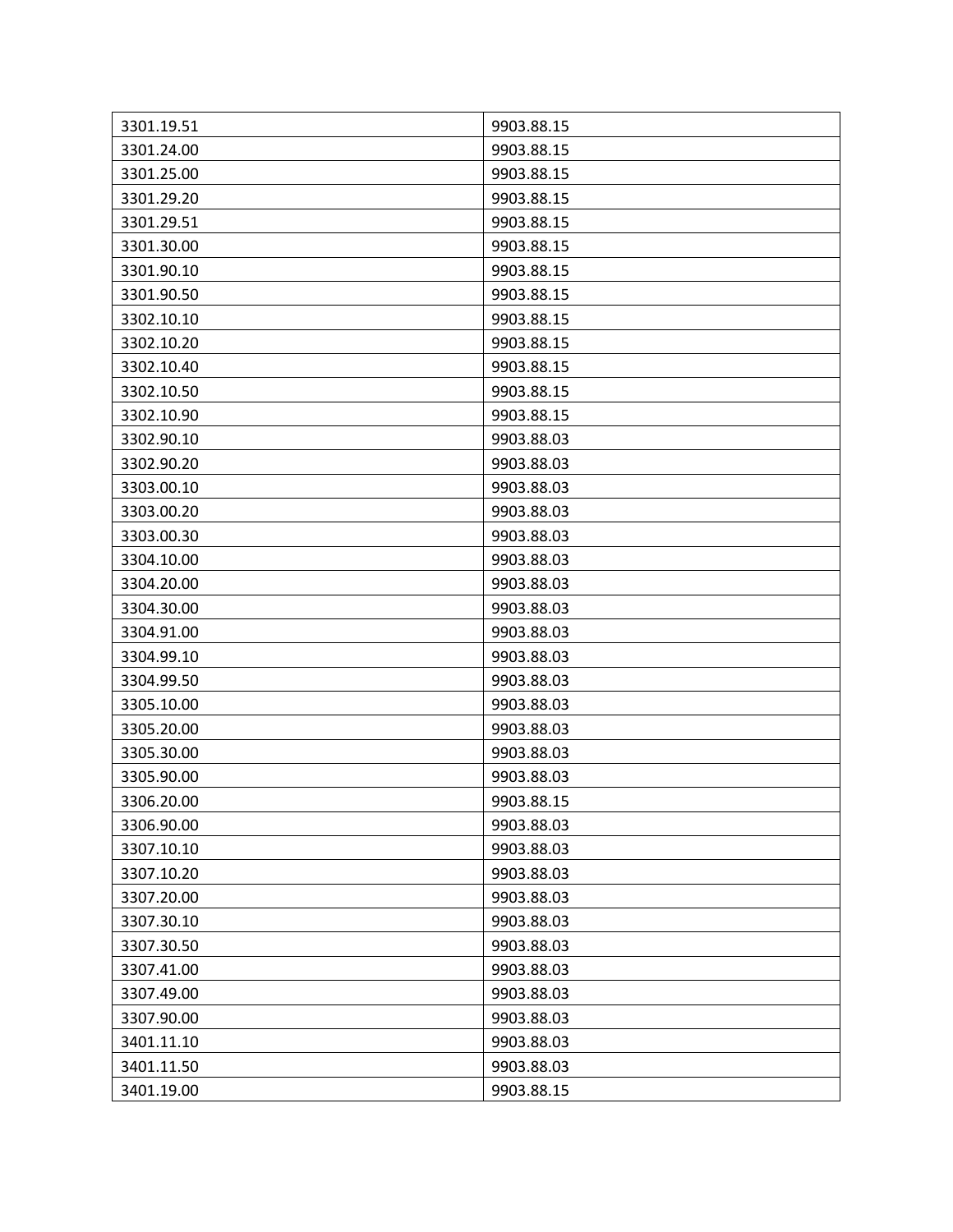| 3401.20.00 | 9903.88.03 |
|------------|------------|
| 3401.30.10 | 9903.88.03 |
| 3401.30.50 | 9903.88.03 |
| 3402.31.10 | 9903.88.03 |
| 3402.31.90 | 9903.88.03 |
| 3402.39.10 | 9903.88.03 |
| 3402.39.90 | 9903.88.03 |
| 3402.41.10 | 9903.88.03 |
| 3402.41.90 | 9903.88.03 |
| 3402.42.10 | 9903.88.03 |
| 3402.42.20 | 9903.88.03 |
| 3402.42.90 | 9903.88.03 |
| 3402.49.10 | 9903.88.03 |
| 3402.49.90 | 9903.88.03 |
| 3402.50.11 | 9903.88.03 |
| 3402.50.51 | 9903.88.03 |
| 3402.90.10 | 9903.88.03 |
| 3402.90.30 | 9903.88.03 |
| 3402.90.50 | 9903.88.03 |
| 3403.11.20 | 9903.88.03 |
| 3403.11.40 | 9903.88.03 |
| 3403.11.50 | 9903.88.03 |
| 3403.19.10 | 9903.88.02 |
| 3403.19.50 | 9903.88.02 |
| 3403.91.10 | 9903.88.03 |
| 3403.91.50 | 9903.88.03 |
| 3403.99.00 | 9903.88.02 |
| 3404.20.00 | 9903.88.03 |
| 3404.90.10 | 9903.88.03 |
| 3404.90.51 | 9903.88.03 |
| 3405.10.00 | 9903.88.03 |
| 3405.20.00 | 9903.88.03 |
| 3405.30.00 | 9903.88.03 |
| 3405.40.00 | 9903.88.03 |
| 3405.90.00 | 9903.88.03 |
| 3406.00.00 | 9903.88.15 |
| 3501.10.10 | 9903.88.15 |
| 3501.10.50 | 9903.88.15 |
| 3501.90.20 | 9903.88.15 |
| 3501.90.60 | 9903.88.15 |
| 3502.11.00 | 9903.88.03 |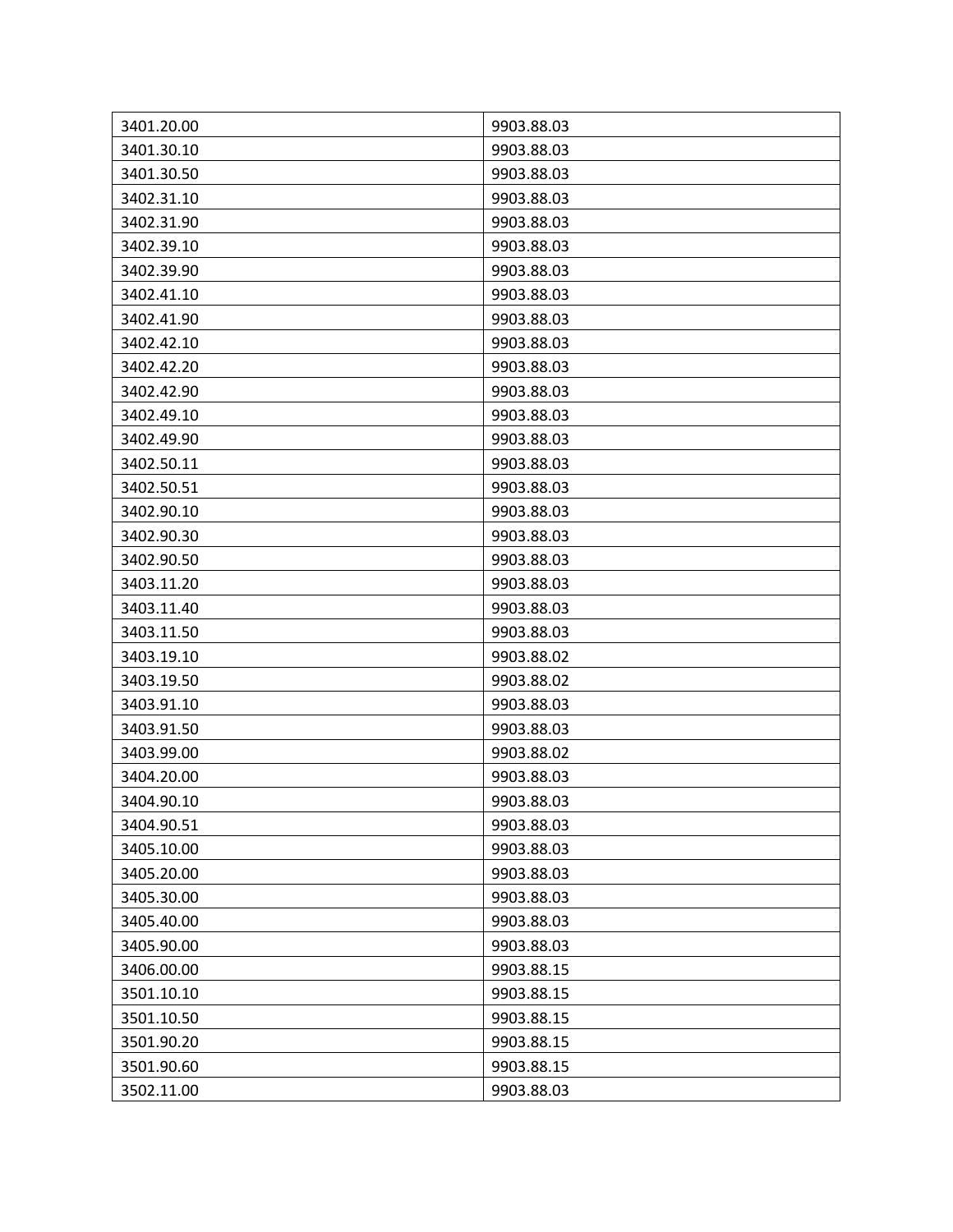| 3502.19.00 | 9903.88.15 |
|------------|------------|
| 3502.20.00 | 9903.88.15 |
| 3502.90.00 | 9903.88.03 |
| 3503.00.10 | 9903.88.15 |
| 3503.00.20 | 9903.88.15 |
| 3503.00.40 | 9903.88.15 |
| 3503.00.55 | 9903.88.15 |
| 3504.00.10 | 9903.88.15 |
| 3504.00.50 | 9903.88.15 |
| 3505.10.00 | 9903.88.15 |
| 3505.20.00 | 9903.88.15 |
| 3506.10.10 | 9903.88.03 |
| 3506.10.50 | 9903.88.03 |
| 3506.91.10 | 9903.88.03 |
| 3506.91.50 | 9903.88.03 |
| 3506.99.00 | 9903.88.03 |
| 3507.10.00 | 9903.88.03 |
| 3507.90.20 | 9903.88.03 |
| 3507.90.70 | 9903.88.03 |
| 3601.00.00 | 9903.88.15 |
| 3602.00.00 | 9903.88.15 |
| 3603.10.00 | 9903.88.15 |
| 3603.20.00 | 9903.88.15 |
| 3603.30.00 | 9903.88.15 |
| 3603.40.00 | 9903.88.15 |
| 3603.50.00 | 9903.88.15 |
| 3603.60.00 | 9903.88.15 |
| 3604.90.00 | 9903.88.15 |
| 3605.00.00 | 9903.88.15 |
| 3606.10.00 | 9903.88.03 |
| 3606.90.40 | 9903.88.15 |
| 3606.90.80 | 9903.88.15 |
| 3701.10.00 | 9903.88.03 |
| 3701.20.00 | 9903.88.03 |
| 3701.30.00 | 9903.88.03 |
| 3701.91.00 | 9903.88.03 |
| 3701.99.30 | 9903.88.03 |
| 3701.99.60 | 9903.88.03 |
| 3702.10.00 | 9903.88.03 |
| 3702.31.01 | 9903.88.03 |
| 3702.32.01 | 9903.88.03 |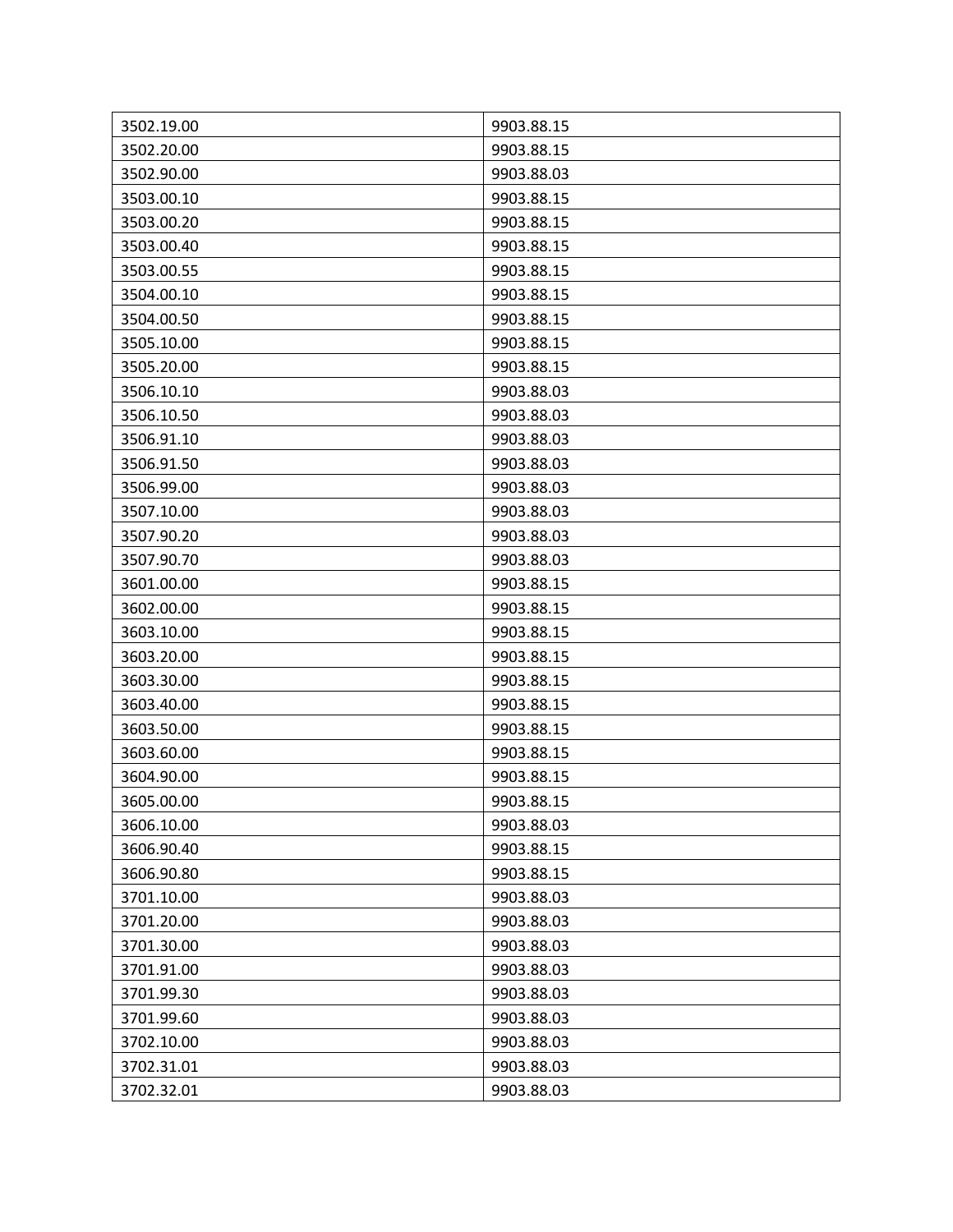| 3702.39.01 | 9903.88.03 |
|------------|------------|
| 3702.41.01 | 9903.88.03 |
| 3702.42.01 | 9903.88.03 |
| 3702.43.01 | 9903.88.03 |
| 3702.44.01 | 9903.88.03 |
| 3702.52.01 | 9903.88.03 |
| 3702.53.00 | 9903.88.03 |
| 3702.54.00 | 9903.88.03 |
| 3702.55.00 | 9903.88.03 |
| 3702.56.00 | 9903.88.03 |
| 3702.96.00 | 9903.88.03 |
| 3702.97.00 | 9903.88.03 |
| 3702.98.00 | 9903.88.03 |
| 3703.10.30 | 9903.88.03 |
| 3703.10.60 | 9903.88.03 |
| 3703.20.30 | 9903.88.03 |
| 3703.20.60 | 9903.88.03 |
| 3703.90.30 | 9903.88.03 |
| 3703.90.60 | 9903.88.03 |
| 3704.00.00 | 9903.88.03 |
| 3705.00.00 | 9903.88.03 |
| 3706.10.30 | 9903.88.03 |
| 3706.10.60 | 9903.88.03 |
| 3706.90.00 | 9903.88.03 |
| 3707.10.00 | 9903.88.03 |
| 3707.90.31 | 9903.88.03 |
| 3707.90.32 | 9903.88.03 |
| 3707.90.60 | 9903.88.03 |
| 3801.10.10 | 9903.88.03 |
| 3801.10.50 | 9903.88.03 |
| 3801.20.00 | 9903.88.03 |
| 3801.30.00 | 9903.88.03 |
| 3801.90.00 | 9903.88.03 |
| 3802.10.00 | 9903.88.03 |
| 3802.90.10 | 9903.88.03 |
| 3802.90.20 | 9903.88.03 |
| 3802.90.50 | 9903.88.03 |
| 3803.00.00 | 9903.88.03 |
| 3804.00.10 | 9903.88.03 |
| 3804.00.50 | 9903.88.03 |
| 3805.10.00 | 9903.88.03 |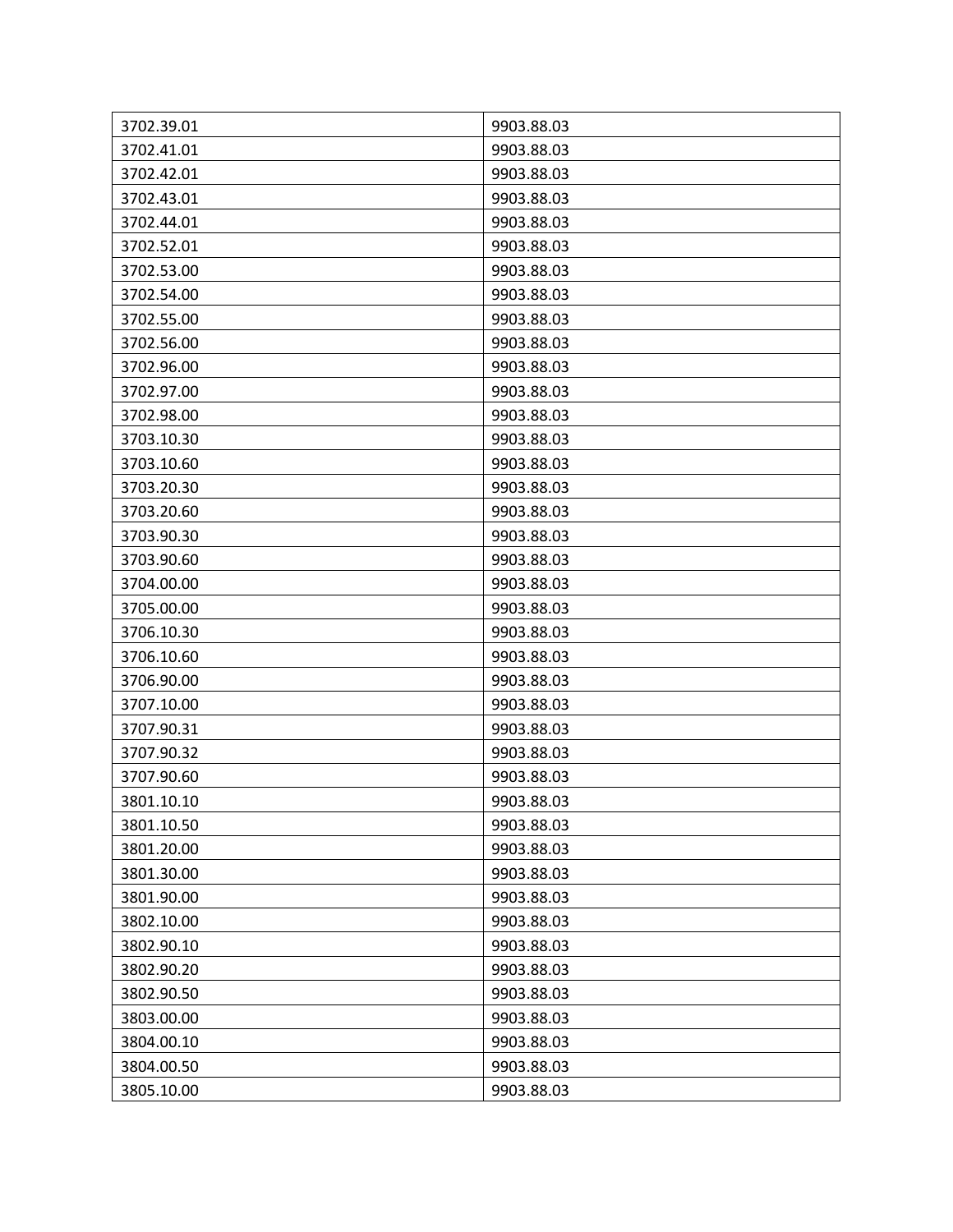| 3805.90.10 | 9903.88.03 |
|------------|------------|
| 3805.90.50 | 9903.88.03 |
| 3806.10.00 | 9903.88.03 |
| 3806.20.00 | 9903.88.03 |
| 3806.30.00 | 9903.88.03 |
| 3806.90.00 | 9903.88.03 |
| 3807.00.00 | 9903.88.03 |
| 3808.52.00 | 9903.88.15 |
| 3808.59.40 | 9903.88.03 |
| 3808.61.10 | 9903.88.03 |
| 3808.61.50 | 9903.88.15 |
| 3808.62.10 | 9903.88.03 |
| 3808.62.50 | 9903.88.03 |
| 3808.69.10 | 9903.88.03 |
| 3808.69.50 | 9903.88.03 |
| 3808.91.10 | 9903.88.03 |
| 3808.91.15 | 9903.88.03 |
| 3808.91.25 | 9903.88.03 |
| 3808.91.30 | 9903.88.03 |
| 3808.91.50 | 9903.88.03 |
| 3808.92.05 | 9903.88.03 |
| 3808.92.15 | 9903.88.03 |
| 3808.92.24 | 9903.88.03 |
| 3808.92.28 | 9903.88.03 |
| 3808.92.30 | 9903.88.03 |
| 3808.92.50 | 9903.88.03 |
| 3808.93.05 | 9903.88.03 |
| 3808.93.15 | 9903.88.03 |
| 3808.93.20 | 9903.88.03 |
| 3808.93.50 | 9903.88.03 |
| 3808.94.10 | 9903.88.03 |
| 3808.94.50 | 9903.88.03 |
| 3808.99.04 | 9903.88.03 |
| 3808.99.08 | 9903.88.03 |
| 3808.99.30 | 9903.88.03 |
| 3808.99.70 | 9903.88.03 |
| 3808.99.95 | 9903.88.03 |
| 3809.10.00 | 9903.88.15 |
| 3809.91.00 | 9903.88.03 |
| 3809.92.10 | 9903.88.03 |
| 3809.92.50 | 9903.88.03 |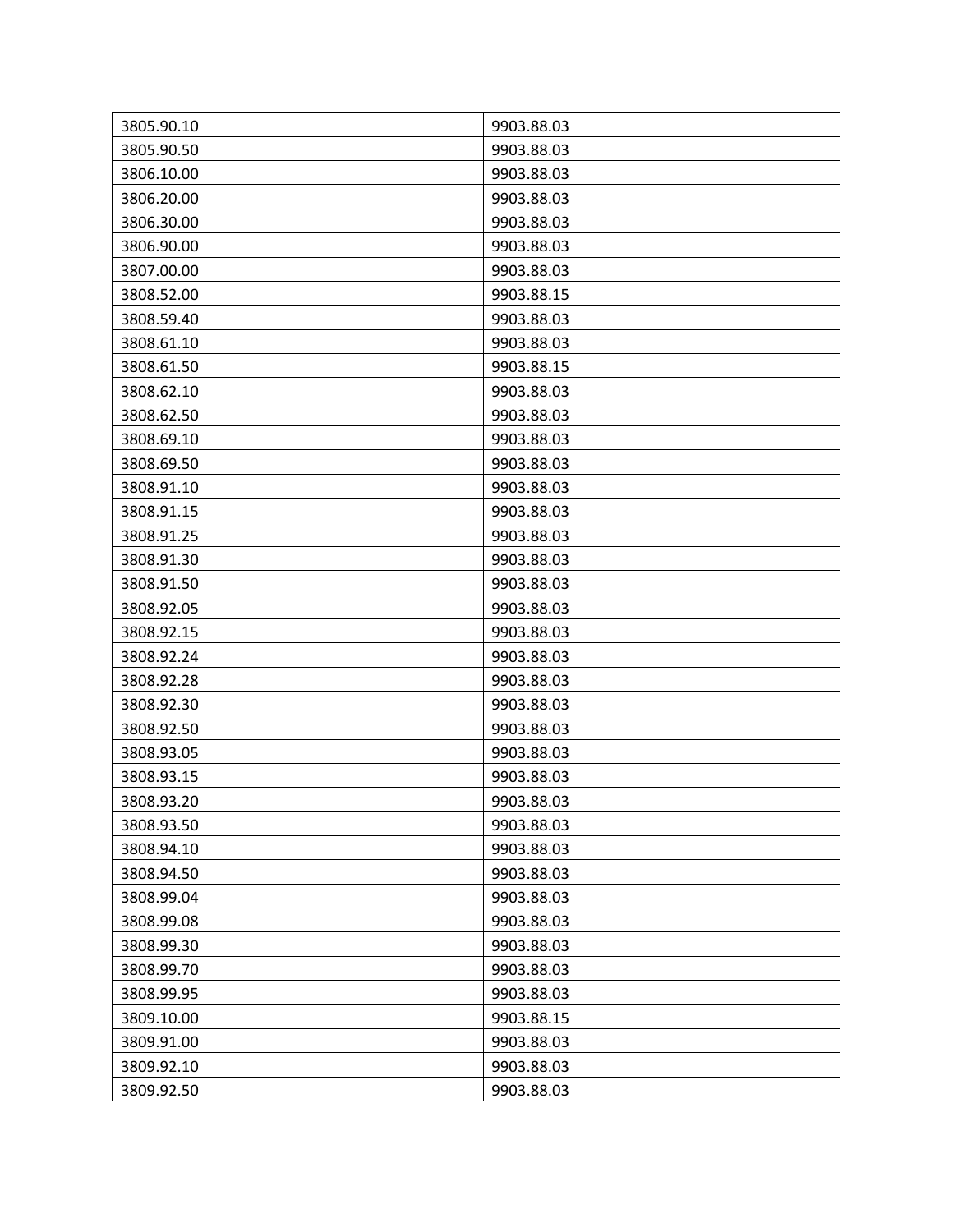| 3809.93.10 | 9903.88.03 |
|------------|------------|
| 3809.93.50 | 9903.88.03 |
| 3810.10.00 | 9903.88.03 |
| 3810.90.10 | 9903.88.03 |
| 3810.90.20 | 9903.88.03 |
| 3810.90.50 | 9903.88.03 |
| 3811.11.10 | 9903.88.03 |
| 3811.11.50 | 9903.88.03 |
| 3811.19.00 | 9903.88.03 |
| 3811.21.00 | 9903.88.02 |
| 3811.29.00 | 9903.88.02 |
| 3811.90.00 | 9903.88.03 |
| 3812.10.10 | 9903.88.03 |
| 3812.10.50 | 9903.88.03 |
| 3812.20.10 | 9903.88.03 |
| 3812.20.50 | 9903.88.03 |
| 3812.31.00 | 9903.88.03 |
| 3812.39.20 | 9903.88.03 |
| 3812.39.30 | 9903.88.03 |
| 3812.39.60 | 9903.88.03 |
| 3812.39.70 | 9903.88.03 |
| 3812.39.90 | 9903.88.03 |
| 3813.00.10 | 9903.88.03 |
| 3813.00.50 | 9903.88.03 |
| 3814.00.10 | 9903.88.03 |
| 3814.00.20 | 9903.88.03 |
| 3814.00.50 | 9903.88.03 |
| 3815.11.00 | 9903.88.03 |
| 3815.12.00 | 9903.88.03 |
| 3815.19.00 | 9903.88.03 |
| 3815.90.10 | 9903.88.03 |
| 3815.90.20 | 9903.88.03 |
| 3815.90.30 | 9903.88.03 |
| 3815.90.50 | 9903.88.03 |
| 3816.00.10 | 9903.88.03 |
| 3816.00.20 | 9903.88.03 |
| 3817.00.10 | 9903.88.03 |
| 3817.00.15 | 9903.88.03 |
| 3817.00.20 | 9903.88.03 |
| 3818.00.00 | 9903.88.03 |
| 3819.00.00 | 9903.88.03 |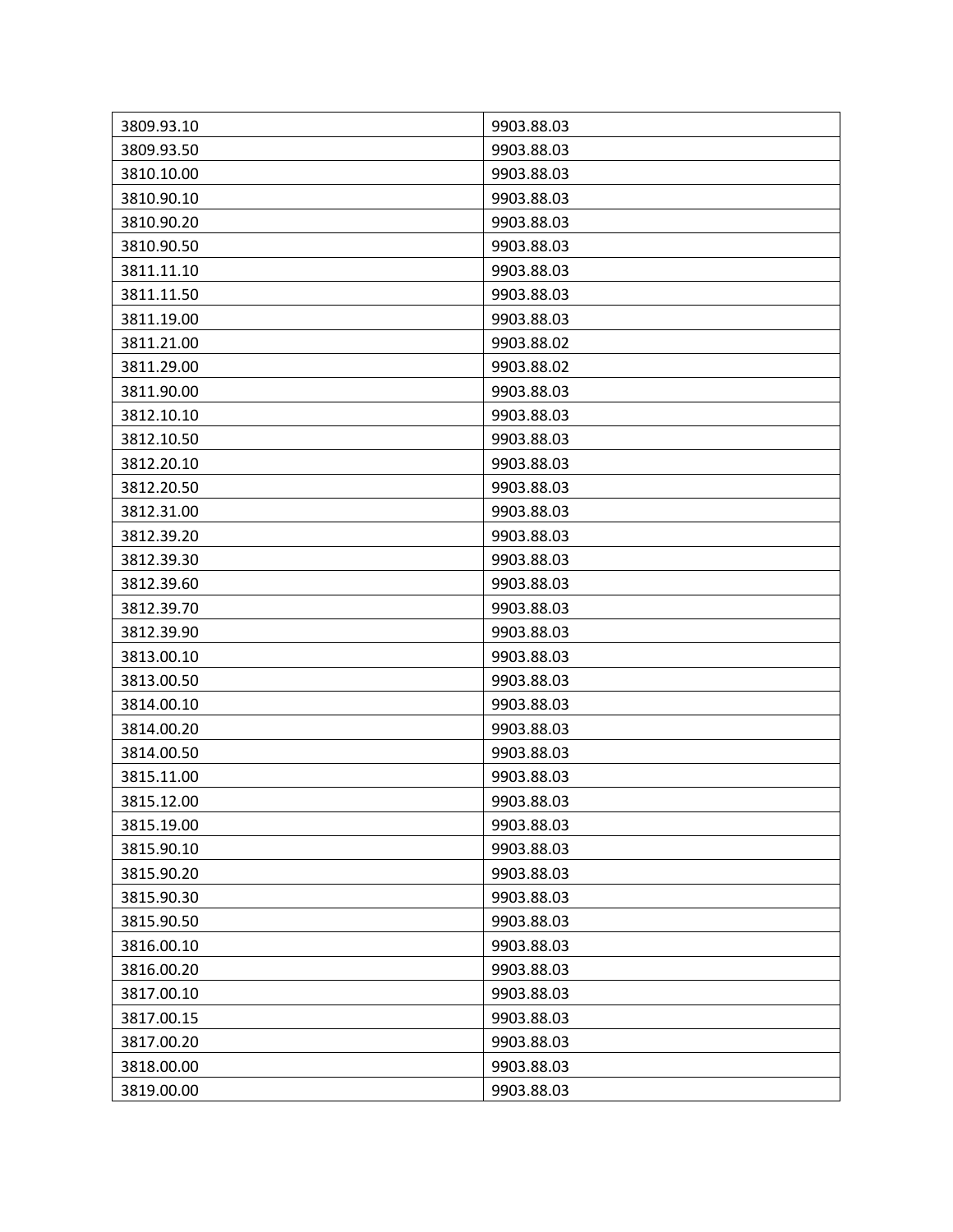| 3820.00.00 | 9903.88.15 |
|------------|------------|
| 3823.11.00 | 9903.88.15 |
| 3823.12.00 | 9903.88.15 |
| 3823.13.00 | 9903.88.15 |
| 3823.19.20 | 9903.88.15 |
| 3823.19.40 | 9903.88.15 |
| 3823.70.20 | 9903.88.15 |
| 3823.70.40 | 9903.88.15 |
| 3823.70.60 | 9903.88.15 |
| 3824.10.00 | 9903.88.03 |
| 3824.30.00 | 9903.88.03 |
| 3824.40.10 | 9903.88.03 |
| 3824.40.20 | 9903.88.03 |
| 3824.40.50 | 9903.88.03 |
| 3824.50.00 | 9903.88.03 |
| 3824.60.00 | 9903.88.15 |
| 3824.81.00 | 9903.88.03 |
| 3824.82.10 | 9903.88.03 |
| 3824.82.90 | 9903.88.03 |
| 3824.83.00 | 9903.88.03 |
| 3824.84.00 | 9903.88.03 |
| 3824.85.00 | 9903.88.03 |
| 3824.86.00 | 9903.88.03 |
| 3824.87.00 | 9903.88.03 |
| 3824.88.00 | 9903.88.03 |
| 3824.89.00 | 9903.88.03 |
| 3824.91.00 | 9903.88.03 |
| 3824.92.00 | 9903.88.03 |
| 3824.99.11 | 9903.88.03 |
| 3824.99.19 | 9903.88.03 |
| 3824.99.21 | 9903.88.03 |
| 3824.99.25 | 9903.88.03 |
| 3824.99.26 | 9903.88.03 |
| 3824.99.29 | 9903.88.03 |
| 3824.99.31 | 9903.88.03 |
| 3824.99.32 | 9903.88.03 |
| 3824.99.33 | 9903.88.03 |
| 3824.99.34 | 9903.88.03 |
| 3824.99.35 | 9903.88.03 |
| 3824.99.36 | 9903.88.15 |
| 3824.99.39 | 9903.88.03 |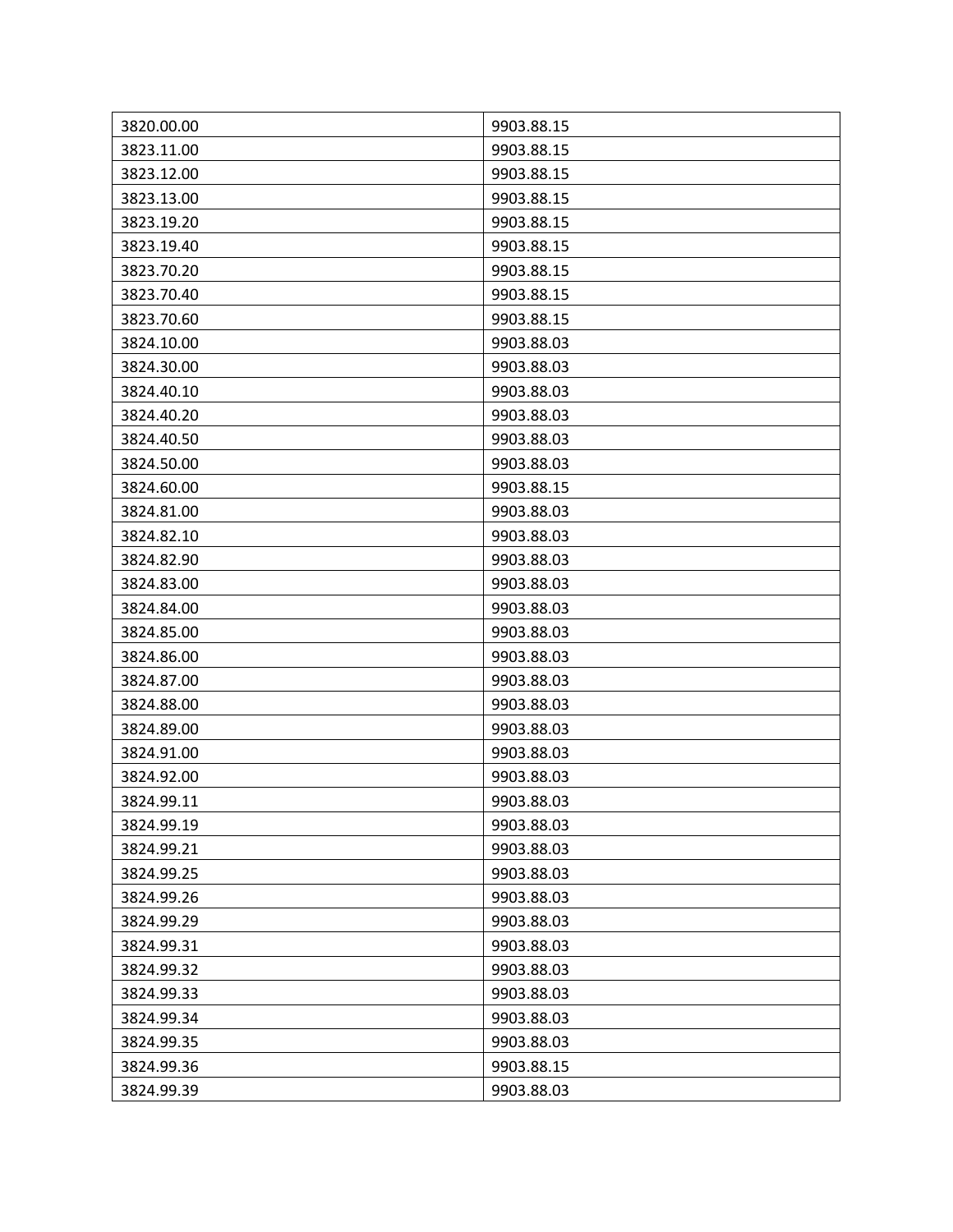| 3824.99.41 | 9903.88.03 |
|------------|------------|
| 3824.99.49 | 9903.88.03 |
| 3824.99.50 | 9903.88.03 |
| 3824.99.55 | 9903.88.03 |
| 3824.99.70 | 9903.88.03 |
| 3824.99.75 | 9903.88.03 |
| 3824.99.93 | 9903.88.03 |
| 3825.10.01 | 9903.88.15 |
| 3825.20.00 | 9903.88.15 |
| 3825.30.00 | 9903.88.15 |
| 3825.41.00 | 9903.88.03 |
| 3825.49.00 | 9903.88.03 |
| 3825.50.00 | 9903.88.03 |
| 3825.61.00 | 9903.88.03 |
| 3825.69.00 | 9903.88.03 |
| 3825.90.01 | 9903.88.03 |
| 3826.00.10 | 9903.88.03 |
| 3826.00.30 | 9903.88.03 |
| 3827.11.00 | 9903.88.03 |
| 3827.12.00 | 9903.88.03 |
| 3827.13.00 | 9903.88.03 |
| 3827.14.00 | 9903.88.03 |
| 3827.20.00 | 9903.88.03 |
| 3827.31.00 | 9903.88.03 |
| 3827.32.00 | 9903.88.03 |
| 3827.39.00 | 9903.88.03 |
| 3827.40.00 | 9903.88.03 |
| 3827.51.00 | 9903.88.03 |
| 3827.59.00 | 9903.88.03 |
| 3827.61.00 | 9903.88.03 |
| 3827.62.00 | 9903.88.03 |
| 3827.63.00 | 9903.88.03 |
| 3827.64.00 | 9903.88.03 |
| 3827.65.00 | 9903.88.03 |
| 3827.68.00 | 9903.88.03 |
| 3827.69.00 | 9903.88.03 |
| 3827.90.10 | 9903.88.03 |
| 3827.90.90 | 9903.88.03 |
| 3901.10.10 | 9903.88.02 |
| 3901.10.50 | 9903.88.02 |
| 3901.20.10 | 9903.88.02 |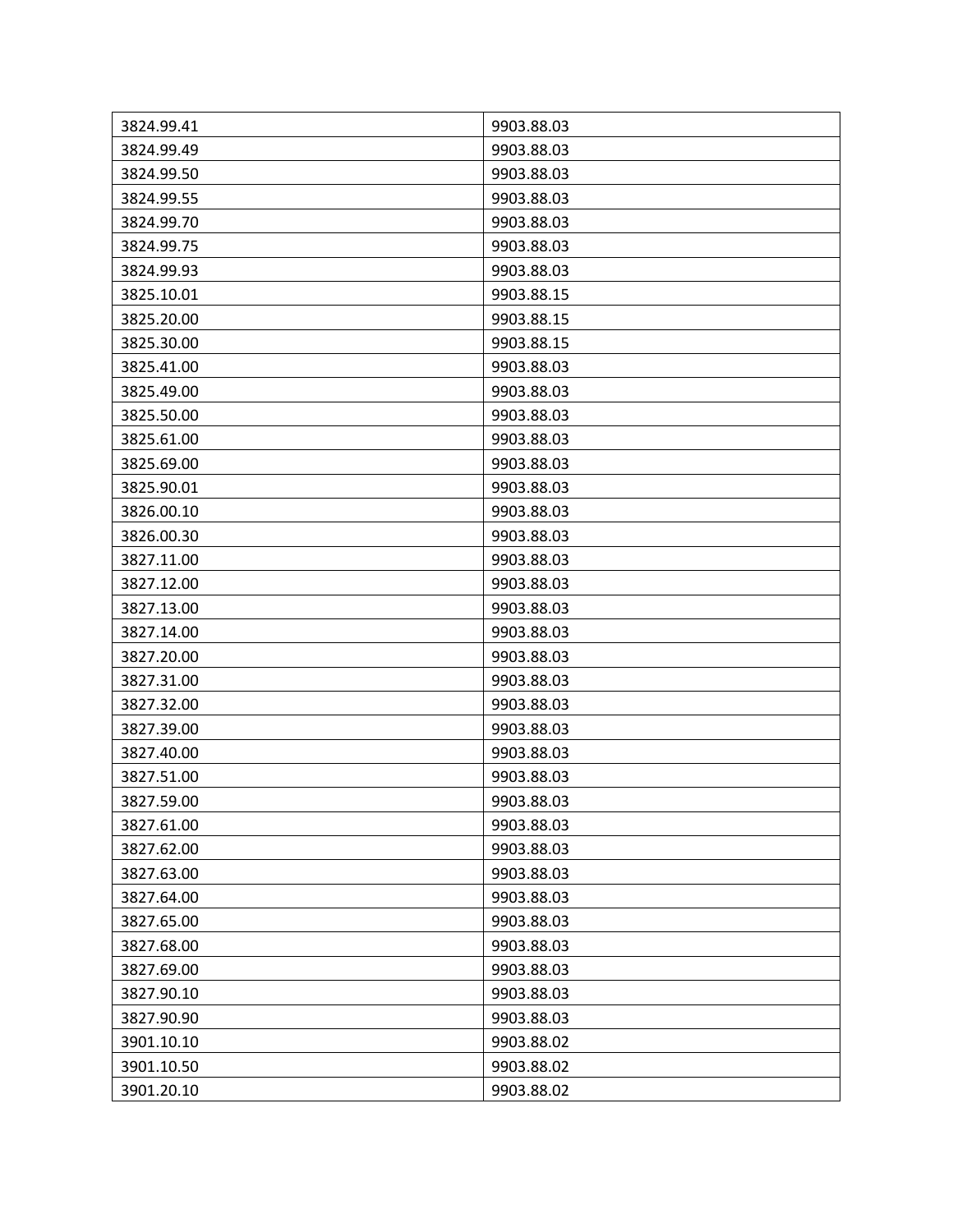| 3901.20.50 | 9903.88.02 |
|------------|------------|
| 3901.30.20 | 9903.88.02 |
| 3901.30.60 | 9903.88.02 |
| 3901.40.00 | 9903.88.03 |
| 3901.90.10 | 9903.88.02 |
| 3901.90.55 | 9903.88.02 |
| 3901.90.90 | 9903.88.02 |
| 3902.10.00 | 9903.88.02 |
| 3902.20.10 | 9903.88.02 |
| 3902.20.50 | 9903.88.02 |
| 3902.30.00 | 9903.88.02 |
| 3902.90.00 | 9903.88.02 |
| 3903.11.00 | 9903.88.02 |
| 3903.19.00 | 9903.88.02 |
| 3903.20.00 | 9903.88.02 |
| 3903.30.00 | 9903.88.02 |
| 3903.90.10 | 9903.88.02 |
| 3903.90.50 | 9903.88.02 |
| 3904.10.00 | 9903.88.02 |
| 3904.21.00 | 9903.88.02 |
| 3904.22.00 | 9903.88.02 |
| 3904.30.20 | 9903.88.02 |
| 3904.30.60 | 9903.88.02 |
| 3904.40.00 | 9903.88.02 |
| 3904.50.00 | 9903.88.02 |
| 3904.61.00 | 9903.88.02 |
| 3904.69.10 | 9903.88.02 |
| 3904.69.50 | 9903.88.02 |
| 3904.90.10 | 9903.88.02 |
| 3904.90.50 | 9903.88.02 |
| 3905.12.00 | 9903.88.02 |
| 3905.19.00 | 9903.88.02 |
| 3905.21.00 | 9903.88.02 |
| 3905.29.00 | 9903.88.02 |
| 3905.30.00 | 9903.88.02 |
| 3905.91.10 | 9903.88.02 |
| 3905.91.50 | 9903.88.02 |
| 3905.99.30 | 9903.88.03 |
| 3905.99.80 | 9903.88.02 |
| 3906.10.00 | 9903.88.02 |
| 3906.90.10 | 9903.88.02 |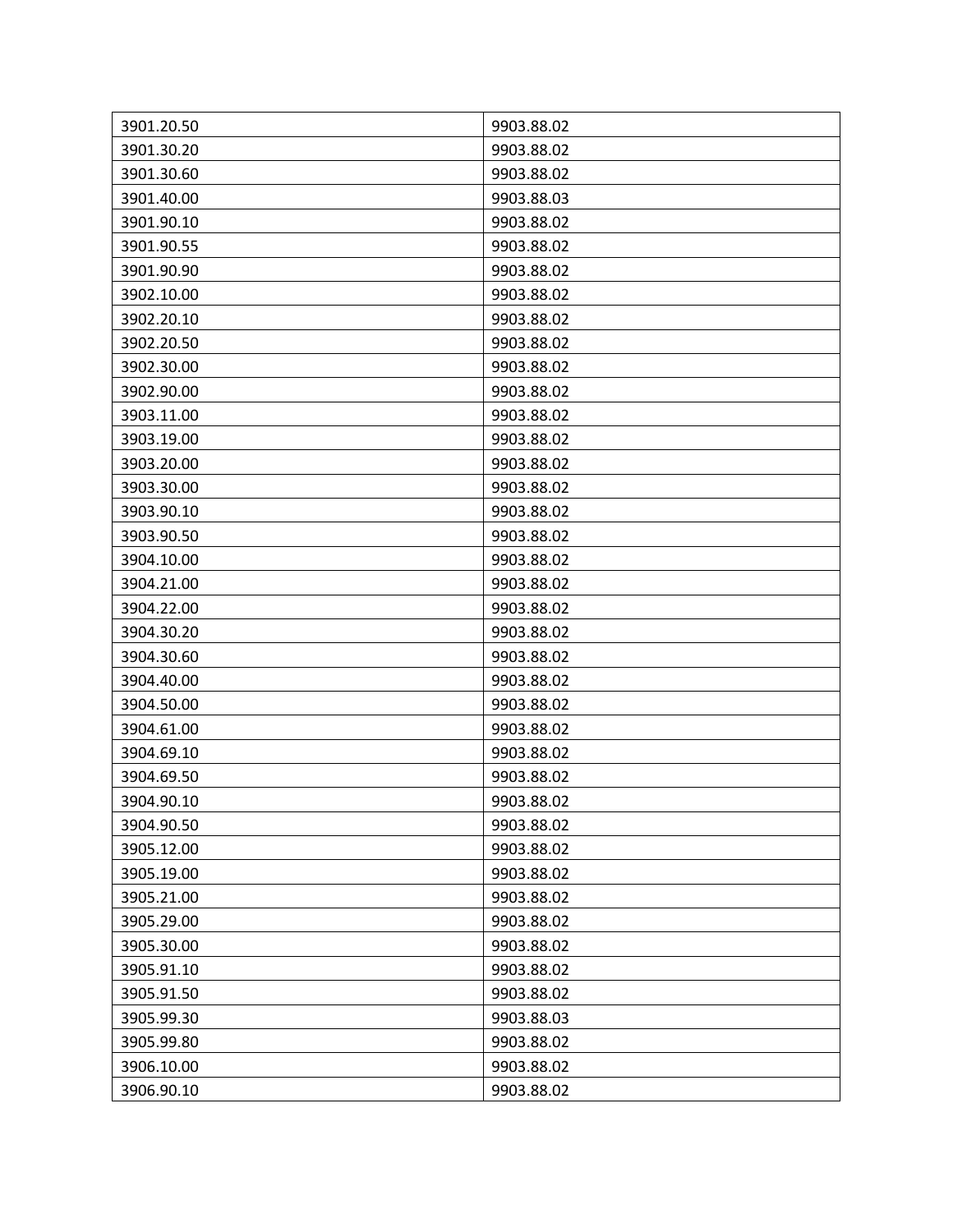| 3906.90.20 | 9903.88.02 |
|------------|------------|
| 3906.90.50 | 9903.88.02 |
| 3907.10.00 | 9903.88.02 |
| 3907.21.00 | 9903.88.02 |
| 3907.29.00 | 9903.88.02 |
| 3907.30.00 | 9903.88.02 |
| 3907.40.00 | 9903.88.02 |
| 3907.50.00 | 9903.88.02 |
| 3907.61.00 | 9903.88.02 |
| 3907.69.00 | 9903.88.02 |
| 3907.70.00 | 9903.88.02 |
| 3907.91.20 | 9903.88.02 |
| 3907.91.40 | 9903.88.02 |
| 3907.91.50 | 9903.88.02 |
| 3907.99.20 | 9903.88.02 |
| 3907.99.50 | 9903.88.02 |
| 3908.10.00 | 9903.88.02 |
| 3908.90.20 | 9903.88.02 |
| 3908.90.70 | 9903.88.02 |
| 3909.10.00 | 9903.88.02 |
| 3909.20.00 | 9903.88.02 |
| 3909.31.00 | 9903.88.03 |
| 3909.39.00 | 9903.88.03 |
| 3909.40.00 | 9903.88.02 |
| 3909.50.10 | 9903.88.02 |
| 3909.50.20 | 9903.88.02 |
| 3909.50.50 | 9903.88.02 |
| 3910.00.00 | 9903.88.02 |
| 3911.10.00 | 9903.88.02 |
| 3911.20.00 | 9903.88.02 |
| 3911.90.10 | 9903.88.02 |
| 3911.90.15 | 9903.88.02 |
| 3911.90.25 | 9903.88.02 |
| 3911.90.35 | 9903.88.02 |
| 3911.90.45 | 9903.88.02 |
| 3911.90.70 | 9903.88.02 |
| 3911.90.91 | 9903.88.02 |
| 3912.11.00 | 9903.88.03 |
| 3912.12.00 | 9903.88.02 |
| 3912.20.00 | 9903.88.02 |
| 3912.31.00 | 9903.88.03 |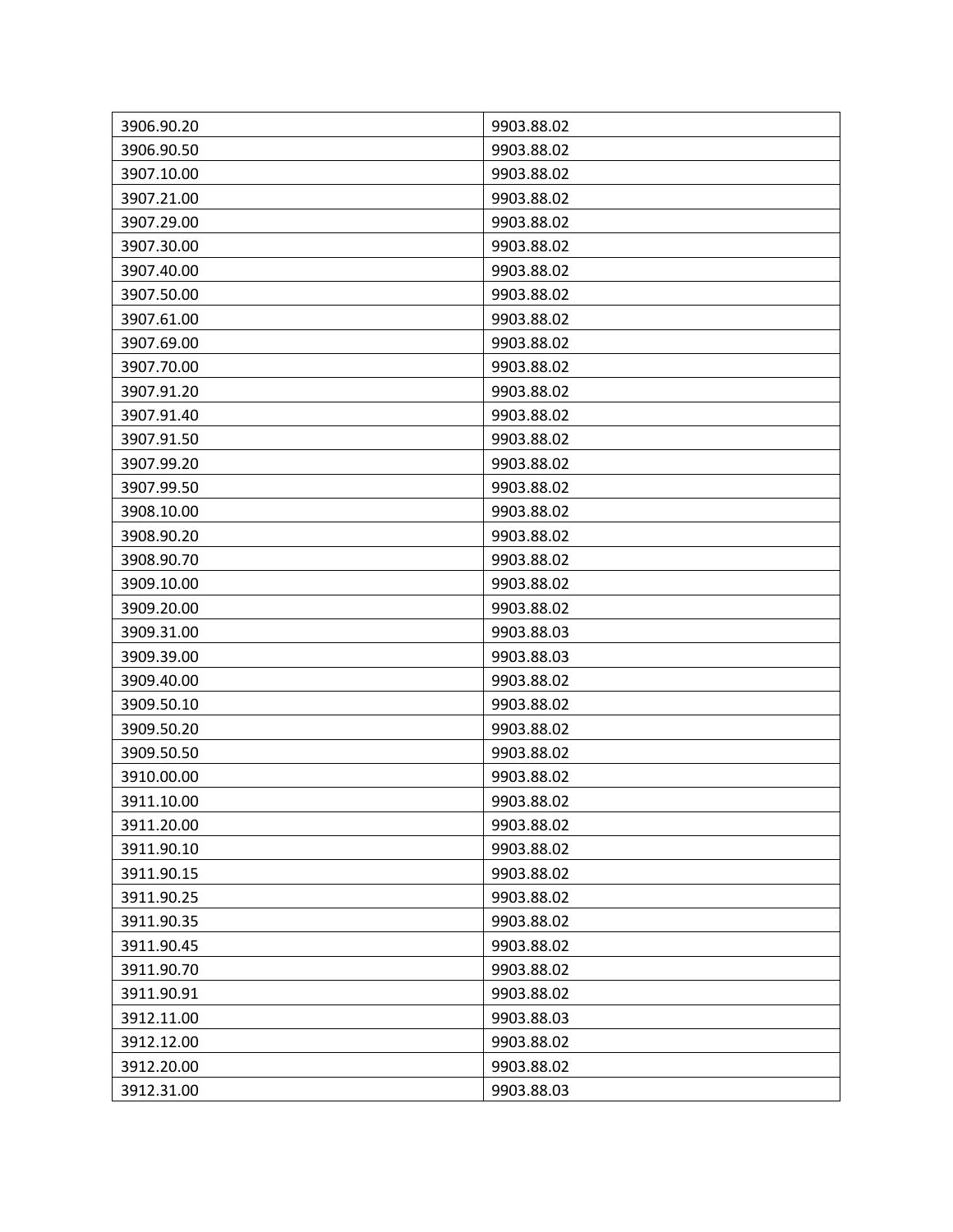| 3912.39.00 | 9903.88.02 |
|------------|------------|
| 3912.90.00 | 9903.88.02 |
| 3913.10.00 | 9903.88.15 |
| 3913.90.10 | 9903.88.02 |
| 3913.90.20 | 9903.88.03 |
| 3913.90.50 | 9903.88.02 |
| 3914.00.20 | 9903.88.02 |
| 3914.00.60 | 9903.88.02 |
| 3915.10.00 | 9903.88.03 |
| 3915.20.00 | 9903.88.03 |
| 3915.30.00 | 9903.88.03 |
| 3915.90.00 | 9903.88.03 |
| 3916.10.00 | 9903.88.02 |
| 3916.20.00 | 9903.88.02 |
| 3916.90.10 | 9903.88.02 |
| 3916.90.20 | 9903.88.03 |
| 3916.90.30 | 9903.88.02 |
| 3916.90.50 | 9903.88.02 |
| 3917.10.10 | 9903.88.03 |
| 3917.10.60 | 9903.88.03 |
| 3917.10.90 | 9903.88.03 |
| 3917.21.00 | 9903.88.02 |
| 3917.22.00 | 9903.88.02 |
| 3917.23.00 | 9903.88.02 |
| 3917.29.00 | 9903.88.02 |
| 3917.31.00 | 9903.88.02 |
| 3917.32.00 | 9903.88.02 |
| 3917.33.00 | 9903.88.03 |
| 3917.39.00 | 9903.88.03 |
| 3917.40.00 | 9903.88.02 |
| 3918.10.10 | 9903.88.03 |
| 3918.10.20 | 9903.88.03 |
| 3918.10.31 | 9903.88.03 |
| 3918.10.32 | 9903.88.03 |
| 3918.10.40 | 9903.88.03 |
| 3918.10.50 | 9903.88.03 |
| 3918.90.10 | 9903.88.03 |
| 3918.90.20 | 9903.88.03 |
| 3918.90.30 | 9903.88.03 |
| 3918.90.50 | 9903.88.03 |
| 3919.10.10 | 9903.88.02 |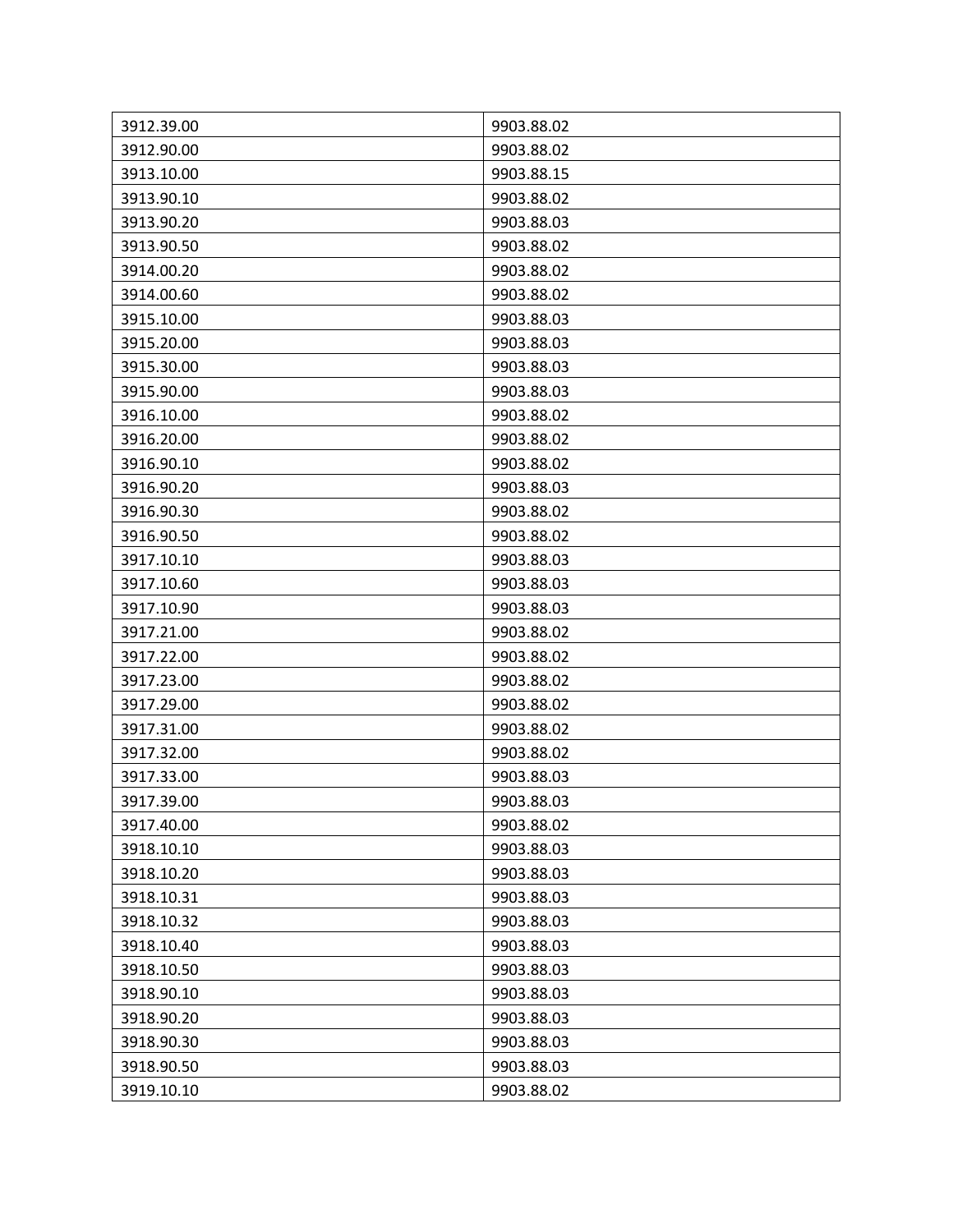| 3919.10.20 | 9903.88.02 |
|------------|------------|
| 3919.90.10 | 9903.88.02 |
| 3919.90.50 | 9903.88.02 |
| 3920.10.00 | 9903.88.02 |
| 3920.20.00 | 9903.88.02 |
| 3920.30.00 | 9903.88.02 |
| 3920.43.10 | 9903.88.02 |
| 3920.43.50 | 9903.88.02 |
| 3920.49.00 | 9903.88.02 |
| 3920.51.10 | 9903.88.02 |
| 3920.51.50 | 9903.88.02 |
| 3920.59.10 | 9903.88.02 |
| 3920.59.40 | 9903.88.02 |
| 3920.59.80 | 9903.88.02 |
| 3920.61.00 | 9903.88.02 |
| 3920.62.00 | 9903.88.02 |
| 3920.63.10 | 9903.88.02 |
| 3920.63.20 | 9903.88.02 |
| 3920.69.00 | 9903.88.02 |
| 3920.71.00 | 9903.88.02 |
| 3920.73.00 | 9903.88.02 |
| 3920.79.05 | 9903.88.02 |
| 3920.79.10 | 9903.88.02 |
| 3920.79.50 | 9903.88.02 |
| 3920.91.00 | 9903.88.02 |
| 3920.92.00 | 9903.88.02 |
| 3920.93.00 | 9903.88.02 |
| 3920.94.00 | 9903.88.02 |
| 3920.99.10 | 9903.88.02 |
| 3920.99.20 | 9903.88.02 |
| 3920.99.50 | 9903.88.02 |
| 3921.11.00 | 9903.88.02 |
| 3921.12.11 | 9903.88.02 |
| 3921.12.15 | 9903.88.02 |
| 3921.12.19 | 9903.88.02 |
| 3921.12.50 | 9903.88.02 |
| 3921.13.11 | 9903.88.02 |
| 3921.13.15 | 9903.88.02 |
| 3921.13.19 | 9903.88.02 |
| 3921.13.50 | 9903.88.02 |
| 3921.14.00 | 9903.88.02 |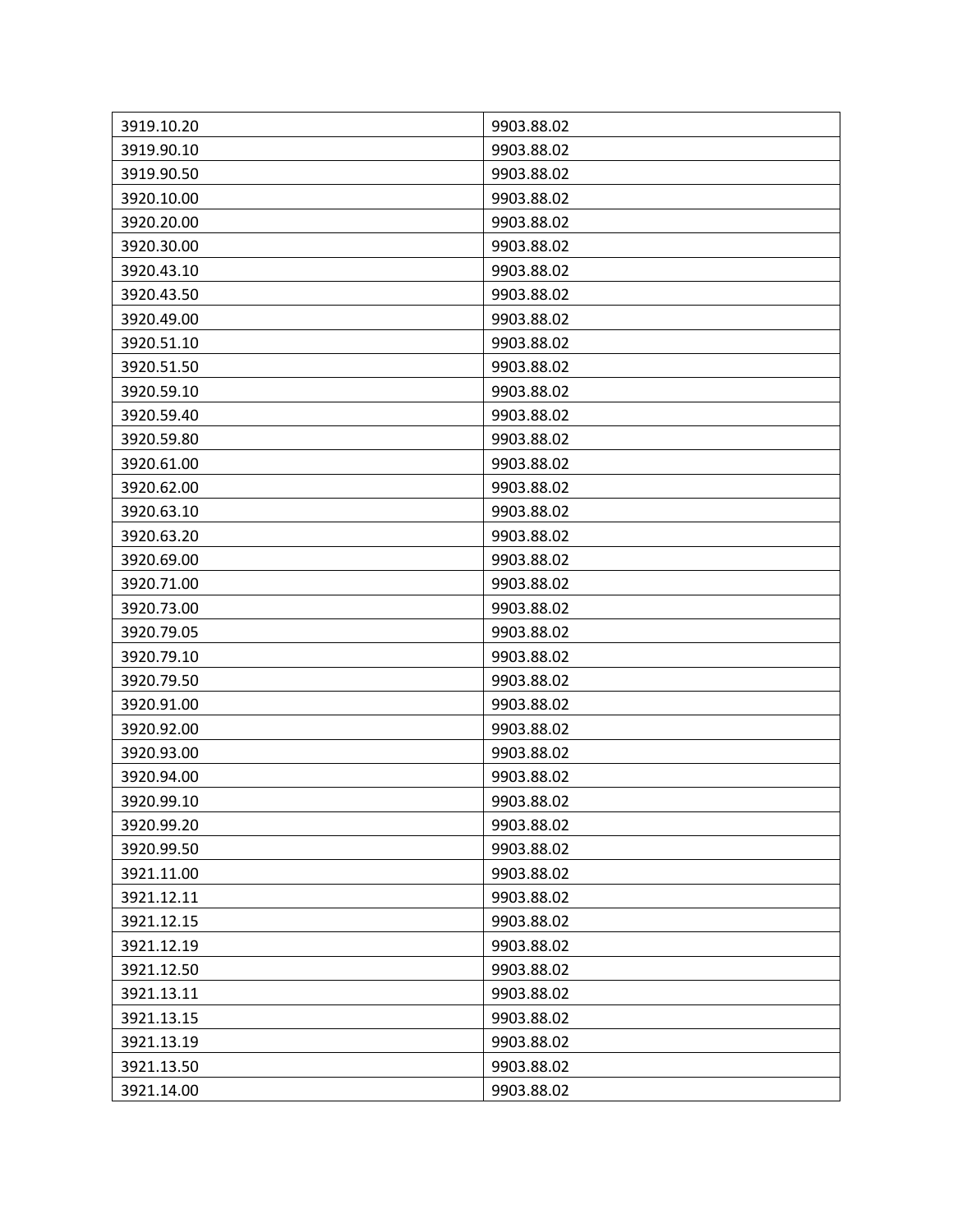| 3921.19.00 | 9903.88.02 |
|------------|------------|
| 3921.90.11 | 9903.88.02 |
| 3921.90.15 | 9903.88.02 |
| 3921.90.19 | 9903.88.02 |
| 3921.90.21 | 9903.88.02 |
| 3921.90.25 | 9903.88.02 |
| 3921.90.29 | 9903.88.02 |
| 3921.90.40 | 9903.88.02 |
| 3921.90.50 | 9903.88.02 |
| 3922.10.00 | 9903.88.15 |
| 3922.20.00 | 9903.88.15 |
| 3922.90.00 | 9903.88.03 |
| 3923.10.20 | 9903.88.03 |
| 3923.10.90 | 9903.88.03 |
| 3923.21.00 | 9903.88.03 |
| 3923.29.00 | 9903.88.03 |
| 3923.30.00 | 9903.88.03 |
| 3923.40.00 | 9903.88.03 |
| 3923.50.00 | 9903.88.03 |
| 3923.90.00 | 9903.88.03 |
| 3924.10.20 | 9903.88.15 |
| 3924.10.30 | 9903.88.15 |
| 3924.90.05 | 9903.88.15 |
| 3924.90.56 | 9903.88.15 |
| 3925.10.00 | 9903.88.03 |
| 3925.20.00 | 9903.88.15 |
| 3925.30.10 | 9903.88.15 |
| 3925.30.50 | 9903.88.15 |
| 3925.90.00 | 9903.88.03 |
| 3926.20.20 | 9903.88.03 |
| 3926.20.30 | 9903.88.03 |
| 3926.20.60 | 9903.88.03 |
| 3926.20.90 | 9903.88.03 |
| 3926.30.10 | 9903.88.15 |
| 3926.30.50 | 9903.88.15 |
| 3926.90.10 | 9903.88.15 |
| 3926.90.16 | 9903.88.15 |
| 3926.90.21 | 9903.88.15 |
| 3926.90.25 | 9903.88.15 |
| 3926.90.30 | 9903.88.03 |
| 3926.90.35 | 9903.88.15 |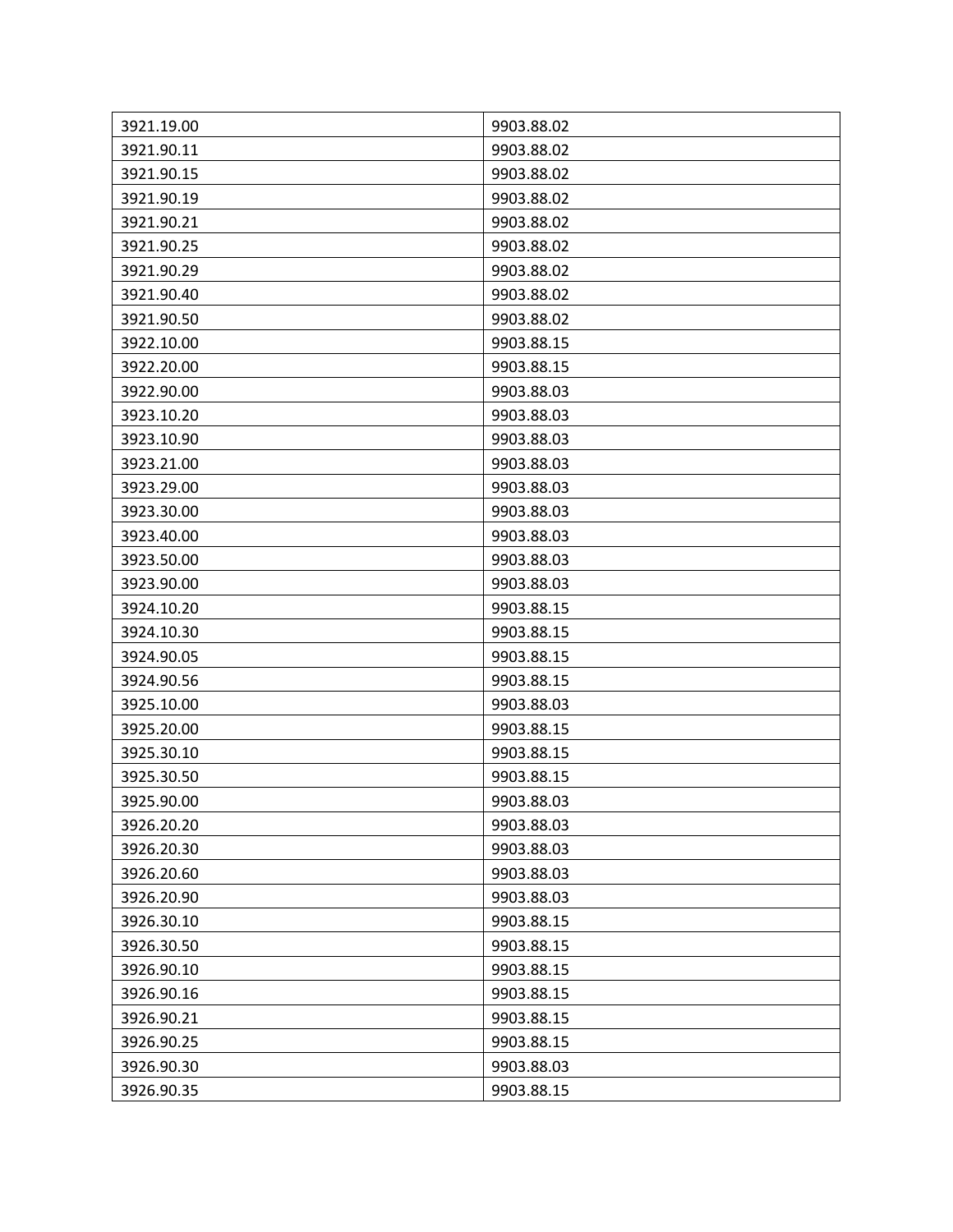| 3926.90.45 | 9903.88.03 |
|------------|------------|
| 3926.90.50 | 9903.88.15 |
| 3926.90.55 | 9903.88.03 |
| 3926.90.56 | 9903.88.03 |
| 3926.90.57 | 9903.88.03 |
| 3926.90.59 | 9903.88.03 |
| 3926.90.60 | 9903.88.03 |
| 3926.90.70 | 9903.88.15 |
| 3926.90.83 | 9903.88.03 |
| 3926.90.85 | 9903.88.15 |
| 3926.90.87 | 9903.88.03 |
| 3926.90.94 | 9903.88.03 |
| 3926.90.96 | 9903.88.03 |
| 3926.90.99 | 9903.88.15 |
| 4001.10.00 | 9903.88.03 |
| 4001.21.00 | 9903.88.03 |
| 4001.22.00 | 9903.88.03 |
| 4001.29.00 | 9903.88.03 |
| 4001.30.00 | 9903.88.03 |
| 4002.11.00 | 9903.88.03 |
| 4002.19.00 | 9903.88.03 |
| 4002.20.00 | 9903.88.03 |
| 4002.31.00 | 9903.88.03 |
| 4002.39.00 | 9903.88.03 |
| 4002.41.00 | 9903.88.03 |
| 4002.49.00 | 9903.88.03 |
| 4002.51.00 | 9903.88.03 |
| 4002.59.00 | 9903.88.03 |
| 4002.60.00 | 9903.88.03 |
| 4002.70.00 | 9903.88.03 |
| 4002.80.00 | 9903.88.03 |
| 4002.91.00 | 9903.88.03 |
| 4002.99.00 | 9903.88.03 |
| 4003.00.00 | 9903.88.03 |
| 4004.00.00 | 9903.88.03 |
| 4005.10.00 | 9903.88.03 |
| 4005.20.00 | 9903.88.03 |
| 4005.91.00 | 9903.88.03 |
| 4005.99.00 | 9903.88.03 |
| 4006.10.00 | 9903.88.15 |
| 4006.90.10 | 9903.88.03 |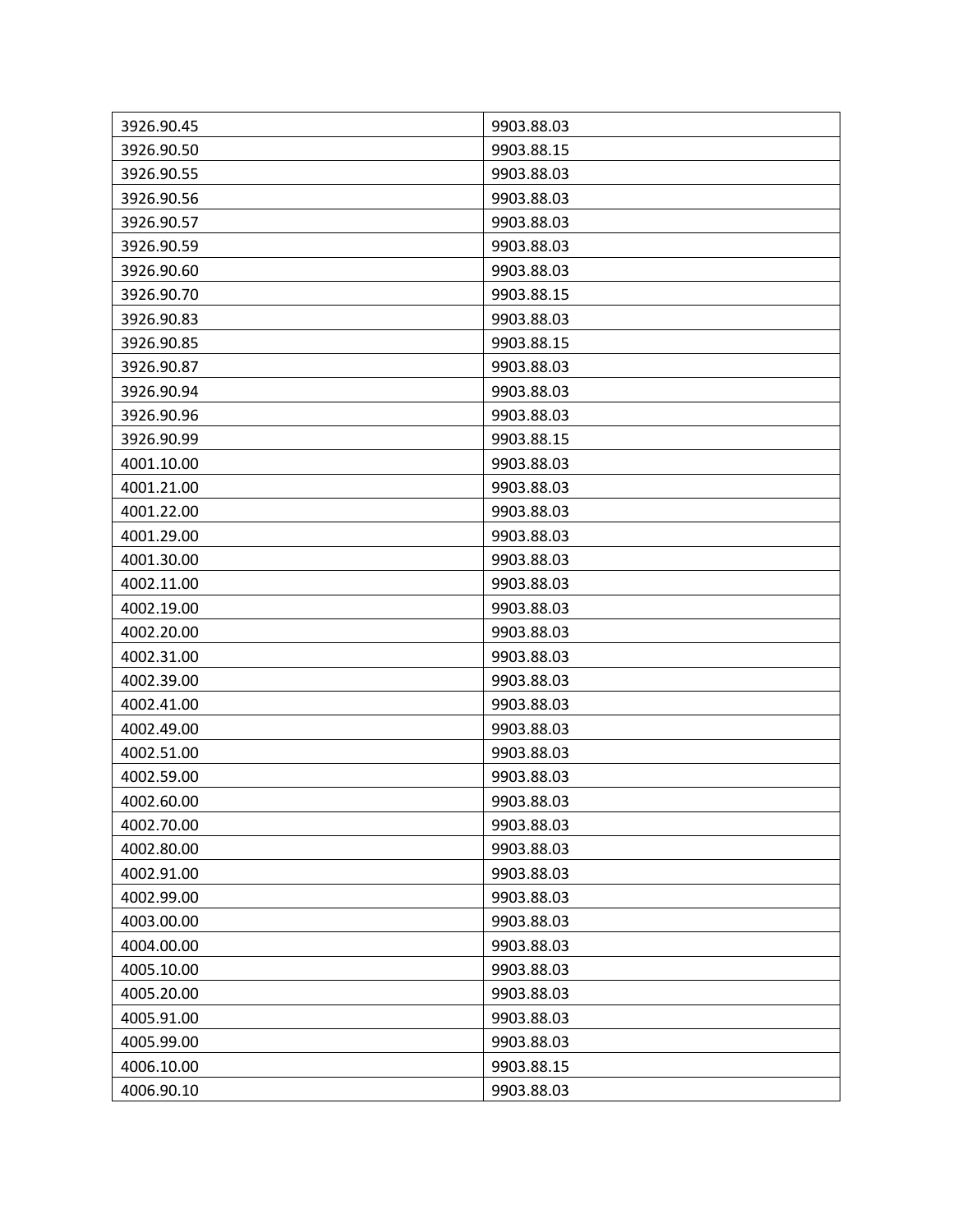| 4006.90.50 | 9903.88.03 |
|------------|------------|
| 4007.00.00 | 9903.88.03 |
| 4008.11.10 | 9903.88.03 |
| 4008.11.50 | 9903.88.03 |
| 4008.19.20 | 9903.88.03 |
| 4008.19.40 | 9903.88.03 |
| 4008.19.60 | 9903.88.03 |
| 4008.19.80 | 9903.88.03 |
| 4008.21.00 | 9903.88.03 |
| 4008.29.20 | 9903.88.03 |
| 4008.29.40 | 9903.88.03 |
| 4009.11.00 | 9903.88.03 |
| 4009.12.00 | 9903.88.15 |
| 4009.21.00 | 9903.88.03 |
| 4009.22.00 | 9903.88.03 |
| 4009.31.00 | 9903.88.03 |
| 4009.32.00 | 9903.88.03 |
| 4009.41.00 | 9903.88.03 |
| 4009.42.00 | 9903.88.15 |
| 4010.11.00 | 9903.88.15 |
| 4010.12.10 | 9903.88.03 |
| 4010.12.50 | 9903.88.03 |
| 4010.12.55 | 9903.88.03 |
| 4010.12.90 | 9903.88.03 |
| 4010.19.10 | 9903.88.03 |
| 4010.19.50 | 9903.88.03 |
| 4010.19.55 | 9903.88.03 |
| 4010.19.80 | 9903.88.03 |
| 4010.19.91 | 9903.88.03 |
| 4010.31.30 | 9903.88.03 |
| 4010.31.60 | 9903.88.03 |
| 4010.32.30 | 9903.88.03 |
| 4010.32.60 | 9903.88.03 |
| 4010.33.30 | 9903.88.03 |
| 4010.33.60 | 9903.88.03 |
| 4010.34.30 | 9903.88.03 |
| 4010.34.60 | 9903.88.03 |
| 4010.35.30 | 9903.88.03 |
| 4010.35.41 | 9903.88.03 |
| 4010.35.45 | 9903.88.03 |
| 4010.35.50 | 9903.88.03 |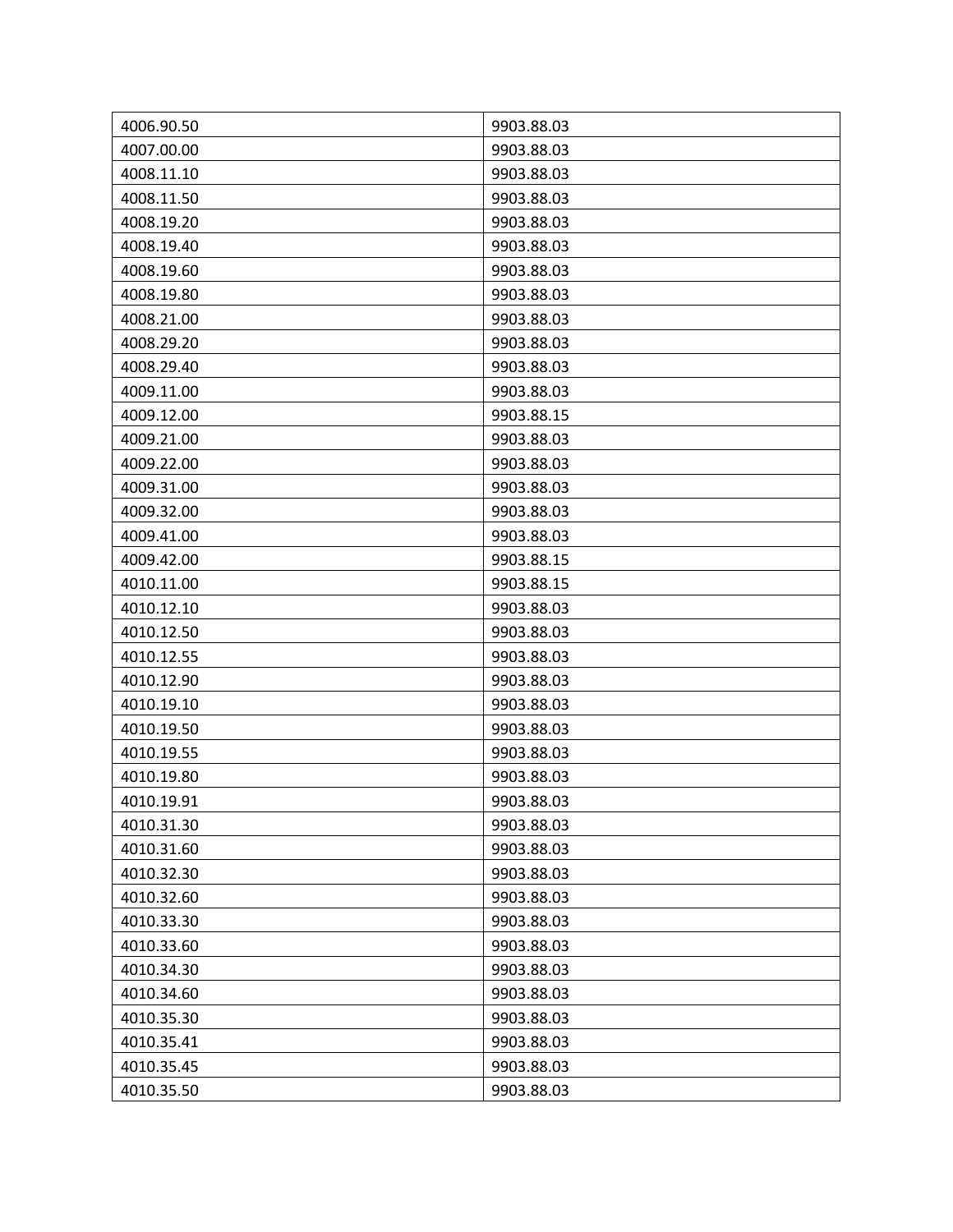| 4010.35.90 | 9903.88.03 |
|------------|------------|
| 4010.36.30 | 9903.88.03 |
| 4010.36.41 | 9903.88.03 |
| 4010.36.45 | 9903.88.03 |
|            |            |
| 4010.36.50 | 9903.88.03 |
| 4010.36.90 | 9903.88.03 |
| 4010.39.10 | 9903.88.03 |
| 4010.39.20 | 9903.88.03 |
| 4010.39.30 | 9903.88.03 |
| 4010.39.41 | 9903.88.03 |
| 4010.39.45 | 9903.88.03 |
| 4010.39.50 | 9903.88.03 |
| 4010.39.90 | 9903.88.03 |
| 4011.10.10 | 9903.88.03 |
| 4011.10.50 | 9903.88.03 |
| 4011.20.10 | 9903.88.03 |
| 4011.20.50 | 9903.88.03 |
| 4011.30.00 | 9903.88.01 |
| 4011.40.00 | 9903.88.03 |
| 4011.50.00 | 9903.88.03 |
| 4011.70.00 | 9903.88.03 |
| 4011.80.10 | 9903.88.03 |
| 4011.80.20 | 9903.88.03 |
| 4011.80.80 | 9903.88.03 |
| 4011.90.10 | 9903.88.03 |
| 4011.90.20 | 9903.88.03 |
| 4011.90.80 | 9903.88.03 |
| 4012.11.40 | 9903.88.03 |
| 4012.11.80 | 9903.88.03 |
| 4012.12.40 | 9903.88.03 |
| 4012.12.80 | 9903.88.03 |
| 4012.13.00 | 9903.88.01 |
| 4012.19.20 | 9903.88.03 |
| 4012.19.40 | 9903.88.03 |
| 4012.19.80 | 9903.88.15 |
| 4012.20.10 | 9903.88.03 |
| 4012.20.15 | 9903.88.03 |
| 4012.20.45 | 9903.88.03 |
| 4012.20.60 | 9903.88.03 |
| 4012.20.80 | 9903.88.03 |
| 4012.90.10 | 9903.88.03 |
|            |            |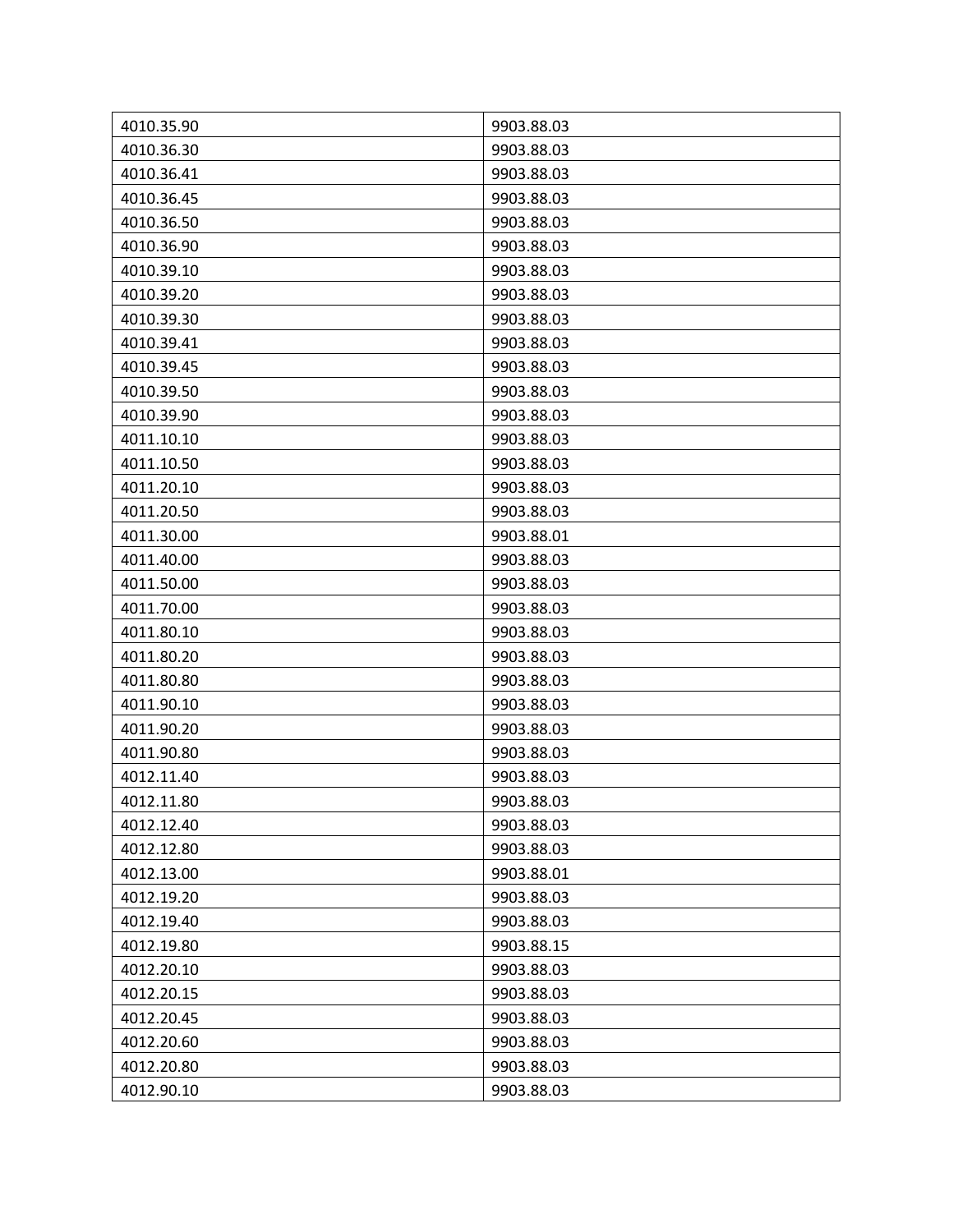| 4012.90.30 | 9903.88.03 |
|------------|------------|
| 4012.90.45 | 9903.88.03 |
| 4012.90.70 | 9903.88.03 |
| 4012.90.90 | 9903.88.03 |
| 4013.10.00 | 9903.88.03 |
| 4013.20.00 | 9903.88.03 |
| 4013.90.10 | 9903.88.03 |
| 4013.90.50 | 9903.88.03 |
| 4015.12.10 | 9903.88.15 |
| 4015.12.90 | 9903.88.03 |
| 4015.19.11 | 9903.88.03 |
| 4015.19.51 | 9903.88.03 |
| 4015.90.00 | 9903.88.03 |
| 4016.10.00 | 9903.88.03 |
| 4016.91.00 | 9903.88.03 |
| 4016.93.10 | 9903.88.03 |
| 4016.93.50 | 9903.88.03 |
| 4016.94.00 | 9903.88.03 |
| 4016.95.00 | 9903.88.15 |
| 4016.99.03 | 9903.88.03 |
| 4016.99.05 | 9903.88.15 |
| 4016.99.10 | 9903.88.15 |
| 4016.99.15 | 9903.88.15 |
| 4016.99.30 | 9903.88.03 |
| 4016.99.35 | 9903.88.03 |
| 4016.99.55 | 9903.88.03 |
| 4016.99.60 | 9903.88.03 |
| 4017.00.00 | 9903.88.03 |
| 4101.20.10 | 9903.88.15 |
| 4101.20.20 | 9903.88.15 |
| 4101.20.30 | 9903.88.15 |
| 4101.20.35 | 9903.88.15 |
| 4101.20.40 | 9903.88.15 |
| 4101.20.50 | 9903.88.15 |
| 4101.20.70 | 9903.88.15 |
| 4101.50.10 | 9903.88.15 |
| 4101.50.20 | 9903.88.15 |
| 4101.50.30 | 9903.88.15 |
| 4101.50.35 | 9903.88.15 |
| 4101.50.40 | 9903.88.15 |
| 4101.50.50 | 9903.88.15 |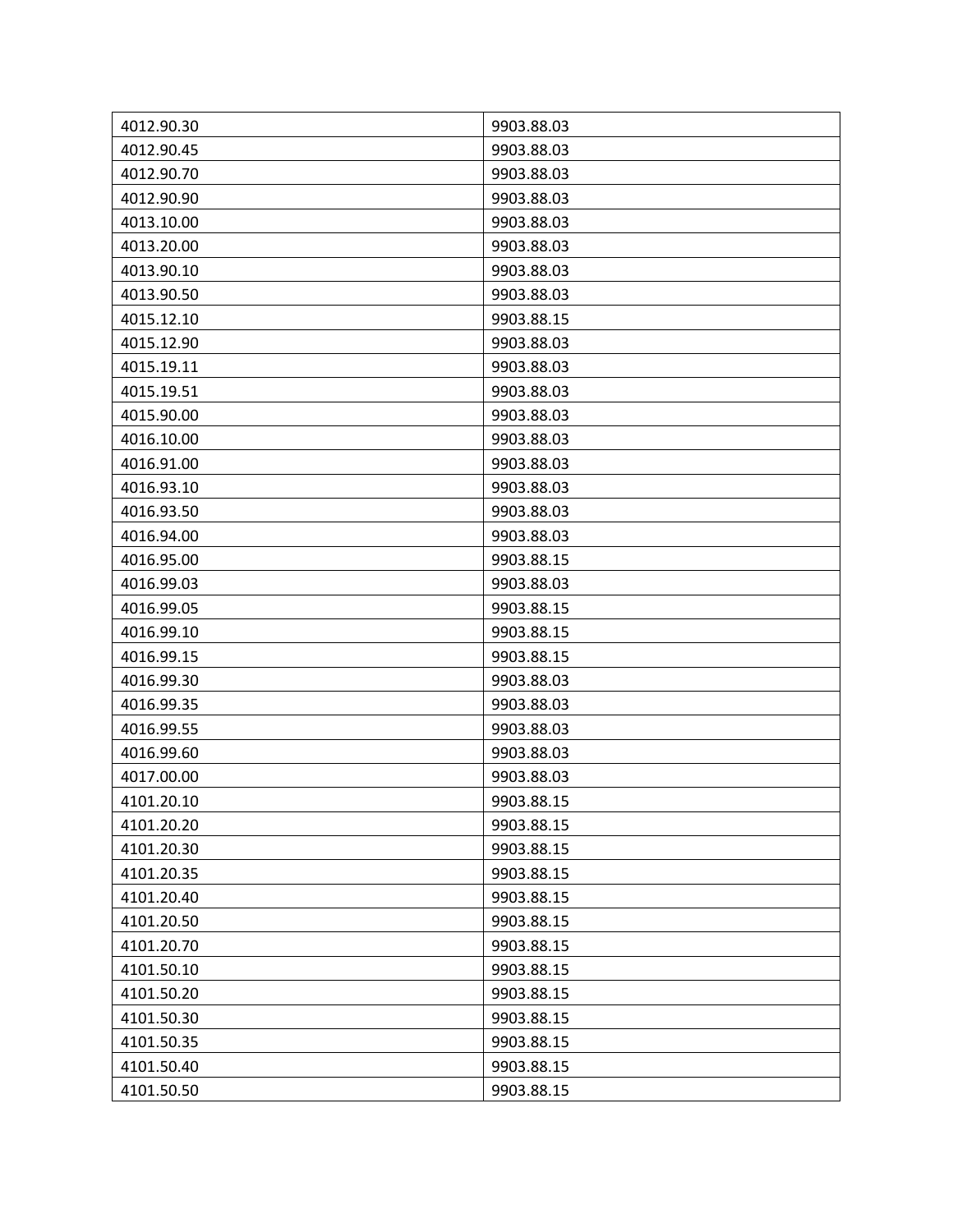| 4101.50.70 | 9903.88.15 |
|------------|------------|
| 4101.90.10 | 9903.88.15 |
| 4101.90.35 | 9903.88.15 |
| 4101.90.40 | 9903.88.15 |
| 4101.90.50 | 9903.88.15 |
| 4101.90.70 | 9903.88.15 |
| 4102.10.10 | 9903.88.15 |
| 4102.10.20 | 9903.88.15 |
| 4102.21.00 | 9903.88.15 |
| 4102.29.10 | 9903.88.15 |
| 4102.29.20 | 9903.88.15 |
| 4102.29.30 | 9903.88.15 |
| 4103.20.10 | 9903.88.15 |
| 4103.20.20 | 9903.88.15 |
| 4103.20.30 | 9903.88.15 |
| 4103.30.10 | 9903.88.15 |
| 4103.30.20 | 9903.88.15 |
| 4103.90.11 | 9903.88.15 |
| 4103.90.12 | 9903.88.15 |
| 4103.90.13 | 9903.88.15 |
| 4103.90.20 | 9903.88.15 |
| 4104.11.10 | 9903.88.03 |
| 4104.11.20 | 9903.88.03 |
| 4104.11.30 | 9903.88.03 |
| 4104.11.40 | 9903.88.03 |
| 4104.11.50 | 9903.88.03 |
| 4104.19.10 | 9903.88.03 |
| 4104.19.20 | 9903.88.03 |
| 4104.19.30 | 9903.88.03 |
| 4104.19.40 | 9903.88.03 |
| 4104.19.50 | 9903.88.03 |
| 4104.41.10 | 9903.88.03 |
| 4104.41.20 | 9903.88.03 |
| 4104.41.30 | 9903.88.03 |
| 4104.41.40 | 9903.88.03 |
| 4104.41.50 | 9903.88.03 |
| 4104.49.10 | 9903.88.03 |
| 4104.49.20 | 9903.88.03 |
| 4104.49.30 | 9903.88.03 |
| 4104.49.40 | 9903.88.03 |
| 4104.49.50 | 9903.88.03 |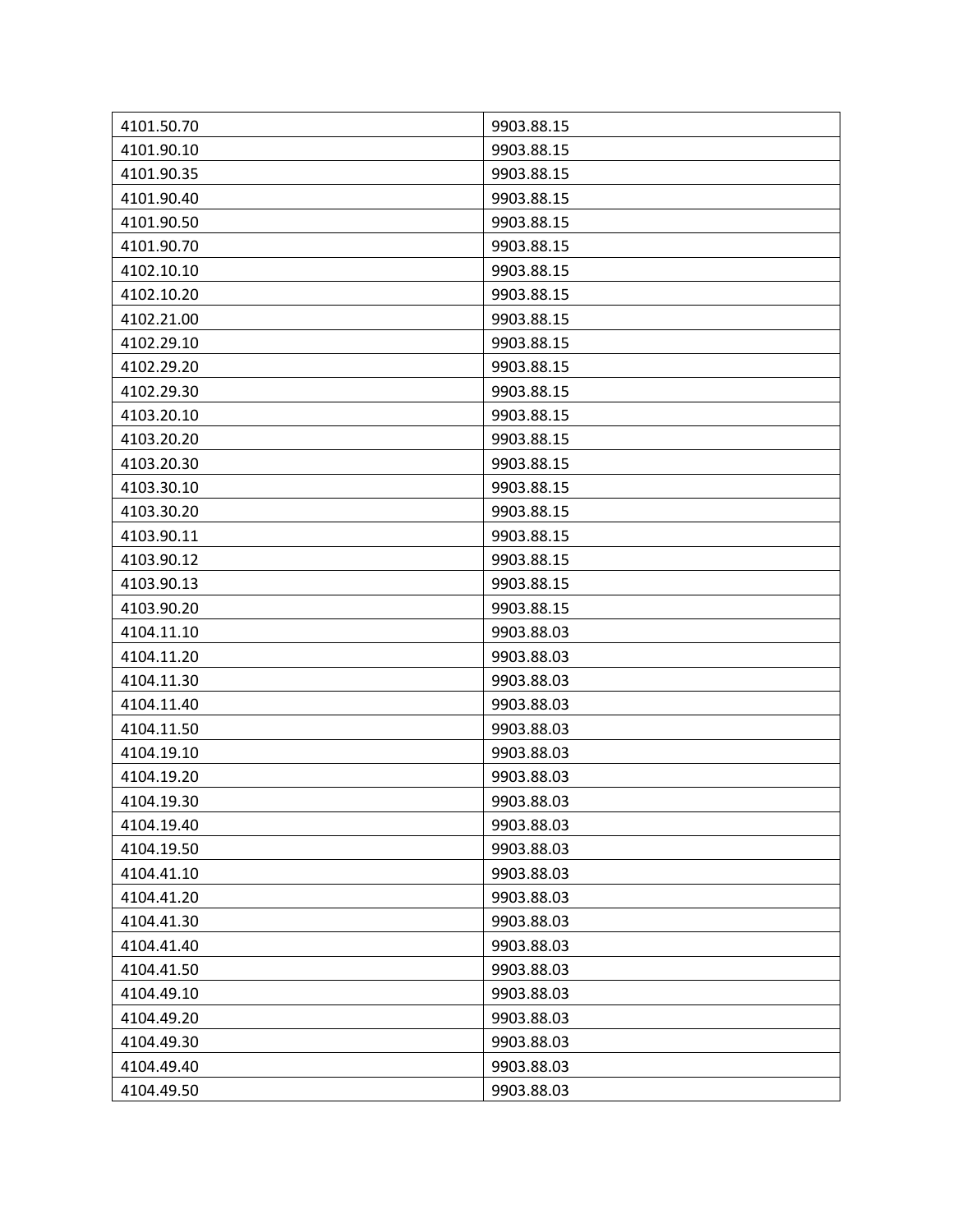| 4105.10.10 | 9903.88.03 |
|------------|------------|
| 4105.10.90 | 9903.88.03 |
| 4105.30.00 | 9903.88.03 |
| 4106.21.10 | 9903.88.03 |
| 4106.21.90 | 9903.88.03 |
| 4106.22.00 | 9903.88.03 |
| 4106.31.10 | 9903.88.03 |
| 4106.31.90 | 9903.88.03 |
| 4106.32.00 | 9903.88.03 |
| 4106.40.00 | 9903.88.03 |
| 4106.91.00 | 9903.88.03 |
| 4106.92.00 | 9903.88.03 |
| 4107.11.10 | 9903.88.03 |
| 4107.11.20 | 9903.88.03 |
| 4107.11.30 | 9903.88.03 |
| 4107.11.40 | 9903.88.03 |
| 4107.11.50 | 9903.88.03 |
| 4107.11.60 | 9903.88.03 |
| 4107.11.70 | 9903.88.03 |
| 4107.11.80 | 9903.88.03 |
| 4107.12.10 | 9903.88.03 |
| 4107.12.20 | 9903.88.03 |
| 4107.12.30 | 9903.88.03 |
| 4107.12.40 | 9903.88.03 |
| 4107.12.50 | 9903.88.03 |
| 4107.12.60 | 9903.88.03 |
| 4107.12.70 | 9903.88.03 |
| 4107.12.80 | 9903.88.03 |
| 4107.19.10 | 9903.88.03 |
| 4107.19.20 | 9903.88.03 |
| 4107.19.30 | 9903.88.03 |
| 4107.19.40 | 9903.88.03 |
| 4107.19.50 | 9903.88.03 |
| 4107.19.60 | 9903.88.03 |
| 4107.19.70 | 9903.88.03 |
| 4107.19.80 | 9903.88.03 |
| 4107.91.40 | 9903.88.03 |
| 4107.91.50 | 9903.88.03 |
| 4107.91.60 | 9903.88.03 |
| 4107.91.70 | 9903.88.03 |
| 4107.91.80 | 9903.88.03 |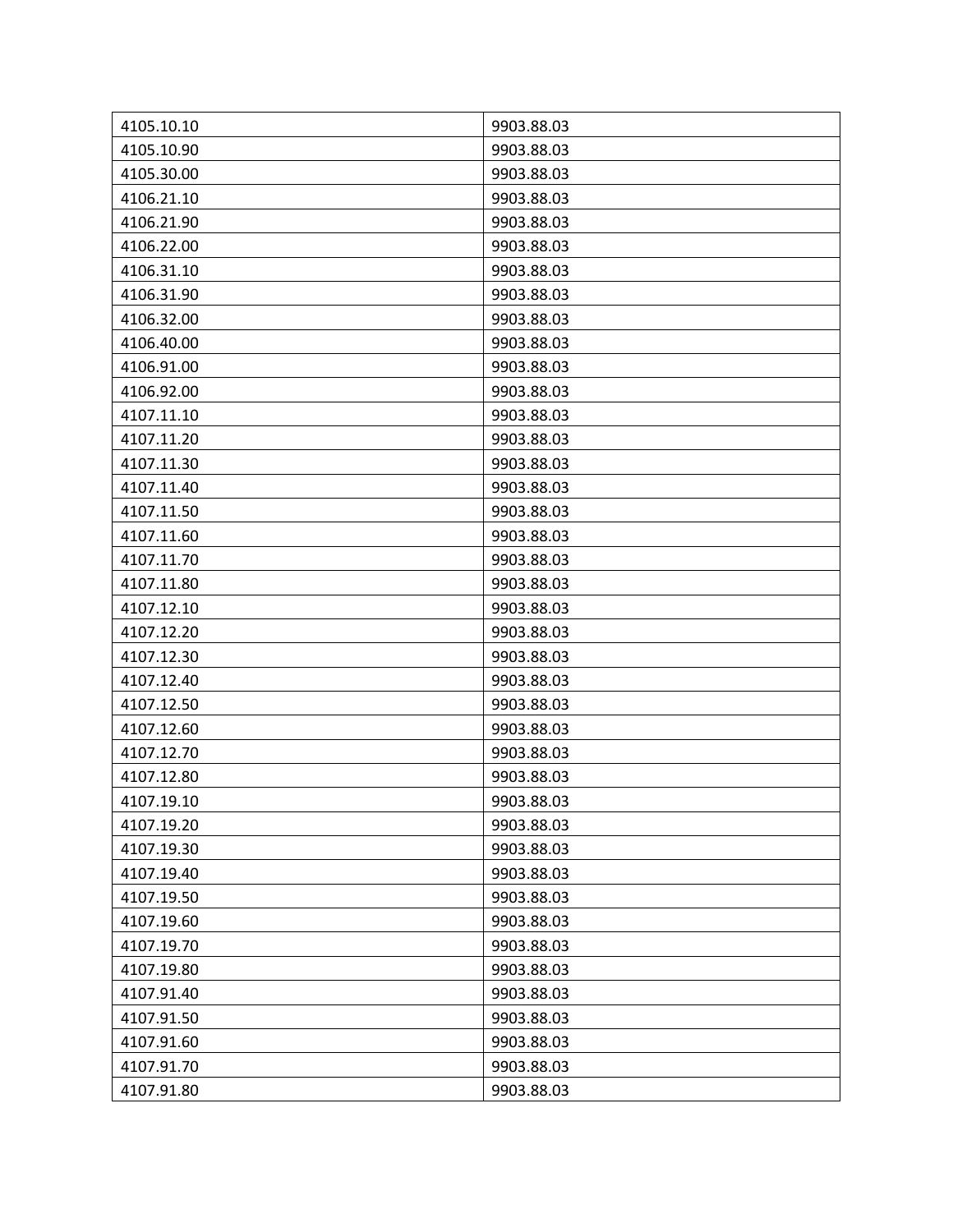| 4107.92.40 | 9903.88.03 |
|------------|------------|
| 4107.92.50 | 9903.88.03 |
| 4107.92.60 | 9903.88.03 |
| 4107.92.70 | 9903.88.03 |
| 4107.92.80 | 9903.88.03 |
| 4107.99.40 | 9903.88.03 |
| 4107.99.50 | 9903.88.03 |
| 4107.99.60 | 9903.88.03 |
| 4107.99.70 | 9903.88.03 |
| 4107.99.80 | 9903.88.03 |
| 4112.00.30 | 9903.88.03 |
| 4112.00.60 | 9903.88.03 |
| 4113.10.30 | 9903.88.03 |
| 4113.10.60 | 9903.88.03 |
| 4113.20.00 | 9903.88.03 |
| 4113.30.30 | 9903.88.03 |
| 4113.30.60 | 9903.88.03 |
| 4113.90.30 | 9903.88.03 |
| 4113.90.60 | 9903.88.03 |
| 4114.10.00 | 9903.88.03 |
| 4114.20.30 | 9903.88.03 |
| 4114.20.40 | 9903.88.03 |
| 4114.20.70 | 9903.88.03 |
| 4115.10.00 | 9903.88.03 |
| 4115.20.00 | 9903.88.15 |
| 4201.00.30 | 9903.88.03 |
| 4201.00.60 | 9903.88.03 |
| 4202.11.00 | 9903.88.03 |
| 4202.12.21 | 9903.88.03 |
| 4202.12.29 | 9903.88.03 |
| 4202.12.40 | 9903.88.03 |
| 4202.12.60 | 9903.88.03 |
| 4202.12.81 | 9903.88.03 |
| 4202.12.89 | 9903.88.03 |
| 4202.19.00 | 9903.88.03 |
| 4202.21.30 | 9903.88.03 |
| 4202.21.60 | 9903.88.03 |
| 4202.21.90 | 9903.88.03 |
| 4202.22.15 | 9903.88.03 |
| 4202.22.35 | 9903.88.03 |
| 4202.22.40 | 9903.88.03 |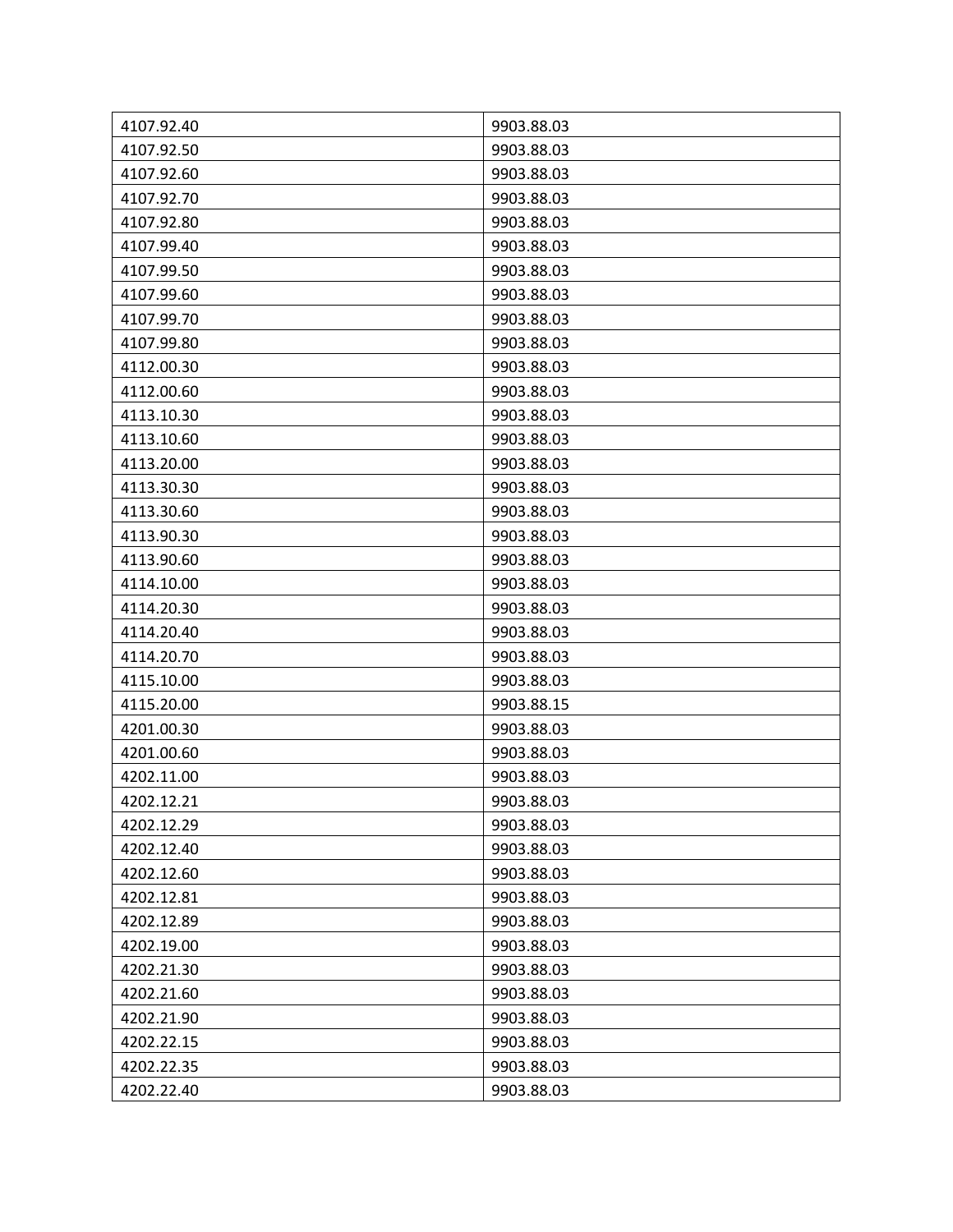| 4202.22.45 | 9903.88.03 |
|------------|------------|
| 4202.22.60 | 9903.88.03 |
| 4202.22.70 | 9903.88.03 |
| 4202.22.81 | 9903.88.03 |
| 4202.22.89 | 9903.88.03 |
| 4202.29.10 | 9903.88.03 |
| 4202.29.20 | 9903.88.03 |
| 4202.29.50 | 9903.88.03 |
| 4202.29.90 | 9903.88.03 |
| 4202.31.30 | 9903.88.03 |
| 4202.31.60 | 9903.88.03 |
| 4202.32.10 | 9903.88.03 |
| 4202.32.20 | 9903.88.03 |
| 4202.32.40 | 9903.88.03 |
| 4202.32.80 | 9903.88.03 |
| 4202.32.85 | 9903.88.03 |
| 4202.32.91 | 9903.88.03 |
| 4202.32.93 | 9903.88.03 |
| 4202.32.99 | 9903.88.03 |
| 4202.39.10 | 9903.88.03 |
| 4202.39.20 | 9903.88.03 |
| 4202.39.50 | 9903.88.03 |
| 4202.39.90 | 9903.88.03 |
| 4202.91.10 | 9903.88.03 |
| 4202.91.90 | 9903.88.03 |
| 4202.92.04 | 9903.88.03 |
| 4202.92.08 | 9903.88.03 |
| 4202.92.10 | 9903.88.03 |
| 4202.92.15 | 9903.88.03 |
| 4202.92.20 | 9903.88.03 |
| 4202.92.31 | 9903.88.03 |
| 4202.92.33 | 9903.88.03 |
| 4202.92.39 | 9903.88.03 |
| 4202.92.45 | 9903.88.03 |
| 4202.92.50 | 9903.88.03 |
| 4202.92.60 | 9903.88.03 |
| 4202.92.91 | 9903.88.03 |
| 4202.92.93 | 9903.88.03 |
| 4202.92.94 | 9903.88.03 |
| 4202.92.97 | 9903.88.03 |
| 4202.99.10 | 9903.88.03 |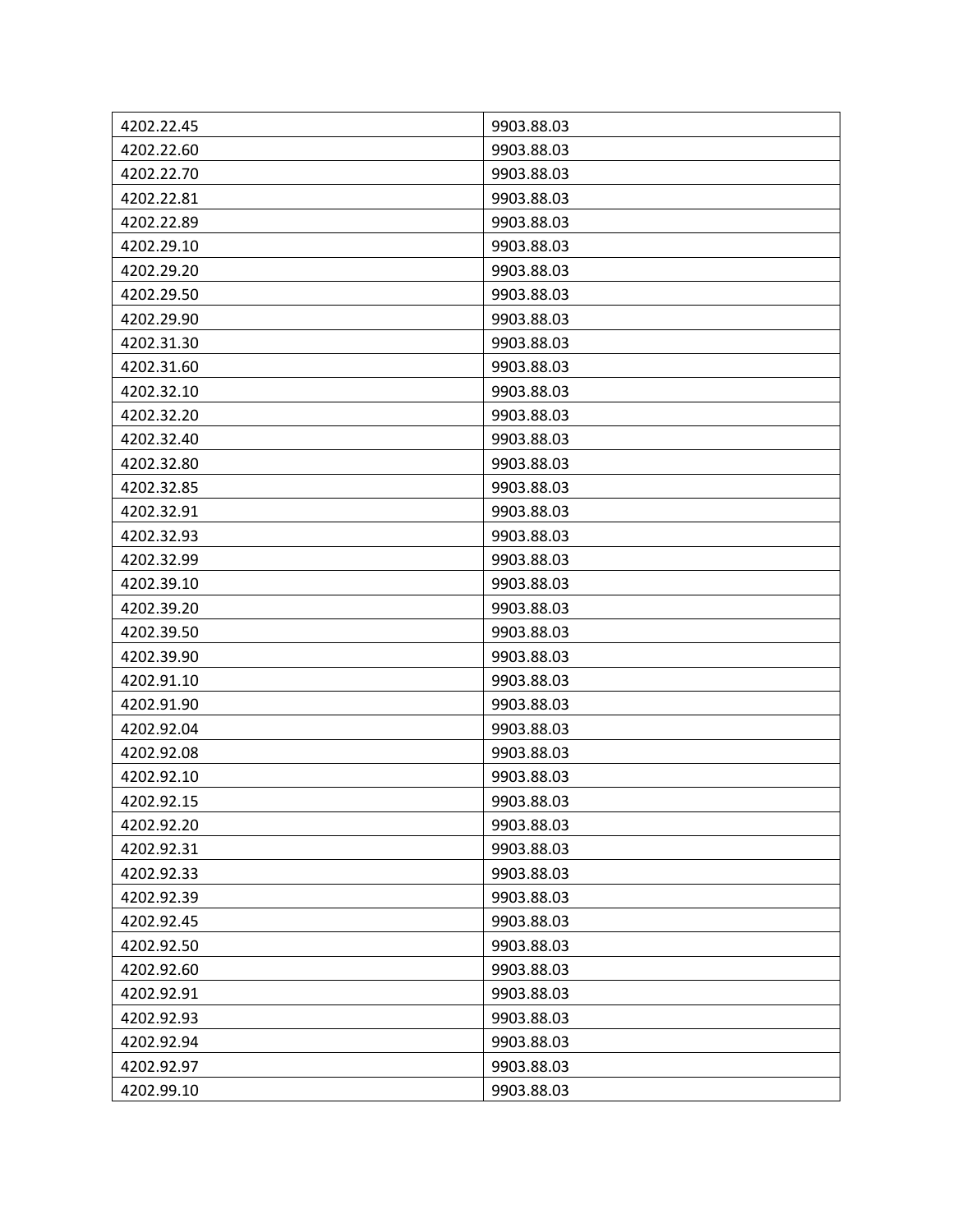| 4202.99.20 | 9903.88.03 |
|------------|------------|
| 4202.99.30 | 9903.88.03 |
| 4202.99.50 | 9903.88.03 |
| 4202.99.90 | 9903.88.03 |
| 4203.10.20 | 9903.88.03 |
| 4203.10.40 | 9903.88.03 |
| 4203.21.20 | 9903.88.03 |
| 4203.21.40 | 9903.88.03 |
| 4203.21.55 | 9903.88.03 |
| 4203.21.60 | 9903.88.03 |
| 4203.21.70 | 9903.88.03 |
| 4203.21.80 | 9903.88.03 |
| 4203.29.05 | 9903.88.03 |
| 4203.29.08 | 9903.88.03 |
| 4203.29.15 | 9903.88.03 |
| 4203.29.18 | 9903.88.03 |
| 4203.29.20 | 9903.88.03 |
| 4203.29.30 | 9903.88.03 |
| 4203.29.40 | 9903.88.03 |
| 4203.29.50 | 9903.88.03 |
| 4203.30.00 | 9903.88.03 |
| 4203.40.30 | 9903.88.03 |
| 4203.40.60 | 9903.88.03 |
| 4205.00.05 | 9903.88.03 |
| 4205.00.10 | 9903.88.03 |
| 4205.00.20 | 9903.88.03 |
| 4205.00.40 | 9903.88.03 |
| 4205.00.60 | 9903.88.03 |
| 4205.00.80 | 9903.88.03 |
| 4301.10.00 | 9903.88.15 |
| 4301.60.30 | 9903.88.15 |
| 4301.60.60 | 9903.88.15 |
| 4301.80.02 | 9903.88.15 |
| 4302.11.00 | 9903.88.03 |
| 4302.19.13 | 9903.88.03 |
| 4302.19.15 | 9903.88.03 |
| 4302.19.30 | 9903.88.03 |
| 4302.19.45 | 9903.88.03 |
| 4302.19.55 | 9903.88.03 |
| 4302.19.60 | 9903.88.03 |
| 4302.19.75 | 9903.88.03 |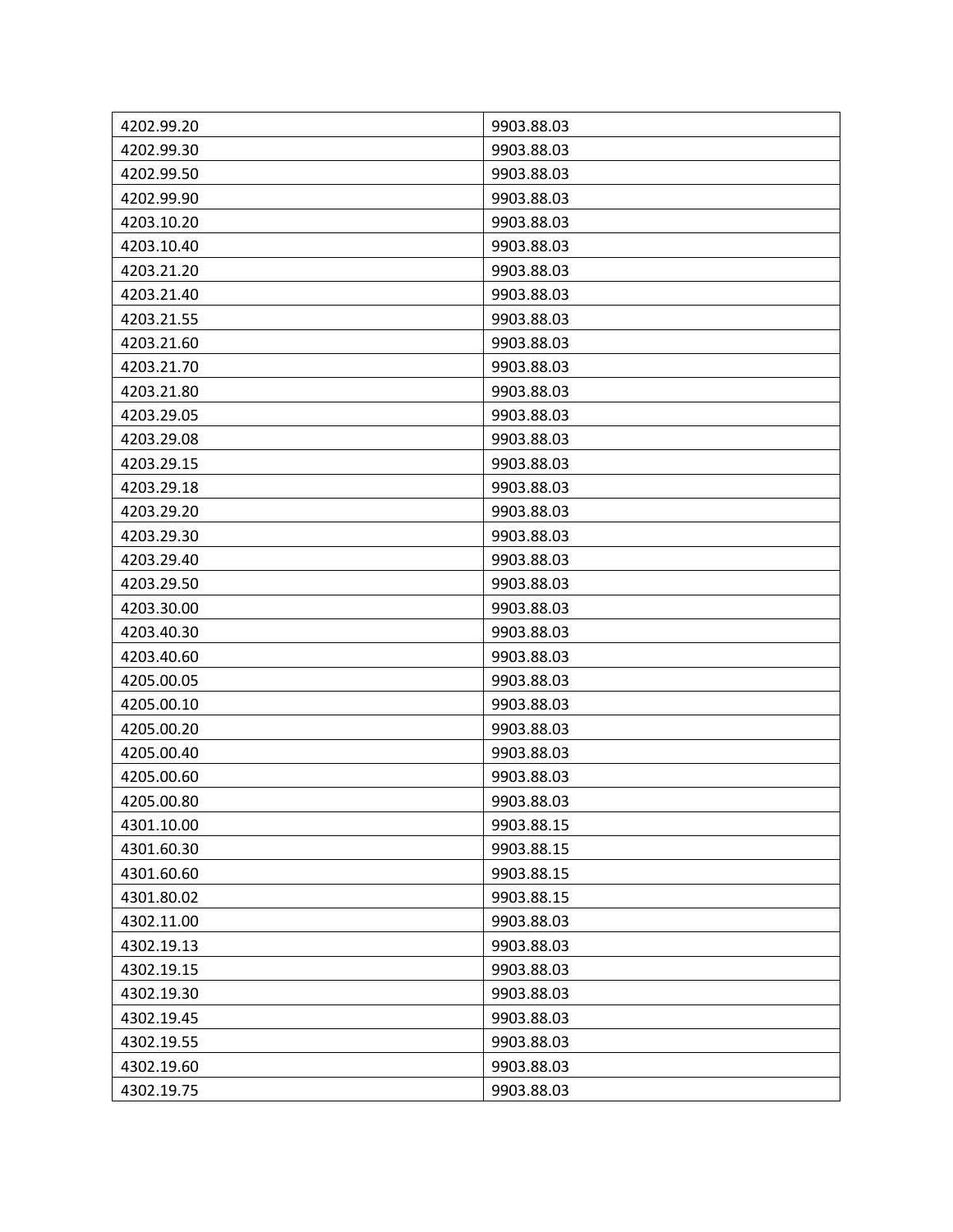| 4302.20.30 | 9903.88.03 |
|------------|------------|
| 4302.20.60 | 9903.88.03 |
| 4302.20.90 | 9903.88.03 |
| 4302.30.00 | 9903.88.03 |
| 4303.10.00 | 9903.88.03 |
| 4303.90.00 | 9903.88.03 |
| 4304.00.00 | 9903.88.03 |
| 4401.11.00 | 9903.88.03 |
| 4401.12.00 | 9903.88.03 |
| 4401.21.00 | 9903.88.03 |
| 4401.22.00 | 9903.88.03 |
| 4401.31.00 | 9903.88.03 |
| 4401.32.00 | 9903.88.03 |
| 4401.39.20 | 9903.88.03 |
| 4401.39.42 | 9903.88.03 |
| 4401.41.00 | 9903.88.03 |
| 4401.49.00 | 9903.88.03 |
| 4402.10.00 | 9903.88.03 |
| 4402.20.00 | 9903.88.03 |
| 4402.90.01 | 9903.88.03 |
| 4403.11.00 | 9903.88.03 |
| 4403.12.00 | 9903.88.03 |
| 4403.21.01 | 9903.88.03 |
| 4403.22.01 | 9903.88.03 |
| 4403.23.01 | 9903.88.03 |
| 4403.24.01 | 9903.88.03 |
| 4403.25.01 | 9903.88.03 |
| 4403.26.01 | 9903.88.03 |
| 4403.41.00 | 9903.88.03 |
| 4403.42.00 | 9903.88.03 |
| 4403.49.02 | 9903.88.03 |
| 4403.91.00 | 9903.88.03 |
| 4403.93.01 | 9903.88.03 |
| 4403.94.01 | 9903.88.03 |
| 4403.95.01 | 9903.88.03 |
| 4403.96.01 | 9903.88.03 |
| 4403.97.00 | 9903.88.03 |
| 4403.98.00 | 9903.88.03 |
| 4403.99.01 | 9903.88.03 |
| 4404.10.00 | 9903.88.03 |
| 4404.20.00 | 9903.88.03 |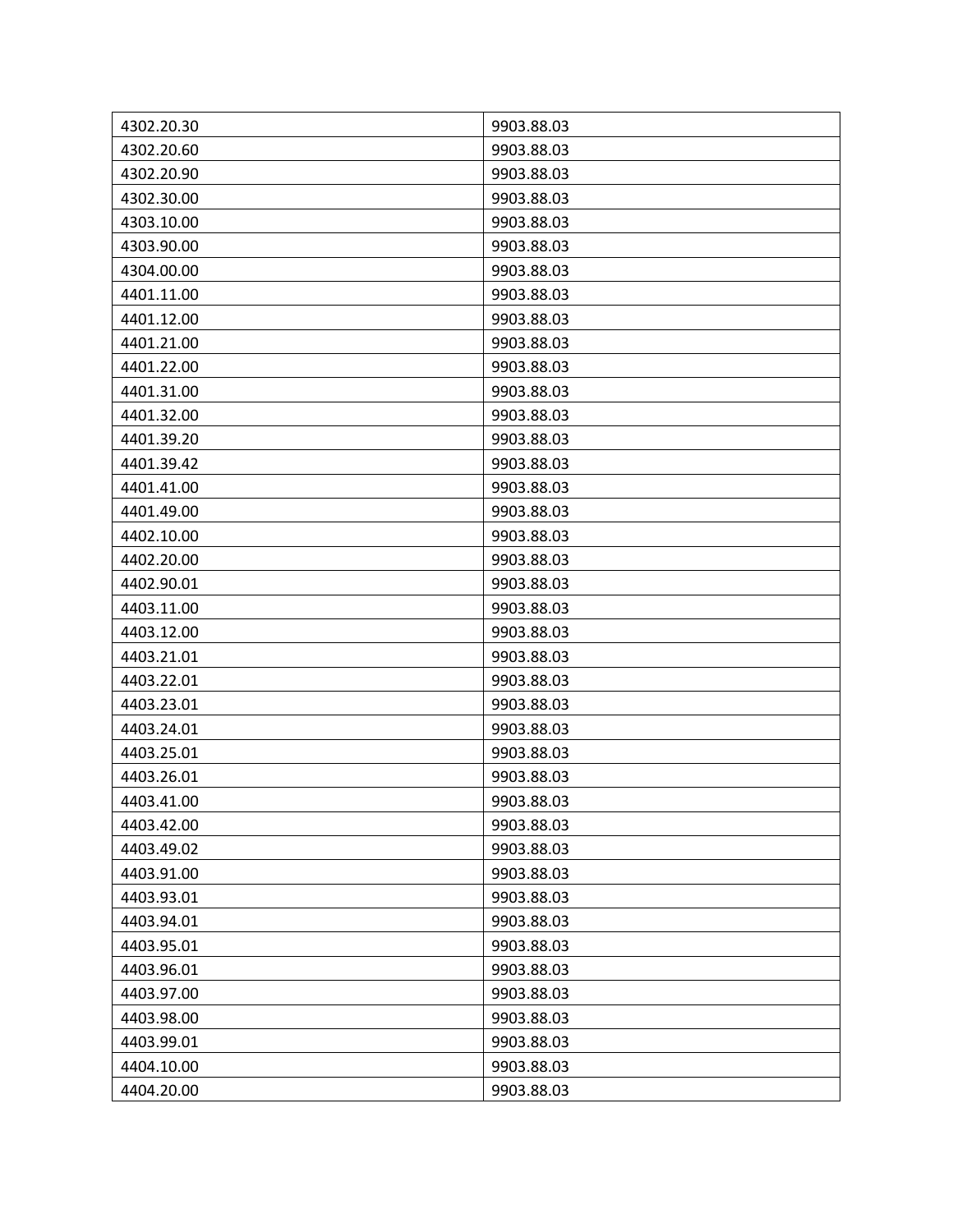| 4405.00.00 | 9903.88.03 |
|------------|------------|
| 4406.11.00 | 9903.88.03 |
| 4406.12.00 | 9903.88.03 |
| 4406.91.00 | 9903.88.03 |
| 4406.92.00 | 9903.88.03 |
| 4407.11.00 | 9903.88.03 |
| 4407.12.00 | 9903.88.03 |
| 4407.13.00 | 9903.88.03 |
| 4407.14.00 | 9903.88.03 |
| 4407.19.00 | 9903.88.03 |
| 4407.21.00 | 9903.88.03 |
| 4407.22.00 | 9903.88.03 |
| 4407.23.01 | 9903.88.03 |
| 4407.25.00 | 9903.88.03 |
| 4407.26.00 | 9903.88.03 |
| 4407.27.00 | 9903.88.03 |
| 4407.28.00 | 9903.88.03 |
| 4407.29.02 | 9903.88.03 |
| 4407.91.00 | 9903.88.03 |
| 4407.92.00 | 9903.88.03 |
| 4407.93.00 | 9903.88.03 |
| 4407.94.00 | 9903.88.03 |
| 4407.95.00 | 9903.88.03 |
| 4407.96.00 | 9903.88.03 |
| 4407.97.00 | 9903.88.03 |
| 4407.99.02 | 9903.88.03 |
| 4408.10.01 | 9903.88.03 |
| 4408.31.01 | 9903.88.03 |
| 4408.39.02 | 9903.88.03 |
| 4408.90.01 | 9903.88.03 |
| 4409.10.05 | 9903.88.03 |
| 4409.10.10 | 9903.88.03 |
| 4409.10.20 | 9903.88.03 |
| 4409.10.40 | 9903.88.03 |
| 4409.10.45 | 9903.88.03 |
| 4409.10.50 | 9903.88.03 |
| 4409.10.60 | 9903.88.03 |
| 4409.10.65 | 9903.88.03 |
| 4409.10.90 | 9903.88.03 |
| 4409.21.05 | 9903.88.03 |
| 4409.21.90 | 9903.88.03 |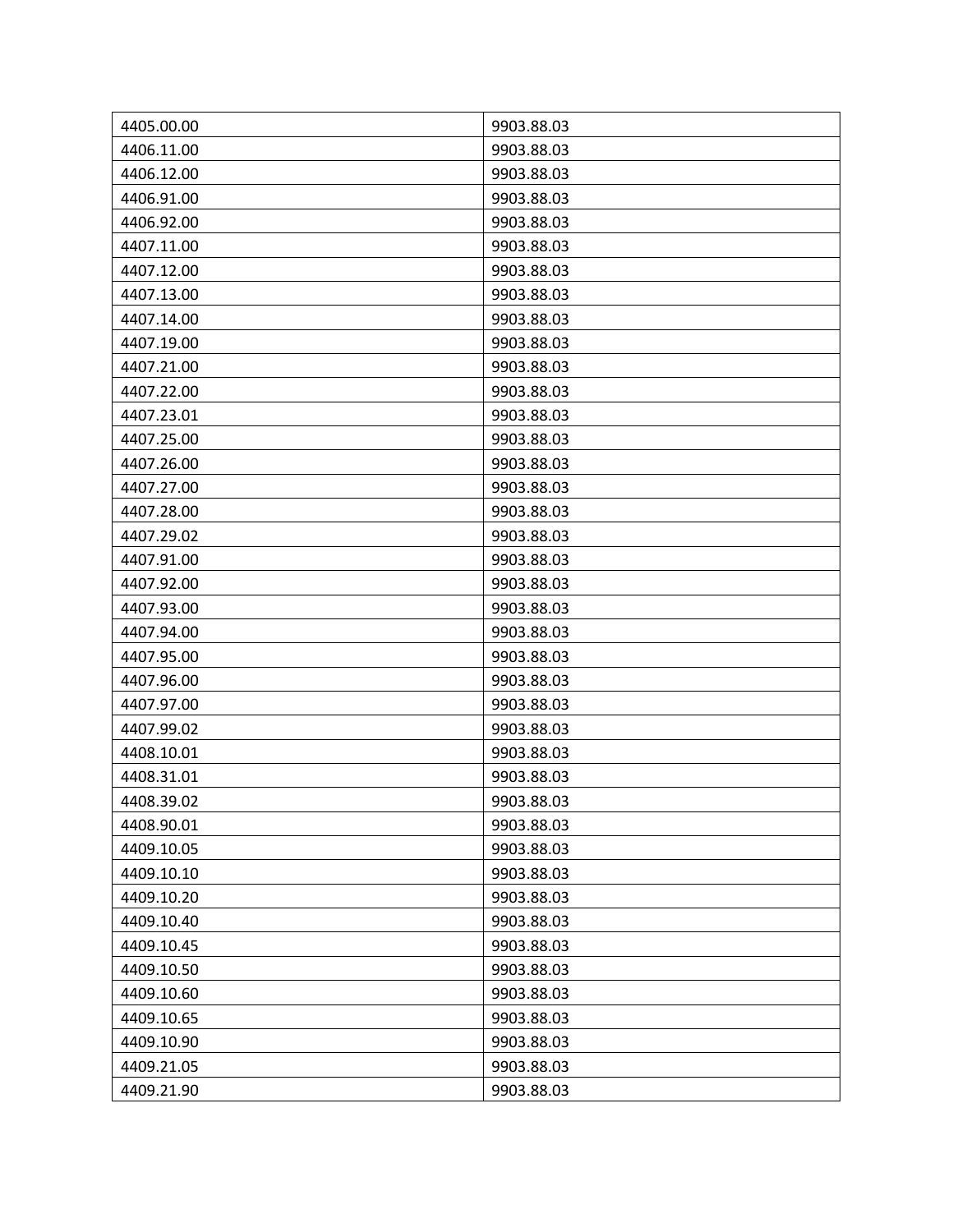| 4409.22.05 | 9903.88.03 |
|------------|------------|
| 4409.22.10 | 9903.88.03 |
| 4409.22.25 | 9903.88.03 |
| 4409.22.40 | 9903.88.03 |
| 4409.22.50 | 9903.88.03 |
| 4409.22.60 | 9903.88.03 |
| 4409.22.65 | 9903.88.03 |
| 4409.22.90 | 9903.88.03 |
| 4409.29.06 | 9903.88.03 |
| 4409.29.11 | 9903.88.03 |
| 4409.29.26 | 9903.88.03 |
| 4409.29.41 | 9903.88.03 |
| 4409.29.51 | 9903.88.03 |
| 4409.29.61 | 9903.88.03 |
| 4409.29.66 | 9903.88.03 |
| 4409.29.91 | 9903.88.03 |
| 4410.11.00 | 9903.88.03 |
| 4410.12.00 | 9903.88.03 |
| 4410.19.00 | 9903.88.03 |
| 4410.90.00 | 9903.88.03 |
| 4411.12.10 | 9903.88.03 |
| 4411.12.20 | 9903.88.03 |
| 4411.12.30 | 9903.88.03 |
| 4411.12.60 | 9903.88.03 |
| 4411.12.90 | 9903.88.03 |
| 4411.13.10 | 9903.88.03 |
| 4411.13.20 | 9903.88.03 |
| 4411.13.30 | 9903.88.03 |
| 4411.13.60 | 9903.88.03 |
| 4411.13.90 | 9903.88.03 |
| 4411.14.10 | 9903.88.03 |
| 4411.14.20 | 9903.88.03 |
| 4411.14.30 | 9903.88.03 |
| 4411.14.60 | 9903.88.03 |
| 4411.14.90 | 9903.88.03 |
| 4411.92.10 | 9903.88.03 |
| 4411.92.20 | 9903.88.03 |
| 4411.92.30 | 9903.88.03 |
| 4411.92.40 | 9903.88.03 |
| 4411.93.10 | 9903.88.03 |
| 4411.93.20 | 9903.88.03 |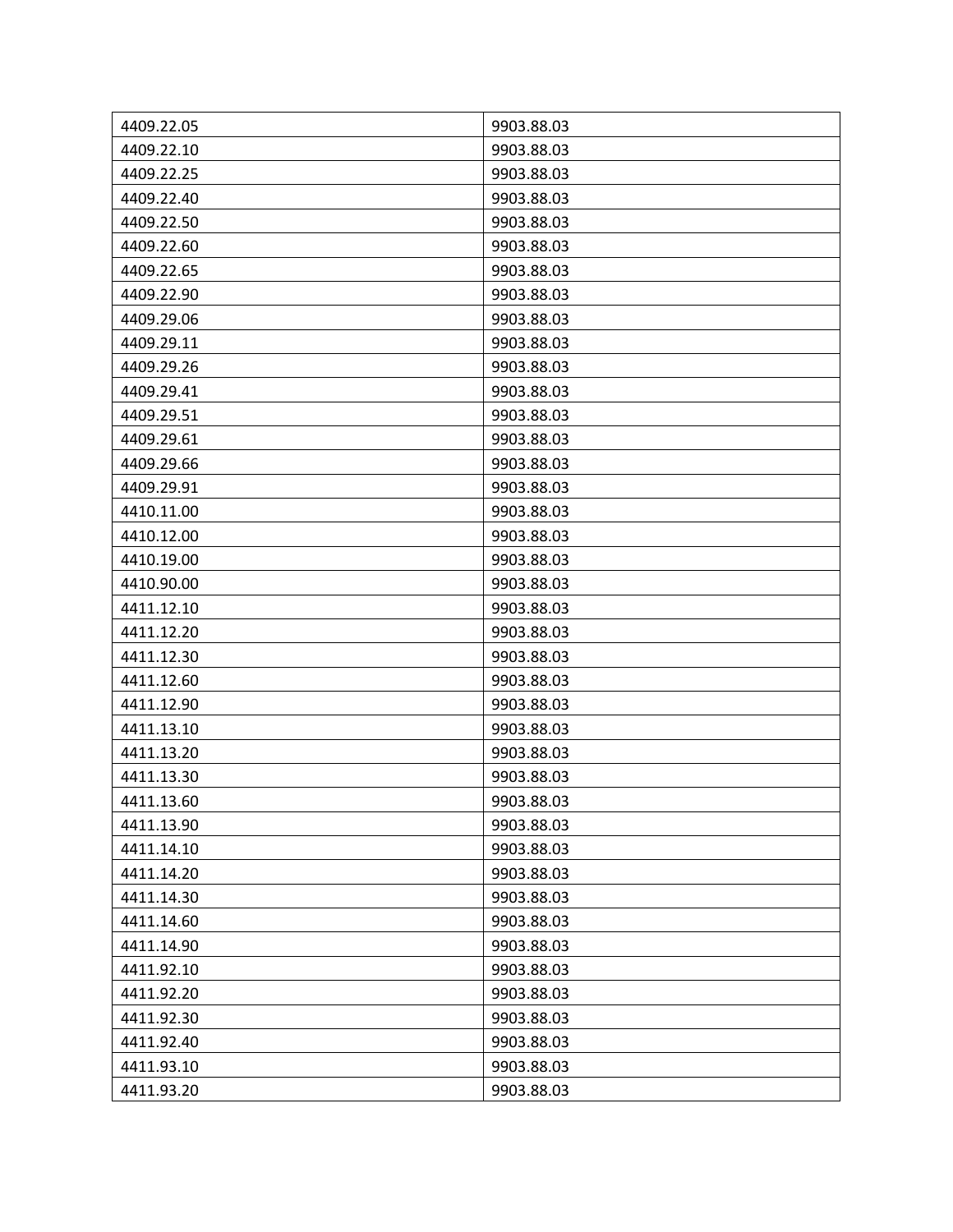| 4411.93.30 | 9903.88.03 |
|------------|------------|
| 4411.93.60 | 9903.88.03 |
| 4411.93.90 | 9903.88.03 |
| 4411.94.00 | 9903.88.03 |
| 4412.10.05 | 9903.88.03 |
| 4412.10.90 | 9903.88.03 |
| 4412.31.06 | 9903.88.03 |
| 4412.31.26 | 9903.88.03 |
| 4412.31.42 | 9903.88.03 |
| 4412.31.45 | 9903.88.03 |
| 4412.31.48 | 9903.88.03 |
| 4412.31.52 | 9903.88.03 |
| 4412.31.61 | 9903.88.03 |
| 4412.31.92 | 9903.88.03 |
| 4412.33.06 | 9903.88.03 |
| 4412.33.26 | 9903.88.03 |
| 4412.33.32 | 9903.88.03 |
| 4412.33.57 | 9903.88.03 |
| 4412.34.26 | 9903.88.03 |
| 4412.34.32 | 9903.88.03 |
| 4412.34.57 | 9903.88.03 |
| 4412.39.10 | 9903.88.03 |
| 4412.39.30 | 9903.88.03 |
| 4412.39.40 | 9903.88.03 |
| 4412.39.50 | 9903.88.03 |
| 4412.41.00 | 9903.88.03 |
| 4412.42.00 | 9903.88.03 |
| 4412.49.00 | 9903.88.03 |
| 4412.51.10 | 9903.88.03 |
| 4412.51.31 | 9903.88.03 |
| 4412.51.41 | 9903.88.03 |
| 4412.51.51 | 9903.88.03 |
| 4412.52.10 | 9903.88.03 |
| 4412.52.31 | 9903.88.03 |
| 4412.52.41 | 9903.88.03 |
| 4412.52.51 | 9903.88.03 |
| 4412.59.60 | 9903.88.03 |
| 4412.59.70 | 9903.88.03 |
| 4412.59.80 | 9903.88.03 |
| 4412.59.90 | 9903.88.03 |
| 4412.59.95 | 9903.88.03 |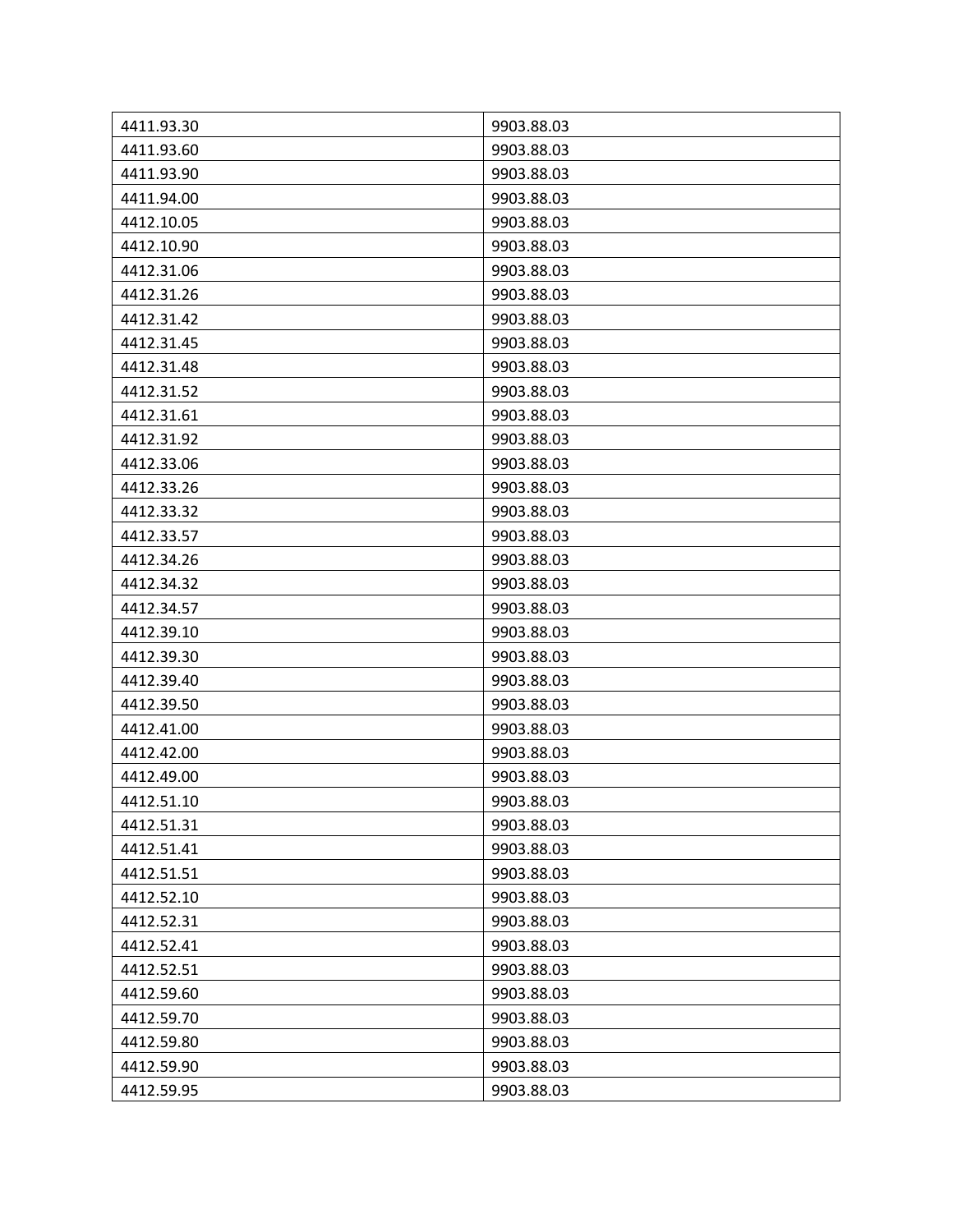| 4412.91.06 | 9903.88.03 |
|------------|------------|
| 4412.91.10 | 9903.88.03 |
| 4412.91.31 | 9903.88.03 |
| 4412.91.41 | 9903.88.03 |
| 4412.91.51 | 9903.88.03 |
| 4412.92.07 | 9903.88.03 |
| 4412.92.11 | 9903.88.03 |
| 4412.92.31 | 9903.88.03 |
| 4412.92.42 | 9903.88.03 |
| 4412.92.52 | 9903.88.03 |
| 4412.99.58 | 9903.88.03 |
| 4412.99.61 | 9903.88.03 |
| 4412.99.71 | 9903.88.03 |
| 4412.99.81 | 9903.88.03 |
| 4412.99.91 | 9903.88.03 |
| 4412.99.97 | 9903.88.03 |
| 4413.00.00 | 9903.88.03 |
| 4414.10.00 | 9903.88.15 |
| 4414.90.00 | 9903.88.15 |
| 4415.10.30 | 9903.88.03 |
| 4415.10.60 | 9903.88.03 |
| 4415.10.90 | 9903.88.03 |
| 4415.20.40 | 9903.88.03 |
| 4415.20.80 | 9903.88.03 |
| 4416.00.30 | 9903.88.03 |
| 4416.00.60 | 9903.88.03 |
| 4416.00.90 | 9903.88.03 |
| 4417.00.20 | 9903.88.15 |
| 4417.00.40 | 9903.88.15 |
| 4417.00.60 | 9903.88.03 |
| 4417.00.80 | 9903.88.03 |
| 4418.11.00 | 9903.88.03 |
| 4418.19.00 | 9903.88.03 |
| 4418.21.40 | 9903.88.03 |
| 4418.21.80 | 9903.88.03 |
| 4418.29.40 | 9903.88.03 |
| 4418.29.80 | 9903.88.03 |
| 4418.30.01 | 9903.88.03 |
| 4418.40.00 | 9903.88.03 |
| 4418.50.00 | 9903.88.03 |
| 4418.73.10 | 9903.88.03 |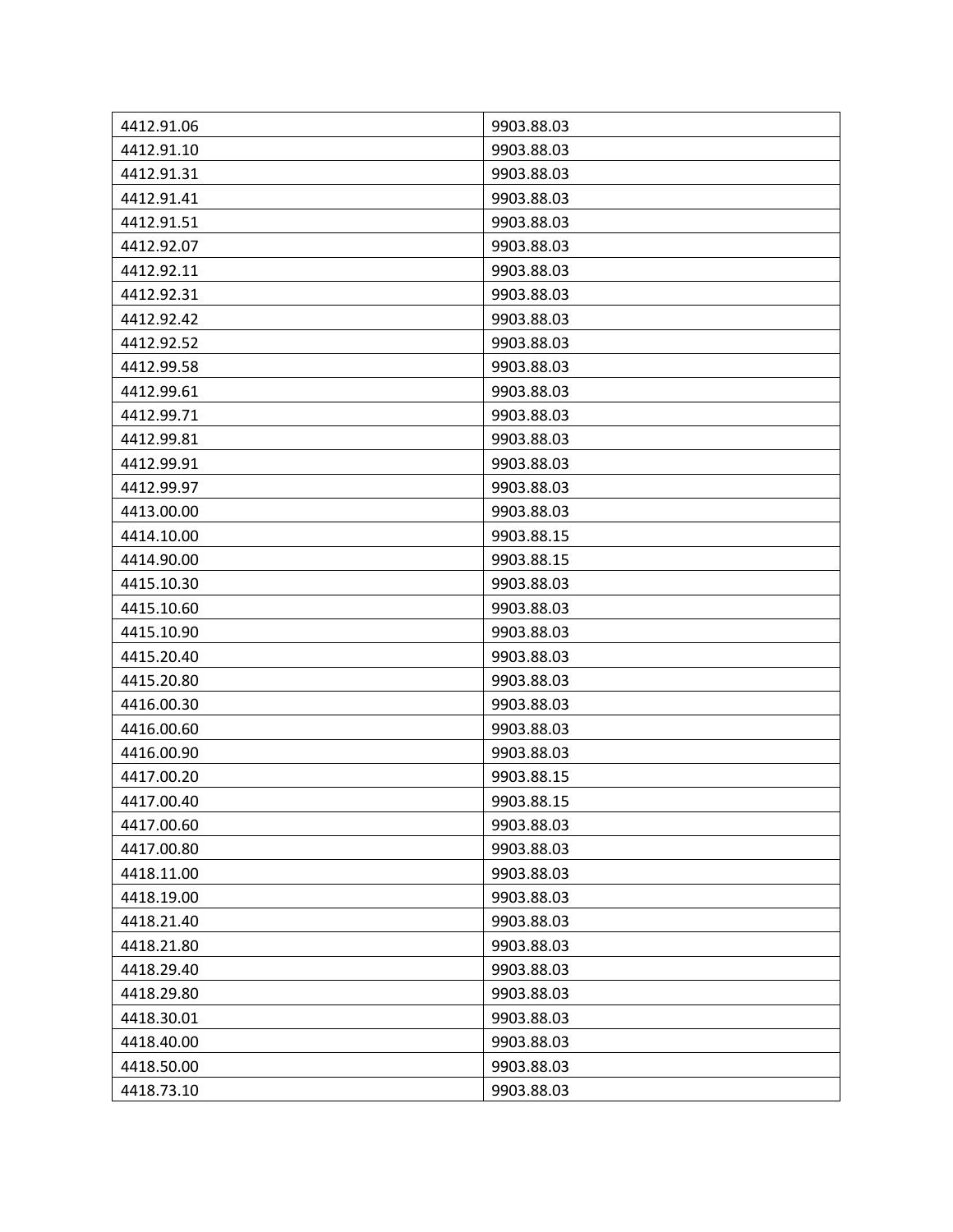| 4418.73.20 | 9903.88.03 |
|------------|------------|
| 4418.73.30 | 9903.88.03 |
| 4418.73.40 | 9903.88.03 |
| 4418.73.60 | 9903.88.03 |
| 4418.73.70 | 9903.88.03 |
| 4418.73.90 | 9903.88.03 |
| 4418.74.10 | 9903.88.03 |
| 4418.74.20 | 9903.88.03 |
| 4418.74.90 | 9903.88.03 |
| 4418.75.40 | 9903.88.03 |
| 4418.75.70 | 9903.88.03 |
| 4418.79.01 | 9903.88.03 |
| 4418.81.00 | 9903.88.03 |
| 4418.82.00 | 9903.88.03 |
| 4418.83.00 | 9903.88.03 |
| 4418.89.00 | 9903.88.03 |
| 4418.91.10 | 9903.88.03 |
| 4418.91.91 | 9903.88.03 |
| 4418.92.00 | 9903.88.03 |
| 4418.99.10 | 9903.88.03 |
| 4418.99.91 | 9903.88.03 |
| 4419.20.90 | 9903.88.15 |
| 4419.90.91 | 9903.88.15 |
| 4420.90.20 | 9903.88.15 |
| 4420.90.45 | 9903.88.03 |
| 4420.90.65 | 9903.88.03 |
| 4420.90.80 | 9903.88.03 |
| 4421.20.10 | 9903.88.03 |
| 4421.20.20 | 9903.88.03 |
| 4421.91.10 | 9903.88.03 |
| 4421.91.20 | 9903.88.03 |
| 4421.91.40 | 9903.88.15 |
| 4421.91.60 | 9903.88.15 |
| 4421.91.70 | 9903.88.03 |
| 4421.91.93 | 9903.88.03 |
| 4421.91.94 | 9903.88.03 |
| 4421.91.98 | 9903.88.03 |
| 4421.99.10 | 9903.88.03 |
| 4421.99.15 | 9903.88.03 |
| 4421.99.20 | 9903.88.03 |
| 4421.99.30 | 9903.88.15 |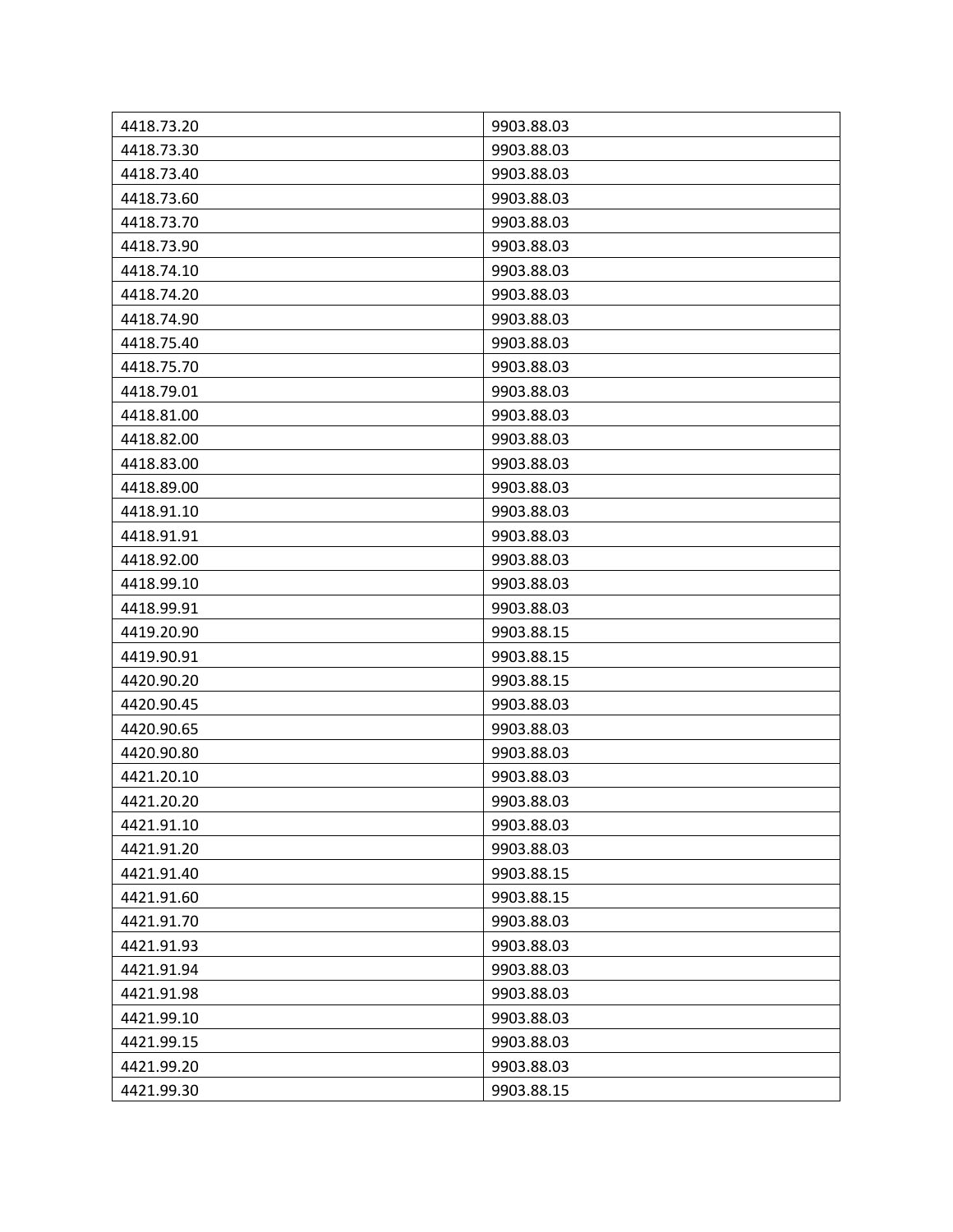| 4421.99.70 | 9903.88.03 |
|------------|------------|
| 4421.99.88 | 9903.88.15 |
| 4421.99.93 | 9903.88.03 |
| 4421.99.94 | 9903.88.03 |
| 4421.99.98 | 9903.88.03 |
| 4501.10.00 | 9903.88.03 |
| 4501.90.20 | 9903.88.03 |
| 4501.90.40 | 9903.88.03 |
| 4502.00.00 | 9903.88.03 |
| 4503.10.20 | 9903.88.03 |
| 4503.10.30 | 9903.88.03 |
| 4503.10.40 | 9903.88.03 |
| 4503.10.60 | 9903.88.03 |
| 4503.90.20 | 9903.88.03 |
| 4503.90.40 | 9903.88.03 |
| 4503.90.60 | 9903.88.03 |
| 4504.10.10 | 9903.88.03 |
| 4504.10.20 | 9903.88.03 |
| 4504.10.30 | 9903.88.03 |
| 4504.10.40 | 9903.88.03 |
| 4504.10.45 | 9903.88.03 |
| 4504.10.47 | 9903.88.03 |
| 4504.10.50 | 9903.88.03 |
| 4504.90.00 | 9903.88.03 |
| 4601.21.40 | 9903.88.03 |
| 4601.21.80 | 9903.88.03 |
| 4601.21.90 | 9903.88.03 |
| 4601.22.40 | 9903.88.03 |
| 4601.22.80 | 9903.88.03 |
| 4601.22.90 | 9903.88.03 |
| 4601.29.40 | 9903.88.03 |
| 4601.29.60 | 9903.88.03 |
| 4601.29.80 | 9903.88.03 |
| 4601.29.90 | 9903.88.03 |
| 4601.92.05 | 9903.88.03 |
| 4601.92.20 | 9903.88.03 |
| 4601.93.01 | 9903.88.03 |
| 4601.93.05 | 9903.88.03 |
| 4601.93.20 | 9903.88.03 |
| 4601.94.05 | 9903.88.03 |
| 4601.94.20 | 9903.88.03 |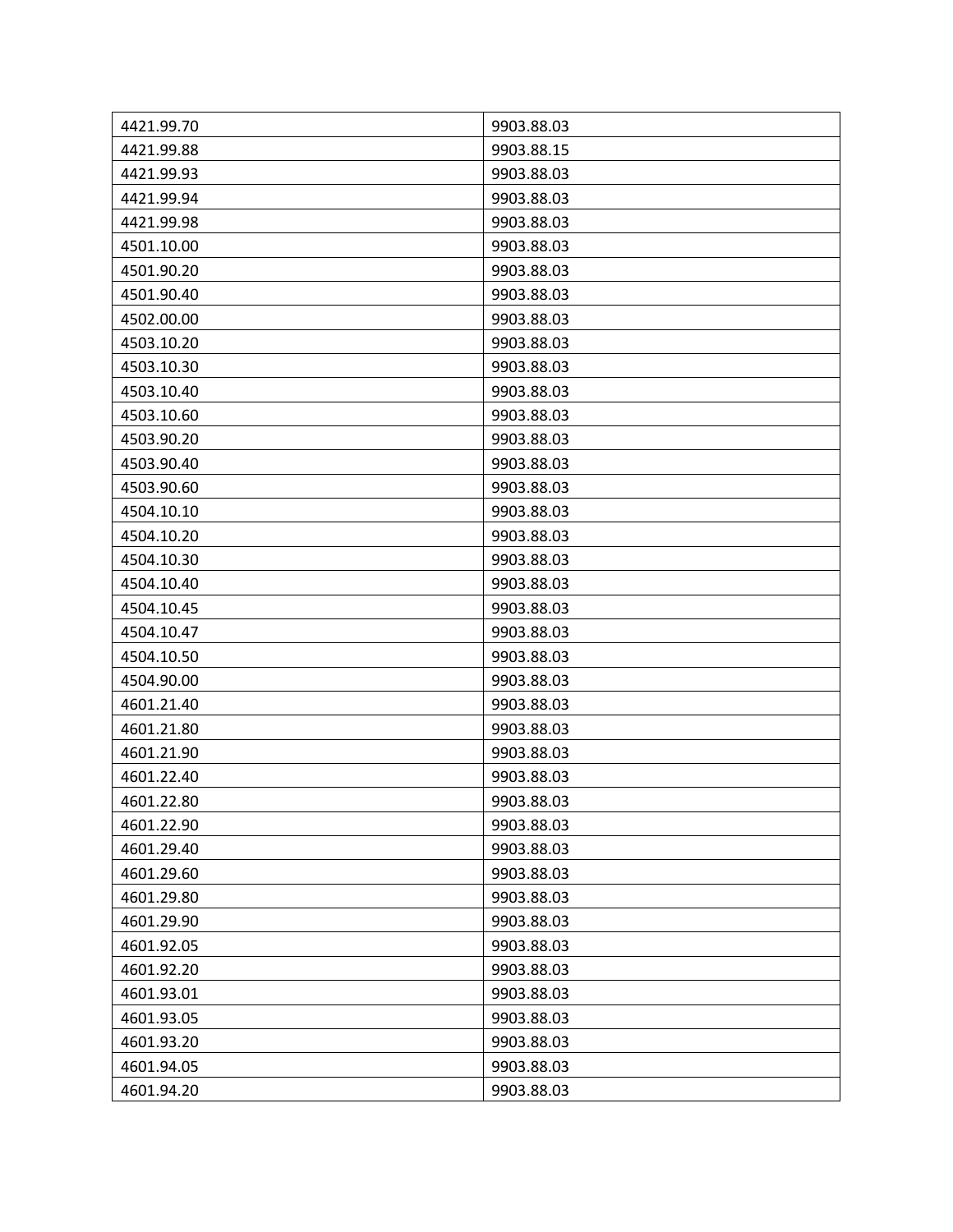| 4601.94.40<br>9903.88.03<br>4601.99.05<br>9903.88.03<br>4601.99.90<br>9903.88.03<br>9903.88.03<br>4602.11.05<br>4602.11.07<br>9903.88.03<br>4602.11.09<br>9903.88.03<br>4602.11.21<br>9903.88.03<br>4602.11.35<br>9903.88.03<br>4602.11.45<br>9903.88.03<br>4602.12.05<br>9903.88.03<br>4602.12.14<br>9903.88.03<br>4602.12.16<br>9903.88.03<br>4602.12.23<br>9903.88.03<br>4602.12.25<br>9903.88.03<br>4602.12.35<br>9903.88.03<br>4602.12.45<br>9903.88.03<br>4602.19.05<br>9903.88.03<br>4602.19.12<br>9903.88.03 |
|----------------------------------------------------------------------------------------------------------------------------------------------------------------------------------------------------------------------------------------------------------------------------------------------------------------------------------------------------------------------------------------------------------------------------------------------------------------------------------------------------------------------|
|                                                                                                                                                                                                                                                                                                                                                                                                                                                                                                                      |
|                                                                                                                                                                                                                                                                                                                                                                                                                                                                                                                      |
|                                                                                                                                                                                                                                                                                                                                                                                                                                                                                                                      |
|                                                                                                                                                                                                                                                                                                                                                                                                                                                                                                                      |
|                                                                                                                                                                                                                                                                                                                                                                                                                                                                                                                      |
|                                                                                                                                                                                                                                                                                                                                                                                                                                                                                                                      |
|                                                                                                                                                                                                                                                                                                                                                                                                                                                                                                                      |
|                                                                                                                                                                                                                                                                                                                                                                                                                                                                                                                      |
|                                                                                                                                                                                                                                                                                                                                                                                                                                                                                                                      |
|                                                                                                                                                                                                                                                                                                                                                                                                                                                                                                                      |
|                                                                                                                                                                                                                                                                                                                                                                                                                                                                                                                      |
|                                                                                                                                                                                                                                                                                                                                                                                                                                                                                                                      |
|                                                                                                                                                                                                                                                                                                                                                                                                                                                                                                                      |
|                                                                                                                                                                                                                                                                                                                                                                                                                                                                                                                      |
|                                                                                                                                                                                                                                                                                                                                                                                                                                                                                                                      |
|                                                                                                                                                                                                                                                                                                                                                                                                                                                                                                                      |
|                                                                                                                                                                                                                                                                                                                                                                                                                                                                                                                      |
|                                                                                                                                                                                                                                                                                                                                                                                                                                                                                                                      |
| 4602.19.14<br>9903.88.03                                                                                                                                                                                                                                                                                                                                                                                                                                                                                             |
| 4602.19.16<br>9903.88.03                                                                                                                                                                                                                                                                                                                                                                                                                                                                                             |
| 4602.19.17<br>9903.88.03                                                                                                                                                                                                                                                                                                                                                                                                                                                                                             |
| 4602.19.18<br>9903.88.03                                                                                                                                                                                                                                                                                                                                                                                                                                                                                             |
| 4602.19.22<br>9903.88.03                                                                                                                                                                                                                                                                                                                                                                                                                                                                                             |
| 4602.19.23<br>9903.88.03                                                                                                                                                                                                                                                                                                                                                                                                                                                                                             |
| 4602.19.25<br>9903.88.03                                                                                                                                                                                                                                                                                                                                                                                                                                                                                             |
| 4602.19.29<br>9903.88.03                                                                                                                                                                                                                                                                                                                                                                                                                                                                                             |
| 4602.19.35<br>9903.88.03                                                                                                                                                                                                                                                                                                                                                                                                                                                                                             |
| 4602.19.45<br>9903.88.03                                                                                                                                                                                                                                                                                                                                                                                                                                                                                             |
| 4602.19.60<br>9903.88.03                                                                                                                                                                                                                                                                                                                                                                                                                                                                                             |
| 4602.19.80<br>9903.88.03                                                                                                                                                                                                                                                                                                                                                                                                                                                                                             |
| 4602.90.00<br>9903.88.03                                                                                                                                                                                                                                                                                                                                                                                                                                                                                             |
| 4701.00.00<br>9903.88.03                                                                                                                                                                                                                                                                                                                                                                                                                                                                                             |
| 4702.00.00<br>9903.88.03                                                                                                                                                                                                                                                                                                                                                                                                                                                                                             |
| 4703.11.00<br>9903.88.03                                                                                                                                                                                                                                                                                                                                                                                                                                                                                             |
| 4703.19.00<br>9903.88.03                                                                                                                                                                                                                                                                                                                                                                                                                                                                                             |
| 4703.21.00<br>9903.88.03                                                                                                                                                                                                                                                                                                                                                                                                                                                                                             |
| 4703.29.00<br>9903.88.03                                                                                                                                                                                                                                                                                                                                                                                                                                                                                             |
| 4704.11.00<br>9903.88.03                                                                                                                                                                                                                                                                                                                                                                                                                                                                                             |
| 4704.19.00<br>9903.88.03                                                                                                                                                                                                                                                                                                                                                                                                                                                                                             |
| 4704.21.00<br>9903.88.03                                                                                                                                                                                                                                                                                                                                                                                                                                                                                             |
| 4704.29.00<br>9903.88.03                                                                                                                                                                                                                                                                                                                                                                                                                                                                                             |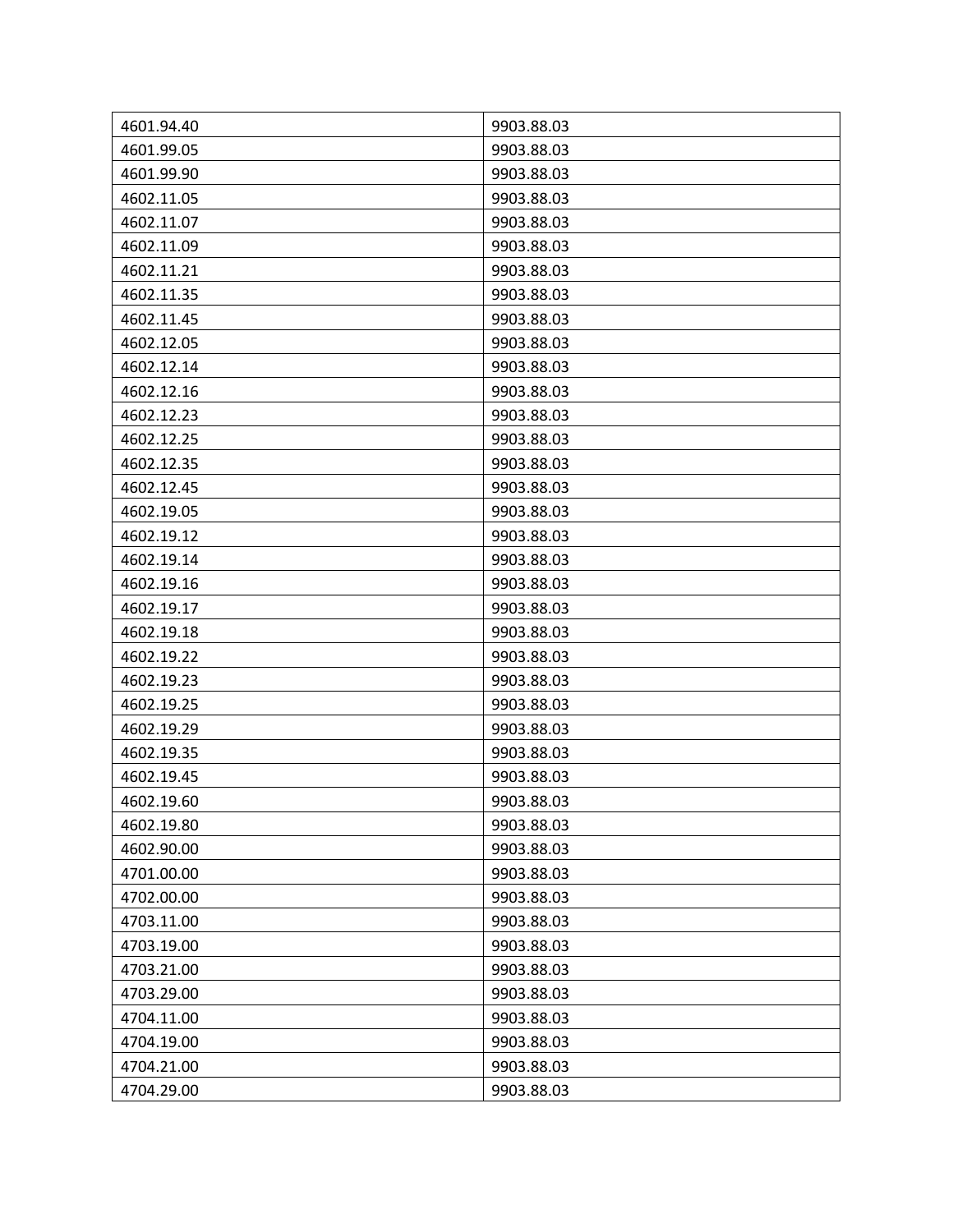| 4705.00.00 | 9903.88.03 |
|------------|------------|
| 4706.10.00 | 9903.88.03 |
| 4706.20.00 | 9903.88.03 |
| 4706.30.00 | 9903.88.03 |
| 4706.91.00 | 9903.88.03 |
| 4706.92.01 | 9903.88.03 |
| 4706.93.01 | 9903.88.03 |
| 4707.10.00 | 9903.88.03 |
| 4707.20.00 | 9903.88.03 |
| 4707.30.00 | 9903.88.03 |
| 4707.90.00 | 9903.88.03 |
| 4801.00.01 | 9903.88.03 |
| 4802.10.00 | 9903.88.03 |
| 4802.20.10 | 9903.88.03 |
| 4802.20.20 | 9903.88.03 |
| 4802.20.40 | 9903.88.03 |
| 4802.40.00 | 9903.88.03 |
| 4802.54.10 | 9903.88.03 |
| 4802.54.20 | 9903.88.03 |
| 4802.54.31 | 9903.88.03 |
| 4802.54.50 | 9903.88.03 |
| 4802.54.61 | 9903.88.03 |
| 4802.55.10 | 9903.88.03 |
| 4802.55.20 | 9903.88.03 |
| 4802.55.30 | 9903.88.03 |
| 4802.55.40 | 9903.88.03 |
| 4802.55.60 | 9903.88.03 |
| 4802.55.70 | 9903.88.03 |
| 4802.56.10 | 9903.88.03 |
| 4802.56.20 | 9903.88.03 |
| 4802.56.30 | 9903.88.03 |
| 4802.56.40 | 9903.88.03 |
| 4802.56.60 | 9903.88.03 |
| 4802.56.70 | 9903.88.03 |
| 4802.57.10 | 9903.88.03 |
| 4802.57.20 | 9903.88.03 |
| 4802.57.30 | 9903.88.03 |
| 4802.57.40 | 9903.88.03 |
| 4802.58.10 | 9903.88.03 |
| 4802.58.20 | 9903.88.03 |
| 4802.58.50 | 9903.88.03 |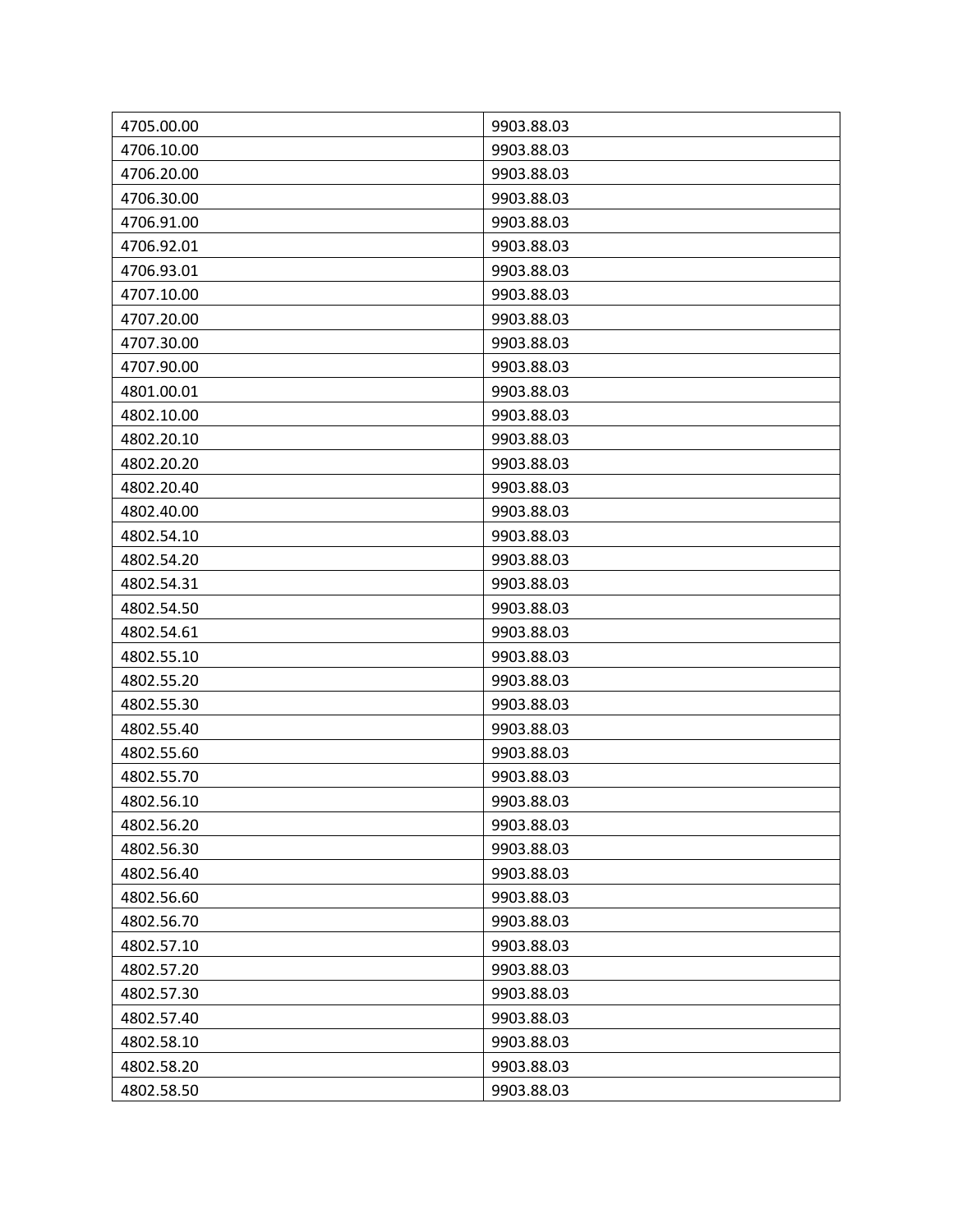| 4802.58.60 | 9903.88.03 |
|------------|------------|
| 4802.61.10 | 9903.88.03 |
| 4802.61.20 | 9903.88.03 |
| 4802.61.31 | 9903.88.03 |
| 4802.61.50 | 9903.88.03 |
| 4802.61.60 | 9903.88.03 |
| 4802.62.10 | 9903.88.03 |
| 4802.62.20 | 9903.88.03 |
| 4802.62.30 | 9903.88.03 |
| 4802.62.50 | 9903.88.03 |
| 4802.62.61 | 9903.88.03 |
| 4802.69.10 | 9903.88.03 |
| 4802.69.20 | 9903.88.03 |
| 4802.69.30 | 9903.88.03 |
| 4803.00.20 | 9903.88.03 |
| 4803.00.40 | 9903.88.03 |
| 4804.11.00 | 9903.88.03 |
| 4804.19.00 | 9903.88.03 |
| 4804.21.00 | 9903.88.03 |
| 4804.29.00 | 9903.88.03 |
| 4804.31.10 | 9903.88.03 |
| 4804.31.20 | 9903.88.03 |
| 4804.31.40 | 9903.88.03 |
| 4804.31.60 | 9903.88.03 |
| 4804.39.20 | 9903.88.03 |
| 4804.39.40 | 9903.88.03 |
| 4804.39.60 | 9903.88.03 |
| 4804.41.20 | 9903.88.03 |
| 4804.41.40 | 9903.88.03 |
| 4804.42.00 | 9903.88.03 |
| 4804.49.00 | 9903.88.03 |
| 4804.51.00 | 9903.88.03 |
| 4804.52.00 | 9903.88.03 |
| 4804.59.00 | 9903.88.03 |
| 4805.11.00 | 9903.88.03 |
| 4805.12.10 | 9903.88.03 |
| 4805.12.20 | 9903.88.03 |
| 4805.19.10 | 9903.88.03 |
| 4805.19.20 | 9903.88.03 |
| 4805.24.50 | 9903.88.03 |
| 4805.24.70 | 9903.88.03 |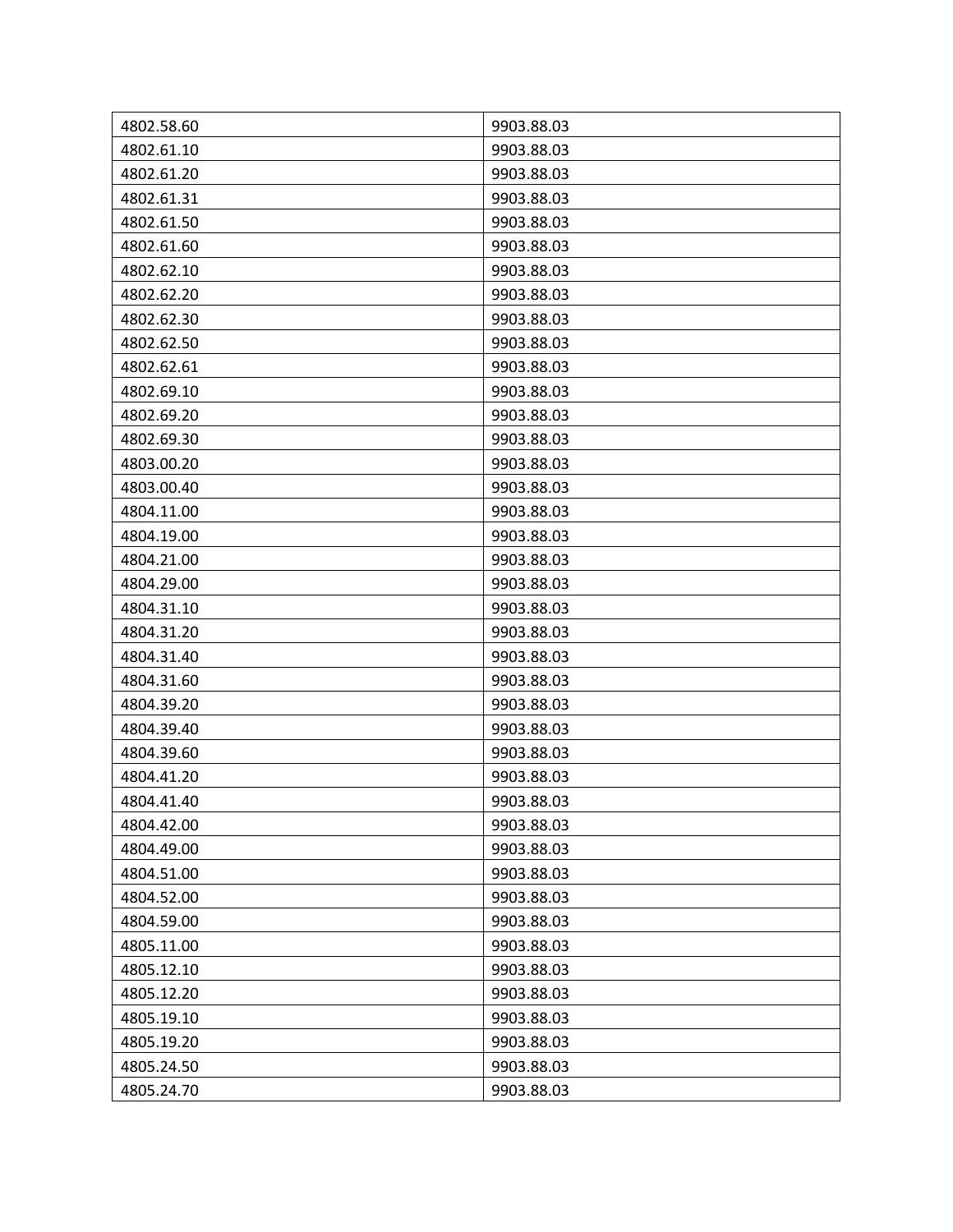| 4805.24.90 | 9903.88.03 |
|------------|------------|
| 4805.25.00 | 9903.88.03 |
| 4805.30.00 | 9903.88.03 |
| 4805.40.00 | 9903.88.03 |
| 4805.50.00 | 9903.88.03 |
| 4805.91.10 | 9903.88.03 |
| 4805.91.20 | 9903.88.03 |
| 4805.91.50 | 9903.88.03 |
| 4805.91.70 | 9903.88.03 |
| 4805.91.90 | 9903.88.03 |
| 4805.92.20 | 9903.88.03 |
| 4805.92.40 | 9903.88.03 |
| 4805.93.20 | 9903.88.03 |
| 4805.93.40 | 9903.88.03 |
| 4806.10.00 | 9903.88.03 |
| 4806.20.00 | 9903.88.03 |
| 4806.30.00 | 9903.88.03 |
| 4806.40.00 | 9903.88.03 |
| 4807.00.10 | 9903.88.03 |
| 4807.00.91 | 9903.88.03 |
| 4807.00.92 | 9903.88.03 |
| 4807.00.94 | 9903.88.03 |
| 4808.10.00 | 9903.88.03 |
| 4808.40.00 | 9903.88.03 |
| 4808.90.20 | 9903.88.03 |
| 4808.90.40 | 9903.88.03 |
| 4808.90.60 | 9903.88.03 |
| 4809.20.20 | 9903.88.03 |
| 4809.20.40 | 9903.88.03 |
| 4809.90.20 | 9903.88.03 |
| 4809.90.40 | 9903.88.03 |
| 4809.90.60 | 9903.88.03 |
| 4809.90.71 | 9903.88.03 |
| 4809.90.80 | 9903.88.03 |
| 4810.13.11 | 9903.88.03 |
| 4810.13.13 | 9903.88.03 |
| 4810.13.19 | 9903.88.03 |
| 4810.13.20 | 9903.88.03 |
| 4810.13.50 | 9903.88.03 |
| 4810.13.60 | 9903.88.03 |
| 4810.13.70 | 9903.88.03 |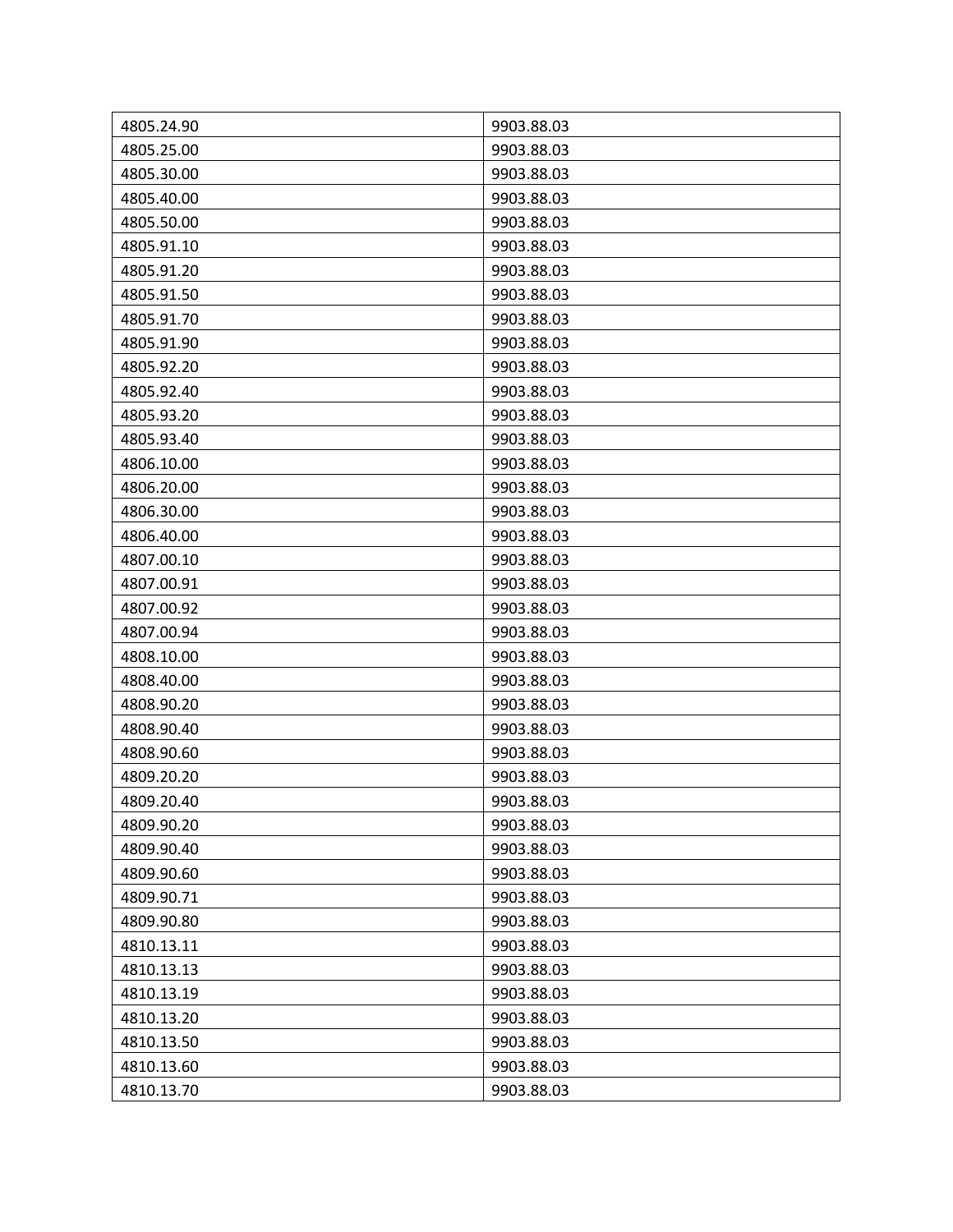| 4810.14.11 | 9903.88.03 |
|------------|------------|
| 4810.14.13 | 9903.88.03 |
| 4810.14.19 | 9903.88.03 |
| 4810.14.20 | 9903.88.03 |
| 4810.14.50 | 9903.88.03 |
| 4810.14.60 | 9903.88.03 |
| 4810.14.70 | 9903.88.03 |
| 4810.19.11 | 9903.88.03 |
| 4810.19.13 | 9903.88.03 |
| 4810.19.19 | 9903.88.03 |
| 4810.19.20 | 9903.88.03 |
| 4810.22.10 | 9903.88.03 |
| 4810.22.50 | 9903.88.03 |
| 4810.22.60 | 9903.88.03 |
| 4810.22.70 | 9903.88.03 |
| 4810.29.10 | 9903.88.03 |
| 4810.29.50 | 9903.88.03 |
| 4810.29.60 | 9903.88.03 |
| 4810.29.70 | 9903.88.03 |
| 4810.31.10 | 9903.88.03 |
| 4810.31.30 | 9903.88.03 |
| 4810.31.65 | 9903.88.03 |
| 4810.32.10 | 9903.88.03 |
| 4810.32.30 | 9903.88.03 |
| 4810.32.65 | 9903.88.03 |
| 4810.39.12 | 9903.88.03 |
| 4810.39.14 | 9903.88.03 |
| 4810.39.30 | 9903.88.03 |
| 4810.39.65 | 9903.88.03 |
| 4810.92.12 | 9903.88.03 |
| 4810.92.14 | 9903.88.03 |
| 4810.92.30 | 9903.88.03 |
| 4810.92.65 | 9903.88.03 |
| 4810.99.10 | 9903.88.03 |
| 4810.99.30 | 9903.88.03 |
| 4810.99.65 | 9903.88.03 |
| 4811.10.11 | 9903.88.03 |
| 4811.10.21 | 9903.88.03 |
| 4811.41.10 | 9903.88.03 |
| 4811.41.21 | 9903.88.03 |
| 4811.41.30 | 9903.88.03 |
|            |            |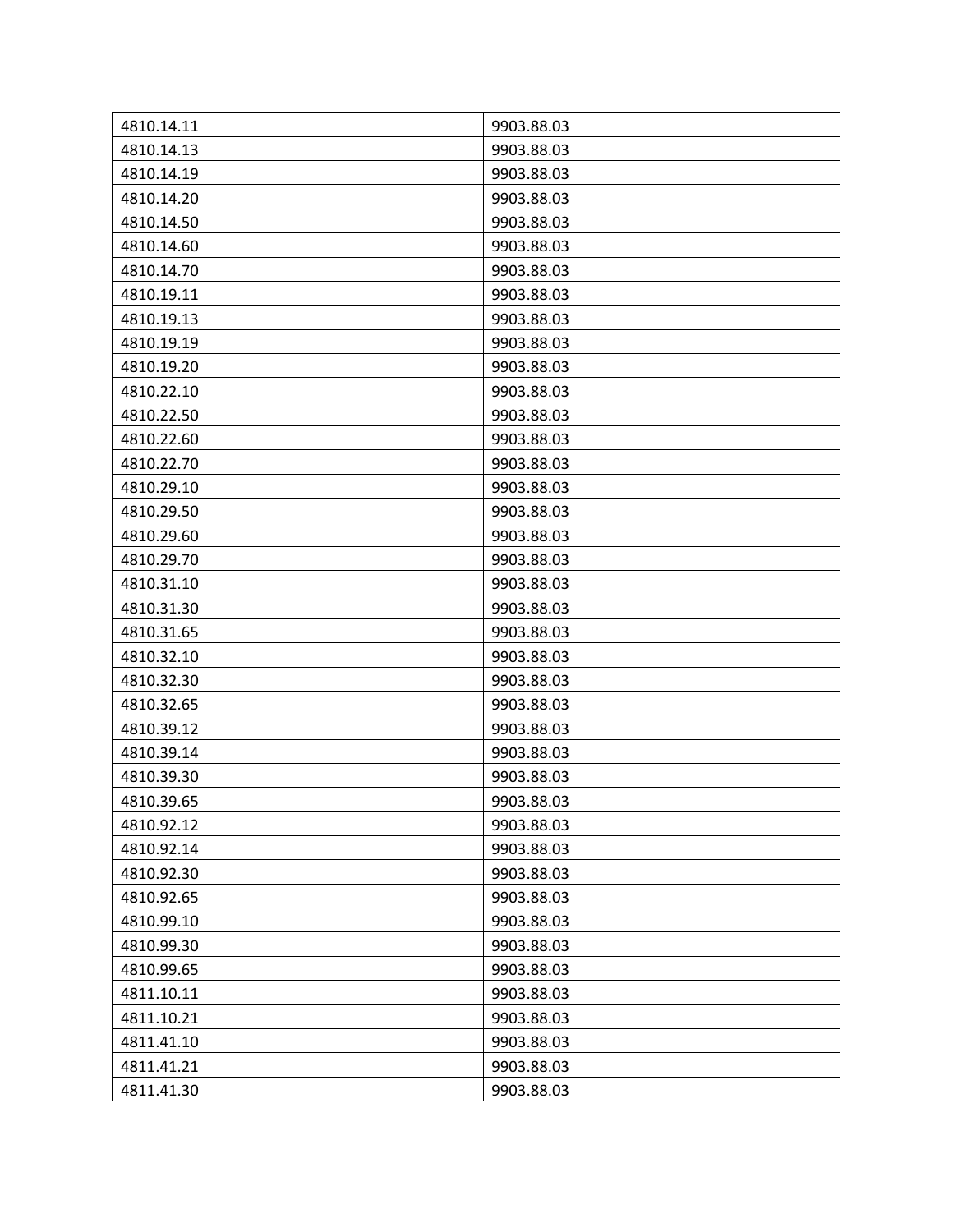| 4811.49.10 | 9903.88.03 |
|------------|------------|
| 4811.49.21 | 9903.88.03 |
| 4811.49.30 | 9903.88.03 |
| 4811.51.20 | 9903.88.03 |
| 4811.51.40 | 9903.88.03 |
| 4811.51.60 | 9903.88.03 |
| 4811.59.20 | 9903.88.03 |
| 4811.59.40 | 9903.88.03 |
| 4811.59.60 | 9903.88.03 |
| 4811.60.40 | 9903.88.03 |
| 4811.60.60 | 9903.88.03 |
| 4811.90.10 | 9903.88.03 |
| 4811.90.20 | 9903.88.03 |
| 4811.90.30 | 9903.88.03 |
| 4811.90.40 | 9903.88.03 |
| 4811.90.60 | 9903.88.03 |
| 4811.90.80 | 9903.88.03 |
| 4811.90.90 | 9903.88.03 |
| 4812.00.00 | 9903.88.03 |
| 4813.10.00 | 9903.88.03 |
| 4813.20.00 | 9903.88.03 |
| 4813.90.00 | 9903.88.03 |
| 4814.20.00 | 9903.88.15 |
| 4814.90.02 | 9903.88.15 |
| 4816.20.00 | 9903.88.03 |
| 4816.90.01 | 9903.88.03 |
| 4817.10.00 | 9903.88.03 |
| 4817.20.20 | 9903.88.03 |
| 4817.20.40 | 9903.88.03 |
| 4817.30.00 | 9903.88.03 |
| 4818.10.00 | 9903.88.03 |
| 4818.20.00 | 9903.88.03 |
| 4818.30.00 | 9903.88.03 |
| 4818.50.00 | 9903.88.03 |
| 4818.90.00 | 9903.88.15 |
| 4819.10.00 | 9903.88.03 |
| 4819.20.00 | 9903.88.03 |
| 4819.30.00 | 9903.88.03 |
| 4819.40.00 | 9903.88.03 |
| 4819.50.20 | 9903.88.03 |
| 4819.50.30 | 9903.88.03 |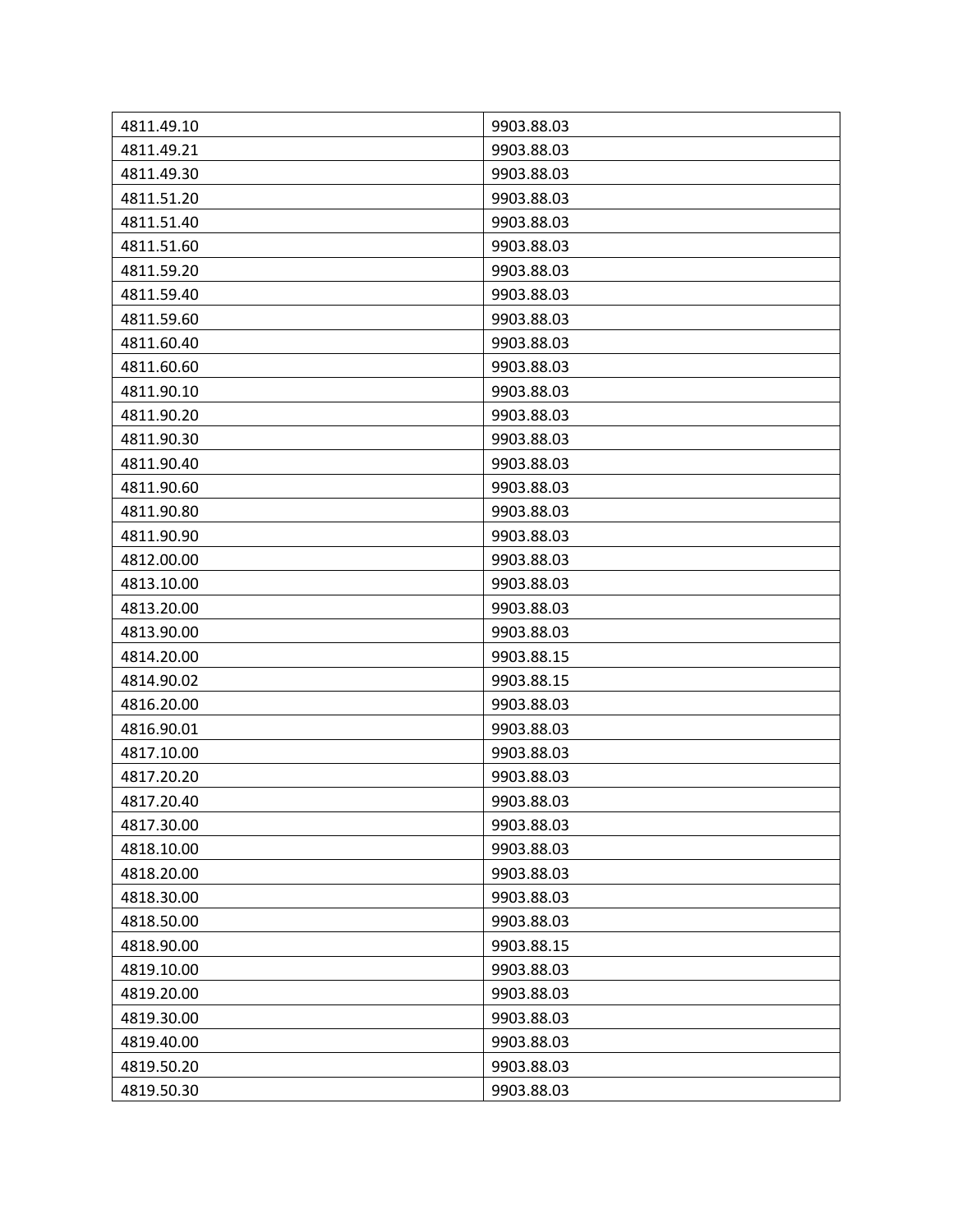| 4819.50.40   | 9903.88.03 |
|--------------|------------|
| 4819.60.00   | 9903.88.03 |
| 4820.10.20   | 9903.88.03 |
| 4820.10.40   | 9903.88.03 |
| 4820.20.00   | 9903.88.03 |
| 4820.30.00   | 9903.88.03 |
| 4820.40.00   | 9903.88.03 |
| 4820.50.00   | 9903.88.03 |
| 4820.90.00   | 9903.88.03 |
| 4821.10.20   | 9903.88.03 |
| 4821.10.40   | 9903.88.03 |
| 4821.90.20   | 9903.88.03 |
| 4821.90.40   | 9903.88.03 |
| 4822.10.00   | 9903.88.03 |
| 4822.90.00   | 9903.88.03 |
| 4823.20.10   | 9903.88.03 |
| 4823.20.90   | 9903.88.03 |
| 4823.40.00   | 9903.88.03 |
| 4823.61.00   | 9903.88.03 |
| 4823.69.00   | 9903.88.03 |
| 4823.70.00   | 9903.88.03 |
| 4823.90.10   | 9903.88.03 |
| 4823.90.20   | 9903.88.03 |
| 4823.90.31   | 9903.88.03 |
| 4823.90.40   | 9903.88.03 |
| 4823.90.50   | 9903.88.03 |
| 4823.90.60   | 9903.88.03 |
| 4823.90.67   | 9903.88.03 |
| 4823.90.70   | 9903.88.03 |
| 4823.90.80   | 9903.88.03 |
| 4823.90.86   | 9903.88.03 |
| 4901.10.00   | 9903.88.15 |
| 4901.91.00   | 9903.88.15 |
| 4901.99.0010 | 9903.88.15 |
| 4901.99.0020 | 9903.88.15 |
| 4901.99.0030 | 9903.88.15 |
| 4901.99.0050 | 9903.88.15 |
| 4901.99.0060 | 9903.88.15 |
| 4901.99.0065 | 9903.88.15 |
| 4901.99.0070 | 9903.88.15 |
| 4901.99.0075 | 9903.88.15 |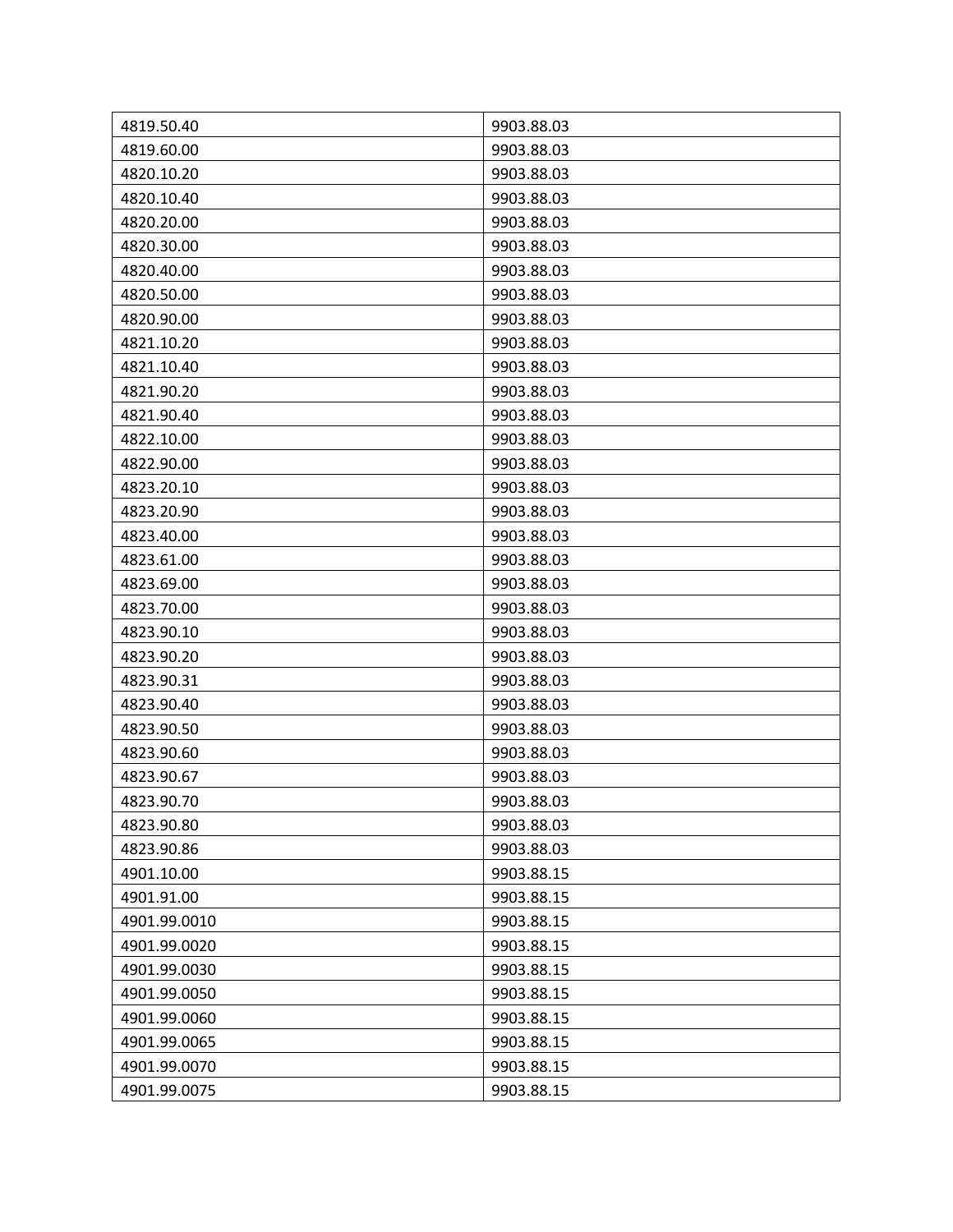| 4901.99.0091 | 9903.88.15 |
|--------------|------------|
| 4901.99.0092 | 9903.88.15 |
| 4901.99.0093 | 9903.88.15 |
| 4902.10.00   | 9903.88.15 |
| 4902.90.10   | 9903.88.15 |
| 4902.90.20   | 9903.88.15 |
| 4904.00.00   | 9903.88.15 |
| 4905.20.00   | 9903.88.15 |
| 4905.90.20   | 9903.88.15 |
| 4905.90.60   | 9903.88.15 |
| 4906.00.00   | 9903.88.15 |
| 4907.00.00   | 9903.88.15 |
| 4908.10.00   | 9903.88.15 |
| 4908.90.00   | 9903.88.15 |
| 4909.00.20   | 9903.88.15 |
| 4910.00.40   | 9903.88.15 |
| 4910.00.60   | 9903.88.15 |
| 4911.10.00   | 9903.88.15 |
| 4911.91.10   | 9903.88.15 |
| 4911.91.15   | 9903.88.15 |
| 4911.91.40   | 9903.88.15 |
| 4911.99.20   | 9903.88.15 |
| 4911.99.60   | 9903.88.15 |
| 4911.99.80   | 9903.88.15 |
| 5001.00.00   | 9903.88.03 |
| 5002.00.00   | 9903.88.03 |
| 5003.00.10   | 9903.88.03 |
| 5003.00.90   | 9903.88.03 |
| 5004.00.00   | 9903.88.03 |
| 5005.00.00   | 9903.88.03 |
| 5006.00.10   | 9903.88.03 |
| 5006.00.90   | 9903.88.03 |
| 5007.10.30   | 9903.88.03 |
| 5007.10.60   | 9903.88.03 |
| 5007.20.00   | 9903.88.03 |
| 5007.90.30   | 9903.88.03 |
| 5007.90.60   | 9903.88.03 |
| 5101.11.10   | 9903.88.03 |
| 5101.11.20   | 9903.88.03 |
| 5101.11.40   | 9903.88.03 |
| 5101.11.50   | 9903.88.03 |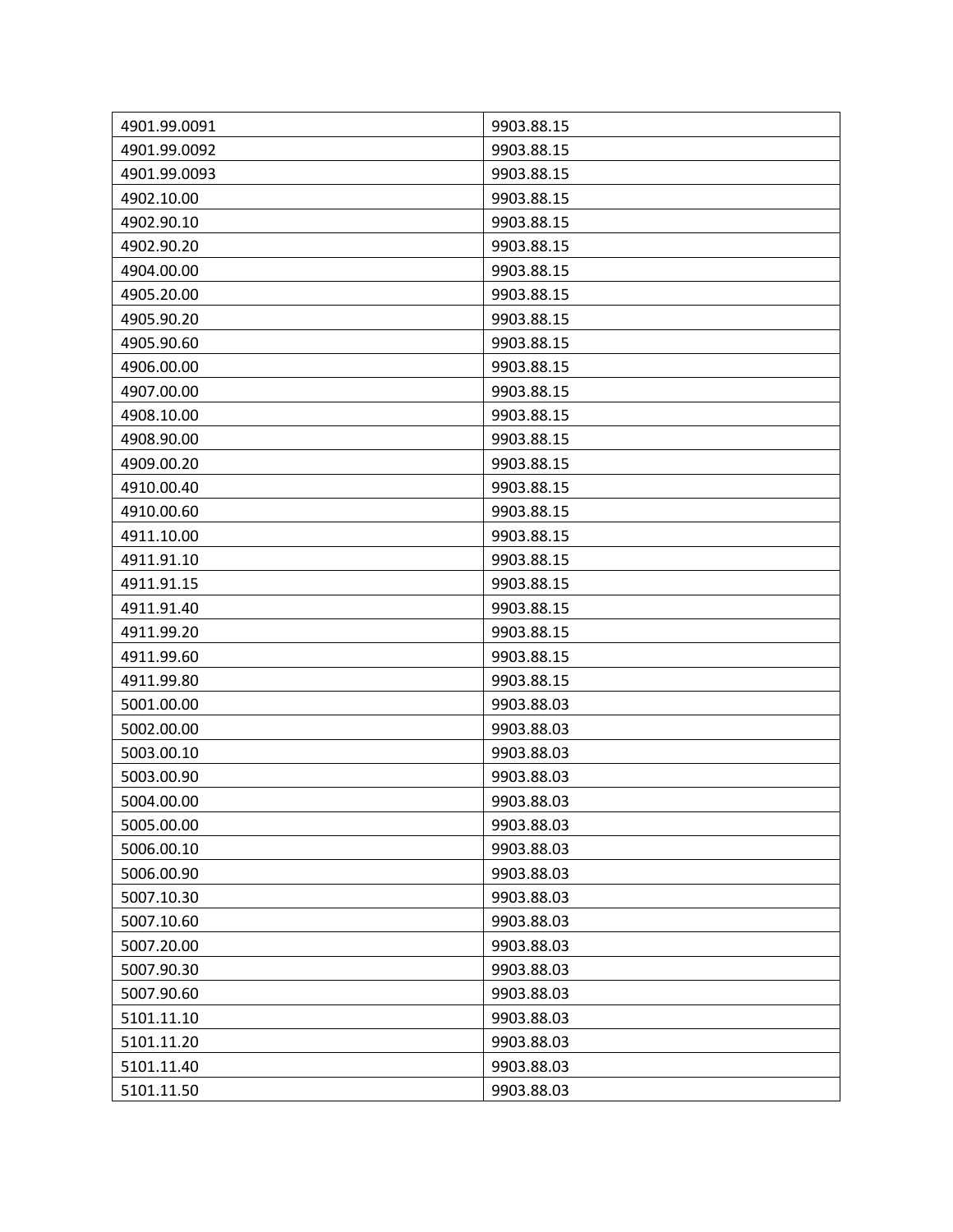| 5101.11.60 | 9903.88.03 |
|------------|------------|
| 5101.19.10 | 9903.88.03 |
| 5101.19.20 | 9903.88.03 |
|            |            |
| 5101.19.40 | 9903.88.03 |
| 5101.19.50 | 9903.88.03 |
| 5101.19.60 | 9903.88.03 |
| 5101.21.10 | 9903.88.03 |
| 5101.21.15 | 9903.88.03 |
| 5101.21.30 | 9903.88.03 |
| 5101.21.35 | 9903.88.03 |
| 5101.21.40 | 9903.88.03 |
| 5101.21.65 | 9903.88.03 |
| 5101.21.70 | 9903.88.03 |
| 5101.29.10 | 9903.88.03 |
| 5101.29.15 | 9903.88.03 |
| 5101.29.30 | 9903.88.03 |
| 5101.29.35 | 9903.88.03 |
| 5101.29.40 | 9903.88.03 |
| 5101.29.65 | 9903.88.03 |
| 5101.29.70 | 9903.88.03 |
| 5101.30.10 | 9903.88.03 |
| 5101.30.15 | 9903.88.03 |
| 5101.30.30 | 9903.88.03 |
| 5101.30.40 | 9903.88.03 |
| 5101.30.65 | 9903.88.03 |
| 5101.30.70 | 9903.88.03 |
| 5102.11.10 | 9903.88.03 |
| 5102.11.90 | 9903.88.03 |
| 5102.19.20 | 9903.88.03 |
| 5102.19.60 | 9903.88.03 |
| 5102.19.80 | 9903.88.03 |
| 5102.19.90 | 9903.88.03 |
| 5102.20.00 | 9903.88.03 |
| 5103.10.00 | 9903.88.03 |
| 5103.20.00 | 9903.88.03 |
| 5103.30.00 | 9903.88.03 |
| 5104.00.00 | 9903.88.03 |
| 5105.10.00 | 9903.88.03 |
| 5105.21.00 | 9903.88.03 |
| 5105.29.00 | 9903.88.03 |
| 5105.31.00 | 9903.88.03 |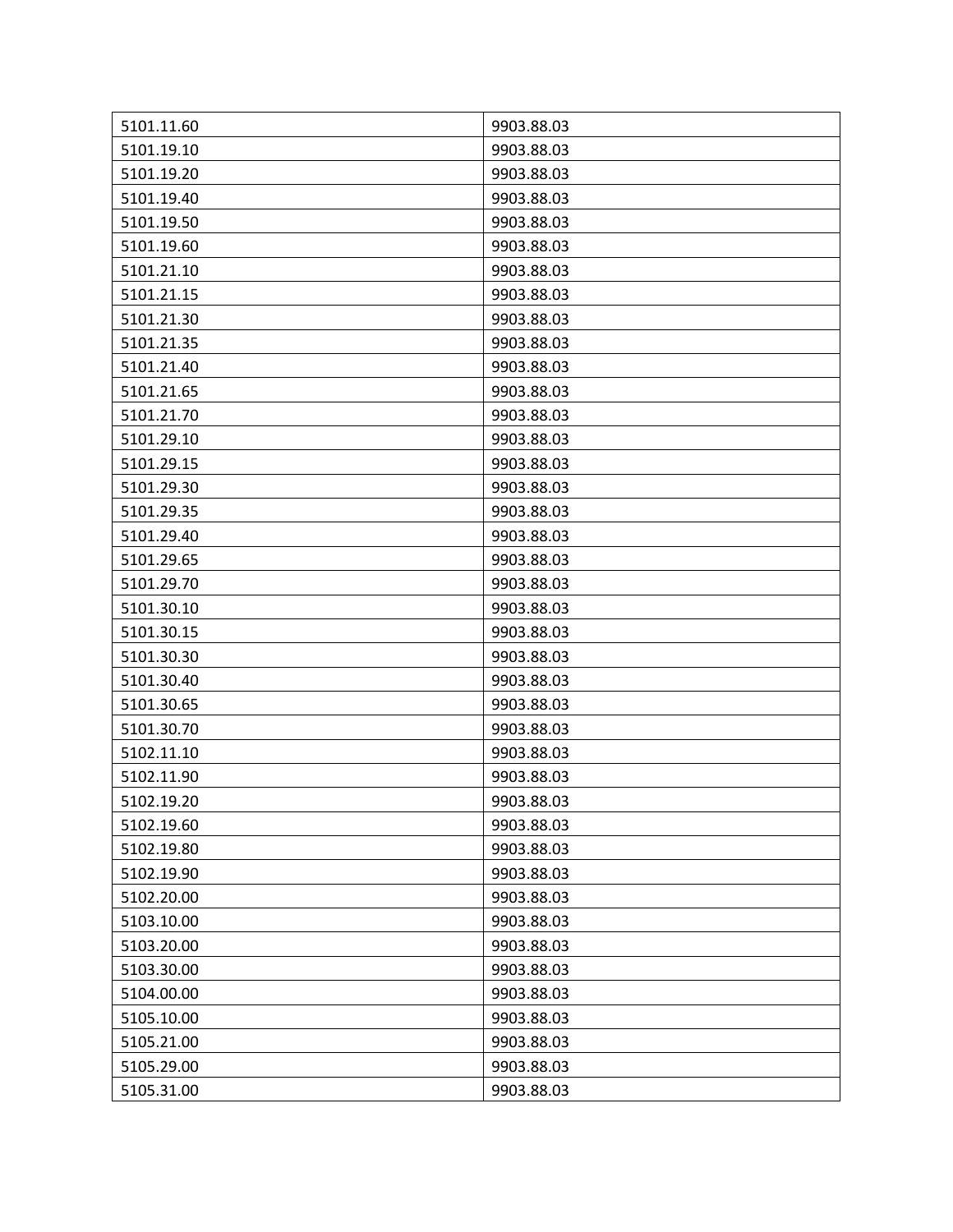| 5105.39.00 | 9903.88.03 |
|------------|------------|
| 5105.40.00 | 9903.88.03 |
| 5106.10.00 | 9903.88.03 |
| 5106.20.00 | 9903.88.03 |
| 5107.10.30 | 9903.88.03 |
| 5107.10.60 | 9903.88.03 |
| 5107.20.30 | 9903.88.03 |
| 5107.20.60 | 9903.88.03 |
| 5108.10.30 | 9903.88.03 |
| 5108.10.40 | 9903.88.03 |
| 5108.10.80 | 9903.88.03 |
| 5108.20.30 | 9903.88.03 |
| 5108.20.40 | 9903.88.03 |
| 5108.20.80 | 9903.88.03 |
| 5109.10.20 | 9903.88.03 |
| 5109.10.40 | 9903.88.03 |
| 5109.10.80 | 9903.88.03 |
| 5109.10.90 | 9903.88.03 |
| 5109.90.20 | 9903.88.03 |
| 5109.90.40 | 9903.88.03 |
| 5109.90.80 | 9903.88.03 |
| 5109.90.90 | 9903.88.03 |
| 5110.00.00 | 9903.88.03 |
| 5111.11.20 | 9903.88.03 |
| 5111.11.30 | 9903.88.03 |
| 5111.11.70 | 9903.88.03 |
| 5111.19.10 | 9903.88.03 |
| 5111.19.20 | 9903.88.03 |
| 5111.19.60 | 9903.88.03 |
| 5111.20.05 | 9903.88.03 |
| 5111.20.10 | 9903.88.03 |
| 5111.20.90 | 9903.88.03 |
| 5111.30.05 | 9903.88.03 |
| 5111.30.10 | 9903.88.03 |
| 5111.30.90 | 9903.88.03 |
| 5111.90.30 | 9903.88.03 |
| 5111.90.40 | 9903.88.03 |
| 5111.90.50 | 9903.88.03 |
| 5111.90.90 | 9903.88.03 |
| 5112.11.10 | 9903.88.03 |
| 5112.11.30 | 9903.88.03 |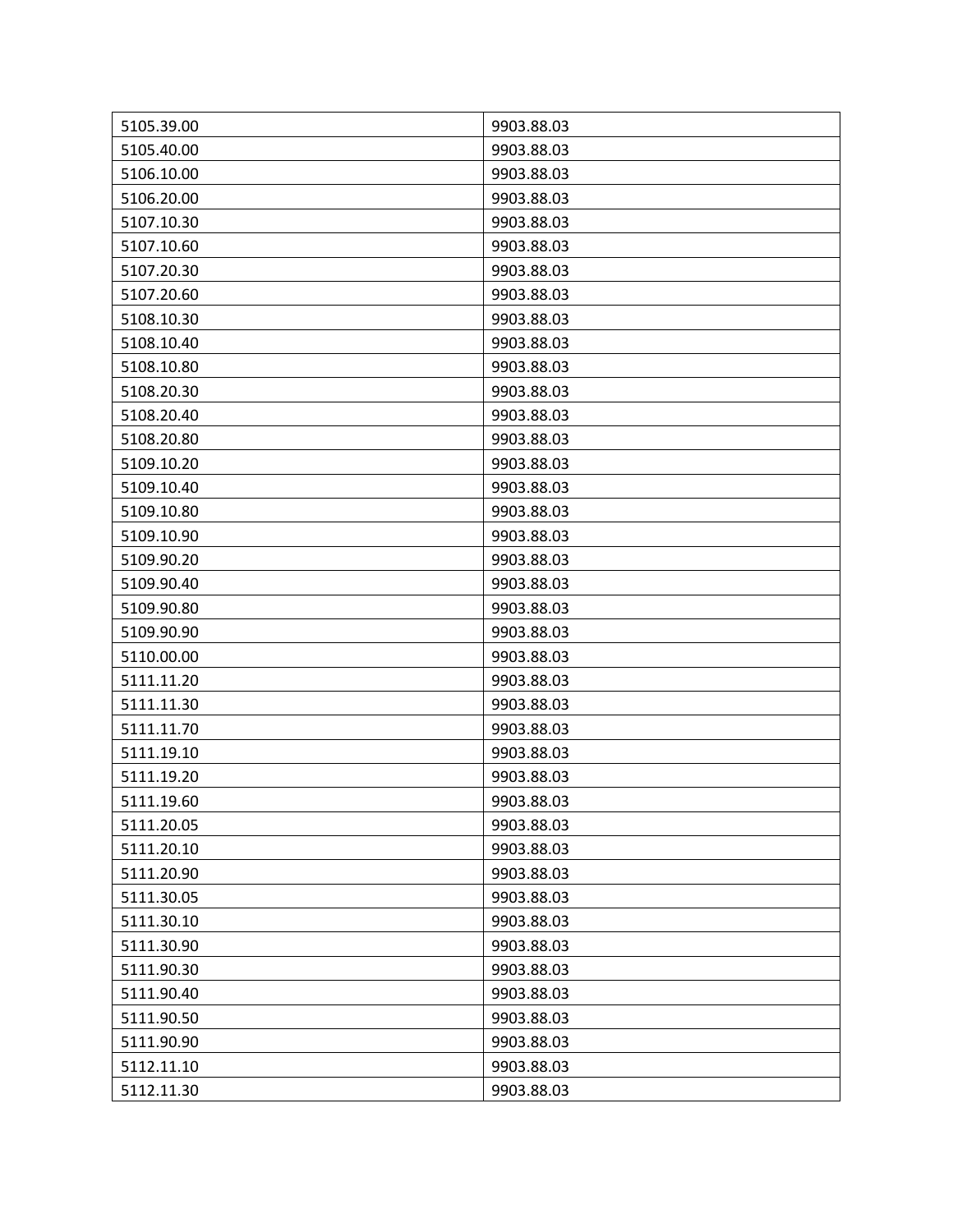| 5112.11.60 | 9903.88.03 |
|------------|------------|
| 5112.19.20 | 9903.88.03 |
| 5112.19.60 | 9903.88.03 |
| 5112.19.95 | 9903.88.03 |
| 5112.20.10 | 9903.88.03 |
| 5112.20.20 | 9903.88.03 |
| 5112.20.30 | 9903.88.03 |
| 5112.30.10 | 9903.88.03 |
| 5112.30.20 | 9903.88.03 |
| 5112.30.30 | 9903.88.03 |
| 5112.90.30 | 9903.88.03 |
| 5112.90.40 | 9903.88.03 |
| 5112.90.50 | 9903.88.03 |
| 5112.90.90 | 9903.88.03 |
| 5113.00.00 | 9903.88.03 |
| 5201.00.05 | 9903.88.03 |
| 5201.00.12 | 9903.88.03 |
| 5201.00.14 | 9903.88.03 |
| 5201.00.18 | 9903.88.03 |
| 5201.00.22 | 9903.88.03 |
| 5201.00.24 | 9903.88.03 |
| 5201.00.28 | 9903.88.03 |
| 5201.00.34 | 9903.88.03 |
| 5201.00.38 | 9903.88.03 |
| 5201.00.55 | 9903.88.03 |
| 5201.00.60 | 9903.88.03 |
| 5201.00.80 | 9903.88.03 |
| 5202.10.00 | 9903.88.03 |
| 5202.91.00 | 9903.88.03 |
| 5202.99.05 | 9903.88.03 |
| 5202.99.10 | 9903.88.03 |
| 5202.99.30 | 9903.88.03 |
| 5202.99.50 | 9903.88.03 |
| 5203.00.05 | 9903.88.03 |
| 5203.00.10 | 9903.88.03 |
| 5203.00.30 | 9903.88.03 |
| 5203.00.50 | 9903.88.03 |
| 5204.11.00 | 9903.88.03 |
| 5204.19.00 | 9903.88.03 |
| 5204.20.00 | 9903.88.03 |
| 5205.11.10 | 9903.88.03 |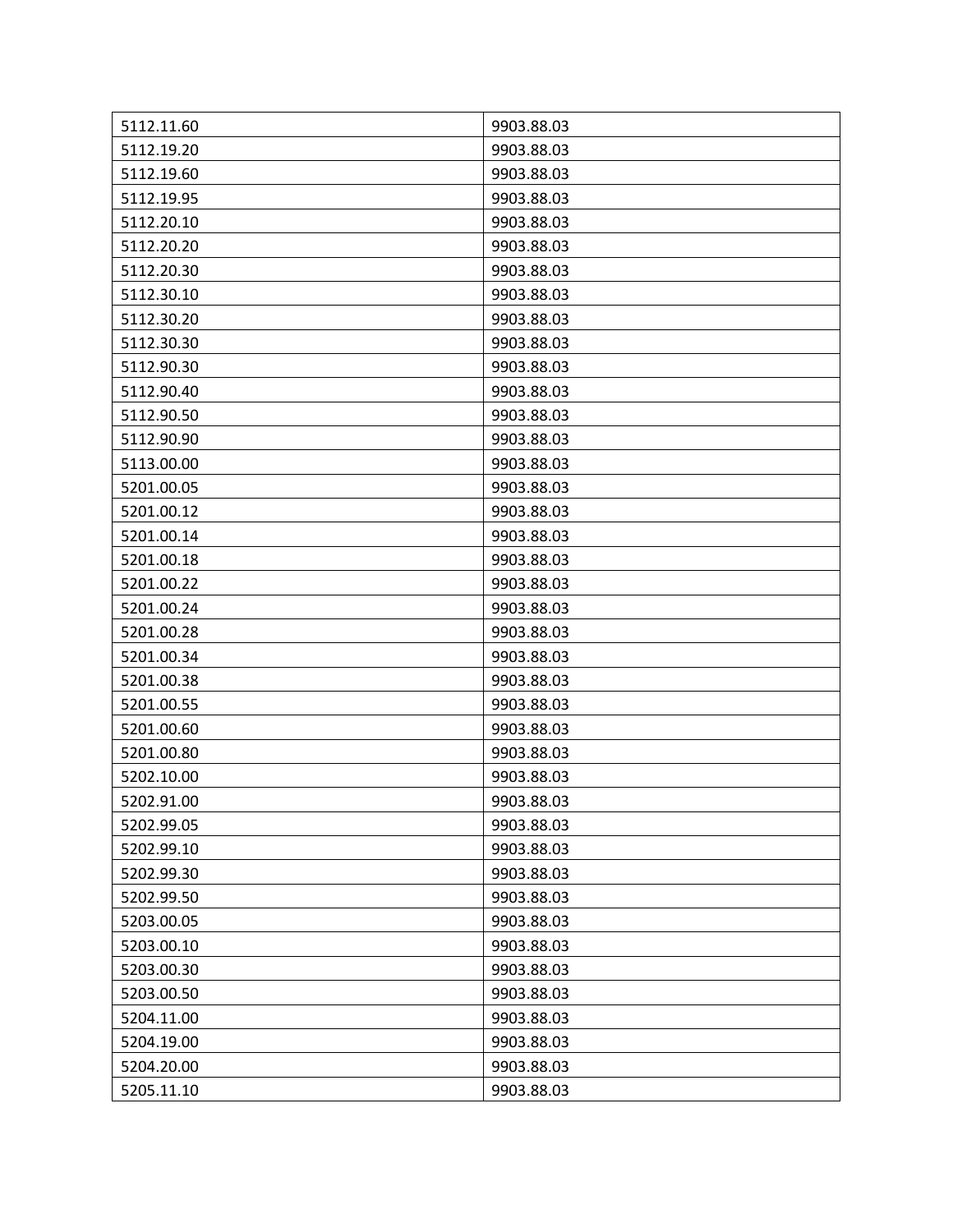| 5205.11.20 | 9903.88.03 |
|------------|------------|
| 5205.12.10 | 9903.88.03 |
| 5205.12.20 | 9903.88.03 |
| 5205.13.10 | 9903.88.03 |
| 5205.13.20 | 9903.88.03 |
| 5205.14.10 | 9903.88.03 |
| 5205.14.20 | 9903.88.03 |
| 5205.15.10 | 9903.88.03 |
| 5205.15.20 | 9903.88.03 |
| 5205.21.00 | 9903.88.03 |
| 5205.22.00 | 9903.88.03 |
| 5205.23.00 | 9903.88.03 |
| 5205.24.00 | 9903.88.03 |
| 5205.26.00 | 9903.88.03 |
| 5205.27.00 | 9903.88.03 |
| 5205.28.00 | 9903.88.03 |
| 5205.31.00 | 9903.88.03 |
| 5205.32.00 | 9903.88.03 |
| 5205.33.00 | 9903.88.03 |
| 5205.34.00 | 9903.88.03 |
| 5205.35.00 | 9903.88.03 |
| 5205.41.00 | 9903.88.03 |
| 5205.42.00 | 9903.88.03 |
| 5205.43.00 | 9903.88.03 |
| 5205.44.00 | 9903.88.03 |
| 5205.46.00 | 9903.88.03 |
| 5205.47.00 | 9903.88.03 |
| 5205.48.00 | 9903.88.03 |
| 5206.11.00 | 9903.88.03 |
| 5206.12.00 | 9903.88.03 |
| 5206.13.00 | 9903.88.03 |
| 5206.14.00 | 9903.88.03 |
| 5206.15.00 | 9903.88.03 |
| 5206.21.00 | 9903.88.03 |
| 5206.22.00 | 9903.88.03 |
| 5206.23.00 | 9903.88.03 |
| 5206.24.00 | 9903.88.03 |
| 5206.25.00 | 9903.88.03 |
| 5206.31.00 | 9903.88.03 |
| 5206.32.00 | 9903.88.03 |
| 5206.33.00 | 9903.88.03 |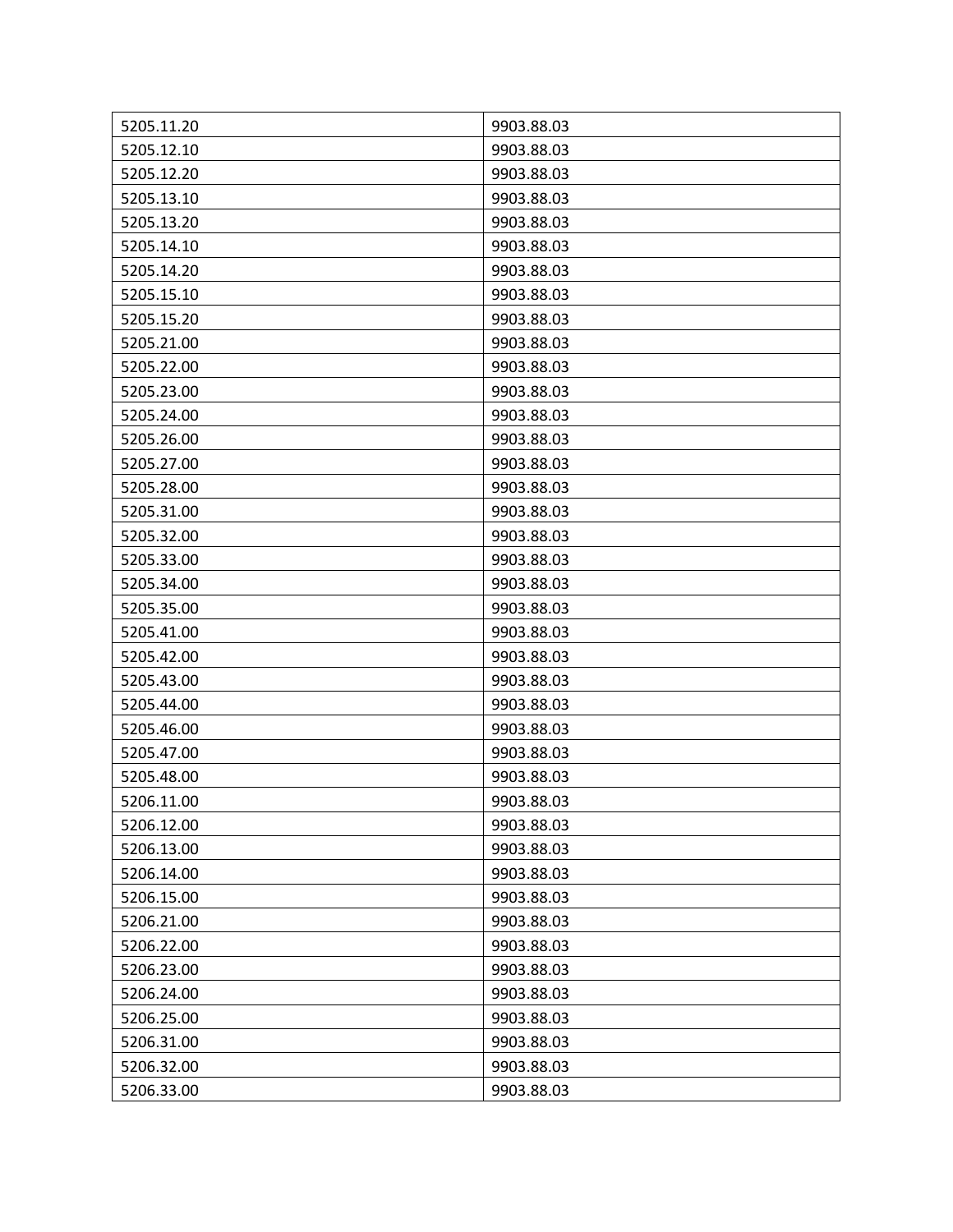| 5206.34.00 | 9903.88.03 |
|------------|------------|
| 5206.35.00 | 9903.88.03 |
| 5206.41.00 | 9903.88.03 |
| 5206.42.00 | 9903.88.03 |
| 5206.43.00 | 9903.88.03 |
| 5206.44.00 | 9903.88.03 |
| 5206.45.00 | 9903.88.03 |
| 5207.10.00 | 9903.88.03 |
| 5207.90.00 | 9903.88.03 |
| 5208.11.20 | 9903.88.03 |
| 5208.11.40 | 9903.88.03 |
| 5208.11.60 | 9903.88.03 |
| 5208.11.80 | 9903.88.03 |
| 5208.12.40 | 9903.88.03 |
| 5208.12.60 | 9903.88.03 |
| 5208.12.80 | 9903.88.03 |
| 5208.13.00 | 9903.88.03 |
| 5208.19.20 | 9903.88.03 |
| 5208.19.40 | 9903.88.03 |
| 5208.19.60 | 9903.88.03 |
| 5208.19.80 | 9903.88.03 |
| 5208.21.20 | 9903.88.03 |
| 5208.21.40 | 9903.88.03 |
| 5208.21.60 | 9903.88.03 |
| 5208.22.40 | 9903.88.03 |
| 5208.22.60 | 9903.88.03 |
| 5208.22.80 | 9903.88.03 |
| 5208.23.00 | 9903.88.03 |
| 5208.29.20 | 9903.88.03 |
| 5208.29.40 | 9903.88.03 |
| 5208.29.60 | 9903.88.03 |
| 5208.29.80 | 9903.88.03 |
| 5208.31.20 | 9903.88.03 |
| 5208.31.40 | 9903.88.03 |
| 5208.31.60 | 9903.88.03 |
| 5208.31.80 | 9903.88.03 |
| 5208.32.10 | 9903.88.03 |
| 5208.32.30 | 9903.88.03 |
| 5208.32.40 | 9903.88.03 |
| 5208.32.50 | 9903.88.03 |
| 5208.33.00 | 9903.88.03 |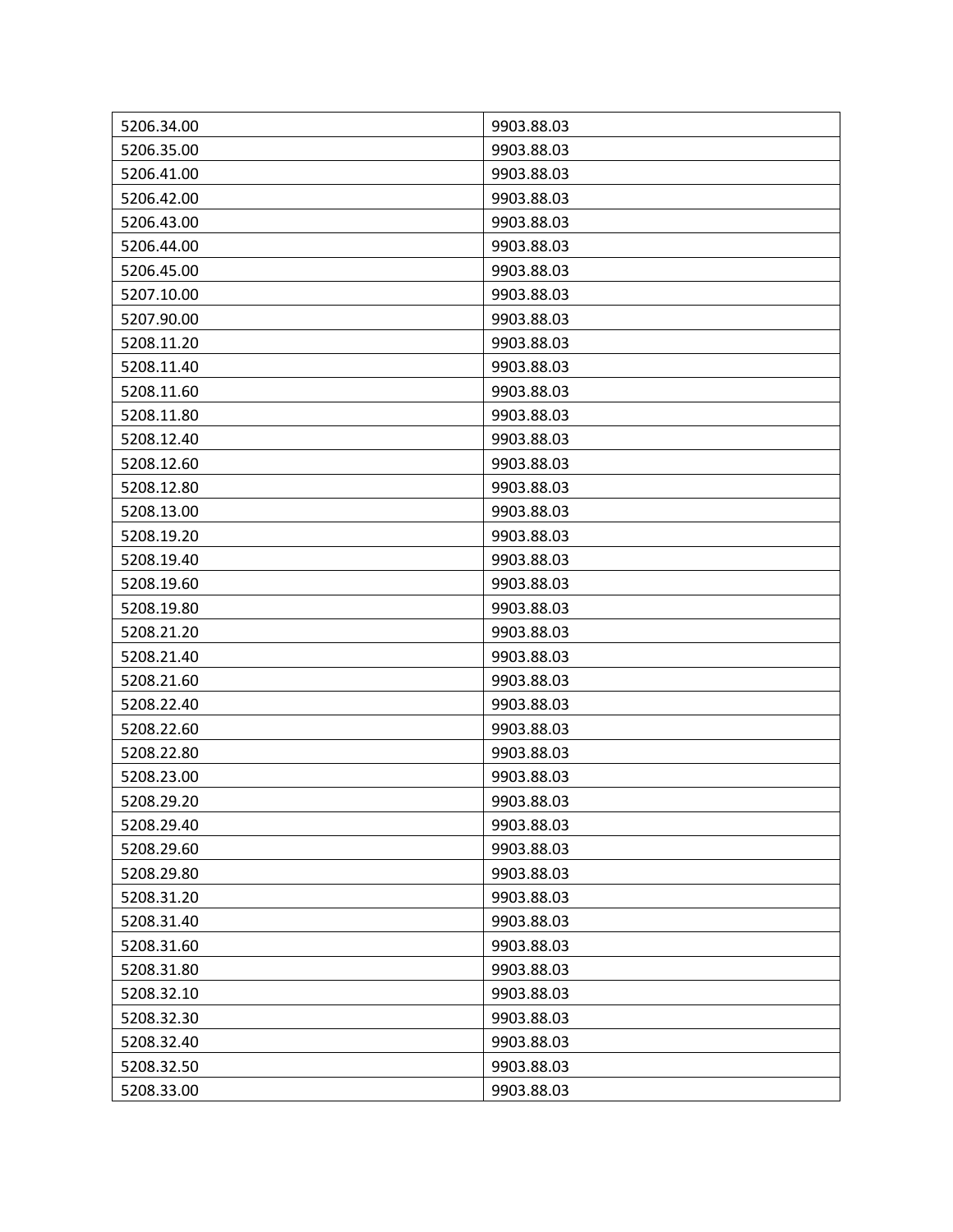| 5208.39.20 | 9903.88.03 |
|------------|------------|
| 5208.39.40 | 9903.88.03 |
| 5208.39.60 | 9903.88.03 |
| 5208.39.80 | 9903.88.03 |
| 5208.41.20 | 9903.88.03 |
| 5208.41.40 | 9903.88.03 |
| 5208.41.60 | 9903.88.03 |
| 5208.41.80 | 9903.88.03 |
| 5208.42.10 | 9903.88.03 |
| 5208.42.30 | 9903.88.03 |
| 5208.42.40 | 9903.88.03 |
| 5208.42.50 | 9903.88.03 |
| 5208.43.00 | 9903.88.03 |
| 5208.49.20 | 9903.88.03 |
| 5208.49.40 | 9903.88.03 |
| 5208.49.60 | 9903.88.03 |
| 5208.49.80 | 9903.88.03 |
| 5208.51.20 | 9903.88.03 |
| 5208.51.40 | 9903.88.03 |
| 5208.51.60 | 9903.88.03 |
| 5208.51.80 | 9903.88.03 |
| 5208.52.10 | 9903.88.03 |
| 5208.52.30 | 9903.88.03 |
| 5208.52.40 | 9903.88.03 |
| 5208.52.50 | 9903.88.03 |
| 5208.59.10 | 9903.88.03 |
| 5208.59.20 | 9903.88.03 |
| 5208.59.40 | 9903.88.03 |
| 5208.59.60 | 9903.88.03 |
| 5208.59.80 | 9903.88.03 |
| 5209.11.00 | 9903.88.03 |
| 5209.12.00 | 9903.88.03 |
| 5209.19.00 | 9903.88.03 |
| 5209.21.00 | 9903.88.03 |
| 5209.22.00 | 9903.88.03 |
| 5209.29.00 | 9903.88.03 |
| 5209.31.30 | 9903.88.03 |
| 5209.31.60 | 9903.88.03 |
| 5209.32.00 | 9903.88.03 |
| 5209.39.00 | 9903.88.03 |
| 5209.41.30 | 9903.88.03 |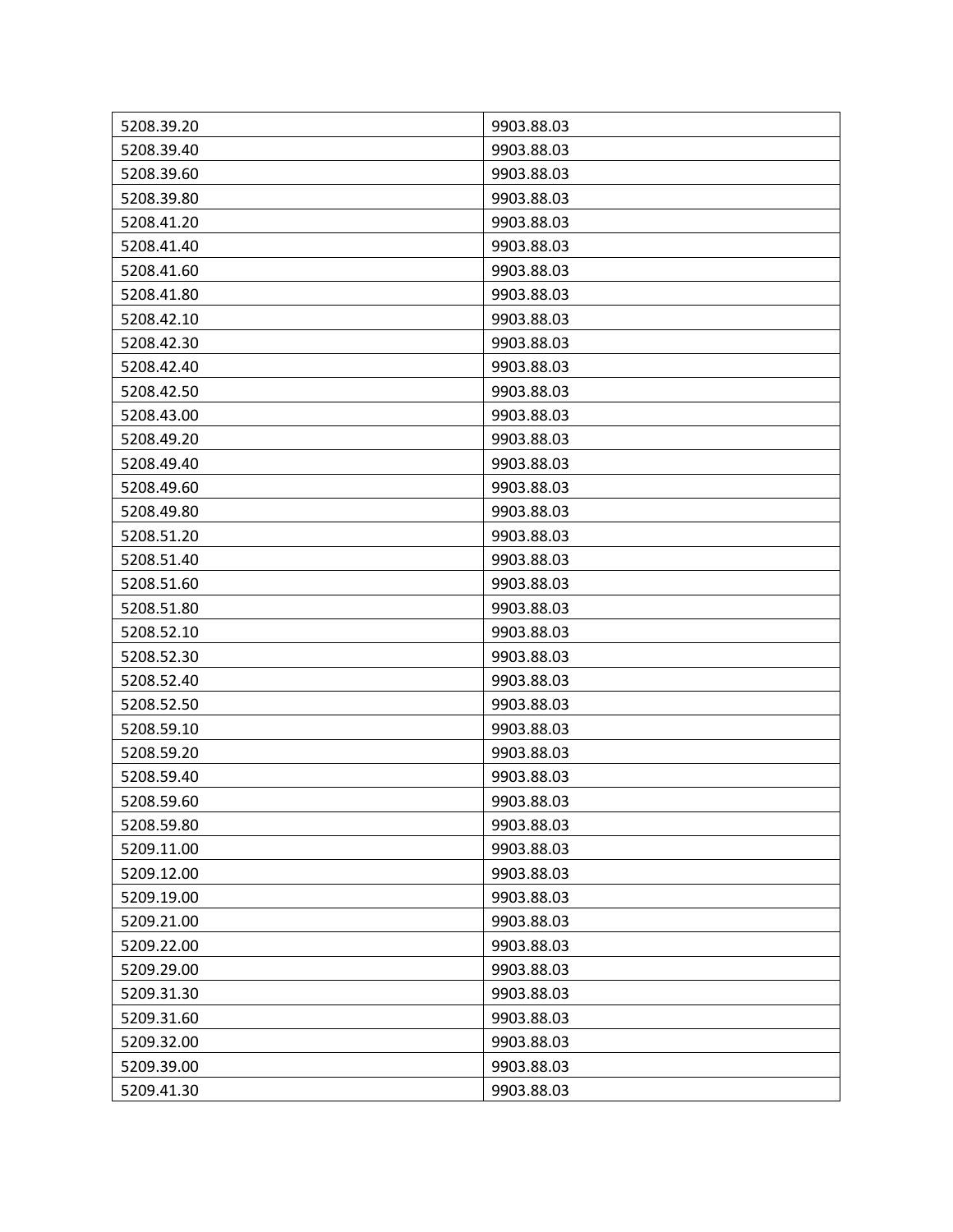| 5209.41.60 | 9903.88.03 |
|------------|------------|
| 5209.42.00 | 9903.88.03 |
| 5209.43.00 | 9903.88.03 |
| 5209.49.00 | 9903.88.03 |
| 5209.51.30 | 9903.88.03 |
| 5209.51.60 | 9903.88.03 |
| 5209.52.00 | 9903.88.03 |
| 5209.59.00 | 9903.88.03 |
| 5210.11.40 | 9903.88.15 |
| 5210.11.60 | 9903.88.15 |
| 5210.11.80 | 9903.88.03 |
| 5210.19.20 | 9903.88.03 |
| 5210.19.40 | 9903.88.03 |
| 5210.19.60 | 9903.88.03 |
| 5210.19.80 | 9903.88.03 |
| 5210.21.40 | 9903.88.03 |
| 5210.21.60 | 9903.88.03 |
| 5210.21.80 | 9903.88.03 |
| 5210.29.10 | 9903.88.03 |
| 5210.29.20 | 9903.88.03 |
| 5210.29.40 | 9903.88.03 |
| 5210.29.60 | 9903.88.03 |
| 5210.29.80 | 9903.88.03 |
| 5210.31.40 | 9903.88.03 |
| 5210.31.60 | 9903.88.03 |
| 5210.31.80 | 9903.88.03 |
| 5210.32.00 | 9903.88.03 |
| 5210.39.20 | 9903.88.03 |
| 5210.39.40 | 9903.88.03 |
| 5210.39.60 | 9903.88.03 |
| 5210.39.80 | 9903.88.03 |
| 5210.41.40 | 9903.88.03 |
| 5210.41.60 | 9903.88.03 |
| 5210.41.80 | 9903.88.03 |
| 5210.49.10 | 9903.88.03 |
| 5210.49.20 | 9903.88.03 |
| 5210.49.40 | 9903.88.03 |
| 5210.49.60 | 9903.88.03 |
| 5210.49.80 | 9903.88.03 |
| 5210.51.40 | 9903.88.03 |
| 5210.51.60 | 9903.88.03 |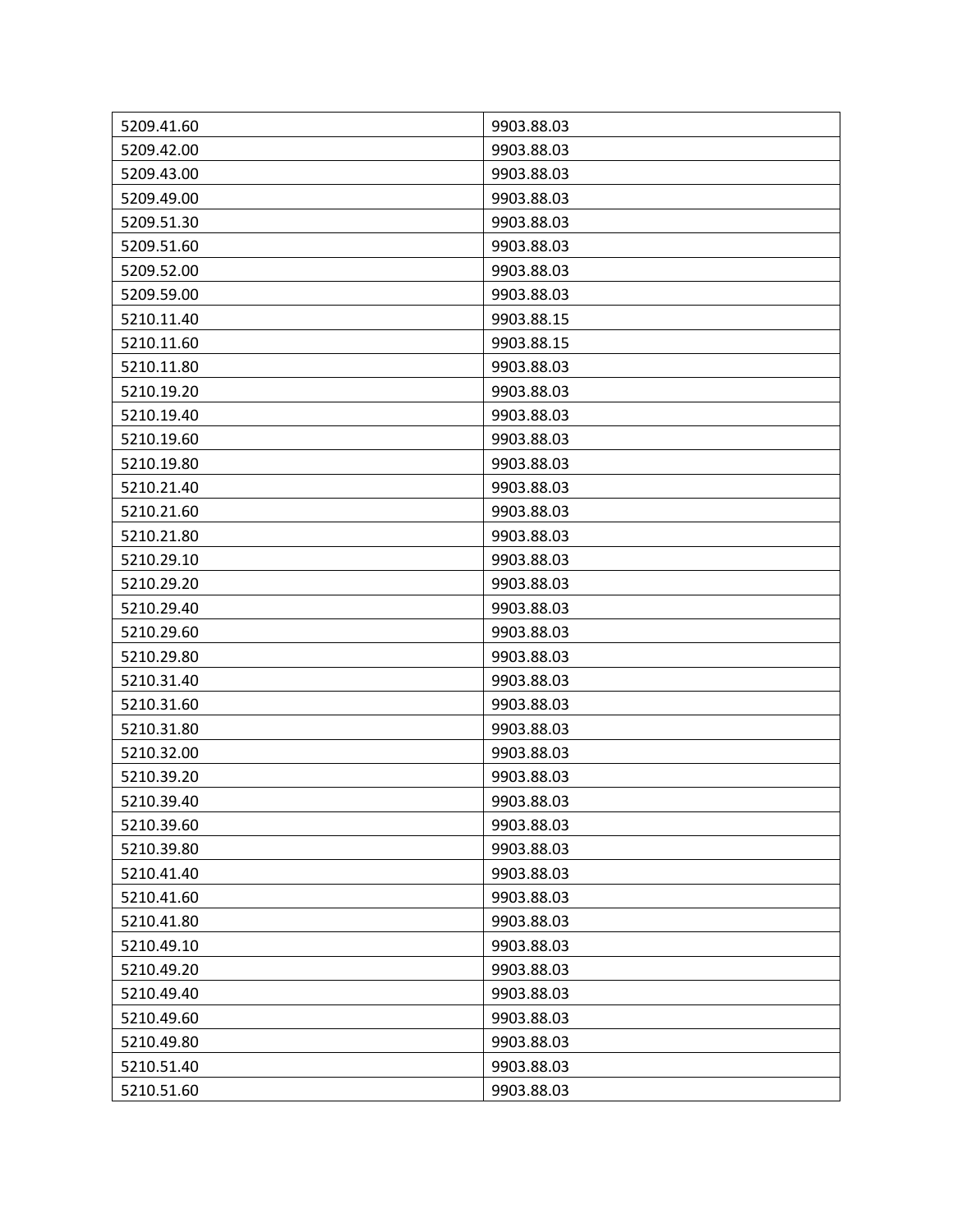| 5210.51.80 | 9903.88.03 |
|------------|------------|
| 5210.59.10 | 9903.88.03 |
| 5210.59.20 | 9903.88.03 |
| 5210.59.40 | 9903.88.03 |
| 5210.59.60 | 9903.88.03 |
| 5210.59.80 | 9903.88.03 |
| 5211.11.00 | 9903.88.03 |
| 5211.12.00 | 9903.88.03 |
| 5211.19.00 | 9903.88.03 |
| 5211.20.21 | 9903.88.03 |
| 5211.20.22 | 9903.88.03 |
| 5211.20.29 | 9903.88.03 |
| 5211.31.00 | 9903.88.03 |
| 5211.32.00 | 9903.88.03 |
| 5211.39.00 | 9903.88.03 |
| 5211.41.00 | 9903.88.03 |
| 5211.42.00 | 9903.88.03 |
| 5211.43.00 | 9903.88.03 |
| 5211.49.00 | 9903.88.03 |
| 5211.51.00 | 9903.88.03 |
| 5211.52.00 | 9903.88.03 |
| 5211.59.00 | 9903.88.03 |
| 5212.11.10 | 9903.88.03 |
| 5212.11.60 | 9903.88.03 |
| 5212.12.10 | 9903.88.03 |
| 5212.12.60 | 9903.88.03 |
| 5212.13.10 | 9903.88.03 |
| 5212.13.60 | 9903.88.03 |
| 5212.14.10 | 9903.88.03 |
| 5212.14.60 | 9903.88.03 |
| 5212.15.10 | 9903.88.03 |
| 5212.15.60 | 9903.88.03 |
| 5212.21.10 | 9903.88.03 |
| 5212.21.60 | 9903.88.03 |
| 5212.22.10 | 9903.88.03 |
| 5212.22.60 | 9903.88.03 |
| 5212.23.10 | 9903.88.03 |
| 5212.23.60 | 9903.88.03 |
| 5212.24.10 | 9903.88.03 |
| 5212.24.60 | 9903.88.03 |
| 5212.25.10 | 9903.88.03 |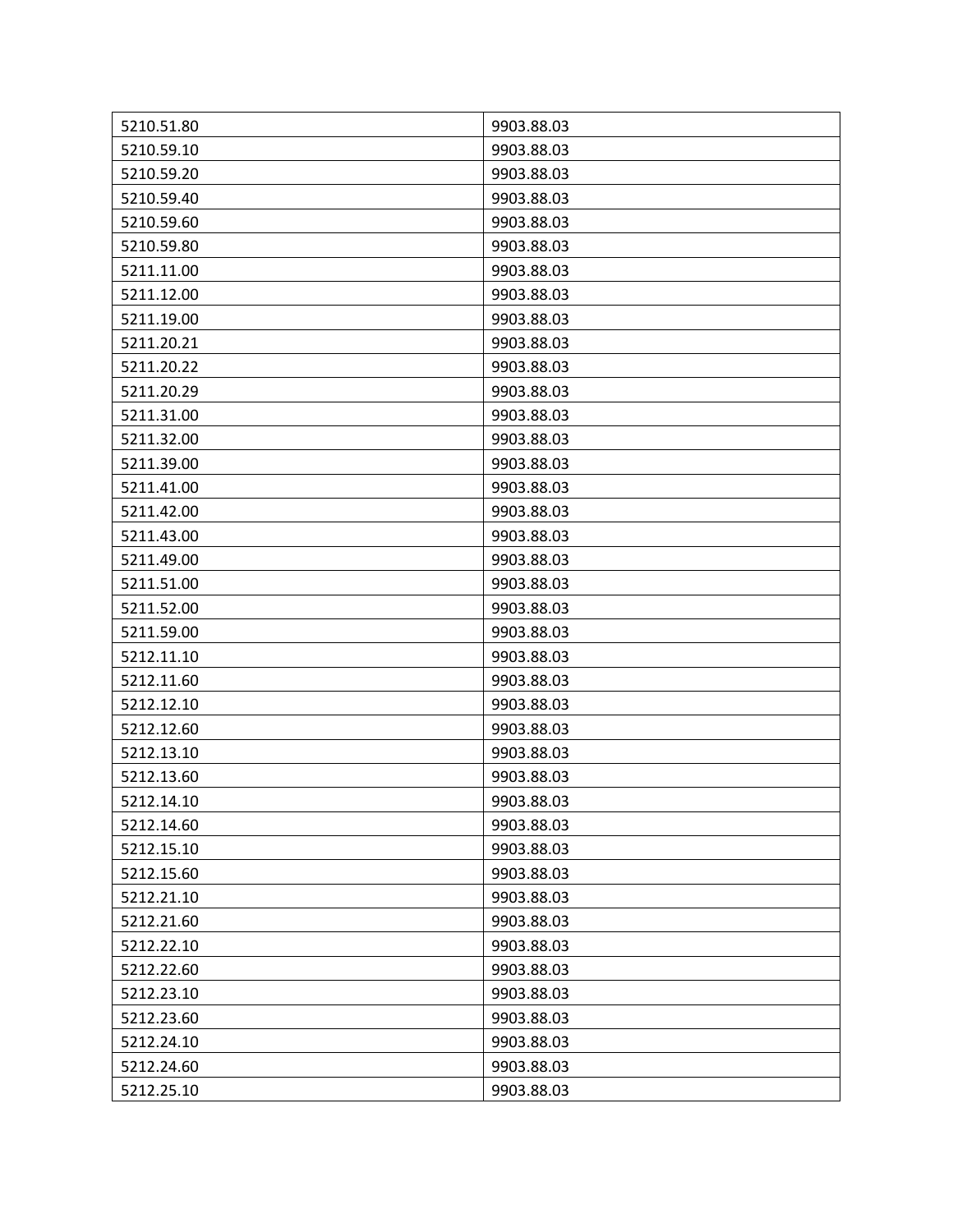| 5212.25.60 | 9903.88.03 |
|------------|------------|
| 5301.10.00 | 9903.88.03 |
| 5301.21.00 | 9903.88.03 |
| 5301.29.00 | 9903.88.03 |
| 5301.30.00 | 9903.88.03 |
| 5302.10.00 | 9903.88.03 |
| 5302.90.00 | 9903.88.03 |
| 5303.10.00 | 9903.88.03 |
| 5303.90.00 | 9903.88.03 |
| 5305.00.00 | 9903.88.03 |
| 5306.10.00 | 9903.88.03 |
| 5306.20.00 | 9903.88.03 |
| 5307.10.00 | 9903.88.03 |
| 5307.20.00 | 9903.88.03 |
| 5308.10.00 | 9903.88.03 |
| 5308.20.00 | 9903.88.03 |
| 5308.90.10 | 9903.88.03 |
| 5308.90.90 | 9903.88.15 |
| 5309.11.00 | 9903.88.03 |
| 5309.19.00 | 9903.88.03 |
| 5309.21.20 | 9903.88.03 |
| 5309.21.30 | 9903.88.03 |
| 5309.21.40 | 9903.88.03 |
| 5309.29.20 | 9903.88.03 |
| 5309.29.30 | 9903.88.03 |
| 5309.29.40 | 9903.88.03 |
| 5310.10.00 | 9903.88.03 |
| 5310.90.00 | 9903.88.03 |
| 5311.00.20 | 9903.88.03 |
| 5311.00.30 | 9903.88.03 |
| 5311.00.40 | 9903.88.03 |
| 5311.00.60 | 9903.88.03 |
| 5401.10.00 | 9903.88.03 |
| 5401.20.00 | 9903.88.03 |
| 5402.11.30 | 9903.88.03 |
| 5402.11.60 | 9903.88.03 |
| 5402.19.30 | 9903.88.03 |
| 5402.19.60 | 9903.88.03 |
| 5402.20.30 | 9903.88.03 |
| 5402.31.30 | 9903.88.03 |
| 5402.31.60 | 9903.88.03 |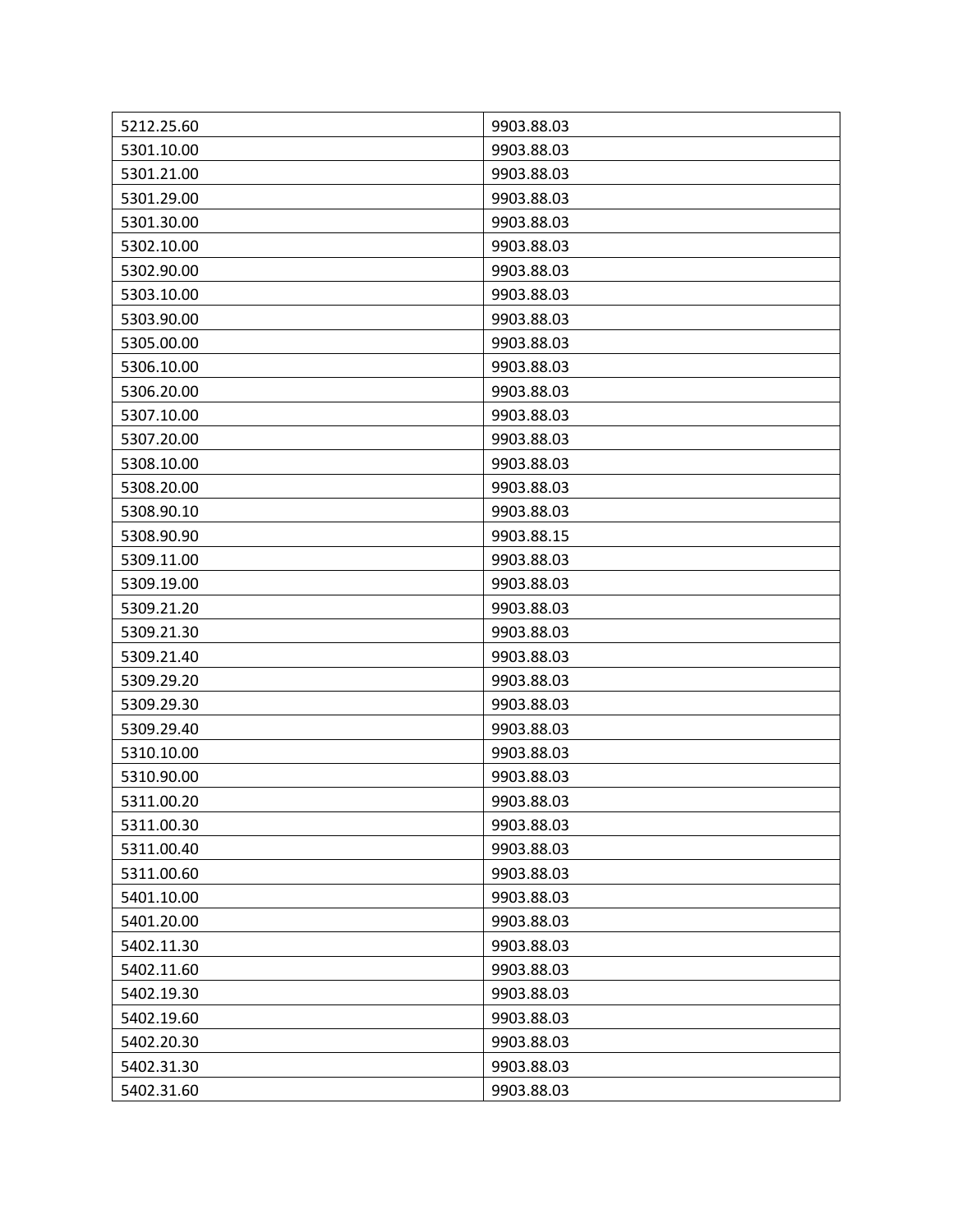| 5402.32.30 | 9903.88.03 |
|------------|------------|
| 5402.32.60 | 9903.88.03 |
| 5402.33.30 | 9903.88.03 |
| 5402.33.60 | 9903.88.03 |
| 5402.34.30 | 9903.88.03 |
| 5402.34.60 | 9903.88.03 |
| 5402.39.31 | 9903.88.03 |
| 5402.39.61 | 9903.88.03 |
| 5402.44.00 | 9903.88.03 |
| 5402.45.10 | 9903.88.03 |
| 5402.45.90 | 9903.88.03 |
| 5402.46.00 | 9903.88.03 |
| 5402.47.10 | 9903.88.03 |
| 5402.47.90 | 9903.88.03 |
| 5402.48.00 | 9903.88.03 |
| 5402.49.11 | 9903.88.03 |
| 5402.49.91 | 9903.88.03 |
| 5402.51.00 | 9903.88.03 |
| 5402.52.10 | 9903.88.03 |
| 5402.52.90 | 9903.88.03 |
| 5402.53.00 | 9903.88.03 |
| 5402.59.01 | 9903.88.03 |
| 5402.61.00 | 9903.88.03 |
| 5402.62.00 | 9903.88.03 |
| 5402.63.00 | 9903.88.03 |
| 5402.69.01 | 9903.88.03 |
| 5403.10.30 | 9903.88.03 |
| 5403.10.60 | 9903.88.03 |
| 5403.31.00 | 9903.88.03 |
| 5403.32.00 | 9903.88.03 |
| 5403.33.00 | 9903.88.03 |
| 5403.39.10 | 9903.88.03 |
| 5403.39.90 | 9903.88.03 |
| 5403.41.00 | 9903.88.03 |
| 5403.42.00 | 9903.88.03 |
| 5403.49.10 | 9903.88.03 |
| 5403.49.90 | 9903.88.03 |
| 5404.11.00 | 9903.88.03 |
| 5404.12.10 | 9903.88.03 |
| 5404.12.90 | 9903.88.03 |
| 5404.19.10 | 9903.88.03 |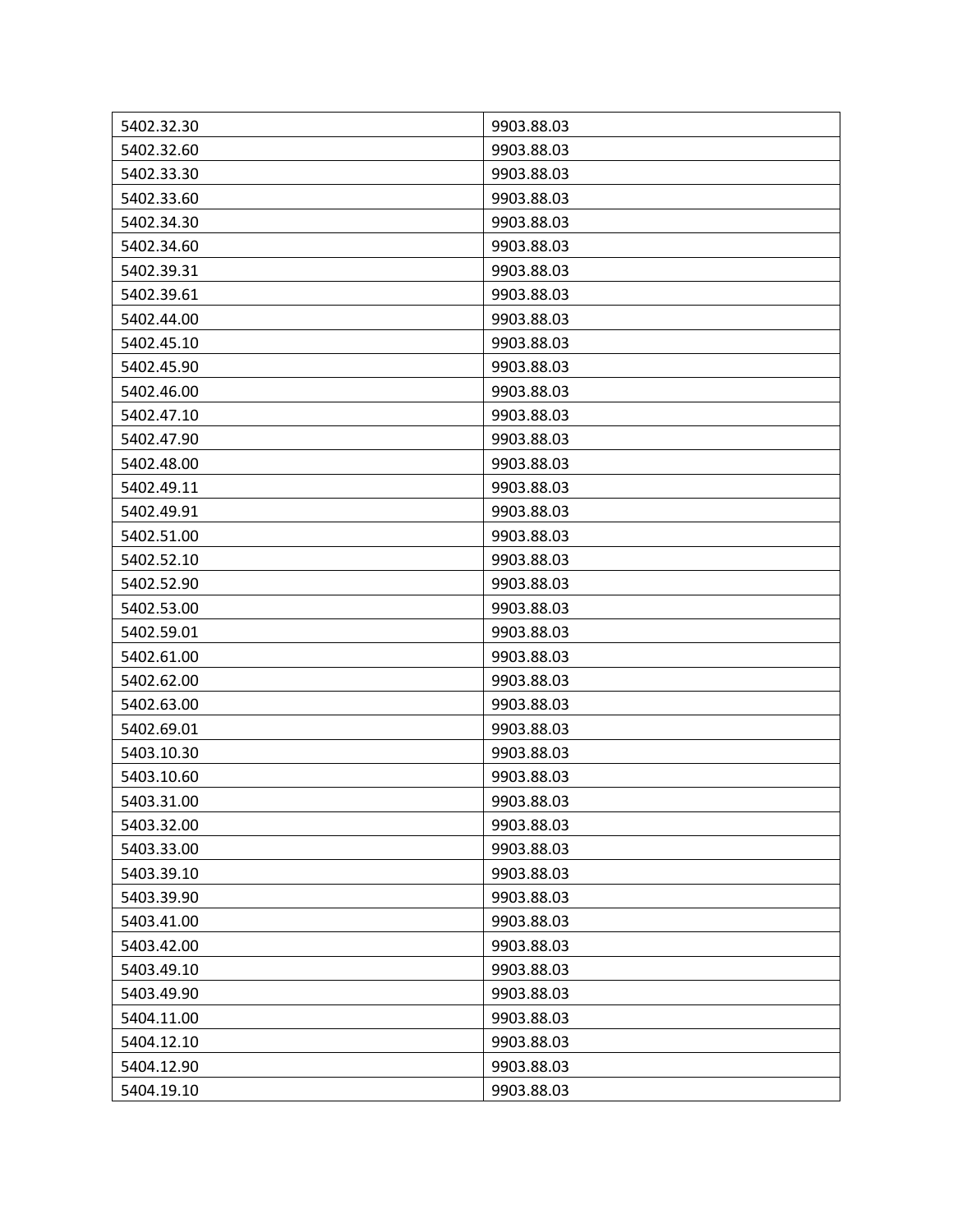| 5404.19.80 | 9903.88.03 |
|------------|------------|
| 5404.90.00 | 9903.88.03 |
| 5405.00.30 | 9903.88.03 |
| 5405.00.60 | 9903.88.03 |
| 5406.00.10 | 9903.88.03 |
| 5406.00.20 | 9903.88.03 |
| 5407.10.00 | 9903.88.03 |
| 5407.20.00 | 9903.88.03 |
| 5407.30.10 | 9903.88.03 |
| 5407.30.90 | 9903.88.03 |
| 5407.41.00 | 9903.88.03 |
| 5407.42.00 | 9903.88.03 |
| 5407.43.10 | 9903.88.03 |
| 5407.43.20 | 9903.88.03 |
| 5407.44.00 | 9903.88.03 |
| 5407.51.00 | 9903.88.03 |
| 5407.52.05 | 9903.88.03 |
| 5407.52.20 | 9903.88.03 |
| 5407.53.10 | 9903.88.03 |
| 5407.53.20 | 9903.88.03 |
| 5407.54.00 | 9903.88.15 |
| 5407.61.11 | 9903.88.03 |
| 5407.61.19 | 9903.88.03 |
| 5407.61.21 | 9903.88.03 |
| 5407.61.29 | 9903.88.03 |
| 5407.61.91 | 9903.88.03 |
| 5407.61.99 | 9903.88.03 |
| 5407.69.10 | 9903.88.03 |
| 5407.69.20 | 9903.88.03 |
| 5407.69.30 | 9903.88.03 |
| 5407.69.40 | 9903.88.03 |
| 5407.69.90 | 9903.88.03 |
| 5407.71.00 | 9903.88.03 |
| 5407.72.00 | 9903.88.03 |
| 5407.73.10 | 9903.88.03 |
| 5407.73.20 | 9903.88.03 |
| 5407.74.00 | 9903.88.03 |
| 5407.81.00 | 9903.88.03 |
| 5407.82.00 | 9903.88.03 |
| 5407.83.00 | 9903.88.03 |
| 5407.84.00 | 9903.88.03 |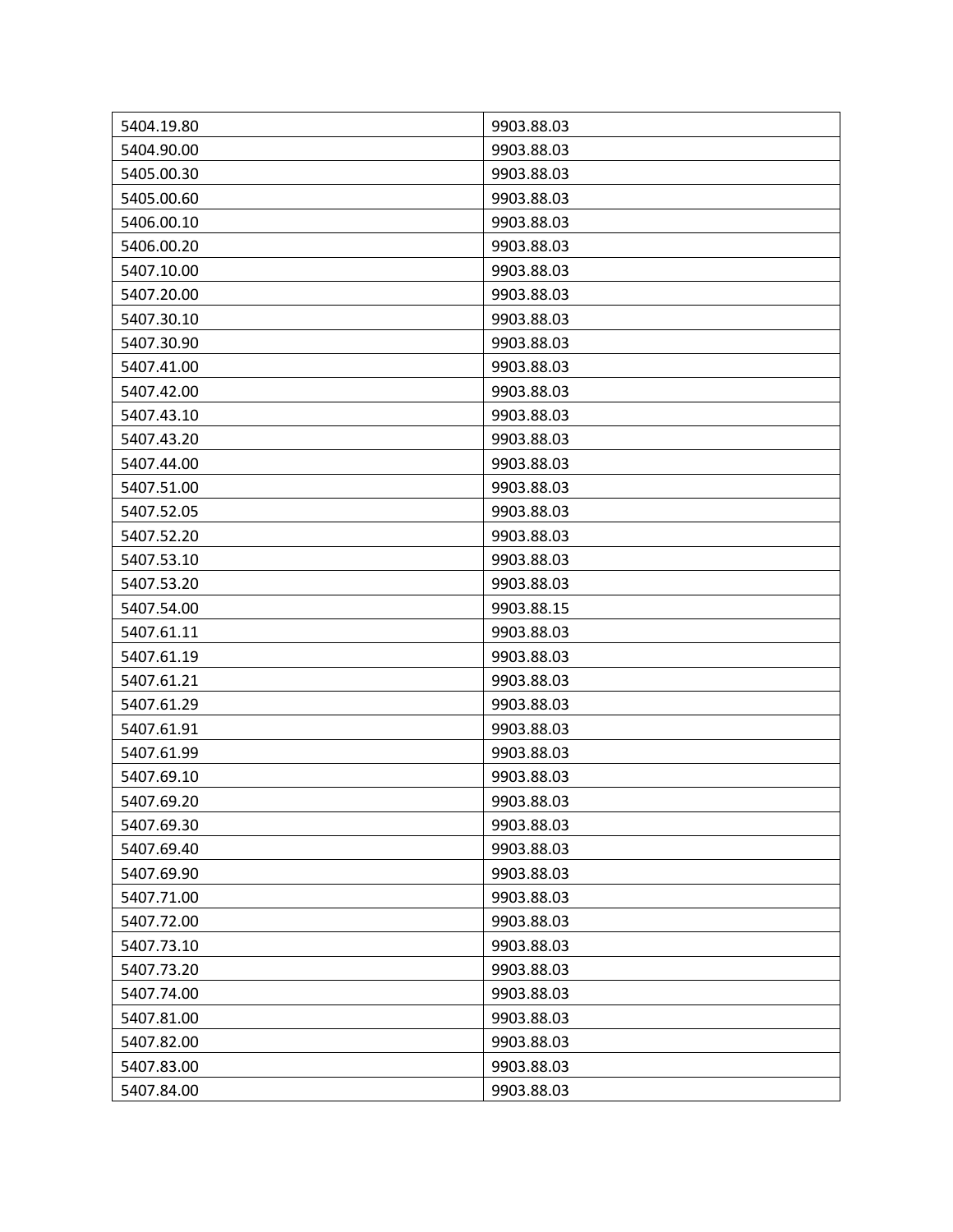| 5407.91.05 | 9903.88.03 |
|------------|------------|
| 5407.91.10 | 9903.88.03 |
| 5407.91.20 | 9903.88.03 |
| 5407.92.05 | 9903.88.03 |
| 5407.92.10 | 9903.88.03 |
| 5407.92.20 | 9903.88.03 |
| 5407.93.05 | 9903.88.03 |
| 5407.93.10 | 9903.88.03 |
| 5407.93.15 | 9903.88.03 |
| 5407.93.20 | 9903.88.03 |
| 5407.94.05 | 9903.88.03 |
| 5407.94.10 | 9903.88.03 |
| 5407.94.20 | 9903.88.03 |
| 5408.10.00 | 9903.88.03 |
| 5408.21.00 | 9903.88.03 |
| 5408.22.10 | 9903.88.03 |
| 5408.22.90 | 9903.88.03 |
| 5408.23.11 | 9903.88.03 |
| 5408.23.19 | 9903.88.03 |
| 5408.23.21 | 9903.88.03 |
| 5408.23.29 | 9903.88.03 |
| 5408.24.10 | 9903.88.03 |
| 5408.24.90 | 9903.88.03 |
| 5408.31.05 | 9903.88.03 |
| 5408.31.10 | 9903.88.03 |
| 5408.31.20 | 9903.88.03 |
| 5408.32.05 | 9903.88.03 |
| 5408.32.10 | 9903.88.03 |
| 5408.32.30 | 9903.88.03 |
| 5408.32.90 | 9903.88.03 |
| 5408.33.05 | 9903.88.03 |
| 5408.33.10 | 9903.88.03 |
| 5408.33.15 | 9903.88.03 |
| 5408.33.30 | 9903.88.03 |
| 5408.33.90 | 9903.88.03 |
| 5408.34.05 | 9903.88.03 |
| 5408.34.10 | 9903.88.03 |
| 5408.34.30 | 9903.88.03 |
| 5408.34.90 | 9903.88.03 |
| 5501.11.00 | 9903.88.03 |
| 5501.19.00 | 9903.88.03 |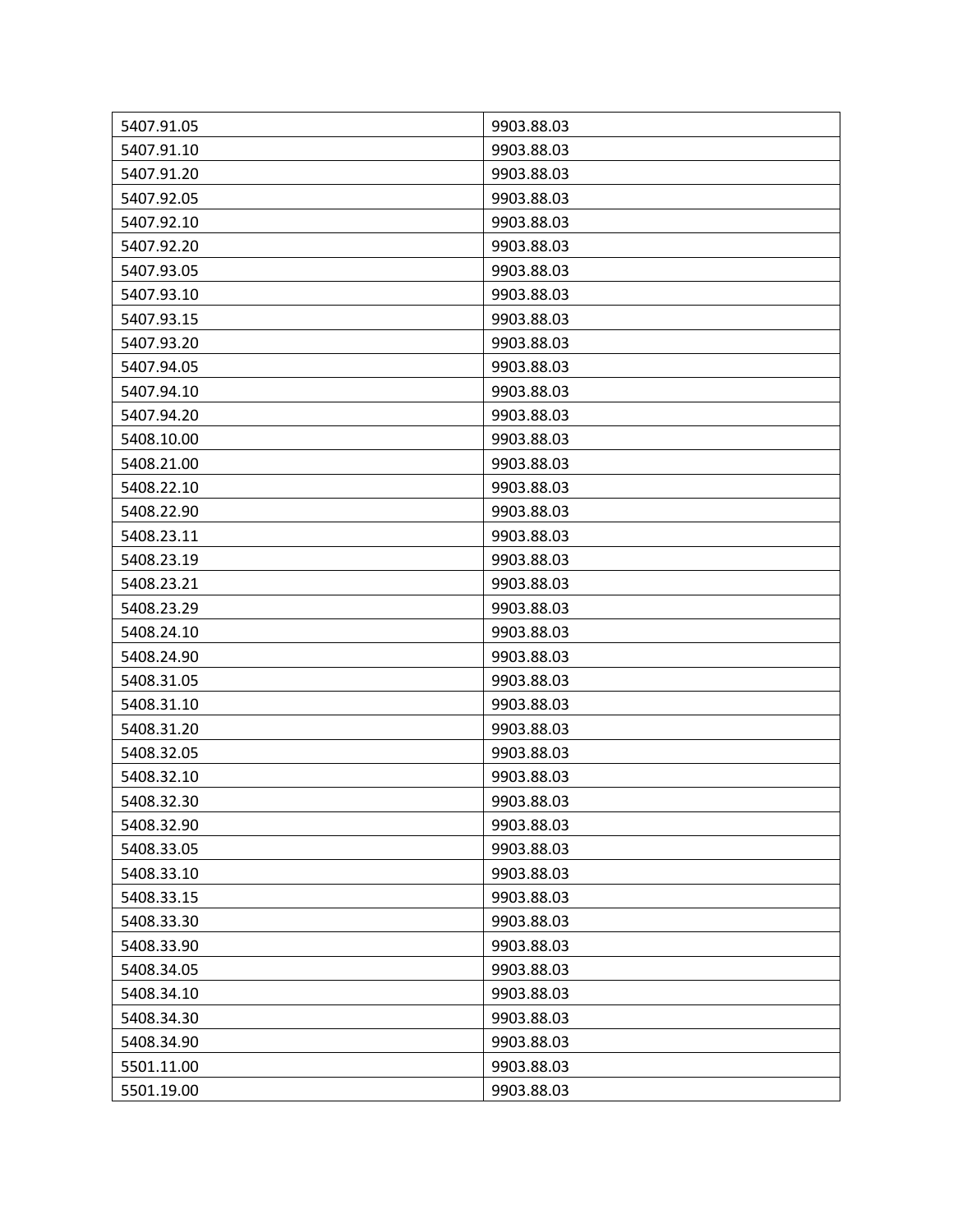| 5501.20.00 | 9903.88.03 |
|------------|------------|
| 5501.30.00 | 9903.88.03 |
| 5501.40.00 | 9903.88.03 |
| 5501.90.01 | 9903.88.03 |
| 5502.10.00 | 9903.88.03 |
| 5502.90.00 | 9903.88.03 |
| 5503.11.00 | 9903.88.03 |
| 5503.19.10 | 9903.88.03 |
| 5503.19.90 | 9903.88.03 |
| 5503.20.00 | 9903.88.03 |
| 5503.30.00 | 9903.88.03 |
| 5503.40.00 | 9903.88.03 |
| 5503.90.10 | 9903.88.03 |
| 5503.90.90 | 9903.88.03 |
| 5504.10.00 | 9903.88.15 |
| 5504.90.00 | 9903.88.03 |
| 5505.10.00 | 9903.88.03 |
| 5505.20.00 | 9903.88.03 |
| 5506.10.00 | 9903.88.03 |
| 5506.20.00 | 9903.88.03 |
| 5506.30.00 | 9903.88.03 |
| 5506.40.00 | 9903.88.03 |
| 5506.90.01 | 9903.88.03 |
| 5507.00.00 | 9903.88.03 |
| 5508.10.00 | 9903.88.03 |
| 5508.20.00 | 9903.88.03 |
| 5509.11.00 | 9903.88.03 |
| 5509.12.00 | 9903.88.03 |
| 5509.21.00 | 9903.88.03 |
| 5509.22.00 | 9903.88.03 |
| 5509.31.00 | 9903.88.03 |
| 5509.32.00 | 9903.88.03 |
| 5509.41.00 | 9903.88.03 |
| 5509.42.00 | 9903.88.03 |
| 5509.51.30 | 9903.88.03 |
| 5509.51.60 | 9903.88.03 |
| 5509.52.00 | 9903.88.03 |
| 5509.53.00 | 9903.88.03 |
| 5509.59.00 | 9903.88.03 |
| 5509.61.00 | 9903.88.03 |
| 5509.62.00 | 9903.88.03 |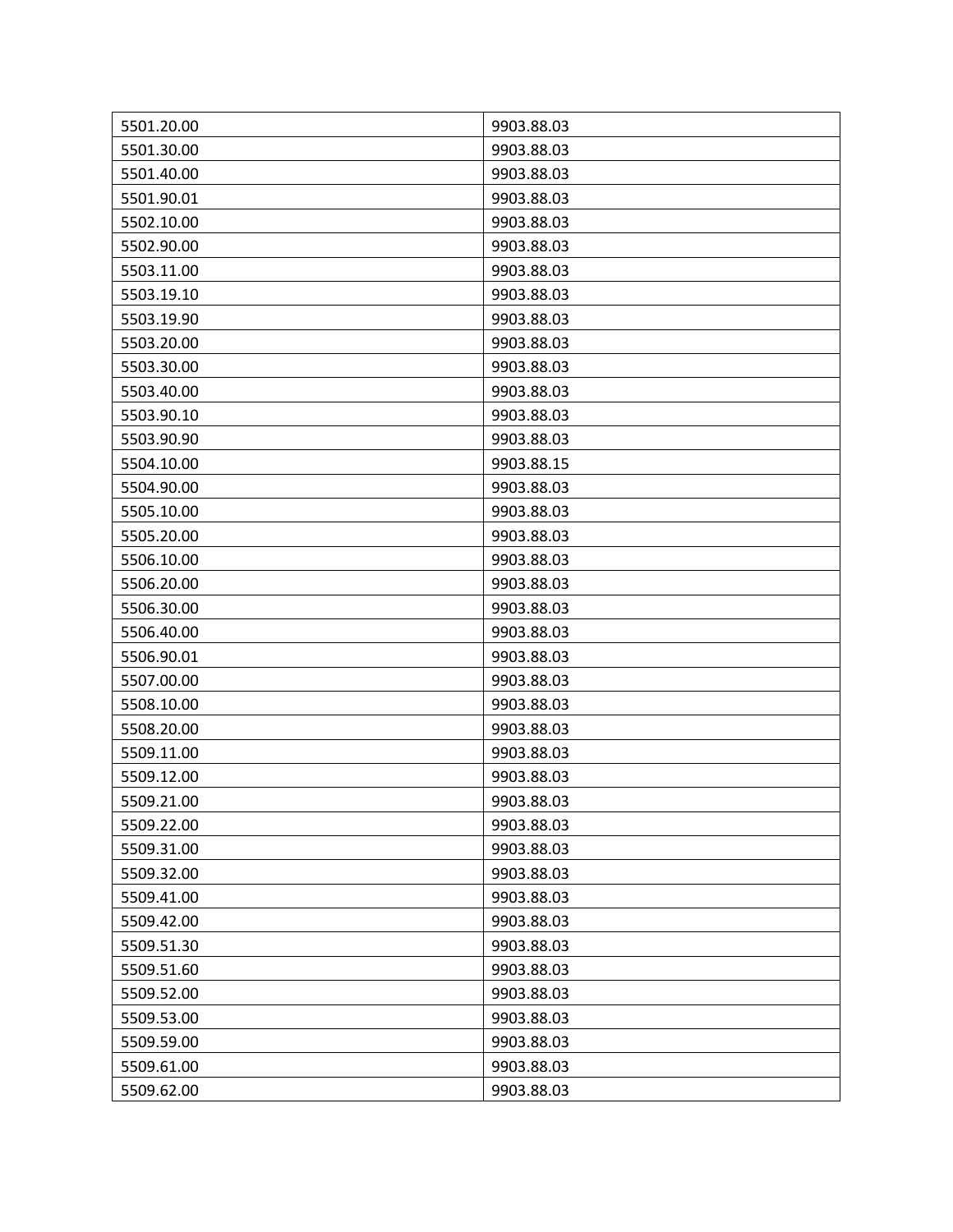| 5509.69.20 | 9903.88.03 |
|------------|------------|
| 5509.69.40 | 9903.88.03 |
| 5509.69.60 | 9903.88.03 |
| 5509.91.00 | 9903.88.03 |
| 5509.92.00 | 9903.88.03 |
| 5509.99.20 | 9903.88.03 |
| 5509.99.40 | 9903.88.03 |
| 5509.99.60 | 9903.88.03 |
| 5510.11.00 | 9903.88.03 |
| 5510.12.00 | 9903.88.03 |
| 5510.20.00 | 9903.88.03 |
| 5510.30.00 | 9903.88.03 |
| 5510.90.20 | 9903.88.03 |
| 5510.90.40 | 9903.88.03 |
| 5510.90.60 | 9903.88.03 |
| 5511.10.00 | 9903.88.03 |
| 5511.20.00 | 9903.88.03 |
| 5511.30.00 | 9903.88.03 |
| 5512.11.00 | 9903.88.03 |
| 5512.19.00 | 9903.88.03 |
| 5512.21.00 | 9903.88.03 |
| 5512.29.00 | 9903.88.03 |
| 5512.91.00 | 9903.88.03 |
| 5512.99.00 | 9903.88.03 |
| 5513.11.00 | 9903.88.03 |
| 5513.12.00 | 9903.88.03 |
| 5513.13.00 | 9903.88.03 |
| 5513.19.00 | 9903.88.03 |
| 5513.23.01 | 9903.88.03 |
| 5513.29.00 | 9903.88.03 |
| 5513.31.00 | 9903.88.03 |
| 5513.39.01 | 9903.88.03 |
| 5513.41.00 | 9903.88.03 |
| 5513.49.10 | 9903.88.03 |
| 5513.49.20 | 9903.88.03 |
| 5513.49.90 | 9903.88.03 |
| 5514.11.00 | 9903.88.03 |
| 5514.12.00 | 9903.88.03 |
| 5514.19.10 | 9903.88.03 |
| 5514.19.90 | 9903.88.03 |
| 5514.21.00 | 9903.88.03 |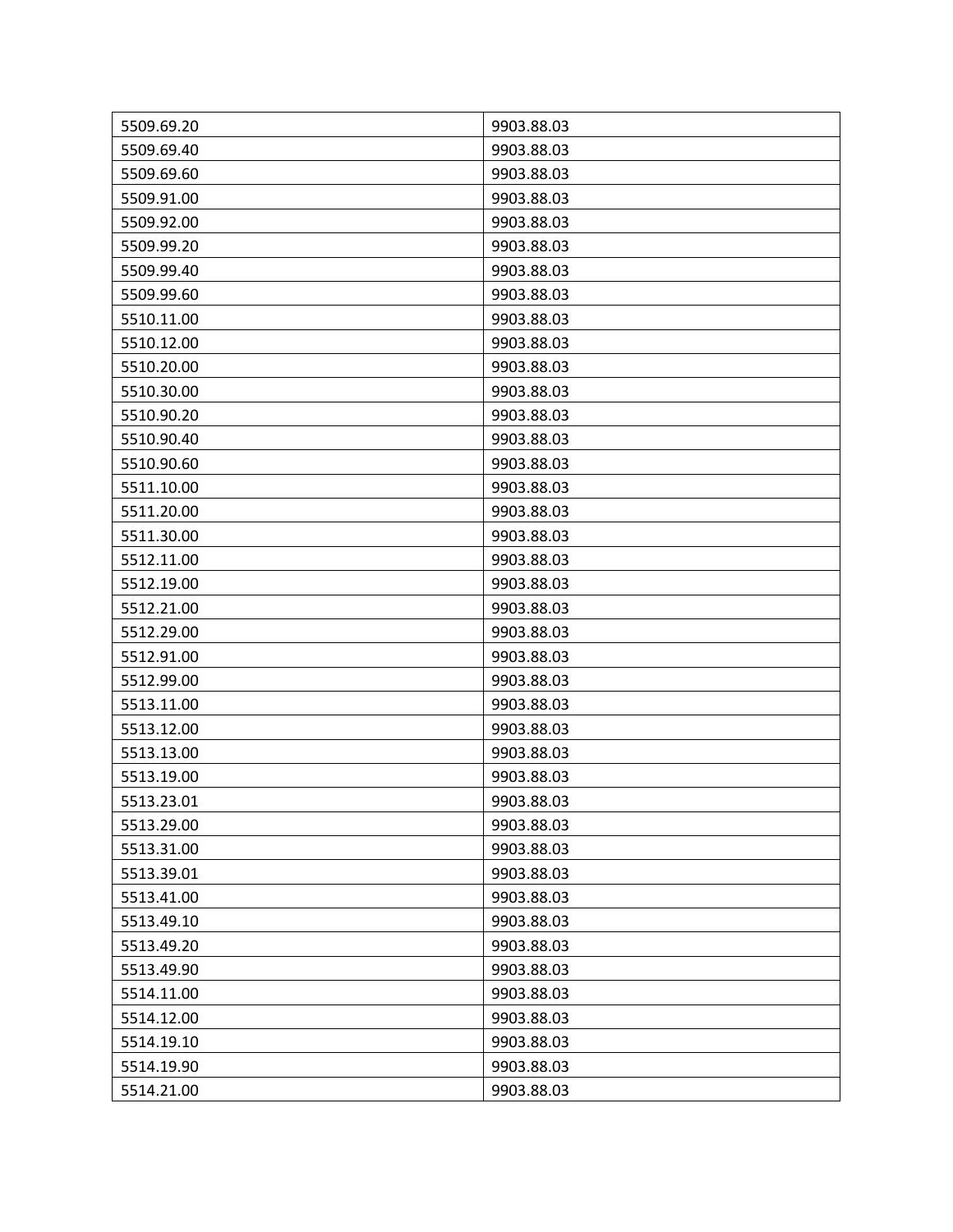| 5514.22.00 | 9903.88.03 |
|------------|------------|
| 5514.23.00 | 9903.88.03 |
| 5514.29.00 | 9903.88.03 |
| 5514.30.31 | 9903.88.03 |
| 5514.30.32 | 9903.88.03 |
| 5514.30.33 | 9903.88.03 |
| 5514.30.39 | 9903.88.03 |
| 5514.41.00 | 9903.88.03 |
| 5514.42.00 | 9903.88.03 |
| 5514.43.00 | 9903.88.03 |
| 5514.49.00 | 9903.88.03 |
| 5515.11.00 | 9903.88.03 |
| 5515.12.00 | 9903.88.03 |
| 5515.13.05 | 9903.88.03 |
| 5515.13.10 | 9903.88.03 |
| 5515.19.00 | 9903.88.03 |
| 5515.21.00 | 9903.88.03 |
| 5515.22.05 | 9903.88.03 |
| 5515.22.10 | 9903.88.03 |
| 5515.29.00 | 9903.88.03 |
| 5515.91.00 | 9903.88.03 |
| 5515.99.05 | 9903.88.03 |
| 5515.99.10 | 9903.88.03 |
| 5515.99.90 | 9903.88.03 |
| 5516.11.00 | 9903.88.03 |
| 5516.12.00 | 9903.88.03 |
| 5516.13.00 | 9903.88.03 |
| 5516.14.00 | 9903.88.03 |
| 5516.21.00 | 9903.88.03 |
| 5516.22.00 | 9903.88.03 |
| 5516.23.00 | 9903.88.03 |
| 5516.24.00 | 9903.88.03 |
| 5516.31.05 | 9903.88.03 |
| 5516.31.10 | 9903.88.03 |
| 5516.32.05 | 9903.88.03 |
| 5516.32.10 | 9903.88.03 |
| 5516.33.05 | 9903.88.03 |
| 5516.33.10 | 9903.88.03 |
| 5516.34.05 | 9903.88.03 |
| 5516.34.10 | 9903.88.03 |
| 5516.41.00 | 9903.88.03 |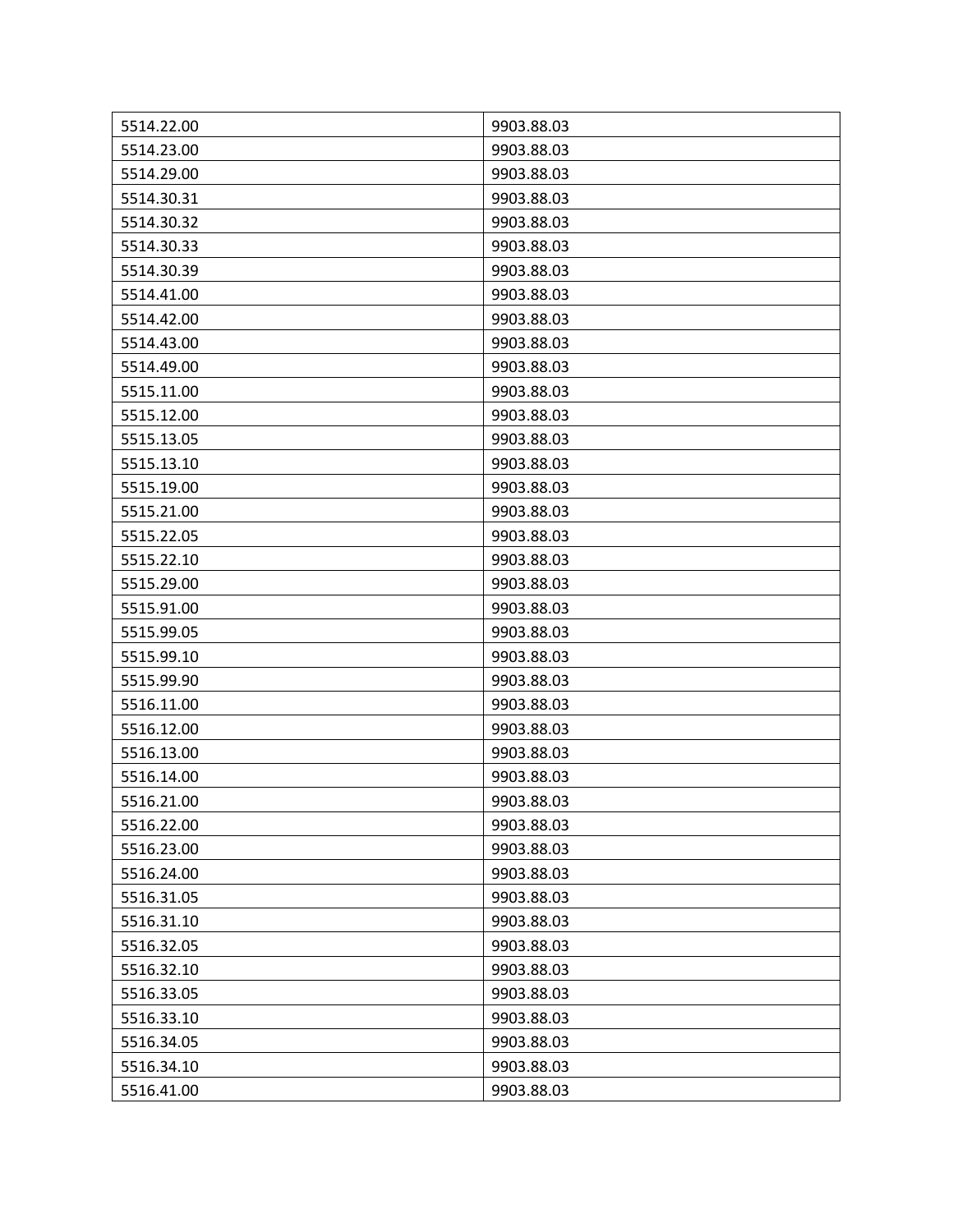| 5516.42.00 | 9903.88.03 |
|------------|------------|
| 5516.43.00 | 9903.88.03 |
| 5516.44.00 | 9903.88.03 |
| 5516.91.00 | 9903.88.03 |
| 5516.92.00 | 9903.88.03 |
| 5516.93.00 | 9903.88.03 |
| 5516.94.00 | 9903.88.03 |
| 5601.21.00 | 9903.88.03 |
| 5601.22.00 | 9903.88.03 |
| 5601.29.00 | 9903.88.03 |
| 5601.30.00 | 9903.88.03 |
| 5602.10.10 | 9903.88.03 |
| 5602.10.90 | 9903.88.03 |
| 5602.21.00 | 9903.88.03 |
| 5602.29.00 | 9903.88.03 |
| 5602.90.30 | 9903.88.03 |
| 5602.90.60 | 9903.88.03 |
| 5602.90.90 | 9903.88.03 |
| 5603.11.00 | 9903.88.03 |
| 5603.12.00 | 9903.88.03 |
| 5603.13.00 | 9903.88.03 |
| 5603.14.30 | 9903.88.03 |
| 5603.14.90 | 9903.88.03 |
| 5603.91.00 | 9903.88.03 |
| 5603.92.00 | 9903.88.03 |
| 5603.93.00 | 9903.88.03 |
| 5603.94.10 | 9903.88.03 |
| 5603.94.30 | 9903.88.03 |
| 5603.94.90 | 9903.88.03 |
| 5604.10.00 | 9903.88.03 |
| 5604.90.20 | 9903.88.03 |
| 5604.90.90 | 9903.88.03 |
| 5605.00.10 | 9903.88.03 |
| 5605.00.90 | 9903.88.03 |
| 5606.00.00 | 9903.88.03 |
| 5607.21.00 | 9903.88.03 |
| 5607.29.00 | 9903.88.03 |
| 5607.41.10 | 9903.88.03 |
| 5607.41.30 | 9903.88.03 |
| 5607.49.10 | 9903.88.03 |
| 5607.49.15 | 9903.88.03 |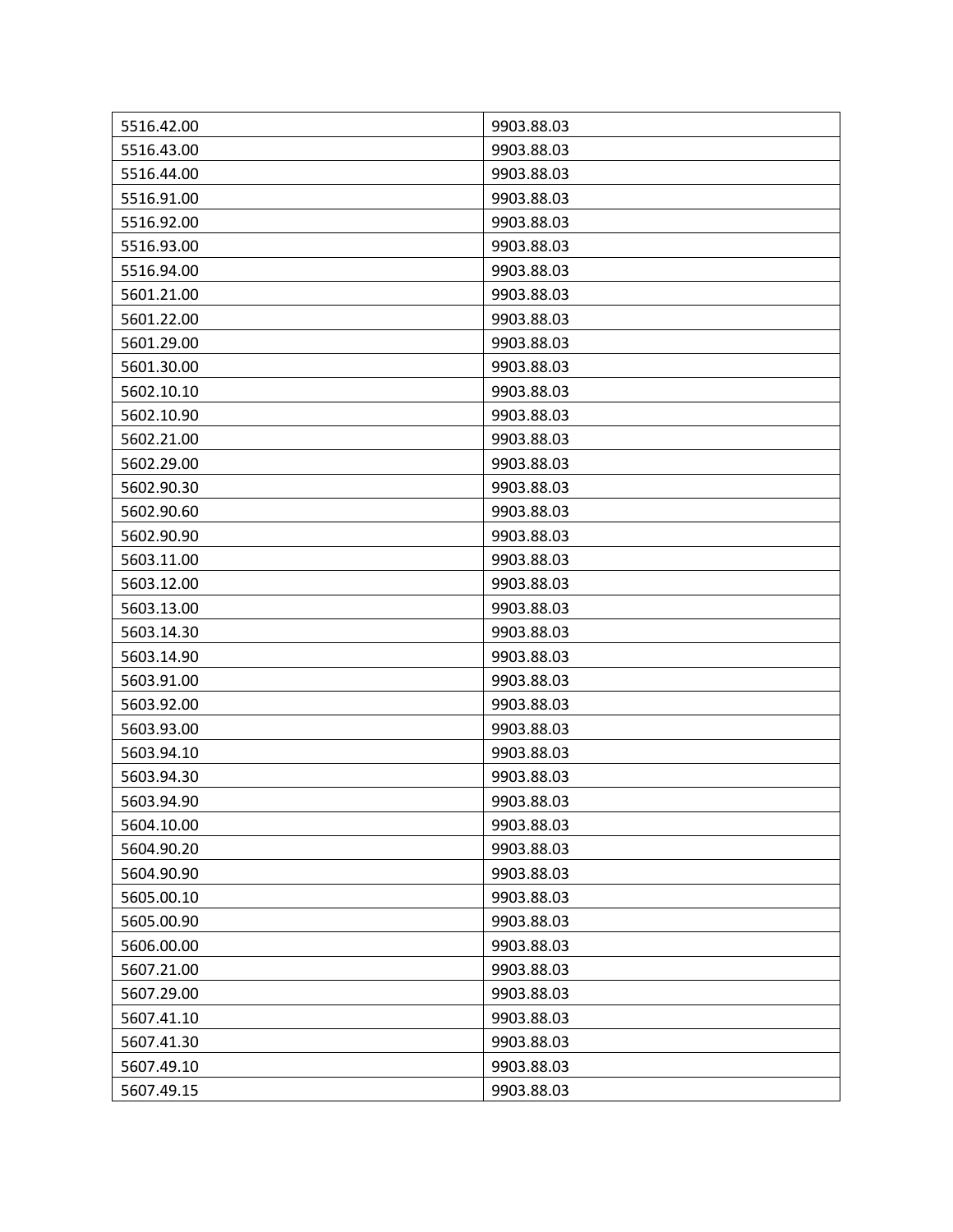| 5607.49.25 | 9903.88.03 |
|------------|------------|
| 5607.49.30 | 9903.88.03 |
| 5607.50.25 | 9903.88.03 |
| 5607.50.35 | 9903.88.03 |
| 5607.50.40 | 9903.88.03 |
| 5607.90.10 | 9903.88.03 |
| 5607.90.15 | 9903.88.03 |
| 5607.90.25 | 9903.88.03 |
| 5607.90.35 | 9903.88.03 |
| 5607.90.90 | 9903.88.03 |
| 5608.11.00 | 9903.88.03 |
| 5608.19.10 | 9903.88.03 |
| 5608.19.20 | 9903.88.03 |
| 5608.90.10 | 9903.88.03 |
| 5608.90.23 | 9903.88.03 |
| 5608.90.27 | 9903.88.03 |
| 5608.90.30 | 9903.88.03 |
| 5609.00.10 | 9903.88.03 |
| 5609.00.20 | 9903.88.03 |
| 5609.00.30 | 9903.88.03 |
| 5609.00.40 | 9903.88.03 |
| 5701.10.13 | 9903.88.03 |
| 5701.10.16 | 9903.88.03 |
| 5701.10.40 | 9903.88.03 |
| 5701.10.90 | 9903.88.03 |
| 5701.90.10 | 9903.88.03 |
| 5701.90.20 | 9903.88.03 |
| 5702.10.10 | 9903.88.03 |
| 5702.10.90 | 9903.88.03 |
| 5702.20.10 | 9903.88.03 |
| 5702.20.20 | 9903.88.03 |
| 5702.31.10 | 9903.88.03 |
| 5702.31.20 | 9903.88.03 |
| 5702.32.10 | 9903.88.03 |
| 5702.32.20 | 9903.88.03 |
| 5702.39.10 | 9903.88.03 |
| 5702.39.20 | 9903.88.03 |
| 5702.41.10 | 9903.88.03 |
| 5702.41.20 | 9903.88.03 |
| 5702.42.10 | 9903.88.03 |
| 5702.42.20 | 9903.88.03 |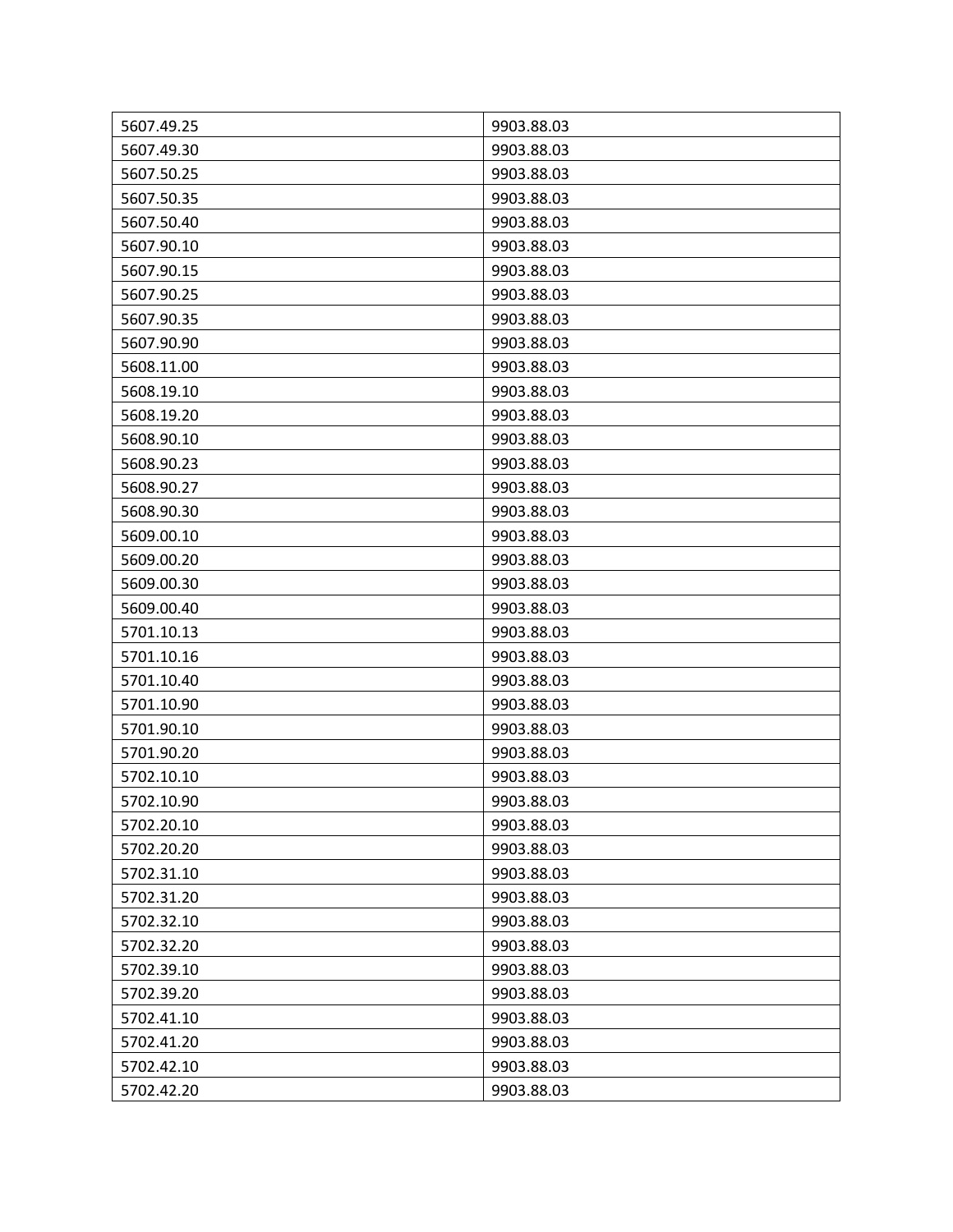| 5702.49.10 | 9903.88.03 |
|------------|------------|
| 5702.49.15 | 9903.88.03 |
| 5702.49.20 | 9903.88.03 |
| 5702.50.20 | 9903.88.03 |
| 5702.50.40 | 9903.88.03 |
| 5702.50.52 | 9903.88.03 |
| 5702.50.56 | 9903.88.03 |
| 5702.50.59 | 9903.88.03 |
| 5702.91.20 | 9903.88.03 |
| 5702.91.30 | 9903.88.03 |
| 5702.91.40 | 9903.88.03 |
| 5702.92.10 | 9903.88.03 |
| 5702.92.90 | 9903.88.03 |
| 5702.99.05 | 9903.88.03 |
| 5702.99.15 | 9903.88.03 |
| 5702.99.20 | 9903.88.03 |
| 5703.10.20 | 9903.88.03 |
| 5703.10.80 | 9903.88.03 |
| 5703.21.00 | 9903.88.03 |
| 5703.29.10 | 9903.88.03 |
| 5703.29.20 | 9903.88.03 |
| 5703.31.00 | 9903.88.03 |
| 5703.39.10 | 9903.88.03 |
| 5703.39.20 | 9903.88.03 |
| 5703.90.00 | 9903.88.03 |
| 5704.10.00 | 9903.88.03 |
| 5704.20.00 | 9903.88.03 |
| 5704.90.01 | 9903.88.03 |
| 5705.00.10 | 9903.88.03 |
| 5705.00.20 | 9903.88.03 |
| 5801.10.00 | 9903.88.03 |
| 5801.21.00 | 9903.88.03 |
| 5801.22.10 | 9903.88.03 |
| 5801.22.90 | 9903.88.03 |
| 5801.23.00 | 9903.88.03 |
| 5801.26.00 | 9903.88.03 |
| 5801.27.10 | 9903.88.03 |
| 5801.27.50 | 9903.88.03 |
| 5801.33.00 | 9903.88.15 |
| 5801.36.00 | 9903.88.15 |
| 5801.37.10 | 9903.88.03 |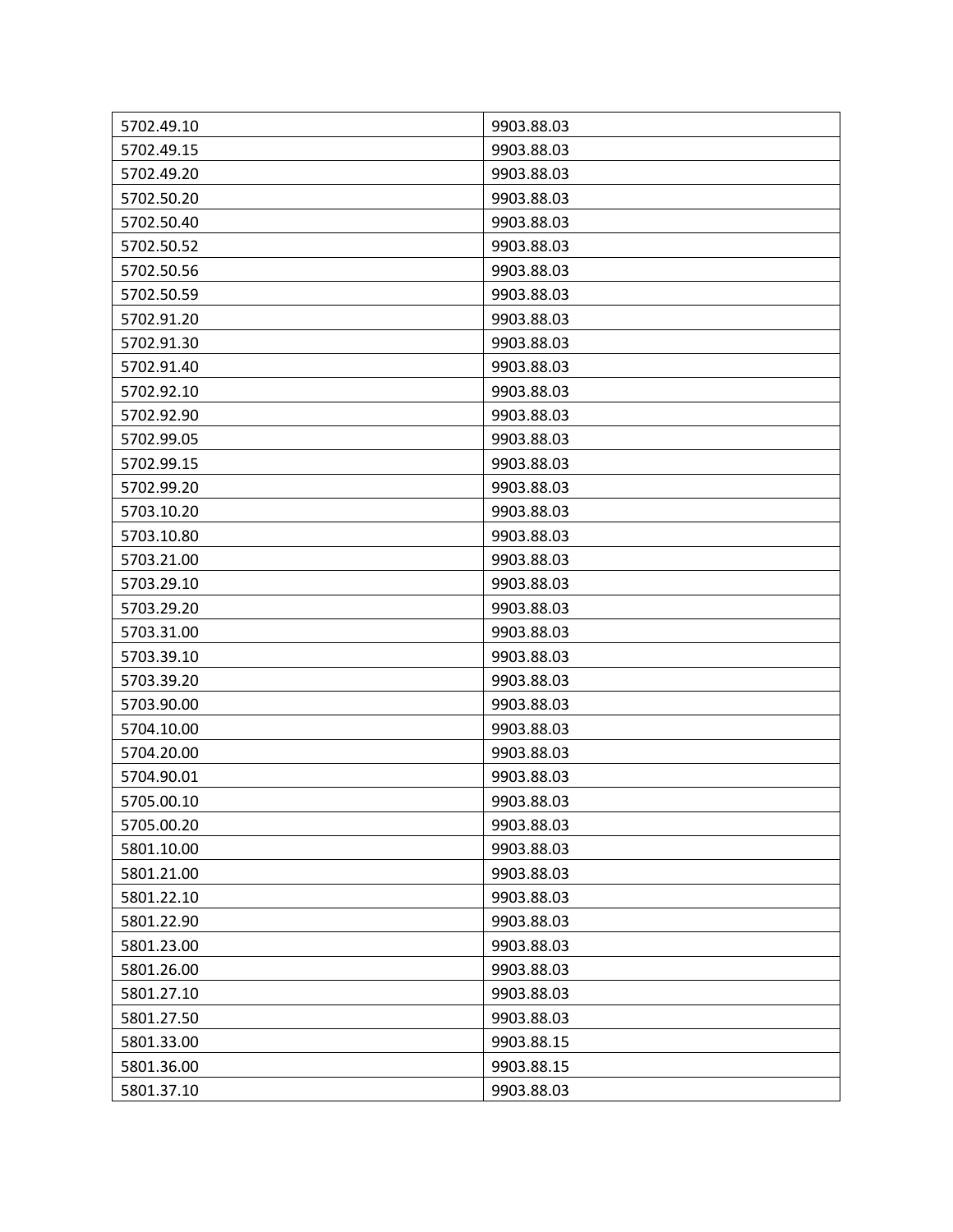| 5801.37.50 | 9903.88.03 |
|------------|------------|
| 5801.90.10 | 9903.88.03 |
| 5801.90.20 | 9903.88.03 |
| 5802.10.10 | 9903.88.03 |
| 5802.10.90 | 9903.88.03 |
| 5802.20.00 | 9903.88.03 |
| 5802.30.00 | 9903.88.03 |
| 5803.00.10 | 9903.88.03 |
| 5803.00.20 | 9903.88.03 |
| 5803.00.30 | 9903.88.03 |
| 5803.00.40 | 9903.88.03 |
| 5803.00.50 | 9903.88.03 |
| 5803.00.90 | 9903.88.03 |
| 5804.10.10 | 9903.88.03 |
| 5804.10.90 | 9903.88.03 |
| 5804.21.00 | 9903.88.03 |
| 5804.29.10 | 9903.88.03 |
| 5804.29.90 | 9903.88.03 |
| 5804.30.00 | 9903.88.03 |
| 5805.00.10 | 9903.88.03 |
| 5805.00.20 | 9903.88.03 |
| 5805.00.25 | 9903.88.03 |
| 5805.00.30 | 9903.88.03 |
| 5805.00.40 | 9903.88.03 |
| 5806.10.10 | 9903.88.03 |
| 5806.10.24 | 9903.88.03 |
| 5806.10.28 | 9903.88.03 |
| 5806.10.30 | 9903.88.03 |
| 5806.20.00 | 9903.88.03 |
| 5806.31.00 | 9903.88.03 |
| 5806.32.10 | 9903.88.03 |
| 5806.32.20 | 9903.88.03 |
| 5806.39.10 | 9903.88.03 |
| 5806.39.20 | 9903.88.03 |
| 5806.39.30 | 9903.88.03 |
| 5806.40.00 | 9903.88.03 |
| 5807.10.05 | 9903.88.03 |
| 5807.10.15 | 9903.88.03 |
| 5807.10.20 | 9903.88.03 |
| 5807.90.05 | 9903.88.03 |
| 5807.90.15 | 9903.88.03 |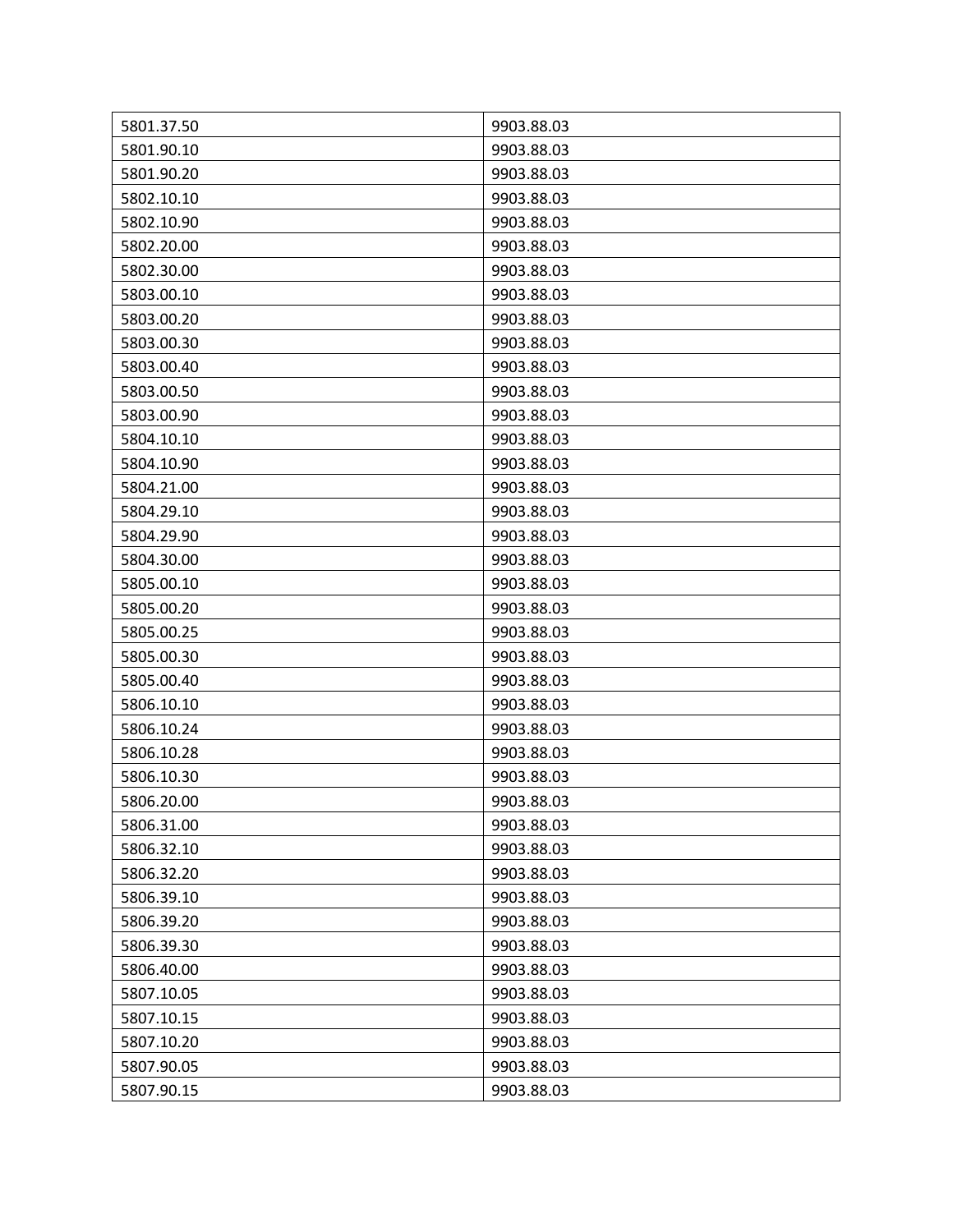| 5807.90.20 | 9903.88.03 |
|------------|------------|
| 5808.10.10 | 9903.88.03 |
| 5808.10.40 | 9903.88.03 |
| 5808.10.50 | 9903.88.03 |
| 5808.10.70 | 9903.88.03 |
| 5808.10.90 | 9903.88.03 |
| 5808.90.00 | 9903.88.03 |
| 5809.00.00 | 9903.88.03 |
| 5810.10.00 | 9903.88.03 |
| 5810.91.00 | 9903.88.03 |
| 5810.92.10 | 9903.88.03 |
| 5810.92.90 | 9903.88.03 |
| 5810.99.10 | 9903.88.03 |
| 5810.99.90 | 9903.88.03 |
| 5811.00.10 | 9903.88.03 |
| 5811.00.20 | 9903.88.03 |
| 5811.00.30 | 9903.88.03 |
| 5811.00.40 | 9903.88.03 |
| 5901.10.10 | 9903.88.03 |
| 5901.10.20 | 9903.88.03 |
| 5901.90.20 | 9903.88.03 |
| 5901.90.40 | 9903.88.03 |
| 5902.10.00 | 9903.88.03 |
| 5902.20.00 | 9903.88.03 |
| 5902.90.00 | 9903.88.03 |
| 5903.10.10 | 9903.88.03 |
| 5903.10.15 | 9903.88.15 |
| 5903.10.18 | 9903.88.03 |
| 5903.10.20 | 9903.88.03 |
| 5903.10.25 | 9903.88.03 |
| 5903.10.30 | 9903.88.03 |
| 5903.20.10 | 9903.88.03 |
| 5903.20.15 | 9903.88.03 |
| 5903.20.18 | 9903.88.03 |
| 5903.20.20 | 9903.88.03 |
| 5903.20.25 | 9903.88.03 |
| 5903.20.30 | 9903.88.03 |
| 5903.90.10 | 9903.88.03 |
| 5903.90.15 | 9903.88.03 |
| 5903.90.18 | 9903.88.03 |
| 5903.90.20 | 9903.88.03 |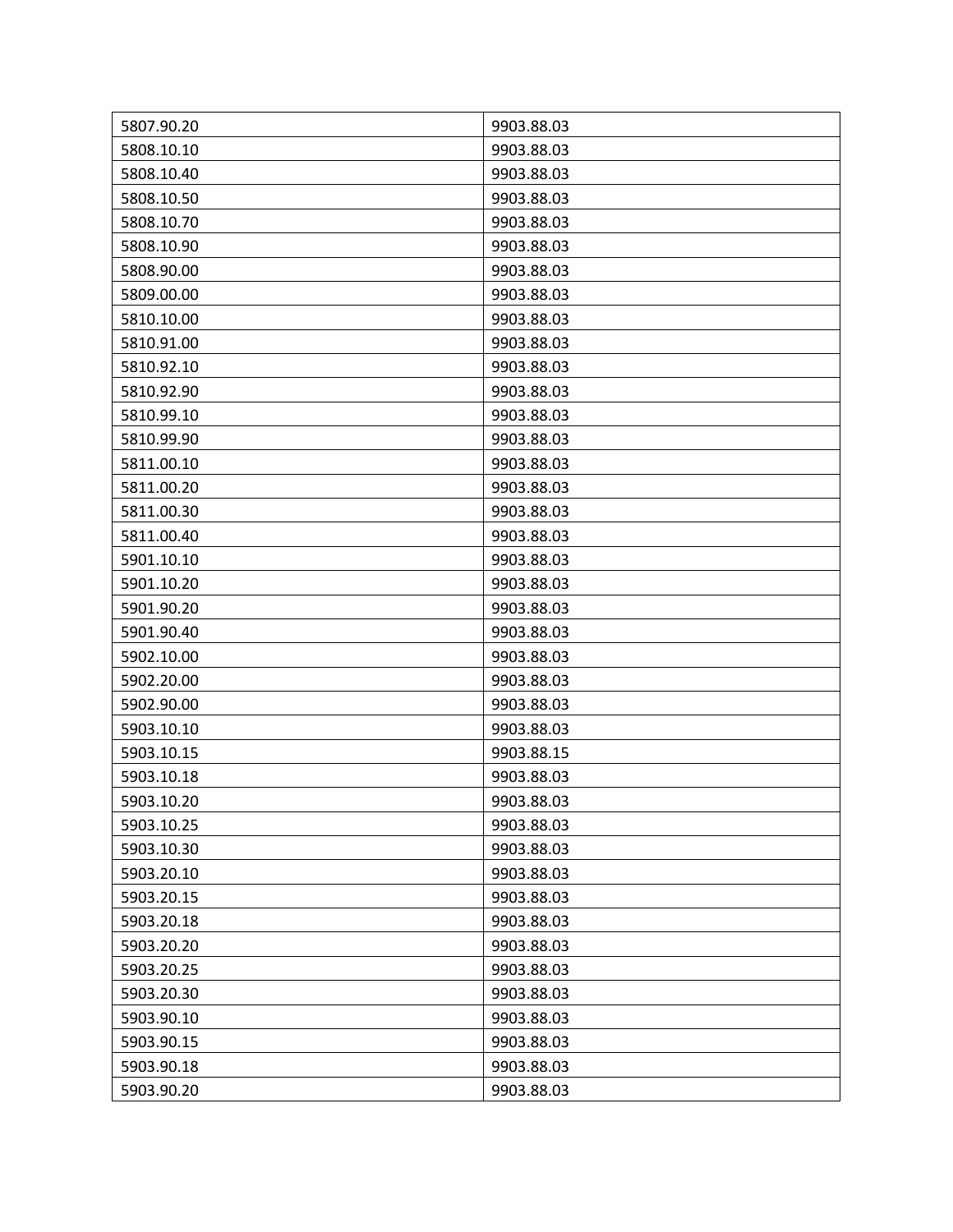| 5903.90.25 | 9903.88.03 |
|------------|------------|
| 5903.90.30 | 9903.88.03 |
| 5904.10.00 | 9903.88.03 |
| 5904.90.10 | 9903.88.03 |
| 5904.90.90 | 9903.88.03 |
| 5905.00.10 | 9903.88.03 |
| 5905.00.90 | 9903.88.03 |
| 5906.10.00 | 9903.88.03 |
| 5906.91.10 | 9903.88.03 |
| 5906.91.20 | 9903.88.03 |
| 5906.91.25 | 9903.88.03 |
| 5906.91.30 | 9903.88.03 |
| 5906.99.10 | 9903.88.03 |
| 5906.99.20 | 9903.88.03 |
| 5906.99.25 | 9903.88.03 |
| 5906.99.30 | 9903.88.03 |
| 5907.00.05 | 9903.88.03 |
| 5907.00.15 | 9903.88.03 |
| 5907.00.25 | 9903.88.03 |
| 5907.00.35 | 9903.88.03 |
| 5907.00.60 | 9903.88.03 |
| 5907.00.80 | 9903.88.03 |
| 5908.00.00 | 9903.88.03 |
| 5909.00.10 | 9903.88.03 |
| 5909.00.20 | 9903.88.03 |
| 5910.00.10 | 9903.88.03 |
| 5910.00.90 | 9903.88.03 |
| 5911.10.10 | 9903.88.03 |
| 5911.10.20 | 9903.88.03 |
| 5911.20.10 | 9903.88.03 |
| 5911.20.20 | 9903.88.03 |
| 5911.20.30 | 9903.88.03 |
| 5911.31.00 | 9903.88.03 |
| 5911.32.00 | 9903.88.03 |
| 5911.40.01 | 9903.88.03 |
| 5911.90.00 | 9903.88.03 |
| 6001.10.20 | 9903.88.03 |
| 6001.10.60 | 9903.88.03 |
| 6001.21.00 | 9903.88.03 |
| 6001.29.00 | 9903.88.03 |
| 6001.91.00 | 9903.88.03 |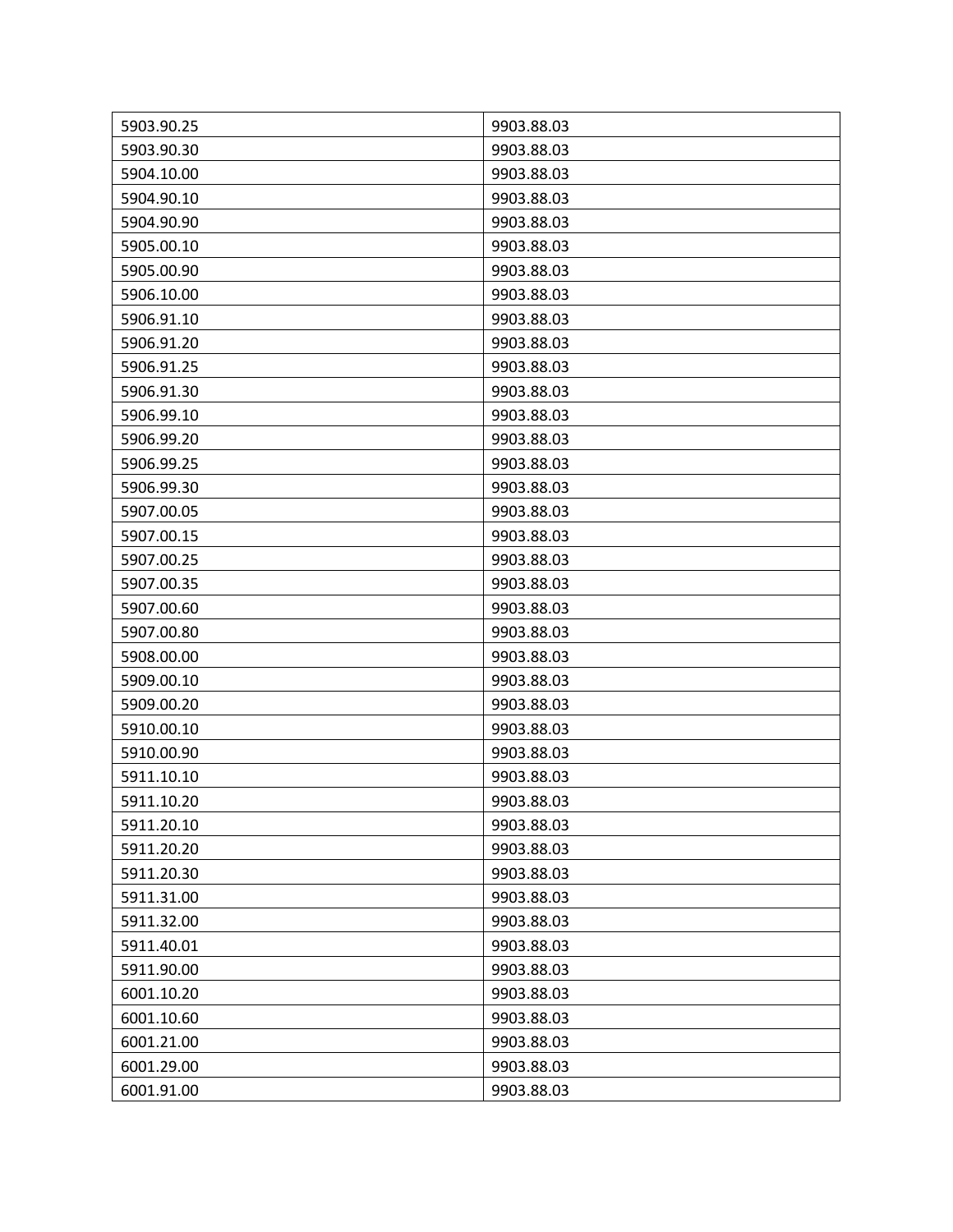| 6001.92.00 | 9903.88.03 |
|------------|------------|
| 6001.99.10 | 9903.88.03 |
| 6001.99.90 | 9903.88.03 |
| 6002.40.40 | 9903.88.03 |
| 6002.40.80 | 9903.88.03 |
| 6002.90.40 | 9903.88.03 |
| 6002.90.80 | 9903.88.03 |
| 6003.10.10 | 9903.88.03 |
| 6003.10.90 | 9903.88.03 |
| 6003.20.10 | 9903.88.03 |
| 6003.20.30 | 9903.88.03 |
| 6003.30.10 | 9903.88.03 |
| 6003.30.60 | 9903.88.03 |
| 6003.40.10 | 9903.88.03 |
| 6003.40.60 | 9903.88.03 |
| 6003.90.10 | 9903.88.03 |
| 6003.90.90 | 9903.88.03 |
| 6004.10.00 | 9903.88.03 |
| 6004.90.20 | 9903.88.03 |
| 6004.90.90 | 9903.88.03 |
| 6005.21.00 | 9903.88.03 |
| 6005.22.00 | 9903.88.03 |
| 6005.23.00 | 9903.88.03 |
| 6005.24.00 | 9903.88.03 |
| 6005.35.00 | 9903.88.15 |
| 6005.36.00 | 9903.88.03 |
| 6005.37.00 | 9903.88.03 |
| 6005.38.00 | 9903.88.03 |
| 6005.39.00 | 9903.88.03 |
| 6005.42.00 | 9903.88.03 |
| 6005.43.00 | 9903.88.03 |
| 6005.44.00 | 9903.88.03 |
| 6005.90.10 | 9903.88.03 |
| 6005.90.90 | 9903.88.03 |
| 6006.10.00 | 9903.88.03 |
| 6006.21.10 | 9903.88.03 |
| 6006.21.90 | 9903.88.03 |
| 6006.22.10 | 9903.88.03 |
| 6006.22.90 | 9903.88.03 |
| 6006.23.10 | 9903.88.03 |
| 6006.23.90 | 9903.88.03 |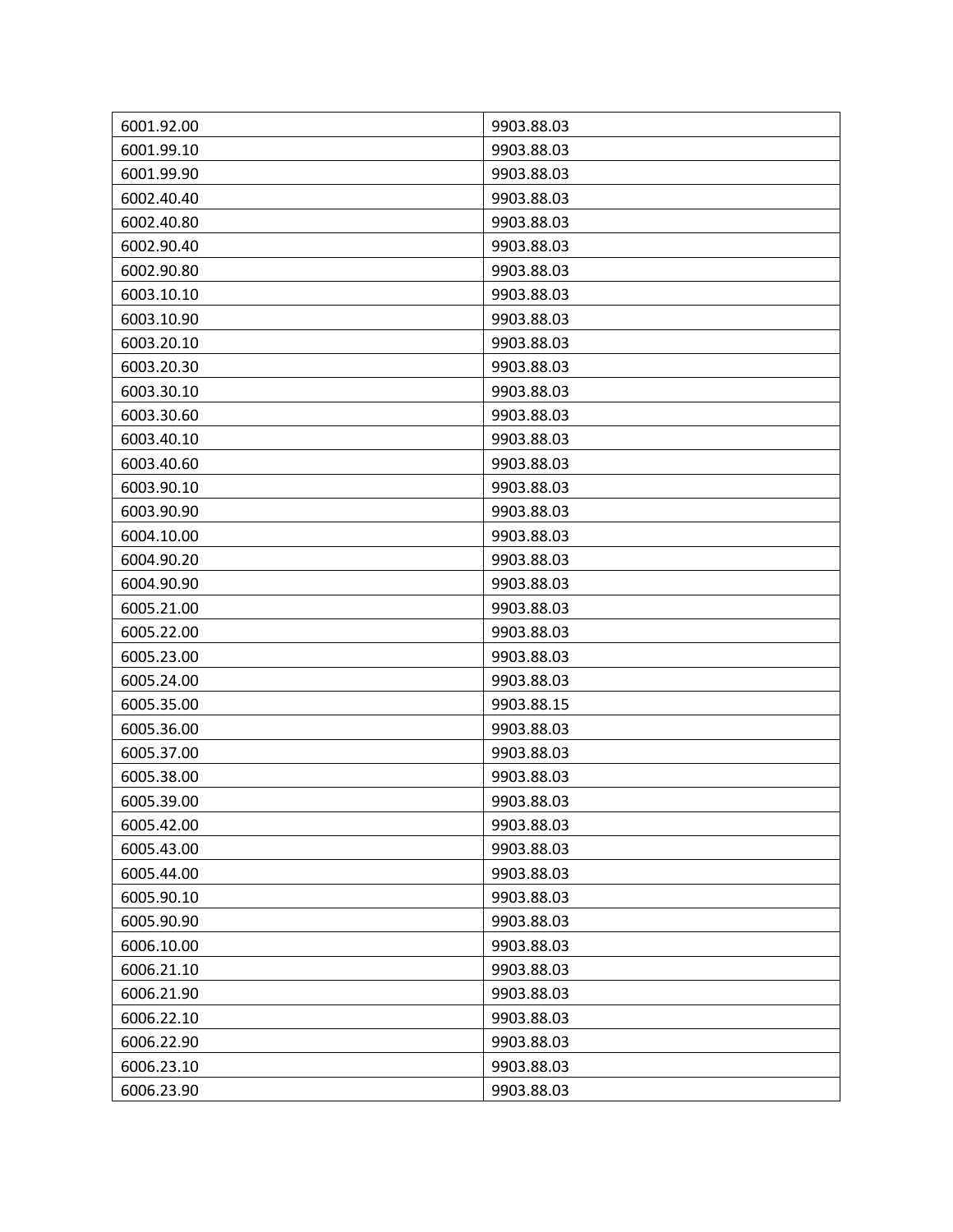| 6006.24.10 | 9903.88.03 |
|------------|------------|
| 6006.31.00 | 9903.88.03 |
| 6006.32.00 | 9903.88.03 |
| 6006.33.00 | 9903.88.03 |
| 6006.34.00 | 9903.88.03 |
| 6006.42.00 | 9903.88.03 |
| 6006.43.00 | 9903.88.03 |
| 6006.44.00 | 9903.88.03 |
| 6006.90.10 | 9903.88.03 |
| 6006.90.90 | 9903.88.03 |
| 6101.20.00 | 9903.88.15 |
| 6101.30.10 | 9903.88.15 |
| 6101.30.15 | 9903.88.15 |
| 6101.30.20 | 9903.88.15 |
| 6101.90.05 | 9903.88.15 |
| 6101.90.10 | 9903.88.15 |
| 6101.90.90 | 9903.88.15 |
| 6102.10.00 | 9903.88.15 |
| 6102.20.00 | 9903.88.15 |
| 6102.30.05 | 9903.88.15 |
| 6102.30.10 | 9903.88.15 |
| 6102.30.20 | 9903.88.15 |
| 6102.90.10 | 9903.88.15 |
| 6102.90.90 | 9903.88.15 |
| 6103.10.10 | 9903.88.15 |
| 6103.10.20 | 9903.88.15 |
| 6103.10.30 | 9903.88.15 |
| 6103.10.50 | 9903.88.15 |
| 6103.10.60 | 9903.88.15 |
| 6103.10.90 | 9903.88.15 |
| 6103.22.00 | 9903.88.15 |
| 6103.23.00 | 9903.88.15 |
| 6103.29.05 | 9903.88.15 |
| 6103.29.10 | 9903.88.15 |
| 6103.29.20 | 9903.88.15 |
| 6103.31.00 | 9903.88.15 |
| 6103.32.00 | 9903.88.15 |
| 6103.33.10 | 9903.88.15 |
| 6103.33.20 | 9903.88.15 |
| 6103.39.10 | 9903.88.15 |
| 6103.39.40 | 9903.88.15 |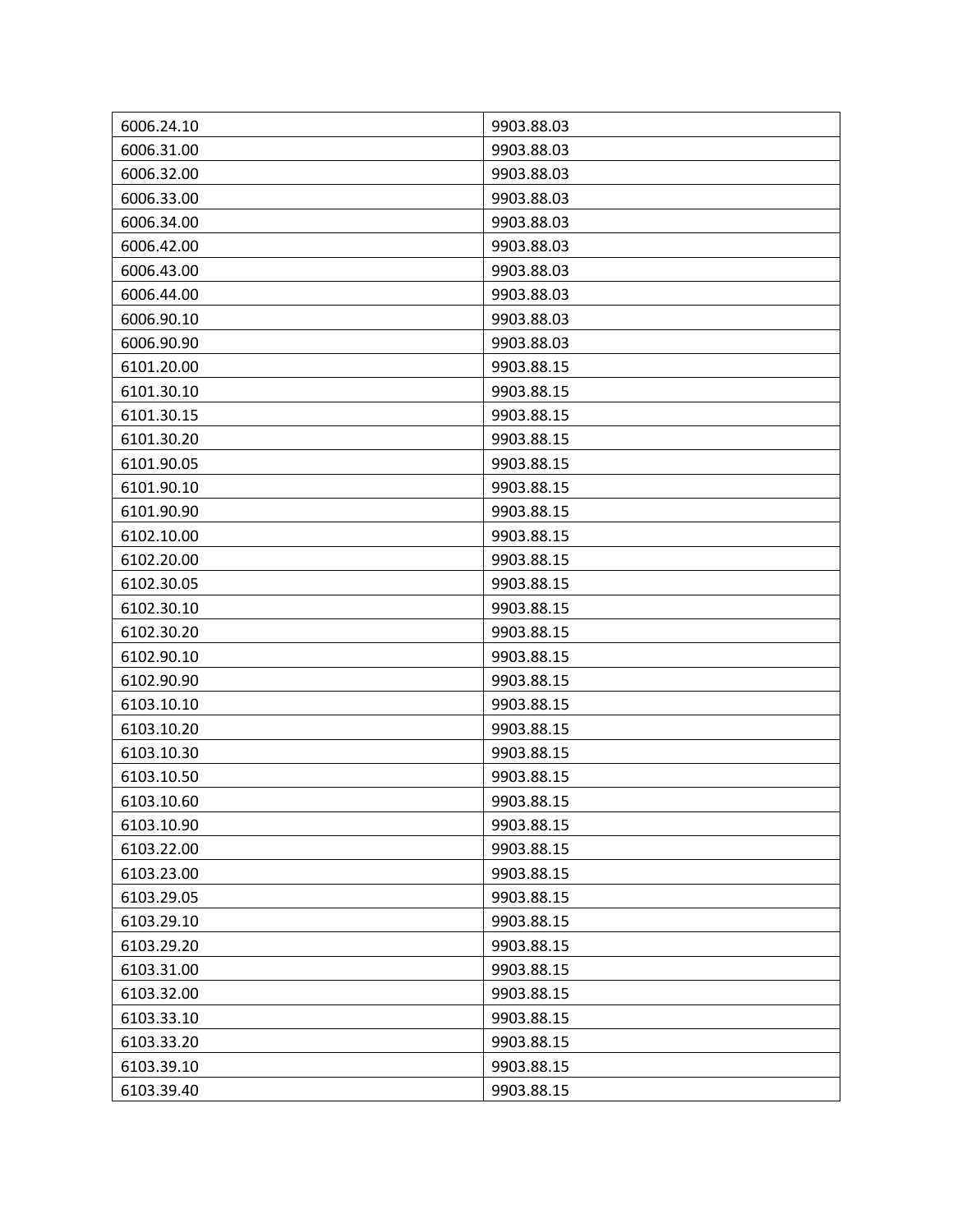| 6103.39.80 | 9903.88.15 |
|------------|------------|
| 6103.41.10 | 9903.88.15 |
| 6103.41.20 | 9903.88.15 |
| 6103.42.10 | 9903.88.15 |
| 6103.42.20 | 9903.88.15 |
| 6103.43.10 | 9903.88.15 |
| 6103.43.15 | 9903.88.15 |
| 6103.43.20 | 9903.88.15 |
| 6103.49.10 | 9903.88.15 |
| 6103.49.20 | 9903.88.15 |
| 6103.49.40 | 9903.88.15 |
| 6103.49.80 | 9903.88.15 |
| 6104.13.10 | 9903.88.15 |
| 6104.19.15 | 9903.88.15 |
| 6104.19.40 | 9903.88.15 |
| 6104.19.50 | 9903.88.15 |
| 6104.19.60 | 9903.88.15 |
| 6104.19.80 | 9903.88.15 |
| 6104.22.00 | 9903.88.15 |
| 6104.23.00 | 9903.88.15 |
| 6104.29.05 | 9903.88.15 |
| 6104.29.10 | 9903.88.15 |
| 6104.31.00 | 9903.88.15 |
| 6104.32.00 | 9903.88.15 |
| 6104.33.20 | 9903.88.15 |
| 6104.39.10 | 9903.88.15 |
| 6104.39.20 | 9903.88.15 |
| 6104.41.00 | 9903.88.15 |
| 6104.42.00 | 9903.88.15 |
| 6104.43.10 | 9903.88.15 |
| 6104.43.20 | 9903.88.15 |
| 6104.44.10 | 9903.88.15 |
| 6104.44.20 | 9903.88.15 |
| 6104.49.10 | 9903.88.15 |
| 6104.49.90 | 9903.88.15 |
| 6104.51.00 | 9903.88.15 |
| 6104.52.00 | 9903.88.15 |
| 6104.53.20 | 9903.88.15 |
| 6104.59.10 | 9903.88.15 |
| 6104.59.40 | 9903.88.15 |
| 6104.59.80 | 9903.88.15 |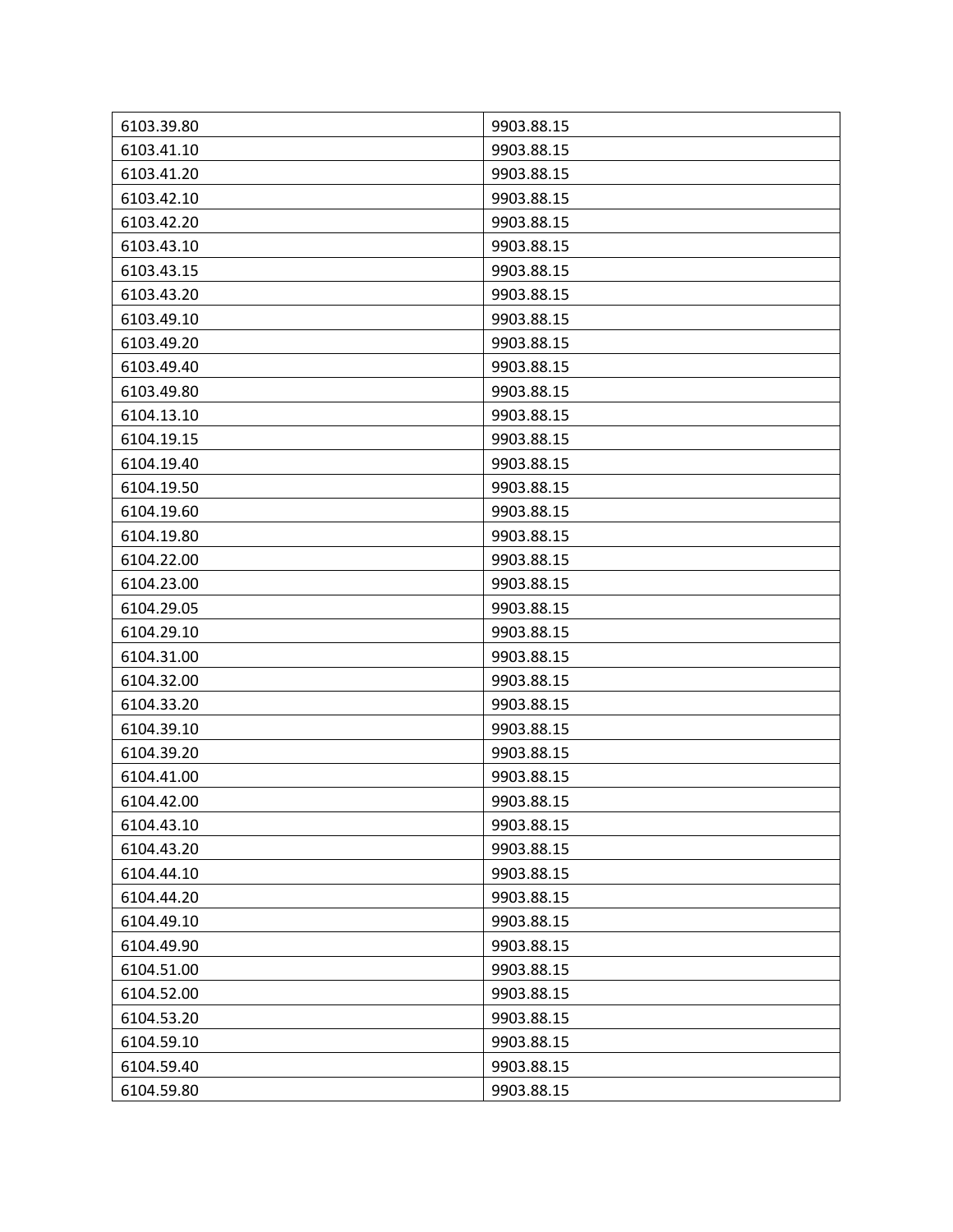| 6104.61.00 | 9903.88.15 |
|------------|------------|
| 6104.62.10 | 9903.88.15 |
| 6104.62.20 | 9903.88.15 |
| 6104.63.10 | 9903.88.15 |
| 6104.63.15 | 9903.88.15 |
| 6104.63.20 | 9903.88.15 |
| 6104.69.10 | 9903.88.15 |
| 6104.69.20 | 9903.88.15 |
| 6104.69.40 | 9903.88.15 |
| 6104.69.80 | 9903.88.15 |
| 6105.10.00 | 9903.88.15 |
| 6105.20.10 | 9903.88.15 |
| 6105.20.20 | 9903.88.15 |
| 6105.90.10 | 9903.88.15 |
| 6105.90.80 | 9903.88.15 |
| 6106.10.00 | 9903.88.15 |
| 6106.20.10 | 9903.88.15 |
| 6106.20.20 | 9903.88.15 |
| 6106.90.10 | 9903.88.15 |
| 6106.90.15 | 9903.88.15 |
| 6106.90.25 | 9903.88.15 |
| 6106.90.30 | 9903.88.15 |
| 6107.11.00 | 9903.88.15 |
| 6107.12.00 | 9903.88.15 |
| 6107.19.90 | 9903.88.15 |
| 6107.21.00 | 9903.88.15 |
| 6107.22.00 | 9903.88.15 |
| 6107.29.20 | 9903.88.15 |
| 6107.29.50 | 9903.88.15 |
| 6107.29.90 | 9903.88.15 |
| 6107.91.00 | 9903.88.15 |
| 6107.99.50 | 9903.88.15 |
| 6108.11.00 | 9903.88.15 |
| 6108.19.90 | 9903.88.15 |
| 6108.21.00 | 9903.88.15 |
| 6108.22.10 | 9903.88.15 |
| 6108.22.90 | 9903.88.15 |
| 6108.29.90 | 9903.88.15 |
| 6108.31.00 | 9903.88.15 |
| 6108.32.00 | 9903.88.15 |
| 6108.91.00 | 9903.88.15 |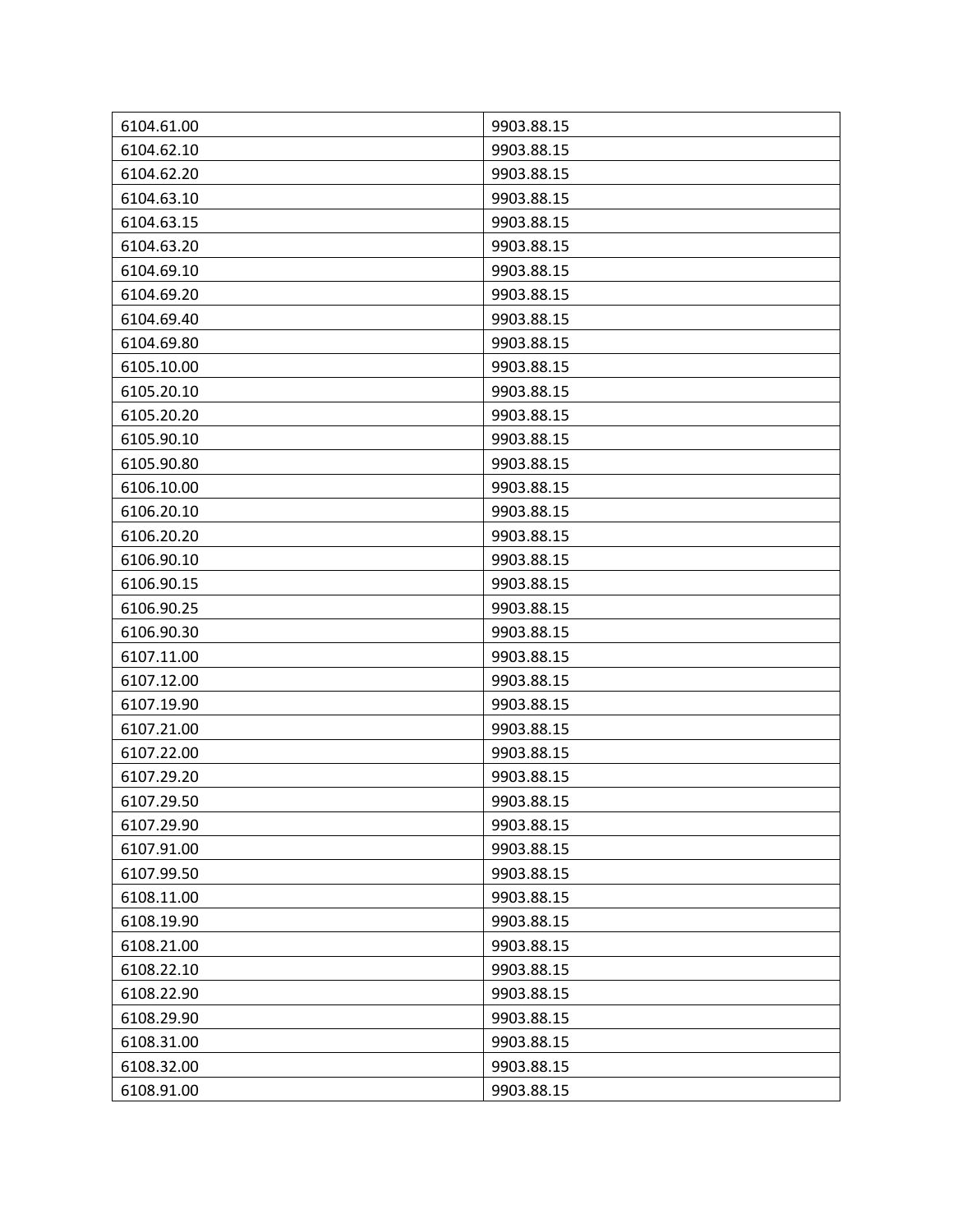| 6108.92.00 | 9903.88.15 |
|------------|------------|
| 6108.99.20 | 9903.88.15 |
| 6108.99.90 | 9903.88.15 |
| 6109.10.00 | 9903.88.15 |
| 6109.90.10 | 9903.88.15 |
| 6109.90.15 | 9903.88.15 |
| 6109.90.80 | 9903.88.15 |
| 6110.11.00 | 9903.88.15 |
| 6110.12.20 | 9903.88.15 |
| 6110.19.00 | 9903.88.15 |
| 6110.20.10 | 9903.88.15 |
| 6110.20.20 | 9903.88.15 |
| 6110.30.10 | 9903.88.15 |
| 6110.30.20 | 9903.88.15 |
| 6110.30.30 | 9903.88.15 |
| 6110.90.90 | 9903.88.15 |
| 6111.20.10 | 9903.88.15 |
| 6111.20.20 | 9903.88.15 |
| 6111.20.30 | 9903.88.15 |
| 6111.20.40 | 9903.88.15 |
| 6111.20.50 | 9903.88.15 |
| 6111.20.60 | 9903.88.15 |
| 6111.30.10 | 9903.88.15 |
| 6111.30.20 | 9903.88.15 |
| 6111.30.30 | 9903.88.15 |
| 6111.30.40 | 9903.88.15 |
| 6111.30.50 | 9903.88.15 |
| 6111.90.05 | 9903.88.15 |
| 6111.90.10 | 9903.88.15 |
| 6111.90.20 | 9903.88.15 |
| 6111.90.40 | 9903.88.15 |
| 6111.90.50 | 9903.88.15 |
| 6111.90.70 | 9903.88.15 |
| 6111.90.90 | 9903.88.15 |
| 6112.11.00 | 9903.88.15 |
| 6112.12.00 | 9903.88.15 |
| 6112.19.10 | 9903.88.15 |
| 6112.19.40 | 9903.88.15 |
| 6112.19.80 | 9903.88.15 |
| 6112.20.10 | 9903.88.15 |
| 6112.20.20 | 9903.88.15 |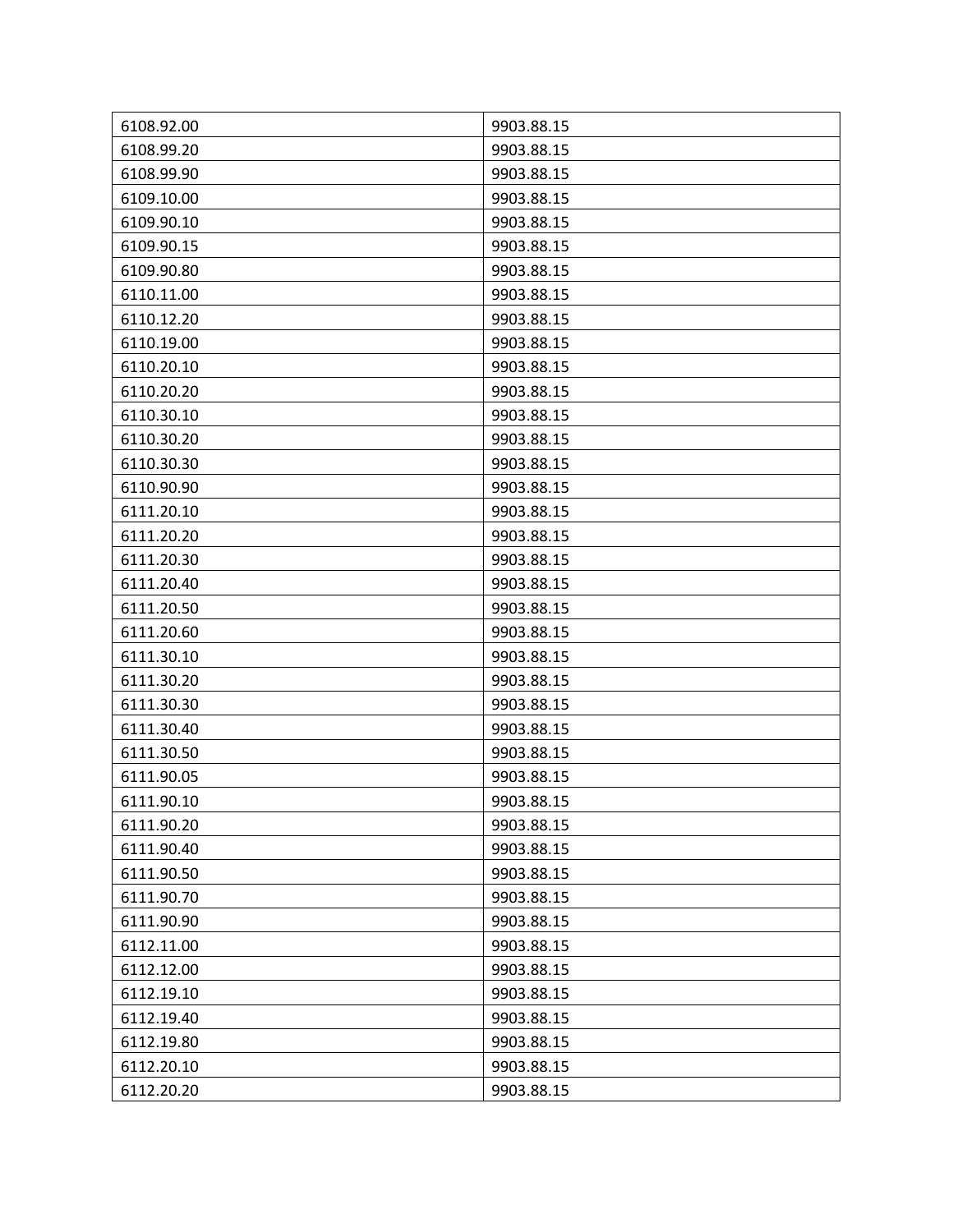| 6112.31.00 | 9903.88.15 |
|------------|------------|
| 6112.39.00 | 9903.88.15 |
| 6112.41.00 | 9903.88.15 |
| 6112.49.00 | 9903.88.15 |
| 6113.00.10 | 9903.88.15 |
| 6113.00.90 | 9903.88.15 |
| 6114.20.00 | 9903.88.15 |
| 6114.30.10 | 9903.88.15 |
| 6114.30.20 | 9903.88.15 |
| 6114.30.30 | 9903.88.15 |
| 6114.90.05 | 9903.88.15 |
| 6114.90.10 | 9903.88.15 |
| 6115.10.10 | 9903.88.15 |
| 6115.10.15 | 9903.88.15 |
| 6115.10.30 | 9903.88.15 |
| 6115.10.40 | 9903.88.15 |
| 6115.10.55 | 9903.88.15 |
| 6115.10.60 | 9903.88.15 |
| 6115.21.00 | 9903.88.15 |
| 6115.29.40 | 9903.88.15 |
| 6115.30.10 | 9903.88.15 |
| 6115.30.90 | 9903.88.15 |
| 6115.94.00 | 9903.88.15 |
| 6115.95.60 | 9903.88.15 |
| 6115.95.90 | 9903.88.15 |
| 6115.96.60 | 9903.88.15 |
| 6115.99.14 | 9903.88.15 |
| 6115.99.40 | 9903.88.15 |
| 6115.99.90 | 9903.88.15 |
| 6116.10.08 | 9903.88.15 |
| 6116.10.13 | 9903.88.15 |
| 6116.10.17 | 9903.88.15 |
| 6116.10.44 | 9903.88.15 |
| 6116.10.48 | 9903.88.15 |
| 6116.10.55 | 9903.88.15 |
| 6116.10.65 | 9903.88.15 |
| 6116.10.95 | 9903.88.15 |
| 6116.91.00 | 9903.88.15 |
| 6116.92.08 | 9903.88.15 |
| 6116.92.64 | 9903.88.15 |
| 6116.92.88 | 9903.88.15 |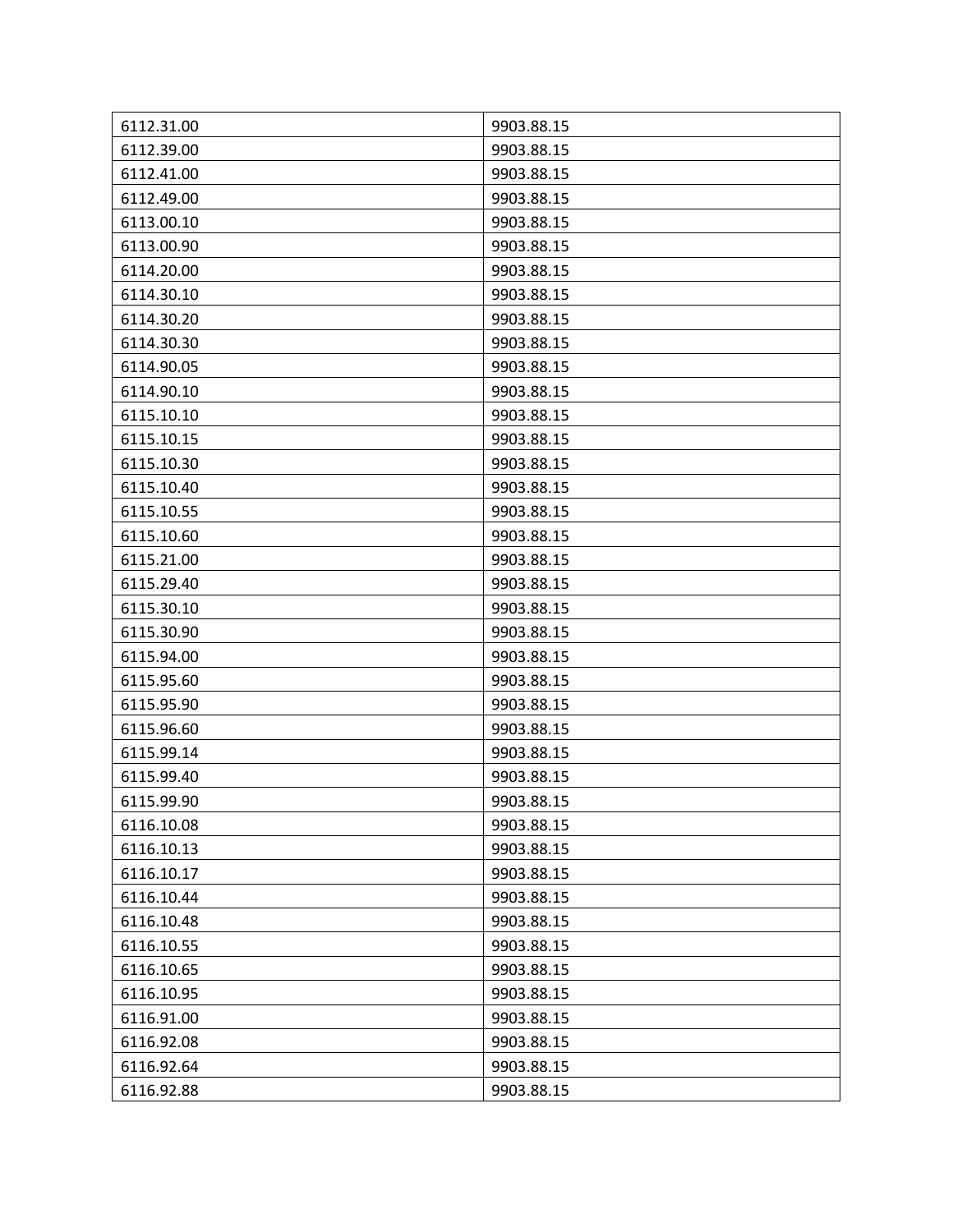| 6116.92.94 | 9903.88.15 |
|------------|------------|
| 6116.93.05 | 9903.88.15 |
| 6116.93.08 | 9903.88.15 |
| 6116.93.74 | 9903.88.15 |
| 6116.93.88 | 9903.88.15 |
| 6116.99.35 | 9903.88.15 |
| 6117.10.10 | 9903.88.15 |
| 6117.10.40 | 9903.88.15 |
| 6117.10.60 | 9903.88.15 |
| 6117.80.20 | 9903.88.15 |
| 6117.80.85 | 9903.88.15 |
| 6117.80.95 | 9903.88.15 |
| 6117.90.10 | 9903.88.15 |
| 6117.90.90 | 9903.88.15 |
| 6201.20.11 | 9903.88.15 |
| 6201.20.19 | 9903.88.15 |
| 6201.20.29 | 9903.88.15 |
| 6201.20.35 | 9903.88.15 |
| 6201.20.40 | 9903.88.15 |
| 6201.30.12 | 9903.88.15 |
| 6201.30.20 | 9903.88.15 |
| 6201.30.30 | 9903.88.15 |
| 6201.30.50 | 9903.88.15 |
| 6201.30.60 | 9903.88.15 |
| 6201.30.70 | 9903.88.15 |
| 6201.30.80 | 9903.88.15 |
| 6201.40.10 | 9903.88.15 |
| 6201.40.15 | 9903.88.15 |
| 6201.40.20 | 9903.88.15 |
| 6201.40.25 | 9903.88.15 |
| 6201.40.35 | 9903.88.15 |
| 6201.40.40 | 9903.88.15 |
| 6201.40.45 | 9903.88.15 |
| 6201.40.50 | 9903.88.15 |
| 6201.40.55 | 9903.88.15 |
| 6201.40.60 | 9903.88.15 |
| 6201.40.65 | 9903.88.15 |
| 6201.40.70 | 9903.88.15 |
| 6201.40.75 | 9903.88.15 |
| 6201.90.19 | 9903.88.15 |
| 6201.90.29 | 9903.88.15 |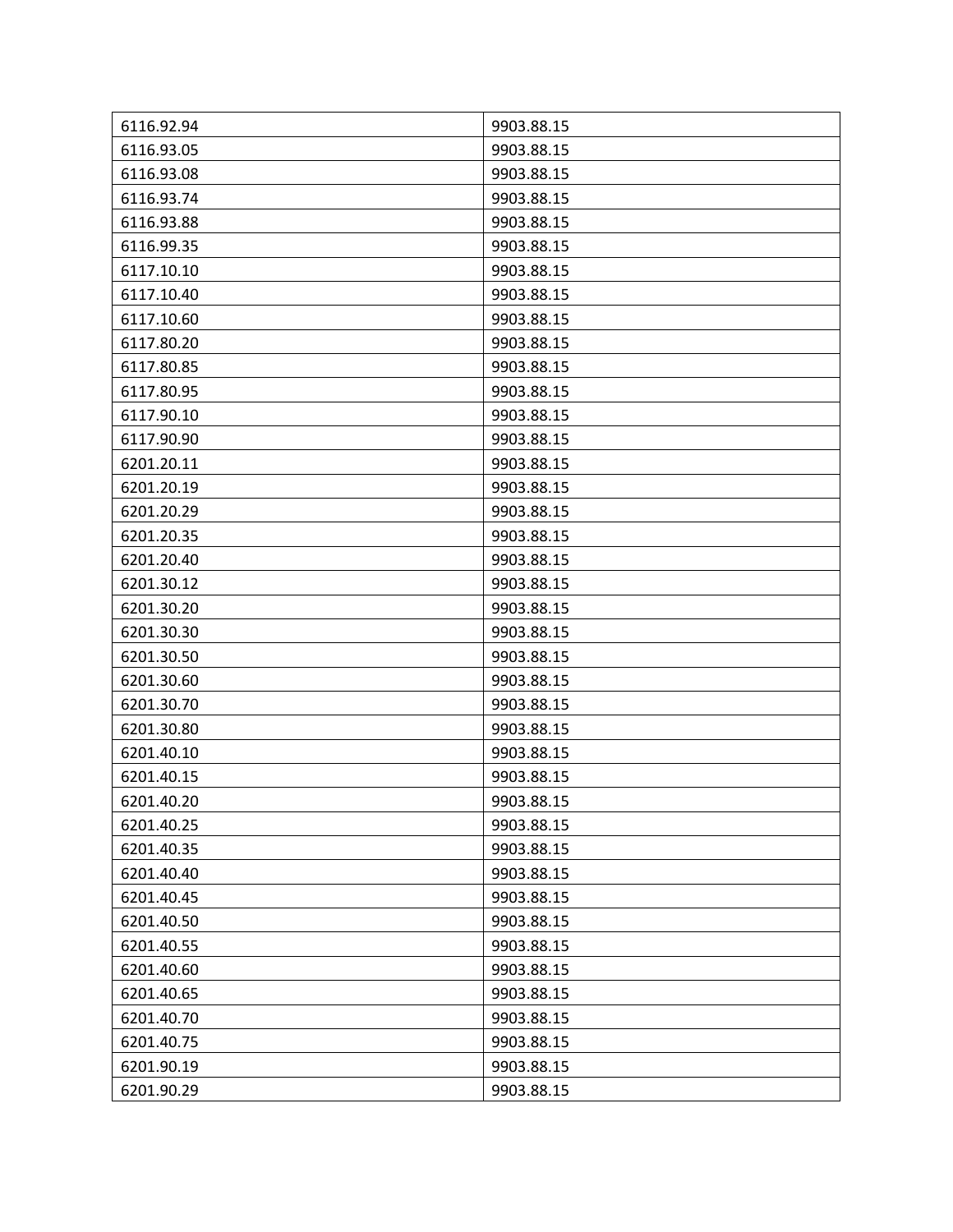| 6201.90.39 | 9903.88.15 |
|------------|------------|
| 6201.90.49 | 9903.88.15 |
| 6201.90.59 | 9903.88.15 |
| 6201.90.69 | 9903.88.15 |
| 6202.20.11 | 9903.88.15 |
| 6202.20.19 | 9903.88.15 |
| 6202.20.29 | 9903.88.15 |
| 6202.20.35 | 9903.88.15 |
| 6202.20.40 | 9903.88.15 |
| 6202.30.12 | 9903.88.15 |
| 6202.30.20 | 9903.88.15 |
| 6202.30.30 | 9903.88.15 |
| 6202.30.40 | 9903.88.15 |
| 6202.30.50 | 9903.88.15 |
| 6202.30.60 | 9903.88.15 |
| 6202.30.70 | 9903.88.15 |
| 6202.30.80 | 9903.88.15 |
| 6202.40.10 | 9903.88.15 |
| 6202.40.15 | 9903.88.15 |
| 6202.40.20 | 9903.88.15 |
| 6202.40.25 | 9903.88.15 |
| 6202.40.40 | 9903.88.15 |
| 6202.40.45 | 9903.88.15 |
| 6202.40.50 | 9903.88.15 |
| 6202.40.55 | 9903.88.15 |
| 6202.40.60 | 9903.88.15 |
| 6202.40.65 | 9903.88.15 |
| 6202.40.70 | 9903.88.15 |
| 6202.40.75 | 9903.88.15 |
| 6202.90.19 | 9903.88.15 |
| 6202.90.29 | 9903.88.15 |
| 6202.90.39 | 9903.88.15 |
| 6202.90.49 | 9903.88.15 |
| 6202.90.59 | 9903.88.15 |
| 6202.90.69 | 9903.88.15 |
| 6203.11.15 | 9903.88.15 |
| 6203.11.30 | 9903.88.15 |
| 6203.11.60 | 9903.88.15 |
| 6203.11.90 | 9903.88.15 |
| 6203.12.10 | 9903.88.15 |
| 6203.12.20 | 9903.88.15 |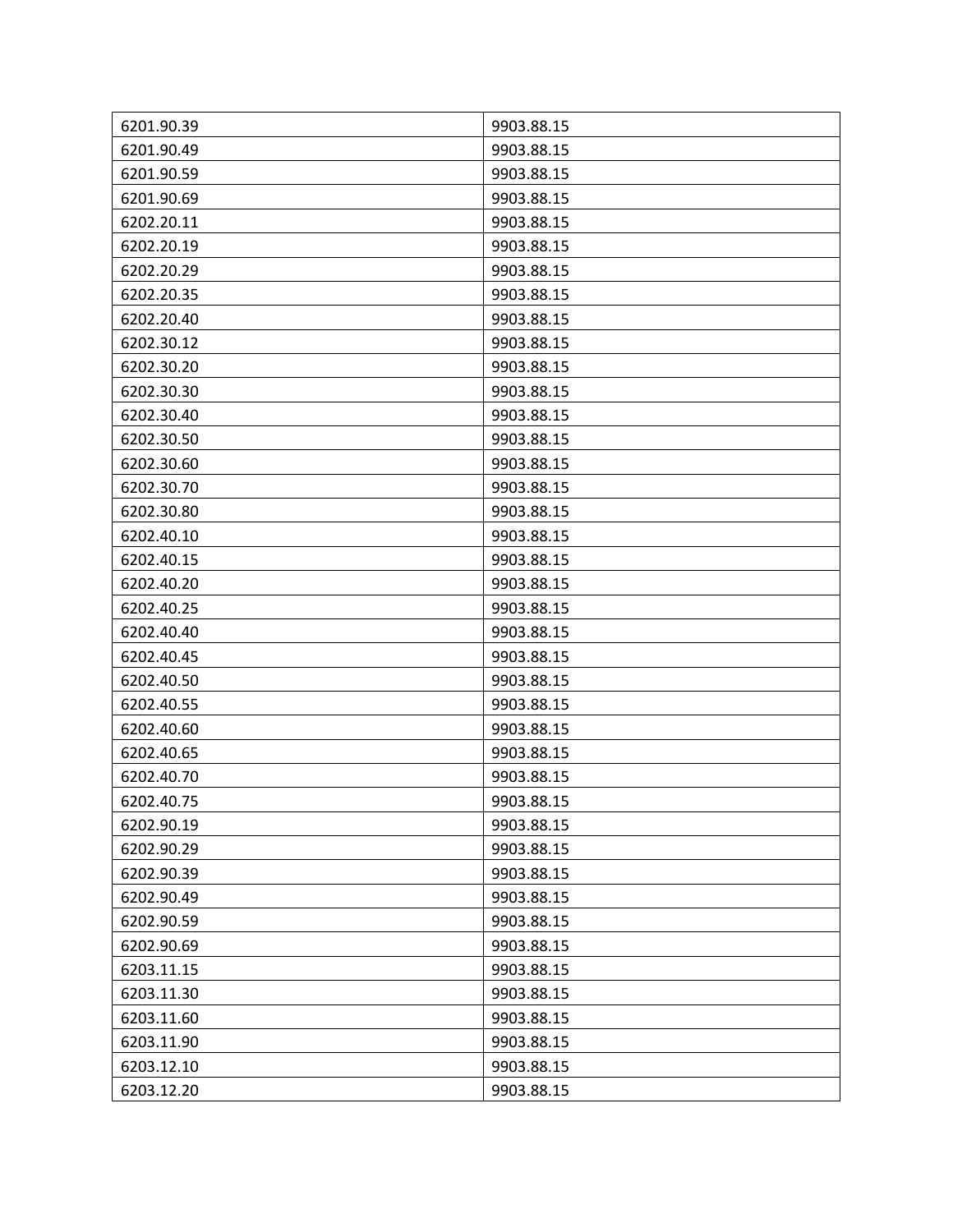| 6203.19.10 | 9903.88.15 |
|------------|------------|
| 6203.19.50 | 9903.88.15 |
| 6203.22.10 | 9903.88.15 |
| 6203.22.30 | 9903.88.15 |
| 6203.29.10 | 9903.88.15 |
| 6203.29.15 | 9903.88.15 |
| 6203.29.20 | 9903.88.15 |
| 6203.29.30 | 9903.88.15 |
| 6203.31.50 | 9903.88.15 |
| 6203.31.90 | 9903.88.15 |
| 6203.32.10 | 9903.88.15 |
| 6203.32.20 | 9903.88.15 |
| 6203.33.10 | 9903.88.15 |
| 6203.33.20 | 9903.88.15 |
| 6203.39.20 | 9903.88.15 |
| 6203.39.50 | 9903.88.15 |
| 6203.39.90 | 9903.88.15 |
| 6203.41.01 | 9903.88.15 |
| 6203.41.03 | 9903.88.15 |
| 6203.41.06 | 9903.88.15 |
| 6203.41.08 | 9903.88.15 |
| 6203.41.25 | 9903.88.15 |
| 6203.41.30 | 9903.88.15 |
| 6203.41.60 | 9903.88.15 |
| 6203.41.80 | 9903.88.15 |
| 6203.42.03 | 9903.88.15 |
| 6203.42.05 | 9903.88.15 |
| 6203.42.07 | 9903.88.15 |
| 6203.42.17 | 9903.88.15 |
| 6203.42.25 | 9903.88.15 |
| 6203.42.45 | 9903.88.15 |
| 6203.43.03 | 9903.88.15 |
| 6203.43.05 | 9903.88.15 |
| 6203.43.09 | 9903.88.15 |
| 6203.43.11 | 9903.88.15 |
| 6203.43.13 | 9903.88.15 |
| 6203.43.45 | 9903.88.15 |
| 6203.43.55 | 9903.88.15 |
| 6203.43.60 | 9903.88.15 |
| 6203.43.65 | 9903.88.15 |
| 6203.43.70 | 9903.88.15 |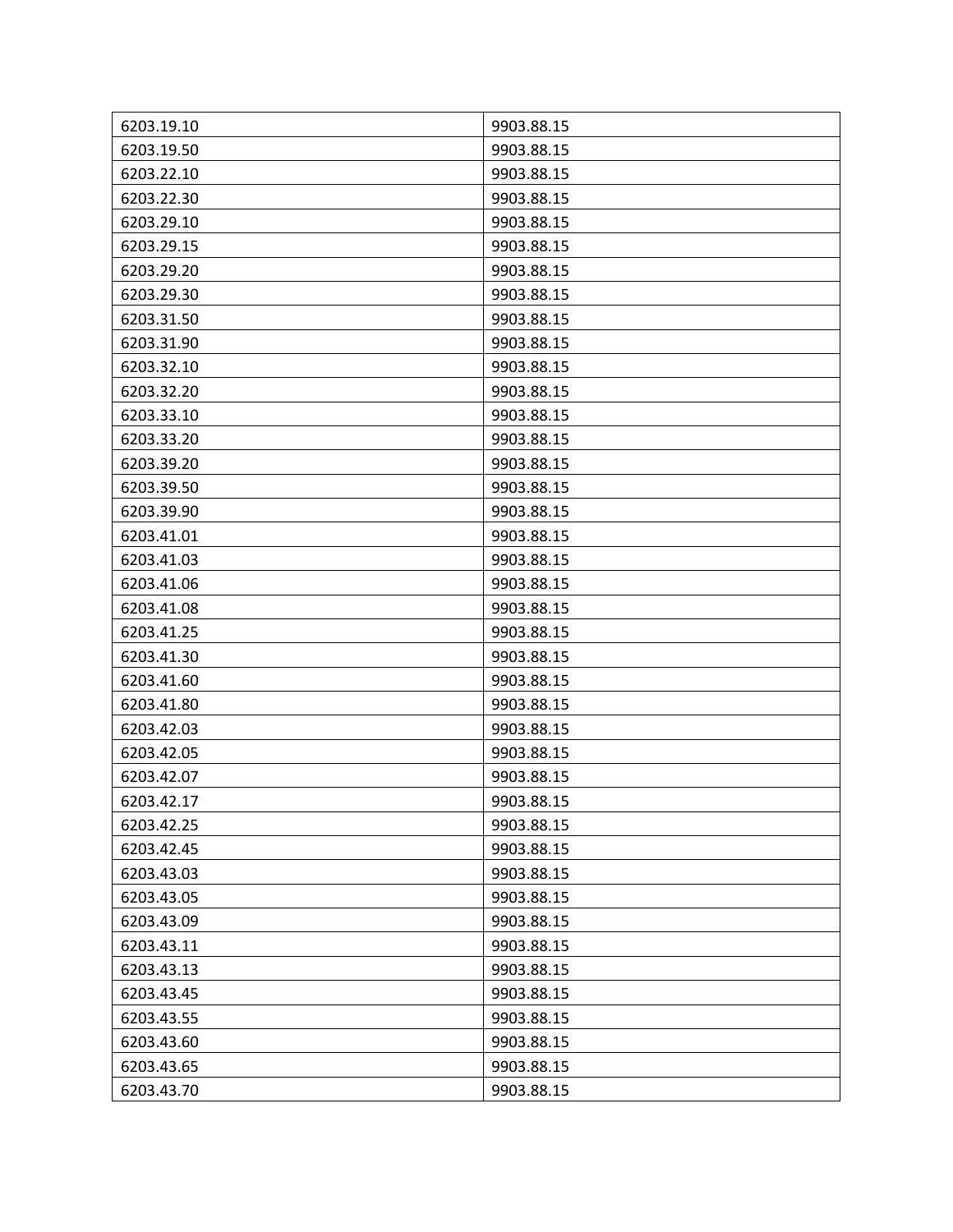| 6203.43.75 | 9903.88.15 |
|------------|------------|
| 6203.43.90 | 9903.88.15 |
| 6203.49.01 | 9903.88.15 |
| 6203.49.05 | 9903.88.15 |
| 6203.49.07 | 9903.88.15 |
| 6203.49.09 | 9903.88.15 |
| 6203.49.25 | 9903.88.15 |
| 6203.49.35 | 9903.88.15 |
| 6203.49.50 | 9903.88.15 |
| 6203.49.90 | 9903.88.15 |
| 6204.11.00 | 9903.88.15 |
| 6204.12.00 | 9903.88.15 |
| 6204.13.10 | 9903.88.15 |
| 6204.13.20 | 9903.88.15 |
| 6204.19.10 | 9903.88.15 |
| 6204.19.20 | 9903.88.15 |
| 6204.19.40 | 9903.88.15 |
| 6204.19.80 | 9903.88.15 |
| 6204.21.00 | 9903.88.15 |
| 6204.22.10 | 9903.88.15 |
| 6204.22.30 | 9903.88.15 |
| 6204.23.00 | 9903.88.15 |
| 6204.29.20 | 9903.88.15 |
| 6204.31.10 | 9903.88.15 |
| 6204.31.20 | 9903.88.15 |
| 6204.32.10 | 9903.88.15 |
| 6204.32.20 | 9903.88.15 |
| 6204.33.10 | 9903.88.15 |
| 6204.33.40 | 9903.88.15 |
| 6204.33.50 | 9903.88.15 |
| 6204.39.20 | 9903.88.15 |
| 6204.39.30 | 9903.88.15 |
| 6204.39.60 | 9903.88.15 |
| 6204.39.80 | 9903.88.15 |
| 6204.41.10 | 9903.88.15 |
| 6204.41.20 | 9903.88.15 |
| 6204.42.10 | 9903.88.15 |
| 6204.42.20 | 9903.88.15 |
| 6204.42.30 | 9903.88.15 |
| 6204.43.10 | 9903.88.15 |
| 6204.43.20 | 9903.88.15 |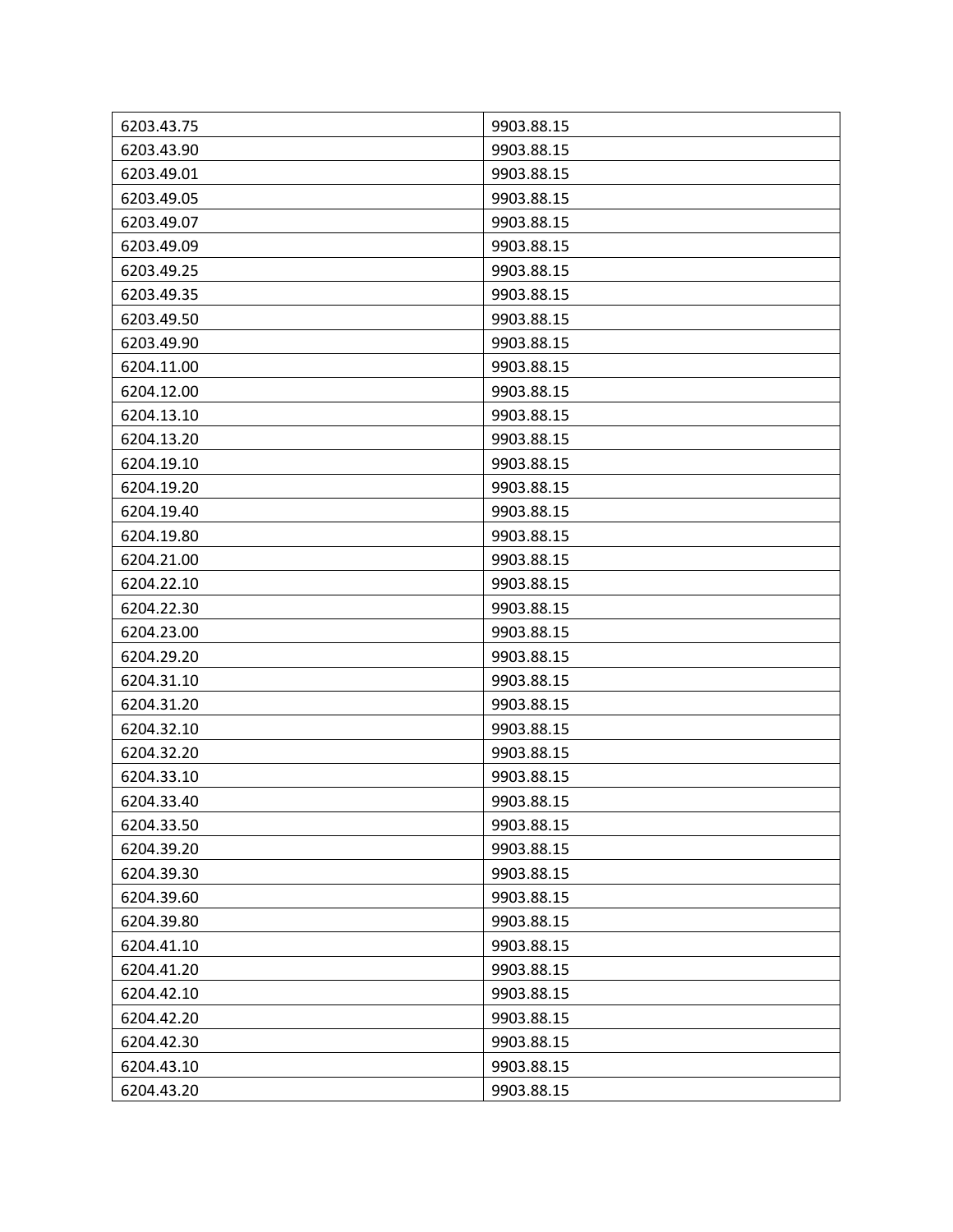| 6204.43.30 | 9903.88.15 |
|------------|------------|
| 6204.43.40 | 9903.88.15 |
| 6204.44.20 | 9903.88.15 |
| 6204.44.30 | 9903.88.15 |
| 6204.44.40 | 9903.88.15 |
| 6204.49.10 | 9903.88.15 |
| 6204.49.50 | 9903.88.15 |
| 6204.51.00 | 9903.88.15 |
| 6204.52.10 | 9903.88.15 |
| 6204.52.20 | 9903.88.15 |
| 6204.53.10 | 9903.88.15 |
| 6204.53.20 | 9903.88.15 |
| 6204.53.30 | 9903.88.15 |
| 6204.59.10 | 9903.88.15 |
| 6204.59.20 | 9903.88.15 |
| 6204.59.30 | 9903.88.15 |
| 6204.59.40 | 9903.88.15 |
| 6204.61.05 | 9903.88.15 |
| 6204.61.15 | 9903.88.15 |
| 6204.61.60 | 9903.88.15 |
| 6204.61.80 | 9903.88.15 |
| 6204.62.03 | 9903.88.15 |
| 6204.62.05 | 9903.88.15 |
| 6204.62.15 | 9903.88.15 |
| 6204.62.50 | 9903.88.15 |
| 6204.62.60 | 9903.88.15 |
| 6204.62.70 | 9903.88.15 |
| 6204.62.80 | 9903.88.15 |
| 6204.63.01 | 9903.88.15 |
| 6204.63.02 | 9903.88.15 |
| 6204.63.03 | 9903.88.15 |
| 6204.63.08 | 9903.88.15 |
| 6204.63.09 | 9903.88.15 |
| 6204.63.11 | 9903.88.15 |
| 6204.63.50 | 9903.88.15 |
| 6204.63.55 | 9903.88.15 |
| 6204.63.60 | 9903.88.15 |
| 6204.63.65 | 9903.88.15 |
| 6204.63.70 | 9903.88.15 |
| 6204.63.75 | 9903.88.15 |
| 6204.63.90 | 9903.88.15 |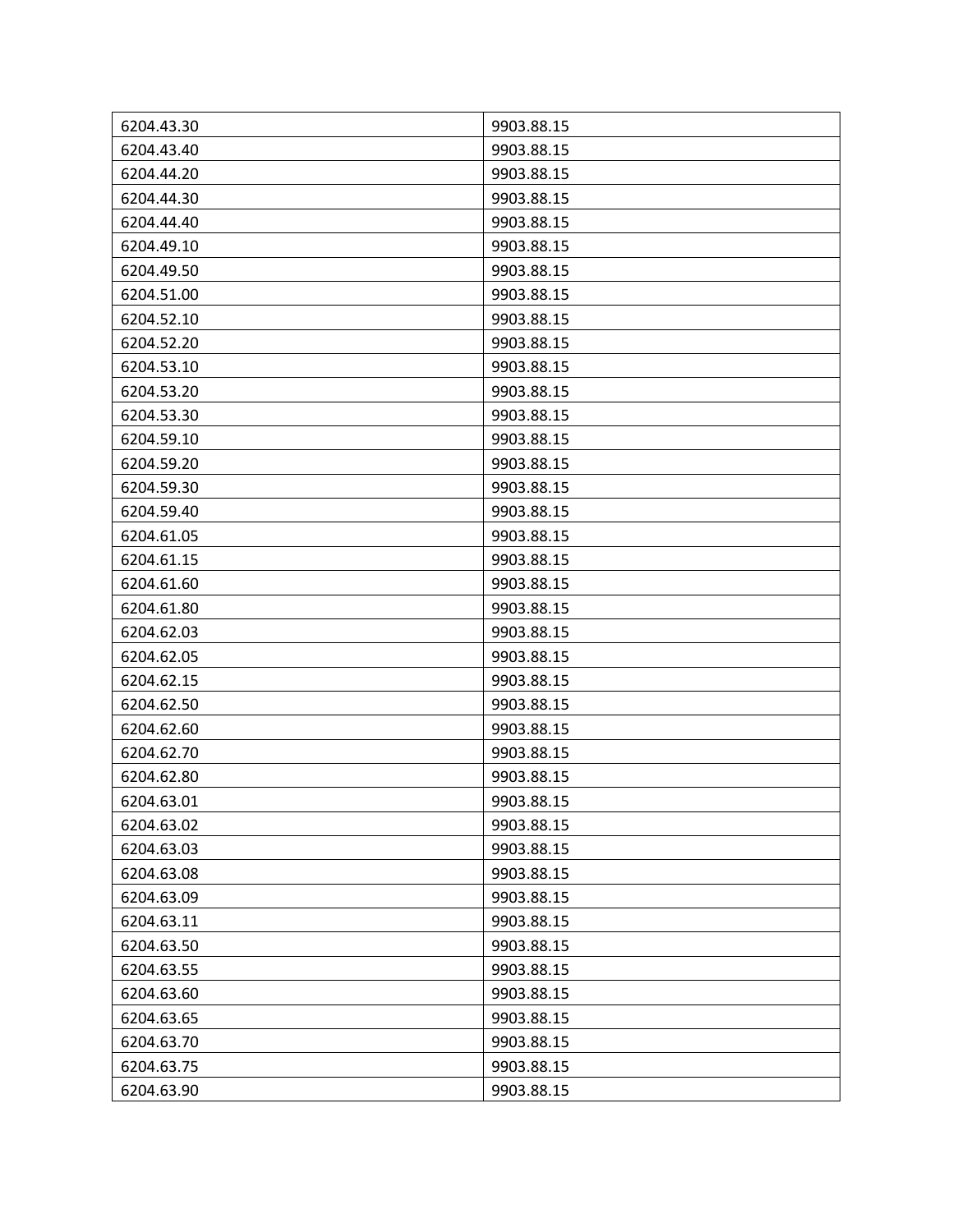| 6204.69.01 | 9903.88.15 |
|------------|------------|
| 6204.69.02 | 9903.88.15 |
| 6204.69.03 | 9903.88.15 |
| 6204.69.04 | 9903.88.15 |
| 6204.69.05 | 9903.88.15 |
| 6204.69.06 | 9903.88.15 |
| 6204.69.15 | 9903.88.15 |
| 6204.69.22 | 9903.88.15 |
| 6204.69.28 | 9903.88.15 |
| 6204.69.45 | 9903.88.15 |
| 6204.69.65 | 9903.88.15 |
| 6204.69.80 | 9903.88.15 |
| 6205.20.10 | 9903.88.15 |
| 6205.20.20 | 9903.88.15 |
| 6205.30.10 | 9903.88.15 |
| 6205.30.15 | 9903.88.15 |
| 6205.30.20 | 9903.88.15 |
| 6205.90.05 | 9903.88.15 |
| 6205.90.07 | 9903.88.15 |
| 6205.90.40 | 9903.88.15 |
| 6206.10.00 | 9903.88.15 |
| 6206.20.10 | 9903.88.15 |
| 6206.20.20 | 9903.88.15 |
| 6206.20.30 | 9903.88.15 |
| 6206.30.10 | 9903.88.15 |
| 6206.30.20 | 9903.88.15 |
| 6206.30.30 | 9903.88.15 |
| 6206.40.10 | 9903.88.15 |
| 6206.40.20 | 9903.88.15 |
| 6206.40.25 | 9903.88.15 |
| 6206.40.30 | 9903.88.15 |
| 6206.90.00 | 9903.88.15 |
| 6207.11.00 | 9903.88.15 |
| 6207.19.10 | 9903.88.15 |
| 6207.19.90 | 9903.88.15 |
| 6207.21.00 | 9903.88.15 |
| 6207.22.00 | 9903.88.15 |
| 6207.29.10 | 9903.88.15 |
| 6207.29.90 | 9903.88.15 |
| 6207.91.10 | 9903.88.15 |
| 6207.91.30 | 9903.88.15 |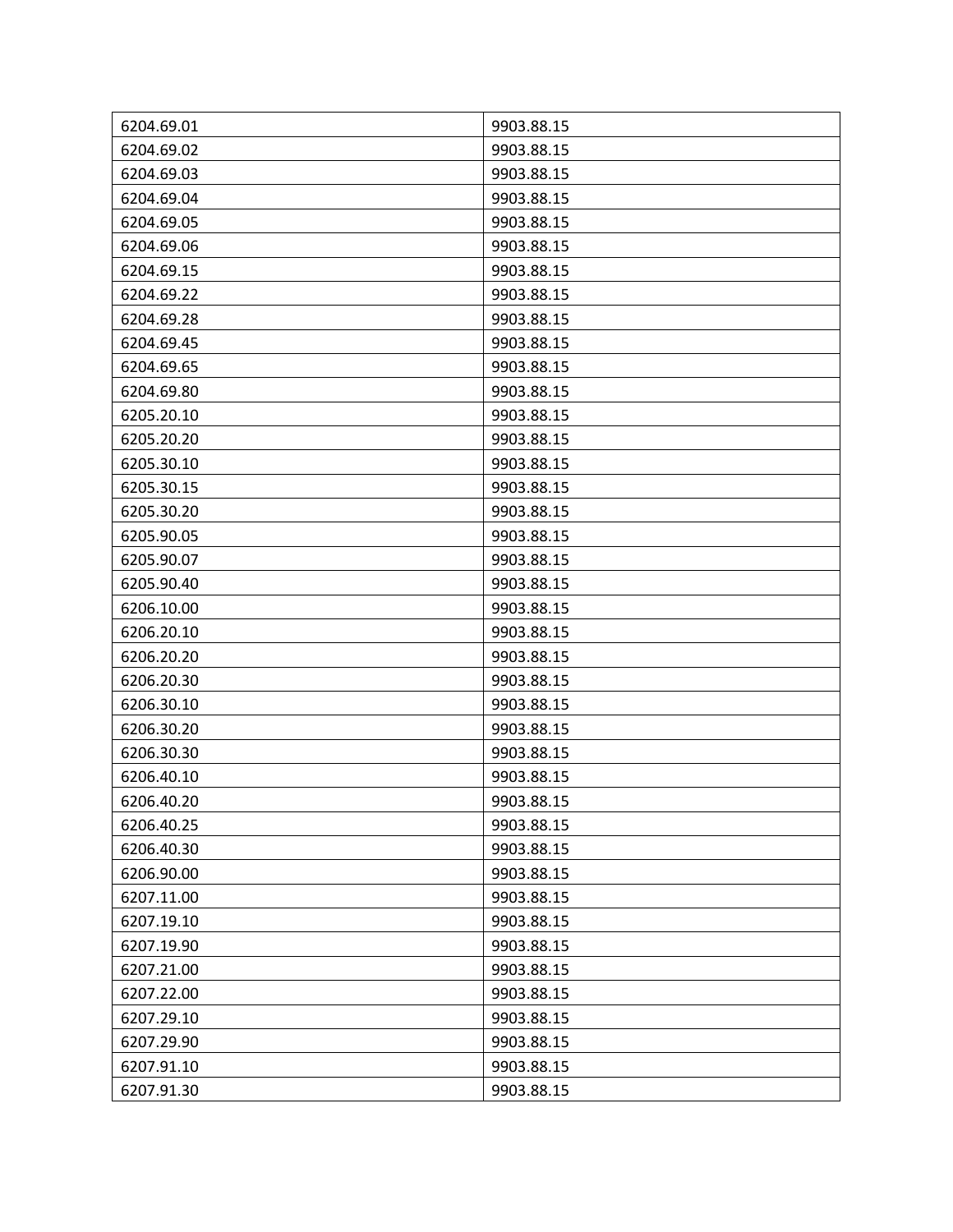| 6207.99.20 | 9903.88.15 |
|------------|------------|
| 6207.99.40 | 9903.88.15 |
| 6207.99.70 | 9903.88.15 |
| 6207.99.85 | 9903.88.15 |
| 6208.11.00 | 9903.88.15 |
| 6208.19.20 | 9903.88.15 |
| 6208.19.50 | 9903.88.15 |
| 6208.19.90 | 9903.88.15 |
| 6208.21.00 | 9903.88.15 |
| 6208.22.00 | 9903.88.15 |
| 6208.29.10 | 9903.88.15 |
| 6208.29.90 | 9903.88.15 |
| 6208.91.10 | 9903.88.15 |
| 6208.91.30 | 9903.88.15 |
| 6208.92.00 | 9903.88.15 |
| 6208.99.20 | 9903.88.15 |
| 6208.99.30 | 9903.88.15 |
| 6208.99.50 | 9903.88.15 |
| 6208.99.80 | 9903.88.15 |
| 6209.20.10 | 9903.88.15 |
| 6209.20.20 | 9903.88.15 |
| 6209.20.30 | 9903.88.15 |
| 6209.20.50 | 9903.88.15 |
| 6209.30.10 | 9903.88.15 |
| 6209.30.20 | 9903.88.15 |
| 6209.30.30 | 9903.88.15 |
| 6209.90.05 | 9903.88.15 |
| 6209.90.10 | 9903.88.15 |
| 6209.90.20 | 9903.88.15 |
| 6209.90.30 | 9903.88.15 |
| 6209.90.50 | 9903.88.15 |
| 6209.90.90 | 9903.88.15 |
| 6210.10.50 | 9903.88.15 |
| 6210.20.50 | 9903.88.15 |
| 6210.20.90 | 9903.88.15 |
| 6210.30.50 | 9903.88.15 |
| 6210.30.70 | 9903.88.15 |
| 6210.30.90 | 9903.88.15 |
| 6210.40.15 | 9903.88.15 |
| 6210.40.25 | 9903.88.15 |
| 6210.40.28 | 9903.88.15 |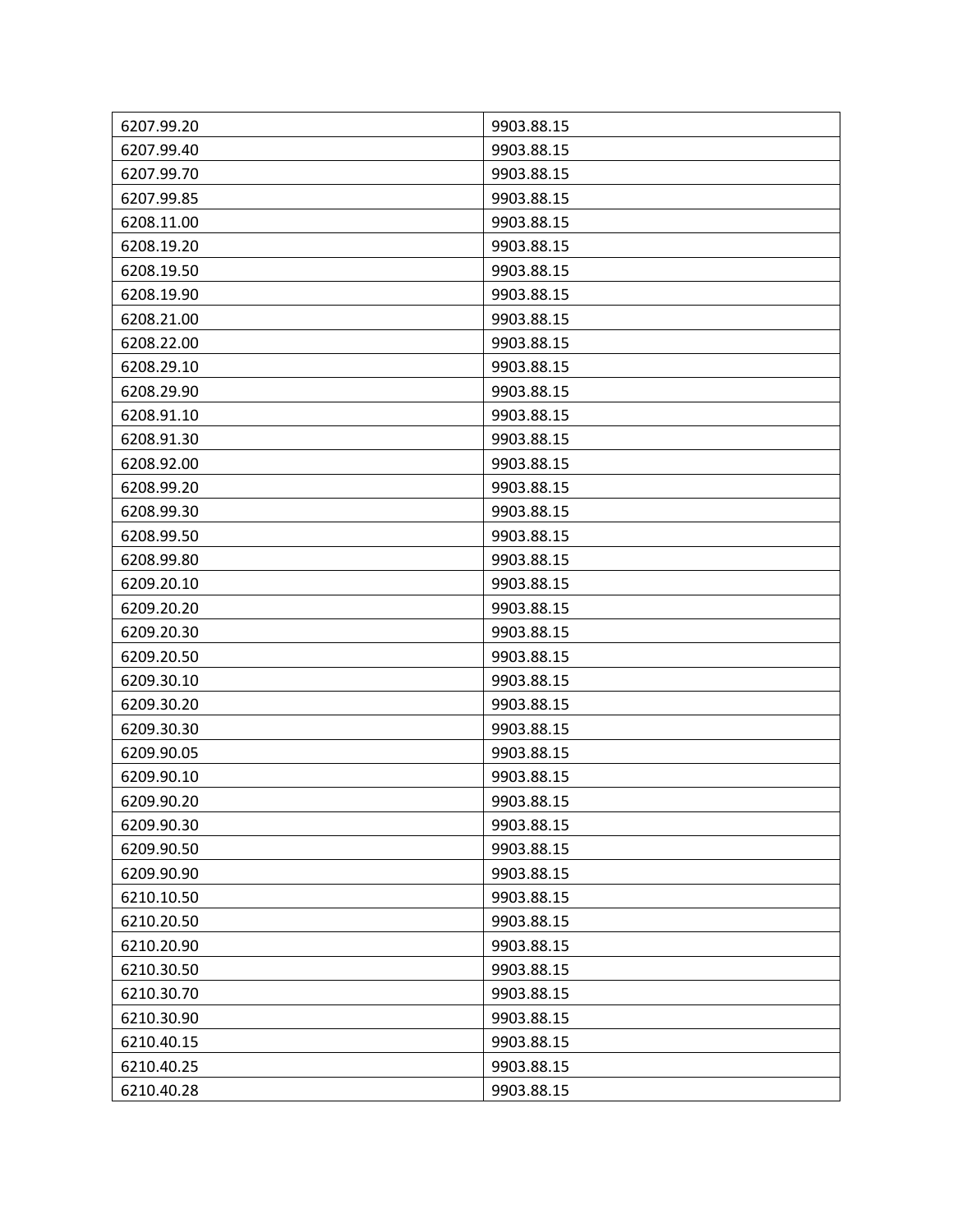| 6210.40.29 | 9903.88.15 |
|------------|------------|
| 6210.40.55 | 9903.88.15 |
| 6210.40.75 | 9903.88.15 |
| 6210.40.80 | 9903.88.15 |
| 6210.50.05 | 9903.88.15 |
| 6210.50.22 | 9903.88.15 |
| 6210.50.55 | 9903.88.15 |
| 6210.50.75 | 9903.88.15 |
| 6210.50.80 | 9903.88.15 |
| 6211.11.10 | 9903.88.15 |
| 6211.11.40 | 9903.88.15 |
| 6211.11.80 | 9903.88.15 |
| 6211.12.10 | 9903.88.15 |
| 6211.12.40 | 9903.88.15 |
| 6211.12.80 | 9903.88.15 |
| 6211.20.04 | 9903.88.15 |
| 6211.20.08 | 9903.88.15 |
| 6211.20.15 | 9903.88.15 |
| 6211.20.24 | 9903.88.15 |
| 6211.20.28 | 9903.88.15 |
| 6211.20.34 | 9903.88.15 |
| 6211.20.38 | 9903.88.15 |
| 6211.20.44 | 9903.88.15 |
| 6211.20.54 | 9903.88.15 |
| 6211.20.64 | 9903.88.15 |
| 6211.20.68 | 9903.88.15 |
| 6211.20.74 | 9903.88.15 |
| 6211.20.78 | 9903.88.15 |
| 6211.32.50 | 9903.88.15 |
| 6211.32.90 | 9903.88.15 |
| 6211.33.50 | 9903.88.15 |
| 6211.33.90 | 9903.88.15 |
| 6211.39.03 | 9903.88.15 |
| 6211.39.07 | 9903.88.15 |
| 6211.39.15 | 9903.88.15 |
| 6211.39.30 | 9903.88.15 |
| 6211.39.60 | 9903.88.15 |
| 6211.39.80 | 9903.88.15 |
| 6211.42.05 | 9903.88.15 |
| 6211.42.10 | 9903.88.15 |
| 6211.43.05 | 9903.88.15 |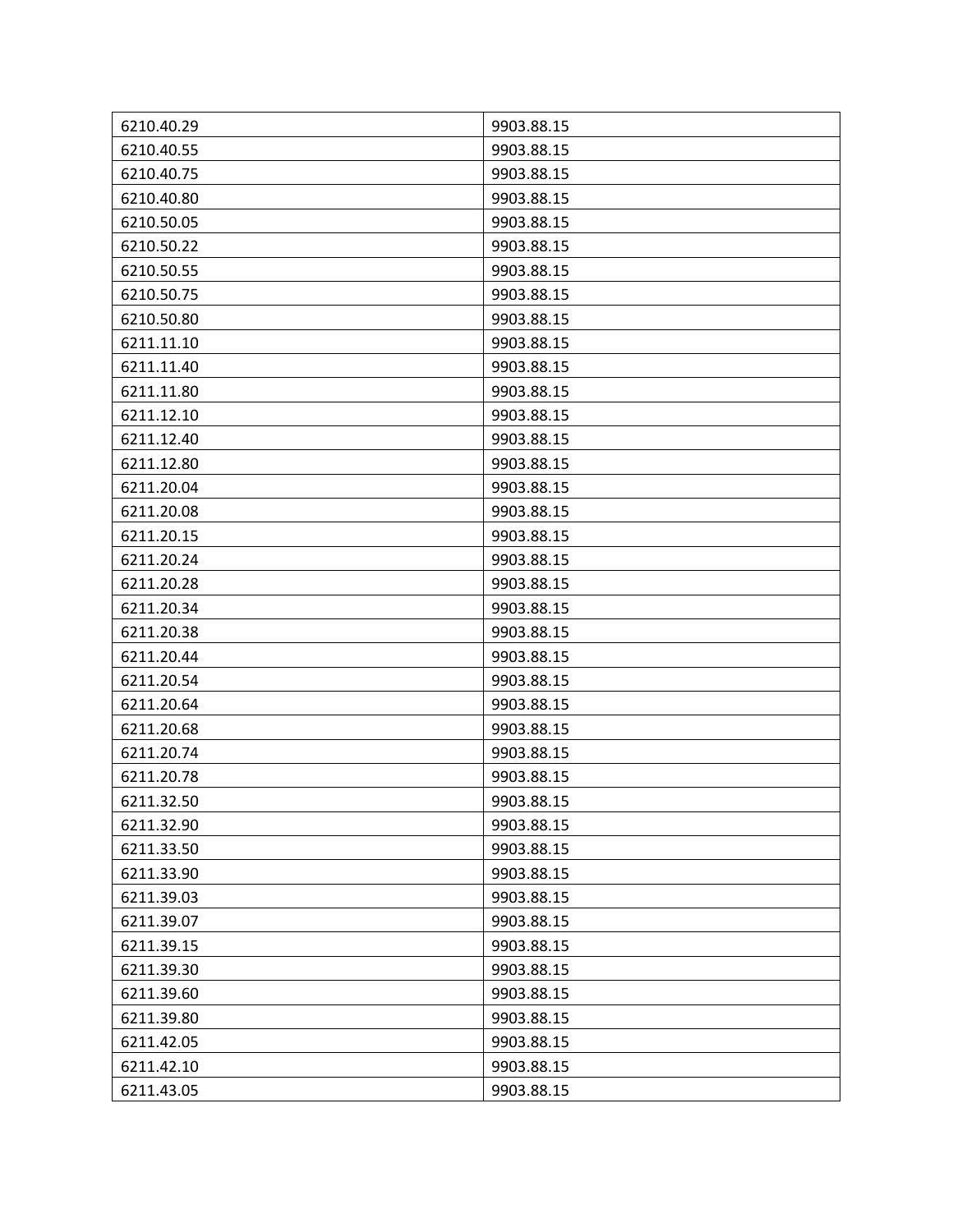| 6211.43.10 | 9903.88.15 |
|------------|------------|
| 6211.49.03 | 9903.88.15 |
| 6211.49.15 | 9903.88.15 |
| 6211.49.25 | 9903.88.15 |
| 6211.49.50 | 9903.88.15 |
| 6211.49.60 | 9903.88.15 |
| 6211.49.80 | 9903.88.15 |
| 6212.10.30 | 9903.88.15 |
| 6212.10.50 | 9903.88.15 |
| 6212.10.70 | 9903.88.15 |
| 6212.10.90 | 9903.88.15 |
| 6212.20.00 | 9903.88.15 |
| 6212.30.00 | 9903.88.15 |
| 6212.90.00 | 9903.88.15 |
| 6213.20.20 | 9903.88.15 |
| 6213.90.05 | 9903.88.15 |
| 6213.90.07 | 9903.88.15 |
| 6213.90.20 | 9903.88.15 |
| 6214.10.10 | 9903.88.15 |
| 6214.10.20 | 9903.88.15 |
| 6214.20.00 | 9903.88.15 |
| 6214.40.00 | 9903.88.15 |
| 6214.90.00 | 9903.88.15 |
| 6215.10.00 | 9903.88.15 |
| 6216.00.05 | 9903.88.15 |
| 6216.00.08 | 9903.88.15 |
| 6216.00.17 | 9903.88.15 |
| 6216.00.19 | 9903.88.15 |
| 6216.00.24 | 9903.88.15 |
| 6216.00.26 | 9903.88.15 |
| 6216.00.29 | 9903.88.15 |
| 6216.00.31 | 9903.88.15 |
| 6216.00.33 | 9903.88.15 |
| 6216.00.38 | 9903.88.15 |
| 6216.00.41 | 9903.88.15 |
| 6216.00.43 | 9903.88.15 |
| 6216.00.46 | 9903.88.15 |
| 6216.00.54 | 9903.88.15 |
| 6216.00.58 | 9903.88.15 |
| 6216.00.80 | 9903.88.15 |
| 6216.00.90 | 9903.88.15 |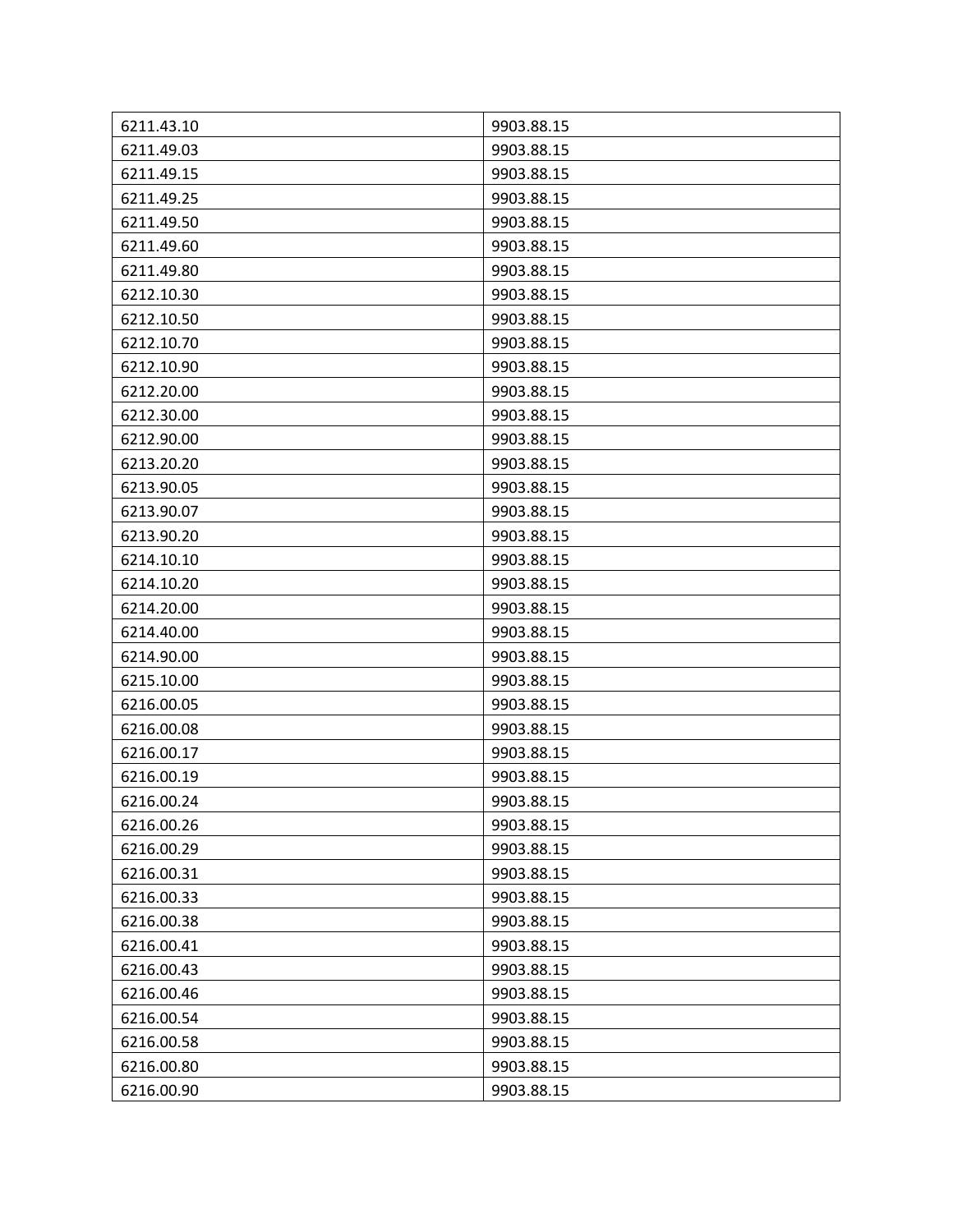| 6217.10.10 | 9903.88.15 |
|------------|------------|
| 6217.10.95 | 9903.88.15 |
| 6217.90.10 | 9903.88.15 |
| 6217.90.90 | 9903.88.15 |
| 6301.20.00 | 9903.88.15 |
| 6301.30.00 | 9903.88.15 |
| 6302.10.00 | 9903.88.15 |
| 6302.21.30 | 9903.88.15 |
| 6302.21.50 | 9903.88.15 |
| 6302.21.70 | 9903.88.15 |
| 6302.21.90 | 9903.88.15 |
| 6302.29.00 | 9903.88.15 |
| 6302.31.30 | 9903.88.15 |
| 6302.31.50 | 9903.88.15 |
| 6302.31.70 | 9903.88.15 |
| 6302.31.90 | 9903.88.15 |
| 6302.39.00 | 9903.88.15 |
| 6302.40.10 | 9903.88.15 |
| 6302.40.20 | 9903.88.15 |
| 6302.51.20 | 9903.88.15 |
| 6302.51.30 | 9903.88.15 |
| 6302.51.40 | 9903.88.15 |
| 6302.53.00 | 9903.88.15 |
| 6302.59.10 | 9903.88.15 |
| 6302.59.20 | 9903.88.15 |
| 6302.59.30 | 9903.88.15 |
| 6302.60.00 | 9903.88.15 |
| 6302.91.00 | 9903.88.15 |
| 6302.99.10 | 9903.88.15 |
| 6302.99.15 | 9903.88.15 |
| 6302.99.20 | 9903.88.15 |
| 6303.12.00 | 9903.88.15 |
| 6303.19.11 | 9903.88.15 |
| 6303.19.21 | 9903.88.15 |
| 6303.91.00 | 9903.88.15 |
| 6303.92.20 | 9903.88.15 |
| 6303.99.00 | 9903.88.15 |
| 6304.11.10 | 9903.88.15 |
| 6304.19.05 | 9903.88.15 |
| 6304.19.10 | 9903.88.15 |
| 6304.19.30 | 9903.88.15 |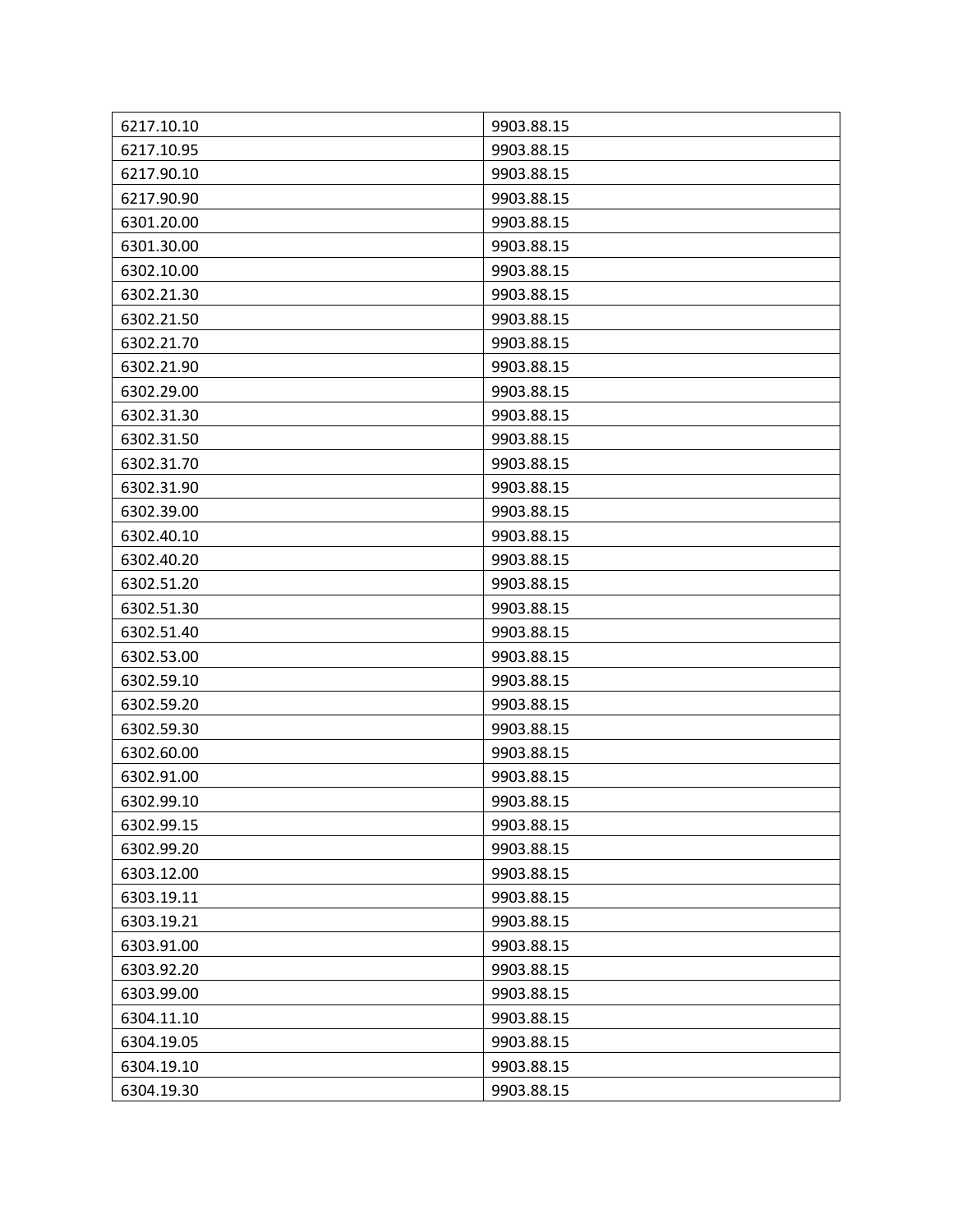| 6304.20.00 | 9903.88.15 |
|------------|------------|
| 6304.91.01 | 9903.88.15 |
| 6304.92.00 | 9903.88.15 |
| 6304.99.10 | 9903.88.15 |
| 6304.99.15 | 9903.88.15 |
| 6304.99.25 | 9903.88.15 |
| 6304.99.35 | 9903.88.15 |
| 6304.99.40 | 9903.88.15 |
| 6304.99.60 | 9903.88.15 |
| 6305.10.00 | 9903.88.15 |
| 6305.20.00 | 9903.88.15 |
| 6305.32.00 | 9903.88.15 |
| 6305.33.00 | 9903.88.15 |
| 6305.39.00 | 9903.88.15 |
| 6305.90.00 | 9903.88.15 |
| 6306.19.11 | 9903.88.15 |
| 6306.19.21 | 9903.88.15 |
| 6306.22.10 | 9903.88.15 |
| 6306.22.90 | 9903.88.15 |
| 6306.30.00 | 9903.88.15 |
| 6306.40.41 | 9903.88.15 |
| 6306.40.49 | 9903.88.15 |
| 6307.10.10 | 9903.88.15 |
| 6307.10.20 | 9903.88.15 |
| 6307.90.30 | 9903.88.15 |
| 6307.90.40 | 9903.88.15 |
| 6307.90.50 | 9903.88.15 |
| 6307.90.60 | 9903.88.15 |
| 6307.90.68 | 9903.88.15 |
| 6307.90.72 | 9903.88.15 |
| 6307.90.85 | 9903.88.15 |
| 6307.90.98 | 9903.88.15 |
| 6308.00.00 | 9903.88.15 |
| 6309.00.00 | 9903.88.15 |
| 6310.10.10 | 9903.88.15 |
| 6310.10.20 | 9903.88.15 |
| 6310.90.10 | 9903.88.15 |
| 6310.90.20 | 9903.88.15 |
| 6401.10.00 | 9903.88.15 |
| 6401.92.30 | 9903.88.15 |
| 6401.92.90 | 9903.88.15 |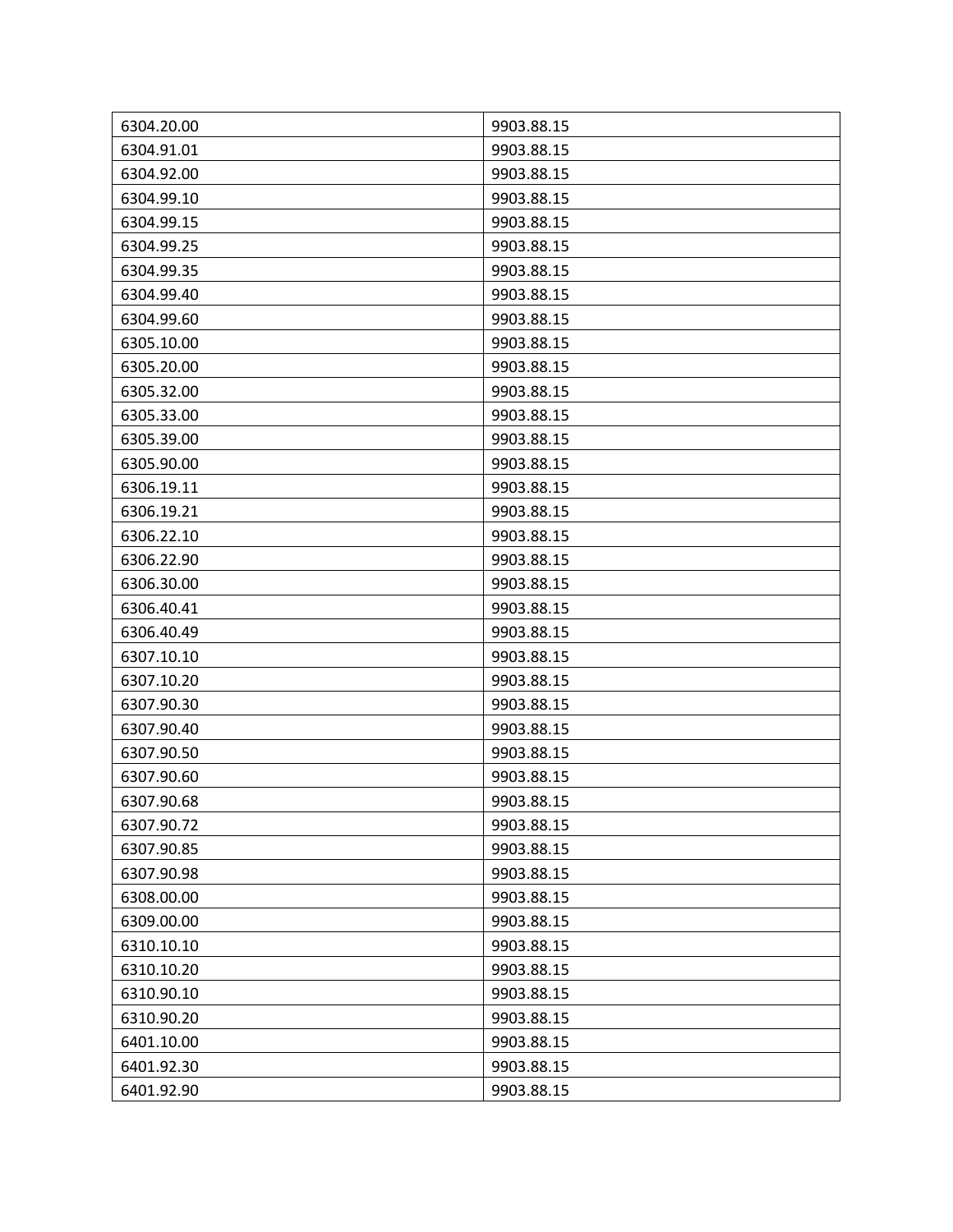| 6401.99.30 | 9903.88.15 |
|------------|------------|
| 6401.99.60 | 9903.88.15 |
| 6401.99.80 | 9903.88.15 |
| 6402.12.00 | 9903.88.15 |
| 6402.19.15 | 9903.88.15 |
| 6402.19.50 | 9903.88.15 |
| 6402.19.70 | 9903.88.15 |
| 6402.19.90 | 9903.88.15 |
| 6402.91.26 | 9903.88.15 |
| 6402.91.60 | 9903.88.15 |
| 6402.91.80 | 9903.88.15 |
| 6402.91.90 | 9903.88.15 |
| 6402.99.08 | 9903.88.15 |
| 6402.99.21 | 9903.88.15 |
| 6402.99.23 | 9903.88.15 |
| 6402.99.25 | 9903.88.15 |
| 6402.99.27 | 9903.88.15 |
| 6402.99.32 | 9903.88.15 |
| 6402.99.33 | 9903.88.15 |
| 6402.99.49 | 9903.88.15 |
| 6402.99.80 | 9903.88.15 |
| 6402.99.90 | 9903.88.15 |
| 6403.12.30 | 9903.88.15 |
| 6403.12.60 | 9903.88.15 |
| 6403.19.10 | 9903.88.15 |
| 6403.19.20 | 9903.88.15 |
| 6403.19.40 | 9903.88.15 |
| 6403.19.50 | 9903.88.15 |
| 6403.19.70 | 9903.88.15 |
| 6403.20.00 | 9903.88.15 |
| 6403.40.30 | 9903.88.15 |
| 6403.51.11 | 9903.88.15 |
| 6403.51.30 | 9903.88.15 |
| 6403.51.60 | 9903.88.15 |
| 6403.51.90 | 9903.88.15 |
| 6403.59.10 | 9903.88.15 |
| 6403.59.15 | 9903.88.15 |
| 6403.59.30 | 9903.88.15 |
| 6403.59.60 | 9903.88.15 |
| 6403.59.90 | 9903.88.15 |
| 6403.91.11 | 9903.88.15 |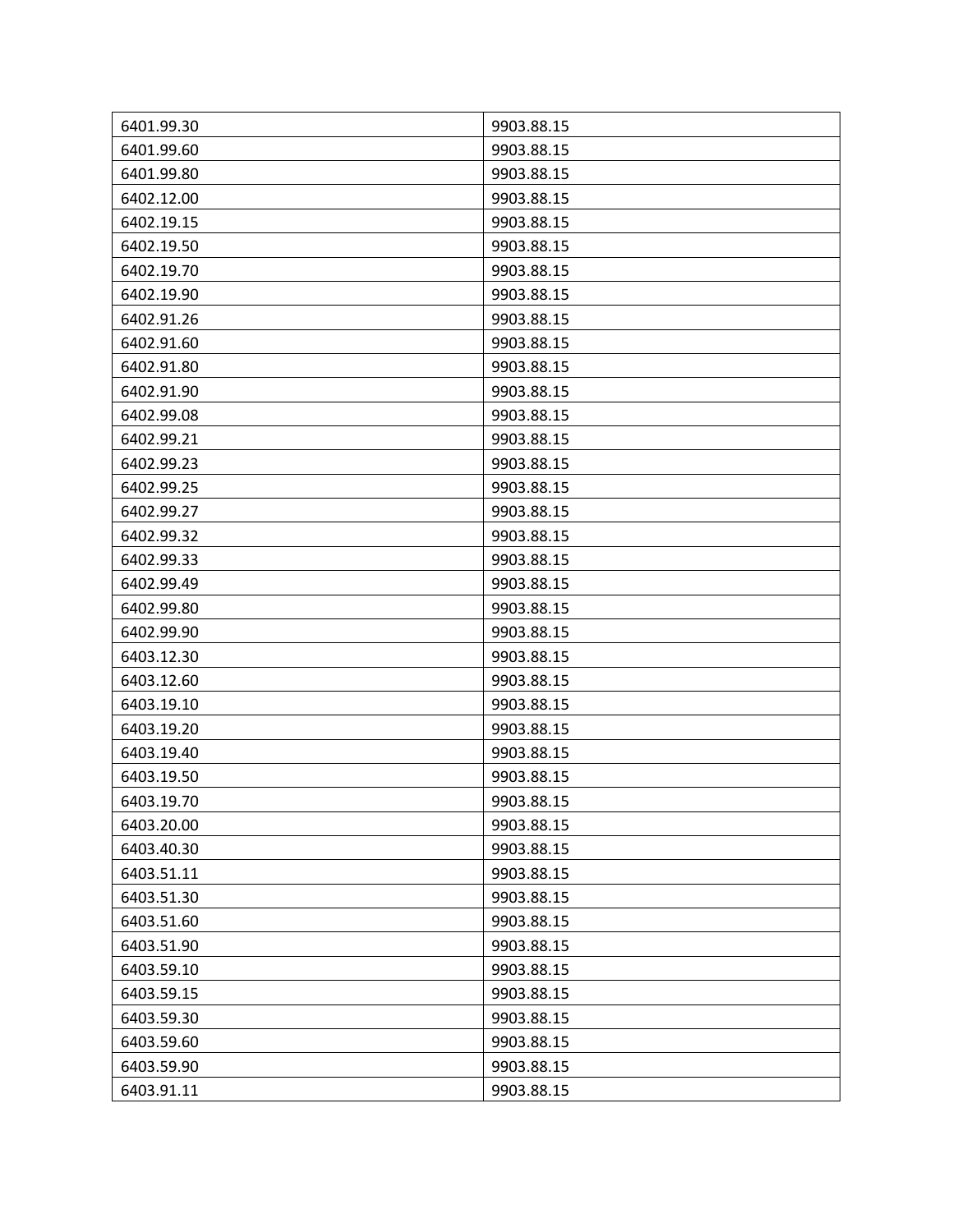| 6403.91.30 | 9903.88.15 |
|------------|------------|
| 6403.91.60 | 9903.88.15 |
| 6403.91.90 | 9903.88.15 |
| 6403.99.10 | 9903.88.15 |
| 6403.99.20 | 9903.88.15 |
| 6403.99.40 | 9903.88.15 |
| 6403.99.60 | 9903.88.15 |
| 6403.99.90 | 9903.88.15 |
| 6404.11.20 | 9903.88.15 |
| 6404.11.71 | 9903.88.15 |
| 6404.11.79 | 9903.88.15 |
| 6404.11.81 | 9903.88.15 |
| 6404.11.89 | 9903.88.15 |
| 6404.11.90 | 9903.88.15 |
| 6404.19.15 | 9903.88.15 |
| 6404.19.25 | 9903.88.15 |
| 6404.19.39 | 9903.88.15 |
| 6404.19.79 | 9903.88.15 |
| 6404.19.82 | 9903.88.15 |
| 6404.19.89 | 9903.88.15 |
| 6404.19.90 | 9903.88.15 |
| 6404.20.20 | 9903.88.15 |
| 6404.20.40 | 9903.88.15 |
| 6404.20.60 | 9903.88.15 |
| 6405.10.00 | 9903.88.15 |
| 6405.20.60 | 9903.88.15 |
| 6405.90.20 | 9903.88.15 |
| 6406.10.05 | 9903.88.15 |
| 6406.10.20 | 9903.88.15 |
| 6406.10.25 | 9903.88.15 |
| 6406.10.30 | 9903.88.15 |
| 6406.10.35 | 9903.88.15 |
| 6406.10.40 | 9903.88.15 |
| 6406.10.45 | 9903.88.15 |
| 6406.10.50 | 9903.88.15 |
| 6406.10.60 | 9903.88.15 |
| 6406.10.65 | 9903.88.15 |
| 6406.10.70 | 9903.88.15 |
| 6406.10.72 | 9903.88.15 |
| 6406.10.77 | 9903.88.15 |
| 6406.10.85 | 9903.88.15 |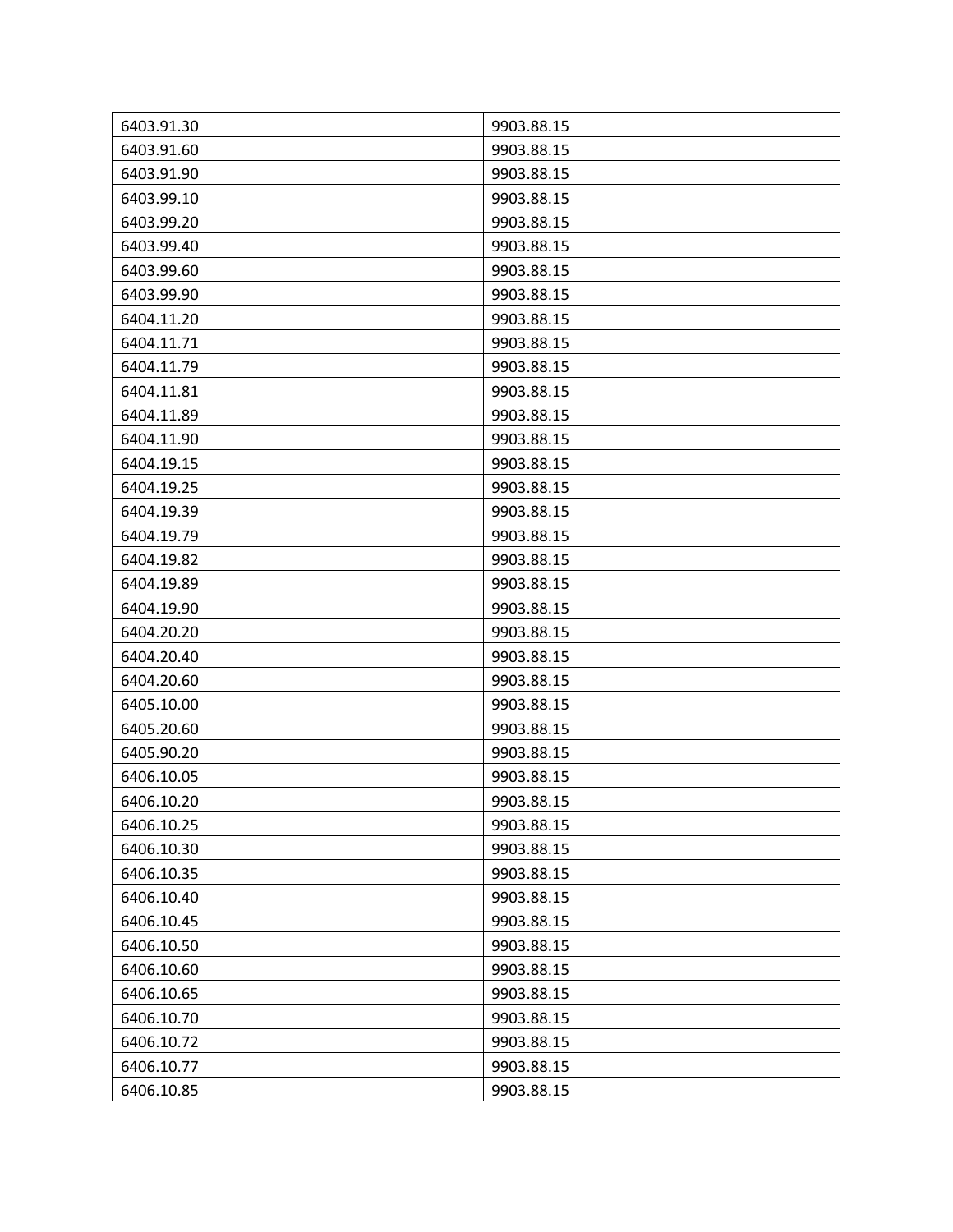| 6406.10.90 | 9903.88.15 |
|------------|------------|
| 6406.20.00 | 9903.88.15 |
| 6406.90.10 | 9903.88.15 |
| 6406.90.15 | 9903.88.15 |
| 6406.90.60 | 9903.88.15 |
| 6406.90.90 | 9903.88.15 |
| 6501.00.30 | 9903.88.03 |
| 6501.00.60 | 9903.88.03 |
| 6501.00.90 | 9903.88.03 |
| 6502.00.20 | 9903.88.03 |
| 6502.00.40 | 9903.88.03 |
| 6502.00.60 | 9903.88.03 |
| 6502.00.90 | 9903.88.03 |
| 6504.00.30 | 9903.88.03 |
| 6504.00.60 | 9903.88.03 |
| 6504.00.90 | 9903.88.03 |
| 6505.00.01 | 9903.88.15 |
| 6505.00.04 | 9903.88.03 |
| 6505.00.08 | 9903.88.03 |
| 6505.00.15 | 9903.88.03 |
| 6505.00.20 | 9903.88.03 |
| 6505.00.25 | 9903.88.03 |
| 6505.00.30 | 9903.88.03 |
| 6505.00.40 | 9903.88.03 |
| 6505.00.50 | 9903.88.03 |
| 6505.00.60 | 9903.88.03 |
| 6505.00.70 | 9903.88.03 |
| 6505.00.80 | 9903.88.03 |
| 6505.00.90 | 9903.88.03 |
| 6506.10.30 | 9903.88.15 |
| 6506.10.60 | 9903.88.15 |
| 6506.91.00 | 9903.88.03 |
| 6506.99.30 | 9903.88.03 |
| 6506.99.60 | 9903.88.03 |
| 6507.00.00 | 9903.88.03 |
| 6602.00.00 | 9903.88.15 |
| 6603.90.41 | 9903.88.15 |
| 6701.00.30 | 9903.88.03 |
| 6701.00.60 | 9903.88.03 |
| 6702.90.10 | 9903.88.15 |
| 6702.90.65 | 9903.88.15 |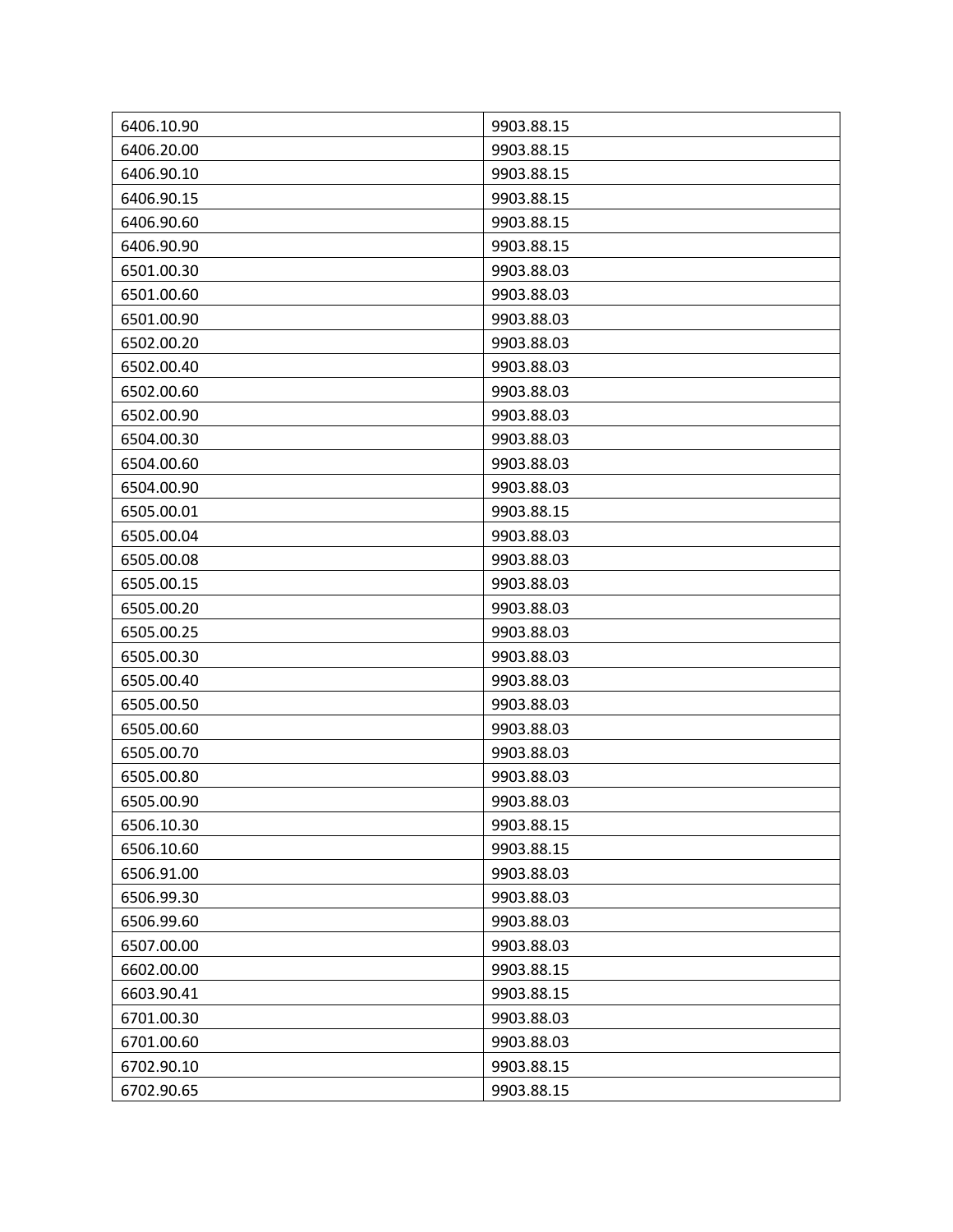| 6703.00.30 | 9903.88.15 |
|------------|------------|
| 6703.00.60 | 9903.88.15 |
| 6704.11.00 | 9903.88.15 |
| 6704.19.00 | 9903.88.15 |
| 6704.90.00 | 9903.88.15 |
| 6801.00.00 | 9903.88.03 |
| 6802.10.00 | 9903.88.03 |
| 6802.21.10 | 9903.88.03 |
| 6802.21.50 | 9903.88.03 |
| 6802.23.00 | 9903.88.03 |
| 6802.29.10 | 9903.88.03 |
| 6802.29.90 | 9903.88.03 |
| 6802.91.05 | 9903.88.03 |
| 6802.91.15 | 9903.88.03 |
| 6802.91.20 | 9903.88.03 |
| 6802.91.25 | 9903.88.03 |
| 6802.91.30 | 9903.88.03 |
| 6802.92.00 | 9903.88.03 |
| 6802.93.00 | 9903.88.03 |
| 6802.99.00 | 9903.88.03 |
| 6803.00.10 | 9903.88.03 |
| 6803.00.50 | 9903.88.03 |
| 6804.10.00 | 9903.88.03 |
| 6804.21.00 | 9903.88.03 |
| 6804.22.10 | 9903.88.03 |
| 6804.22.40 | 9903.88.03 |
| 6804.22.60 | 9903.88.03 |
| 6804.23.00 | 9903.88.03 |
| 6804.30.00 | 9903.88.03 |
| 6805.10.00 | 9903.88.03 |
| 6805.20.00 | 9903.88.03 |
| 6805.30.10 | 9903.88.03 |
| 6805.30.50 | 9903.88.03 |
| 6806.10.00 | 9903.88.03 |
| 6806.20.00 | 9903.88.03 |
| 6806.90.00 | 9903.88.03 |
| 6807.10.00 | 9903.88.03 |
| 6807.90.00 | 9903.88.03 |
| 6808.00.00 | 9903.88.03 |
| 6809.11.00 | 9903.88.03 |
| 6809.19.00 | 9903.88.03 |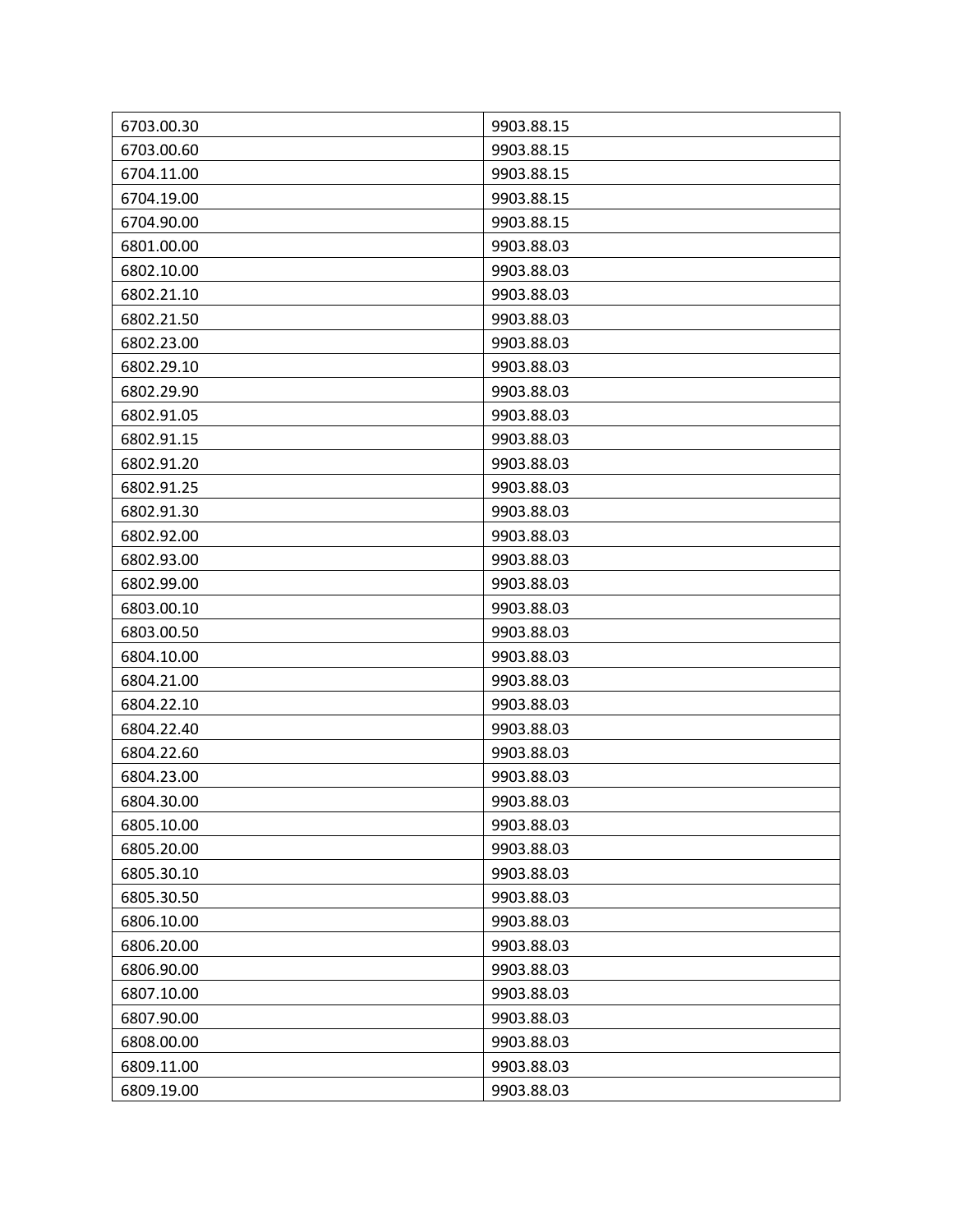| 6809.90.00 | 9903.88.03 |
|------------|------------|
| 6810.11.00 | 9903.88.03 |
| 6810.19.12 | 9903.88.03 |
| 6810.19.14 | 9903.88.03 |
| 6810.19.50 | 9903.88.03 |
| 6810.91.00 | 9903.88.03 |
| 6810.99.00 | 9903.88.03 |
| 6811.40.00 | 9903.88.03 |
| 6811.81.00 | 9903.88.03 |
| 6811.82.00 | 9903.88.03 |
| 6811.89.10 | 9903.88.03 |
| 6811.89.90 | 9903.88.03 |
| 6812.80.10 | 9903.88.03 |
| 6812.80.90 | 9903.88.03 |
| 6812.91.10 | 9903.88.03 |
| 6812.91.90 | 9903.88.03 |
| 6812.99.10 | 9903.88.03 |
| 6812.99.20 | 9903.88.03 |
| 6812.99.90 | 9903.88.03 |
| 6813.20.00 | 9903.88.03 |
| 6813.81.00 | 9903.88.03 |
| 6813.89.00 | 9903.88.03 |
| 6814.10.00 | 9903.88.03 |
| 6814.90.00 | 9903.88.03 |
| 6815.11.00 | 9903.88.03 |
| 6815.12.00 | 9903.88.03 |
| 6815.13.00 | 9903.88.03 |
| 6815.19.00 | 9903.88.03 |
| 6815.20.00 | 9903.88.03 |
| 6815.91.00 | 9903.88.03 |
| 6815.99.20 | 9903.88.03 |
| 6815.99.41 | 9903.88.03 |
| 6901.00.00 | 9903.88.03 |
| 6902.10.10 | 9903.88.03 |
| 6902.10.50 | 9903.88.03 |
| 6902.20.10 | 9903.88.03 |
| 6902.20.50 | 9903.88.03 |
| 6902.90.10 | 9903.88.03 |
| 6902.90.50 | 9903.88.03 |
| 6903.10.00 | 9903.88.03 |
| 6903.20.00 | 9903.88.03 |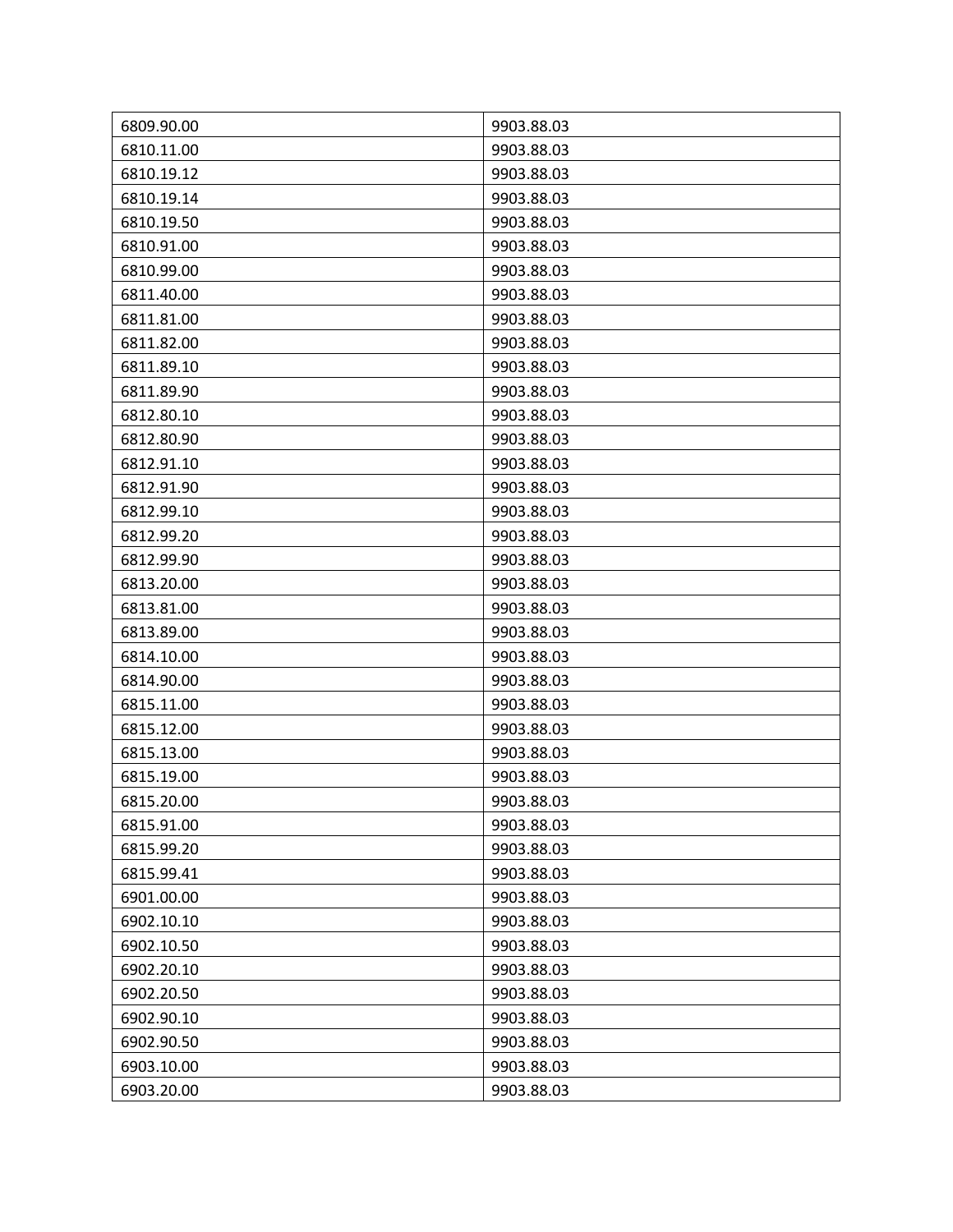| 6903.90.00 | 9903.88.03 |
|------------|------------|
| 6904.10.00 | 9903.88.03 |
| 6904.90.00 | 9903.88.03 |
| 6905.10.00 | 9903.88.03 |
| 6905.90.00 | 9903.88.03 |
| 6906.00.00 | 9903.88.03 |
| 6907.21.10 | 9903.88.03 |
| 6907.21.20 | 9903.88.03 |
| 6907.21.30 | 9903.88.03 |
| 6907.21.40 | 9903.88.03 |
| 6907.21.90 | 9903.88.03 |
| 6907.22.10 | 9903.88.03 |
| 6907.22.20 | 9903.88.03 |
| 6907.22.30 | 9903.88.03 |
| 6907.22.40 | 9903.88.03 |
| 6907.22.90 | 9903.88.03 |
| 6907.23.10 | 9903.88.03 |
| 6907.23.20 | 9903.88.03 |
| 6907.23.30 | 9903.88.03 |
| 6907.23.40 | 9903.88.03 |
| 6907.23.90 | 9903.88.03 |
| 6907.30.10 | 9903.88.03 |
| 6907.30.20 | 9903.88.03 |
| 6907.30.30 | 9903.88.03 |
| 6907.30.40 | 9903.88.03 |
| 6907.30.90 | 9903.88.03 |
| 6907.40.10 | 9903.88.03 |
| 6907.40.20 | 9903.88.03 |
| 6907.40.30 | 9903.88.03 |
| 6907.40.40 | 9903.88.03 |
| 6907.40.90 | 9903.88.03 |
| 6909.11.20 | 9903.88.03 |
| 6909.11.40 | 9903.88.03 |
| 6909.12.00 | 9903.88.03 |
| 6909.19.10 | 9903.88.03 |
| 6909.19.50 | 9903.88.03 |
| 6909.90.00 | 9903.88.03 |
| 6910.90.00 | 9903.88.15 |
| 6911.10.10 | 9903.88.15 |
| 6911.10.25 | 9903.88.15 |
| 6911.10.35 | 9903.88.15 |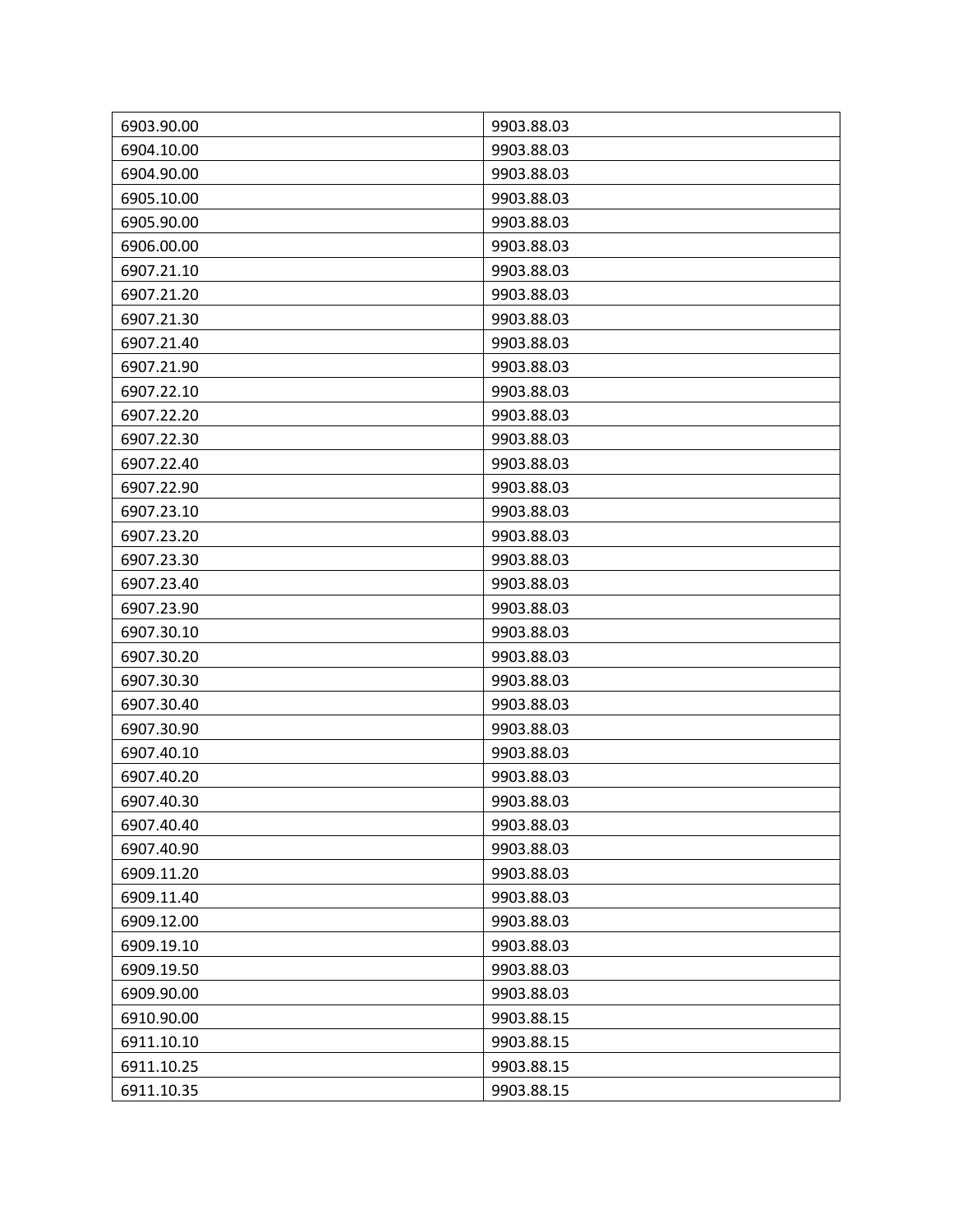| 6911.10.37 | 9903.88.15 |
|------------|------------|
| 6911.10.38 | 9903.88.15 |
| 6911.10.52 | 9903.88.15 |
| 6911.10.58 | 9903.88.15 |
| 6911.10.60 | 9903.88.15 |
| 6911.10.80 | 9903.88.15 |
| 6911.90.00 | 9903.88.15 |
| 6912.00.10 | 9903.88.15 |
| 6913.10.10 | 9903.88.15 |
| 6913.10.20 | 9903.88.15 |
| 6913.10.50 | 9903.88.15 |
| 6913.90.10 | 9903.88.15 |
| 6913.90.20 | 9903.88.15 |
| 6913.90.30 | 9903.88.15 |
| 6913.90.50 | 9903.88.15 |
| 6914.10.40 | 9903.88.03 |
| 6914.10.80 | 9903.88.03 |
| 6914.90.41 | 9903.88.03 |
| 6914.90.80 | 9903.88.03 |
| 7001.00.10 | 9903.88.03 |
| 7001.00.20 | 9903.88.03 |
| 7001.00.51 | 9903.88.03 |
| 7002.10.10 | 9903.88.03 |
| 7002.10.20 | 9903.88.03 |
| 7002.20.10 | 9903.88.02 |
| 7002.20.50 | 9903.88.03 |
| 7002.31.00 | 9903.88.03 |
| 7002.32.00 | 9903.88.03 |
| 7002.39.00 | 9903.88.03 |
| 7003.12.00 | 9903.88.03 |
| 7003.19.00 | 9903.88.03 |
| 7003.20.00 | 9903.88.03 |
| 7003.30.00 | 9903.88.03 |
| 7004.20.10 | 9903.88.03 |
| 7004.20.20 | 9903.88.03 |
| 7004.20.50 | 9903.88.03 |
| 7004.90.05 | 9903.88.03 |
| 7004.90.10 | 9903.88.03 |
| 7004.90.15 | 9903.88.03 |
| 7004.90.20 | 9903.88.03 |
| 7004.90.25 | 9903.88.03 |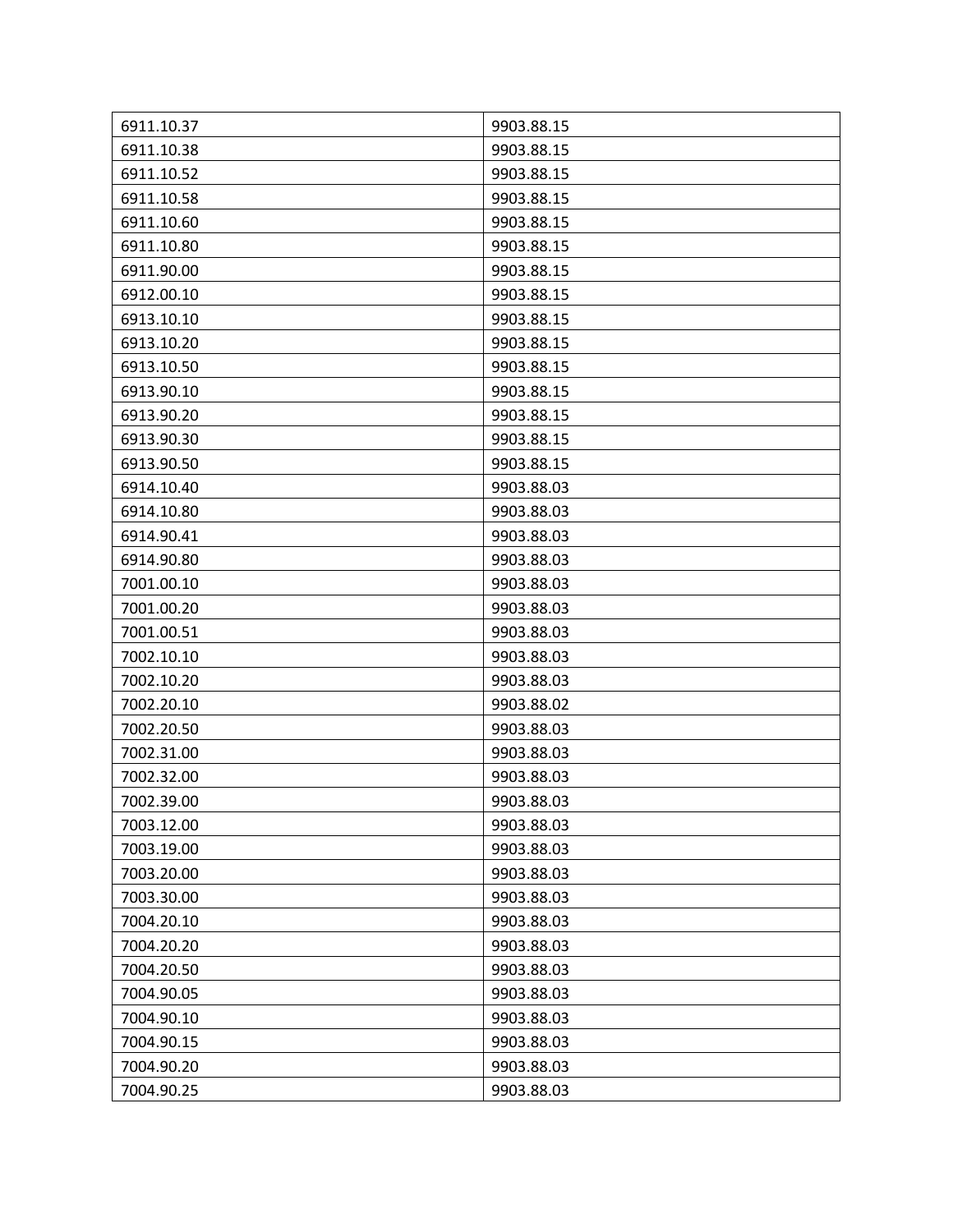| 7004.90.30 | 9903.88.03 |
|------------|------------|
| 7004.90.40 | 9903.88.03 |
| 7004.90.50 | 9903.88.03 |
| 7005.10.40 | 9903.88.03 |
| 7005.10.80 | 9903.88.03 |
| 7005.21.10 | 9903.88.03 |
| 7005.21.20 | 9903.88.03 |
| 7005.29.04 | 9903.88.03 |
| 7005.29.08 | 9903.88.03 |
| 7005.29.14 | 9903.88.03 |
| 7005.29.18 | 9903.88.03 |
| 7005.29.25 | 9903.88.03 |
| 7005.30.00 | 9903.88.03 |
| 7006.00.10 | 9903.88.03 |
| 7006.00.20 | 9903.88.03 |
| 7006.00.40 | 9903.88.03 |
| 7007.11.00 | 9903.88.03 |
| 7007.19.00 | 9903.88.03 |
| 7007.21.11 | 9903.88.03 |
| 7007.21.51 | 9903.88.03 |
| 7007.29.00 | 9903.88.03 |
| 7008.00.00 | 9903.88.03 |
| 7009.10.00 | 9903.88.03 |
| 7009.91.10 | 9903.88.03 |
| 7009.91.50 | 9903.88.03 |
| 7009.92.10 | 9903.88.03 |
| 7009.92.50 | 9903.88.03 |
| 7010.10.00 | 9903.88.03 |
| 7010.20.20 | 9903.88.03 |
| 7010.20.30 | 9903.88.03 |
| 7010.90.05 | 9903.88.03 |
| 7010.90.20 | 9903.88.03 |
| 7010.90.30 | 9903.88.03 |
| 7010.90.50 | 9903.88.03 |
| 7011.10.10 | 9903.88.03 |
| 7011.10.50 | 9903.88.03 |
| 7011.20.10 | 9903.88.03 |
| 7011.20.45 | 9903.88.03 |
| 7011.20.85 | 9903.88.03 |
| 7011.90.00 | 9903.88.03 |
| 7013.10.10 | 9903.88.15 |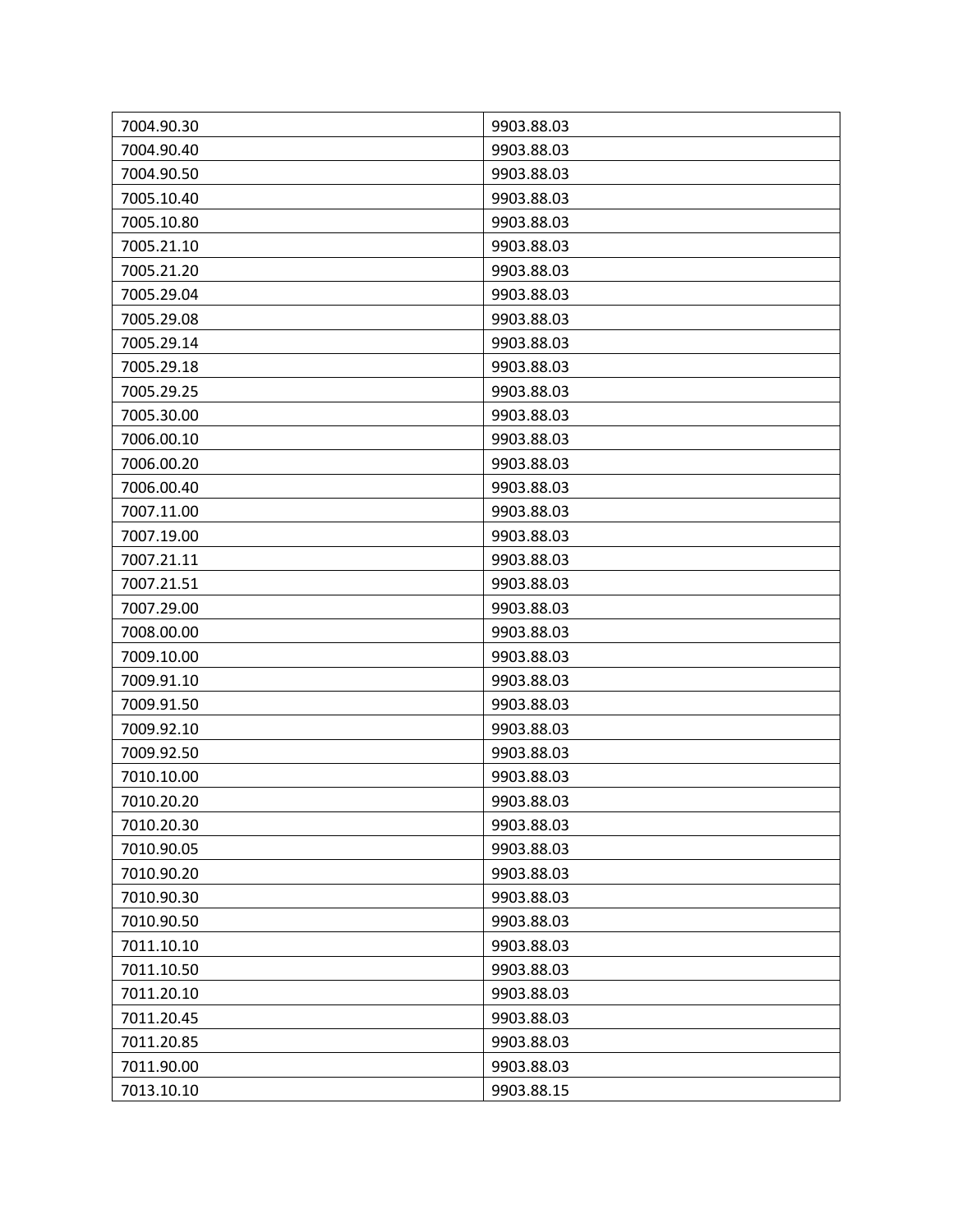| 7013.10.50 | 9903.88.15 |
|------------|------------|
| 7013.22.10 | 9903.88.15 |
| 7013.22.20 | 9903.88.15 |
| 7013.22.30 | 9903.88.15 |
| 7013.22.50 | 9903.88.15 |
| 7013.28.05 | 9903.88.15 |
| 7013.28.10 | 9903.88.15 |
| 7013.28.20 | 9903.88.15 |
| 7013.28.30 | 9903.88.15 |
| 7013.28.40 | 9903.88.15 |
| 7013.28.50 | 9903.88.15 |
| 7013.28.60 | 9903.88.15 |
| 7013.33.10 | 9903.88.15 |
| 7013.33.20 | 9903.88.15 |
| 7013.33.30 | 9903.88.15 |
| 7013.33.50 | 9903.88.15 |
| 7013.37.05 | 9903.88.15 |
| 7013.37.10 | 9903.88.15 |
| 7013.37.20 | 9903.88.15 |
| 7013.37.30 | 9903.88.15 |
| 7013.37.40 | 9903.88.15 |
| 7013.37.50 | 9903.88.15 |
| 7013.37.60 | 9903.88.15 |
| 7013.41.10 | 9903.88.15 |
| 7013.41.20 | 9903.88.15 |
| 7013.41.30 | 9903.88.15 |
| 7013.41.50 | 9903.88.15 |
| 7013.42.20 | 9903.88.15 |
| 7013.42.40 | 9903.88.15 |
| 7013.49.10 | 9903.88.15 |
| 7013.49.20 | 9903.88.15 |
| 7013.49.30 | 9903.88.15 |
| 7013.49.40 | 9903.88.15 |
| 7013.49.60 | 9903.88.15 |
| 7013.91.30 | 9903.88.15 |
| 7013.91.50 | 9903.88.15 |
| 7013.99.10 | 9903.88.15 |
| 7013.99.30 | 9903.88.15 |
| 7013.99.35 | 9903.88.15 |
| 7013.99.70 | 9903.88.15 |
| 7013.99.90 | 9903.88.15 |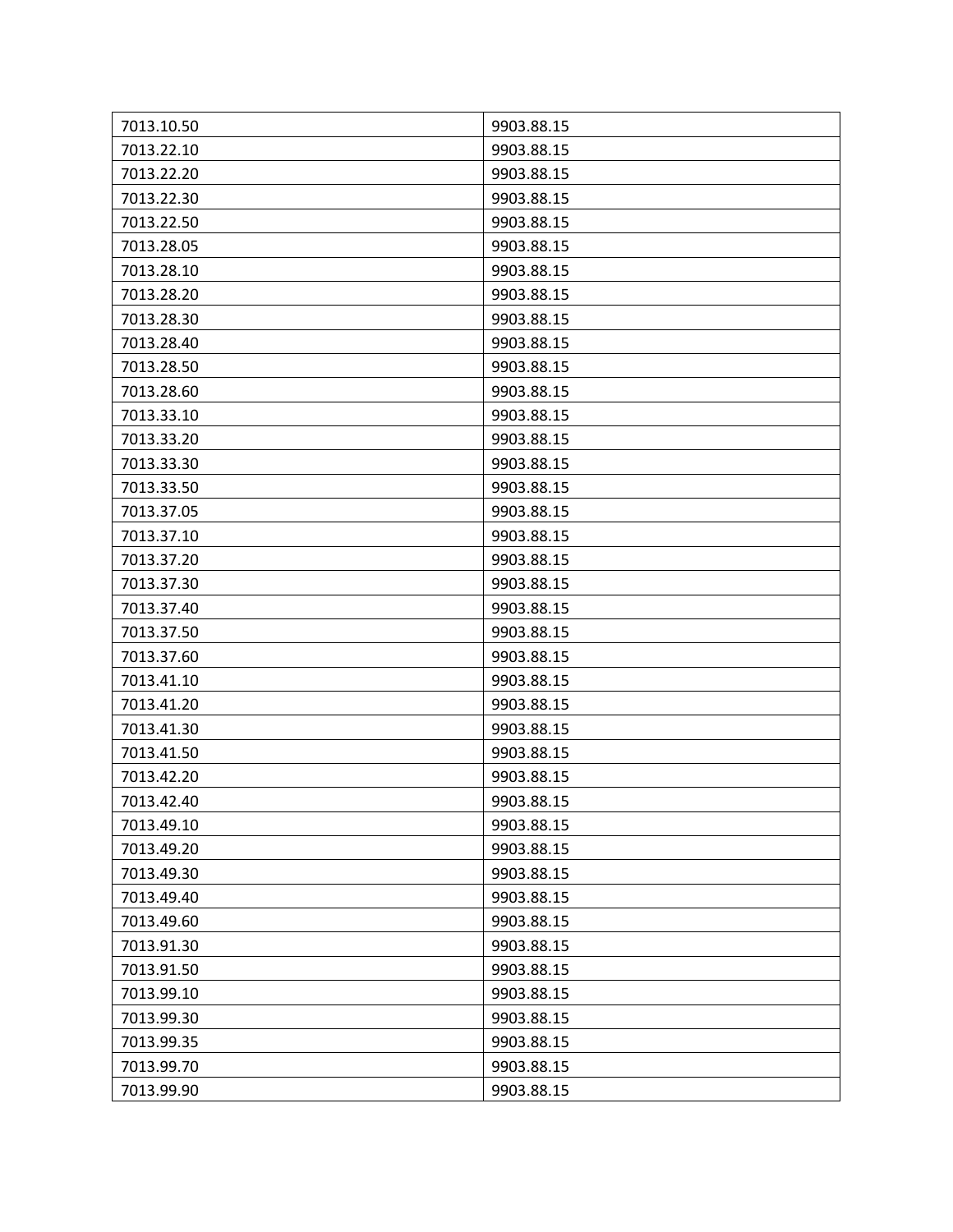| 7014.00.10 | 9903.88.03 |
|------------|------------|
| 7014.00.20 | 9903.88.03 |
| 7014.00.30 | 9903.88.03 |
| 7014.00.50 | 9903.88.03 |
| 7015.10.00 | 9903.88.15 |
| 7015.90.10 | 9903.88.15 |
| 7015.90.20 | 9903.88.15 |
| 7015.90.50 | 9903.88.15 |
| 7016.10.00 | 9903.88.03 |
| 7016.90.10 | 9903.88.03 |
| 7016.90.50 | 9903.88.03 |
| 7017.10.30 | 9903.88.03 |
| 7017.10.60 | 9903.88.03 |
| 7017.20.00 | 9903.88.03 |
| 7017.90.10 | 9903.88.03 |
| 7017.90.50 | 9903.88.03 |
| 7018.10.10 | 9903.88.03 |
| 7018.10.20 | 9903.88.03 |
| 7018.10.50 | 9903.88.03 |
| 7018.20.00 | 9903.88.03 |
| 7018.90.10 | 9903.88.15 |
| 7018.90.50 | 9903.88.03 |
| 7019.11.00 | 9903.88.03 |
| 7019.12.00 | 9903.88.03 |
| 7019.13.05 | 9903.88.03 |
| 7019.13.15 | 9903.88.03 |
| 7019.13.24 | 9903.88.03 |
| 7019.13.28 | 9903.88.03 |
| 7019.13.35 | 9903.88.03 |
| 7019.14.00 | 9903.88.03 |
| 7019.15.00 | 9903.88.03 |
| 7019.19.70 | 9903.88.03 |
| 7019.19.91 | 9903.88.03 |
| 7019.61.05 | 9903.88.03 |
| 7019.61.10 | 9903.88.03 |
| 7019.61.30 | 9903.88.03 |
| 7019.61.40 | 9903.88.03 |
| 7019.61.70 | 9903.88.03 |
| 7019.61.90 | 9903.88.15 |
| 7019.62.05 | 9903.88.03 |
| 7019.62.15 | 9903.88.03 |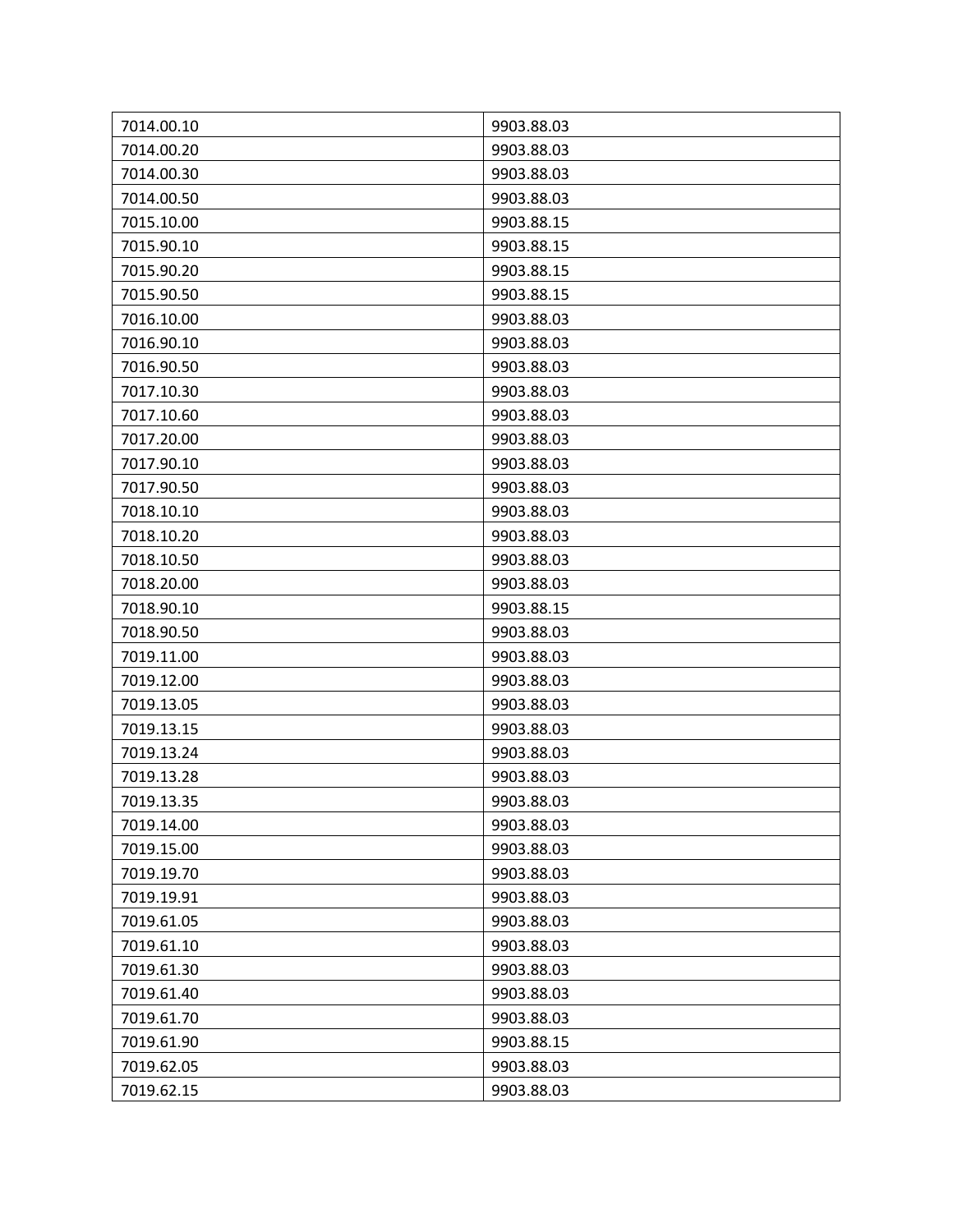| 7019.62.30 | 9903.88.03 |
|------------|------------|
| 7019.62.40 | 9903.88.03 |
| 7019.62.70 | 9903.88.03 |
| 7019.62.90 | 9903.88.15 |
| 7019.63.05 | 9903.88.03 |
| 7019.63.15 | 9903.88.03 |
| 7019.63.30 | 9903.88.03 |
| 7019.63.40 | 9903.88.03 |
| 7019.63.70 | 9903.88.03 |
| 7019.63.90 | 9903.88.03 |
| 7019.64.05 | 9903.88.03 |
| 7019.64.15 | 9903.88.03 |
| 7019.64.30 | 9903.88.03 |
| 7019.64.40 | 9903.88.03 |
| 7019.64.70 | 9903.88.03 |
| 7019.64.90 | 9903.88.15 |
| 7019.65.51 | 9903.88.03 |
| 7019.65.90 | 9903.88.03 |
| 7019.66.30 | 9903.88.03 |
| 7019.66.40 | 9903.88.03 |
| 7019.66.70 | 9903.88.03 |
| 7019.66.90 | 9903.88.03 |
| 7019.69.30 | 9903.88.03 |
| 7019.69.40 | 9903.88.03 |
| 7019.69.70 | 9903.88.03 |
| 7019.69.90 | 9903.88.03 |
| 7019.71.00 | 9903.88.03 |
| 7019.72.05 | 9903.88.03 |
| 7019.72.15 | 9903.88.03 |
| 7019.72.30 | 9903.88.03 |
| 7019.72.40 | 9903.88.03 |
| 7019.72.70 | 9903.88.03 |
| 7019.72.90 | 9903.88.15 |
| 7019.73.51 | 9903.88.03 |
| 7019.73.90 | 9903.88.03 |
| 7019.80.10 | 9903.88.03 |
| 7019.80.90 | 9903.88.03 |
| 7019.90.11 | 9903.88.03 |
| 7019.90.51 | 9903.88.03 |
| 7020.00.30 | 9903.88.03 |
| 7020.00.40 | 9903.88.03 |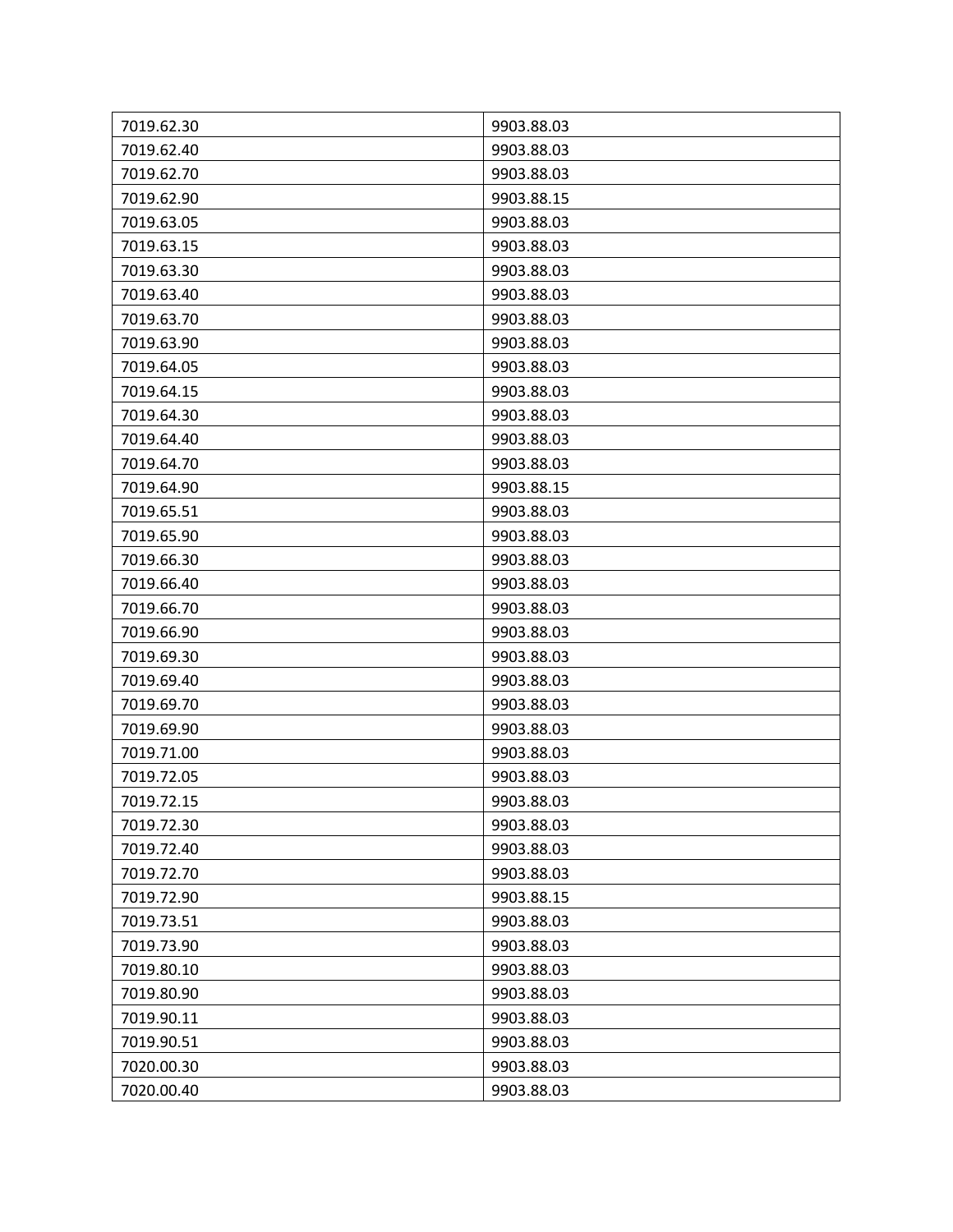| 7020.00.60 | 9903.88.03 |
|------------|------------|
| 7101.10.30 | 9903.88.15 |
| 7101.10.60 | 9903.88.15 |
| 7101.21.00 | 9903.88.15 |
| 7101.22.30 | 9903.88.15 |
| 7101.22.60 | 9903.88.15 |
| 7102.10.00 | 9903.88.15 |
| 7102.21.10 | 9903.88.03 |
| 7102.21.30 | 9903.88.03 |
| 7102.21.40 | 9903.88.03 |
| 7102.29.00 | 9903.88.03 |
| 7102.31.00 | 9903.88.15 |
| 7102.39.00 | 9903.88.15 |
| 7103.10.20 | 9903.88.15 |
| 7103.10.40 | 9903.88.15 |
| 7103.91.00 | 9903.88.15 |
| 7103.99.10 | 9903.88.15 |
| 7103.99.50 | 9903.88.15 |
| 7104.10.00 | 9903.88.15 |
| 7104.21.00 | 9903.88.15 |
| 7104.29.00 | 9903.88.15 |
| 7104.91.10 | 9903.88.15 |
| 7104.91.50 | 9903.88.15 |
| 7104.99.10 | 9903.88.15 |
| 7104.99.50 | 9903.88.15 |
| 7105.10.00 | 9903.88.03 |
| 7105.90.00 | 9903.88.03 |
| 7106.10.00 | 9903.88.03 |
| 7106.91.10 | 9903.88.03 |
| 7106.91.50 | 9903.88.03 |
| 7106.92.10 | 9903.88.03 |
| 7106.92.50 | 9903.88.03 |
| 7107.00.00 | 9903.88.03 |
| 7108.11.00 | 9903.88.03 |
| 7108.12.10 | 9903.88.03 |
| 7108.12.50 | 9903.88.03 |
| 7108.13.10 | 9903.88.03 |
| 7108.13.55 | 9903.88.03 |
| 7108.13.70 | 9903.88.03 |
| 7108.20.00 | 9903.88.03 |
| 7109.00.00 | 9903.88.03 |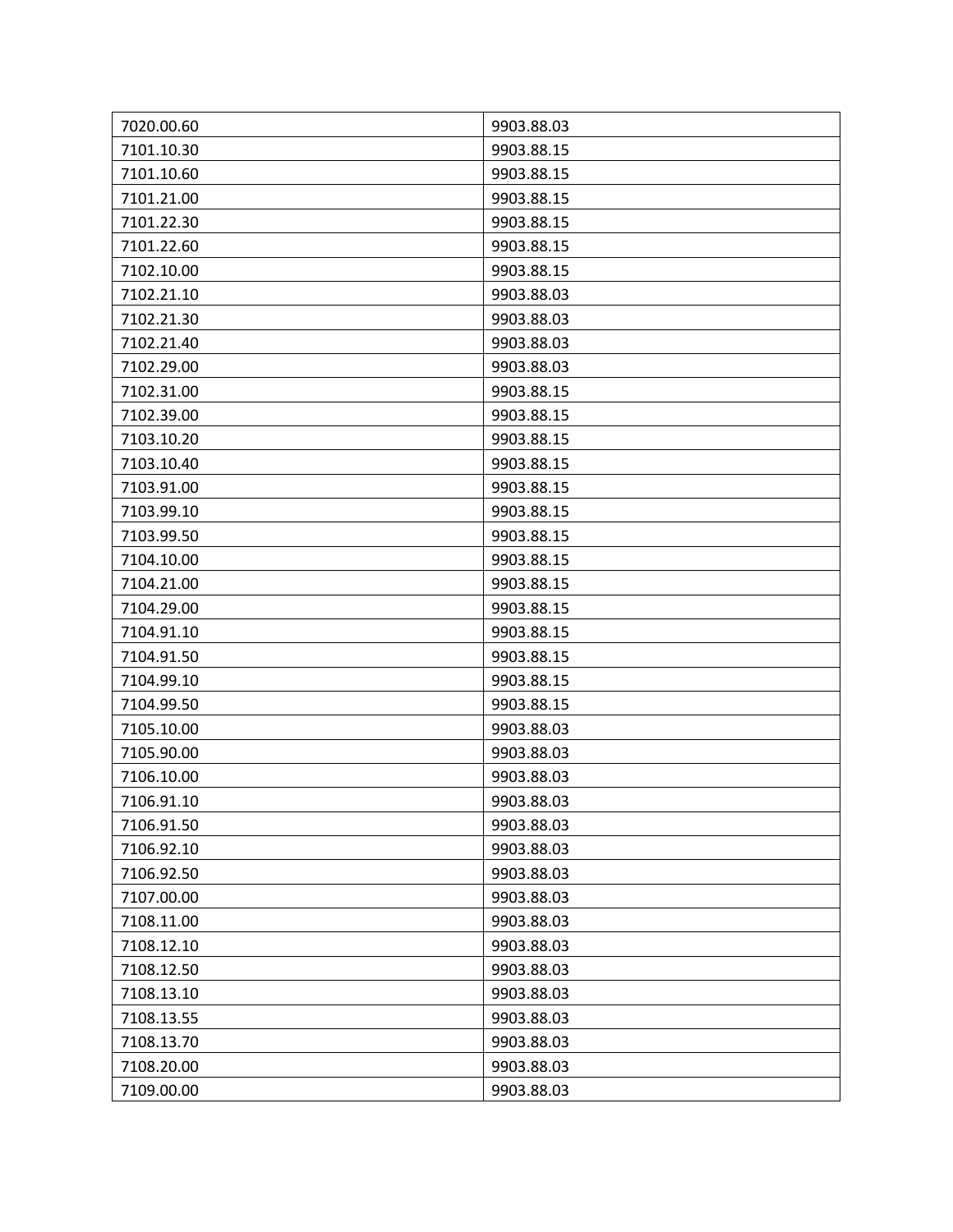| 7110.11.00 | 9903.88.03 |
|------------|------------|
| 7110.19.00 | 9903.88.03 |
| 7110.21.00 | 9903.88.03 |
| 7110.29.00 | 9903.88.03 |
| 7110.31.00 | 9903.88.03 |
| 7110.39.00 | 9903.88.03 |
| 7110.41.00 | 9903.88.03 |
| 7110.49.00 | 9903.88.03 |
| 7111.00.00 | 9903.88.03 |
| 7112.30.01 | 9903.88.03 |
| 7112.91.01 | 9903.88.03 |
| 7112.92.01 | 9903.88.03 |
| 7112.99.01 | 9903.88.03 |
| 7113.11.10 | 9903.88.15 |
| 7113.11.20 | 9903.88.15 |
| 7113.11.50 | 9903.88.15 |
| 7113.19.10 | 9903.88.15 |
| 7113.19.21 | 9903.88.15 |
| 7113.19.25 | 9903.88.15 |
| 7113.19.29 | 9903.88.15 |
| 7113.19.30 | 9903.88.15 |
| 7113.19.50 | 9903.88.15 |
| 7113.20.10 | 9903.88.15 |
| 7113.20.21 | 9903.88.15 |
| 7113.20.25 | 9903.88.15 |
| 7113.20.29 | 9903.88.15 |
| 7113.20.30 | 9903.88.15 |
| 7113.20.50 | 9903.88.15 |
| 7114.11.10 | 9903.88.03 |
| 7114.11.20 | 9903.88.03 |
| 7114.11.30 | 9903.88.03 |
| 7114.11.40 | 9903.88.03 |
| 7114.11.45 | 9903.88.03 |
| 7114.11.50 | 9903.88.03 |
| 7114.11.60 | 9903.88.03 |
| 7114.11.70 | 9903.88.03 |
| 7114.19.00 | 9903.88.03 |
| 7114.20.00 | 9903.88.03 |
| 7115.10.00 | 9903.88.03 |
| 7115.90.05 | 9903.88.03 |
|            |            |
| 7115.90.30 | 9903.88.03 |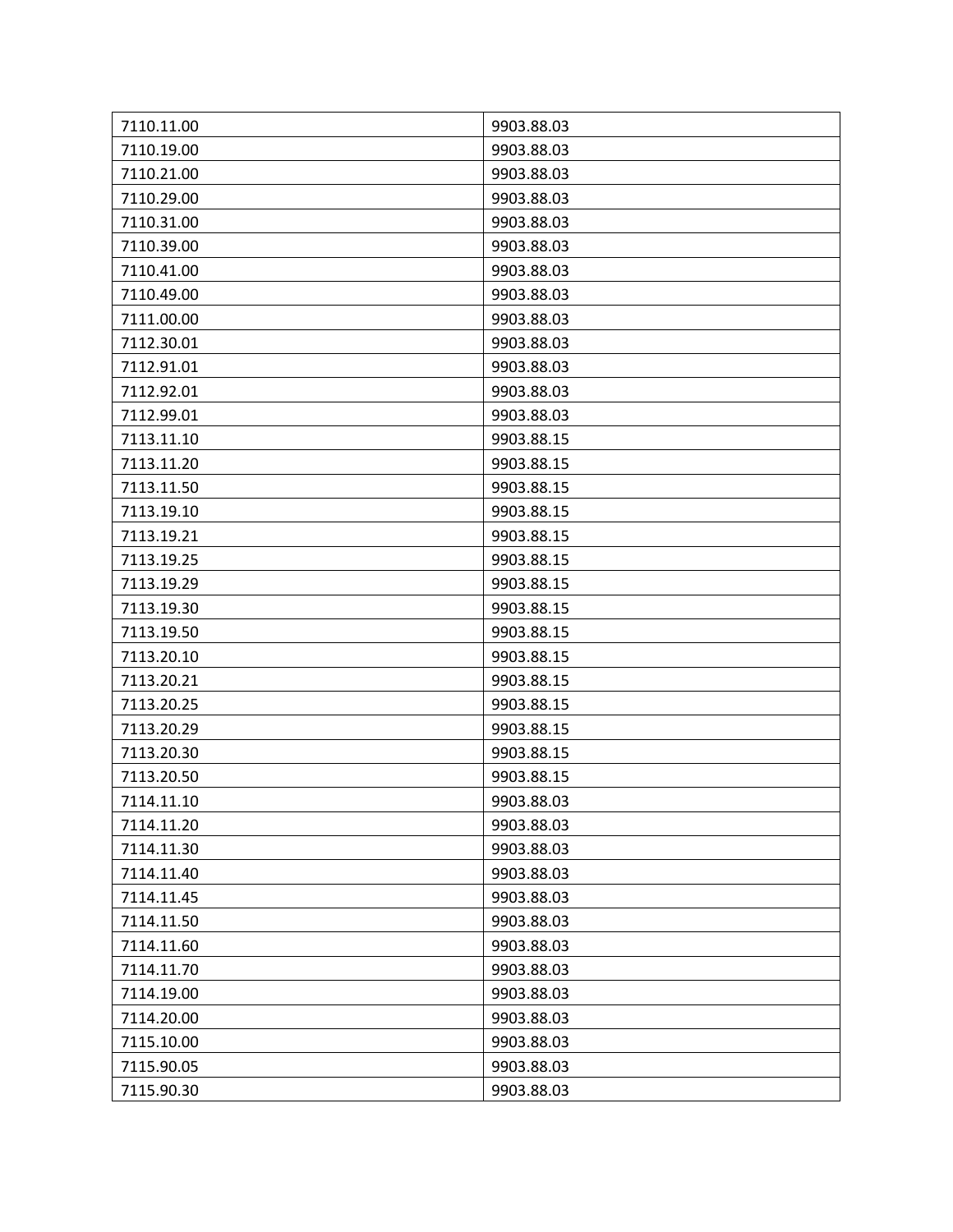| 7115.90.40 | 9903.88.03 |
|------------|------------|
| 7115.90.60 | 9903.88.03 |
| 7116.10.25 | 9903.88.15 |
| 7116.20.15 | 9903.88.15 |
| 7116.20.30 | 9903.88.15 |
| 7116.20.35 | 9903.88.15 |
| 7116.20.40 | 9903.88.15 |
| 7116.20.50 | 9903.88.15 |
| 7117.11.00 | 9903.88.15 |
| 7117.19.15 | 9903.88.15 |
| 7117.19.20 | 9903.88.15 |
| 7117.19.30 | 9903.88.15 |
| 7117.19.60 | 9903.88.15 |
| 7117.19.90 | 9903.88.15 |
| 7117.90.10 | 9903.88.15 |
| 7117.90.20 | 9903.88.15 |
| 7117.90.30 | 9903.88.15 |
| 7117.90.55 | 9903.88.15 |
| 7117.90.90 | 9903.88.15 |
| 7118.10.00 | 9903.88.15 |
| 7118.90.00 | 9903.88.15 |
| 7201.10.00 | 9903.88.03 |
| 7201.20.00 | 9903.88.03 |
| 7201.50.30 | 9903.88.03 |
| 7201.50.60 | 9903.88.03 |
| 7202.11.10 | 9903.88.03 |
| 7202.11.50 | 9903.88.03 |
| 7202.19.10 | 9903.88.03 |
| 7202.19.50 | 9903.88.03 |
| 7202.21.10 | 9903.88.03 |
| 7202.21.50 | 9903.88.03 |
| 7202.21.75 | 9903.88.03 |
| 7202.21.90 | 9903.88.03 |
| 7202.29.00 | 9903.88.03 |
| 7202.30.00 | 9903.88.03 |
| 7202.41.00 | 9903.88.03 |
| 7202.49.10 | 9903.88.03 |
| 7202.49.50 | 9903.88.03 |
| 7202.50.00 | 9903.88.03 |
| 7202.80.00 | 9903.88.03 |
| 7202.91.00 | 9903.88.03 |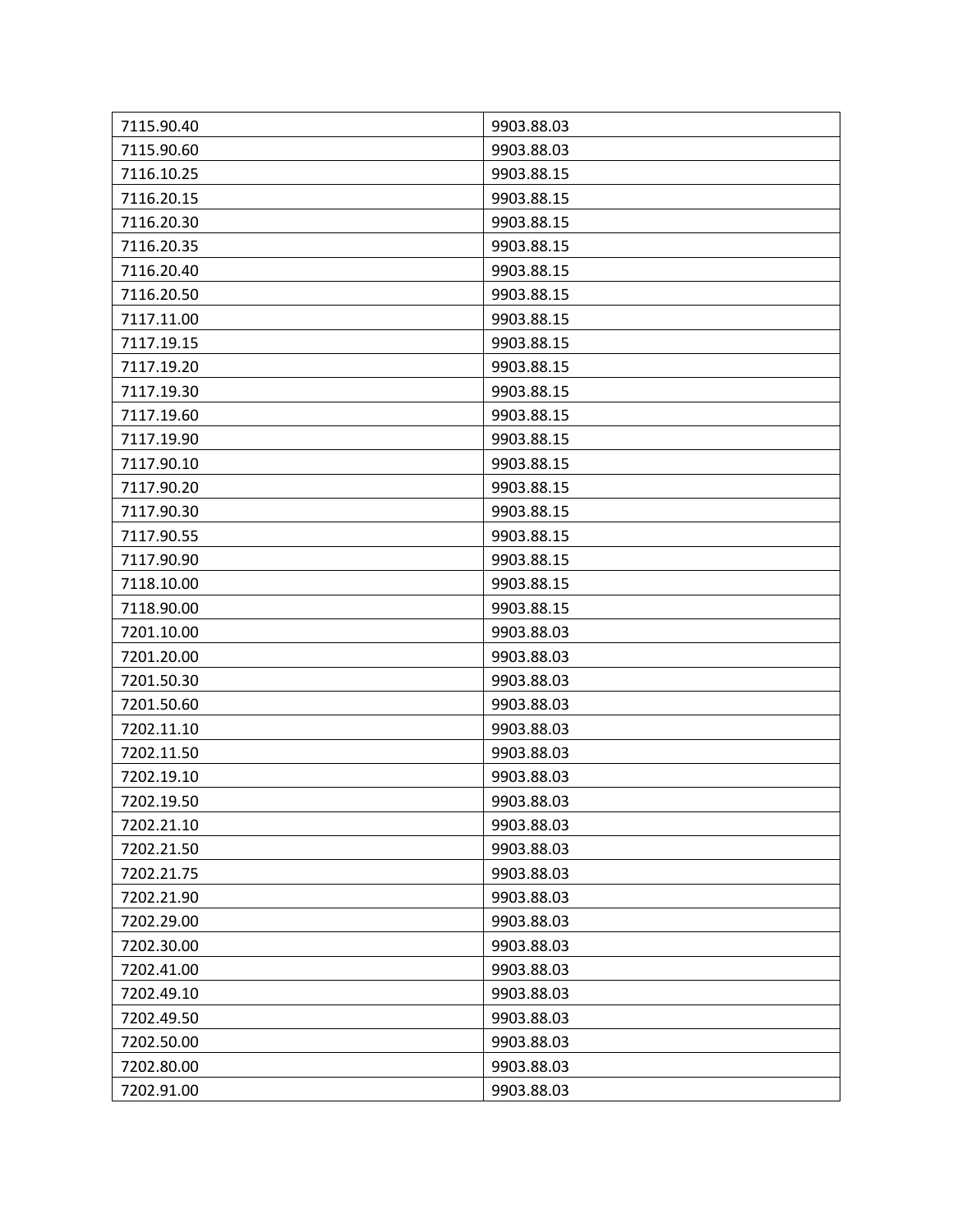| 7202.92.00 | 9903.88.03 |
|------------|------------|
| 7202.99.10 | 9903.88.03 |
| 7202.99.20 | 9903.88.03 |
| 7203.10.00 | 9903.88.03 |
| 7203.90.00 | 9903.88.03 |
| 7204.10.00 | 9903.88.03 |
| 7204.21.00 | 9903.88.03 |
| 7204.29.00 | 9903.88.03 |
| 7204.30.00 | 9903.88.03 |
| 7204.41.00 | 9903.88.03 |
| 7204.49.00 | 9903.88.03 |
| 7204.50.00 | 9903.88.03 |
| 7205.10.00 | 9903.88.03 |
| 7205.21.00 | 9903.88.03 |
| 7205.29.00 | 9903.88.03 |
| 7206.10.00 | 9903.88.15 |
| 7206.90.00 | 9903.88.15 |
| 7207.11.00 | 9903.88.15 |
| 7207.12.00 | 9903.88.15 |
| 7207.19.00 | 9903.88.15 |
| 7207.20.00 | 9903.88.15 |
| 7208.10.15 | 9903.88.15 |
| 7208.10.30 | 9903.88.15 |
| 7208.10.60 | 9903.88.15 |
| 7208.25.30 | 9903.88.15 |
| 7208.25.60 | 9903.88.15 |
| 7208.26.00 | 9903.88.15 |
| 7208.27.00 | 9903.88.15 |
| 7208.36.00 | 9903.88.15 |
| 7208.37.00 | 9903.88.15 |
| 7208.38.00 | 9903.88.15 |
| 7208.39.00 | 9903.88.15 |
| 7208.40.30 | 9903.88.15 |
| 7208.40.60 | 9903.88.15 |
| 7208.51.00 | 9903.88.15 |
| 7208.52.00 | 9903.88.15 |
| 7208.53.00 | 9903.88.15 |
| 7208.54.00 | 9903.88.15 |
| 7208.90.00 | 9903.88.15 |
| 7209.15.00 | 9903.88.15 |
| 7209.16.00 | 9903.88.15 |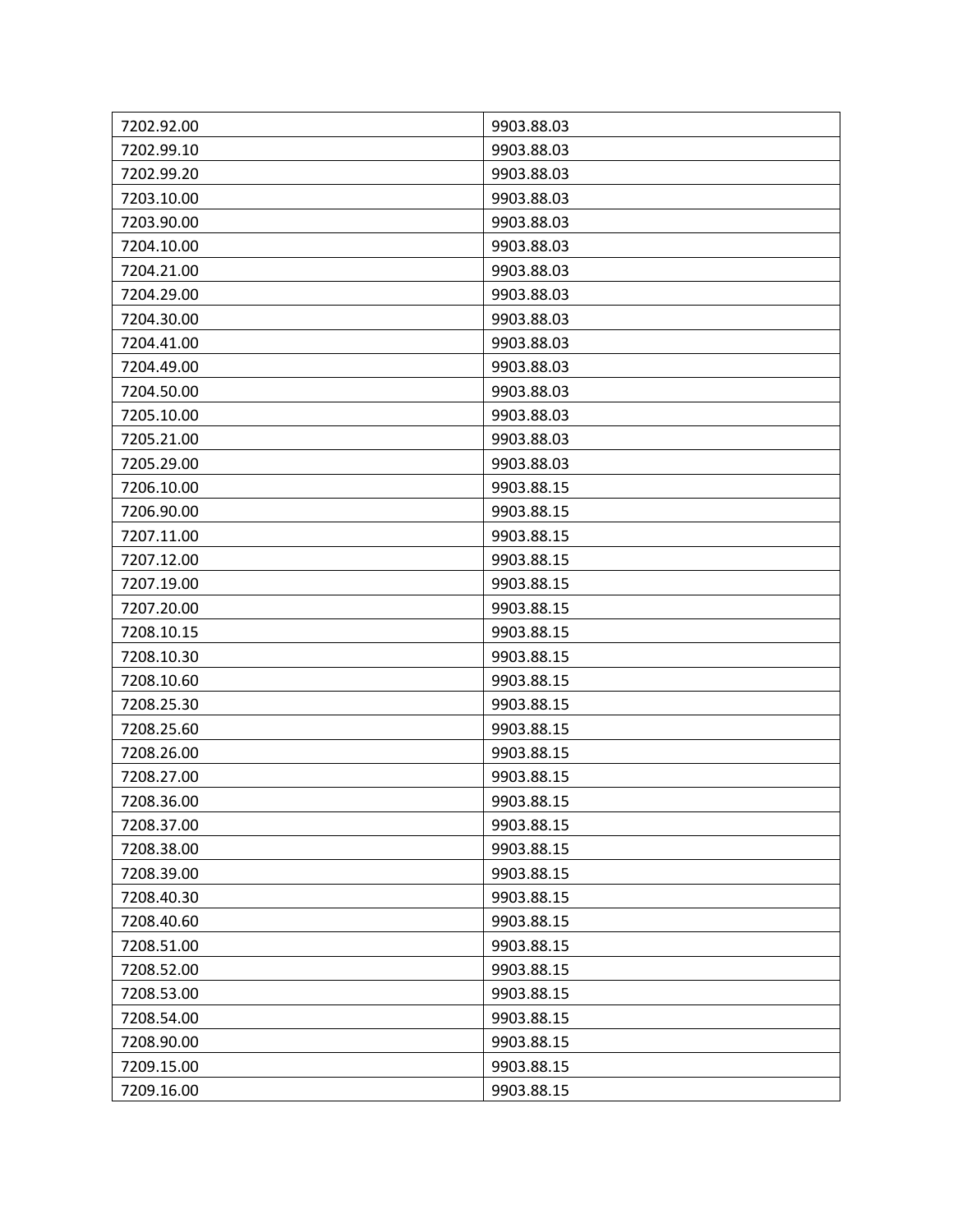| 7209.17.00 | 9903.88.15 |
|------------|------------|
| 7209.18.15 | 9903.88.15 |
| 7209.18.25 | 9903.88.15 |
| 7209.18.60 | 9903.88.15 |
| 7209.25.00 | 9903.88.15 |
| 7209.26.00 | 9903.88.15 |
| 7209.27.00 | 9903.88.15 |
| 7209.28.00 | 9903.88.15 |
| 7209.90.00 | 9903.88.15 |
| 7210.11.00 | 9903.88.15 |
| 7210.12.00 | 9903.88.15 |
| 7210.30.00 | 9903.88.15 |
| 7210.41.00 | 9903.88.15 |
| 7210.49.00 | 9903.88.15 |
| 7210.50.00 | 9903.88.15 |
| 7210.61.00 | 9903.88.15 |
| 7210.69.00 | 9903.88.15 |
| 7210.70.30 | 9903.88.15 |
| 7210.70.60 | 9903.88.15 |
| 7210.90.10 | 9903.88.15 |
| 7210.90.60 | 9903.88.15 |
| 7210.90.90 | 9903.88.15 |
| 7211.13.00 | 9903.88.15 |
| 7211.14.00 | 9903.88.15 |
| 7211.19.15 | 9903.88.15 |
| 7211.19.20 | 9903.88.15 |
| 7211.19.30 | 9903.88.15 |
| 7211.19.45 | 9903.88.15 |
| 7211.19.60 | 9903.88.15 |
| 7211.19.75 | 9903.88.15 |
| 7211.23.15 | 9903.88.15 |
| 7211.23.20 | 9903.88.15 |
| 7211.23.30 | 9903.88.15 |
| 7211.23.45 | 9903.88.15 |
| 7211.23.60 | 9903.88.15 |
| 7211.29.20 | 9903.88.15 |
| 7211.29.45 | 9903.88.15 |
| 7211.29.60 | 9903.88.15 |
| 7211.90.00 | 9903.88.15 |
| 7212.10.00 | 9903.88.15 |
| 7212.20.00 | 9903.88.15 |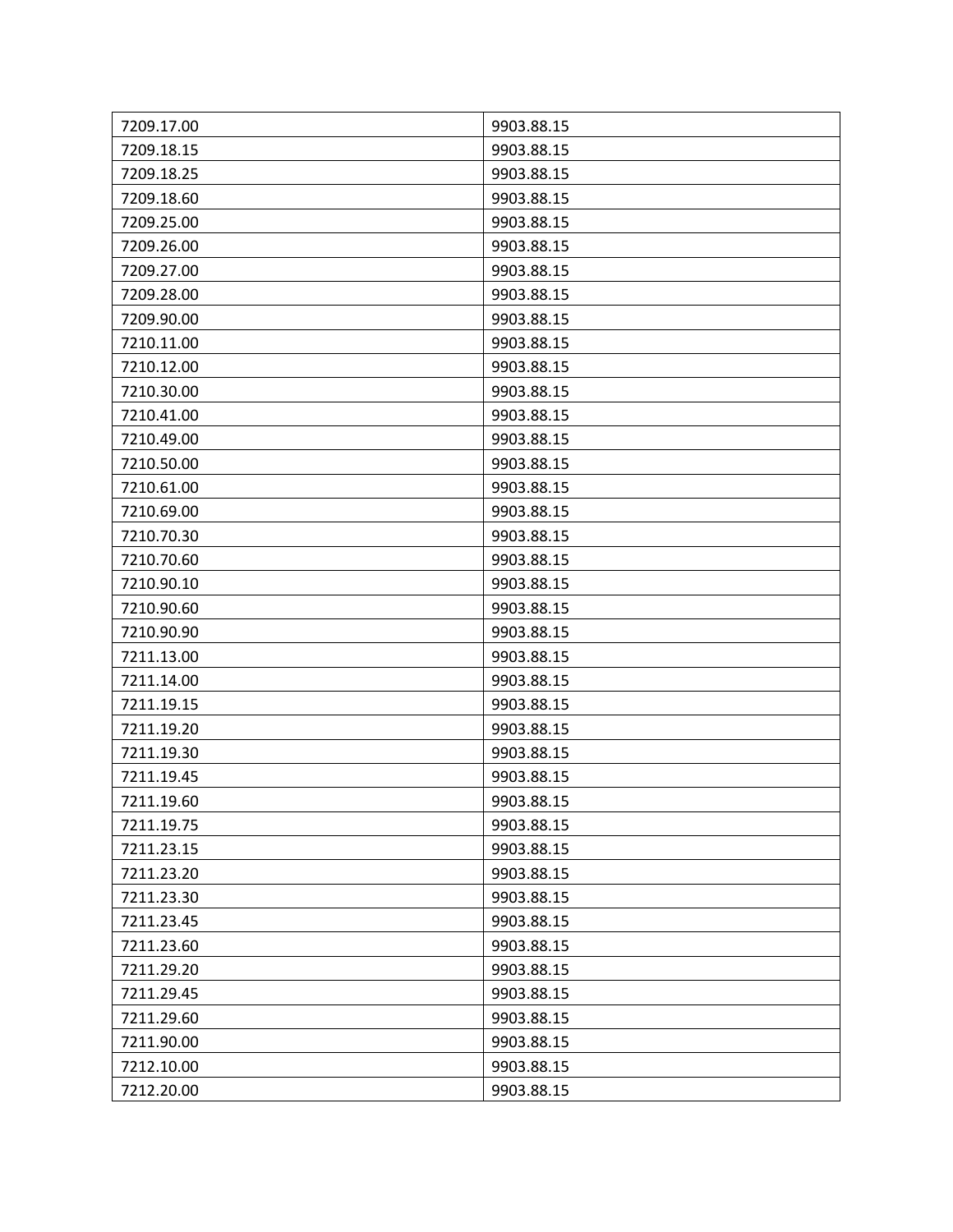| 7212.30.10 | 9903.88.15 |
|------------|------------|
| 7212.30.30 | 9903.88.15 |
| 7212.30.50 | 9903.88.15 |
| 7212.40.10 | 9903.88.15 |
| 7212.40.50 | 9903.88.15 |
| 7212.50.00 | 9903.88.15 |
| 7212.60.00 | 9903.88.15 |
| 7213.10.00 | 9903.88.15 |
| 7213.20.00 | 9903.88.15 |
| 7213.91.30 | 9903.88.15 |
| 7213.91.45 | 9903.88.15 |
| 7213.91.60 | 9903.88.15 |
| 7213.99.00 | 9903.88.15 |
| 7214.20.00 | 9903.88.15 |
| 7214.30.00 | 9903.88.15 |
| 7214.91.00 | 9903.88.15 |
| 7214.99.00 | 9903.88.15 |
| 7215.10.00 | 9903.88.15 |
| 7215.50.00 | 9903.88.15 |
| 7215.90.10 | 9903.88.15 |
| 7215.90.50 | 9903.88.15 |
| 7216.10.00 | 9903.88.15 |
| 7216.21.00 | 9903.88.15 |
| 7216.22.00 | 9903.88.15 |
| 7216.31.00 | 9903.88.15 |
| 7216.32.00 | 9903.88.15 |
| 7216.33.00 | 9903.88.15 |
| 7216.40.00 | 9903.88.15 |
| 7216.50.00 | 9903.88.15 |
| 7216.61.00 | 9903.88.03 |
| 7216.69.00 | 9903.88.03 |
| 7216.91.00 | 9903.88.03 |
| 7216.99.00 | 9903.88.15 |
| 7217.10.10 | 9903.88.15 |
| 7217.10.20 | 9903.88.15 |
| 7217.10.30 | 9903.88.15 |
| 7217.10.40 | 9903.88.15 |
| 7217.10.50 | 9903.88.15 |
| 7217.10.60 | 9903.88.15 |
| 7217.10.70 | 9903.88.15 |
| 7217.10.80 | 9903.88.15 |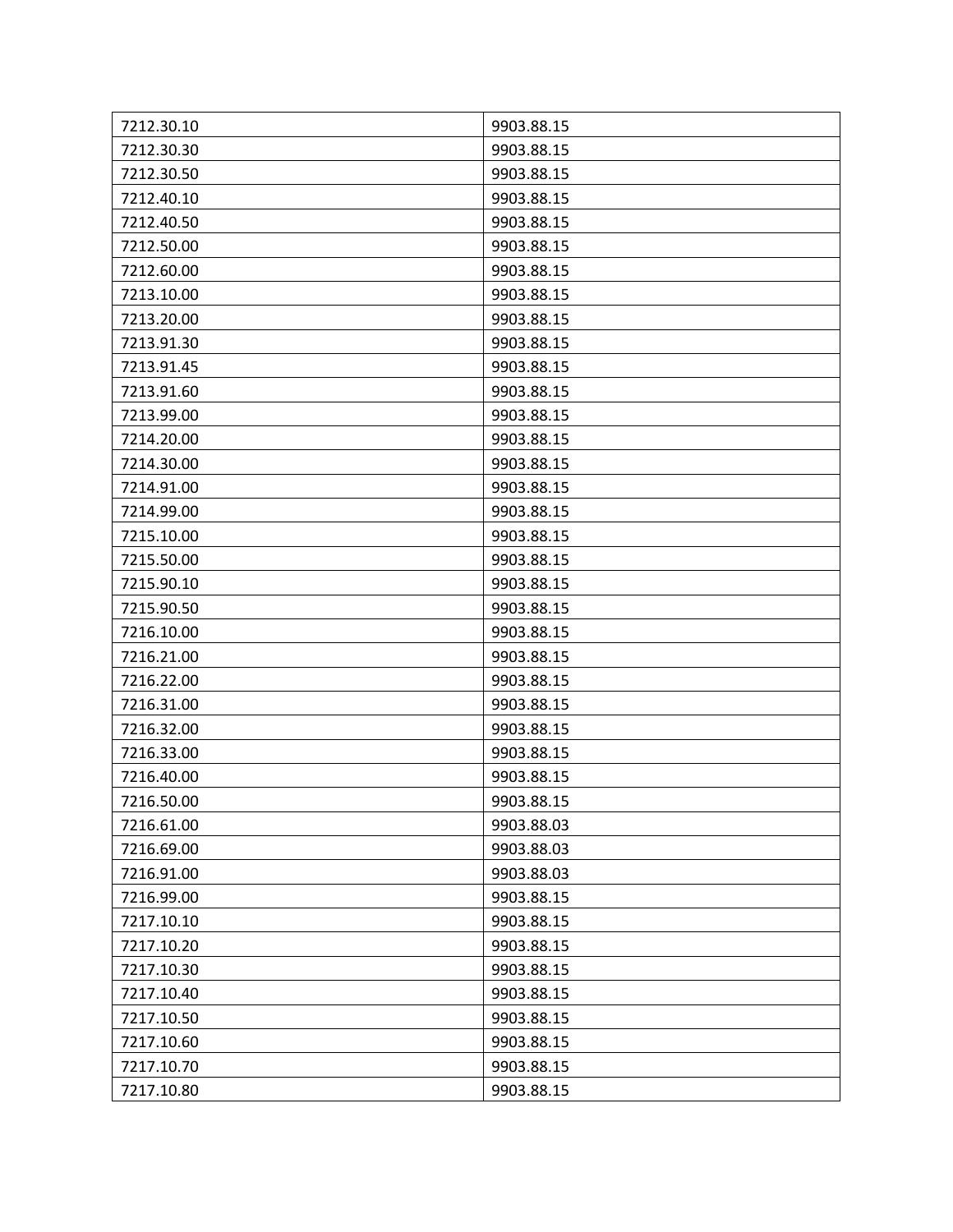| 7217.10.90 | 9903.88.15 |
|------------|------------|
| 7217.20.15 | 9903.88.15 |
| 7217.20.30 | 9903.88.15 |
| 7217.20.45 | 9903.88.15 |
| 7217.20.60 | 9903.88.15 |
| 7217.20.75 | 9903.88.15 |
| 7217.30.15 | 9903.88.15 |
| 7217.30.30 | 9903.88.15 |
| 7217.30.45 | 9903.88.15 |
| 7217.30.60 | 9903.88.15 |
| 7217.30.75 | 9903.88.15 |
| 7217.90.10 | 9903.88.15 |
| 7217.90.50 | 9903.88.15 |
| 7218.10.00 | 9903.88.15 |
| 7218.91.00 | 9903.88.15 |
| 7218.99.00 | 9903.88.15 |
| 7219.11.00 | 9903.88.15 |
| 7219.12.00 | 9903.88.15 |
| 7219.13.00 | 9903.88.15 |
| 7219.14.00 | 9903.88.15 |
| 7219.21.00 | 9903.88.15 |
| 7219.22.00 | 9903.88.15 |
| 7219.23.00 | 9903.88.15 |
| 7219.24.00 | 9903.88.15 |
| 7219.31.00 | 9903.88.15 |
| 7219.32.00 | 9903.88.15 |
| 7219.33.00 | 9903.88.15 |
| 7219.34.00 | 9903.88.15 |
| 7219.35.00 | 9903.88.15 |
| 7219.90.00 | 9903.88.15 |
| 7220.11.00 | 9903.88.15 |
| 7220.12.10 | 9903.88.15 |
| 7220.12.50 | 9903.88.15 |
| 7220.20.10 | 9903.88.15 |
| 7220.20.60 | 9903.88.15 |
| 7220.20.70 | 9903.88.15 |
| 7220.20.80 | 9903.88.15 |
| 7220.20.90 | 9903.88.15 |
| 7220.90.00 | 9903.88.15 |
| 7221.00.00 | 9903.88.15 |
| 7222.11.00 | 9903.88.15 |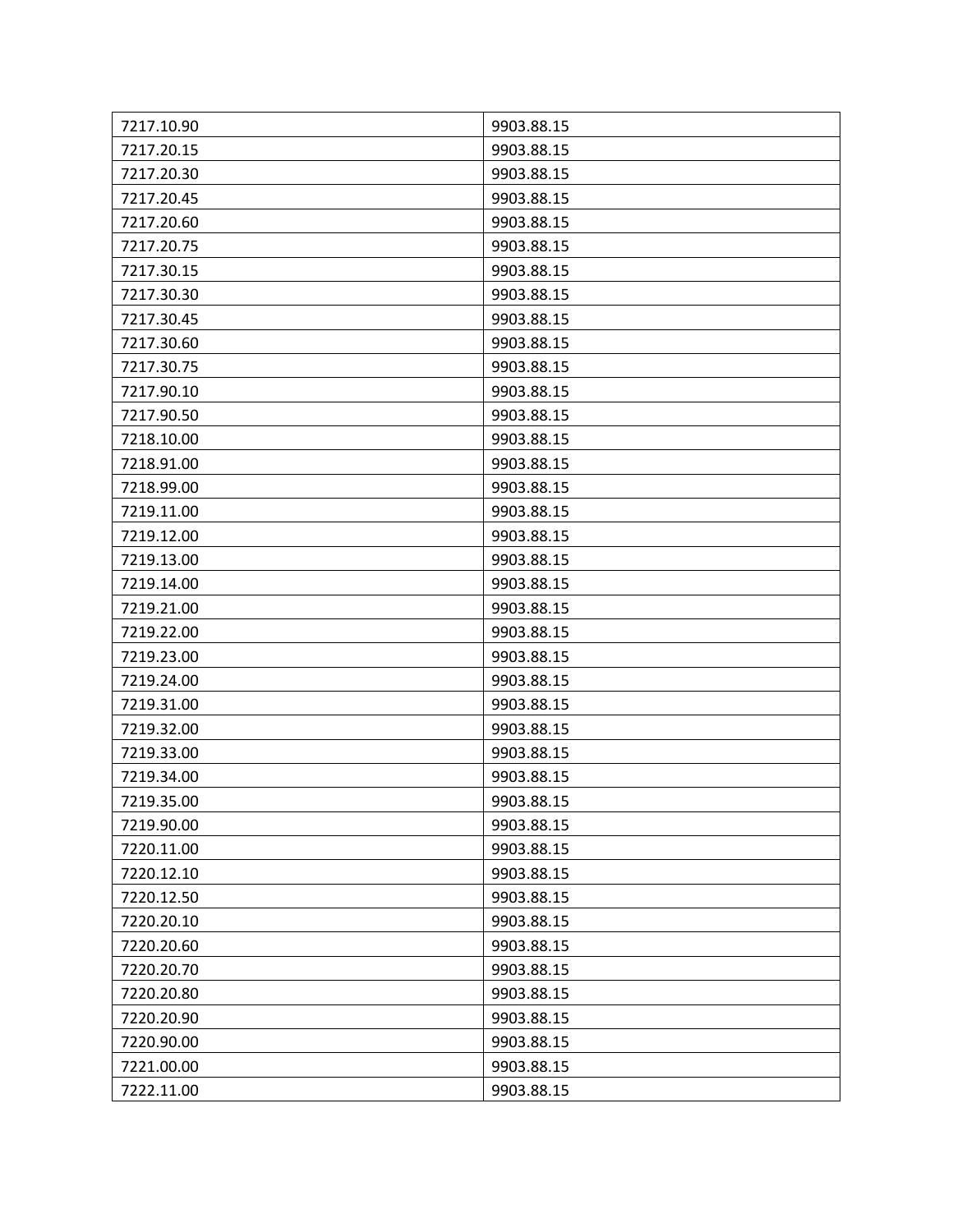| 7222.19.00 | 9903.88.15 |
|------------|------------|
| 7222.20.00 | 9903.88.15 |
| 7222.30.00 | 9903.88.15 |
| 7222.40.30 | 9903.88.15 |
| 7222.40.60 | 9903.88.15 |
| 7223.00.10 | 9903.88.15 |
| 7223.00.50 | 9903.88.15 |
| 7223.00.90 | 9903.88.15 |
| 7224.10.00 | 9903.88.15 |
| 7224.90.00 | 9903.88.15 |
| 7225.11.00 | 9903.88.15 |
| 7225.19.00 | 9903.88.15 |
| 7225.30.11 | 9903.88.15 |
| 7225.30.30 | 9903.88.15 |
| 7225.30.51 | 9903.88.15 |
| 7225.30.70 | 9903.88.15 |
| 7225.40.11 | 9903.88.15 |
| 7225.40.30 | 9903.88.15 |
| 7225.40.51 | 9903.88.15 |
| 7225.40.70 | 9903.88.15 |
| 7225.50.11 | 9903.88.15 |
| 7225.50.60 | 9903.88.15 |
| 7225.50.70 | 9903.88.15 |
| 7225.50.80 | 9903.88.15 |
| 7225.91.00 | 9903.88.15 |
| 7225.92.00 | 9903.88.15 |
| 7225.99.00 | 9903.88.15 |
| 7226.11.10 | 9903.88.15 |
| 7226.11.90 | 9903.88.15 |
| 7226.19.10 | 9903.88.15 |
| 7226.19.90 | 9903.88.15 |
| 7226.20.00 | 9903.88.15 |
| 7226.91.05 | 9903.88.15 |
| 7226.91.15 | 9903.88.15 |
| 7226.91.25 | 9903.88.15 |
| 7226.91.50 | 9903.88.15 |
| 7226.91.70 | 9903.88.15 |
| 7226.91.80 | 9903.88.15 |
| 7226.92.10 | 9903.88.15 |
| 7226.92.30 | 9903.88.15 |
| 7226.92.50 | 9903.88.15 |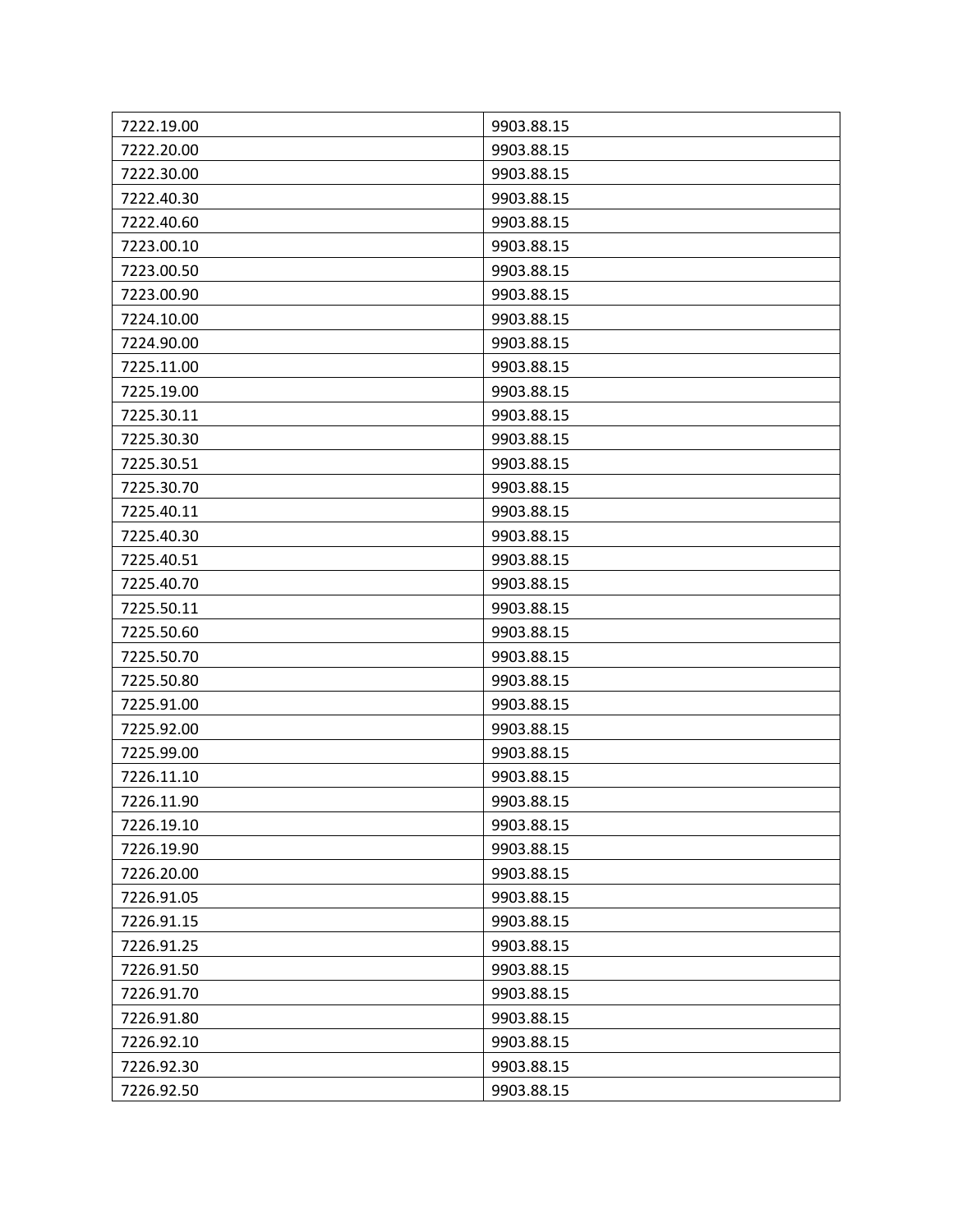| 7226.92.70 | 9903.88.15 |
|------------|------------|
| 7226.92.80 | 9903.88.15 |
| 7226.99.01 | 9903.88.15 |
| 7227.10.00 | 9903.88.15 |
| 7227.20.00 | 9903.88.15 |
| 7227.90.10 | 9903.88.15 |
| 7227.90.20 | 9903.88.15 |
| 7227.90.60 | 9903.88.15 |
| 7228.10.00 | 9903.88.15 |
| 7228.20.10 | 9903.88.15 |
| 7228.20.50 | 9903.88.15 |
| 7228.30.20 | 9903.88.15 |
| 7228.30.40 | 9903.88.15 |
| 7228.30.60 | 9903.88.15 |
| 7228.30.80 | 9903.88.15 |
| 7228.40.00 | 9903.88.15 |
| 7228.50.10 | 9903.88.15 |
| 7228.50.50 | 9903.88.15 |
| 7228.60.10 | 9903.88.15 |
| 7228.60.60 | 9903.88.15 |
| 7228.60.80 | 9903.88.15 |
| 7228.70.30 | 9903.88.15 |
| 7228.70.60 | 9903.88.15 |
| 7228.80.00 | 9903.88.15 |
| 7229.20.00 | 9903.88.15 |
| 7229.90.05 | 9903.88.15 |
| 7229.90.10 | 9903.88.15 |
| 7229.90.50 | 9903.88.15 |
| 7229.90.90 | 9903.88.15 |
| 7301.10.00 | 9903.88.15 |
| 7301.20.10 | 9903.88.03 |
| 7301.20.50 | 9903.88.03 |
| 7302.10.10 | 9903.88.15 |
| 7302.10.50 | 9903.88.15 |
| 7302.30.00 | 9903.88.03 |
| 7302.90.10 | 9903.88.15 |
| 7302.90.90 | 9903.88.15 |
| 7303.00.00 | 9903.88.03 |
| 7304.11.00 | 9903.88.15 |
| 7304.19.10 | 9903.88.15 |
| 7304.19.50 | 9903.88.15 |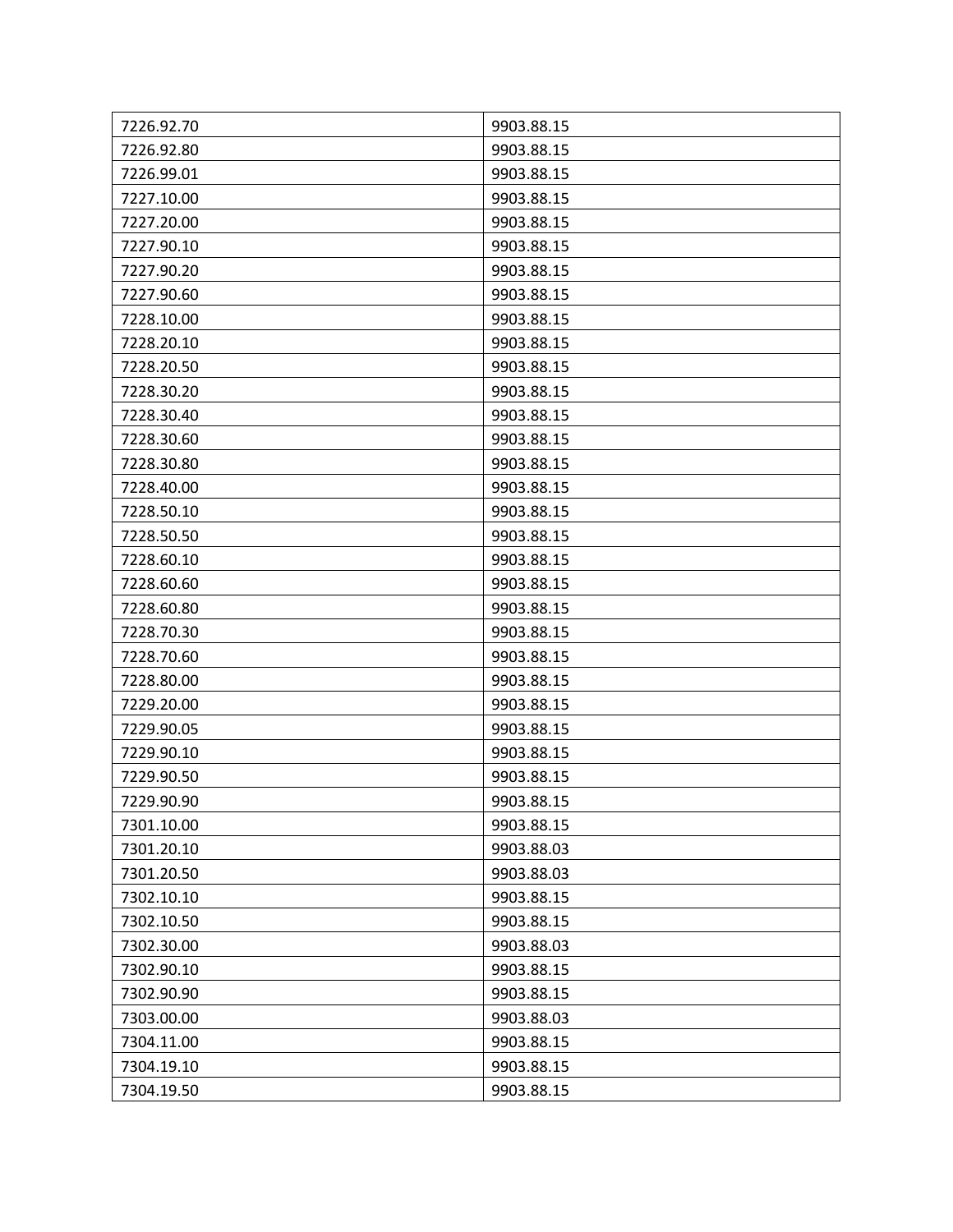| 7304.22.00 | 9903.88.15 |
|------------|------------|
| 7304.23.60 | 9903.88.15 |
| 7304.24.30 | 9903.88.15 |
| 7304.24.40 | 9903.88.15 |
| 7304.24.60 | 9903.88.15 |
| 7304.29.10 | 9903.88.15 |
| 7304.29.20 | 9903.88.15 |
| 7304.29.31 | 9903.88.15 |
| 7304.29.41 | 9903.88.15 |
| 7304.29.50 | 9903.88.15 |
| 7304.29.61 | 9903.88.15 |
| 7304.31.30 | 9903.88.15 |
| 7304.31.60 | 9903.88.15 |
| 7304.39.00 | 9903.88.15 |
| 7304.41.30 | 9903.88.15 |
| 7304.41.60 | 9903.88.15 |
| 7304.49.00 | 9903.88.15 |
| 7304.51.10 | 9903.88.15 |
| 7304.51.50 | 9903.88.15 |
| 7304.59.10 | 9903.88.15 |
| 7304.59.20 | 9903.88.15 |
| 7304.59.60 | 9903.88.15 |
| 7304.59.80 | 9903.88.15 |
| 7304.90.10 | 9903.88.15 |
| 7304.90.30 | 9903.88.15 |
| 7304.90.50 | 9903.88.15 |
| 7304.90.70 | 9903.88.15 |
| 7305.11.10 | 9903.88.15 |
| 7305.11.50 | 9903.88.15 |
| 7305.12.10 | 9903.88.15 |
| 7305.12.50 | 9903.88.15 |
| 7305.19.10 | 9903.88.15 |
| 7305.19.50 | 9903.88.15 |
| 7305.20.20 | 9903.88.15 |
| 7305.20.40 | 9903.88.15 |
| 7305.20.60 | 9903.88.15 |
| 7305.20.80 | 9903.88.15 |
| 7305.31.20 | 9903.88.15 |
| 7305.31.40 | 9903.88.15 |
| 7305.31.60 | 9903.88.15 |
| 7305.39.10 | 9903.88.15 |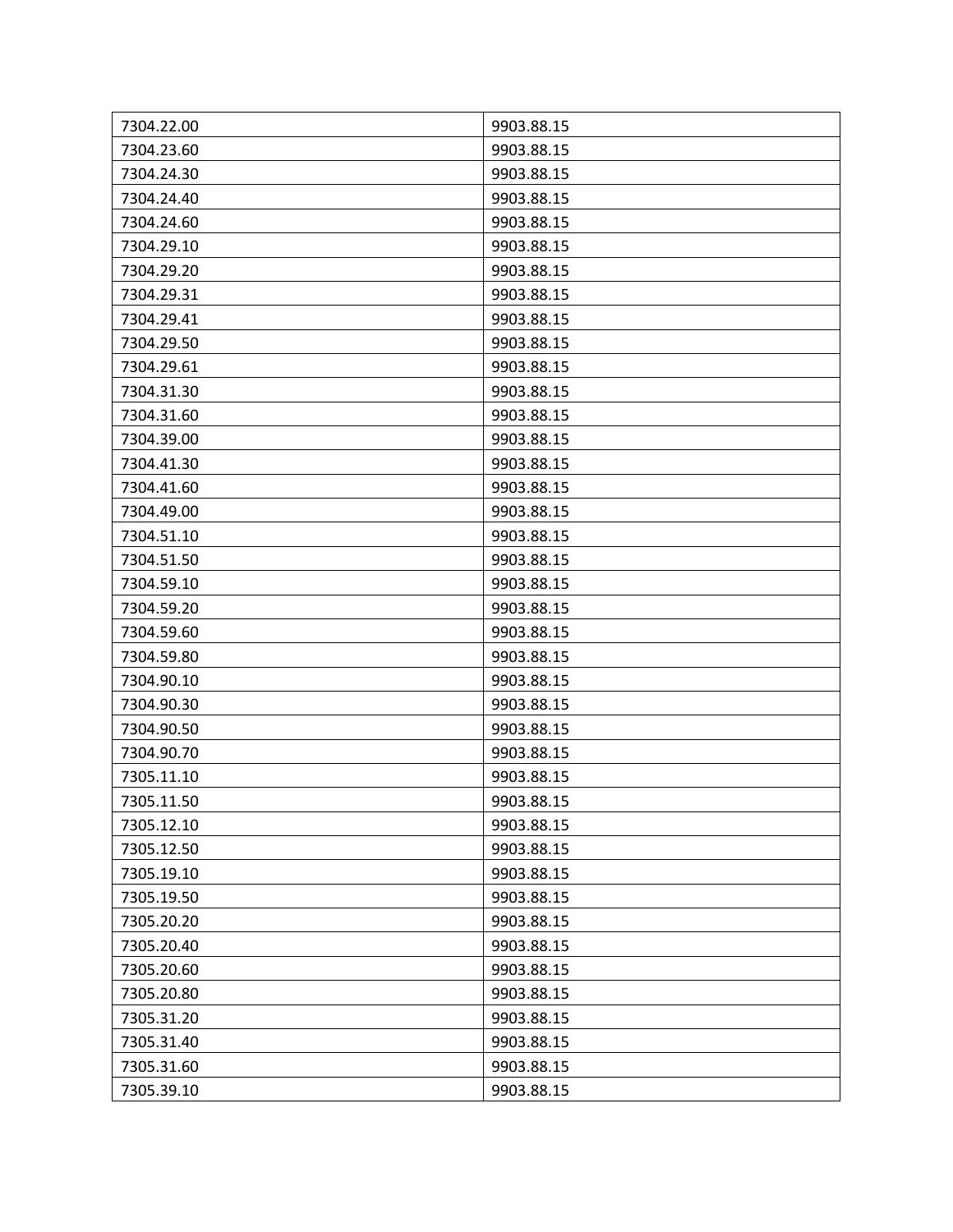| 7305.39.50 | 9903.88.15 |
|------------|------------|
| 7305.90.10 | 9903.88.15 |
| 7305.90.50 | 9903.88.15 |
| 7306.11.00 | 9903.88.15 |
| 7306.19.10 | 9903.88.15 |
| 7306.19.51 | 9903.88.15 |
| 7306.21.30 | 9903.88.15 |
| 7306.21.40 | 9903.88.15 |
| 7306.21.80 | 9903.88.15 |
| 7306.29.10 | 9903.88.15 |
| 7306.29.20 | 9903.88.15 |
| 7306.29.31 | 9903.88.15 |
| 7306.29.41 | 9903.88.15 |
| 7306.29.60 | 9903.88.15 |
| 7306.29.81 | 9903.88.15 |
| 7306.30.10 | 9903.88.15 |
| 7306.30.30 | 9903.88.15 |
| 7306.30.50 | 9903.88.15 |
| 7306.40.10 | 9903.88.15 |
| 7306.40.50 | 9903.88.15 |
| 7306.50.10 | 9903.88.15 |
| 7306.50.30 | 9903.88.15 |
| 7306.50.50 | 9903.88.15 |
| 7306.61.10 | 9903.88.15 |
| 7306.61.30 | 9903.88.15 |
| 7306.61.50 | 9903.88.15 |
| 7306.61.70 | 9903.88.15 |
| 7306.69.10 | 9903.88.15 |
| 7306.69.30 | 9903.88.15 |
| 7306.69.50 | 9903.88.15 |
| 7306.69.70 | 9903.88.15 |
| 7306.90.10 | 9903.88.15 |
| 7306.90.50 | 9903.88.15 |
| 7307.11.00 | 9903.88.03 |
| 7307.19.30 | 9903.88.03 |
| 7307.19.90 | 9903.88.03 |
| 7307.21.10 | 9903.88.03 |
| 7307.21.50 | 9903.88.03 |
| 7307.22.10 | 9903.88.03 |
| 7307.22.50 | 9903.88.03 |
| 7307.23.00 | 9903.88.03 |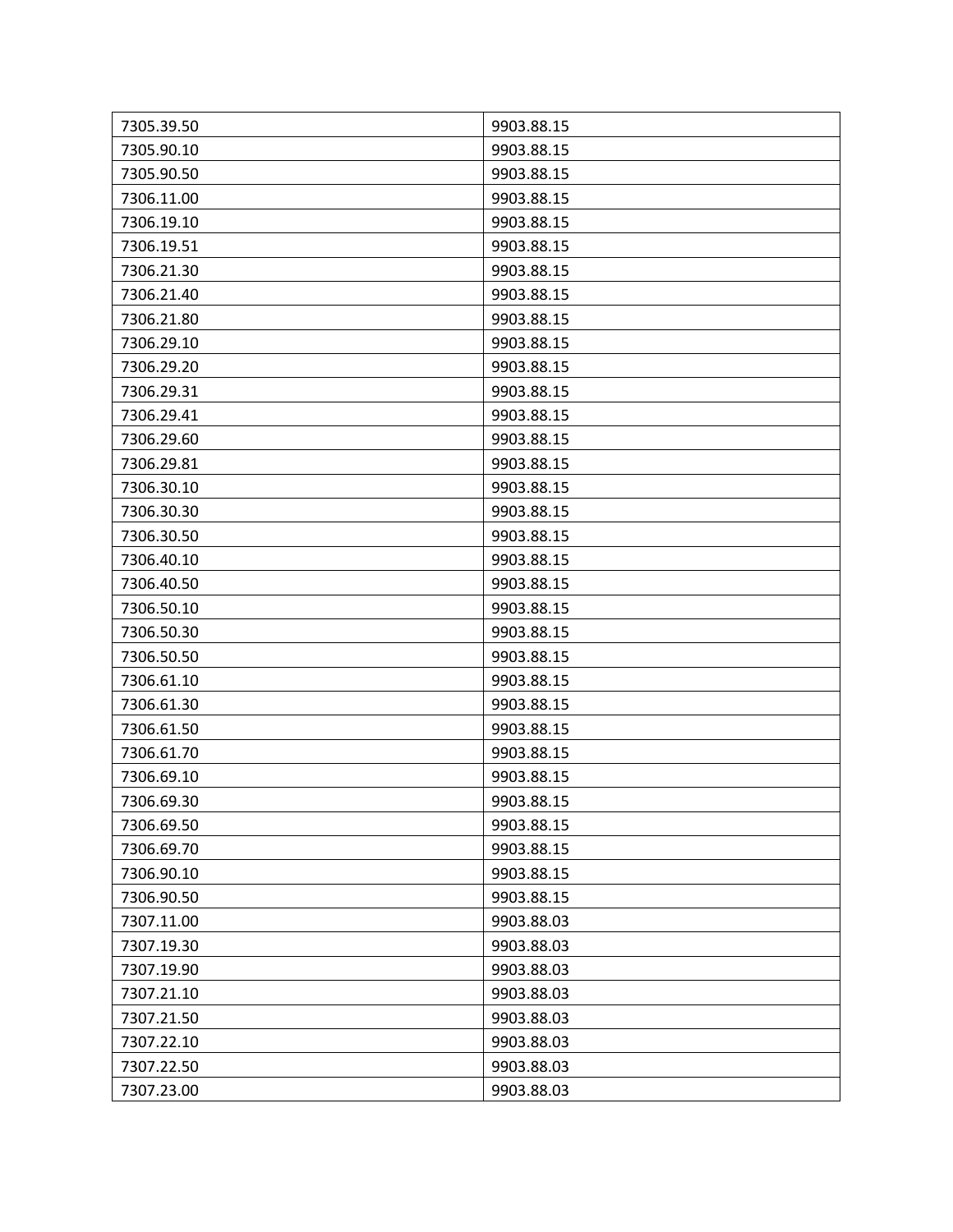| 7307.29.00 | 9903.88.03 |
|------------|------------|
| 7307.91.10 | 9903.88.03 |
| 7307.91.30 | 9903.88.03 |
| 7307.91.50 | 9903.88.03 |
| 7307.92.30 | 9903.88.03 |
| 7307.92.90 | 9903.88.03 |
| 7307.93.30 | 9903.88.03 |
| 7307.93.60 | 9903.88.03 |
| 7307.93.90 | 9903.88.03 |
| 7307.99.10 | 9903.88.03 |
| 7307.99.30 | 9903.88.03 |
| 7307.99.50 | 9903.88.03 |
| 7308.10.00 | 9903.88.02 |
| 7308.20.00 | 9903.88.02 |
| 7308.30.10 | 9903.88.03 |
| 7308.30.50 | 9903.88.03 |
| 7308.40.00 | 9903.88.03 |
| 7308.90.30 | 9903.88.02 |
| 7308.90.60 | 9903.88.02 |
| 7308.90.70 | 9903.88.02 |
| 7308.90.95 | 9903.88.02 |
| 7309.00.00 | 9903.88.03 |
| 7310.10.00 | 9903.88.03 |
| 7310.21.00 | 9903.88.03 |
| 7310.29.00 | 9903.88.03 |
| 7311.00.00 | 9903.88.03 |
| 7312.10.05 | 9903.88.03 |
| 7312.10.10 | 9903.88.03 |
| 7312.10.20 | 9903.88.03 |
| 7312.10.30 | 9903.88.03 |
| 7312.10.50 | 9903.88.03 |
| 7312.10.60 | 9903.88.03 |
| 7312.10.70 | 9903.88.03 |
| 7312.10.80 | 9903.88.03 |
| 7312.10.90 | 9903.88.03 |
| 7312.90.00 | 9903.88.03 |
| 7313.00.00 | 9903.88.03 |
| 7314.12.10 | 9903.88.03 |
| 7314.12.20 | 9903.88.03 |
| 7314.12.30 | 9903.88.03 |
| 7314.12.60 | 9903.88.03 |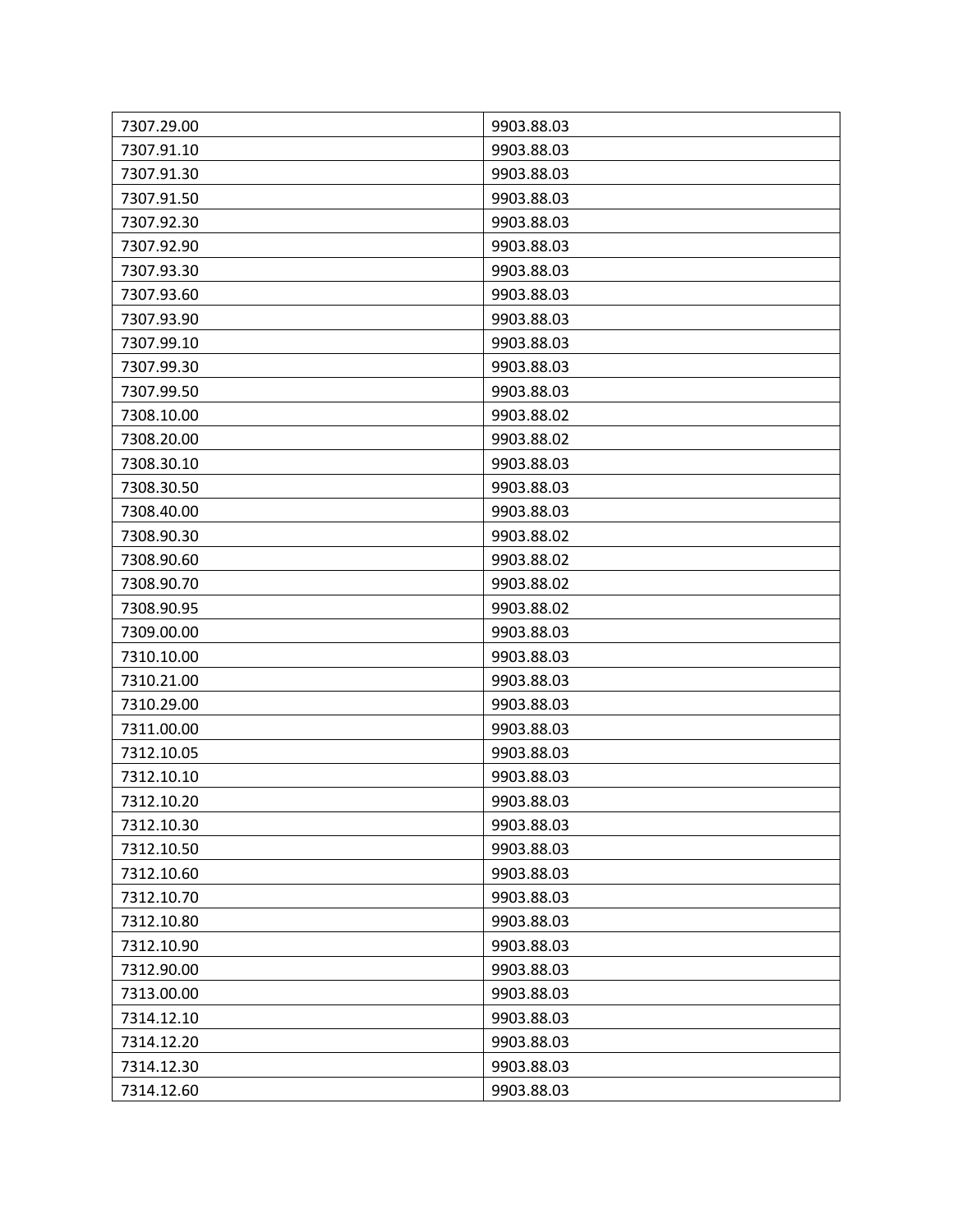| 7314.12.90 | 9903.88.03 |
|------------|------------|
| 7314.14.10 | 9903.88.03 |
| 7314.14.20 | 9903.88.03 |
| 7314.14.30 | 9903.88.03 |
| 7314.14.60 | 9903.88.03 |
| 7314.14.90 | 9903.88.03 |
| 7314.19.01 | 9903.88.03 |
| 7314.20.00 | 9903.88.03 |
| 7314.31.10 | 9903.88.03 |
| 7314.31.50 | 9903.88.03 |
| 7314.39.00 | 9903.88.03 |
| 7314.41.00 | 9903.88.03 |
| 7314.42.00 | 9903.88.03 |
| 7314.49.30 | 9903.88.03 |
| 7314.49.60 | 9903.88.03 |
| 7314.50.00 | 9903.88.03 |
| 7315.11.00 | 9903.88.03 |
| 7315.12.00 | 9903.88.03 |
| 7315.19.00 | 9903.88.03 |
| 7315.20.10 | 9903.88.03 |
| 7315.20.50 | 9903.88.03 |
| 7315.81.00 | 9903.88.03 |
| 7315.82.10 | 9903.88.03 |
| 7315.82.30 | 9903.88.03 |
| 7315.82.50 | 9903.88.03 |
| 7315.82.70 | 9903.88.03 |
| 7315.89.10 | 9903.88.03 |
| 7315.89.30 | 9903.88.03 |
| 7315.89.50 | 9903.88.03 |
| 7315.90.00 | 9903.88.03 |
| 7316.00.00 | 9903.88.03 |
| 7317.00.10 | 9903.88.15 |
| 7317.00.20 | 9903.88.03 |
| 7317.00.30 | 9903.88.03 |
| 7317.00.55 | 9903.88.03 |
| 7317.00.65 | 9903.88.03 |
| 7317.00.75 | 9903.88.03 |
| 7318.11.00 | 9903.88.03 |
| 7318.12.00 | 9903.88.03 |
| 7318.13.00 | 9903.88.03 |
| 7318.14.10 | 9903.88.03 |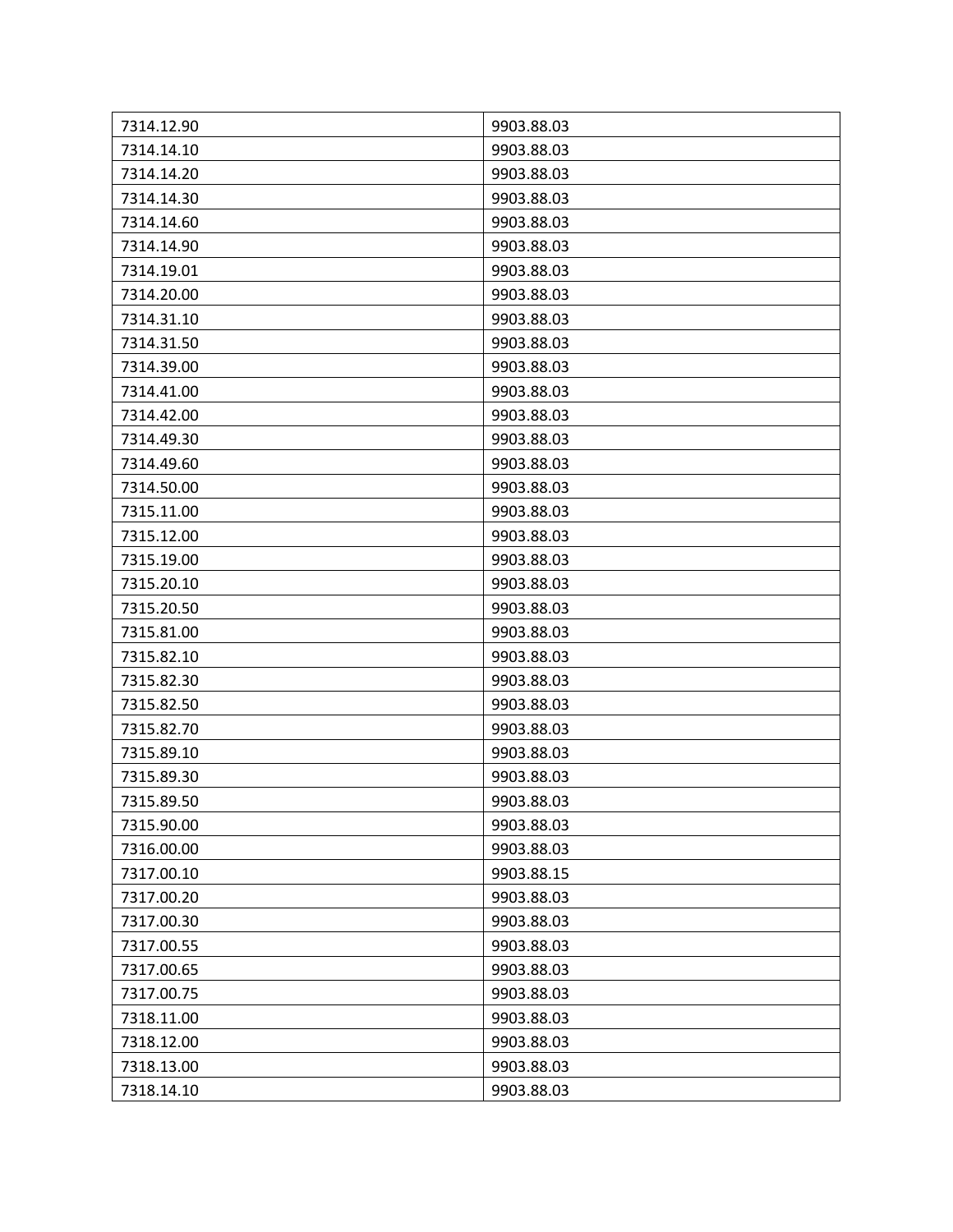| 7318.14.50 | 9903.88.03 |
|------------|------------|
| 7318.15.20 | 9903.88.03 |
| 7318.15.40 | 9903.88.03 |
| 7318.15.50 | 9903.88.03 |
| 7318.15.60 | 9903.88.03 |
| 7318.15.80 | 9903.88.03 |
| 7318.16.00 | 9903.88.15 |
| 7318.19.00 | 9903.88.03 |
| 7318.21.00 | 9903.88.03 |
| 7318.22.00 | 9903.88.03 |
| 7318.23.00 | 9903.88.03 |
| 7318.24.00 | 9903.88.03 |
| 7318.29.00 | 9903.88.03 |
| 7319.40.20 | 9903.88.15 |
| 7319.40.30 | 9903.88.15 |
| 7319.40.50 | 9903.88.15 |
| 7319.90.10 | 9903.88.15 |
| 7319.90.90 | 9903.88.15 |
| 7320.10.30 | 9903.88.03 |
| 7320.10.60 | 9903.88.03 |
| 7320.10.90 | 9903.88.03 |
| 7320.20.10 | 9903.88.15 |
| 7320.20.50 | 9903.88.15 |
| 7320.90.10 | 9903.88.03 |
| 7320.90.50 | 9903.88.03 |
| 7321.11.10 | 9903.88.03 |
| 7321.11.30 | 9903.88.03 |
| 7321.11.60 | 9903.88.03 |
| 7321.81.50 | 9903.88.15 |
| 7321.82.10 | 9903.88.15 |
| 7321.82.50 | 9903.88.15 |
| 7321.89.00 | 9903.88.15 |
| 7321.90.10 | 9903.88.03 |
| 7321.90.20 | 9903.88.03 |
| 7321.90.40 | 9903.88.03 |
| 7321.90.50 | 9903.88.03 |
| 7321.90.60 | 9903.88.03 |
| 7322.11.00 | 9903.88.03 |
| 7322.19.00 | 9903.88.03 |
| 7322.90.00 | 9903.88.03 |
| 7323.10.00 | 9903.88.03 |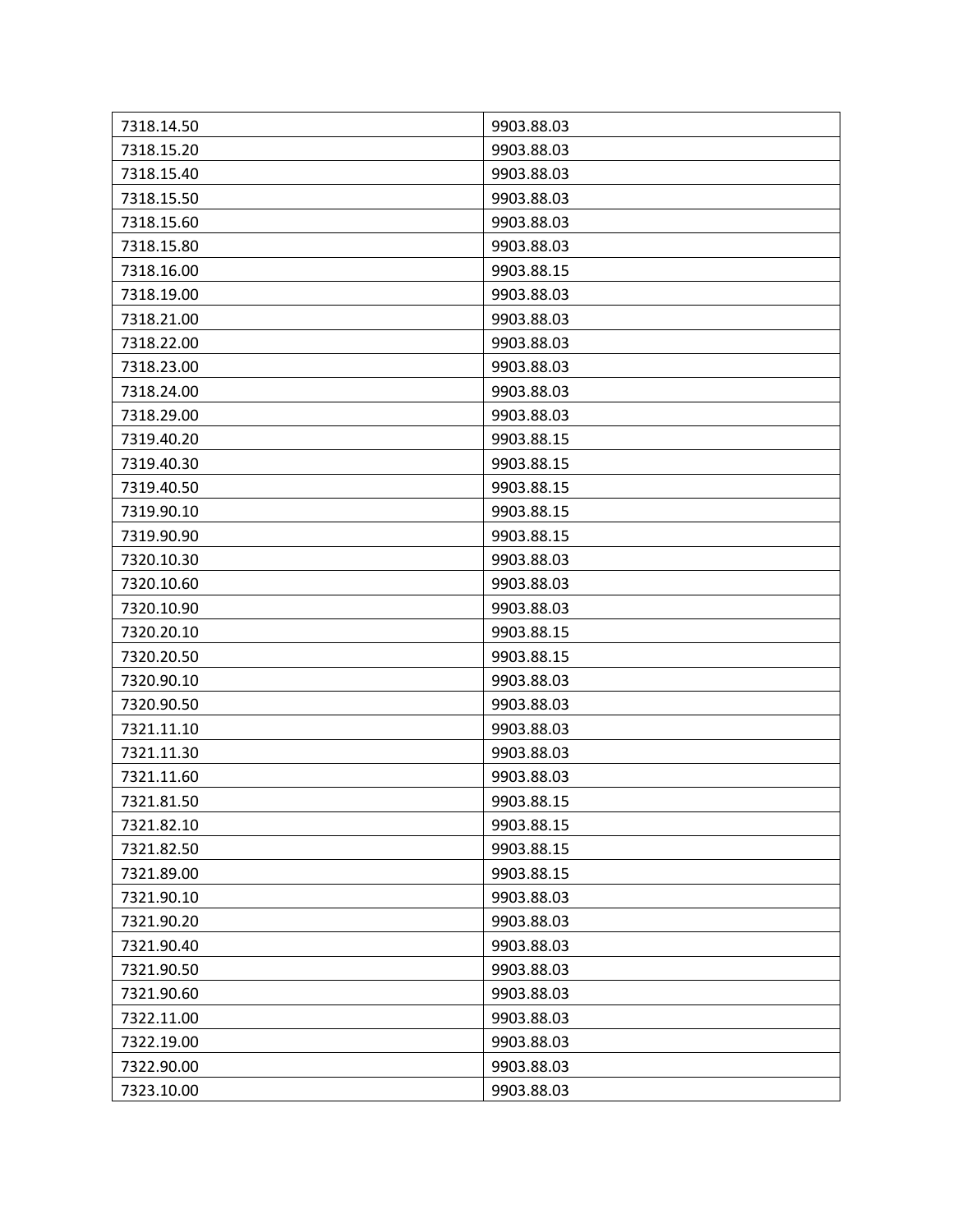| 7323.91.10 | 9903.88.15 |
|------------|------------|
| 7323.92.00 | 9903.88.15 |
| 7323.94.00 | 9903.88.15 |
| 7323.99.10 | 9903.88.15 |
| 7323.99.90 | 9903.88.03 |
| 7324.10.00 | 9903.88.03 |
| 7324.21.10 | 9903.88.03 |
| 7324.21.50 | 9903.88.03 |
| 7324.29.00 | 9903.88.15 |
| 7324.90.00 | 9903.88.03 |
| 7325.10.00 | 9903.88.03 |
| 7325.91.00 | 9903.88.03 |
| 7325.99.10 | 9903.88.03 |
| 7325.99.50 | 9903.88.03 |
| 7326.11.00 | 9903.88.03 |
| 7326.19.00 | 9903.88.03 |
| 7326.20.00 | 9903.88.03 |
| 7326.90.10 | 9903.88.03 |
| 7326.90.25 | 9903.88.03 |
| 7326.90.35 | 9903.88.03 |
| 7326.90.45 | 9903.88.03 |
| 7326.90.60 | 9903.88.03 |
| 7326.90.86 | 9903.88.03 |
| 7402.00.00 | 9903.88.03 |
| 7403.11.00 | 9903.88.03 |
| 7403.12.00 | 9903.88.03 |
| 7403.13.00 | 9903.88.03 |
| 7403.19.00 | 9903.88.03 |
| 7403.21.00 | 9903.88.03 |
| 7403.22.00 | 9903.88.03 |
| 7403.29.01 | 9903.88.03 |
| 7404.00.30 | 9903.88.03 |
| 7404.00.60 | 9903.88.03 |
| 7405.00.10 | 9903.88.03 |
| 7405.00.60 | 9903.88.03 |
| 7406.10.00 | 9903.88.03 |
| 7406.20.00 | 9903.88.03 |
| 7407.10.15 | 9903.88.03 |
| 7407.10.30 | 9903.88.03 |
| 7407.10.50 | 9903.88.03 |
| 7407.21.15 | 9903.88.03 |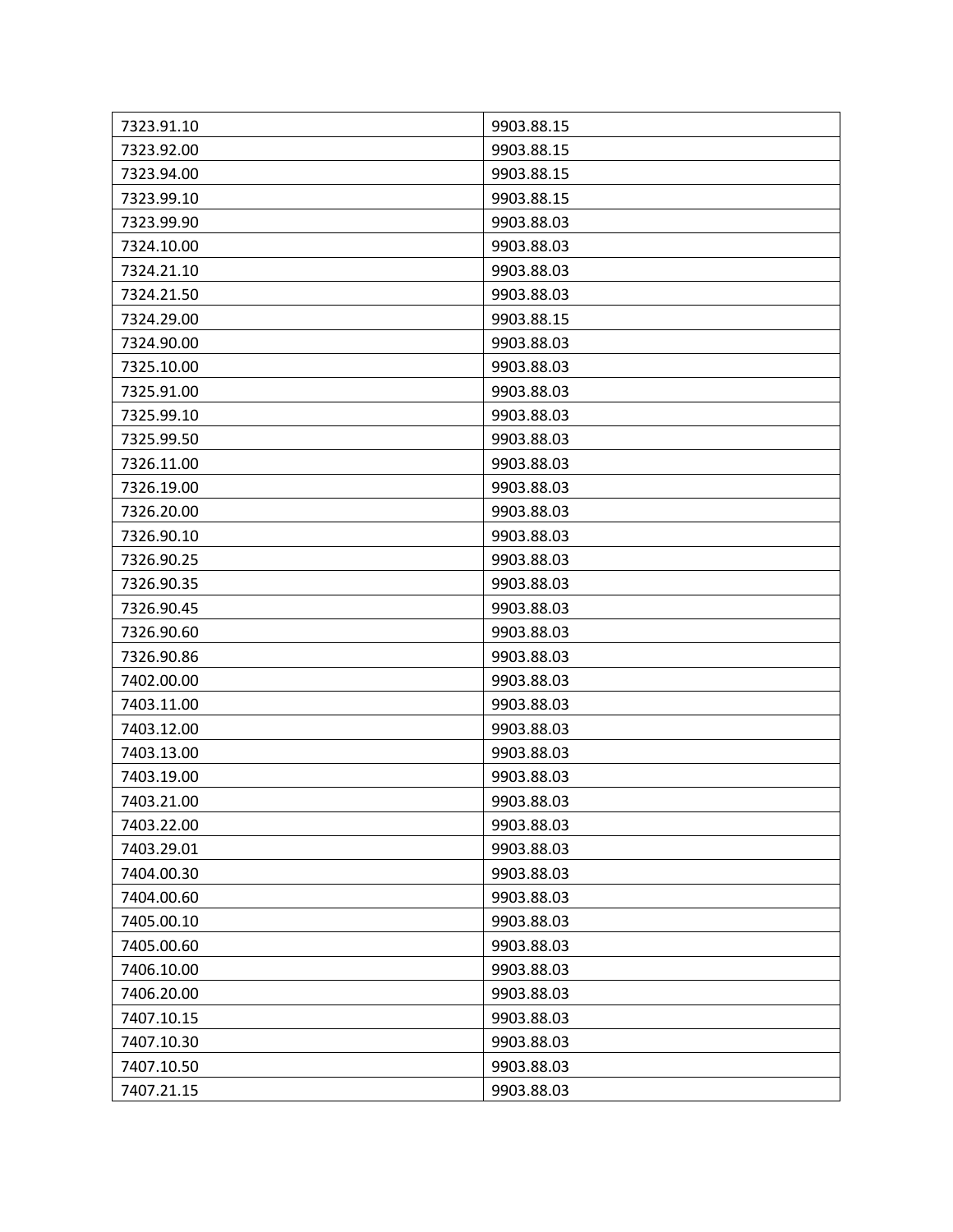| 7407.21.30 | 9903.88.03 |
|------------|------------|
| 7407.21.50 | 9903.88.03 |
| 7407.21.70 | 9903.88.03 |
| 7407.21.90 | 9903.88.03 |
| 7407.29.16 | 9903.88.03 |
| 7407.29.34 | 9903.88.03 |
| 7407.29.38 | 9903.88.03 |
| 7407.29.40 | 9903.88.03 |
| 7407.29.50 | 9903.88.03 |
| 7408.11.30 | 9903.88.03 |
| 7408.11.60 | 9903.88.03 |
| 7408.19.00 | 9903.88.03 |
| 7408.21.00 | 9903.88.03 |
| 7408.22.10 | 9903.88.03 |
| 7408.22.50 | 9903.88.03 |
| 7408.29.10 | 9903.88.03 |
| 7408.29.50 | 9903.88.03 |
| 7409.11.10 | 9903.88.03 |
| 7409.11.50 | 9903.88.03 |
| 7409.19.10 | 9903.88.03 |
| 7409.19.50 | 9903.88.03 |
| 7409.19.90 | 9903.88.03 |
| 7409.21.00 | 9903.88.03 |
| 7409.29.00 | 9903.88.03 |
| 7409.31.10 | 9903.88.03 |
| 7409.31.50 | 9903.88.03 |
| 7409.31.90 | 9903.88.03 |
| 7409.39.10 | 9903.88.03 |
| 7409.39.50 | 9903.88.03 |
| 7409.39.90 | 9903.88.03 |
| 7409.40.00 | 9903.88.03 |
| 7409.90.10 | 9903.88.03 |
| 7409.90.50 | 9903.88.03 |
| 7409.90.90 | 9903.88.03 |
| 7410.11.00 | 9903.88.03 |
| 7410.12.00 | 9903.88.03 |
| 7410.21.30 | 9903.88.03 |
| 7410.21.60 | 9903.88.03 |
| 7410.22.00 | 9903.88.03 |
| 7411.10.10 | 9903.88.03 |
| 7411.10.50 | 9903.88.03 |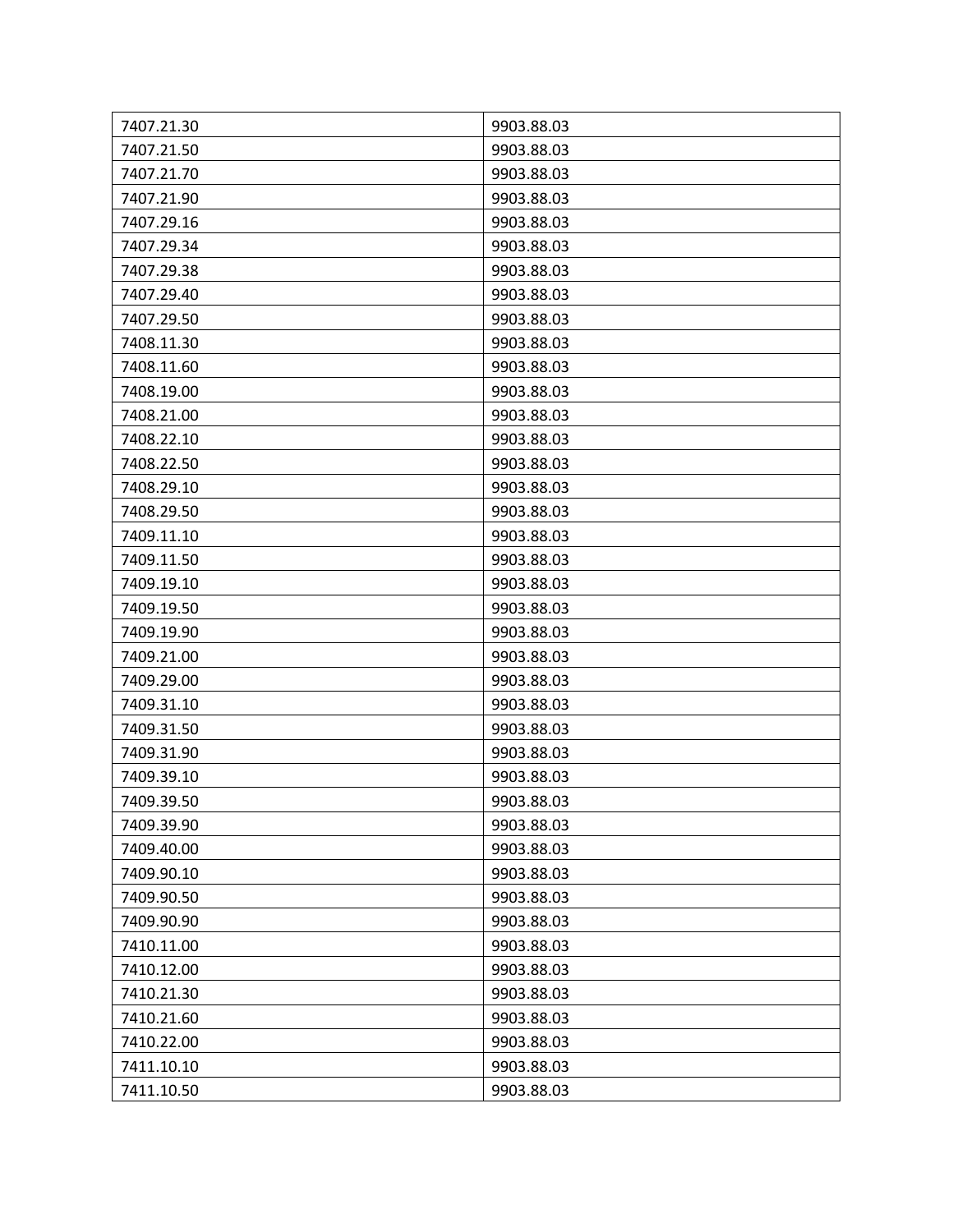| 7411.21.10 | 9903.88.03 |
|------------|------------|
| 7411.21.50 | 9903.88.03 |
| 7411.22.00 | 9903.88.03 |
| 7411.29.10 | 9903.88.03 |
| 7411.29.50 | 9903.88.03 |
| 7412.10.00 | 9903.88.03 |
| 7412.20.00 | 9903.88.03 |
| 7413.00.10 | 9903.88.03 |
| 7413.00.50 | 9903.88.03 |
| 7413.00.90 | 9903.88.03 |
| 7415.10.00 | 9903.88.03 |
| 7415.21.00 | 9903.88.03 |
| 7415.29.00 | 9903.88.03 |
| 7415.33.05 | 9903.88.03 |
| 7415.33.10 | 9903.88.03 |
| 7415.33.80 | 9903.88.03 |
| 7415.39.00 | 9903.88.03 |
| 7418.10.00 | 9903.88.15 |
| 7418.20.10 | 9903.88.03 |
| 7418.20.50 | 9903.88.03 |
| 7419.20.00 | 9903.88.03 |
| 7419.80.03 | 9903.88.03 |
| 7419.80.06 | 9903.88.03 |
| 7419.80.09 | 9903.88.03 |
| 7419.80.15 | 9903.88.03 |
| 7419.80.16 | 9903.88.03 |
| 7419.80.17 | 9903.88.03 |
| 7419.80.30 | 9903.88.03 |
| 7419.80.50 | 9903.88.03 |
| 7501.10.00 | 9903.88.03 |
| 7501.20.00 | 9903.88.03 |
| 7502.10.00 | 9903.88.03 |
| 7502.20.00 | 9903.88.03 |
| 7503.00.00 | 9903.88.03 |
| 7504.00.00 | 9903.88.03 |
| 7505.11.10 | 9903.88.03 |
| 7505.11.30 | 9903.88.03 |
| 7505.11.50 | 9903.88.03 |
| 7505.12.10 | 9903.88.03 |
| 7505.12.30 | 9903.88.03 |
| 7505.12.50 | 9903.88.03 |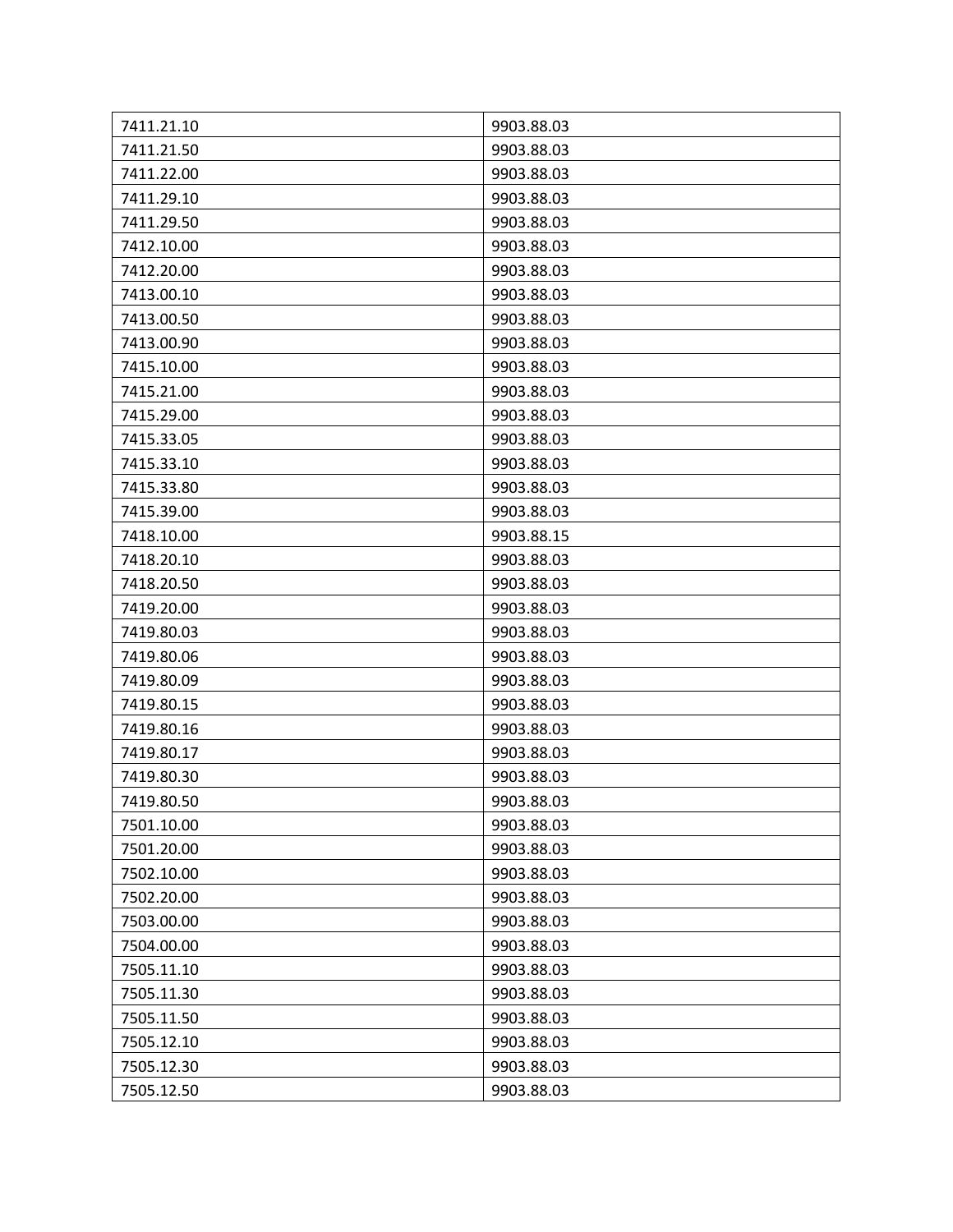| 7505.21.10 | 9903.88.03 |
|------------|------------|
| 7505.21.50 | 9903.88.03 |
| 7505.22.10 | 9903.88.03 |
| 7505.22.50 | 9903.88.03 |
| 7506.10.05 | 9903.88.03 |
| 7506.10.10 | 9903.88.03 |
| 7506.10.30 | 9903.88.03 |
| 7506.20.05 | 9903.88.03 |
| 7506.20.10 | 9903.88.03 |
| 7506.20.30 | 9903.88.03 |
| 7507.11.00 | 9903.88.03 |
| 7507.12.00 | 9903.88.03 |
| 7507.20.00 | 9903.88.03 |
| 7508.10.00 | 9903.88.03 |
| 7508.90.10 | 9903.88.03 |
| 7508.90.50 | 9903.88.03 |
| 7601.10.30 | 9903.88.15 |
| 7601.10.60 | 9903.88.15 |
| 7601.20.30 | 9903.88.15 |
| 7601.20.60 | 9903.88.15 |
| 7601.20.90 | 9903.88.15 |
| 7602.00.00 | 9903.88.03 |
| 7603.10.00 | 9903.88.03 |
| 7603.20.00 | 9903.88.03 |
| 7604.10.10 | 9903.88.15 |
| 7604.10.30 | 9903.88.15 |
| 7604.10.50 | 9903.88.15 |
| 7604.21.00 | 9903.88.15 |
| 7604.29.10 | 9903.88.15 |
| 7604.29.30 | 9903.88.15 |
| 7604.29.50 | 9903.88.15 |
| 7605.11.00 | 9903.88.15 |
| 7605.19.00 | 9903.88.15 |
| 7605.21.00 | 9903.88.15 |
| 7605.29.00 | 9903.88.15 |
| 7606.11.30 | 9903.88.15 |
| 7606.11.60 | 9903.88.15 |
| 7606.12.30 | 9903.88.15 |
| 7606.12.60 | 9903.88.15 |
| 7606.91.30 | 9903.88.15 |
| 7606.91.60 | 9903.88.15 |
|            |            |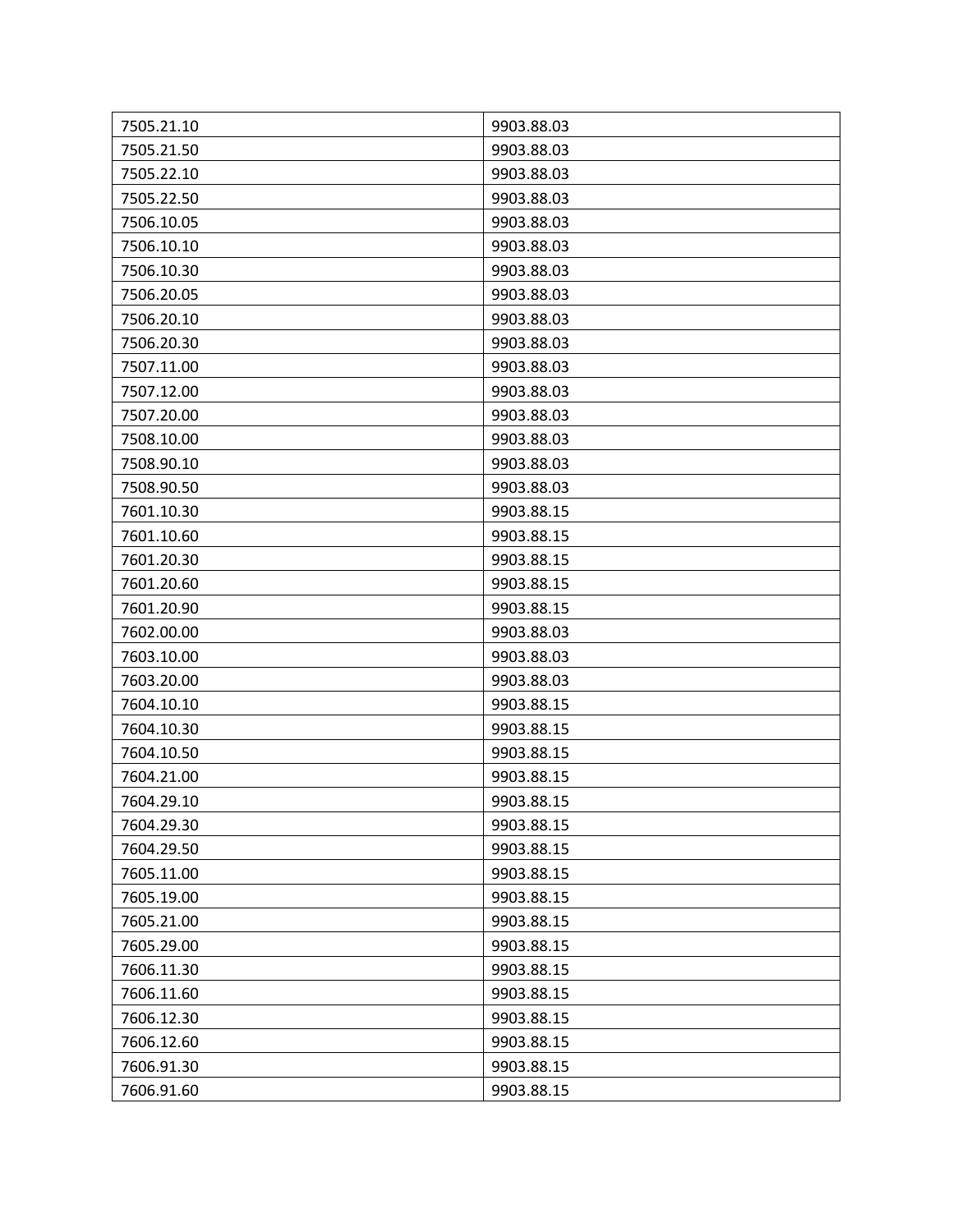| 7606.92.30 | 9903.88.15 |
|------------|------------|
| 7606.92.60 | 9903.88.15 |
| 7607.11.30 | 9903.88.15 |
| 7607.11.60 | 9903.88.15 |
| 7607.11.90 | 9903.88.15 |
| 7607.19.10 | 9903.88.15 |
| 7607.19.30 | 9903.88.15 |
| 7607.19.60 | 9903.88.15 |
| 7607.20.10 | 9903.88.15 |
| 7607.20.50 | 9903.88.15 |
| 7608.10.00 | 9903.88.15 |
| 7608.20.00 | 9903.88.15 |
| 7609.00.00 | 9903.88.15 |
| 7610.10.00 | 9903.88.15 |
| 7610.90.00 | 9903.88.03 |
| 7611.00.00 | 9903.88.03 |
| 7612.10.00 | 9903.88.03 |
| 7612.90.10 | 9903.88.03 |
| 7612.90.50 | 9903.88.03 |
| 7613.00.00 | 9903.88.03 |
| 7614.10.10 | 9903.88.02 |
| 7614.10.50 | 9903.88.03 |
| 7614.90.20 | 9903.88.02 |
| 7614.90.40 | 9903.88.03 |
| 7614.90.50 | 9903.88.03 |
| 7615.10.11 | 9903.88.15 |
| 7615.10.30 | 9903.88.15 |
| 7615.10.50 | 9903.88.15 |
| 7615.10.91 | 9903.88.15 |
| 7615.20.00 | 9903.88.03 |
| 7616.10.10 | 9903.88.03 |
| 7616.10.30 | 9903.88.03 |
| 7616.10.50 | 9903.88.03 |
| 7616.10.70 | 9903.88.03 |
| 7616.10.90 | 9903.88.03 |
| 7616.91.00 | 9903.88.03 |
| 7616.99.10 | 9903.88.03 |
| 7616.99.51 | 9903.88.03 |
| 7801.91.00 | 9903.88.03 |
| 7801.99.30 | 9903.88.03 |
| 7801.99.90 | 9903.88.03 |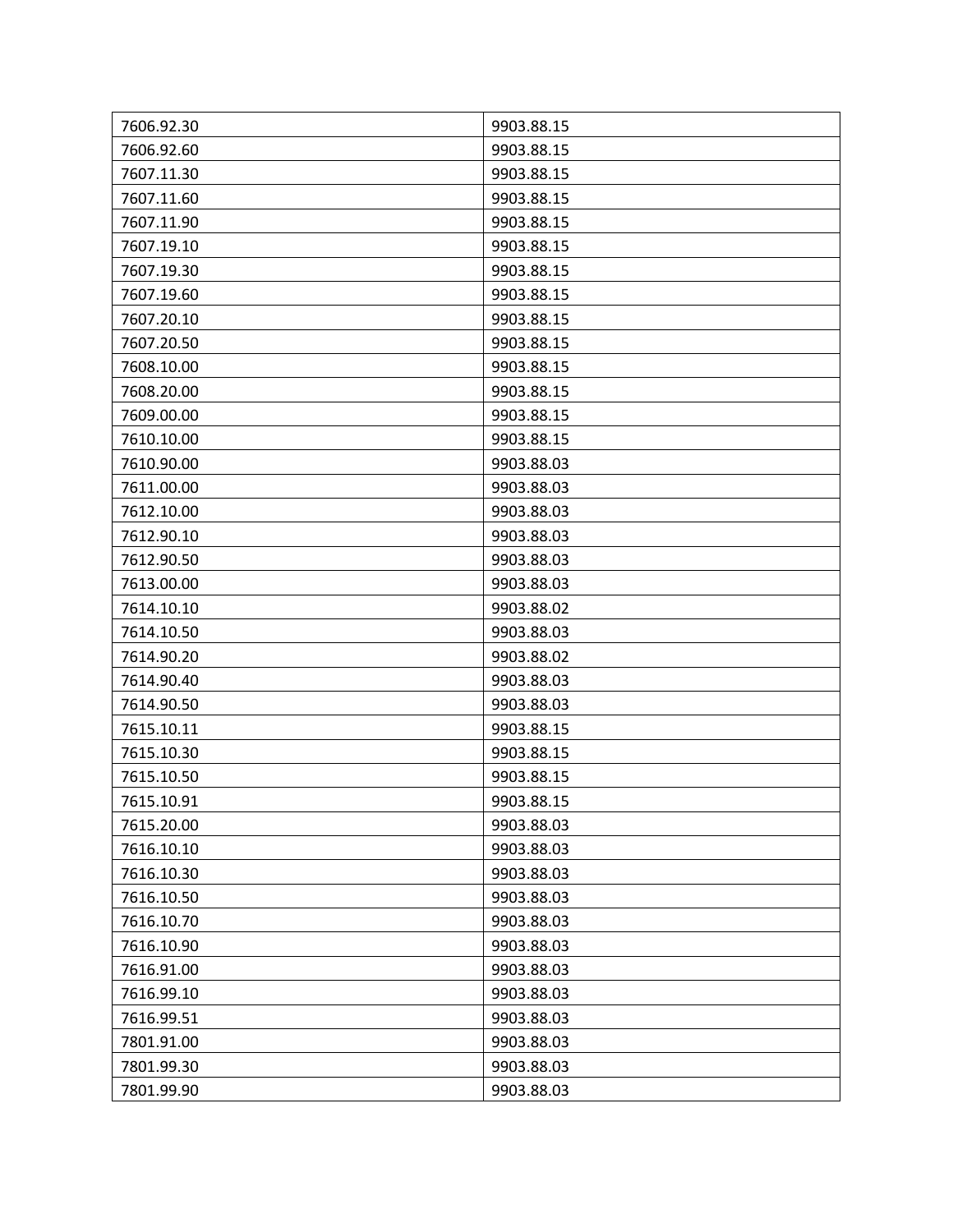| 7804.11.00 | 9903.88.03 |
|------------|------------|
| 7804.19.00 | 9903.88.03 |
| 7804.20.00 | 9903.88.03 |
| 7806.00.03 | 9903.88.03 |
| 7806.00.05 | 9903.88.03 |
| 7806.00.80 | 9903.88.03 |
| 7903.10.00 | 9903.88.03 |
| 7903.90.30 | 9903.88.03 |
| 7903.90.60 | 9903.88.03 |
| 7904.00.00 | 9903.88.03 |
| 7905.00.00 | 9903.88.03 |
| 7907.00.20 | 9903.88.03 |
| 7907.00.60 | 9903.88.03 |
| 8007.00.10 | 9903.88.03 |
| 8007.00.50 | 9903.88.03 |
| 8101.96.00 | 9903.88.03 |
| 8102.96.00 | 9903.88.03 |
| 8104.30.00 | 9903.88.03 |
| 8104.90.00 | 9903.88.03 |
| 8105.20.30 | 9903.88.03 |
| 8105.20.60 | 9903.88.03 |
| 8105.20.90 | 9903.88.03 |
| 8105.30.00 | 9903.88.03 |
| 8105.90.00 | 9903.88.03 |
| 8106.10.00 | 9903.88.03 |
| 8106.90.00 | 9903.88.03 |
| 8108.20.00 | 9903.88.03 |
| 8108.30.00 | 9903.88.03 |
| 8108.90.30 | 9903.88.03 |
| 8108.90.60 | 9903.88.03 |
| 8109.31.00 | 9903.88.03 |
| 8109.39.00 | 9903.88.03 |
| 8109.91.00 | 9903.88.03 |
| 8109.99.00 | 9903.88.03 |
| 8112.12.00 | 9903.88.03 |
| 8112.13.00 | 9903.88.03 |
| 8112.19.00 | 9903.88.03 |
| 8112.29.00 | 9903.88.03 |
| 8112.31.00 | 9903.88.03 |
| 8112.39.00 | 9903.88.03 |
| 8112.41.10 | 9903.88.03 |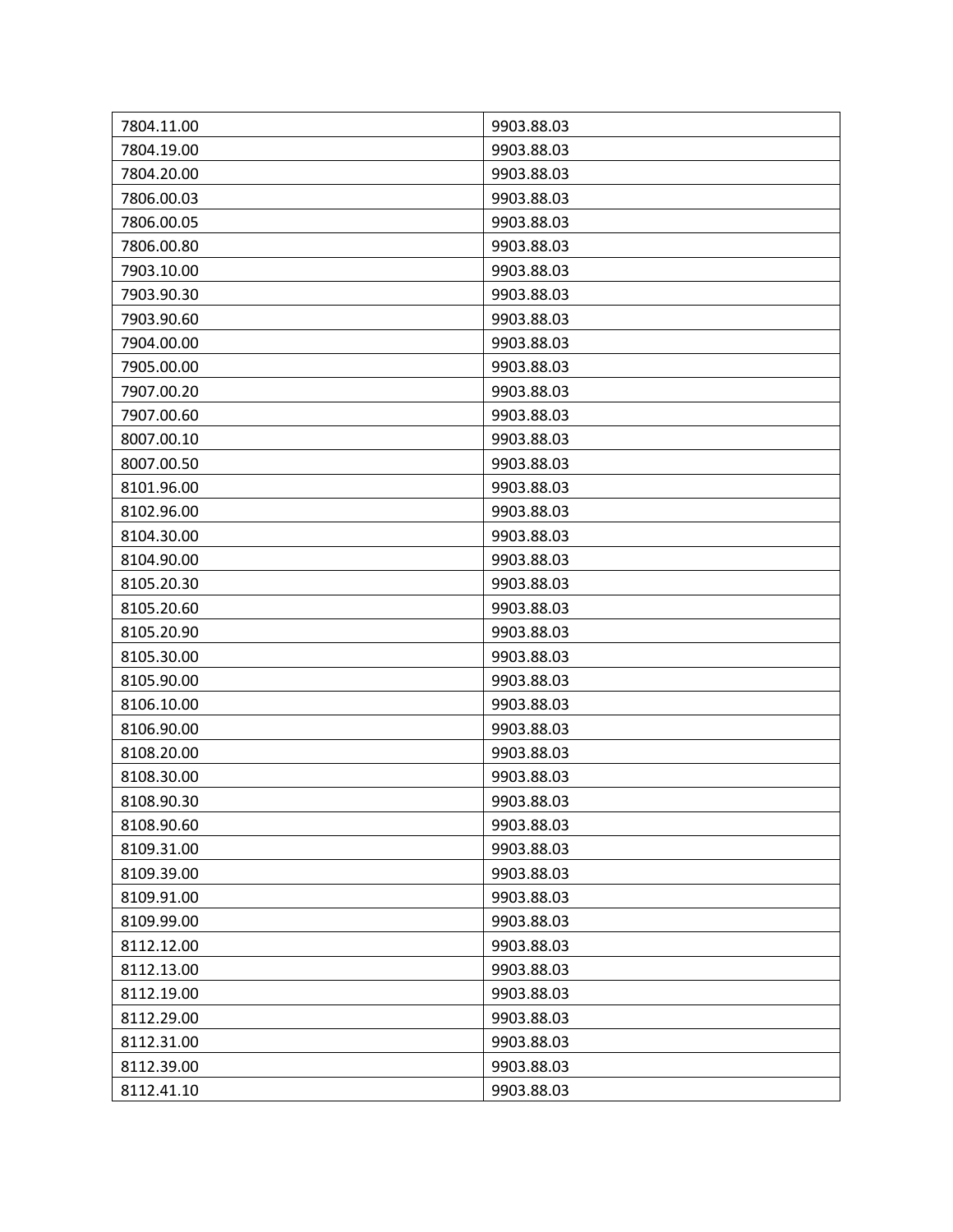| 8112.41.50 | 9903.88.03 |
|------------|------------|
| 8112.49.00 | 9903.88.03 |
| 8112.51.00 | 9903.88.03 |
| 8112.52.00 | 9903.88.03 |
| 8112.59.00 | 9903.88.03 |
| 8112.61.00 | 9903.88.03 |
| 8112.69.10 | 9903.88.03 |
| 8112.69.90 | 9903.88.03 |
| 8112.92.07 | 9903.88.03 |
| 8112.92.10 | 9903.88.03 |
| 8112.92.40 | 9903.88.03 |
| 8112.92.65 | 9903.88.03 |
| 8112.92.70 | 9903.88.03 |
| 8112.99.10 | 9903.88.03 |
| 8112.99.20 | 9903.88.03 |
| 8112.99.91 | 9903.88.03 |
| 8113.00.00 | 9903.88.03 |
| 8201.10.00 | 9903.88.03 |
| 8201.30.00 | 9903.88.03 |
| 8201.40.30 | 9903.88.03 |
| 8201.40.60 | 9903.88.03 |
| 8201.50.00 | 9903.88.03 |
| 8201.60.00 | 9903.88.03 |
| 8201.90.30 | 9903.88.03 |
| 8201.90.40 | 9903.88.03 |
| 8201.90.60 | 9903.88.03 |
| 8202.10.00 | 9903.88.03 |
| 8202.20.00 | 9903.88.03 |
| 8202.31.00 | 9903.88.03 |
| 8202.39.00 | 9903.88.03 |
| 8202.40.30 | 9903.88.03 |
| 8202.40.60 | 9903.88.03 |
| 8202.91.30 | 9903.88.03 |
| 8202.91.60 | 9903.88.03 |
| 8202.99.00 | 9903.88.03 |
| 8203.10.30 | 9903.88.03 |
| 8203.10.60 | 9903.88.03 |
| 8203.10.90 | 9903.88.03 |
| 8203.20.20 | 9903.88.03 |
| 8203.20.40 | 9903.88.03 |
| 8203.20.60 | 9903.88.03 |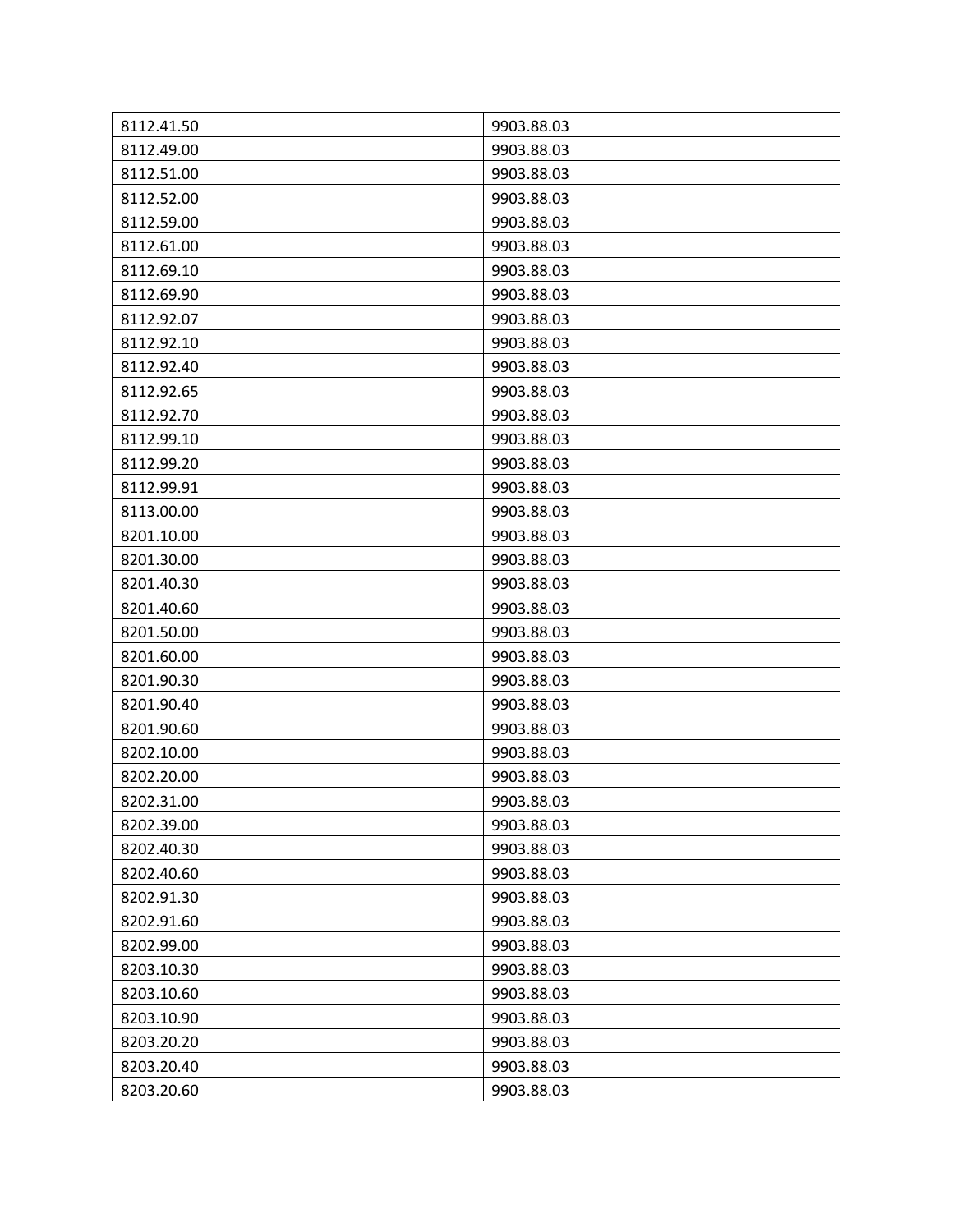| 8203.20.80 | 9903.88.03 |
|------------|------------|
| 8203.30.00 | 9903.88.03 |
| 8203.40.30 | 9903.88.03 |
| 8203.40.60 | 9903.88.03 |
| 8204.11.00 | 9903.88.03 |
| 8204.12.00 | 9903.88.03 |
| 8204.20.00 | 9903.88.03 |
| 8205.10.00 | 9903.88.03 |
| 8205.20.30 | 9903.88.03 |
| 8205.20.60 | 9903.88.03 |
| 8205.30.30 | 9903.88.03 |
| 8205.30.60 | 9903.88.03 |
| 8205.40.00 | 9903.88.03 |
| 8205.51.15 | 9903.88.03 |
| 8205.51.30 | 9903.88.03 |
| 8205.51.45 | 9903.88.03 |
| 8205.51.60 | 9903.88.03 |
| 8205.51.75 | 9903.88.03 |
| 8205.59.10 | 9903.88.03 |
| 8205.59.20 | 9903.88.03 |
| 8205.59.30 | 9903.88.03 |
| 8205.59.45 | 9903.88.03 |
| 8205.59.55 | 9903.88.03 |
| 8205.59.60 | 9903.88.03 |
| 8205.59.70 | 9903.88.03 |
| 8205.59.80 | 9903.88.03 |
| 8205.60.00 | 9903.88.03 |
| 8205.70.00 | 9903.88.03 |
| 8205.90.10 | 9903.88.03 |
| 8205.90.60 | 9903.88.03 |
| 8206.00.00 | 9903.88.03 |
| 8207.13.00 | 9903.88.03 |
| 8207.19.30 | 9903.88.03 |
| 8207.19.60 | 9903.88.03 |
| 8207.20.00 | 9903.88.03 |
| 8207.30.30 | 9903.88.03 |
| 8207.30.60 | 9903.88.03 |
| 8207.40.30 | 9903.88.03 |
| 8207.40.60 | 9903.88.03 |
| 8207.50.20 | 9903.88.03 |
| 8207.50.40 | 9903.88.03 |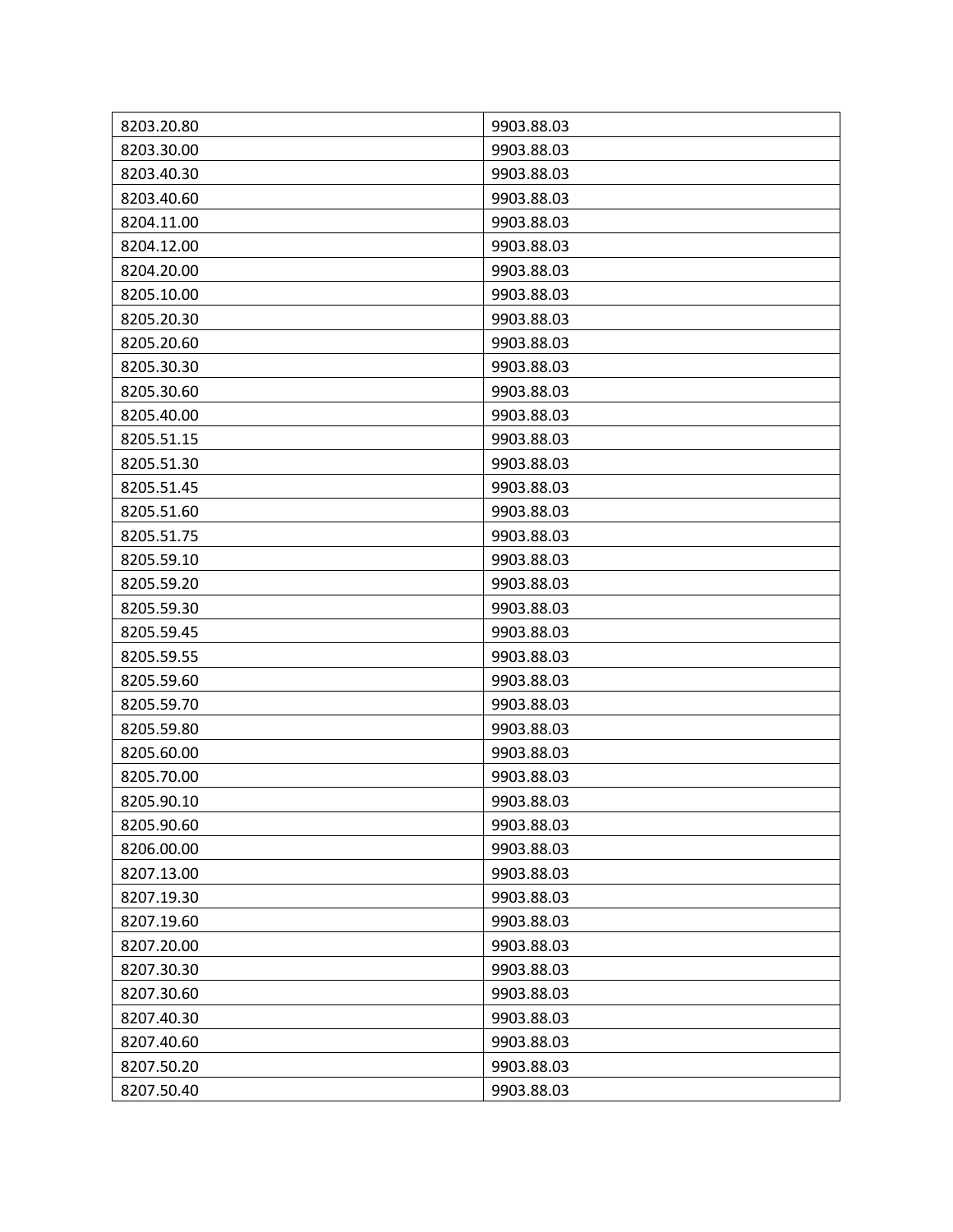| 8207.50.60<br>8207.50.80 | 9903.88.03<br>9903.88.03 |
|--------------------------|--------------------------|
| 8207.60.00               | 9903.88.03               |
|                          |                          |
| 8207.70.30               | 9903.88.03               |
| 8207.70.60               | 9903.88.03               |
| 8207.80.30               | 9903.88.03               |
| 8207.80.60               | 9903.88.03               |
| 8207.90.15               | 9903.88.03               |
| 8207.90.30               | 9903.88.03               |
| 8207.90.45               | 9903.88.03               |
| 8207.90.60               | 9903.88.03               |
| 8207.90.75               | 9903.88.03               |
| 8208.10.00               | 9903.88.03               |
| 8208.20.00               | 9903.88.03               |
| 8208.30.00               | 9903.88.03               |
| 8208.40.30               | 9903.88.03               |
| 8208.40.60               | 9903.88.03               |
| 8208.90.30               | 9903.88.03               |
| 8208.90.60               | 9903.88.03               |
| 8209.00.00               | 9903.88.03               |
| 8210.00.00               | 9903.88.03               |
| 8211.91.10               | 9903.88.15               |
| 8211.91.20               | 9903.88.15               |
| 8211.91.25               | 9903.88.15               |
| 8211.91.50               | 9903.88.15               |
| 8211.91.80               | 9903.88.15               |
| 8211.92.20               | 9903.88.15               |
| 8211.92.60               | 9903.88.15               |
| 8211.92.90               | 9903.88.15               |
| 8211.93.00               | 9903.88.03               |
| 8211.94.10               | 9903.88.03               |
| 8211.94.50               | 9903.88.03               |
| 8211.95.10               | 9903.88.03               |
| 8211.95.50               | 9903.88.03               |
| 8211.95.90               | 9903.88.03               |
| 8212.10.00               | 9903.88.15               |
| 8212.20.00               | 9903.88.15               |
| 8212.90.00               | 9903.88.15               |
| 8214.20.60               | 9903.88.15               |
| 8214.90.30               | 9903.88.15               |
| 8215.10.00               | 9903.88.15               |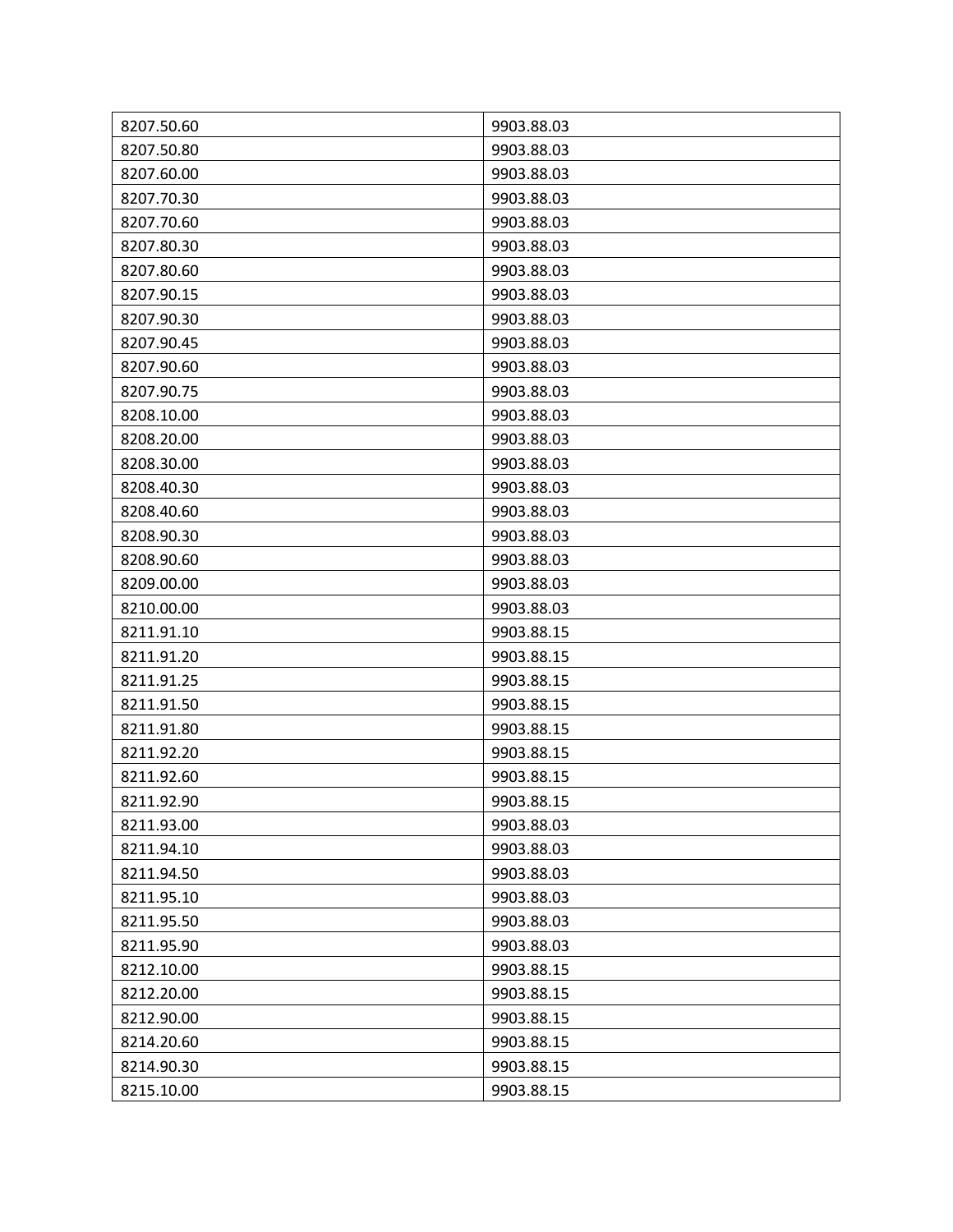| 8215.20.00 | 9903.88.03 |
|------------|------------|
| 8215.91.30 | 9903.88.15 |
| 8215.91.60 | 9903.88.15 |
| 8215.91.90 | 9903.88.15 |
| 8215.99.05 | 9903.88.03 |
| 8215.99.15 | 9903.88.15 |
| 8215.99.24 | 9903.88.15 |
| 8215.99.26 | 9903.88.15 |
| 8215.99.35 | 9903.88.15 |
| 8215.99.45 | 9903.88.15 |
| 8301.10.20 | 9903.88.15 |
| 8301.10.40 | 9903.88.15 |
| 8301.10.60 | 9903.88.15 |
| 8301.10.80 | 9903.88.15 |
| 8301.20.00 | 9903.88.03 |
| 8301.30.00 | 9903.88.15 |
| 8301.40.60 | 9903.88.15 |
| 8301.50.00 | 9903.88.15 |
| 8301.60.00 | 9903.88.15 |
| 8301.70.00 | 9903.88.15 |
| 8302.10.30 | 9903.88.15 |
| 8302.10.60 | 9903.88.03 |
| 8302.10.90 | 9903.88.03 |
| 8302.20.00 | 9903.88.03 |
| 8302.30.30 | 9903.88.03 |
| 8302.30.60 | 9903.88.03 |
| 8302.41.30 | 9903.88.03 |
| 8302.41.60 | 9903.88.03 |
| 8302.41.90 | 9903.88.03 |
| 8302.42.30 | 9903.88.15 |
| 8302.42.60 | 9903.88.15 |
| 8302.49.20 | 9903.88.03 |
| 8302.49.40 | 9903.88.03 |
| 8302.49.60 | 9903.88.03 |
| 8302.49.80 | 9903.88.03 |
| 8302.50.00 | 9903.88.03 |
| 8302.60.30 | 9903.88.03 |
| 8302.60.90 | 9903.88.03 |
| 8303.00.00 | 9903.88.03 |
| 8305.10.00 | 9903.88.15 |
| 8305.20.00 | 9903.88.15 |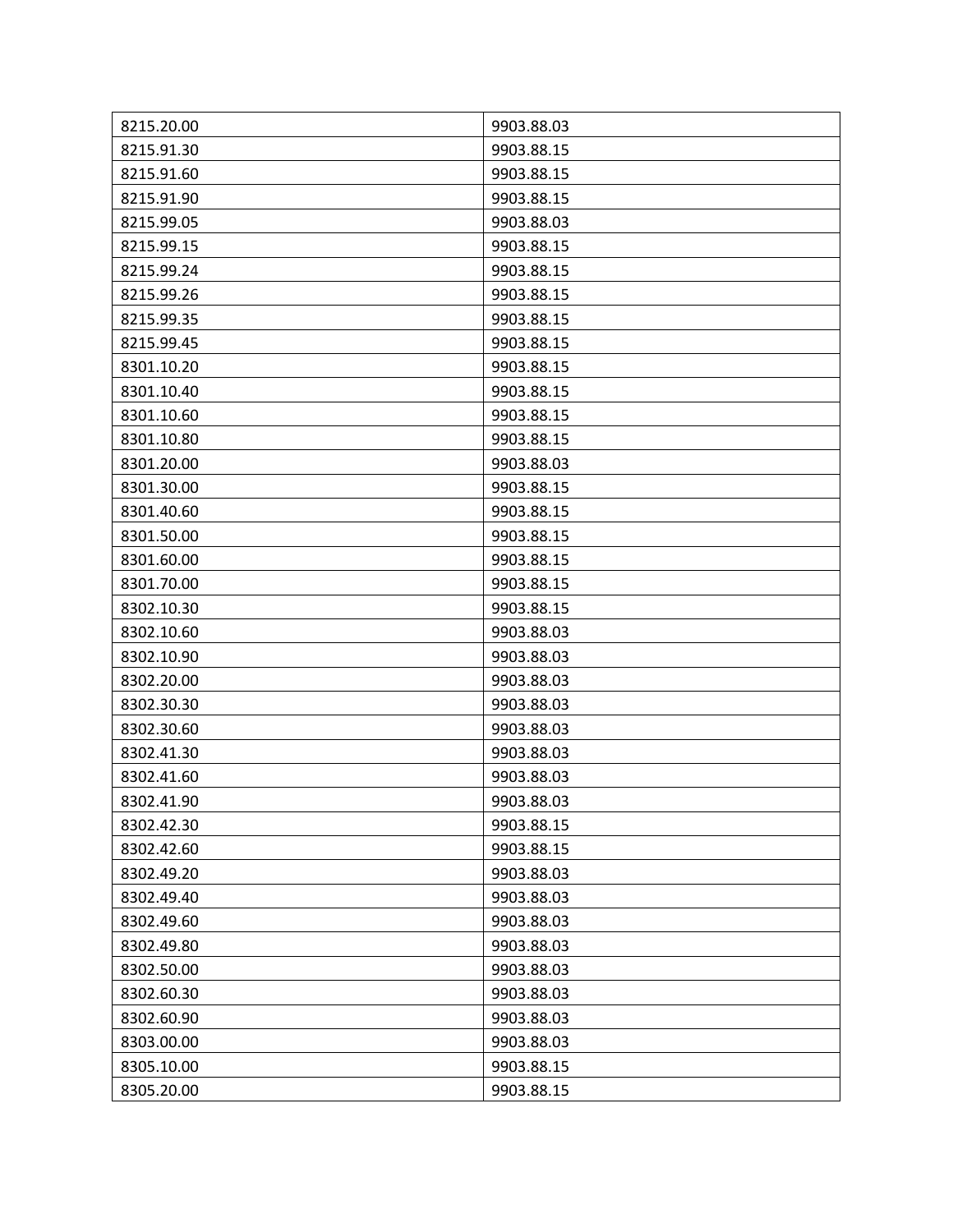| 8305.90.60 | 9903.88.15 |
|------------|------------|
| 8306.21.00 | 9903.88.15 |
| 8306.30.00 | 9903.88.03 |
| 8307.10.30 | 9903.88.03 |
| 8307.10.60 | 9903.88.03 |
| 8307.90.30 | 9903.88.03 |
| 8307.90.60 | 9903.88.03 |
| 8308.10.00 | 9903.88.03 |
| 8308.20.30 | 9903.88.03 |
| 8308.20.60 | 9903.88.03 |
| 8308.90.30 | 9903.88.03 |
| 8308.90.60 | 9903.88.03 |
| 8308.90.90 | 9903.88.03 |
| 8309.10.00 | 9903.88.03 |
| 8309.90.00 | 9903.88.03 |
| 8310.00.00 | 9903.88.03 |
| 8311.10.00 | 9903.88.03 |
| 8311.20.00 | 9903.88.03 |
| 8311.30.30 | 9903.88.03 |
| 8311.30.60 | 9903.88.03 |
| 8311.90.00 | 9903.88.03 |
| 8401.10.00 | 9903.88.01 |
| 8401.20.00 | 9903.88.01 |
| 8401.30.00 | 9903.88.01 |
| 8401.40.00 | 9903.88.01 |
| 8402.11.00 | 9903.88.01 |
| 8402.12.00 | 9903.88.01 |
| 8402.19.00 | 9903.88.01 |
| 8402.20.00 | 9903.88.01 |
| 8402.90.00 | 9903.88.01 |
| 8403.10.00 | 9903.88.15 |
| 8403.90.00 | 9903.88.15 |
| 8404.10.00 | 9903.88.03 |
| 8404.20.00 | 9903.88.01 |
| 8404.90.00 | 9903.88.01 |
| 8405.10.00 | 9903.88.01 |
| 8405.90.00 | 9903.88.01 |
| 8406.10.10 | 9903.88.01 |
| 8406.10.90 | 9903.88.01 |
| 8406.81.10 | 9903.88.03 |
| 8406.81.90 | 9903.88.01 |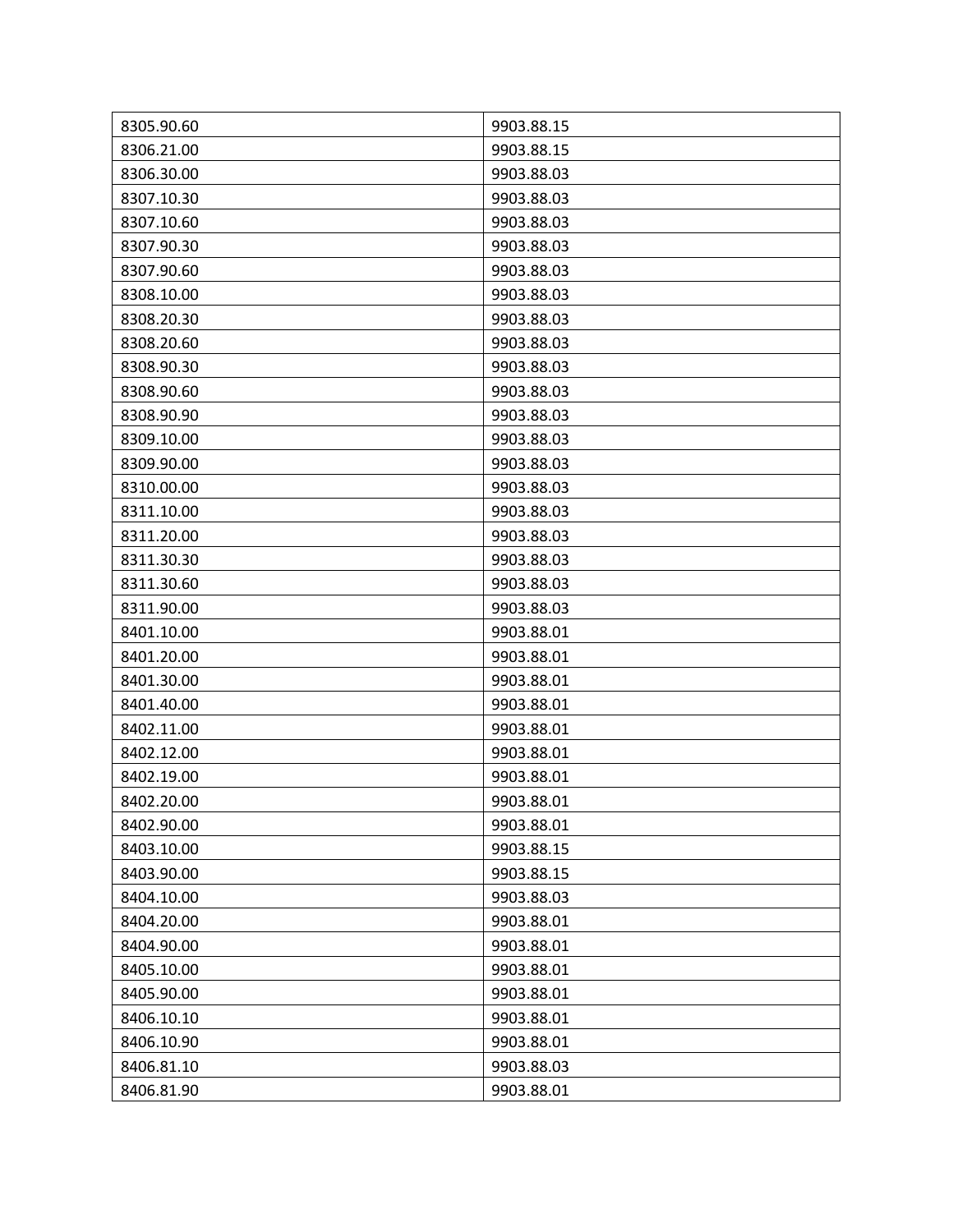| 8406.82.10 | 9903.88.02 |
|------------|------------|
| 8406.82.90 | 9903.88.01 |
| 8406.90.20 | 9903.88.03 |
| 8406.90.30 | 9903.88.03 |
| 8406.90.40 | 9903.88.03 |
| 8406.90.45 | 9903.88.03 |
| 8406.90.50 | 9903.88.03 |
| 8406.90.60 | 9903.88.03 |
| 8406.90.70 | 9903.88.03 |
| 8406.90.75 | 9903.88.03 |
| 8407.10.00 | 9903.88.01 |
| 8407.21.00 | 9903.88.01 |
| 8407.29.00 | 9903.88.01 |
| 8407.31.00 | 9903.88.03 |
| 8407.32.10 | 9903.88.03 |
| 8407.32.20 | 9903.88.03 |
| 8407.32.90 | 9903.88.03 |
| 8407.33.10 | 9903.88.03 |
| 8407.33.30 | 9903.88.03 |
| 8407.33.60 | 9903.88.03 |
| 8407.33.90 | 9903.88.03 |
| 8407.34.05 | 9903.88.02 |
| 8407.34.14 | 9903.88.03 |
| 8407.34.18 | 9903.88.03 |
| 8407.34.25 | 9903.88.03 |
| 8407.34.35 | 9903.88.02 |
| 8407.34.44 | 9903.88.03 |
| 8407.34.48 | 9903.88.03 |
| 8407.34.55 | 9903.88.03 |
| 8407.90.10 | 9903.88.02 |
| 8407.90.90 | 9903.88.02 |
| 8408.10.00 | 9903.88.01 |
| 8408.20.10 | 9903.88.02 |
| 8408.20.20 | 9903.88.03 |
| 8408.20.90 | 9903.88.03 |
| 8408.90.10 | 9903.88.01 |
| 8408.90.90 | 9903.88.01 |
| 8409.10.00 | 9903.88.01 |
| 8409.91.10 | 9903.88.03 |
| 8409.91.30 | 9903.88.03 |
| 8409.91.50 | 9903.88.03 |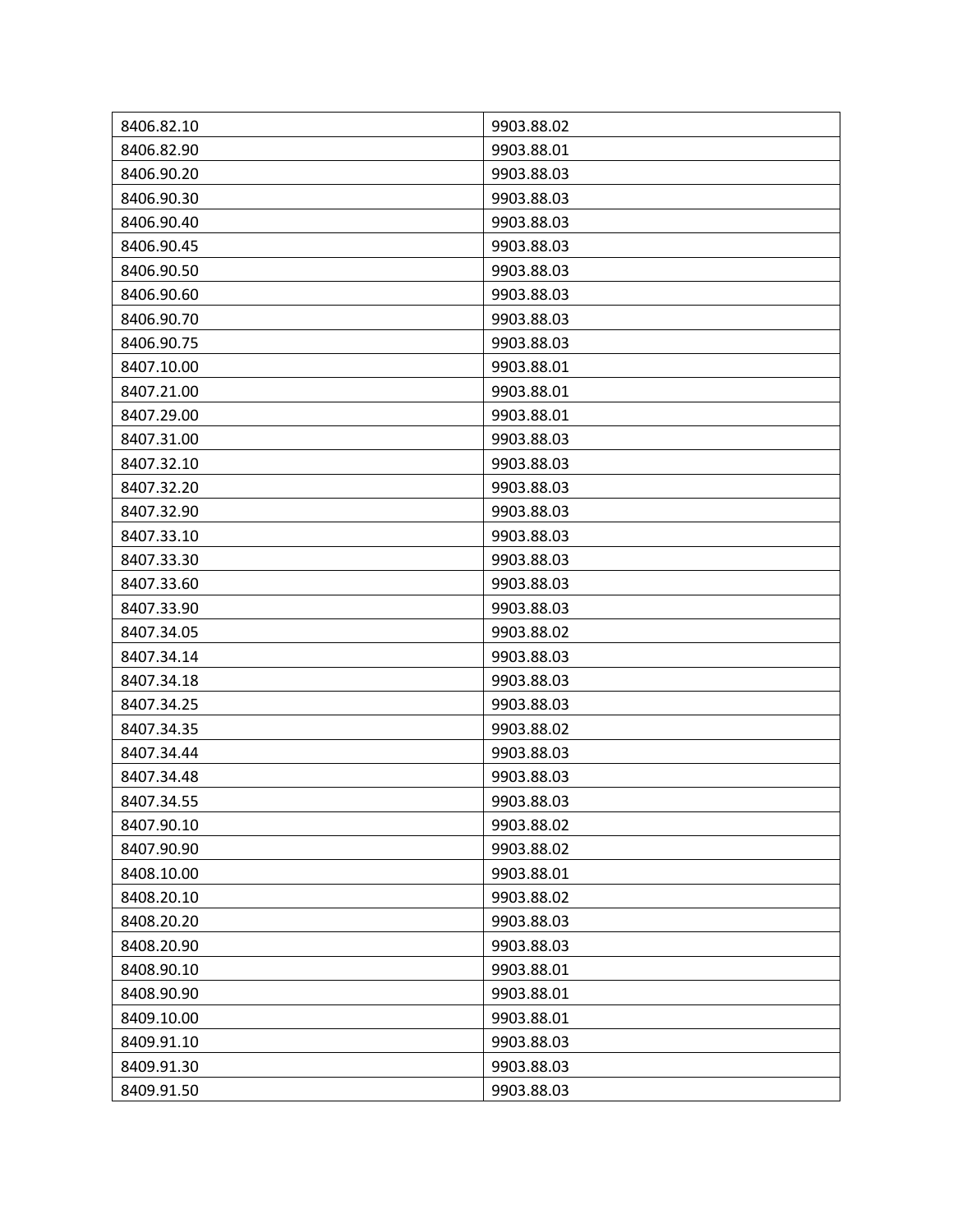| 8409.91.92 | 9903.88.03 |
|------------|------------|
| 8409.91.99 | 9903.88.03 |
| 8409.99.10 | 9903.88.03 |
| 8409.99.91 | 9903.88.03 |
| 8409.99.92 | 9903.88.03 |
| 8409.99.99 | 9903.88.03 |
| 8410.11.00 | 9903.88.01 |
| 8410.12.00 | 9903.88.01 |
| 8410.13.00 | 9903.88.01 |
| 8410.90.00 | 9903.88.01 |
| 8411.11.40 | 9903.88.01 |
| 8411.11.80 | 9903.88.01 |
| 8411.12.40 | 9903.88.01 |
| 8411.12.80 | 9903.88.01 |
| 8411.21.40 | 9903.88.01 |
| 8411.21.80 | 9903.88.01 |
| 8411.22.40 | 9903.88.01 |
| 8411.22.80 | 9903.88.01 |
| 8411.81.40 | 9903.88.01 |
| 8411.81.80 | 9903.88.01 |
| 8411.82.40 | 9903.88.01 |
| 8411.82.80 | 9903.88.01 |
| 8411.91.10 | 9903.88.01 |
| 8411.91.90 | 9903.88.01 |
| 8411.99.10 | 9903.88.01 |
| 8411.99.90 | 9903.88.01 |
| 8412.10.00 | 9903.88.01 |
| 8412.21.00 | 9903.88.01 |
| 8412.29.40 | 9903.88.01 |
| 8412.29.80 | 9903.88.01 |
| 8412.31.00 | 9903.88.01 |
| 8412.39.00 | 9903.88.01 |
| 8412.80.10 | 9903.88.01 |
| 8412.80.90 | 9903.88.01 |
| 8412.90.10 | 9903.88.01 |
| 8412.90.90 | 9903.88.03 |
| 8413.11.00 | 9903.88.03 |
| 8413.19.00 | 9903.88.01 |
| 8413.20.00 | 9903.88.03 |
| 8413.30.10 | 9903.88.03 |
| 8413.30.90 | 9903.88.03 |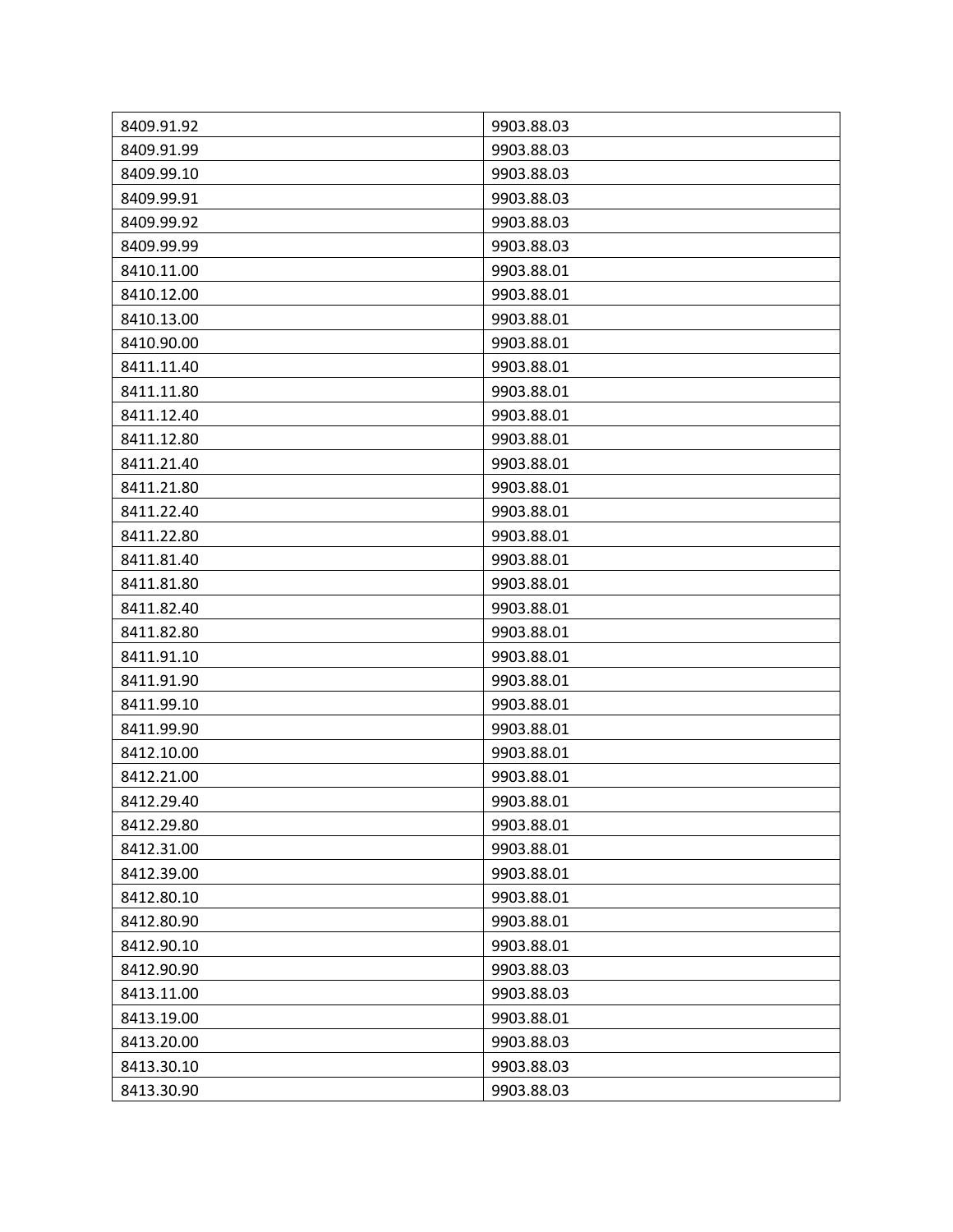| 8413.40.00 | 9903.88.01 |
|------------|------------|
| 8413.50.00 | 9903.88.01 |
| 8413.60.00 | 9903.88.01 |
| 8413.70.10 | 9903.88.01 |
| 8413.70.20 | 9903.88.01 |
| 8413.81.00 | 9903.88.01 |
| 8413.82.00 | 9903.88.01 |
| 8413.91.10 | 9903.88.01 |
| 8413.91.20 | 9903.88.01 |
| 8413.91.90 | 9903.88.01 |
| 8413.92.00 | 9903.88.03 |
| 8414.10.00 | 9903.88.03 |
| 8414.20.00 | 9903.88.03 |
| 8414.30.40 | 9903.88.01 |
| 8414.30.80 | 9903.88.01 |
| 8414.40.00 | 9903.88.03 |
| 8414.59.10 | 9903.88.03 |
| 8414.59.15 | 9903.88.03 |
| 8414.59.30 | 9903.88.01 |
| 8414.59.65 | 9903.88.03 |
| 8414.60.00 | 9903.88.03 |
| 8414.70.00 | 9903.88.01 |
| 8414.80.05 | 9903.88.01 |
| 8414.80.16 | 9903.88.03 |
| 8414.80.20 | 9903.88.01 |
| 8414.80.90 | 9903.88.03 |
| 8414.90.10 | 9903.88.03 |
| 8414.90.30 | 9903.88.01 |
| 8414.90.41 | 9903.88.01 |
| 8414.90.91 | 9903.88.01 |
| 8415.10.30 | 9903.88.03 |
| 8415.10.60 | 9903.88.03 |
| 8415.10.90 | 9903.88.03 |
| 8415.20.00 | 9903.88.03 |
| 8415.81.01 | 9903.88.03 |
| 8415.82.01 | 9903.88.03 |
| 8415.83.00 | 9903.88.03 |
| 8415.90.40 | 9903.88.15 |
| 8415.90.80 | 9903.88.15 |
| 8416.10.00 | 9903.88.15 |
| 8416.20.00 | 9903.88.15 |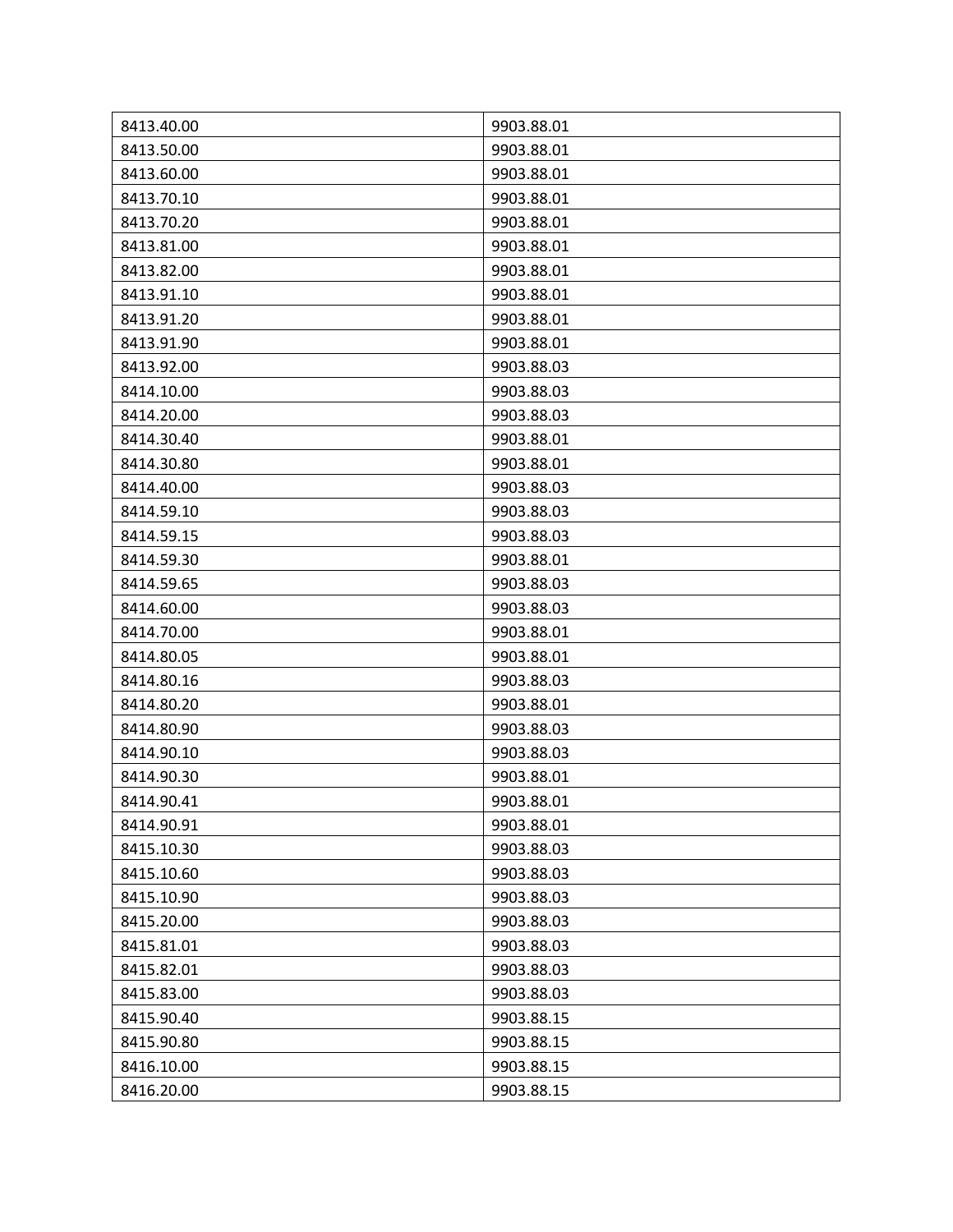| 8416.30.00 | 9903.88.03 |
|------------|------------|
| 8416.90.00 | 9903.88.01 |
| 8417.10.00 | 9903.88.01 |
| 8417.20.00 | 9903.88.15 |
| 8417.80.00 | 9903.88.01 |
| 8417.90.00 | 9903.88.01 |
| 8418.10.00 | 9903.88.03 |
| 8418.21.00 | 9903.88.03 |
| 8418.29.10 | 9903.88.03 |
| 8418.29.20 | 9903.88.03 |
| 8418.30.00 | 9903.88.03 |
| 8418.40.00 | 9903.88.03 |
| 8418.50.00 | 9903.88.03 |
| 8418.61.01 | 9903.88.03 |
| 8418.69.01 | 9903.88.01 |
| 8418.91.00 | 9903.88.03 |
| 8418.99.40 | 9903.88.03 |
| 8418.99.80 | 9903.88.03 |
| 8419.11.00 | 9903.88.01 |
| 8419.12.00 | 9903.88.01 |
| 8419.19.01 | 9903.88.01 |
| 8419.33.10 | 9903.88.01 |
| 8419.33.50 | 9903.88.01 |
| 8419.34.00 | 9903.88.01 |
| 8419.35.10 | 9903.88.01 |
| 8419.35.50 | 9903.88.01 |
| 8419.39.02 | 9903.88.01 |
| 8419.40.00 | 9903.88.01 |
| 8419.50.10 | 9903.88.01 |
| 8419.50.50 | 9903.88.01 |
| 8419.60.10 | 9903.88.02 |
| 8419.60.50 | 9903.88.01 |
| 8419.81.50 | 9903.88.15 |
| 8419.81.90 | 9903.88.15 |
| 8419.89.10 | 9903.88.02 |
| 8419.89.60 | 9903.88.01 |
| 8419.89.95 | 9903.88.02 |
| 8419.90.10 | 9903.88.01 |
| 8419.90.20 | 9903.88.01 |
| 8419.90.30 | 9903.88.01 |
| 8419.90.50 | 9903.88.01 |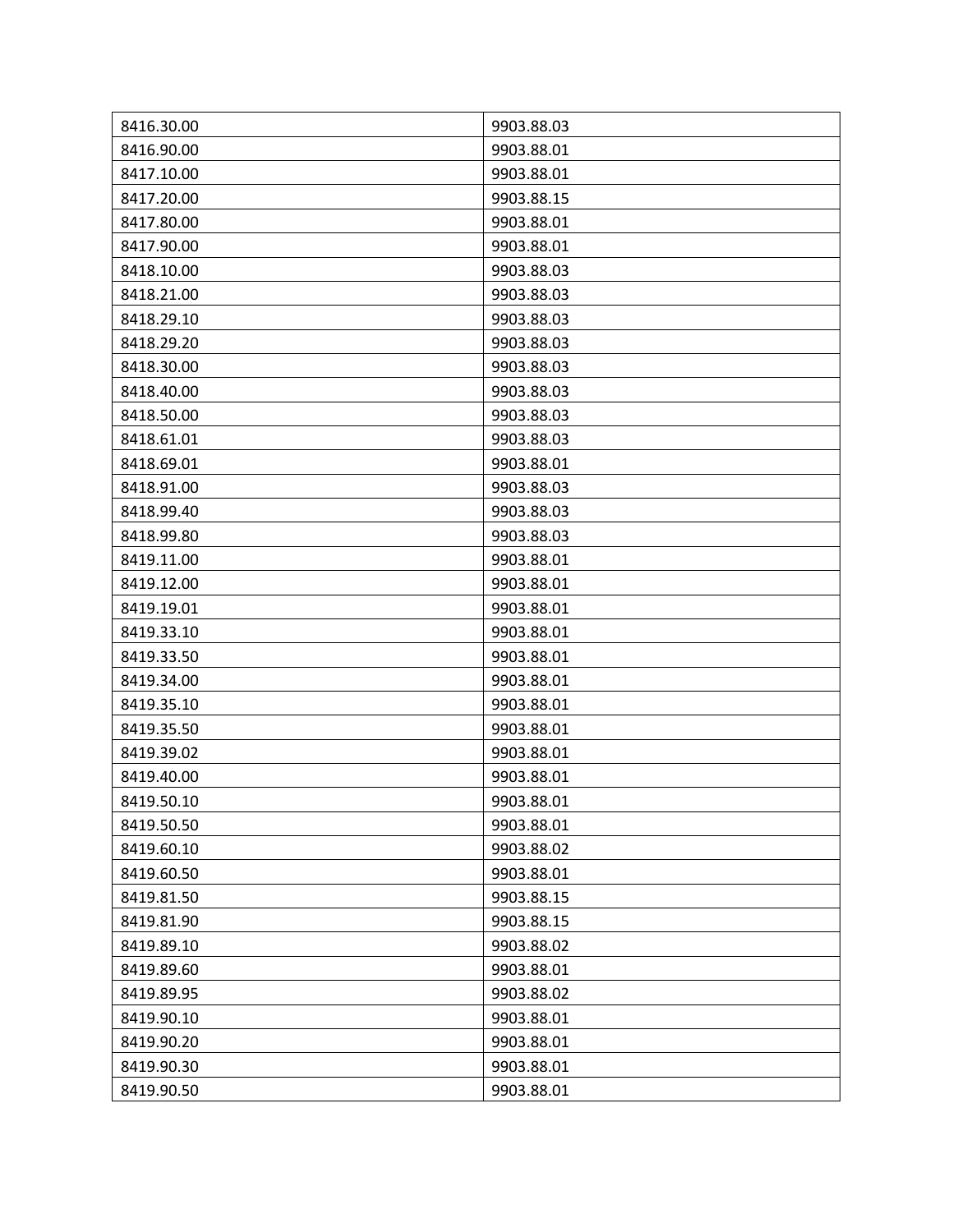| 8419.90.85               | 9903.88.01               |
|--------------------------|--------------------------|
| 8419.90.95<br>8420.10.10 | 9903.88.01<br>9903.88.15 |
|                          |                          |
| 8420.10.20               | 9903.88.02               |
| 8420.10.90               | 9903.88.01               |
| 8420.91.10               | 9903.88.01               |
| 8420.91.20               | 9903.88.01               |
| 8420.91.90               | 9903.88.01               |
| 8420.99.10               | 9903.88.02               |
| 8420.99.20               | 9903.88.01               |
| 8420.99.90               | 9903.88.01               |
| 8421.11.00               | 9903.88.03               |
| 8421.12.00               | 9903.88.15               |
| 8421.19.00               | 9903.88.01               |
| 8421.21.00               | 9903.88.01               |
| 8421.22.00               | 9903.88.01               |
| 8421.23.00               | 9903.88.03               |
| 8421.29.00               | 9903.88.01               |
| 8421.31.00               | 9903.88.03               |
| 8421.32.00               | 9903.88.01               |
| 8421.39.01               | 9903.88.01               |
| 8421.91.20               | 9903.88.15               |
| 8421.91.40               | 9903.88.15               |
| 8421.91.60               | 9903.88.01               |
| 8421.99.01               | 9903.88.01               |
| 8422.11.00               | 9903.88.15               |
| 8422.19.00               | 9903.88.01               |
| 8422.20.00               | 9903.88.01               |
| 8422.30.11               | 9903.88.01               |
| 8422.30.91               | 9903.88.01               |
| 8422.40.11               | 9903.88.01               |
| 8422.40.91               | 9903.88.01               |
| 8422.90.02               | 9903.88.15               |
| 8422.90.04               | 9903.88.03               |
| 8422.90.06               | 9903.88.01               |
| 8422.90.11               | 9903.88.15               |
| 8422.90.21               | 9903.88.15               |
| 8422.90.91               | 9903.88.01               |
| 8423.20.10               | 9903.88.01               |
| 8423.20.90               | 9903.88.01               |
| 8423.30.00               | 9903.88.01               |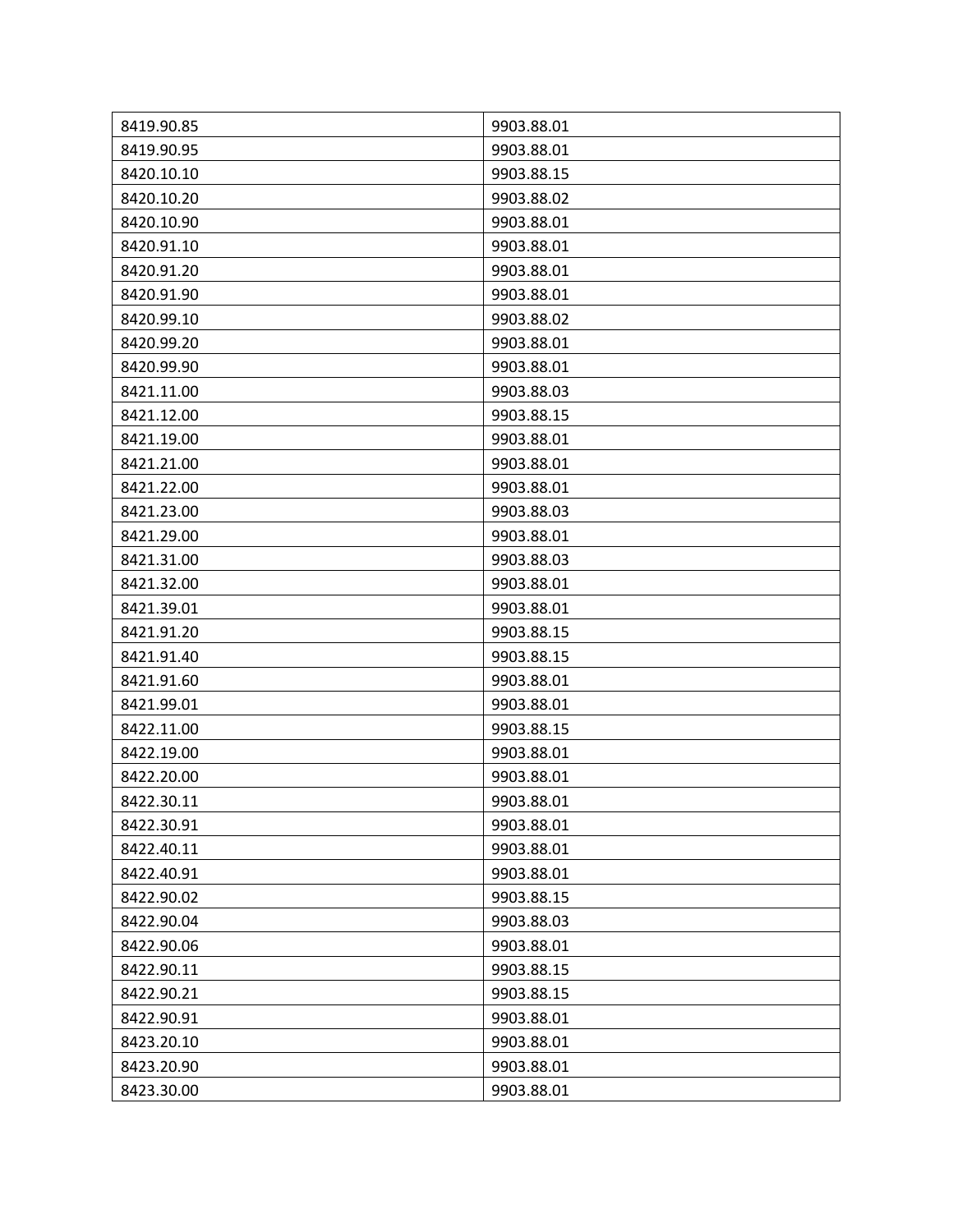| 8423.81.00 | 9903.88.03 |
|------------|------------|
| 8423.82.00 | 9903.88.01 |
| 8423.89.10 | 9903.88.01 |
| 8423.89.90 | 9903.88.01 |
| 8423.90.10 | 9903.88.01 |
| 8423.90.90 | 9903.88.01 |
| 8424.10.00 | 9903.88.15 |
| 8424.20.10 | 9903.88.03 |
| 8424.20.90 | 9903.88.03 |
| 8424.30.10 | 9903.88.03 |
| 8424.30.90 | 9903.88.03 |
| 8424.41.10 | 9903.88.03 |
| 8424.41.90 | 9903.88.03 |
| 8424.49.00 | 9903.88.03 |
| 8424.82.00 | 9903.88.02 |
| 8424.89.10 | 9903.88.01 |
| 8424.89.90 | 9903.88.02 |
| 8424.90.05 | 9903.88.15 |
| 8424.90.10 | 9903.88.15 |
| 8424.90.20 | 9903.88.01 |
| 8424.90.90 | 9903.88.03 |
| 8425.11.00 | 9903.88.01 |
| 8425.19.00 | 9903.88.03 |
| 8425.31.01 | 9903.88.03 |
| 8425.39.01 | 9903.88.01 |
| 8425.41.00 | 9903.88.03 |
| 8425.42.00 | 9903.88.03 |
| 8425.49.00 | 9903.88.03 |
| 8426.30.00 | 9903.88.03 |
| 8426.41.00 | 9903.88.01 |
| 8426.49.00 | 9903.88.01 |
| 8426.91.00 | 9903.88.03 |
| 8426.99.00 | 9903.88.01 |
| 8427.10.40 | 9903.88.01 |
| 8427.10.80 | 9903.88.01 |
| 8427.20.40 | 9903.88.01 |
| 8427.20.80 | 9903.88.01 |
| 8427.90.00 | 9903.88.03 |
| 8428.10.00 | 9903.88.15 |
| 8428.20.00 | 9903.88.01 |
| 8428.31.00 | 9903.88.01 |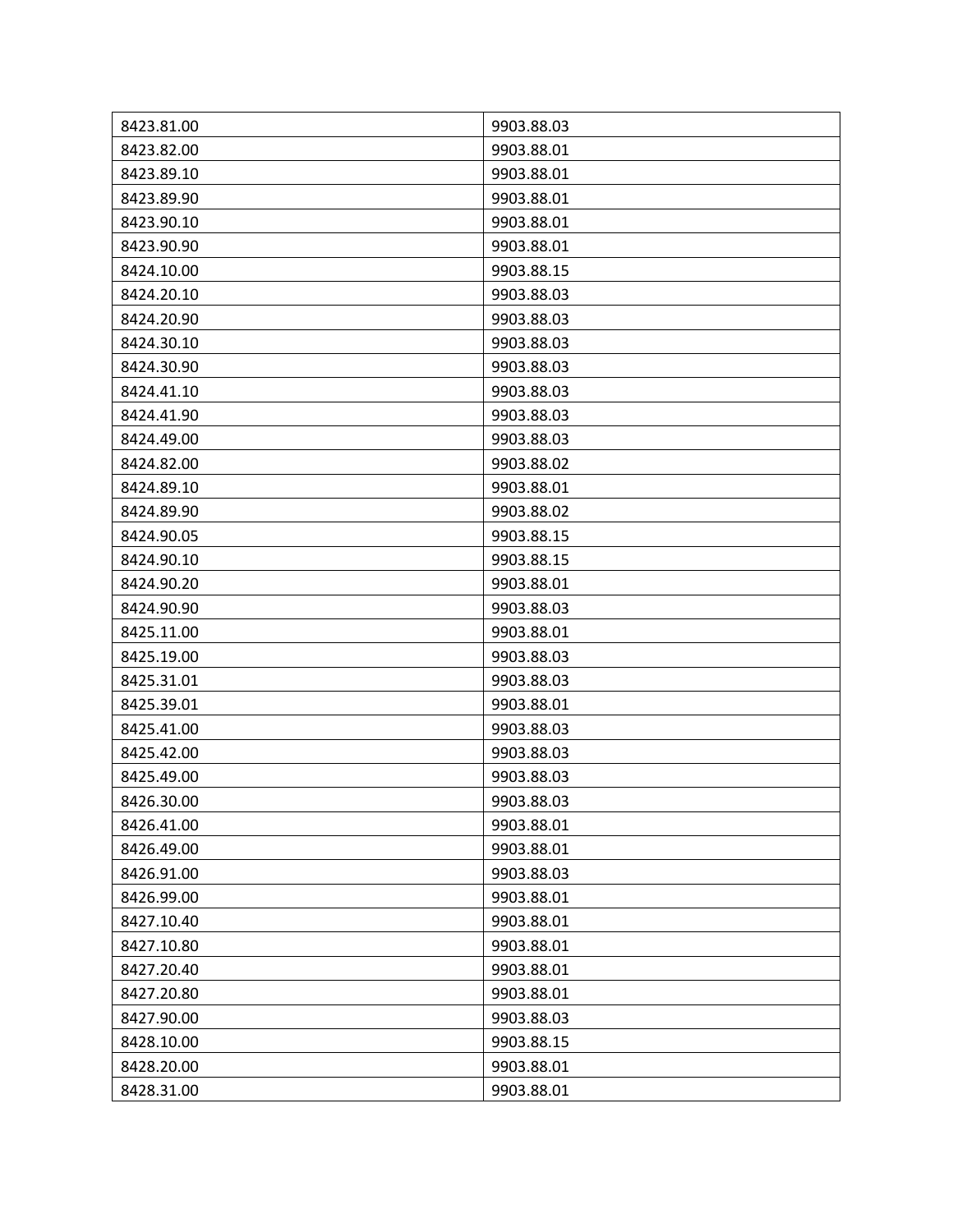| 8428.32.00<br>9903.88.01 |  |
|--------------------------|--|
| 8428.33.00<br>9903.88.01 |  |
| 8428.39.00<br>9903.88.01 |  |
| 8428.40.00<br>9903.88.03 |  |
| 8428.60.00<br>9903.88.15 |  |
| 8428.70.00<br>9903.88.01 |  |
| 8428.90.03<br>9903.88.01 |  |
| 8429.11.00<br>9903.88.01 |  |
| 8429.19.00<br>9903.88.01 |  |
| 8429.20.00<br>9903.88.01 |  |
| 8429.30.00<br>9903.88.01 |  |
| 8429.40.00<br>9903.88.01 |  |
| 8429.51.10<br>9903.88.01 |  |
| 8429.51.50<br>9903.88.01 |  |
| 8429.52.10<br>9903.88.01 |  |
| 9903.88.01<br>8429.52.50 |  |
| 8429.59.10<br>9903.88.01 |  |
| 9903.88.01<br>8429.59.50 |  |
| 8430.10.00<br>9903.88.01 |  |
| 8430.20.00<br>9903.88.15 |  |
| 8430.31.00<br>9903.88.01 |  |
| 8430.39.00<br>9903.88.01 |  |
| 8430.41.00<br>9903.88.01 |  |
| 8430.49.40<br>9903.88.03 |  |
| 8430.49.80<br>9903.88.01 |  |
| 8430.50.10<br>9903.88.03 |  |
| 8430.50.50<br>9903.88.01 |  |
| 8430.61.00<br>9903.88.01 |  |
| 8430.69.01<br>9903.88.01 |  |
| 8431.10.00<br>9903.88.01 |  |
| 8431.20.00<br>9903.88.01 |  |
| 8431.31.00<br>9903.88.01 |  |
| 8431.39.00<br>9903.88.01 |  |
| 8431.41.00<br>9903.88.01 |  |
| 8431.42.00<br>9903.88.01 |  |
| 9903.88.01<br>8431.43.40 |  |
| 8431.43.80<br>9903.88.01 |  |
| 8431.49.10<br>9903.88.01 |  |
| 8431.49.90<br>9903.88.01 |  |
| 8432.10.00<br>9903.88.01 |  |
| 8432.21.00<br>9903.88.01 |  |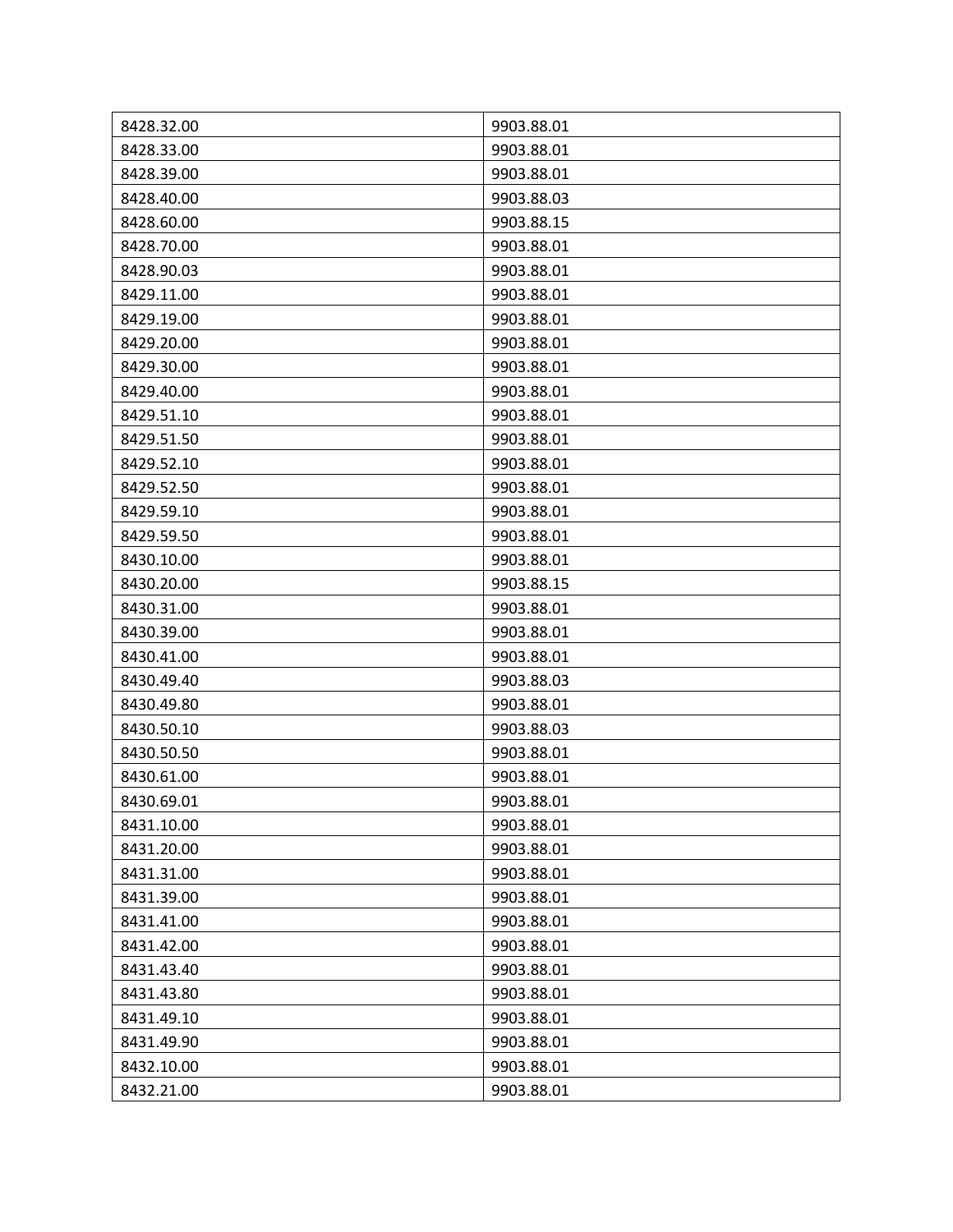| 8432.29.00 | 9903.88.02 |
|------------|------------|
| 8432.31.00 | 9903.88.02 |
| 8432.39.00 | 9903.88.02 |
| 8432.41.00 | 9903.88.03 |
| 8432.42.00 | 9903.88.02 |
| 8432.80.00 | 9903.88.01 |
| 8432.90.00 | 9903.88.01 |
| 8433.11.00 | 9903.88.15 |
| 8433.19.00 | 9903.88.15 |
| 8433.20.00 | 9903.88.01 |
| 8433.30.00 | 9903.88.01 |
| 8433.40.00 | 9903.88.01 |
| 8433.51.00 | 9903.88.01 |
| 8433.52.00 | 9903.88.01 |
| 8433.53.00 | 9903.88.01 |
| 8433.59.00 | 9903.88.01 |
| 8433.60.00 | 9903.88.01 |
| 8433.90.10 | 9903.88.03 |
| 8433.90.50 | 9903.88.01 |
| 8434.10.00 | 9903.88.15 |
| 8434.20.00 | 9903.88.01 |
| 8434.90.00 | 9903.88.01 |
| 8435.10.00 | 9903.88.15 |
| 8435.90.00 | 9903.88.15 |
| 8436.10.00 | 9903.88.01 |
| 8436.21.00 | 9903.88.01 |
| 8436.29.00 | 9903.88.01 |
| 8436.80.00 | 9903.88.01 |
| 8436.91.00 | 9903.88.01 |
| 8436.99.00 | 9903.88.01 |
| 8437.10.00 | 9903.88.01 |
| 8437.80.00 | 9903.88.01 |
| 8437.90.00 | 9903.88.01 |
| 8438.10.00 | 9903.88.15 |
| 8438.20.00 | 9903.88.15 |
| 8438.30.00 | 9903.88.15 |
| 8438.40.00 | 9903.88.15 |
| 8438.50.00 | 9903.88.01 |
| 8438.60.00 | 9903.88.01 |
| 8438.80.00 | 9903.88.01 |
| 8438.90.10 | 9903.88.15 |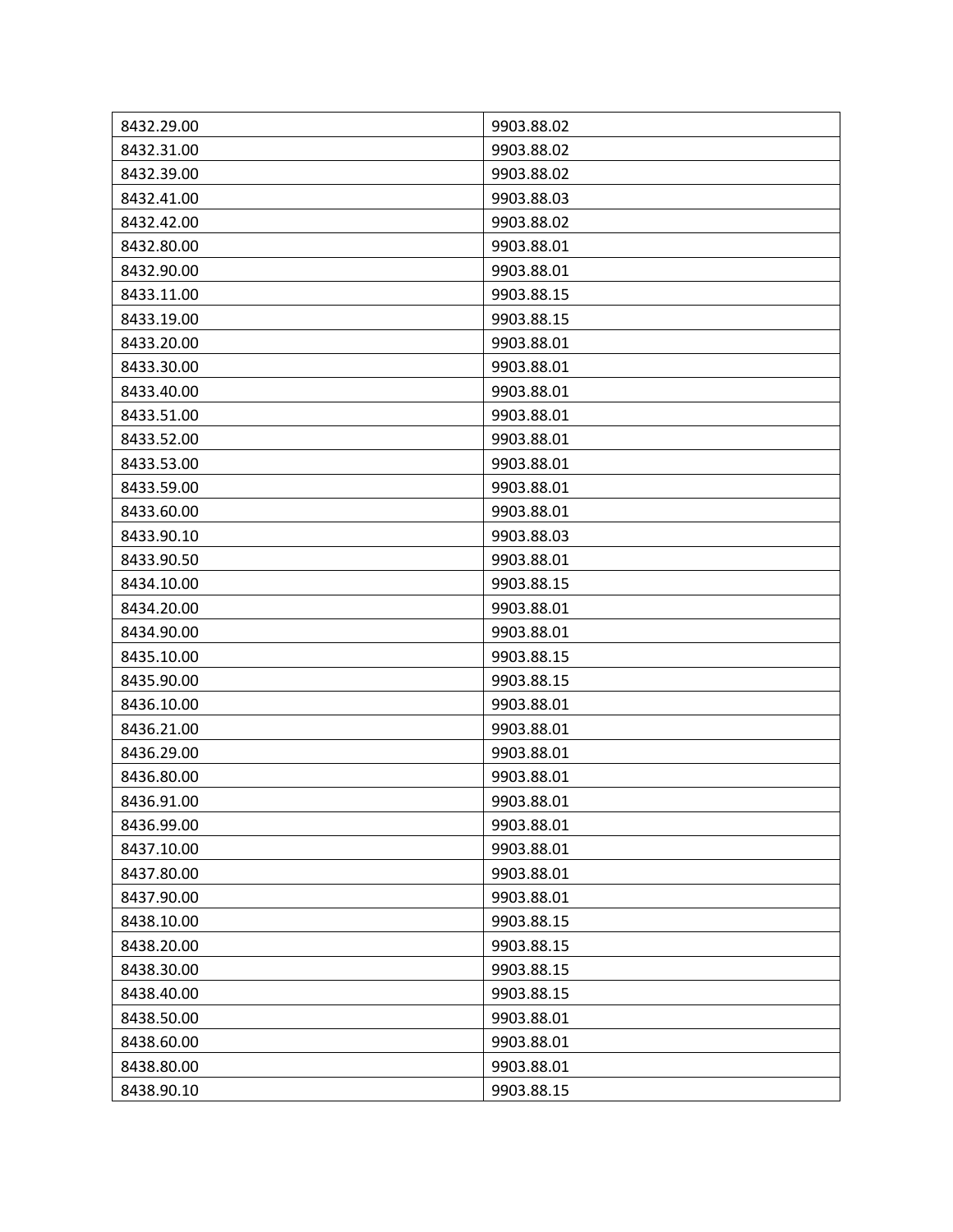| 8438.90.90 | 9903.88.01 |
|------------|------------|
| 8439.10.00 | 9903.88.01 |
| 8439.20.00 | 9903.88.01 |
| 8439.30.00 | 9903.88.01 |
| 8439.91.10 | 9903.88.01 |
| 8439.91.90 | 9903.88.01 |
| 8439.99.10 | 9903.88.01 |
| 8439.99.50 | 9903.88.01 |
| 8440.10.00 | 9903.88.15 |
| 8440.90.00 | 9903.88.15 |
| 8441.10.00 | 9903.88.03 |
| 8441.20.00 | 9903.88.01 |
| 8441.30.00 | 9903.88.01 |
| 8441.40.00 | 9903.88.01 |
| 8441.80.00 | 9903.88.01 |
| 8441.90.00 | 9903.88.01 |
| 8442.30.01 | 9903.88.01 |
| 8442.40.00 | 9903.88.01 |
| 8442.50.10 | 9903.88.03 |
| 8442.50.90 | 9903.88.15 |
| 8443.11.10 | 9903.88.01 |
| 8443.11.50 | 9903.88.01 |
| 8443.12.00 | 9903.88.01 |
| 8443.13.00 | 9903.88.01 |
| 8443.14.00 | 9903.88.01 |
| 8443.15.00 | 9903.88.03 |
| 8443.16.00 | 9903.88.03 |
| 8443.17.00 | 9903.88.01 |
| 8443.19.20 | 9903.88.15 |
| 8443.19.30 | 9903.88.01 |
| 8443.31.00 | 9903.88.15 |
| 8443.32.10 | 9903.88.15 |
| 8443.32.50 | 9903.88.15 |
| 8443.39.10 | 9903.88.15 |
| 8443.39.20 | 9903.88.03 |
| 8443.39.30 | 9903.88.03 |
| 8443.39.40 | 9903.88.03 |
| 8443.39.50 | 9903.88.03 |
| 8443.39.90 | 9903.88.15 |
| 8443.91.10 | 9903.88.01 |
| 8443.91.20 | 9903.88.15 |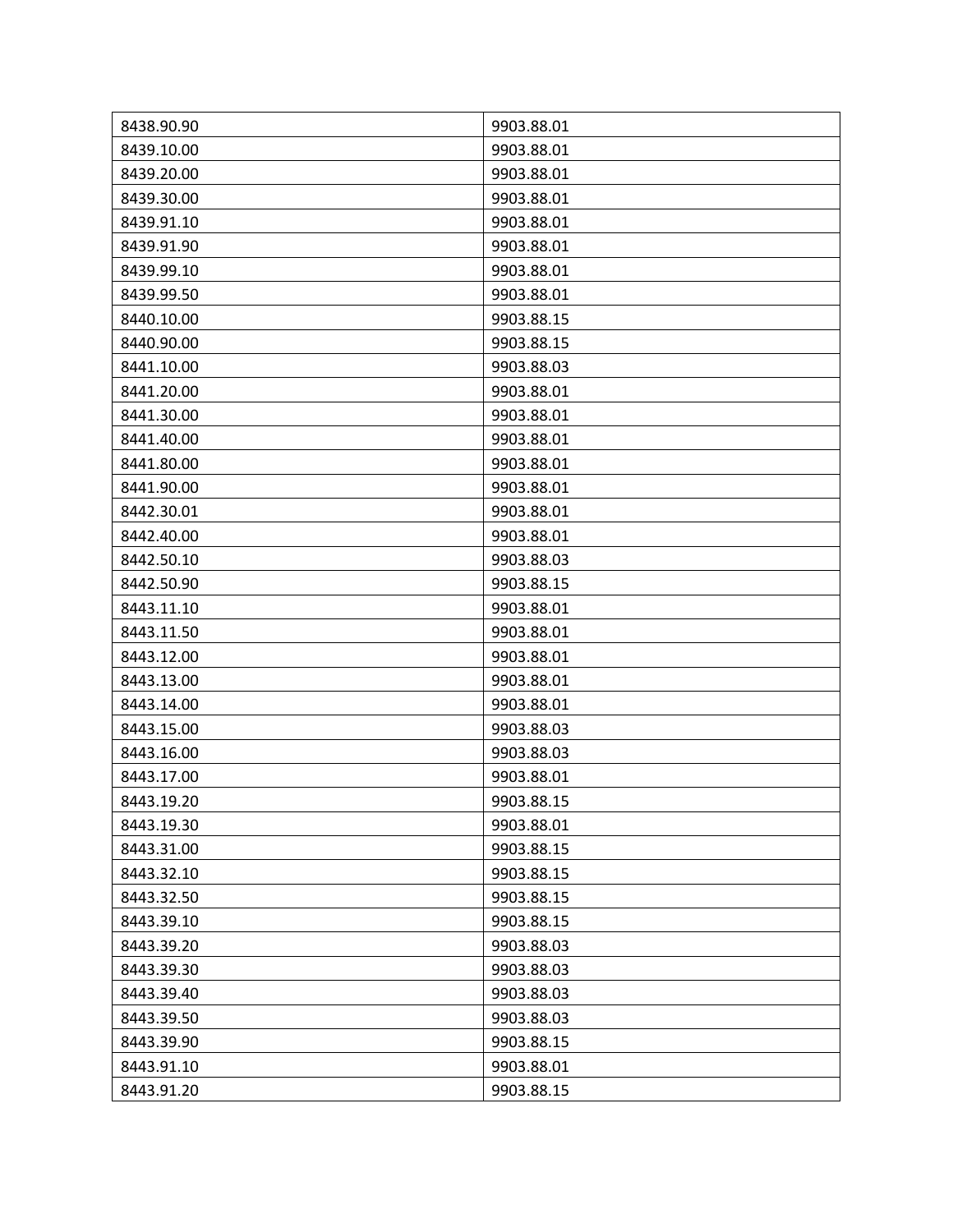| 8443.91.30 | 9903.88.15 |
|------------|------------|
| 8443.99.10 | 9903.88.03 |
| 8443.99.20 | 9903.88.01 |
| 8443.99.25 | 9903.88.15 |
| 8443.99.30 | 9903.88.03 |
| 8443.99.35 | 9903.88.03 |
| 8443.99.40 | 9903.88.02 |
| 8443.99.45 | 9903.88.01 |
| 8443.99.50 | 9903.88.15 |
| 8444.00.00 | 9903.88.01 |
| 8445.11.00 | 9903.88.15 |
| 8445.12.00 | 9903.88.15 |
| 8445.13.00 | 9903.88.15 |
| 8445.19.00 | 9903.88.15 |
| 8445.20.00 | 9903.88.15 |
| 8445.30.00 | 9903.88.15 |
| 8445.40.00 | 9903.88.15 |
| 8445.90.00 | 9903.88.15 |
| 8446.10.00 | 9903.88.15 |
| 8446.21.50 | 9903.88.15 |
| 8446.29.00 | 9903.88.15 |
| 8446.30.10 | 9903.88.15 |
| 8446.30.50 | 9903.88.03 |
| 8447.11.10 | 9903.88.15 |
| 8447.11.90 | 9903.88.15 |
| 8447.12.10 | 9903.88.15 |
| 8447.12.90 | 9903.88.15 |
| 8447.20.20 | 9903.88.15 |
| 8447.20.30 | 9903.88.15 |
| 8447.20.40 | 9903.88.15 |
| 8447.20.60 | 9903.88.15 |
| 8447.90.10 | 9903.88.15 |
| 8447.90.50 | 9903.88.15 |
| 8447.90.90 | 9903.88.15 |
| 8448.11.00 | 9903.88.15 |
| 8448.19.00 | 9903.88.15 |
| 8448.20.10 | 9903.88.15 |
| 8448.20.50 | 9903.88.15 |
| 8448.31.00 | 9903.88.15 |
| 8448.32.00 | 9903.88.15 |
| 8448.33.00 | 9903.88.15 |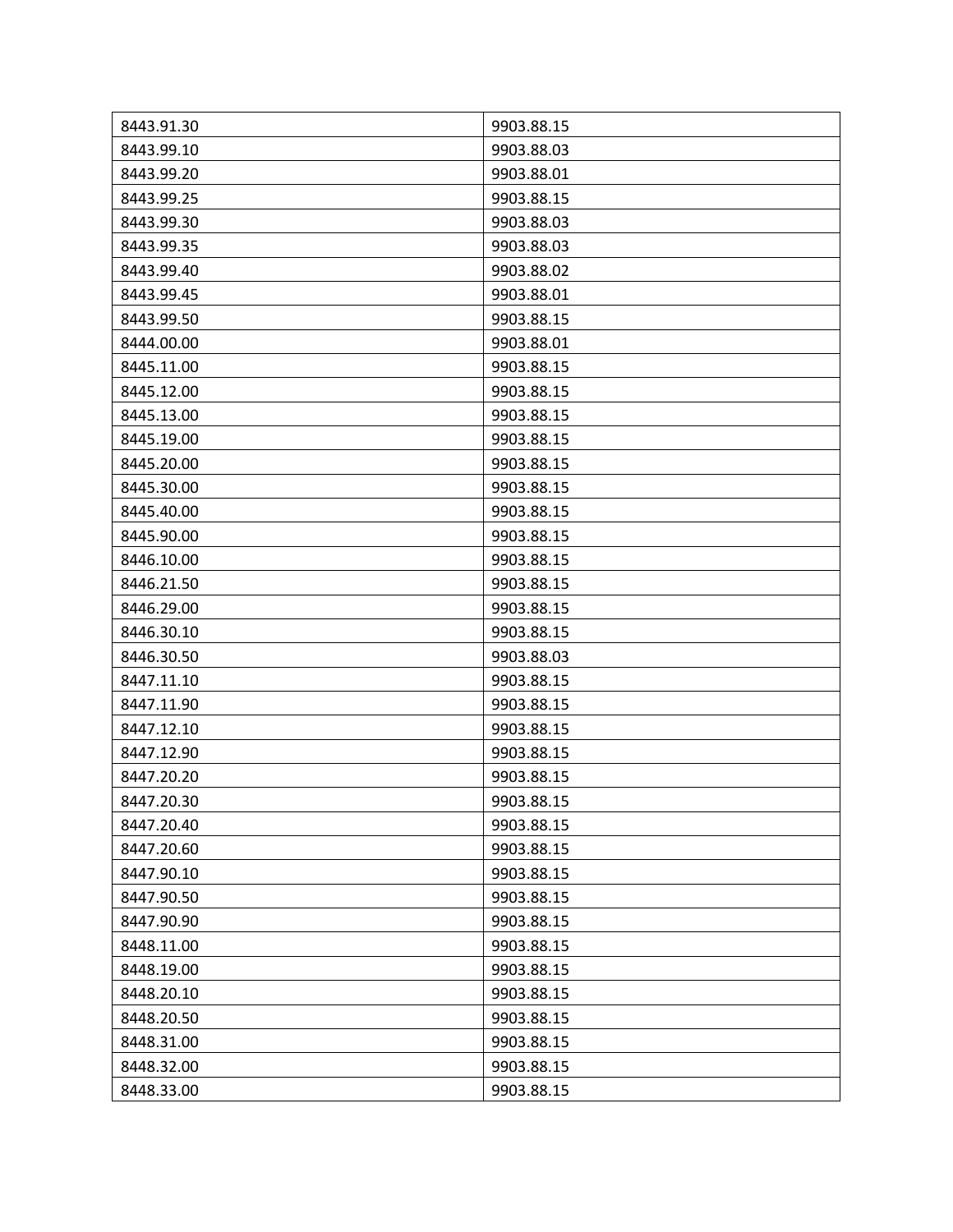| 8448.39.10 | 9903.88.15 |
|------------|------------|
| 8448.39.50 | 9903.88.15 |
| 8448.39.90 | 9903.88.15 |
| 8448.42.00 | 9903.88.15 |
| 8448.49.10 | 9903.88.15 |
| 8448.49.20 | 9903.88.15 |
| 8448.51.10 | 9903.88.15 |
| 8448.51.20 | 9903.88.03 |
| 8448.51.30 | 9903.88.15 |
| 8448.51.50 | 9903.88.15 |
| 8448.59.10 | 9903.88.15 |
| 8448.59.50 | 9903.88.15 |
| 8449.00.10 | 9903.88.15 |
| 8449.00.50 | 9903.88.15 |
| 8450.11.00 | 9903.88.15 |
| 8450.20.00 | 9903.88.15 |
| 8450.90.20 | 9903.88.15 |
| 8450.90.40 | 9903.88.15 |
| 8450.90.60 | 9903.88.15 |
| 8451.10.00 | 9903.88.03 |
| 8451.21.00 | 9903.88.03 |
| 8451.29.00 | 9903.88.03 |
| 8451.30.00 | 9903.88.03 |
| 8451.40.00 | 9903.88.03 |
| 8451.50.00 | 9903.88.03 |
| 8451.80.00 | 9903.88.03 |
| 8451.90.30 | 9903.88.03 |
| 8451.90.60 | 9903.88.03 |
| 8451.90.90 | 9903.88.03 |
| 8452.10.00 | 9903.88.15 |
| 8452.21.10 | 9903.88.15 |
| 8452.21.90 | 9903.88.15 |
| 8452.29.10 | 9903.88.15 |
| 8452.29.90 | 9903.88.03 |
| 8452.30.00 | 9903.88.15 |
| 8452.90.10 | 9903.88.15 |
| 8452.90.20 | 9903.88.15 |
| 8453.10.00 | 9903.88.15 |
| 8453.20.00 | 9903.88.15 |
| 8453.80.00 | 9903.88.15 |
| 8453.90.10 | 9903.88.15 |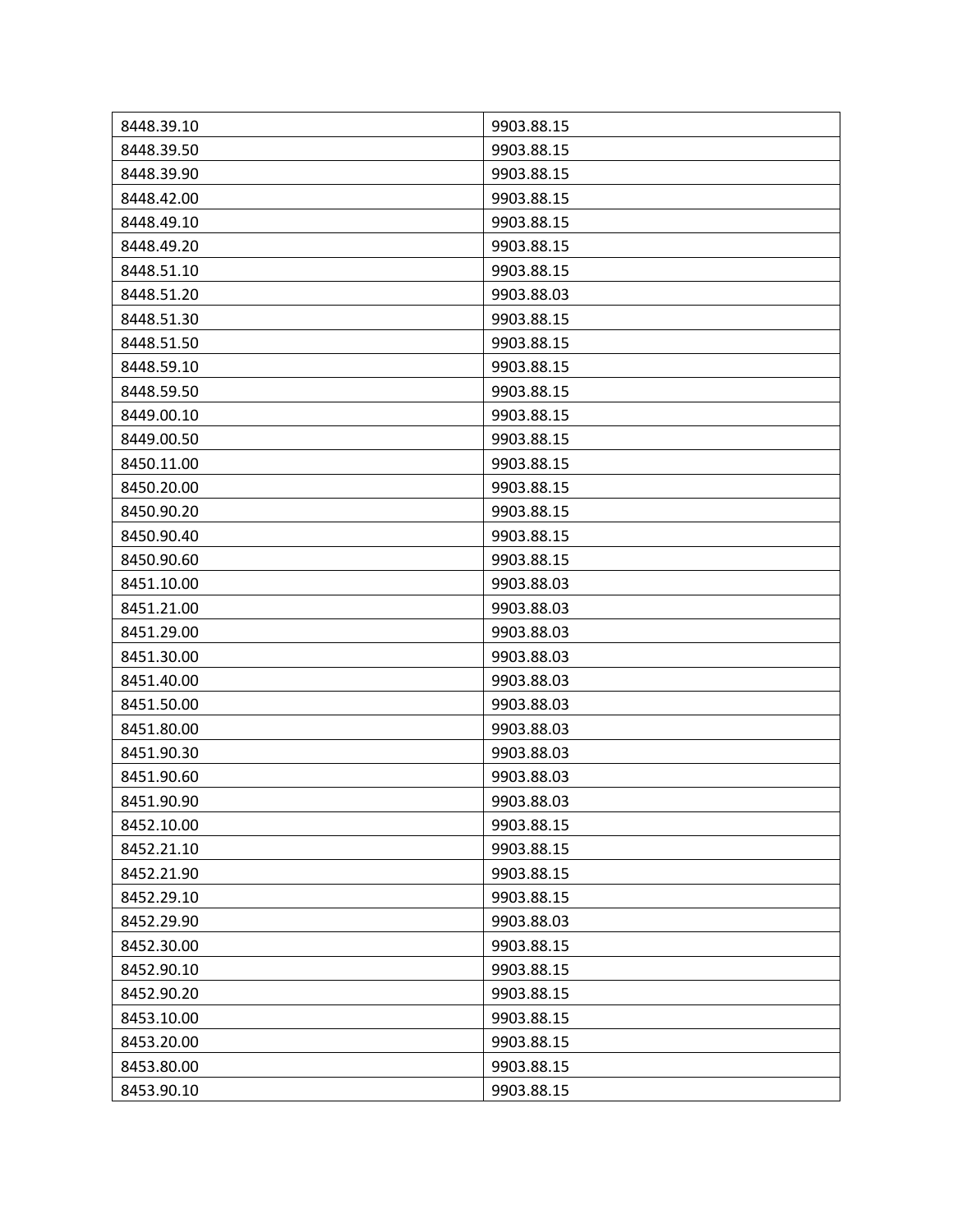| 8453.90.50 | 9903.88.15 |
|------------|------------|
| 8454.10.00 | 9903.88.01 |
| 8454.20.00 | 9903.88.03 |
| 8454.30.00 | 9903.88.01 |
| 8454.90.00 | 9903.88.01 |
| 8455.10.00 | 9903.88.01 |
| 8455.21.00 | 9903.88.01 |
| 8455.22.00 | 9903.88.01 |
| 8455.30.00 | 9903.88.01 |
| 8455.90.40 | 9903.88.02 |
| 8455.90.80 | 9903.88.01 |
| 8456.11.10 | 9903.88.01 |
| 8456.11.70 | 9903.88.01 |
| 8456.11.90 | 9903.88.01 |
| 8456.12.10 | 9903.88.01 |
| 8456.12.70 | 9903.88.01 |
| 8456.12.90 | 9903.88.01 |
| 8456.20.10 | 9903.88.01 |
| 8456.20.50 | 9903.88.01 |
| 8456.30.10 | 9903.88.01 |
| 8456.30.50 | 9903.88.01 |
| 8456.40.10 | 9903.88.01 |
| 8456.40.90 | 9903.88.01 |
| 8456.50.00 | 9903.88.01 |
| 8456.90.31 | 9903.88.01 |
| 8456.90.71 | 9903.88.01 |
| 8457.10.00 | 9903.88.01 |
| 8457.20.00 | 9903.88.01 |
| 8457.30.00 | 9903.88.01 |
| 8458.11.00 | 9903.88.01 |
| 8458.19.00 | 9903.88.01 |
| 8458.91.10 | 9903.88.01 |
| 8458.91.50 | 9903.88.01 |
| 8458.99.10 | 9903.88.01 |
| 8458.99.50 | 9903.88.01 |
| 8459.10.00 | 9903.88.01 |
| 8459.21.00 | 9903.88.01 |
| 8459.29.00 | 9903.88.03 |
| 8459.31.00 | 9903.88.01 |
| 8459.39.00 | 9903.88.01 |
| 8459.41.00 | 9903.88.01 |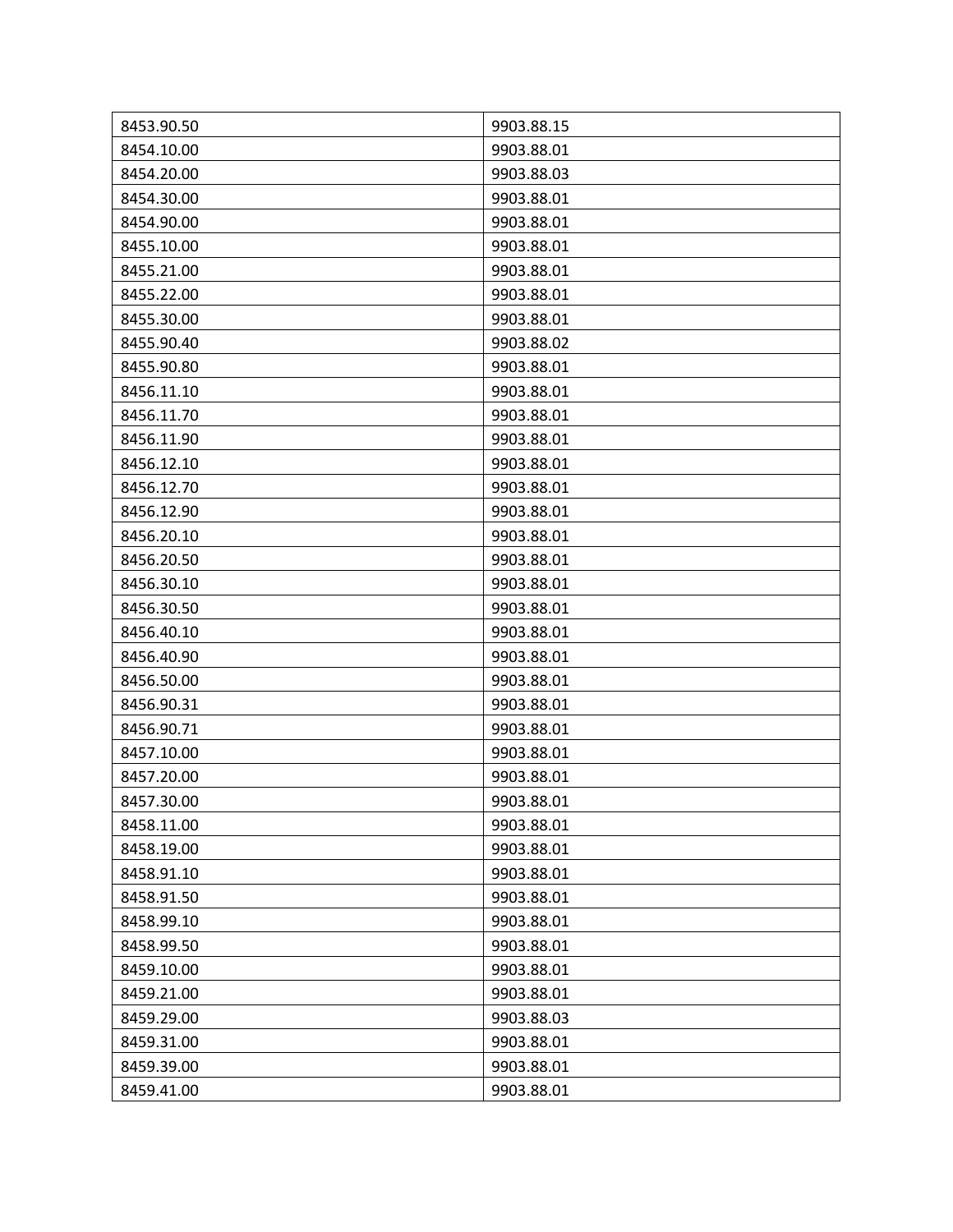| 8459.49.00 | 9903.88.01 |
|------------|------------|
| 8459.51.00 | 9903.88.01 |
| 8459.59.00 | 9903.88.03 |
| 8459.61.00 | 9903.88.01 |
| 8459.69.00 | 9903.88.01 |
| 8459.70.40 | 9903.88.01 |
| 8459.70.80 | 9903.88.01 |
| 8460.12.00 | 9903.88.01 |
| 8460.19.01 | 9903.88.01 |
| 8460.22.00 | 9903.88.01 |
| 8460.23.00 | 9903.88.01 |
| 8460.24.00 | 9903.88.01 |
| 8460.29.01 | 9903.88.01 |
| 8460.31.00 | 9903.88.01 |
| 8460.39.00 | 9903.88.03 |
| 8460.40.40 | 9903.88.01 |
| 8460.40.80 | 9903.88.01 |
| 8460.90.40 | 9903.88.01 |
| 8460.90.80 | 9903.88.01 |
| 8461.20.40 | 9903.88.01 |
| 8461.20.80 | 9903.88.01 |
| 8461.30.40 | 9903.88.01 |
| 8461.30.80 | 9903.88.01 |
| 8461.40.10 | 9903.88.01 |
| 8461.40.50 | 9903.88.01 |
| 8461.50.40 | 9903.88.01 |
| 8461.50.80 | 9903.88.03 |
| 8461.90.30 | 9903.88.01 |
| 8461.90.60 | 9903.88.01 |
| 8462.11.00 | 9903.88.01 |
| 8462.19.00 | 9903.88.01 |
| 8462.22.00 | 9903.88.01 |
| 8462.23.00 | 9903.88.01 |
| 8462.24.00 | 9903.88.01 |
| 8462.25.00 | 9903.88.01 |
| 8462.26.00 | 9903.88.01 |
| 8462.29.00 | 9903.88.01 |
| 8462.32.10 | 9903.88.01 |
| 8462.32.50 | 9903.88.01 |
| 8462.33.00 | 9903.88.01 |
| 8462.39.00 | 9903.88.01 |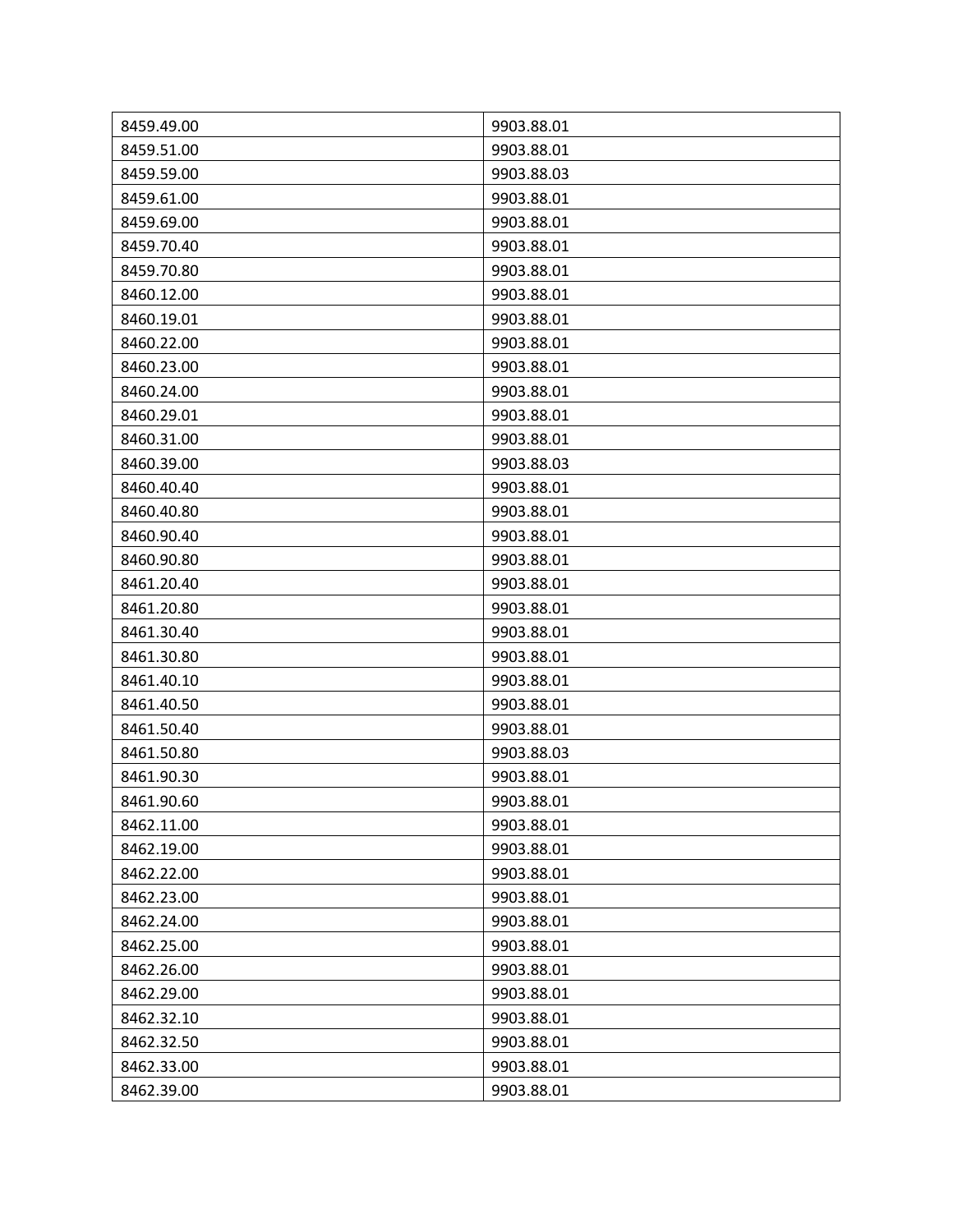| 8462.42.00 | 9903.88.01 |
|------------|------------|
| 8462.49.00 | 9903.88.01 |
| 8462.51.00 | 9903.88.01 |
| 8462.59.00 | 9903.88.01 |
| 8462.61.40 | 9903.88.01 |
| 8462.61.80 | 9903.88.01 |
| 8462.62.40 | 9903.88.01 |
| 8462.62.50 | 9903.88.01 |
| 8462.63.40 | 9903.88.01 |
| 8462.63.80 | 9903.88.01 |
| 8462.69.40 | 9903.88.01 |
| 8462.69.80 | 9903.88.01 |
| 8462.90.40 | 9903.88.01 |
| 8462.90.80 | 9903.88.01 |
| 8463.10.00 | 9903.88.01 |
| 8463.20.00 | 9903.88.01 |
| 8463.30.00 | 9903.88.01 |
| 8463.90.00 | 9903.88.01 |
| 8464.10.01 | 9903.88.02 |
| 8464.20.01 | 9903.88.01 |
| 8464.90.01 | 9903.88.01 |
| 8465.10.00 | 9903.88.01 |
| 8465.20.10 | 9903.88.03 |
| 8465.20.50 | 9903.88.03 |
| 8465.20.80 | 9903.88.03 |
| 8465.91.00 | 9903.88.03 |
| 8465.92.00 | 9903.88.01 |
| 8465.93.00 | 9903.88.01 |
| 8465.94.00 | 9903.88.01 |
| 8465.95.00 | 9903.88.02 |
| 8465.96.00 | 9903.88.15 |
| 8465.99.02 | 9903.88.01 |
| 8466.10.01 | 9903.88.01 |
| 8466.20.10 | 9903.88.01 |
| 8466.20.80 | 9903.88.01 |
| 8466.30.10 | 9903.88.01 |
| 8466.30.60 | 9903.88.01 |
| 8466.30.80 | 9903.88.02 |
| 8466.91.10 | 9903.88.03 |
| 8466.91.50 | 9903.88.01 |
| 8466.92.10 | 9903.88.01 |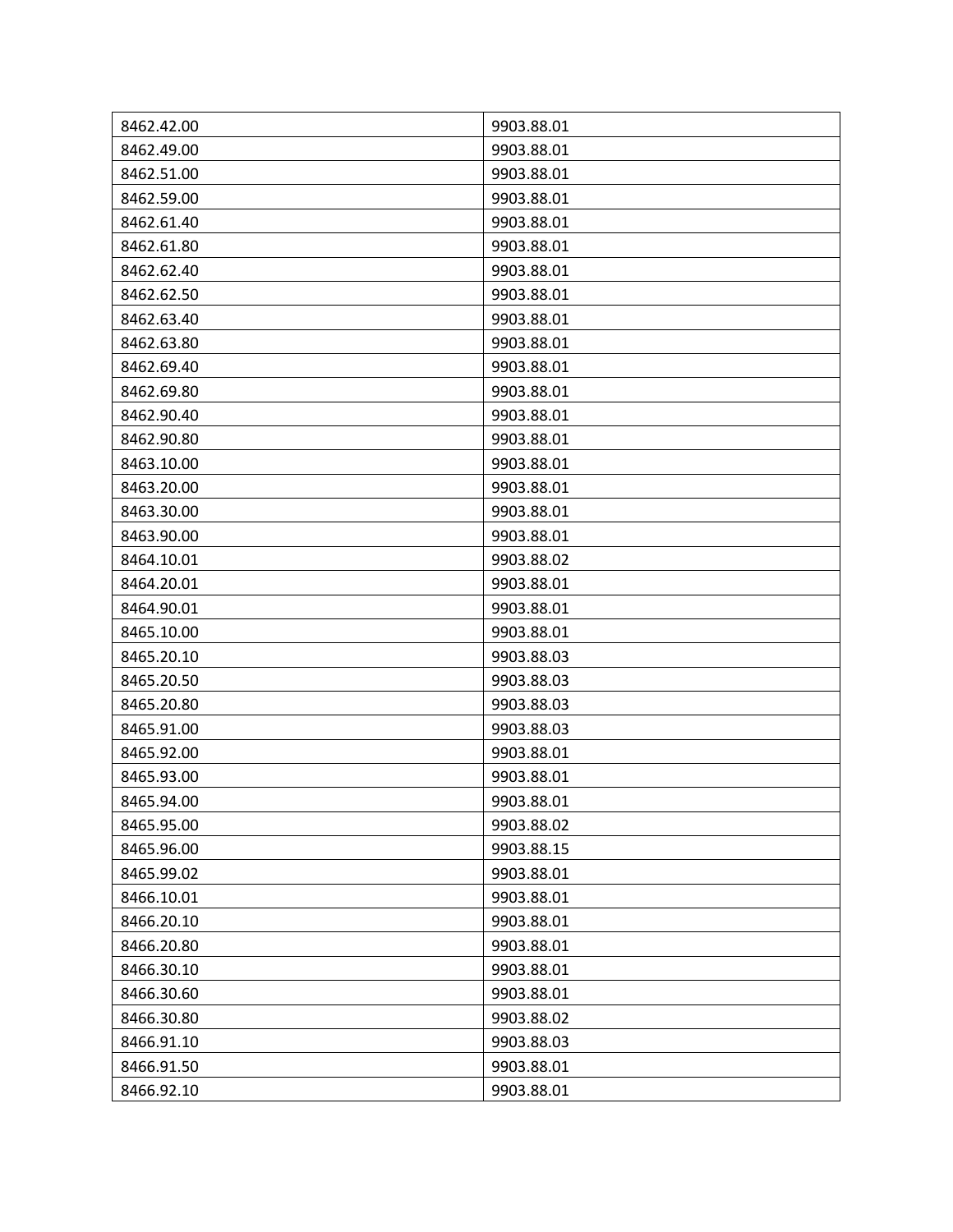| 8466.92.50 | 9903.88.01 |
|------------|------------|
| 8466.93.11 | 9903.88.01 |
| 8466.93.15 | 9903.88.03 |
| 8466.93.30 | 9903.88.01 |
| 8466.93.53 | 9903.88.01 |
| 8466.93.60 | 9903.88.01 |
| 8466.93.75 | 9903.88.01 |
| 8466.93.96 | 9903.88.01 |
| 8466.93.98 | 9903.88.01 |
| 8466.94.20 | 9903.88.01 |
| 8466.94.40 | 9903.88.01 |
| 8466.94.65 | 9903.88.01 |
| 8466.94.85 | 9903.88.01 |
| 8467.11.10 | 9903.88.01 |
| 8467.11.50 | 9903.88.01 |
| 8467.19.10 | 9903.88.15 |
| 8467.19.50 | 9903.88.03 |
| 8467.29.00 | 9903.88.15 |
| 8467.81.00 | 9903.88.15 |
| 8467.89.10 | 9903.88.15 |
| 8467.89.50 | 9903.88.15 |
| 8467.91.01 | 9903.88.15 |
| 8467.92.00 | 9903.88.15 |
| 8467.99.01 | 9903.88.03 |
| 8468.10.00 | 9903.88.15 |
| 8468.20.10 | 9903.88.03 |
| 8468.20.50 | 9903.88.01 |
| 8468.80.10 | 9903.88.03 |
| 8468.80.50 | 9903.88.01 |
| 8468.90.10 | 9903.88.03 |
| 8468.90.50 | 9903.88.03 |
| 8470.10.00 | 9903.88.03 |
| 8470.21.00 | 9903.88.03 |
| 8470.29.00 | 9903.88.03 |
| 8470.30.00 | 9903.88.03 |
| 8470.50.00 | 9903.88.15 |
| 8470.90.01 | 9903.88.03 |
| 8471.41.01 | 9903.88.15 |
| 8471.49.00 | 9903.88.15 |
| 8471.50.01 | 9903.88.03 |
| 8471.60.10 | 9903.88.03 |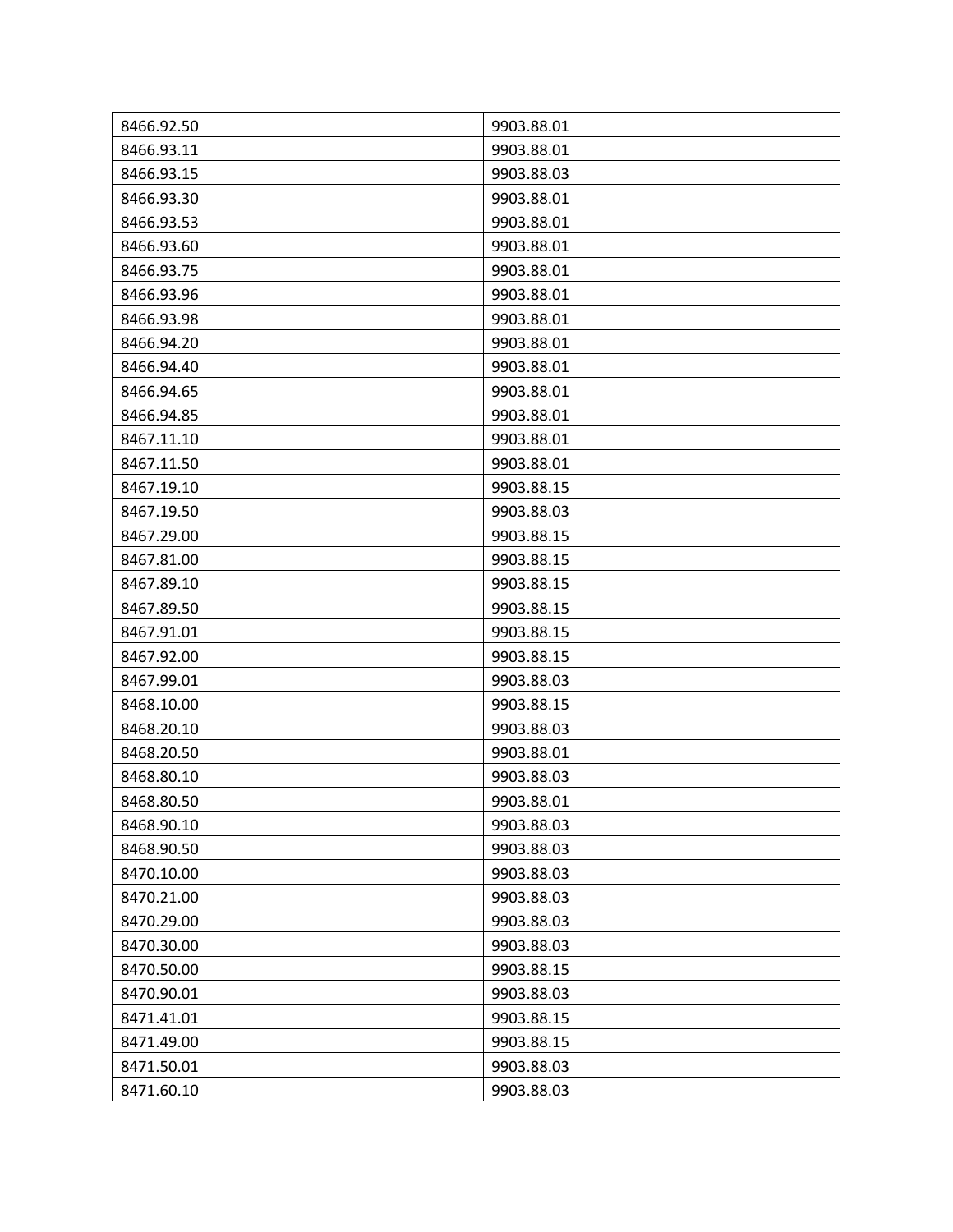| 8471.60.70 | 9903.88.03 |
|------------|------------|
| 8471.60.80 | 9903.88.15 |
| 8471.60.90 | 9903.88.03 |
| 8471.70.10 | 9903.88.03 |
| 8471.70.20 | 9903.88.03 |
| 8471.70.30 | 9903.88.01 |
| 8471.70.40 | 9903.88.01 |
| 8471.70.50 | 9903.88.03 |
| 8471.70.60 | 9903.88.01 |
| 8471.70.90 | 9903.88.01 |
| 8471.80.10 | 9903.88.03 |
| 8471.80.40 | 9903.88.03 |
| 8471.80.90 | 9903.88.03 |
| 8471.90.00 | 9903.88.03 |
| 8472.10.00 | 9903.88.03 |
| 8472.30.00 | 9903.88.03 |
| 8472.90.05 | 9903.88.03 |
| 8472.90.10 | 9903.88.03 |
| 8472.90.50 | 9903.88.15 |
| 8472.90.60 | 9903.88.03 |
| 8472.90.90 | 9903.88.03 |
| 8473.21.00 | 9903.88.03 |
| 8473.29.00 | 9903.88.03 |
| 8473.30.11 | 9903.88.03 |
| 8473.30.20 | 9903.88.01 |
| 8473.30.51 | 9903.88.03 |
| 8473.30.91 | 9903.88.03 |
| 8473.40.10 | 9903.88.01 |
| 8473.40.21 | 9903.88.03 |
| 8473.40.41 | 9903.88.03 |
| 8473.40.86 | 9903.88.01 |
| 8473.50.30 | 9903.88.01 |
| 8473.50.60 | 9903.88.02 |
| 8473.50.90 | 9903.88.02 |
| 8474.10.00 | 9903.88.01 |
| 8474.20.00 | 9903.88.01 |
| 8474.31.00 | 9903.88.01 |
| 8474.32.00 | 9903.88.01 |
| 8474.39.00 | 9903.88.01 |
| 8474.80.00 | 9903.88.01 |
| 8474.90.00 | 9903.88.01 |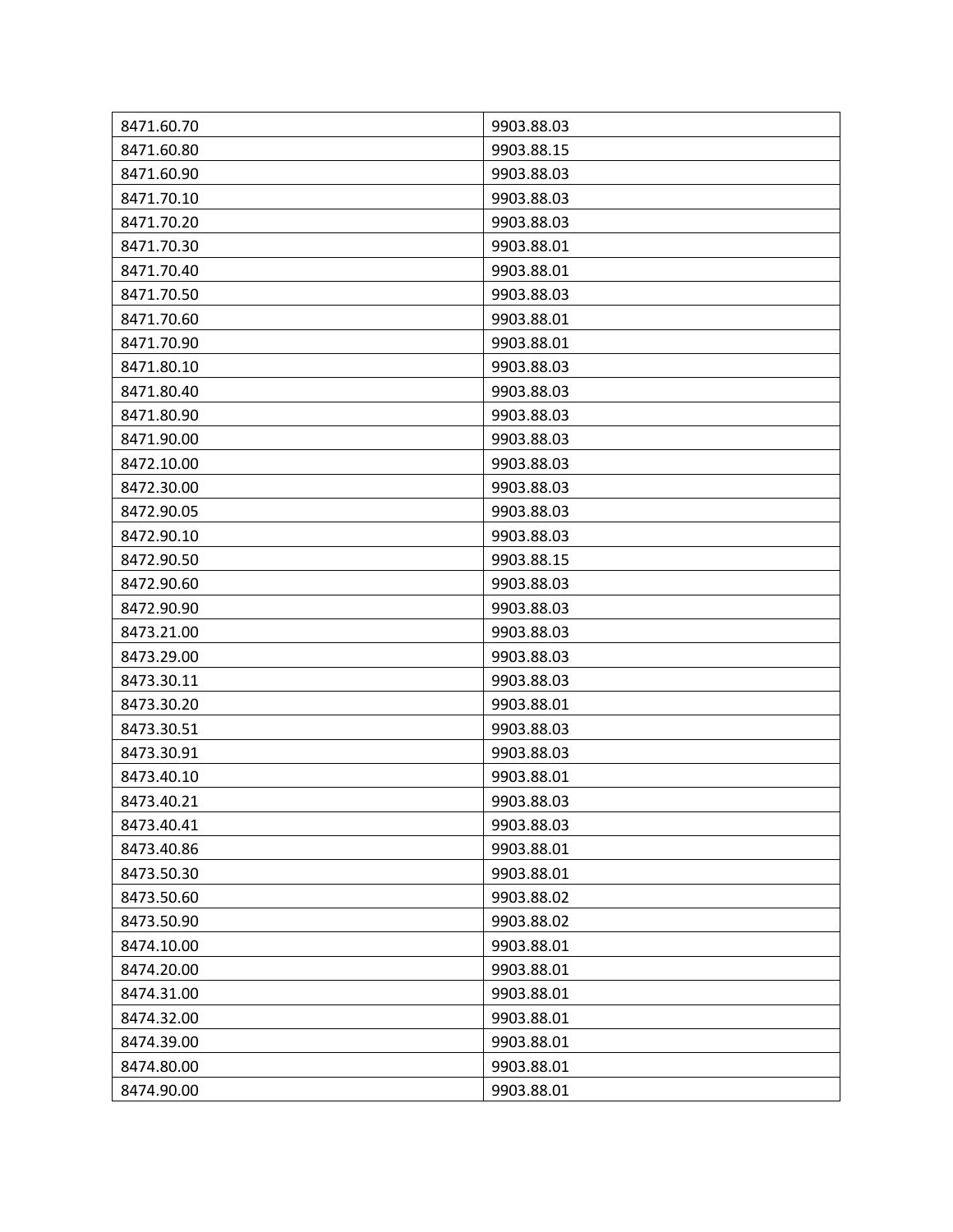| 8475.10.00 | 9903.88.01 |
|------------|------------|
| 8475.21.00 | 9903.88.01 |
| 8475.29.00 | 9903.88.02 |
| 8475.90.10 | 9903.88.01 |
| 8475.90.90 | 9903.88.01 |
| 8476.21.00 | 9903.88.03 |
| 8476.29.00 | 9903.88.03 |
| 8476.81.00 | 9903.88.03 |
| 8476.89.00 | 9903.88.15 |
| 8476.90.00 | 9903.88.03 |
| 8477.10.30 | 9903.88.01 |
| 8477.10.40 | 9903.88.01 |
| 8477.10.90 | 9903.88.01 |
| 8477.20.00 | 9903.88.01 |
| 8477.30.00 | 9903.88.01 |
| 8477.40.01 | 9903.88.01 |
| 8477.51.00 | 9903.88.01 |
| 8477.59.01 | 9903.88.03 |
| 8477.80.01 | 9903.88.01 |
| 8477.90.25 | 9903.88.01 |
| 8477.90.45 | 9903.88.01 |
| 8477.90.65 | 9903.88.01 |
| 8477.90.86 | 9903.88.01 |
| 8478.10.00 | 9903.88.15 |
| 8478.90.00 | 9903.88.15 |
| 8479.10.00 | 9903.88.01 |
| 8479.20.00 | 9903.88.01 |
| 8479.30.00 | 9903.88.01 |
| 8479.40.00 | 9903.88.01 |
| 8479.50.00 | 9903.88.01 |
| 8479.60.00 | 9903.88.03 |
| 8479.71.00 | 9903.88.03 |
| 8479.79.00 | 9903.88.15 |
| 8479.81.00 | 9903.88.01 |
| 8479.82.00 | 9903.88.01 |
| 8479.83.00 | 9903.88.03 |
| 8479.89.10 | 9903.88.03 |
| 8479.89.20 | 9903.88.03 |
| 8479.89.55 | 9903.88.15 |
| 8479.89.65 | 9903.88.15 |
| 8479.89.70 | 9903.88.03 |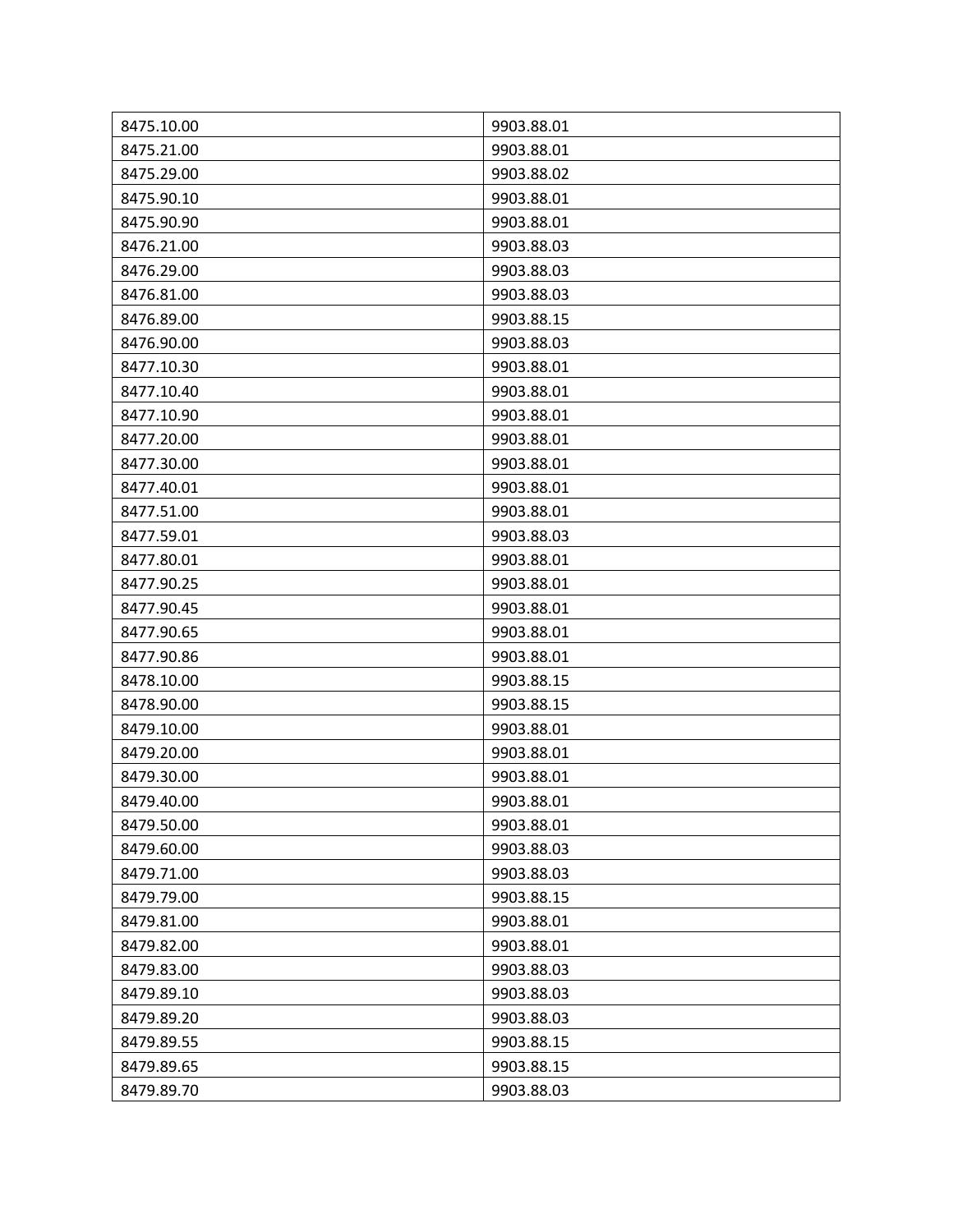| 8479.89.83 | 9903.88.01 |
|------------|------------|
| 8479.89.92 | 9903.88.01 |
| 8479.89.95 | 9903.88.03 |
| 8479.90.41 | 9903.88.15 |
| 8479.90.45 | 9903.88.15 |
| 8479.90.55 | 9903.88.15 |
| 8479.90.65 | 9903.88.15 |
| 8479.90.75 | 9903.88.15 |
| 8479.90.85 | 9903.88.15 |
| 8479.90.95 | 9903.88.01 |
| 8480.10.00 | 9903.88.03 |
| 8480.20.00 | 9903.88.01 |
| 8480.30.00 | 9903.88.01 |
| 8480.41.00 | 9903.88.01 |
| 8480.49.00 | 9903.88.01 |
| 8480.50.00 | 9903.88.01 |
| 8480.60.00 | 9903.88.15 |
| 8480.71.10 | 9903.88.01 |
| 8480.71.40 | 9903.88.01 |
| 8480.71.80 | 9903.88.01 |
| 8480.79.10 | 9903.88.03 |
| 8480.79.90 | 9903.88.03 |
| 8481.10.00 | 9903.88.01 |
| 8481.20.00 | 9903.88.01 |
| 8481.30.10 | 9903.88.03 |
| 8481.30.20 | 9903.88.01 |
| 8481.30.90 | 9903.88.01 |
| 8481.40.00 | 9903.88.01 |
| 8481.80.10 | 9903.88.03 |
| 8481.80.30 | 9903.88.03 |
| 8481.80.50 | 9903.88.03 |
| 8481.80.90 | 9903.88.03 |
| 8481.90.10 | 9903.88.15 |
| 8481.90.30 | 9903.88.15 |
| 8481.90.50 | 9903.88.15 |
| 8481.90.90 | 9903.88.01 |
| 8482.10.10 | 9903.88.03 |
| 8482.10.50 | 9903.88.01 |
| 8482.20.00 | 9903.88.01 |
| 8482.30.00 | 9903.88.01 |
| 8482.40.00 | 9903.88.01 |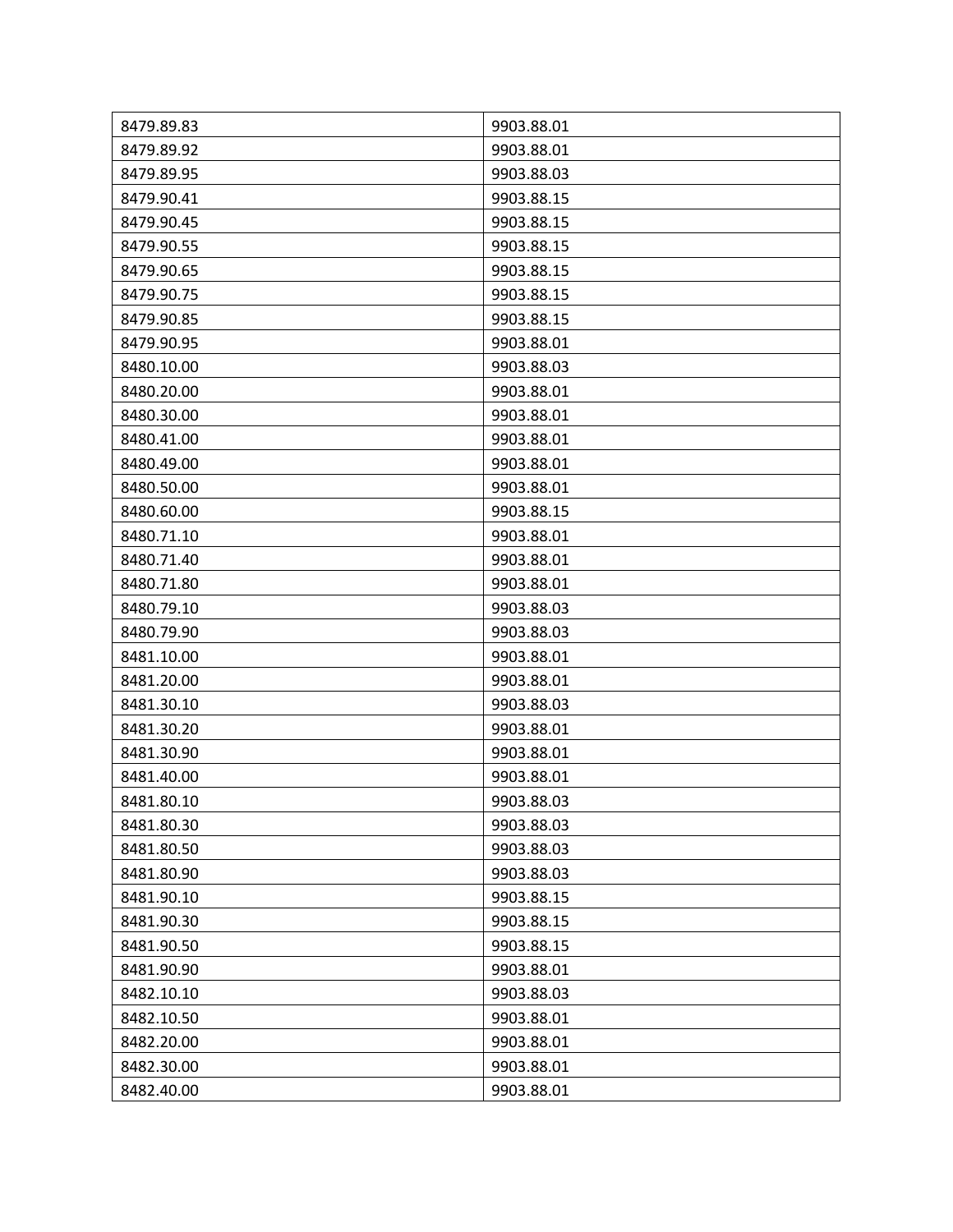| 8482.50.00 | 9903.88.01 |
|------------|------------|
| 8482.80.00 | 9903.88.01 |
| 8482.91.00 | 9903.88.01 |
| 8482.99.05 | 9903.88.01 |
| 8482.99.15 | 9903.88.01 |
| 8482.99.25 | 9903.88.01 |
| 8482.99.35 | 9903.88.01 |
| 8482.99.45 | 9903.88.01 |
| 8482.99.65 | 9903.88.01 |
| 8483.10.10 | 9903.88.03 |
| 8483.10.30 | 9903.88.03 |
| 8483.10.50 | 9903.88.03 |
| 8483.20.40 | 9903.88.03 |
| 8483.20.80 | 9903.88.03 |
| 8483.30.40 | 9903.88.01 |
| 8483.30.80 | 9903.88.02 |
| 8483.40.10 | 9903.88.01 |
| 8483.40.30 | 9903.88.01 |
| 8483.40.50 | 9903.88.03 |
| 8483.40.70 | 9903.88.03 |
| 8483.40.80 | 9903.88.01 |
| 8483.40.90 | 9903.88.01 |
| 8483.50.40 | 9903.88.03 |
| 8483.50.60 | 9903.88.01 |
| 8483.50.90 | 9903.88.01 |
| 8483.60.40 | 9903.88.01 |
| 8483.60.80 | 9903.88.03 |
| 8483.90.10 | 9903.88.01 |
| 8483.90.20 | 9903.88.01 |
| 8483.90.30 | 9903.88.01 |
| 8483.90.50 | 9903.88.03 |
| 8483.90.70 | 9903.88.01 |
| 8483.90.80 | 9903.88.01 |
| 8484.10.00 | 9903.88.01 |
| 8484.20.00 | 9903.88.01 |
| 8484.90.00 | 9903.88.01 |
| 8485.10.01 | 9903.88.03 |
| 8485.20.00 | 9903.88.01 |
| 8485.30.00 | 9903.88.03 |
| 8485.80.00 | 9903.88.03 |
| 8485.90.10 | 9903.88.01 |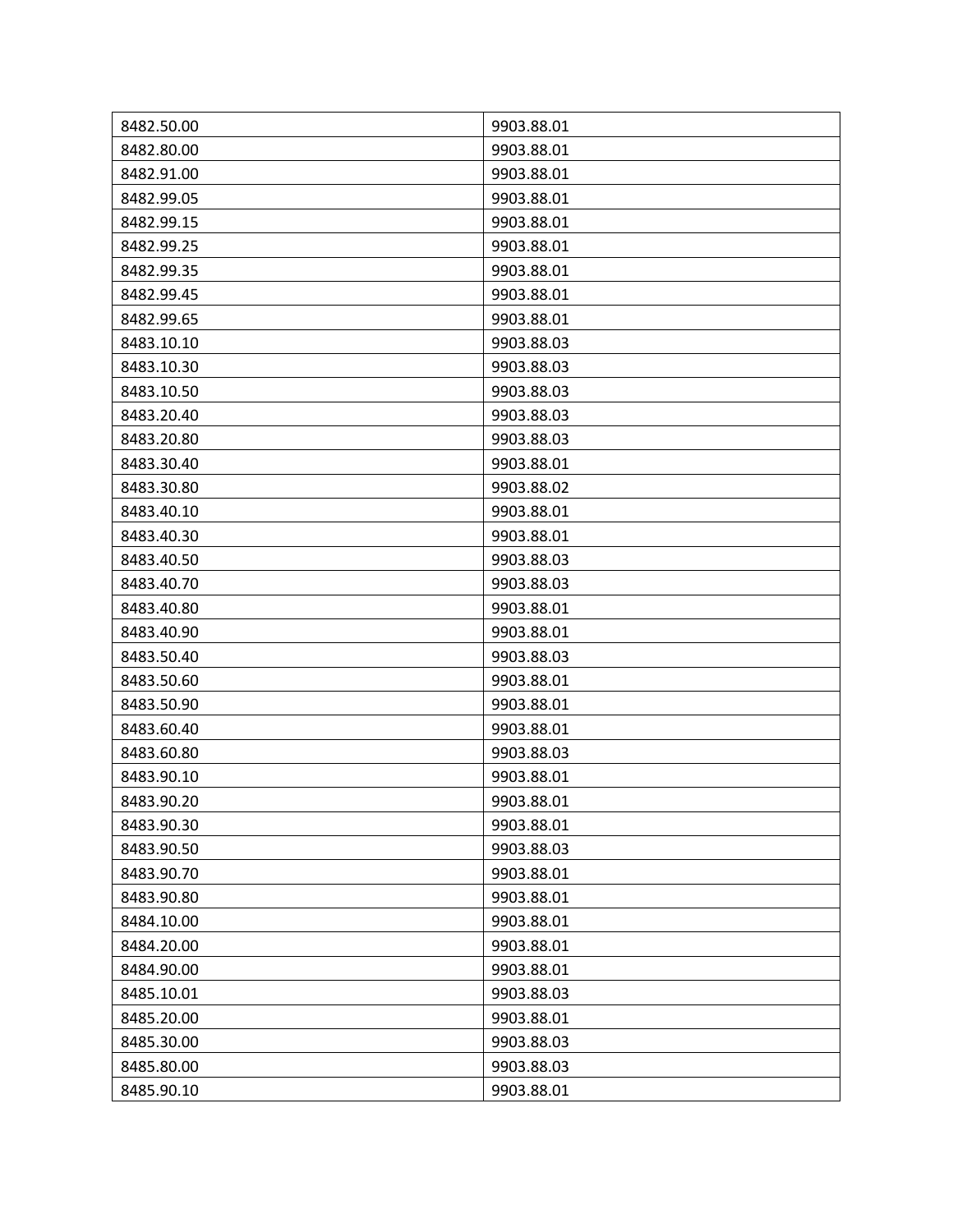| 8485.90.90 | 9903.88.01 |
|------------|------------|
| 8486.10.00 | 9903.88.02 |
| 8486.20.00 | 9903.88.02 |
| 8486.30.00 | 9903.88.02 |
| 8486.40.00 | 9903.88.02 |
| 8486.90.00 | 9903.88.02 |
| 8487.10.00 | 9903.88.01 |
| 8487.90.00 | 9903.88.01 |
| 8501.10.20 | 9903.88.02 |
| 8501.10.40 | 9903.88.01 |
| 8501.10.60 | 9903.88.02 |
| 8501.20.20 | 9903.88.01 |
| 8501.20.40 | 9903.88.02 |
| 8501.20.50 | 9903.88.01 |
| 8501.20.60 | 9903.88.01 |
| 8501.31.20 | 9903.88.01 |
| 8501.31.40 | 9903.88.02 |
| 8501.31.50 | 9903.88.01 |
| 8501.31.60 | 9903.88.01 |
| 8501.31.81 | 9903.88.02 |
| 8501.32.20 | 9903.88.02 |
| 8501.32.45 | 9903.88.01 |
| 8501.32.55 | 9903.88.01 |
| 8501.32.61 | 9903.88.02 |
| 8501.33.20 | 9903.88.02 |
| 8501.33.30 | 9903.88.02 |
| 8501.33.40 | 9903.88.01 |
| 8501.33.61 | 9903.88.01 |
| 8501.34.30 | 9903.88.01 |
| 8501.34.61 | 9903.88.01 |
| 8501.40.20 | 9903.88.03 |
| 8501.40.40 | 9903.88.03 |
| 8501.40.50 | 9903.88.03 |
| 8501.40.60 | 9903.88.03 |
| 8501.51.20 | 9903.88.01 |
| 8501.51.40 | 9903.88.01 |
| 8501.51.50 | 9903.88.01 |
| 8501.51.60 | 9903.88.01 |
| 8501.52.40 | 9903.88.02 |
| 8501.52.80 | 9903.88.01 |
| 8501.53.40 | 9903.88.01 |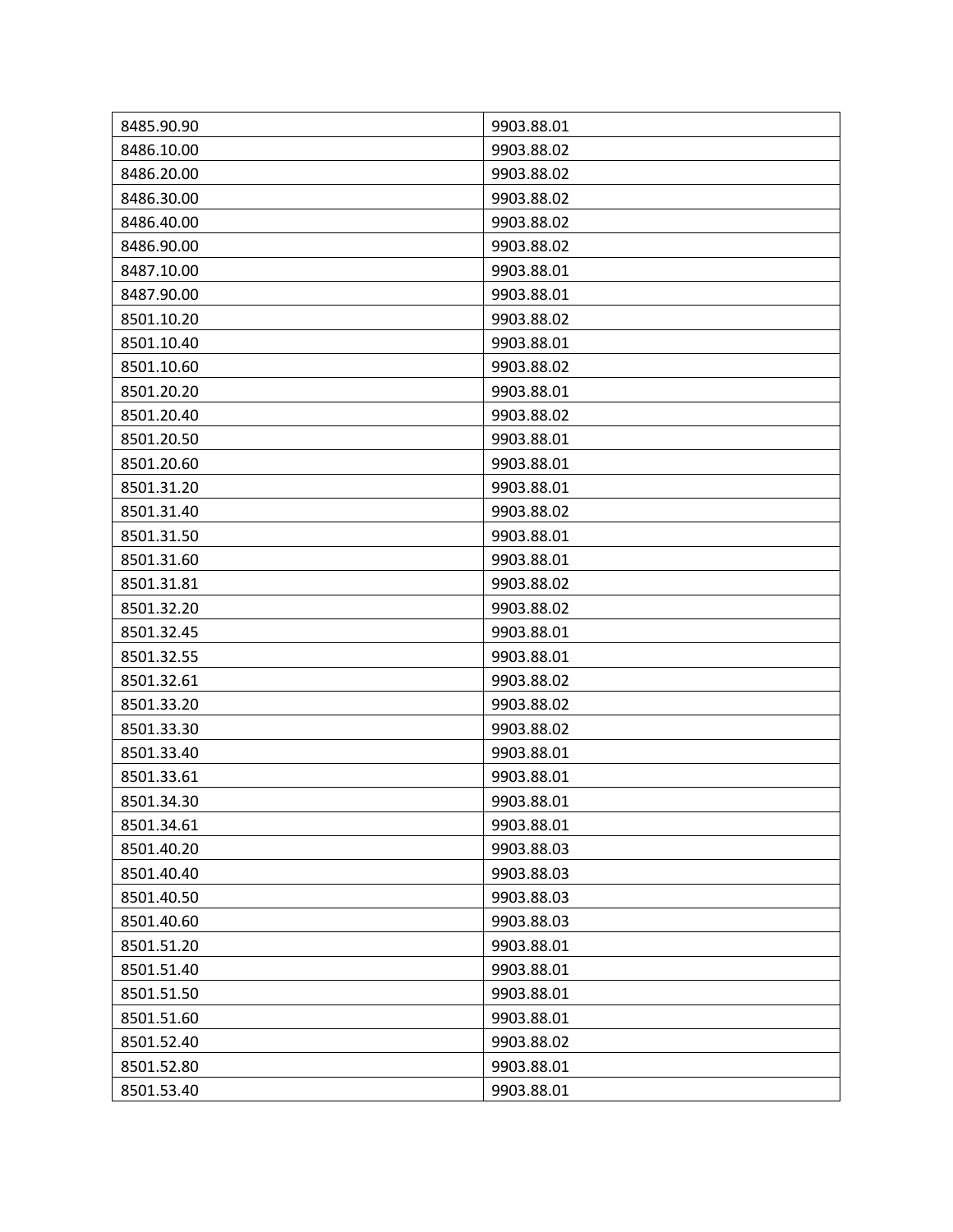| 8501.53.60 | 9903.88.02 |
|------------|------------|
| 8501.53.80 | 9903.88.01 |
| 8501.61.01 | 9903.88.03 |
| 8501.62.01 | 9903.88.01 |
| 8501.63.01 | 9903.88.01 |
| 8501.64.01 | 9903.88.01 |
| 8501.71.00 | 9903.88.02 |
| 8501.72.10 | 9903.88.02 |
| 8501.72.20 | 9903.88.02 |
| 8501.72.30 | 9903.88.01 |
| 8501.72.90 | 9903.88.01 |
| 8501.80.10 | 9903.88.03 |
| 8501.80.20 | 9903.88.01 |
| 8501.80.30 | 9903.88.01 |
| 8501.80.90 | 9903.88.01 |
| 8502.11.00 | 9903.88.01 |
| 8502.12.00 | 9903.88.01 |
| 8502.13.00 | 9903.88.01 |
| 8502.20.00 | 9903.88.03 |
| 8502.31.00 | 9903.88.01 |
| 8502.39.00 | 9903.88.01 |
| 8502.40.00 | 9903.88.01 |
| 8503.00.20 | 9903.88.01 |
| 8503.00.35 | 9903.88.01 |
| 8503.00.45 | 9903.88.01 |
| 8503.00.65 | 9903.88.01 |
| 8503.00.75 | 9903.88.01 |
| 8503.00.90 | 9903.88.01 |
| 8503.00.95 | 9903.88.02 |
| 8504.10.00 | 9903.88.15 |
| 8504.21.00 | 9903.88.01 |
| 8504.22.00 | 9903.88.01 |
| 8504.23.00 | 9903.88.01 |
| 8504.31.20 | 9903.88.03 |
| 8504.31.40 | 9903.88.03 |
| 8504.31.60 | 9903.88.03 |
| 8504.32.00 | 9903.88.01 |
| 8504.33.00 | 9903.88.01 |
| 8504.34.00 | 9903.88.01 |
| 8504.40.40 | 9903.88.01 |
| 8504.40.60 | 9903.88.03 |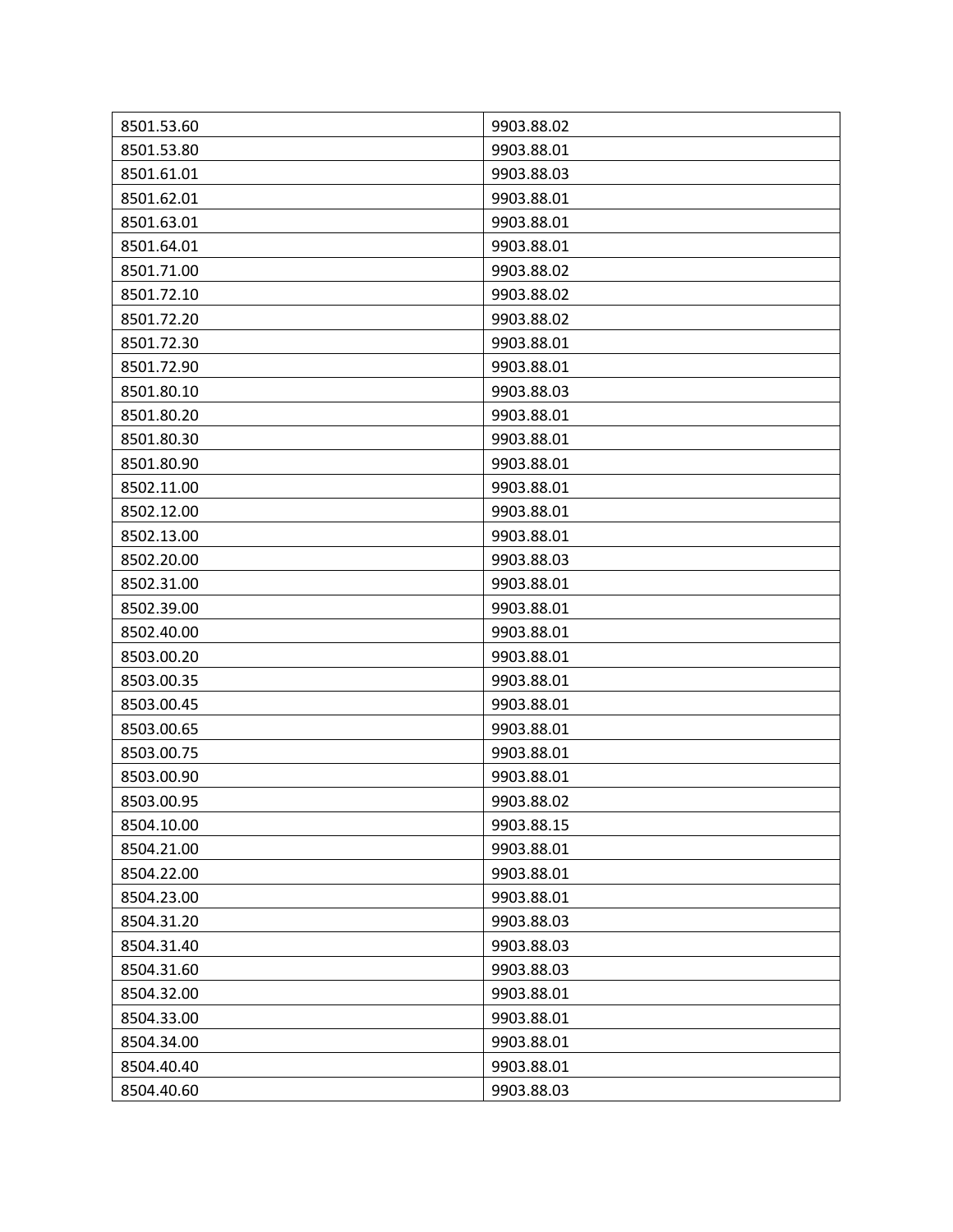| 8504.40.70 | 9903.88.03 |
|------------|------------|
| 8504.40.85 | 9903.88.03 |
| 8504.40.95 | 9903.88.03 |
| 8504.50.40 | 9903.88.03 |
| 8504.50.80 | 9903.88.03 |
| 8504.90.20 | 9903.88.03 |
| 8504.90.41 | 9903.88.01 |
| 8504.90.65 | 9903.88.01 |
| 8504.90.75 | 9903.88.01 |
| 8504.90.96 | 9903.88.01 |
| 8505.19.10 | 9903.88.01 |
| 8505.19.20 | 9903.88.03 |
| 8505.19.30 | 9903.88.03 |
| 8505.20.00 | 9903.88.01 |
| 8505.90.30 | 9903.88.01 |
| 8505.90.40 | 9903.88.01 |
| 8505.90.70 | 9903.88.01 |
| 8505.90.75 | 9903.88.01 |
| 8506.10.00 | 9903.88.03 |
| 8506.30.10 | 9903.88.03 |
| 8506.30.50 | 9903.88.03 |
| 8506.40.10 | 9903.88.01 |
| 8506.40.50 | 9903.88.01 |
| 8506.50.00 | 9903.88.01 |
| 8506.60.00 | 9903.88.01 |
| 8506.80.00 | 9903.88.03 |
| 8506.90.00 | 9903.88.01 |
| 8507.10.00 | 9903.88.03 |
| 8507.20.40 | 9903.88.03 |
| 8507.20.80 | 9903.88.03 |
| 8507.30.40 | 9903.88.03 |
| 8507.30.80 | 9903.88.15 |
| 8507.50.00 | 9903.88.03 |
| 8507.60.00 | 9903.88.15 |
| 8507.80.41 | 9903.88.02 |
| 8507.80.82 | 9903.88.02 |
| 8507.90.40 | 9903.88.15 |
| 8507.90.80 | 9903.88.01 |
| 8508.11.00 | 9903.88.03 |
| 8508.19.00 | 9903.88.03 |
| 8508.60.00 | 9903.88.03 |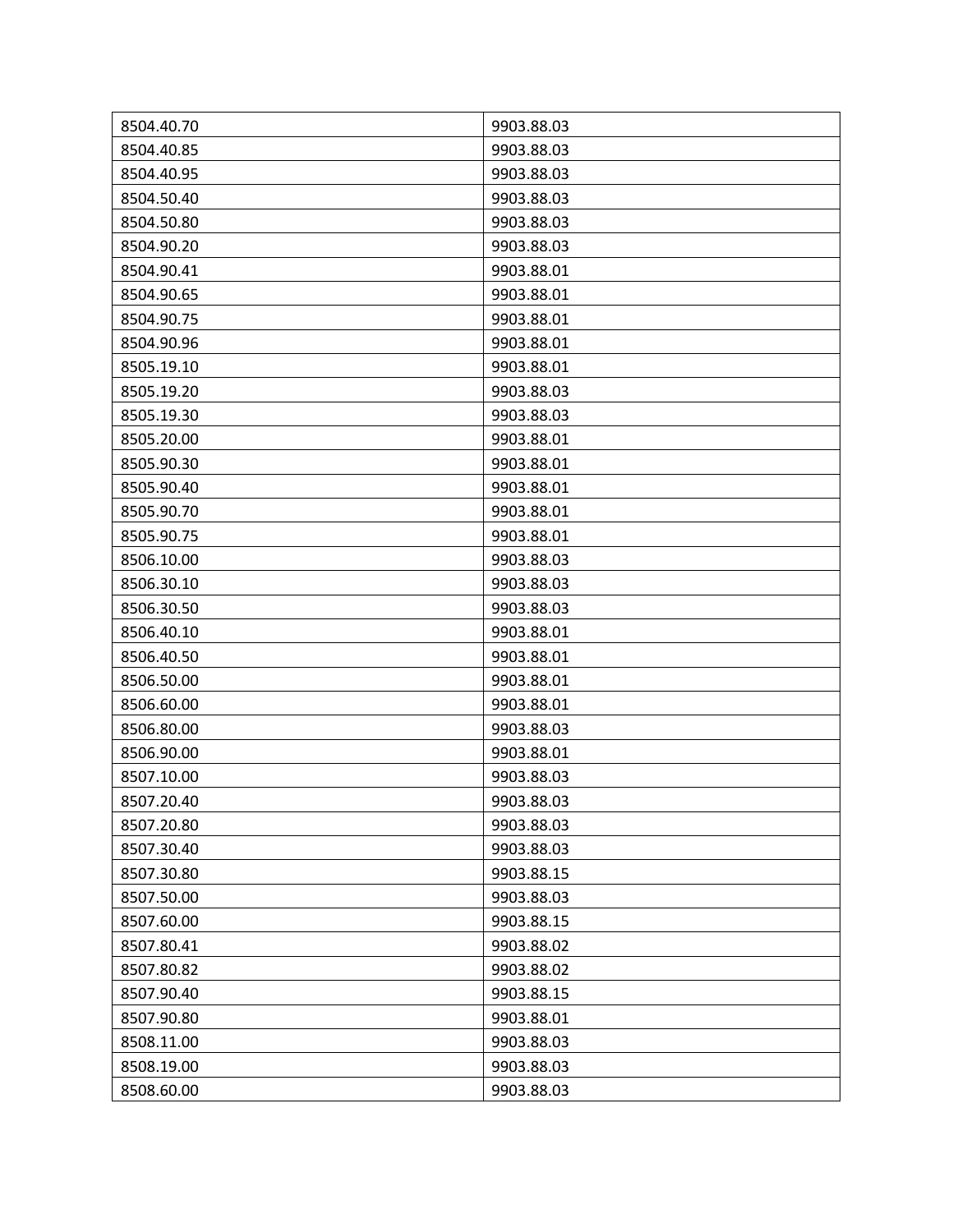| 8508.70.00 | 9903.88.03 |
|------------|------------|
| 8509.80.20 | 9903.88.03 |
| 8509.90.25 | 9903.88.03 |
| 8509.90.35 | 9903.88.03 |
| 8509.90.45 | 9903.88.03 |
| 8509.90.55 | 9903.88.03 |
| 8510.10.00 | 9903.88.15 |
| 8510.20.10 | 9903.88.03 |
| 8510.20.90 | 9903.88.03 |
| 8510.90.10 | 9903.88.03 |
| 8510.90.20 | 9903.88.03 |
| 8510.90.30 | 9903.88.03 |
| 8510.90.40 | 9903.88.03 |
| 8510.90.55 | 9903.88.03 |
| 8511.10.00 | 9903.88.03 |
| 8511.20.00 | 9903.88.03 |
| 8511.30.00 | 9903.88.03 |
| 8511.40.00 | 9903.88.03 |
| 8511.50.00 | 9903.88.03 |
| 8511.80.20 | 9903.88.02 |
| 8511.80.40 | 9903.88.02 |
| 8511.80.60 | 9903.88.03 |
| 8511.90.20 | 9903.88.02 |
| 8511.90.40 | 9903.88.02 |
| 8511.90.60 | 9903.88.03 |
| 8512.10.20 | 9903.88.15 |
| 8512.10.40 | 9903.88.15 |
| 8512.20.20 | 9903.88.03 |
| 8512.20.40 | 9903.88.03 |
| 8512.30.00 | 9903.88.03 |
| 8512.40.20 | 9903.88.03 |
| 8512.40.40 | 9903.88.03 |
| 8512.90.20 | 9903.88.03 |
| 8512.90.40 | 9903.88.03 |
| 8512.90.60 | 9903.88.03 |
| 8512.90.70 | 9903.88.03 |
| 8512.90.90 | 9903.88.03 |
| 8513.90.20 | 9903.88.03 |
| 8513.90.40 | 9903.88.03 |
| 8514.11.00 | 9903.88.01 |
| 8514.19.00 | 9903.88.01 |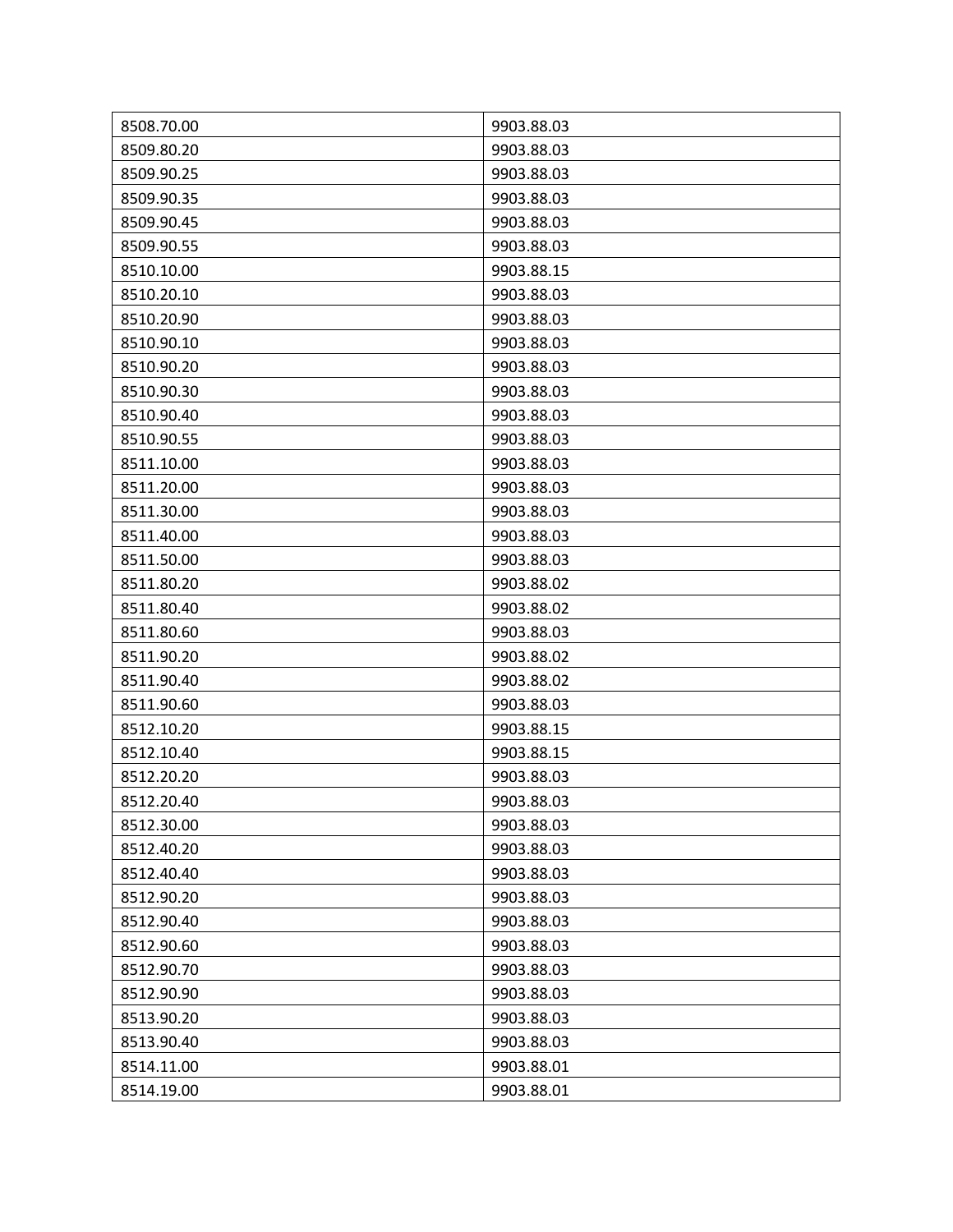| 8514.20.40 | 9903.88.03 |
|------------|------------|
| 8514.20.60 | 9903.88.01 |
| 8514.20.80 | 9903.88.01 |
| 8514.31.10 | 9903.88.01 |
| 8514.31.90 | 9903.88.01 |
| 8514.32.10 | 9903.88.01 |
| 8514.32.90 | 9903.88.01 |
| 8514.39.10 | 9903.88.01 |
| 8514.39.90 | 9903.88.01 |
| 8514.40.00 | 9903.88.01 |
| 8514.90.40 | 9903.88.03 |
| 8514.90.80 | 9903.88.01 |
| 8515.11.00 | 9903.88.01 |
| 8515.19.00 | 9903.88.01 |
| 8515.21.00 | 9903.88.01 |
| 8515.29.00 | 9903.88.01 |
| 8515.31.00 | 9903.88.01 |
| 8515.39.00 | 9903.88.01 |
| 8515.80.00 | 9903.88.01 |
| 8515.90.20 | 9903.88.01 |
| 8515.90.40 | 9903.88.01 |
| 8516.10.00 | 9903.88.15 |
| 8516.21.00 | 9903.88.03 |
| 8516.29.00 | 9903.88.03 |
| 8516.33.00 | 9903.88.15 |
| 8516.60.40 | 9903.88.03 |
| 8516.71.00 | 9903.88.15 |
| 8516.80.40 | 9903.88.03 |
| 8516.80.80 | 9903.88.03 |
| 8516.90.05 | 9903.88.03 |
| 8516.90.15 | 9903.88.03 |
| 8516.90.25 | 9903.88.03 |
| 8516.90.35 | 9903.88.03 |
| 8516.90.45 | 9903.88.03 |
| 8516.90.50 | 9903.88.03 |
| 8516.90.55 | 9903.88.03 |
| 8516.90.65 | 9903.88.03 |
| 8516.90.75 | 9903.88.03 |
| 8516.90.80 | 9903.88.03 |
| 8516.90.85 | 9903.88.03 |
| 8516.90.90 | 9903.88.03 |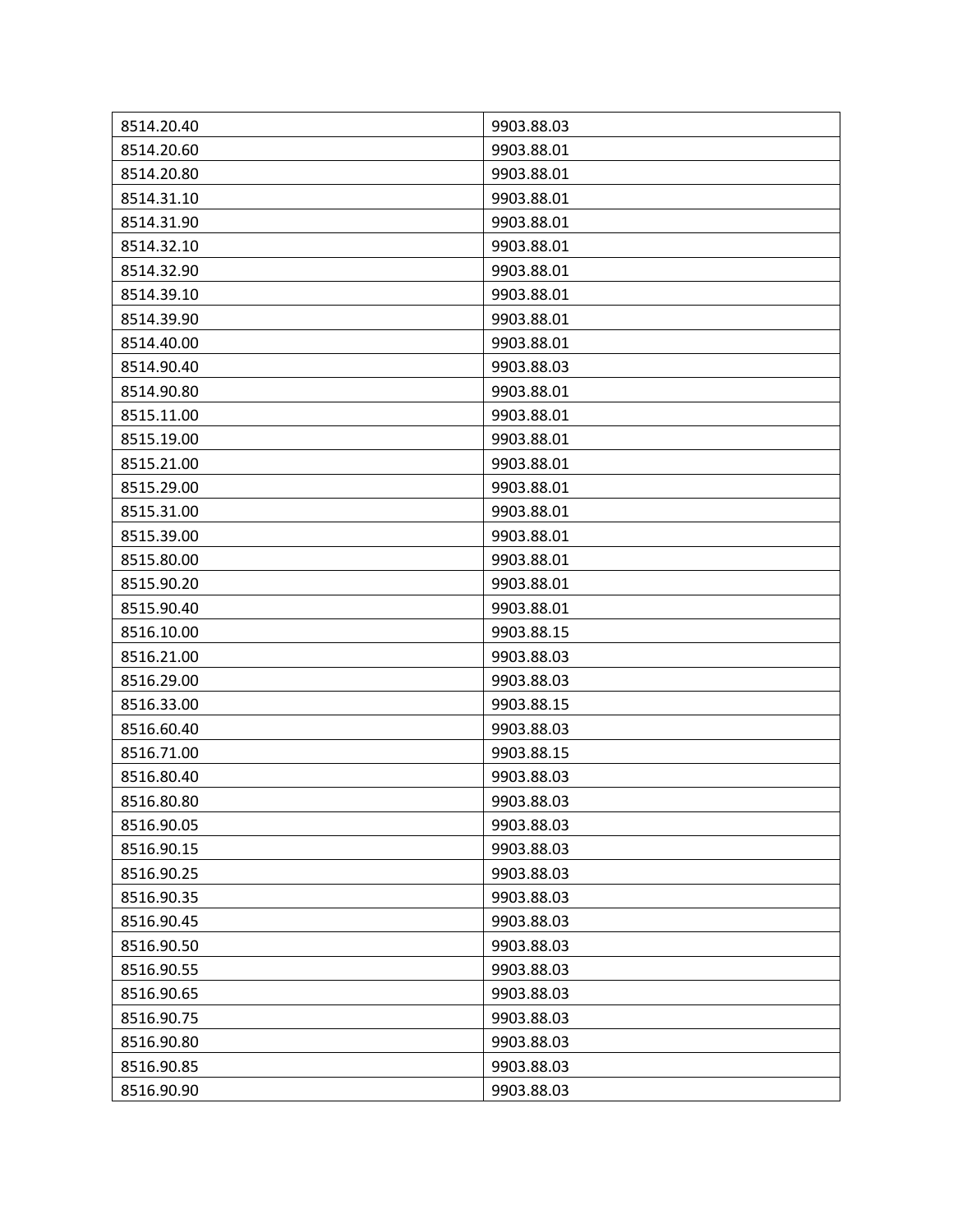| 8517.11.00   | 9903.88.15 |
|--------------|------------|
| 8517.61.00   | 9903.88.15 |
| 8517.62.0010 | 9903.88.04 |
| 8517.62.0020 | 9903.88.04 |
| 8517.62.0090 | 9903.88.15 |
| 8517.69.00   | 9903.88.03 |
| 8517.71.00   | 9903.88.15 |
| 8517.79.00   | 9903.88.15 |
| 8518.10.40   | 9903.88.03 |
| 8518.10.80   | 9903.88.15 |
| 8518.21.00   | 9903.88.15 |
| 8518.22.00   | 9903.88.15 |
| 8518.29.80   | 9903.88.15 |
| 8518.30.10   | 9903.88.15 |
| 8518.40.10   | 9903.88.03 |
| 8518.40.20   | 9903.88.03 |
| 8518.50.00   | 9903.88.03 |
| 8518.90.20   | 9903.88.03 |
| 8518.90.41   | 9903.88.03 |
| 8518.90.60   | 9903.88.03 |
| 8518.90.81   | 9903.88.03 |
| 8519.20.00   | 9903.88.15 |
| 8519.30.10   | 9903.88.15 |
| 8519.81.10   | 9903.88.15 |
| 8519.81.30   | 9903.88.03 |
| 8519.89.10   | 9903.88.15 |
| 8519.89.30   | 9903.88.15 |
| 8521.10.30   | 9903.88.15 |
| 8521.10.60   | 9903.88.15 |
| 8521.10.90   | 9903.88.15 |
| 8521.90.00   | 9903.88.15 |
| 8522.10.00   | 9903.88.03 |
| 8522.90.25   | 9903.88.03 |
| 8522.90.36   | 9903.88.03 |
| 8522.90.45   | 9903.88.03 |
| 8522.90.58   | 9903.88.03 |
| 8522.90.65   | 9903.88.03 |
| 8522.90.80   | 9903.88.03 |
| 8523.21.00   | 9903.88.03 |
| 8523.29.10   | 9903.88.15 |
| 8523.29.20   | 9903.88.15 |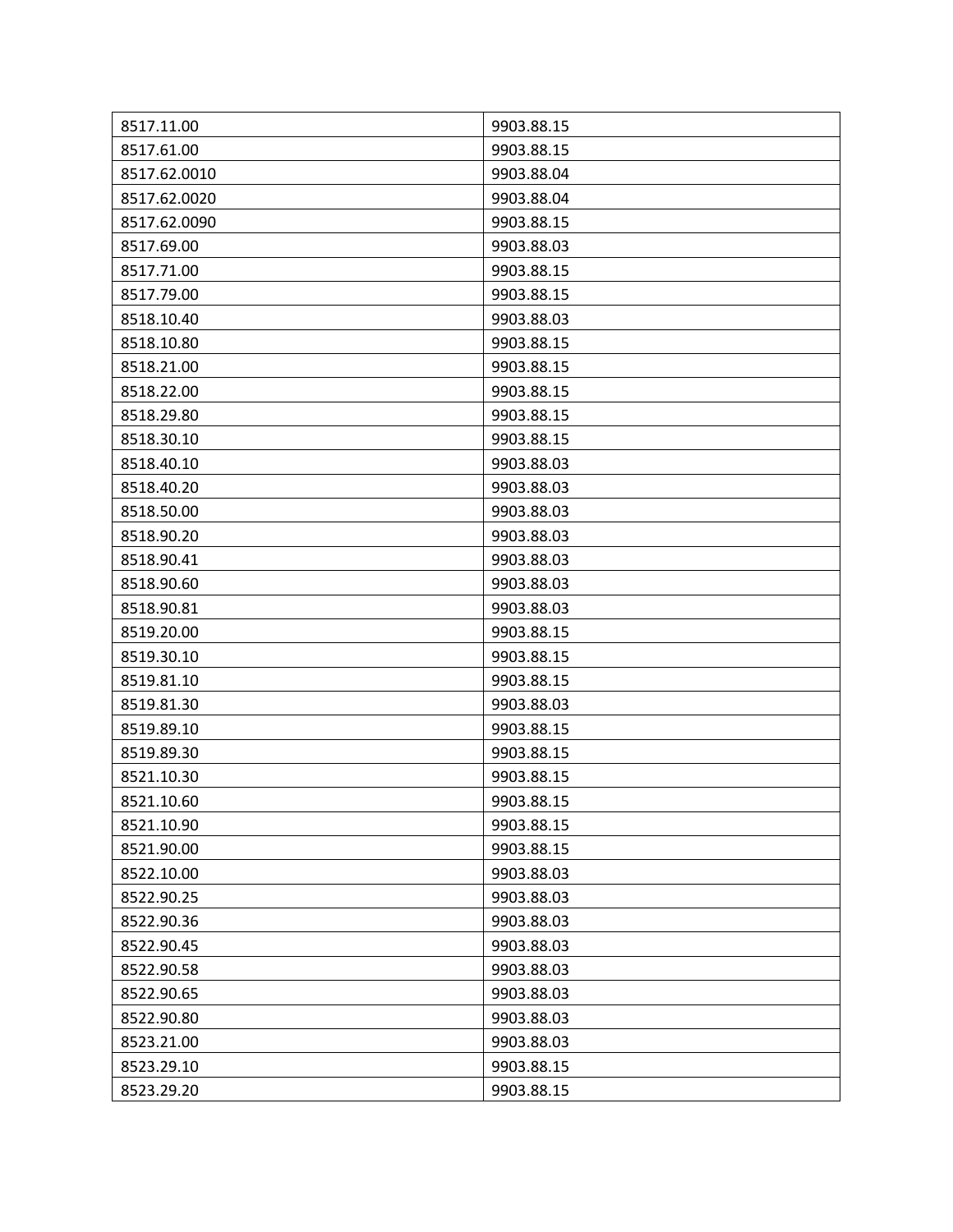| 8523.29.30 | 9903.88.15 |
|------------|------------|
| 8523.29.40 | 9903.88.15 |
| 8523.29.50 | 9903.88.15 |
| 8523.29.60 | 9903.88.15 |
| 8523.29.70 | 9903.88.15 |
| 8523.29.80 | 9903.88.15 |
| 8523.29.90 | 9903.88.15 |
| 8523.41.00 | 9903.88.15 |
| 8523.49.20 | 9903.88.15 |
| 8523.49.30 | 9903.88.15 |
| 8523.49.40 | 9903.88.03 |
| 8523.49.50 | 9903.88.15 |
| 8523.51.00 | 9903.88.15 |
| 8523.52.00 | 9903.88.03 |
| 8523.59.00 | 9903.88.03 |
| 8523.80.10 | 9903.88.15 |
| 8523.80.20 | 9903.88.15 |
| 8524.11.10 | 9903.88.01 |
| 8524.11.90 | 9903.88.15 |
| 8524.12.00 | 9903.88.03 |
| 8524.19.00 | 9903.88.03 |
| 8524.91.10 | 9903.88.01 |
| 8524.91.90 | 9903.88.15 |
| 8524.92.00 | 9903.88.03 |
| 8524.99.00 | 9903.88.03 |
| 8525.50.30 | 9903.88.03 |
| 8525.50.70 | 9903.88.01 |
| 8525.60.10 | 9903.88.01 |
| 8525.60.20 | 9903.88.01 |
| 8525.81.00 | 9903.88.03 |
| 8525.82.00 | 9903.88.03 |
| 8525.83.00 | 9903.88.03 |
| 8525.89.10 | 9903.88.01 |
| 8525.89.20 | 9903.88.01 |
| 8525.89.30 | 9903.88.03 |
| 8525.89.40 | 9903.88.15 |
| 8525.89.50 | 9903.88.03 |
| 8526.10.00 | 9903.88.01 |
| 8526.91.00 | 9903.88.01 |
| 8526.92.50 | 9903.88.01 |
| 8527.21.15 | 9903.88.03 |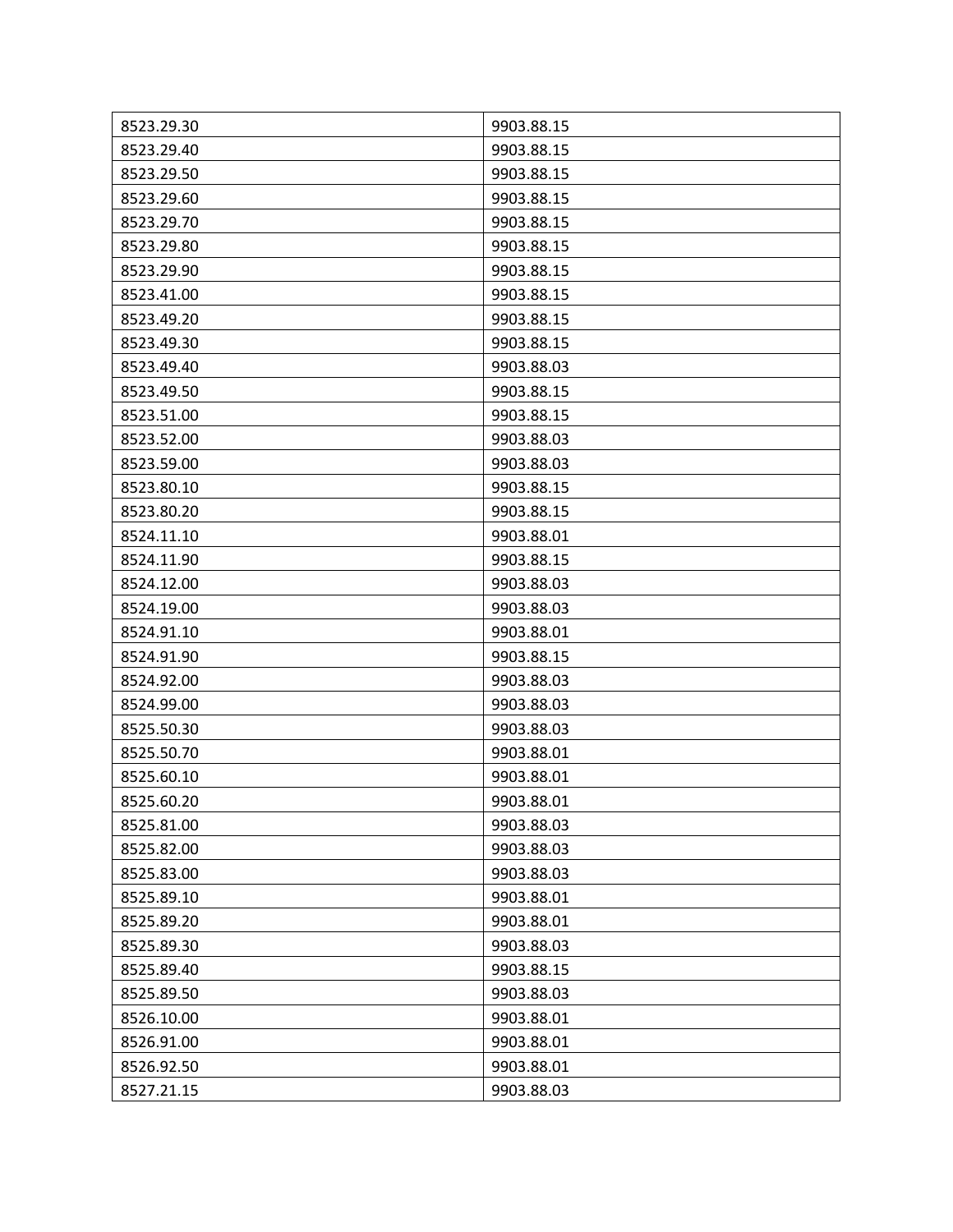| 8527.21.25 | 9903.88.03 |
|------------|------------|
| 8527.21.40 | 9903.88.03 |
| 8527.29.40 | 9903.88.03 |
| 8527.29.80 | 9903.88.03 |
| 8527.91.50 | 9903.88.15 |
| 8527.91.60 | 9903.88.15 |
| 8527.99.15 | 9903.88.01 |
| 8527.99.40 | 9903.88.01 |
| 8528.42.00 | 9903.88.03 |
| 8528.49.05 | 9903.88.15 |
| 8528.49.10 | 9903.88.15 |
| 8528.49.15 | 9903.88.03 |
| 8528.49.20 | 9903.88.03 |
| 8528.49.25 | 9903.88.15 |
| 8528.49.30 | 9903.88.15 |
| 8528.49.35 | 9903.88.03 |
| 8528.49.40 | 9903.88.15 |
| 8528.49.45 | 9903.88.03 |
| 8528.49.50 | 9903.88.15 |
| 8528.49.60 | 9903.88.03 |
| 8528.49.65 | 9903.88.15 |
| 8528.49.70 | 9903.88.15 |
| 8528.49.75 | 9903.88.15 |
| 8528.49.80 | 9903.88.03 |
| 8528.59.05 | 9903.88.03 |
| 8528.59.10 | 9903.88.03 |
| 8528.59.15 | 9903.88.15 |
| 8528.59.23 | 9903.88.15 |
| 8528.59.25 | 9903.88.15 |
| 8528.59.33 | 9903.88.15 |
| 8528.59.35 | 9903.88.15 |
| 8528.59.50 | 9903.88.15 |
| 8528.59.60 | 9903.88.15 |
| 8528.62.00 | 9903.88.15 |
| 8528.69.05 | 9903.88.03 |
| 8528.69.10 | 9903.88.03 |
| 8528.69.15 | 9903.88.15 |
| 8528.69.20 | 9903.88.03 |
| 8528.69.25 | 9903.88.15 |
| 8528.69.30 | 9903.88.03 |
| 8528.69.45 | 9903.88.15 |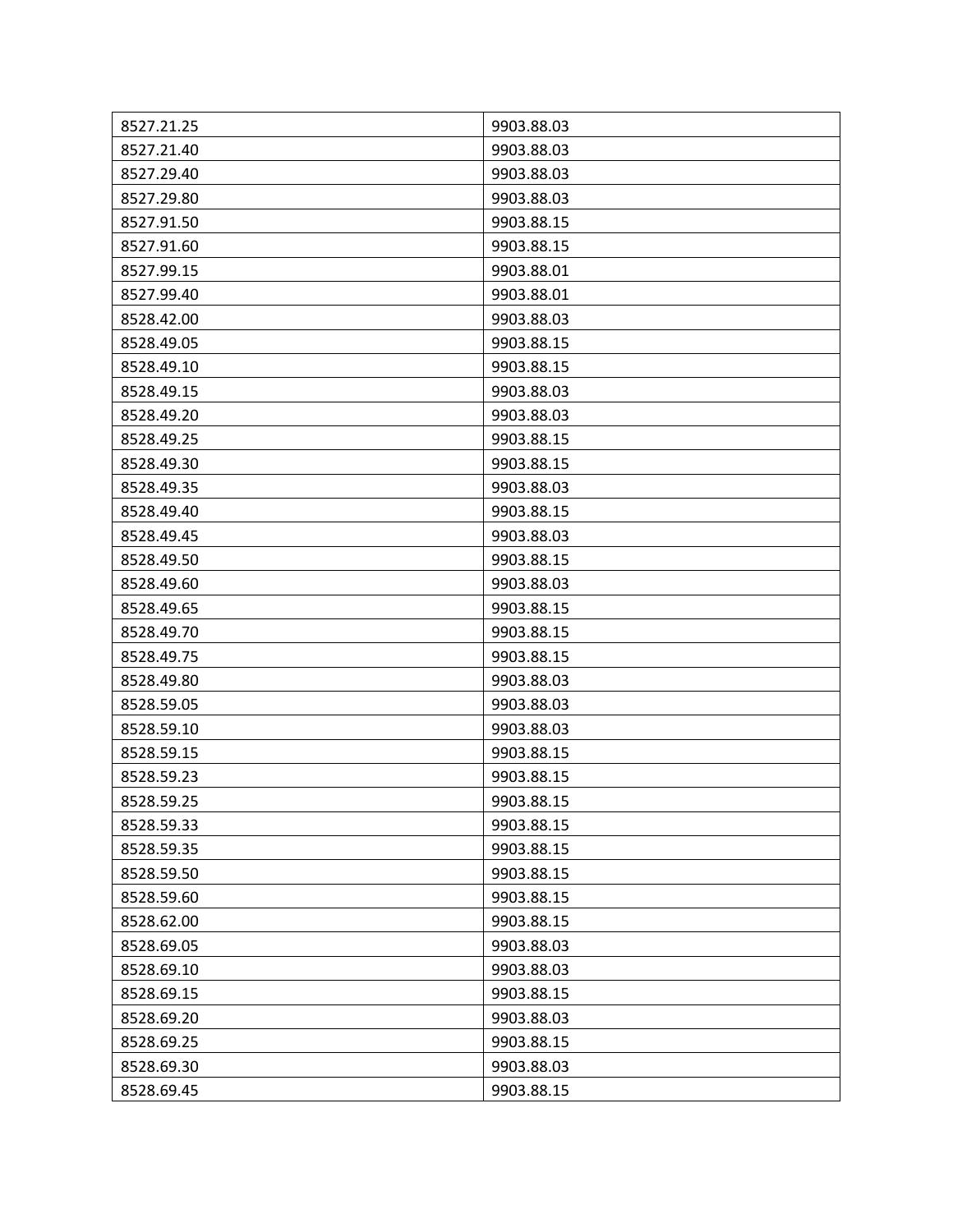| 8528.69.50 | 9903.88.15 |
|------------|------------|
| 8528.69.55 | 9903.88.15 |
| 8528.69.60 | 9903.88.15 |
| 8528.69.70 | 9903.88.15 |
| 8528.71.10 | 9903.88.15 |
| 8528.71.20 | 9903.88.15 |
| 8528.71.30 | 9903.88.15 |
| 8528.71.40 | 9903.88.15 |
| 8528.71.45 | 9903.88.15 |
| 8528.72.04 | 9903.88.03 |
| 8528.72.08 | 9903.88.15 |
| 8528.72.12 | 9903.88.03 |
| 8528.72.20 | 9903.88.03 |
| 8528.72.24 | 9903.88.03 |
| 8528.72.28 | 9903.88.03 |
| 8528.72.32 | 9903.88.15 |
| 8528.72.36 | 9903.88.03 |
| 8528.72.40 | 9903.88.03 |
| 8528.72.44 | 9903.88.03 |
| 8528.72.48 | 9903.88.15 |
| 8528.72.52 | 9903.88.15 |
| 8528.72.56 | 9903.88.15 |
| 8528.72.62 | 9903.88.15 |
| 8528.72.64 | 9903.88.15 |
| 8528.72.68 | 9903.88.15 |
| 8528.72.72 | 9903.88.15 |
| 8528.72.76 | 9903.88.15 |
| 8528.72.80 | 9903.88.15 |
| 8528.72.84 | 9903.88.15 |
| 8528.72.97 | 9903.88.15 |
| 8528.73.00 | 9903.88.03 |
| 8529.10.21 | 9903.88.03 |
| 8529.10.40 | 9903.88.01 |
| 8529.10.91 | 9903.88.02 |
| 8529.90.04 | 9903.88.03 |
| 8529.90.05 | 9903.88.01 |
| 8529.90.06 | 9903.88.01 |
| 8529.90.09 | 9903.88.01 |
| 8529.90.13 | 9903.88.15 |
| 8529.90.16 | 9903.88.01 |
| 8529.90.19 | 9903.88.01 |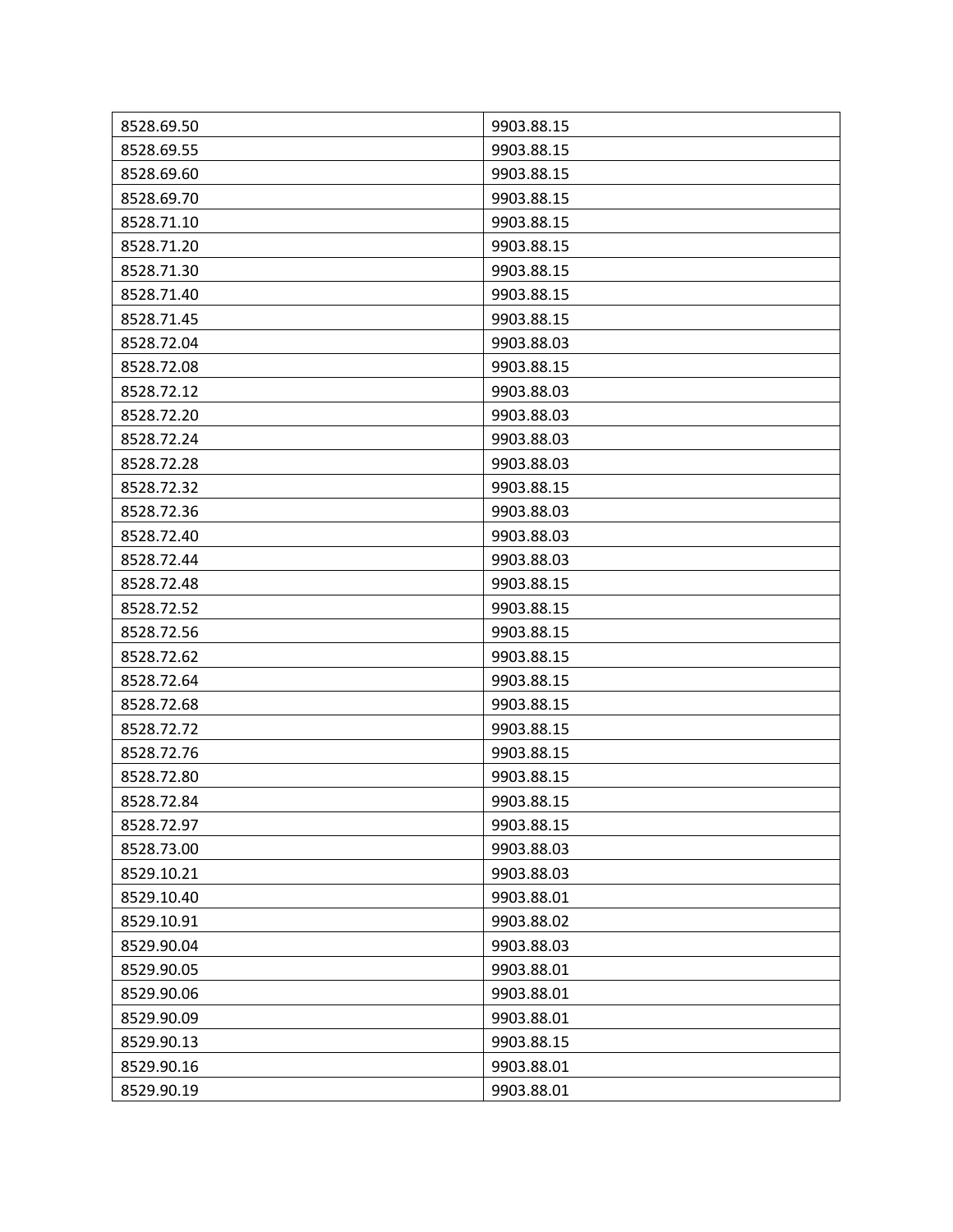| 8529.90.21 | 9903.88.01 |
|------------|------------|
| 8529.90.24 | 9903.88.01 |
| 8529.90.29 | 9903.88.01 |
| 8529.90.33 | 9903.88.01 |
| 8529.90.36 | 9903.88.03 |
| 8529.90.39 | 9903.88.03 |
| 8529.90.43 | 9903.88.03 |
| 8529.90.46 | 9903.88.01 |
| 8529.90.49 | 9903.88.03 |
| 8529.90.55 | 9903.88.03 |
| 8529.90.63 | 9903.88.01 |
| 8529.90.68 | 9903.88.01 |
| 8529.90.73 | 9903.88.01 |
| 8529.90.77 | 9903.88.03 |
| 8529.90.78 | 9903.88.01 |
| 8529.90.81 | 9903.88.01 |
| 8529.90.83 | 9903.88.01 |
| 8529.90.87 | 9903.88.03 |
| 8529.90.88 | 9903.88.03 |
| 8529.90.89 | 9903.88.01 |
| 8529.90.93 | 9903.88.01 |
| 8529.90.95 | 9903.88.01 |
| 8529.90.97 | 9903.88.01 |
| 8529.90.98 | 9903.88.01 |
| 8530.10.00 | 9903.88.01 |
| 8530.80.00 | 9903.88.01 |
| 8530.90.00 | 9903.88.01 |
| 8531.10.00 | 9903.88.03 |
| 8531.20.00 | 9903.88.03 |
| 8531.80.90 | 9903.88.15 |
| 8531.90.15 | 9903.88.03 |
| 8531.90.30 | 9903.88.03 |
| 8531.90.75 | 9903.88.03 |
| 8531.90.90 | 9903.88.03 |
| 8532.10.00 | 9903.88.01 |
| 8532.21.00 | 9903.88.01 |
| 8532.22.00 | 9903.88.01 |
| 8532.23.00 | 9903.88.01 |
| 8532.24.00 | 9903.88.01 |
| 8532.25.00 | 9903.88.01 |
| 8532.29.00 | 9903.88.01 |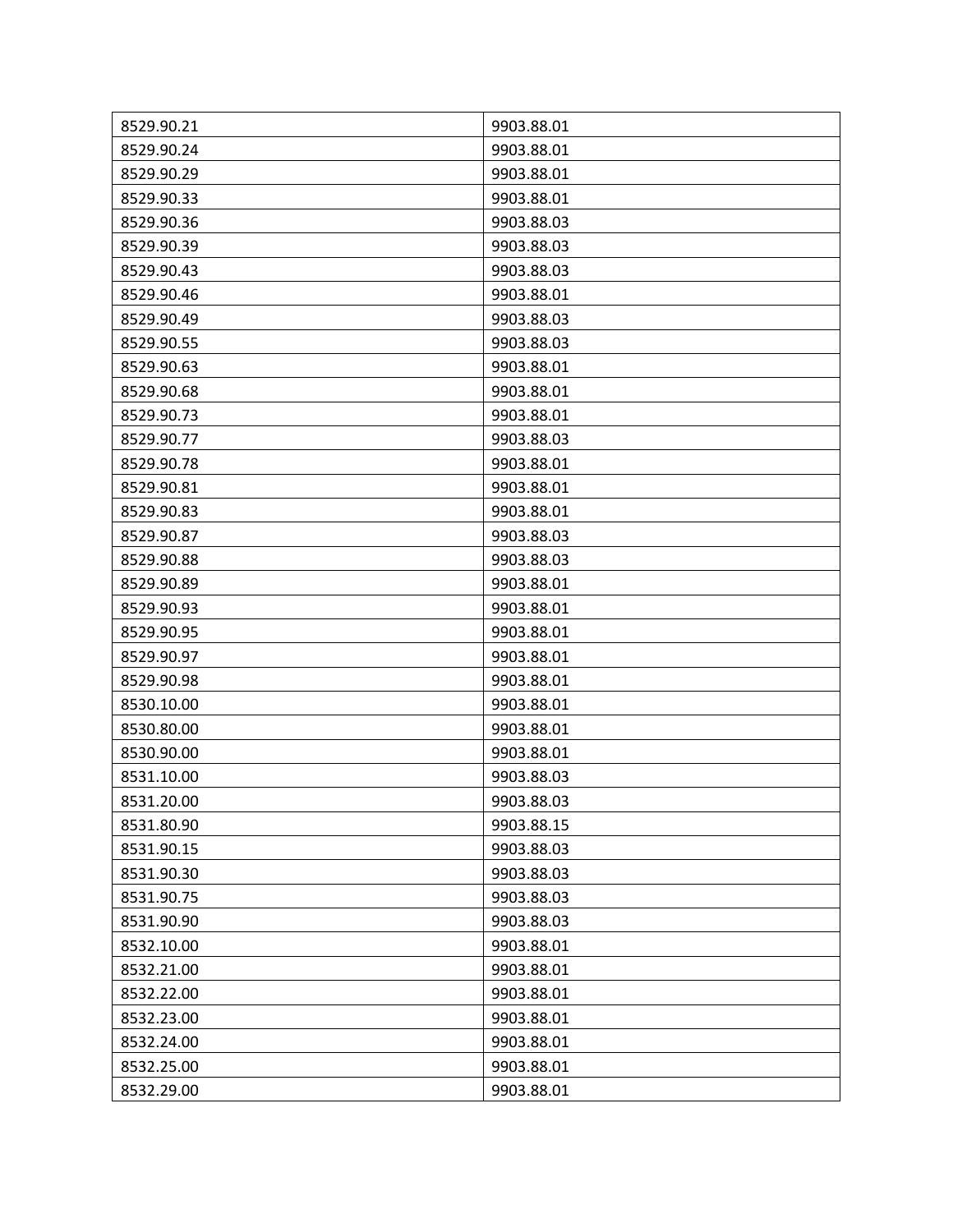| 8532.30.00 | 9903.88.01 |
|------------|------------|
| 8532.90.00 | 9903.88.01 |
| 8533.10.00 | 9903.88.01 |
| 8533.21.00 | 9903.88.01 |
| 8533.29.00 | 9903.88.01 |
| 8533.31.00 | 9903.88.01 |
| 8533.39.00 | 9903.88.03 |
| 8533.40.40 | 9903.88.01 |
| 8533.40.80 | 9903.88.01 |
| 8533.90.40 | 9903.88.02 |
| 8533.90.80 | 9903.88.01 |
| 8534.00.00 | 9903.88.03 |
| 8535.10.00 | 9903.88.01 |
| 8535.21.00 | 9903.88.01 |
| 8535.29.00 | 9903.88.01 |
| 8535.30.00 | 9903.88.01 |
| 8535.40.00 | 9903.88.03 |
| 8535.90.40 | 9903.88.01 |
| 8535.90.80 | 9903.88.01 |
| 8536.10.00 | 9903.88.01 |
| 8536.20.00 | 9903.88.01 |
| 8536.30.40 | 9903.88.01 |
| 8536.30.80 | 9903.88.02 |
| 8536.41.00 | 9903.88.01 |
| 8536.49.00 | 9903.88.01 |
| 8536.50.40 | 9903.88.01 |
| 8536.50.70 | 9903.88.02 |
| 8536.50.90 | 9903.88.01 |
| 8536.61.00 | 9903.88.03 |
| 8536.69.40 | 9903.88.01 |
| 8536.69.80 | 9903.88.03 |
| 8536.70.00 | 9903.88.02 |
| 8536.90.40 | 9903.88.01 |
| 8536.90.60 | 9903.88.15 |
| 8536.90.85 | 9903.88.01 |
| 8537.10.30 | 9903.88.02 |
| 8537.10.60 | 9903.88.01 |
| 8537.10.80 | 9903.88.01 |
| 8537.10.91 | 9903.88.03 |
| 8537.20.00 | 9903.88.01 |
| 8538.10.00 | 9903.88.01 |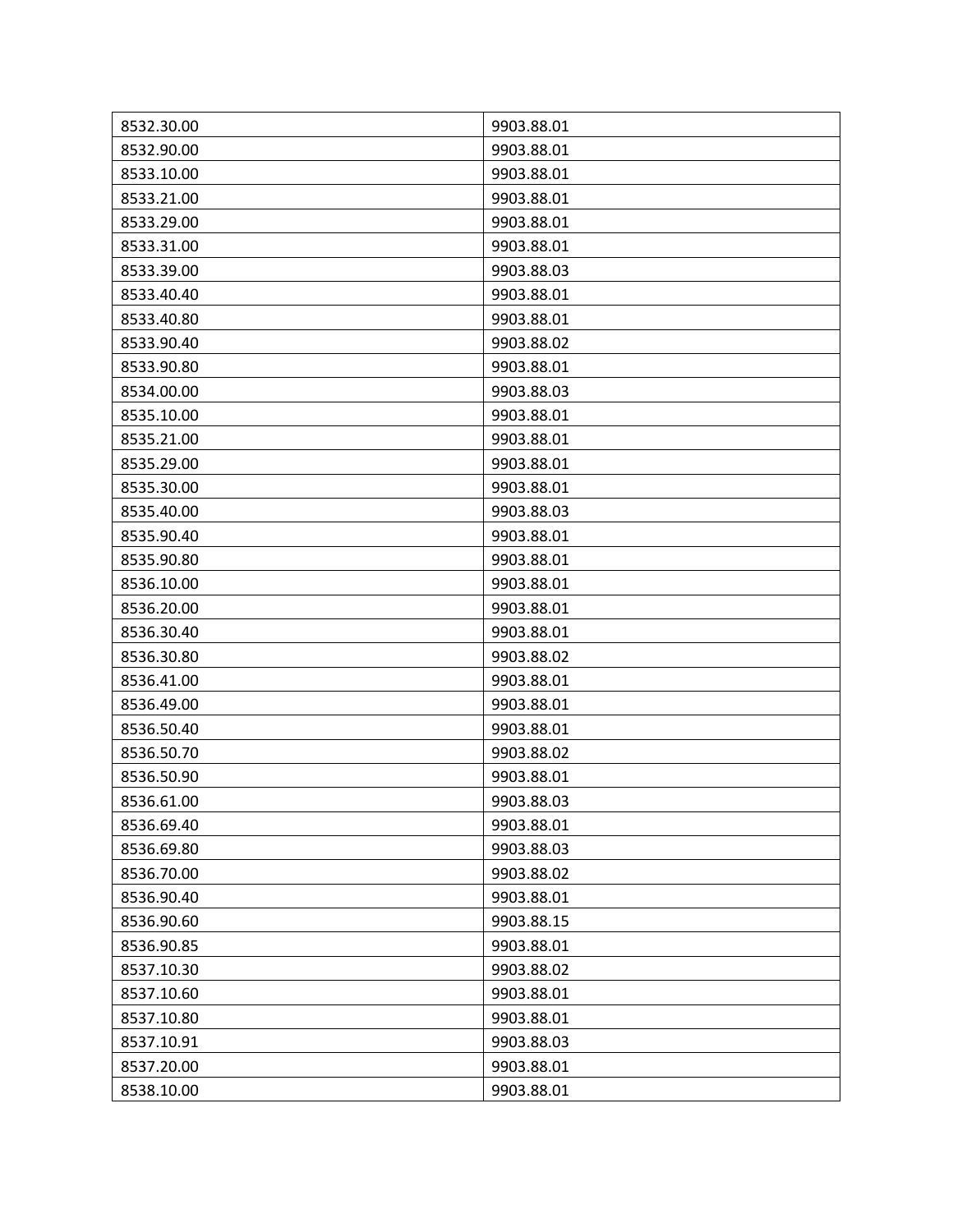| 8538.90.10 | 9903.88.03 |
|------------|------------|
| 8538.90.30 | 9903.88.03 |
| 8538.90.40 | 9903.88.01 |
| 8538.90.60 | 9903.88.01 |
| 8538.90.81 | 9903.88.01 |
| 8539.10.00 | 9903.88.03 |
| 8539.21.20 | 9903.88.03 |
| 8539.21.40 | 9903.88.03 |
| 8539.29.20 | 9903.88.15 |
| 8539.29.30 | 9903.88.15 |
| 8539.29.40 | 9903.88.15 |
| 8539.31.00 | 9903.88.03 |
| 8539.32.00 | 9903.88.03 |
| 8539.39.10 | 9903.88.03 |
| 8539.39.90 | 9903.88.03 |
| 8539.41.00 | 9903.88.01 |
| 8539.49.00 | 9903.88.03 |
| 8539.51.00 | 9903.88.03 |
| 8539.90.00 | 9903.88.01 |
| 8540.11.10 | 9903.88.03 |
| 8540.11.24 | 9903.88.03 |
| 8540.11.28 | 9903.88.03 |
| 8540.11.30 | 9903.88.03 |
| 8540.11.44 | 9903.88.03 |
| 8540.11.48 | 9903.88.03 |
| 8540.11.50 | 9903.88.03 |
| 8540.12.10 | 9903.88.03 |
| 8540.12.20 | 9903.88.03 |
| 8540.12.50 | 9903.88.03 |
| 8540.12.70 | 9903.88.03 |
| 8540.20.20 | 9903.88.03 |
| 8540.20.40 | 9903.88.03 |
| 8540.40.10 | 9903.88.03 |
| 8540.60.00 | 9903.88.03 |
| 8540.71.20 | 9903.88.03 |
| 8540.71.40 | 9903.88.03 |
| 8540.79.10 | 9903.88.01 |
| 8540.79.20 | 9903.88.01 |
| 8540.81.00 | 9903.88.03 |
| 8540.89.00 | 9903.88.01 |
| 8540.91.15 | 9903.88.03 |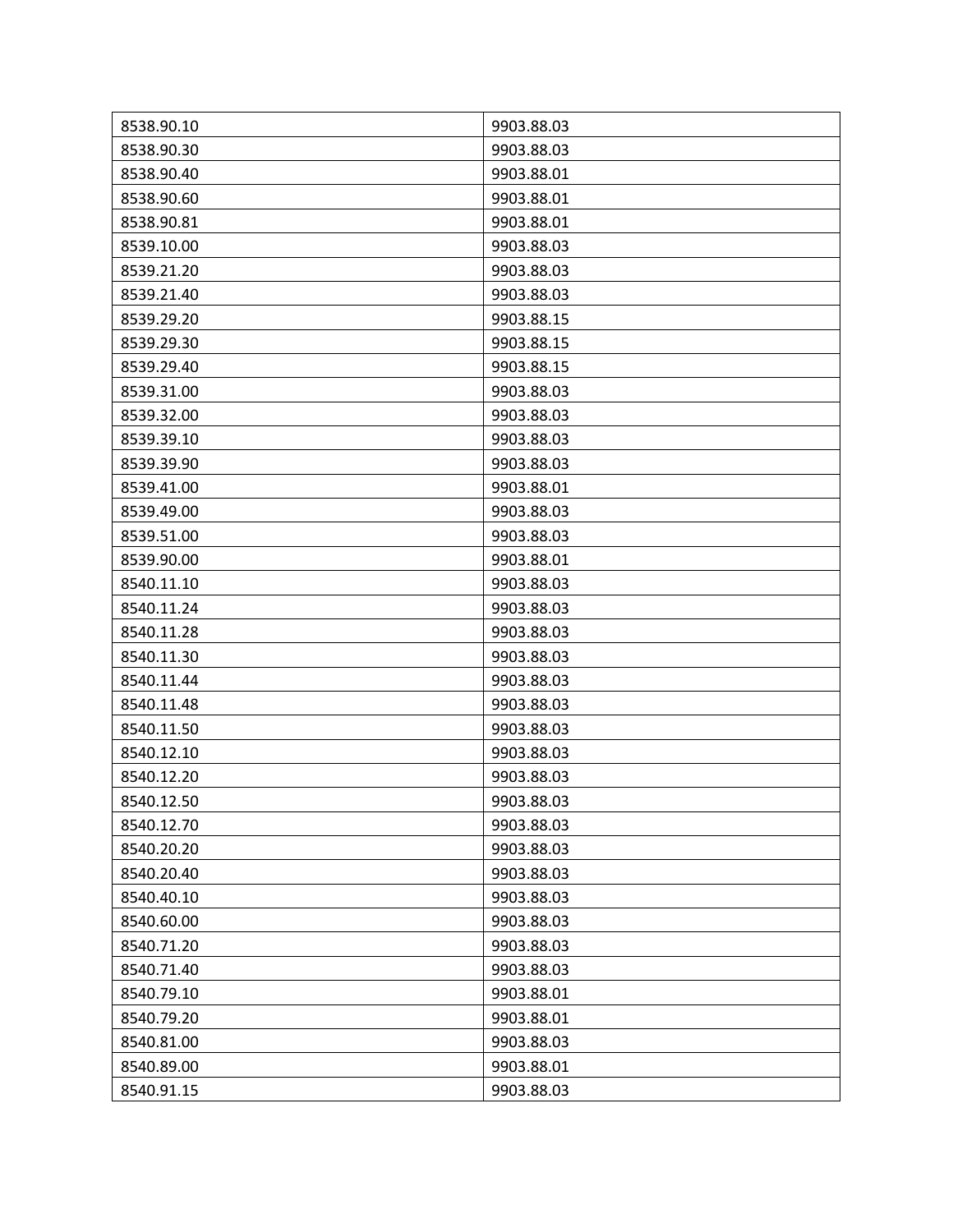| 8540.91.20 | 9903.88.03 |
|------------|------------|
| 8540.91.50 | 9903.88.03 |
| 8540.99.40 | 9903.88.03 |
| 8540.99.80 | 9903.88.03 |
| 8541.10.00 | 9903.88.02 |
| 8541.21.00 | 9903.88.01 |
| 8541.29.00 | 9903.88.01 |
| 8541.30.00 | 9903.88.01 |
| 8541.41.00 | 9903.88.01 |
| 8541.42.00 | 9903.88.02 |
| 8541.43.00 | 9903.88.02 |
| 8541.49.10 | 9903.88.02 |
| 8541.49.70 | 9903.88.01 |
| 8541.49.80 | 9903.88.01 |
| 8541.49.95 | 9903.88.01 |
| 8541.51.00 | 9903.88.01 |
| 8541.59.00 | 9903.88.01 |
| 8541.60.00 | 9903.88.01 |
| 8541.90.00 | 9903.88.01 |
| 8542.31.00 | 9903.88.02 |
| 8542.32.00 | 9903.88.02 |
| 8542.33.00 | 9903.88.02 |
| 8542.39.00 | 9903.88.02 |
| 8542.90.00 | 9903.88.02 |
| 8543.10.00 | 9903.88.01 |
| 8543.20.00 | 9903.88.01 |
| 8543.30.20 | 9903.88.01 |
| 8543.30.90 | 9903.88.01 |
| 8543.40.00 | 9903.88.02 |
| 8543.70.20 | 9903.88.01 |
| 8543.70.42 | 9903.88.01 |
| 8543.70.45 | 9903.88.02 |
| 8543.70.60 | 9903.88.01 |
| 8543.70.71 | 9903.88.03 |
| 8543.70.80 | 9903.88.01 |
| 8543.70.85 | 9903.88.03 |
| 8543.70.89 | 9903.88.15 |
| 8543.70.91 | 9903.88.03 |
| 8543.70.95 | 9903.88.01 |
| 8543.70.97 | 9903.88.01 |
| 8543.70.98 | 9903.88.02 |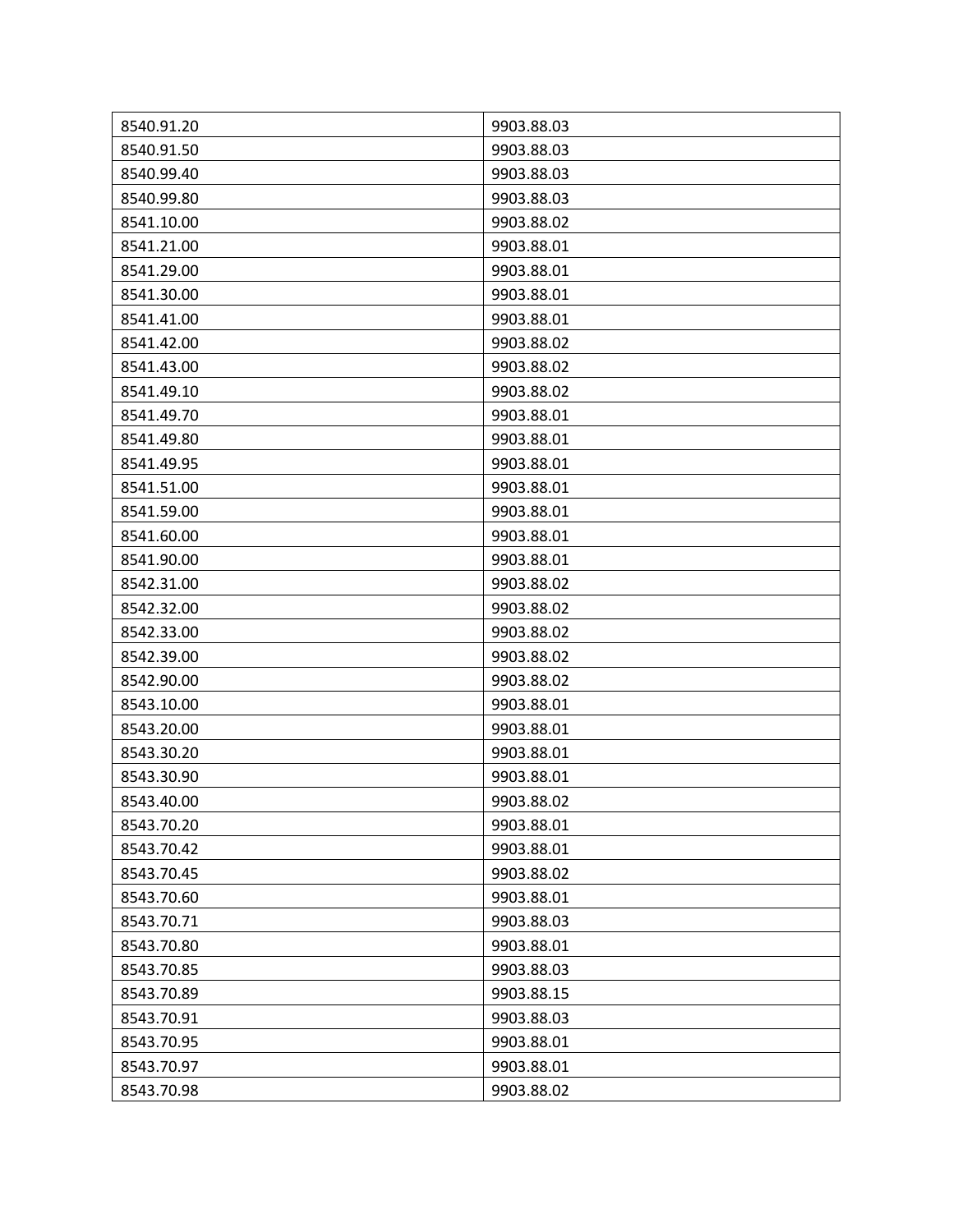| 8543.90.12 | 9903.88.01 |
|------------|------------|
| 8543.90.15 | 9903.88.01 |
| 8543.90.35 | 9903.88.01 |
| 8543.90.65 | 9903.88.01 |
| 8543.90.68 | 9903.88.01 |
| 8543.90.85 | 9903.88.03 |
| 8543.90.88 | 9903.88.03 |
| 8544.11.00 | 9903.88.01 |
| 8544.19.00 | 9903.88.01 |
| 8544.20.00 | 9903.88.03 |
| 8544.30.00 | 9903.88.01 |
| 8544.42.10 | 9903.88.03 |
| 8544.42.20 | 9903.88.03 |
| 8544.42.90 | 9903.88.03 |
| 8544.49.10 | 9903.88.02 |
| 8544.49.20 | 9903.88.02 |
| 8544.49.30 | 9903.88.01 |
| 8544.49.90 | 9903.88.01 |
| 8544.60.20 | 9903.88.01 |
| 8544.60.40 | 9903.88.01 |
| 8544.60.60 | 9903.88.02 |
| 8544.70.00 | 9903.88.01 |
| 8545.11.00 | 9903.88.03 |
| 8545.19.20 | 9903.88.03 |
| 8545.19.40 | 9903.88.03 |
| 8545.20.00 | 9903.88.03 |
| 8545.90.20 | 9903.88.03 |
| 8545.90.40 | 9903.88.03 |
| 8546.10.00 | 9903.88.03 |
| 8546.20.00 | 9903.88.03 |
| 8546.90.00 | 9903.88.03 |
| 8547.10.40 | 9903.88.03 |
| 8547.10.80 | 9903.88.03 |
| 8547.20.00 | 9903.88.03 |
| 8547.90.00 | 9903.88.03 |
| 8548.00.00 | 9903.88.03 |
| 8549.11.10 | 9903.88.15 |
| 8549.11.90 | 9903.88.15 |
| 8549.12.40 | 9903.88.15 |
| 8549.12.80 | 9903.88.15 |
| 8549.13.00 | 9903.88.15 |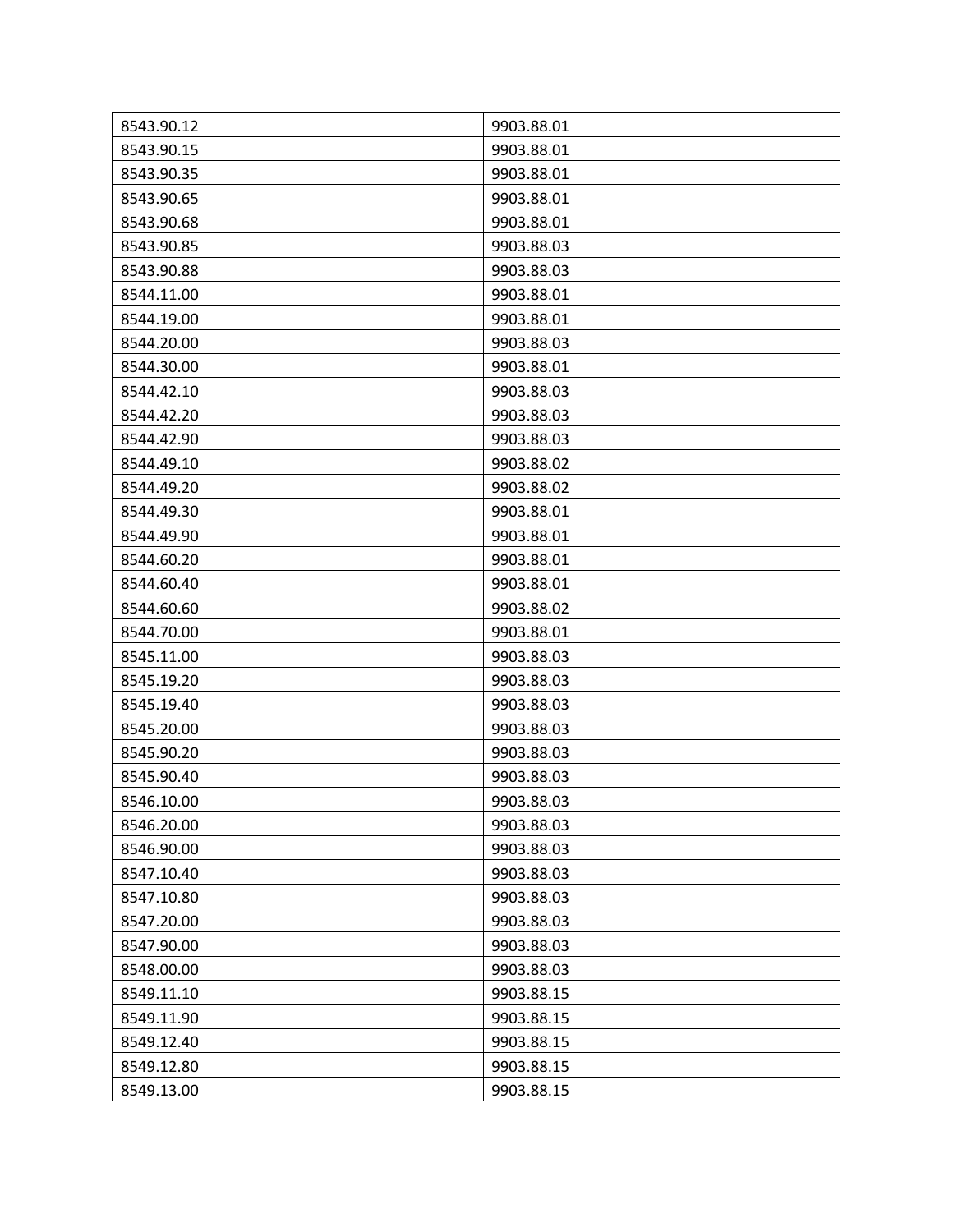| 8549.14.00 | 9903.88.15 |
|------------|------------|
| 8549.19.00 | 9903.88.15 |
| 8549.21.00 | 9903.88.03 |
| 8549.29.00 | 9903.88.03 |
| 8549.31.00 | 9903.88.03 |
| 8549.39.00 | 9903.88.03 |
| 8549.91.00 | 9903.88.03 |
| 8549.99.00 | 9903.88.03 |
| 8601.10.00 | 9903.88.01 |
| 8601.20.00 | 9903.88.02 |
| 8602.10.00 | 9903.88.02 |
| 8602.90.00 | 9903.88.03 |
| 8603.10.00 | 9903.88.01 |
| 8603.90.00 | 9903.88.01 |
| 8604.00.00 | 9903.88.01 |
| 8605.00.00 | 9903.88.02 |
| 8606.10.00 | 9903.88.02 |
| 8606.30.00 | 9903.88.02 |
| 8606.91.00 | 9903.88.02 |
| 8606.92.00 | 9903.88.02 |
| 8606.99.01 | 9903.88.02 |
| 8607.11.00 | 9903.88.02 |
| 8607.12.00 | 9903.88.01 |
| 8607.19.03 | 9903.88.02 |
| 8607.19.06 | 9903.88.01 |
| 8607.19.12 | 9903.88.01 |
| 8607.19.15 | 9903.88.01 |
| 8607.19.30 | 9903.88.02 |
| 8607.19.90 | 9903.88.01 |
| 8607.21.10 | 9903.88.01 |
| 8607.21.50 | 9903.88.01 |
| 8607.29.10 | 9903.88.01 |
| 8607.29.50 | 9903.88.01 |
| 8607.30.10 | 9903.88.02 |
| 8607.30.50 | 9903.88.02 |
| 8607.91.00 | 9903.88.01 |
| 8607.99.10 | 9903.88.01 |
| 8607.99.50 | 9903.88.01 |
| 8608.00.00 | 9903.88.01 |
| 8701.10.01 | 9903.88.01 |
| 8701.21.00 | 9903.88.02 |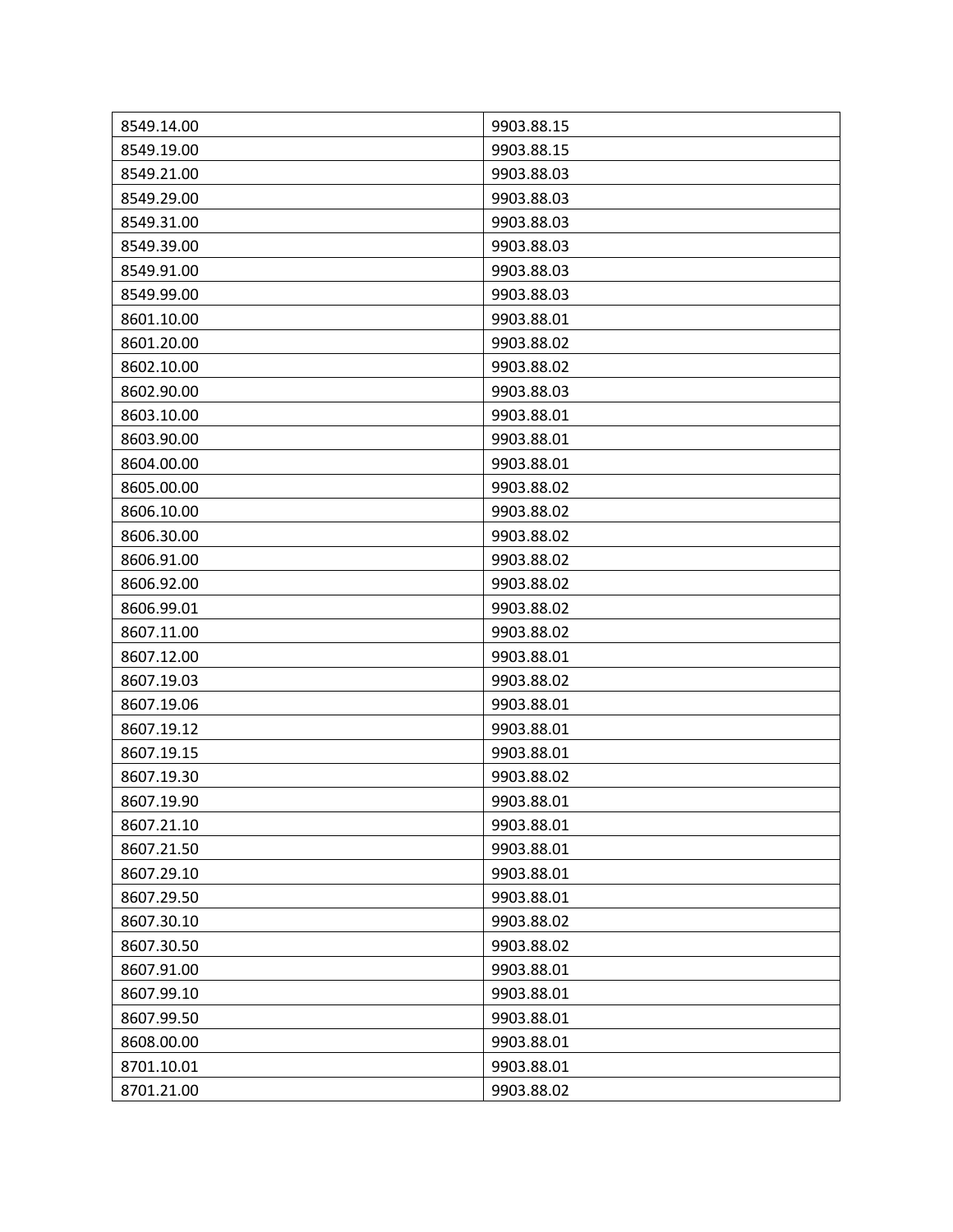| 8701.22.00 | 9903.88.02 |
|------------|------------|
| 8701.23.00 | 9903.88.02 |
| 8701.24.00 | 9903.88.02 |
| 8701.29.00 | 9903.88.02 |
| 8701.30.10 | 9903.88.01 |
| 8701.30.50 | 9903.88.02 |
| 8701.91.10 | 9903.88.02 |
| 8701.91.50 | 9903.88.02 |
| 8701.92.10 | 9903.88.02 |
| 8701.92.50 | 9903.88.02 |
| 8701.93.10 | 9903.88.02 |
| 8701.93.50 | 9903.88.02 |
| 8701.94.10 | 9903.88.02 |
| 8701.94.50 | 9903.88.02 |
| 8701.95.10 | 9903.88.02 |
| 8701.95.50 | 9903.88.02 |
| 8702.10.31 | 9903.88.01 |
| 8702.10.61 | 9903.88.01 |
| 8702.20.31 | 9903.88.01 |
| 8702.20.61 | 9903.88.01 |
| 8702.30.31 | 9903.88.01 |
| 8702.30.61 | 9903.88.01 |
| 8702.40.31 | 9903.88.01 |
| 8702.40.61 | 9903.88.01 |
| 8702.90.31 | 9903.88.01 |
| 8702.90.61 | 9903.88.01 |
| 8703.10.10 | 9903.88.15 |
| 8703.10.50 | 9903.88.15 |
| 8703.21.01 | 9903.88.01 |
| 8703.22.01 | 9903.88.01 |
| 8703.23.01 | 9903.88.01 |
| 8703.24.01 | 9903.88.01 |
| 8703.31.01 | 9903.88.01 |
| 8703.32.01 | 9903.88.01 |
| 8703.33.01 | 9903.88.01 |
| 8703.40.00 | 9903.88.01 |
| 8703.50.00 | 9903.88.01 |
| 8703.60.00 | 9903.88.01 |
| 8703.70.00 | 9903.88.01 |
| 8703.80.00 | 9903.88.01 |
| 8703.90.01 | 9903.88.01 |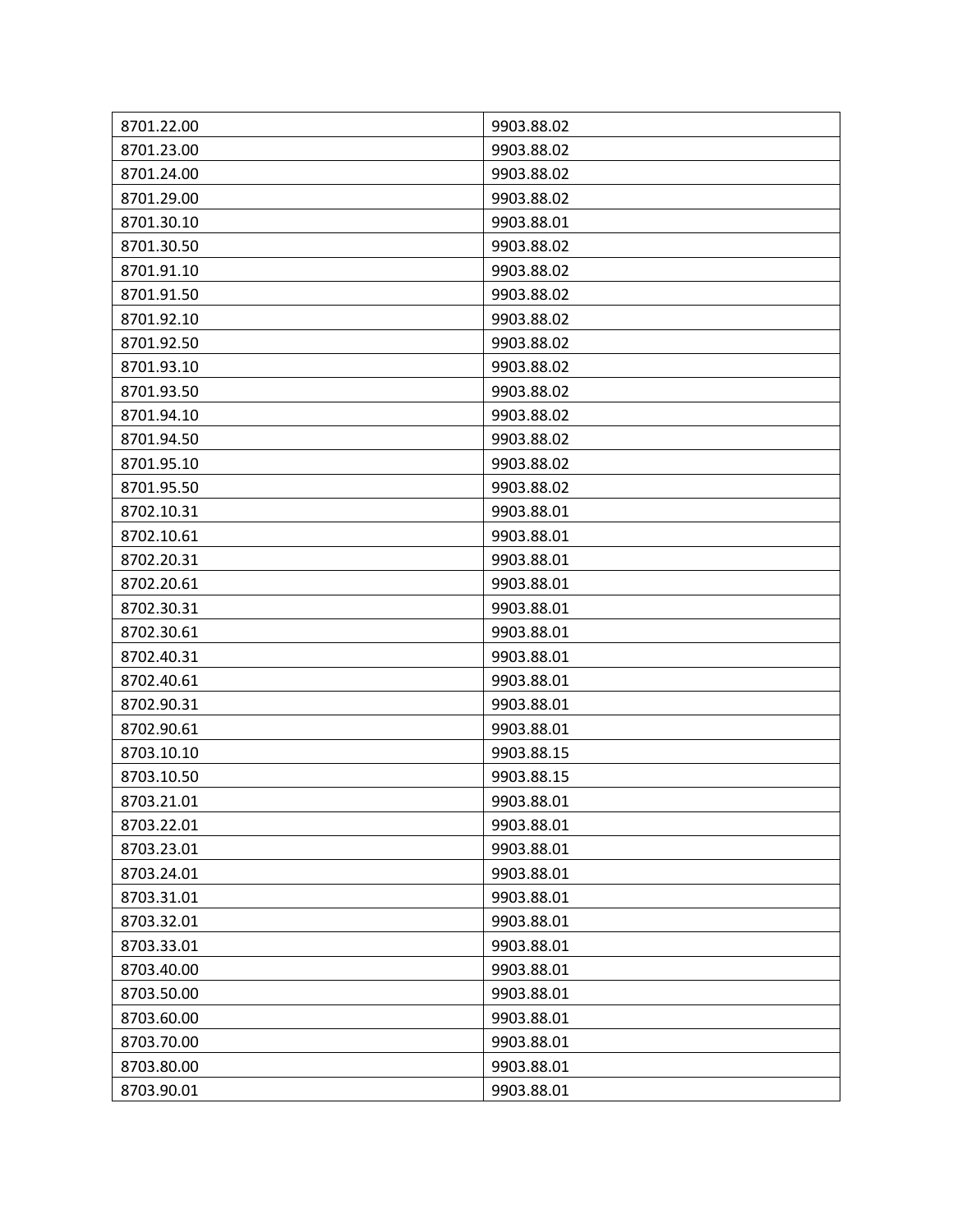| 8704.10.10 | 9903.88.01 |
|------------|------------|
| 8704.10.50 | 9903.88.01 |
| 8704.21.01 | 9903.88.01 |
| 8704.22.11 | 9903.88.01 |
| 8704.22.51 | 9903.88.01 |
| 8704.23.01 | 9903.88.01 |
| 8704.31.01 | 9903.88.01 |
| 8704.32.01 | 9903.88.01 |
| 8704.41.00 | 9903.88.01 |
| 8704.42.00 | 9903.88.01 |
| 8704.43.00 | 9903.88.01 |
| 8704.51.00 | 9903.88.01 |
| 8704.52.00 | 9903.88.01 |
| 8704.60.00 | 9903.88.02 |
| 8704.90.01 | 9903.88.02 |
| 8705.10.00 | 9903.88.02 |
| 8705.20.00 | 9903.88.02 |
| 8705.30.00 | 9903.88.01 |
| 8705.40.00 | 9903.88.01 |
| 8705.90.00 | 9903.88.02 |
| 8706.00.03 | 9903.88.03 |
| 8706.00.05 | 9903.88.03 |
| 8706.00.15 | 9903.88.03 |
| 8706.00.25 | 9903.88.01 |
| 8706.00.30 | 9903.88.01 |
| 8706.00.50 | 9903.88.03 |
| 8707.10.00 | 9903.88.03 |
| 8707.90.10 | 9903.88.03 |
| 8707.90.50 | 9903.88.03 |
| 8708.10.30 | 9903.88.03 |
| 8708.10.60 | 9903.88.03 |
| 8708.21.00 | 9903.88.03 |
| 8708.22.00 | 9903.88.03 |
| 8708.29.15 | 9903.88.03 |
| 8708.29.21 | 9903.88.03 |
| 8708.29.25 | 9903.88.03 |
| 8708.29.51 | 9903.88.03 |
| 8708.30.10 | 9903.88.03 |
| 8708.30.50 | 9903.88.03 |
| 8708.40.11 | 9903.88.03 |
| 8708.40.30 | 9903.88.03 |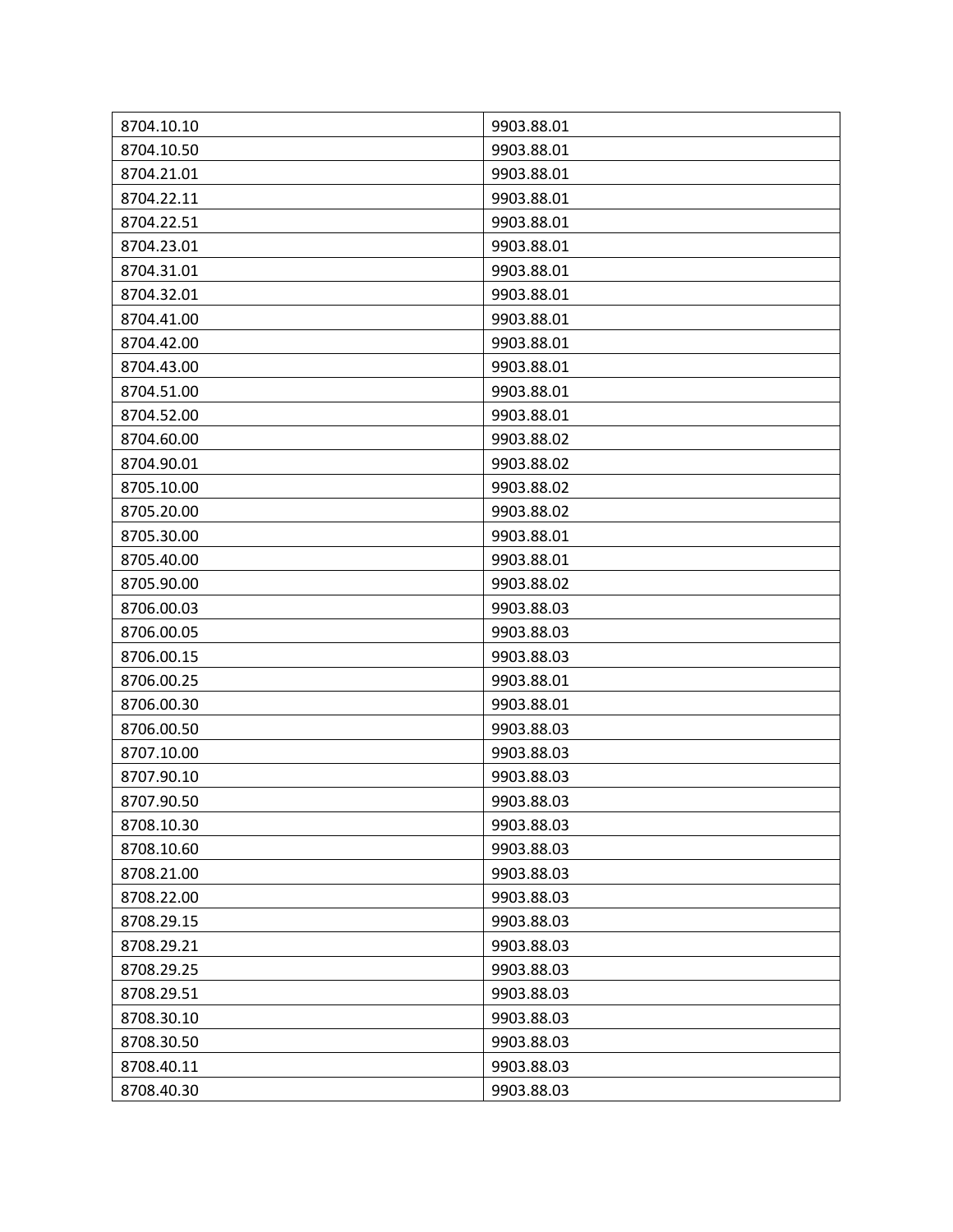| 8708.40.50<br>8708.40.60 | 9903.88.03<br>9903.88.03 |
|--------------------------|--------------------------|
| 8708.40.65               | 9903.88.03               |
|                          |                          |
| 8708.40.70               | 9903.88.03               |
| 8708.40.75               | 9903.88.03               |
| 8708.50.11               | 9903.88.03               |
| 8708.50.31               | 9903.88.03               |
| 8708.50.51               | 9903.88.03               |
| 8708.50.61               | 9903.88.03               |
| 8708.50.65               | 9903.88.03               |
| 8708.50.70               | 9903.88.03               |
| 8708.50.75               | 9903.88.03               |
| 8708.50.79               | 9903.88.03               |
| 8708.50.81               | 9903.88.03               |
| 8708.50.85               | 9903.88.03               |
| 8708.50.89               | 9903.88.03               |
| 8708.50.91               | 9903.88.03               |
| 8708.50.93               | 9903.88.03               |
| 8708.50.95               | 9903.88.03               |
| 8708.50.99               | 9903.88.03               |
| 8708.70.05               | 9903.88.03               |
| 8708.70.15               | 9903.88.03               |
| 8708.70.25               | 9903.88.03               |
| 8708.70.35               | 9903.88.03               |
| 8708.70.45               | 9903.88.03               |
| 8708.70.60               | 9903.88.03               |
| 8708.80.03               | 9903.88.03               |
| 8708.80.05               | 9903.88.03               |
| 8708.80.13               | 9903.88.03               |
| 8708.80.16               | 9903.88.03               |
| 8708.80.51               | 9903.88.03               |
| 8708.80.55               | 9903.88.03               |
| 8708.80.60               | 9903.88.03               |
| 8708.80.65               | 9903.88.03               |
| 8708.91.10               | 9903.88.03               |
| 8708.91.50               | 9903.88.03               |
| 8708.91.60               | 9903.88.03               |
| 8708.91.65               | 9903.88.03               |
| 8708.91.70               | 9903.88.03               |
| 8708.91.75               | 9903.88.03               |
| 8708.92.10               | 9903.88.03               |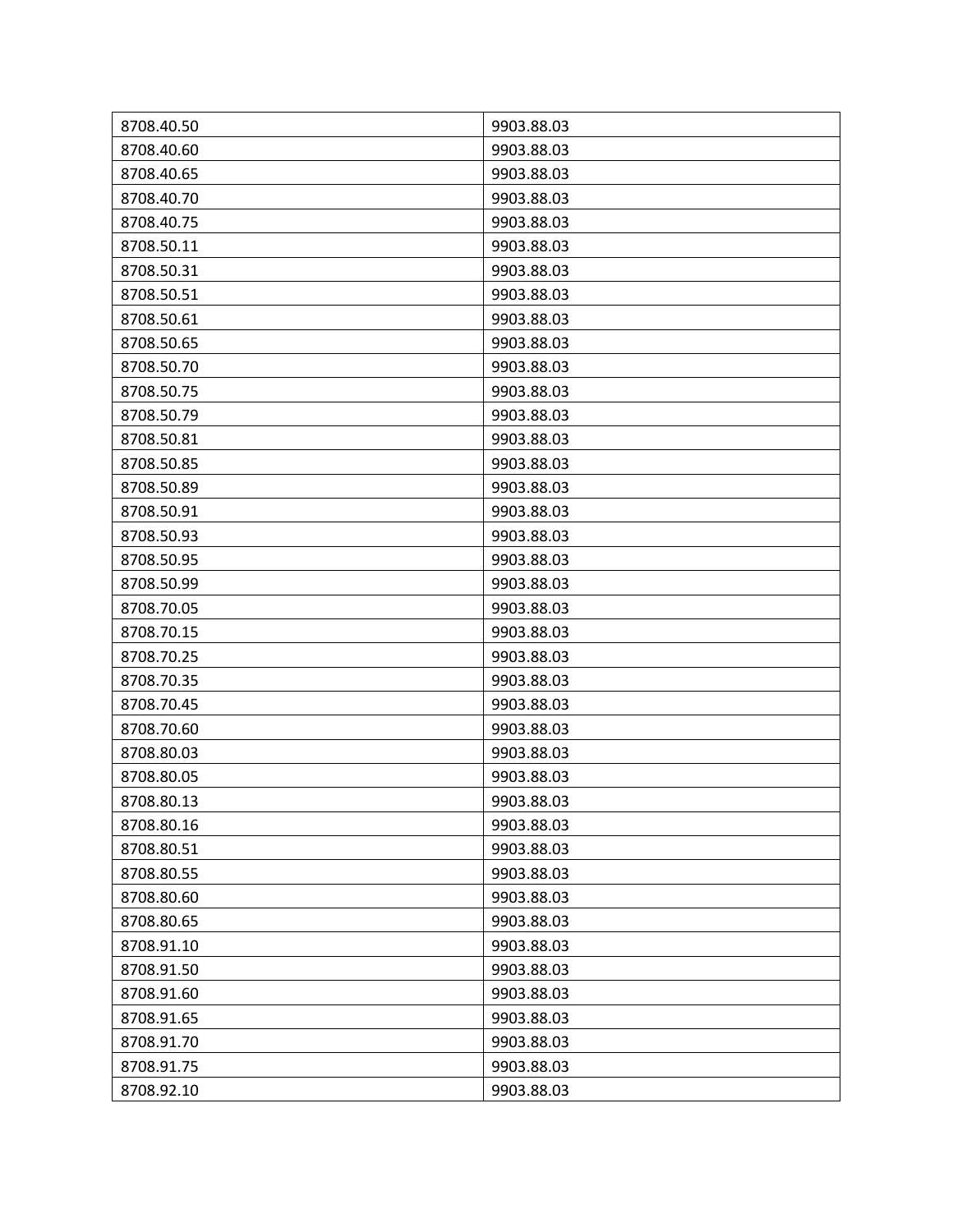| 8708.92.50 | 9903.88.03 |
|------------|------------|
| 8708.92.60 | 9903.88.03 |
| 8708.92.65 | 9903.88.03 |
| 8708.92.70 | 9903.88.03 |
| 8708.92.75 | 9903.88.03 |
| 8708.93.15 | 9903.88.03 |
| 8708.93.30 | 9903.88.03 |
| 8708.93.60 | 9903.88.03 |
| 8708.93.75 | 9903.88.03 |
| 8708.94.10 | 9903.88.03 |
| 8708.94.50 | 9903.88.03 |
| 8708.94.60 | 9903.88.03 |
| 8708.94.65 | 9903.88.03 |
| 8708.94.70 | 9903.88.03 |
| 8708.94.75 | 9903.88.03 |
| 8708.95.05 | 9903.88.03 |
| 8708.95.10 | 9903.88.03 |
| 8708.95.15 | 9903.88.03 |
| 8708.95.20 | 9903.88.03 |
| 8708.99.03 | 9903.88.03 |
| 8708.99.06 | 9903.88.03 |
| 8708.99.16 | 9903.88.03 |
| 8708.99.23 | 9903.88.03 |
| 8708.99.27 | 9903.88.03 |
| 8708.99.31 | 9903.88.03 |
| 8708.99.41 | 9903.88.03 |
| 8708.99.48 | 9903.88.03 |
| 8708.99.53 | 9903.88.03 |
| 8708.99.55 | 9903.88.03 |
| 8708.99.58 | 9903.88.03 |
| 8708.99.68 | 9903.88.03 |
| 8708.99.81 | 9903.88.03 |
| 8709.11.00 | 9903.88.01 |
| 8709.19.00 | 9903.88.01 |
| 8709.90.00 | 9903.88.01 |
| 8710.00.00 | 9903.88.15 |
| 8711.10.00 | 9903.88.02 |
| 8711.20.00 | 9903.88.15 |
| 8711.30.00 | 9903.88.15 |
| 8711.40.30 | 9903.88.15 |
| 8711.40.60 | 9903.88.15 |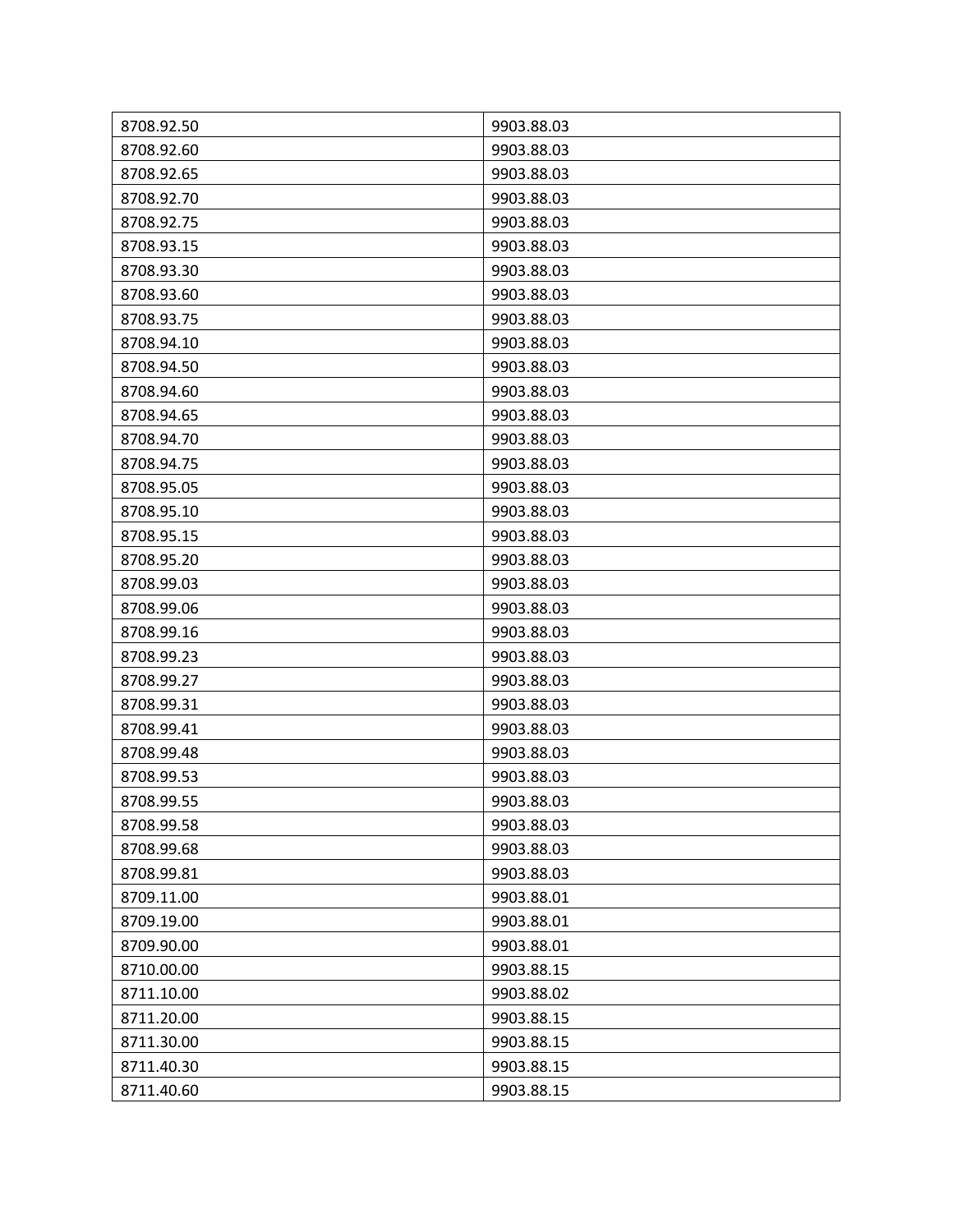| 8711.50.00               | 9903.88.01 |
|--------------------------|------------|
| 8711.60.00<br>8711.90.01 | 9903.88.02 |
|                          | 9903.88.02 |
| 8712.00.15               | 9903.88.03 |
| 8712.00.25               | 9903.88.03 |
| 8712.00.35               | 9903.88.03 |
| 8712.00.44               | 9903.88.03 |
| 8712.00.48               | 9903.88.03 |
| 8712.00.50               | 9903.88.03 |
| 8714.10.00               | 9903.88.15 |
| 8714.91.20               | 9903.88.03 |
| 8714.91.30               | 9903.88.03 |
| 8714.91.50               | 9903.88.03 |
| 8714.91.90               | 9903.88.03 |
| 8714.92.10               | 9903.88.03 |
| 8714.92.50               | 9903.88.03 |
| 8714.93.05               | 9903.88.03 |
| 8714.93.15               | 9903.88.03 |
| 8714.93.24               | 9903.88.03 |
| 8714.93.28               | 9903.88.03 |
| 8714.93.35               | 9903.88.03 |
| 8714.93.70               | 9903.88.03 |
| 8714.94.30               | 9903.88.03 |
| 8714.94.90               | 9903.88.03 |
| 8714.95.00               | 9903.88.03 |
| 8714.96.10               | 9903.88.03 |
| 8714.96.50               | 9903.88.03 |
| 8714.96.90               | 9903.88.03 |
| 8714.99.10               | 9903.88.15 |
| 8714.99.50               | 9903.88.15 |
| 8714.99.60               | 9903.88.15 |
| 8714.99.80               | 9903.88.15 |
| 8716.10.00               | 9903.88.03 |
| 8716.20.00               | 9903.88.03 |
| 8716.31.00               | 9903.88.03 |
| 8716.39.00               | 9903.88.03 |
| 8716.40.00               | 9903.88.03 |
| 8716.80.10               | 9903.88.03 |
|                          |            |
| 8716.80.50               | 9903.88.03 |
| 8716.90.10               | 9903.88.03 |
| 8716.90.30               | 9903.88.03 |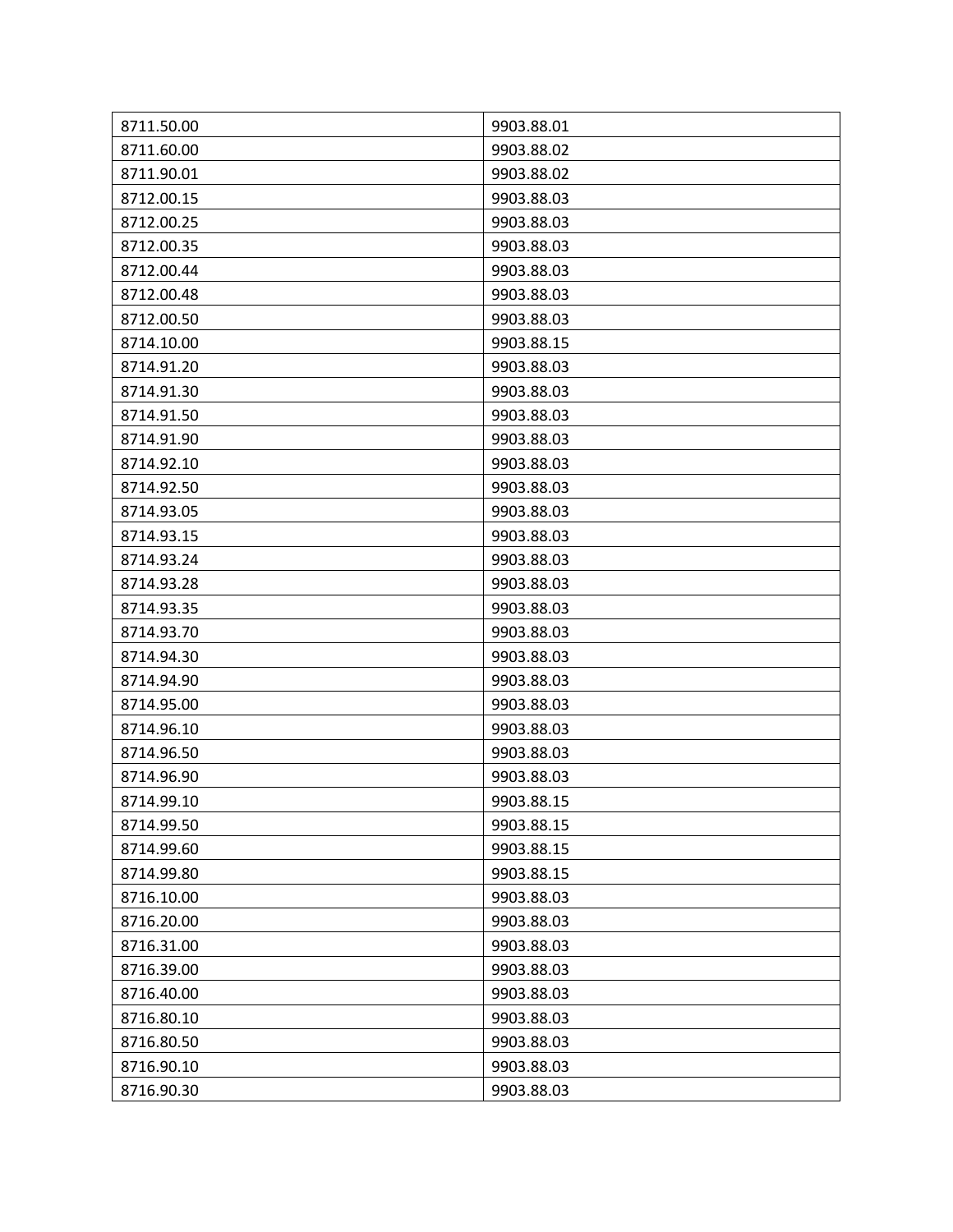| 8716.90.50 | 9903.88.03 |
|------------|------------|
| 8801.00.00 | 9903.88.15 |
| 8802.11.01 | 9903.88.01 |
| 8802.12.01 | 9903.88.01 |
| 8802.20.01 | 9903.88.01 |
| 8802.30.01 | 9903.88.01 |
| 8802.40.01 | 9903.88.01 |
| 8802.60.30 | 9903.88.01 |
| 8802.60.90 | 9903.88.01 |
| 8804.00.00 | 9903.88.03 |
| 8805.10.00 | 9903.88.01 |
| 8805.21.00 | 9903.88.01 |
| 8805.29.00 | 9903.88.01 |
| 8806.10.00 | 9903.88.01 |
| 8806.21.00 | 9903.88.01 |
| 8806.22.00 | 9903.88.01 |
| 8806.23.00 | 9903.88.01 |
| 8806.24.00 | 9903.88.01 |
| 8806.29.00 | 9903.88.01 |
| 8806.91.00 | 9903.88.01 |
| 8806.92.00 | 9903.88.01 |
| 8806.93.00 | 9903.88.01 |
| 8806.94.00 | 9903.88.01 |
| 8806.99.00 | 9903.88.01 |
| 8807.10.00 | 9903.88.01 |
| 8807.20.00 | 9903.88.01 |
| 8807.30.00 | 9903.88.01 |
| 8807.90.30 | 9903.88.01 |
| 8807.90.90 | 9903.88.01 |
| 8901.10.00 | 9903.88.01 |
| 8901.20.00 | 9903.88.01 |
| 8901.30.00 | 9903.88.02 |
| 8901.90.00 | 9903.88.01 |
| 8902.00.00 | 9903.88.01 |
| 8903.11.00 | 9903.88.03 |
| 8903.12.00 | 9903.88.03 |
| 8903.19.00 | 9903.88.03 |
| 8903.21.00 | 9903.88.03 |
| 8903.22.00 | 9903.88.03 |
| 8903.23.00 | 9903.88.03 |
| 8903.31.00 | 9903.88.03 |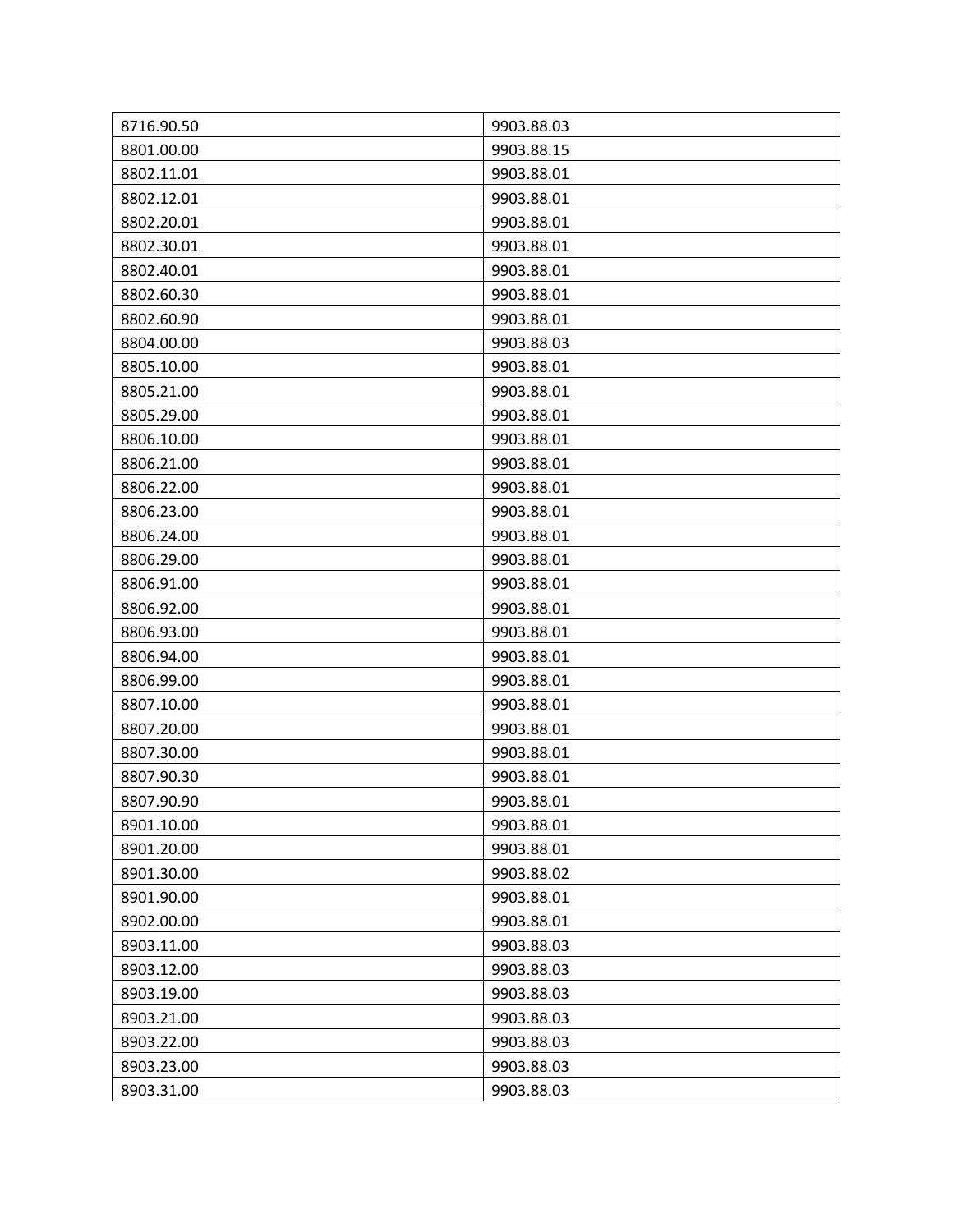| 8903.32.00 | 9903.88.03 |
|------------|------------|
| 8903.33.00 | 9903.88.03 |
| 8903.93.05 | 9903.88.03 |
| 8903.93.15 | 9903.88.03 |
| 8903.93.20 | 9903.88.03 |
| 8903.93.90 | 9903.88.03 |
| 8903.99.06 | 9903.88.03 |
| 8903.99.16 | 9903.88.03 |
| 8903.99.21 | 9903.88.03 |
| 8903.99.91 | 9903.88.03 |
| 8904.00.00 | 9903.88.01 |
| 8905.10.00 | 9903.88.01 |
| 8905.20.00 | 9903.88.01 |
| 8905.90.50 | 9903.88.01 |
| 8906.10.00 | 9903.88.15 |
| 8906.90.00 | 9903.88.01 |
| 8907.10.00 | 9903.88.03 |
| 8907.90.00 | 9903.88.15 |
| 8908.00.00 | 9903.88.01 |
| 9001.10.00 | 9903.88.02 |
| 9001.20.00 | 9903.88.02 |
| 9001.30.00 | 9903.88.15 |
| 9001.40.00 | 9903.88.15 |
| 9001.50.00 | 9903.88.15 |
| 9001.90.40 | 9903.88.03 |
| 9001.90.50 | 9903.88.03 |
| 9001.90.60 | 9903.88.03 |
| 9001.90.80 | 9903.88.03 |
| 9001.90.90 | 9903.88.03 |
| 9002.11.40 | 9903.88.03 |
| 9002.11.60 | 9903.88.03 |
| 9002.11.90 | 9903.88.03 |
| 9002.19.00 | 9903.88.03 |
| 9002.20.40 | 9903.88.03 |
| 9002.20.80 | 9903.88.03 |
| 9002.90.20 | 9903.88.01 |
| 9002.90.40 | 9903.88.01 |
| 9002.90.70 | 9903.88.01 |
| 9002.90.85 | 9903.88.03 |
| 9002.90.95 | 9903.88.01 |
| 9003.11.00 | 9903.88.15 |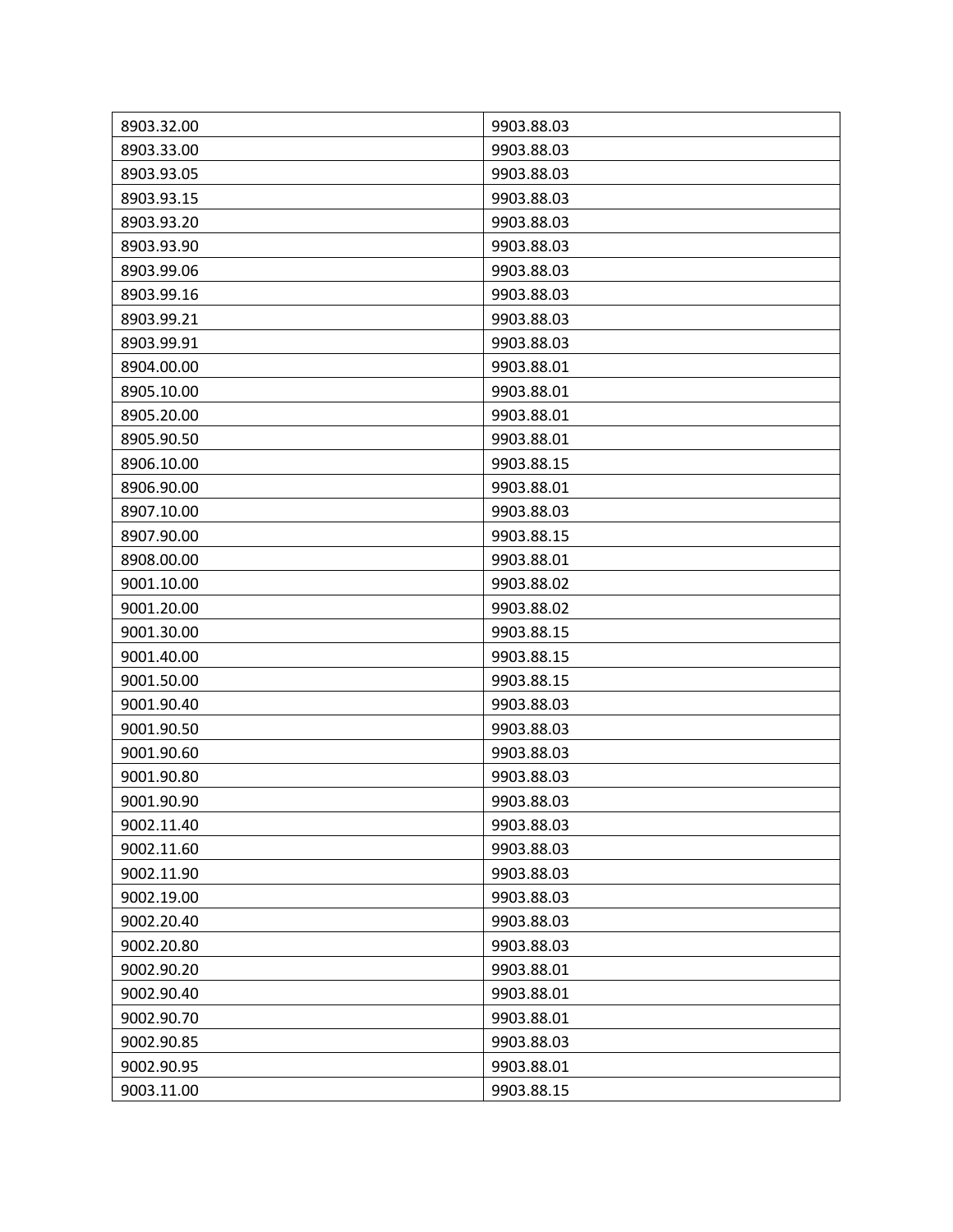| 9003.19.00 | 9903.88.15 |
|------------|------------|
| 9003.90.00 | 9903.88.15 |
| 9004.10.00 | 9903.88.15 |
| 9004.90.00 | 9903.88.15 |
| 9005.10.00 | 9903.88.15 |
| 9005.80.60 | 9903.88.15 |
| 9005.90.40 | 9903.88.15 |
| 9005.90.80 | 9903.88.15 |
| 9006.30.00 | 9903.88.03 |
| 9006.40.40 | 9903.88.15 |
| 9006.53.02 | 9903.88.15 |
| 9006.59.01 | 9903.88.15 |
| 9006.59.05 | 9903.88.15 |
| 9006.59.08 | 9903.88.15 |
| 9006.59.10 | 9903.88.15 |
| 9006.59.12 | 9903.88.15 |
| 9006.59.15 | 9903.88.15 |
| 9006.59.20 | 9903.88.15 |
| 9006.59.40 | 9903.88.15 |
| 9006.59.91 | 9903.88.15 |
| 9006.61.00 | 9903.88.15 |
| 9006.91.00 | 9903.88.15 |
| 9006.99.00 | 9903.88.15 |
| 9007.10.00 | 9903.88.03 |
| 9007.20.20 | 9903.88.03 |
| 9007.20.40 | 9903.88.03 |
| 9007.20.60 | 9903.88.03 |
| 9007.20.80 | 9903.88.03 |
| 9007.91.40 | 9903.88.15 |
| 9007.91.80 | 9903.88.15 |
| 9007.92.00 | 9903.88.03 |
| 9008.50.20 | 9903.88.15 |
| 9008.50.30 | 9903.88.15 |
| 9008.50.50 | 9903.88.03 |
| 9008.90.40 | 9903.88.03 |
| 9008.90.80 | 9903.88.03 |
| 9010.10.00 | 9903.88.03 |
| 9010.50.10 | 9903.88.03 |
| 9010.50.20 | 9903.88.03 |
| 9010.50.30 | 9903.88.03 |
| 9010.50.40 | 9903.88.03 |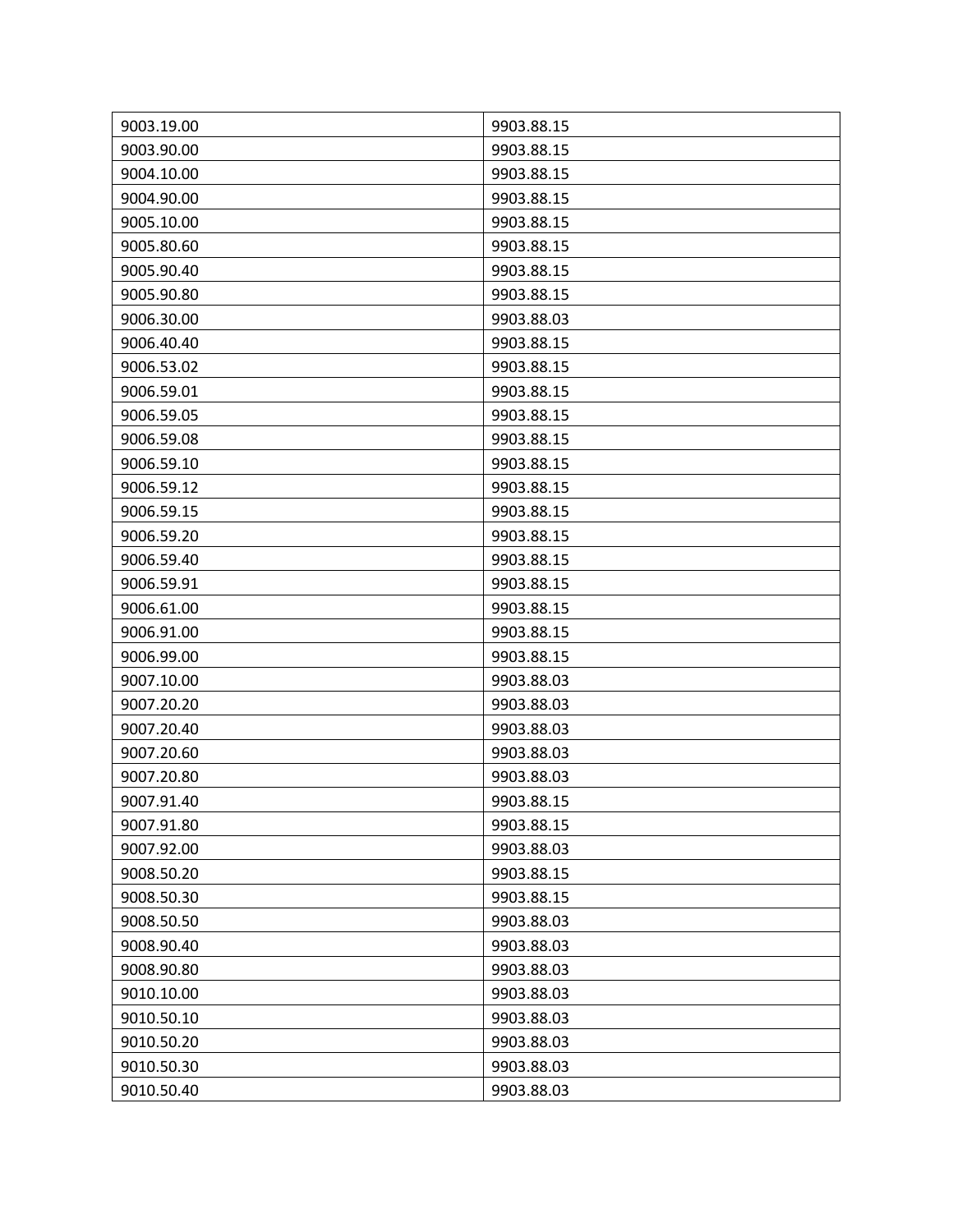| 9010.50.50 | 9903.88.03 |
|------------|------------|
| 9010.50.60 | 9903.88.03 |
| 9010.60.00 | 9903.88.03 |
| 9010.90.85 | 9903.88.03 |
| 9010.90.95 | 9903.88.03 |
| 9011.10.40 | 9903.88.01 |
| 9011.10.80 | 9903.88.01 |
| 9011.20.40 | 9903.88.01 |
| 9011.20.80 | 9903.88.03 |
| 9011.80.00 | 9903.88.03 |
| 9011.90.00 | 9903.88.01 |
| 9012.10.00 | 9903.88.01 |
| 9012.90.00 | 9903.88.01 |
| 9013.10.10 | 9903.88.15 |
| 9013.10.30 | 9903.88.03 |
| 9013.10.45 | 9903.88.01 |
| 9013.10.50 | 9903.88.15 |
| 9013.20.00 | 9903.88.01 |
| 9013.80.20 | 9903.88.03 |
| 9013.80.40 | 9903.88.03 |
| 9013.80.91 | 9903.88.15 |
| 9013.90.20 | 9903.88.15 |
| 9013.90.70 | 9903.88.03 |
| 9013.90.80 | 9903.88.03 |
| 9014.10.10 | 9903.88.03 |
| 9014.10.60 | 9903.88.15 |
| 9014.10.70 | 9903.88.01 |
| 9014.10.90 | 9903.88.02 |
| 9014.20.20 | 9903.88.01 |
| 9014.20.40 | 9903.88.01 |
| 9014.20.60 | 9903.88.01 |
| 9014.20.80 | 9903.88.01 |
| 9014.80.10 | 9903.88.01 |
| 9014.80.20 | 9903.88.01 |
| 9014.80.40 | 9903.88.01 |
| 9014.80.50 | 9903.88.01 |
| 9014.90.10 | 9903.88.01 |
| 9014.90.20 | 9903.88.01 |
| 9014.90.40 | 9903.88.01 |
| 9014.90.60 | 9903.88.01 |
| 9015.10.40 | 9903.88.03 |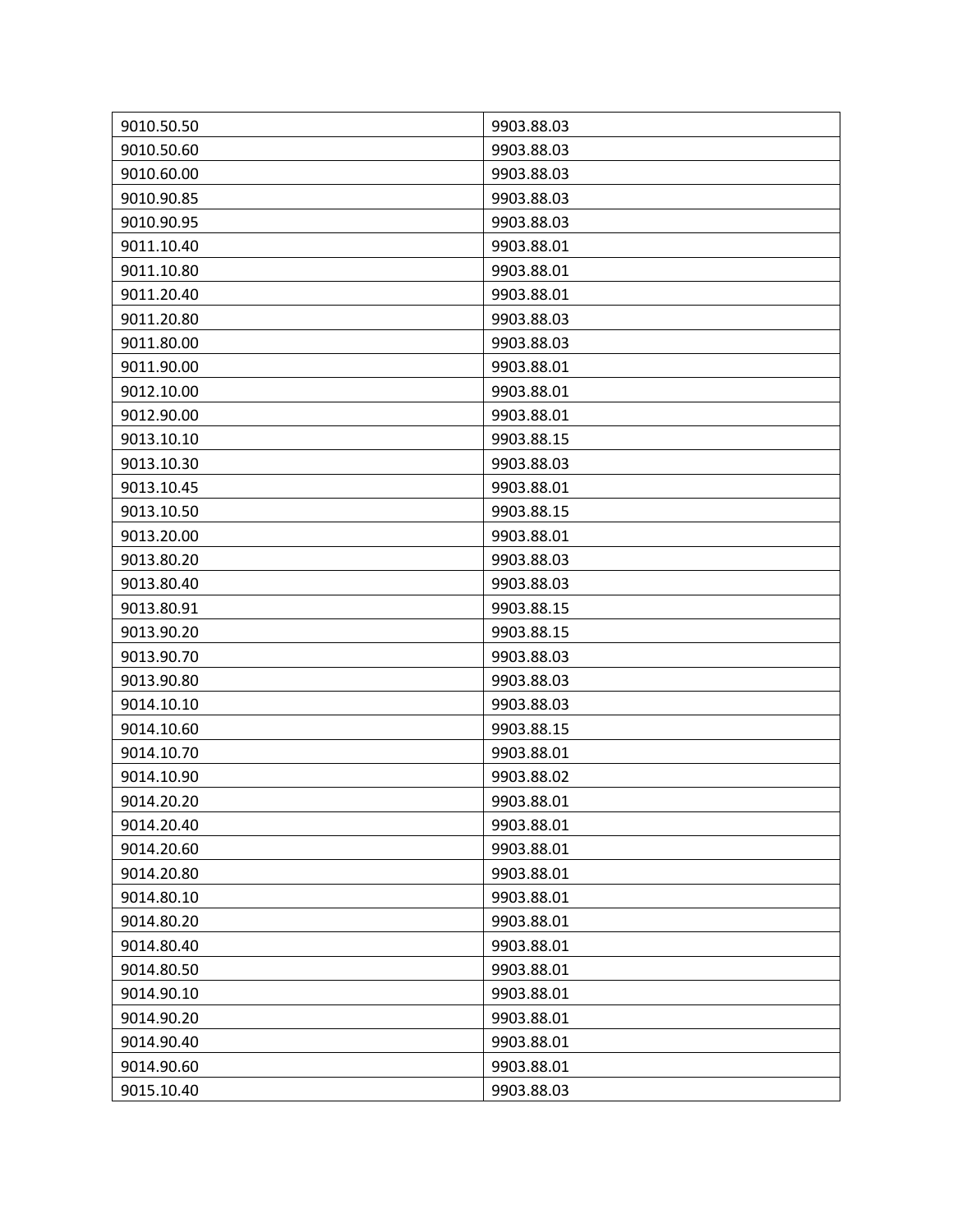| 9015.10.80 | 9903.88.01 |
|------------|------------|
| 9015.20.40 | 9903.88.01 |
| 9015.20.80 | 9903.88.01 |
| 9015.30.40 | 9903.88.03 |
| 9015.30.80 | 9903.88.03 |
| 9015.40.40 | 9903.88.01 |
| 9015.40.80 | 9903.88.01 |
| 9015.80.20 | 9903.88.01 |
| 9015.80.60 | 9903.88.01 |
| 9015.80.80 | 9903.88.01 |
| 9015.90.01 | 9903.88.03 |
| 9016.00.20 | 9903.88.03 |
| 9016.00.40 | 9903.88.03 |
| 9016.00.60 | 9903.88.03 |
| 9017.10.40 | 9903.88.03 |
| 9017.10.80 | 9903.88.03 |
| 9017.20.40 | 9903.88.03 |
| 9017.20.70 | 9903.88.03 |
| 9017.20.80 | 9903.88.03 |
| 9017.30.40 | 9903.88.03 |
| 9017.30.80 | 9903.88.03 |
| 9017.80.00 | 9903.88.03 |
| 9017.90.01 | 9903.88.03 |
| 9018.11.30 | 9903.88.01 |
| 9018.11.60 | 9903.88.01 |
| 9018.11.90 | 9903.88.01 |
| 9018.12.00 | 9903.88.01 |
| 9018.13.00 | 9903.88.01 |
| 9018.14.00 | 9903.88.01 |
| 9018.19.40 | 9903.88.01 |
| 9018.19.55 | 9903.88.01 |
| 9018.19.75 | 9903.88.01 |
| 9018.19.95 | 9903.88.01 |
| 9018.20.00 | 9903.88.01 |
| 9018.90.20 | 9903.88.01 |
| 9018.90.30 | 9903.88.01 |
| 9018.90.60 | 9903.88.01 |
| 9018.90.75 | 9903.88.01 |
| 9021.50.00 | 9903.88.01 |
| 9022.12.00 | 9903.88.01 |
| 9022.13.00 | 9903.88.01 |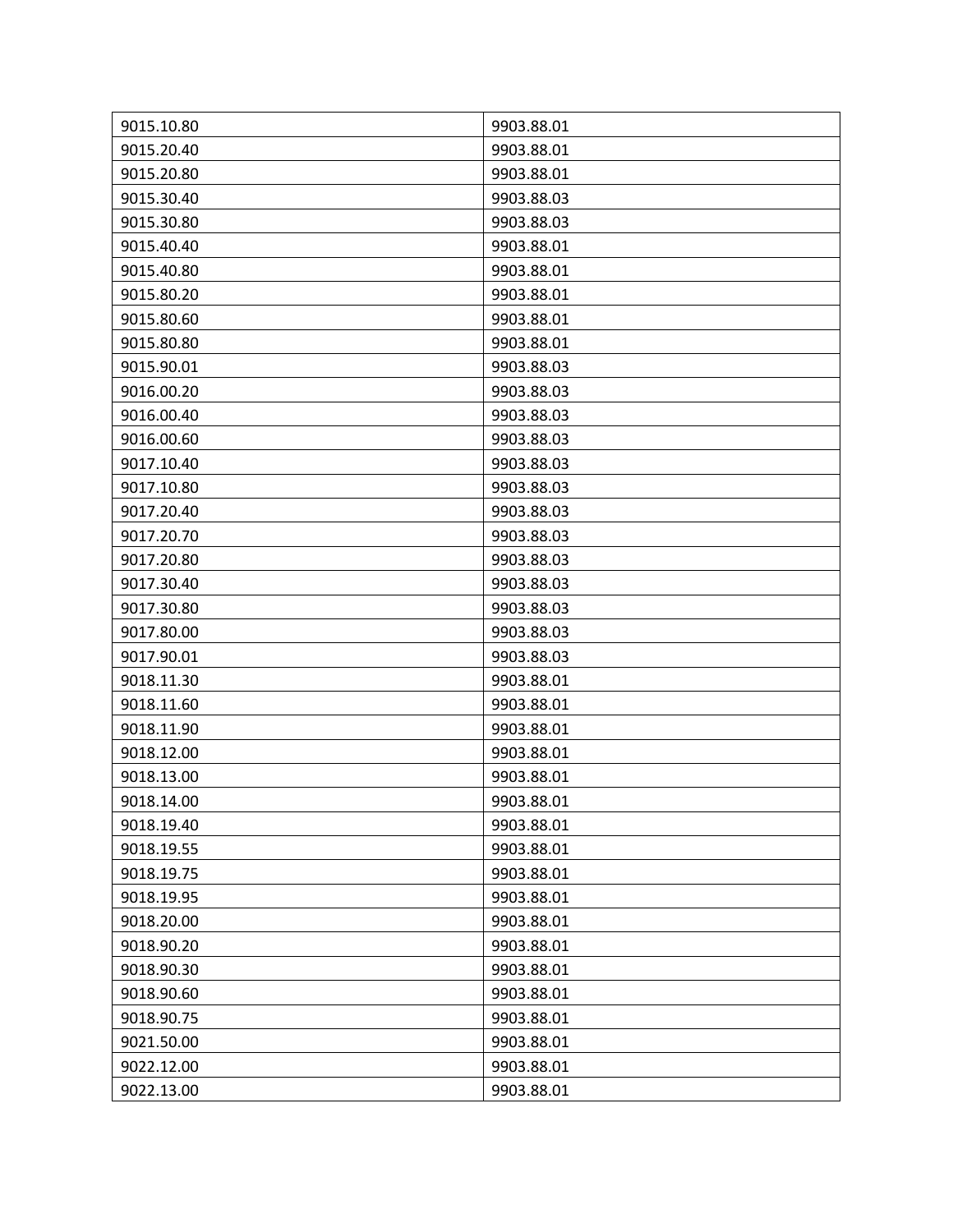| 9022.14.00 | 9903.88.01 |
|------------|------------|
| 9022.19.00 | 9903.88.01 |
| 9022.21.00 | 9903.88.01 |
| 9022.29.80 | 9903.88.01 |
| 9022.30.00 | 9903.88.01 |
| 9022.90.05 | 9903.88.01 |
| 9022.90.15 | 9903.88.01 |
| 9022.90.25 | 9903.88.01 |
| 9022.90.40 | 9903.88.01 |
| 9022.90.60 | 9903.88.01 |
| 9022.90.95 | 9903.88.01 |
| 9023.00.00 | 9903.88.15 |
| 9024.10.00 | 9903.88.01 |
| 9024.80.00 | 9903.88.01 |
| 9024.90.00 | 9903.88.01 |
| 9025.19.40 | 9903.88.02 |
| 9025.19.80 | 9903.88.02 |
| 9025.80.10 | 9903.88.02 |
| 9025.80.15 | 9903.88.15 |
| 9025.80.20 | 9903.88.03 |
| 9025.80.35 | 9903.88.15 |
| 9025.80.40 | 9903.88.15 |
| 9025.80.50 | 9903.88.15 |
| 9025.90.06 | 9903.88.03 |
| 9026.10.20 | 9903.88.01 |
| 9026.10.40 | 9903.88.15 |
| 9026.10.60 | 9903.88.15 |
| 9026.20.40 | 9903.88.01 |
| 9026.20.80 | 9903.88.15 |
| 9026.80.20 | 9903.88.01 |
| 9026.80.40 | 9903.88.03 |
| 9026.80.60 | 9903.88.15 |
| 9026.90.20 | 9903.88.01 |
| 9026.90.40 | 9903.88.01 |
| 9026.90.60 | 9903.88.01 |
| 9027.10.20 | 9903.88.02 |
| 9027.10.40 | 9903.88.03 |
| 9027.10.60 | 9903.88.03 |
| 9027.20.50 | 9903.88.01 |
| 9027.20.80 | 9903.88.01 |
| 9027.30.40 | 9903.88.01 |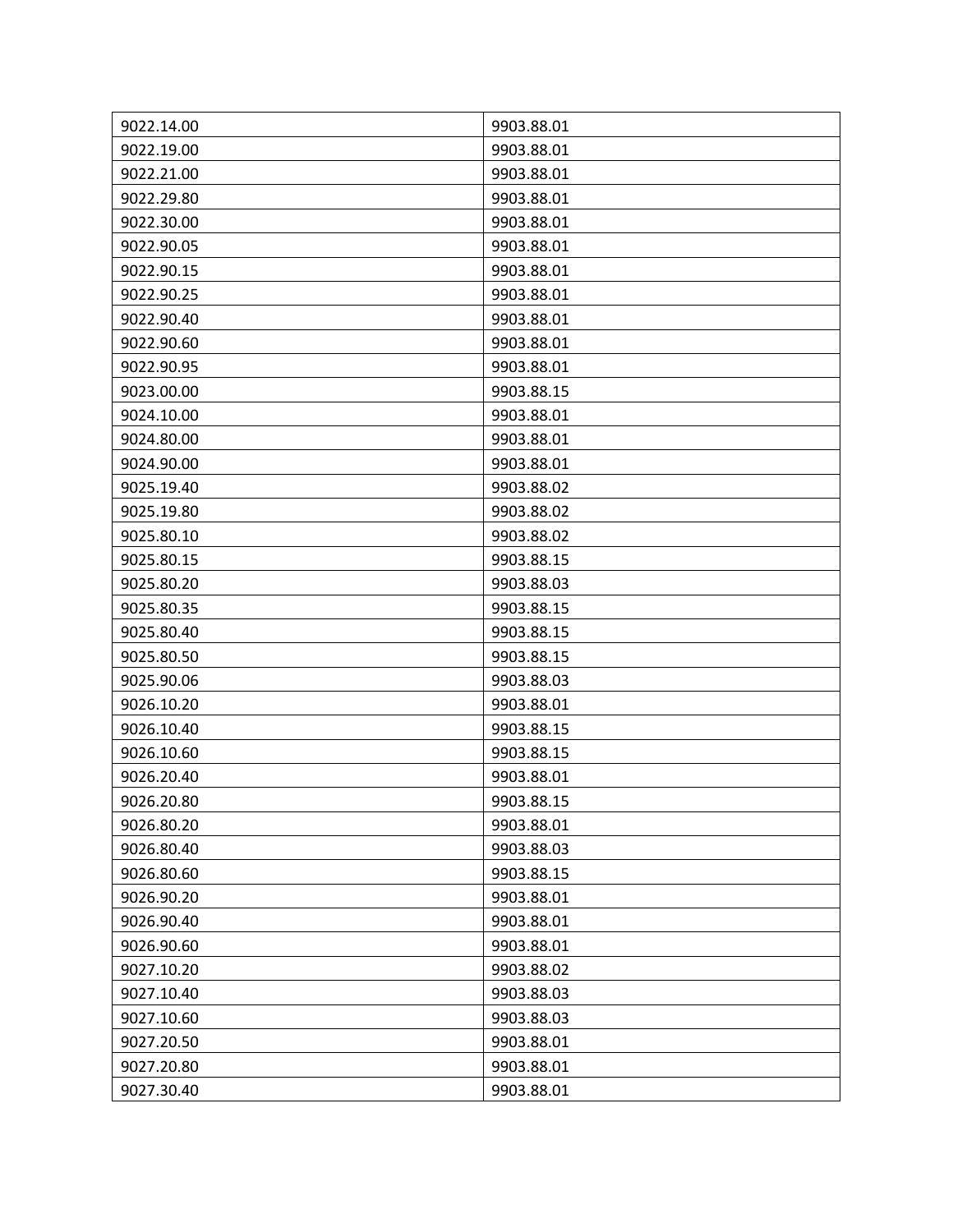| 9027.30.80 | 9903.88.01 |
|------------|------------|
| 9027.50.10 | 9903.88.01 |
| 9027.50.40 | 9903.88.01 |
| 9027.50.80 | 9903.88.01 |
| 9027.81.00 | 9903.88.01 |
| 9027.89.25 | 9903.88.01 |
| 9027.89.45 | 9903.88.01 |
| 9027.89.80 | 9903.88.01 |
| 9027.90.20 | 9903.88.15 |
| 9027.90.45 | 9903.88.01 |
| 9027.90.54 | 9903.88.01 |
| 9027.90.56 | 9903.88.01 |
| 9027.90.59 | 9903.88.01 |
| 9027.90.64 | 9903.88.01 |
| 9027.90.68 | 9903.88.03 |
| 9027.90.84 | 9903.88.01 |
| 9027.90.88 | 9903.88.01 |
| 9028.10.00 | 9903.88.02 |
| 9028.20.00 | 9903.88.02 |
| 9028.30.00 | 9903.88.02 |
| 9028.90.00 | 9903.88.01 |
| 9029.10.40 | 9903.88.03 |
| 9029.10.80 | 9903.88.03 |
| 9029.20.20 | 9903.88.03 |
| 9029.20.40 | 9903.88.02 |
| 9029.20.60 | 9903.88.03 |
| 9029.90.20 | 9903.88.03 |
| 9029.90.40 | 9903.88.03 |
| 9029.90.60 | 9903.88.15 |
| 9029.90.80 | 9903.88.02 |
| 9030.10.00 | 9903.88.01 |
| 9030.20.05 | 9903.88.01 |
| 9030.20.10 | 9903.88.03 |
| 9030.31.00 | 9903.88.02 |
| 9030.32.00 | 9903.88.02 |
| 9030.33.34 | 9903.88.01 |
| 9030.33.38 | 9903.88.01 |
| 9030.39.01 | 9903.88.01 |
| 9030.40.00 | 9903.88.01 |
| 9030.82.00 | 9903.88.01 |
| 9030.84.00 | 9903.88.02 |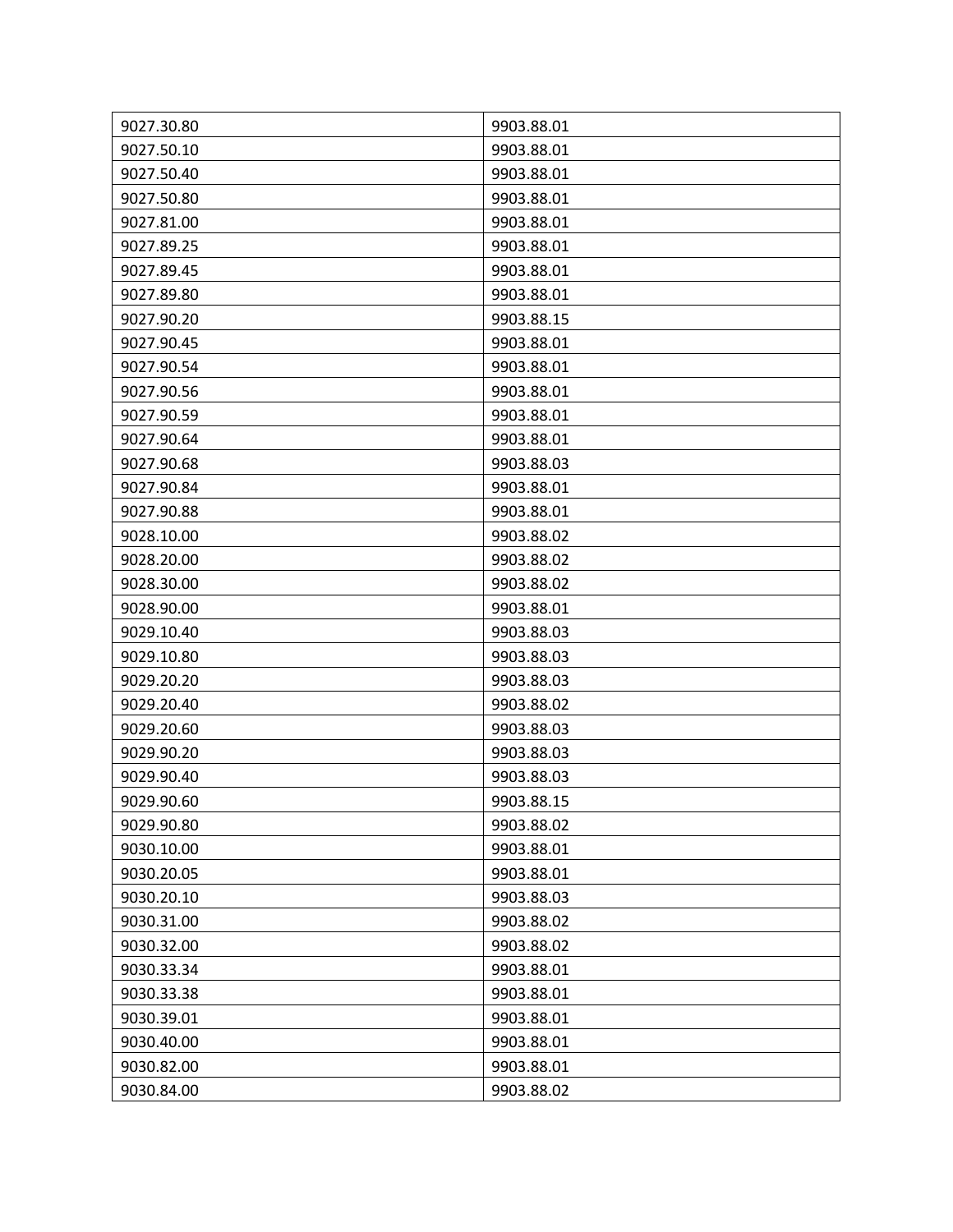| 9030.89.01 | 9903.88.02 |
|------------|------------|
| 9030.90.25 | 9903.88.01 |
| 9030.90.46 | 9903.88.01 |
| 9030.90.66 | 9903.88.01 |
| 9030.90.68 | 9903.88.01 |
| 9030.90.84 | 9903.88.01 |
| 9030.90.89 | 9903.88.01 |
| 9031.10.00 | 9903.88.01 |
| 9031.20.00 | 9903.88.01 |
| 9031.41.00 | 9903.88.01 |
| 9031.49.10 | 9903.88.01 |
| 9031.49.40 | 9903.88.01 |
| 9031.49.70 | 9903.88.01 |
| 9031.49.90 | 9903.88.01 |
| 9031.80.40 | 9903.88.01 |
| 9031.80.80 | 9903.88.01 |
| 9031.90.21 | 9903.88.01 |
| 9031.90.45 | 9903.88.03 |
| 9031.90.54 | 9903.88.01 |
| 9031.90.59 | 9903.88.01 |
| 9031.90.70 | 9903.88.01 |
| 9031.90.91 | 9903.88.01 |
| 9032.10.00 | 9903.88.01 |
| 9032.20.00 | 9903.88.01 |
| 9032.81.00 | 9903.88.01 |
| 9032.89.20 | 9903.88.01 |
| 9032.89.40 | 9903.88.01 |
| 9032.89.60 | 9903.88.01 |
| 9032.90.21 | 9903.88.01 |
| 9032.90.41 | 9903.88.01 |
| 9032.90.61 | 9903.88.01 |
| 9033.00.20 | 9903.88.01 |
| 9033.00.30 | 9903.88.01 |
| 9033.00.90 | 9903.88.01 |
| 9101.11.40 | 9903.88.15 |
| 9101.11.80 | 9903.88.15 |
| 9101.19.20 | 9903.88.15 |
| 9101.19.40 | 9903.88.15 |
| 9101.19.80 | 9903.88.15 |
| 9101.21.10 | 9903.88.15 |
| 9101.21.30 | 9903.88.15 |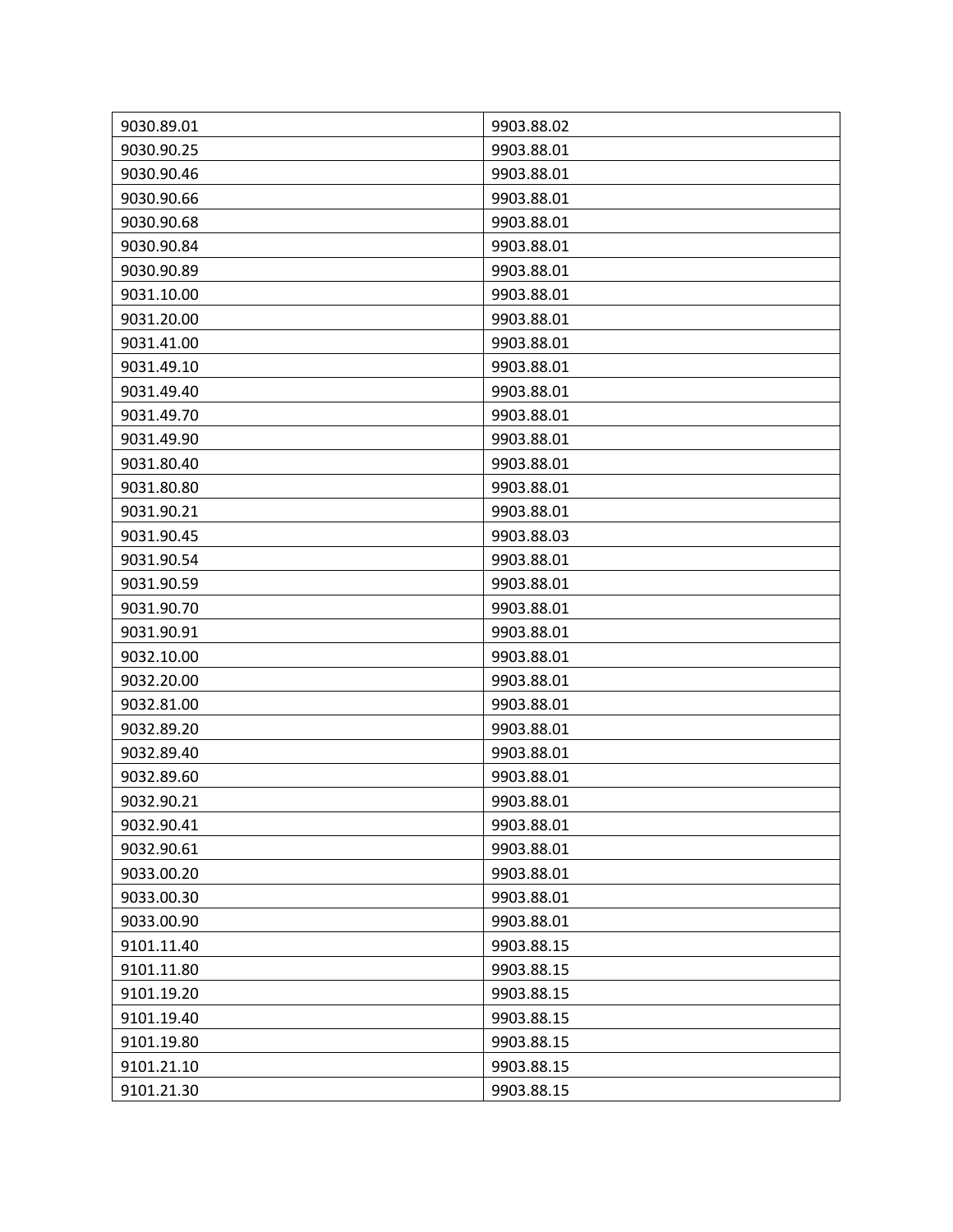| 9101.21.50 | 9903.88.15 |
|------------|------------|
| 9101.21.80 | 9903.88.15 |
| 9101.29.10 | 9903.88.15 |
| 9101.29.20 | 9903.88.15 |
| 9101.29.30 | 9903.88.15 |
| 9101.29.40 | 9903.88.15 |
| 9101.29.50 | 9903.88.15 |
| 9101.29.70 | 9903.88.15 |
| 9101.29.80 | 9903.88.15 |
| 9101.29.90 | 9903.88.15 |
| 9101.91.20 | 9903.88.15 |
| 9101.91.80 | 9903.88.15 |
| 9101.99.20 | 9903.88.15 |
| 9101.99.60 | 9903.88.15 |
| 9101.99.80 | 9903.88.15 |
| 9102.11.10 | 9903.88.15 |
| 9102.11.25 | 9903.88.15 |
| 9102.11.30 | 9903.88.15 |
| 9102.11.45 | 9903.88.15 |
| 9102.11.50 | 9903.88.15 |
| 9102.11.65 | 9903.88.15 |
| 9102.11.70 | 9903.88.15 |
| 9102.11.95 | 9903.88.15 |
| 9102.12.80 | 9903.88.15 |
| 9102.19.20 | 9903.88.15 |
| 9102.19.40 | 9903.88.15 |
| 9102.19.60 | 9903.88.15 |
| 9102.19.80 | 9903.88.15 |
| 9102.21.10 | 9903.88.15 |
| 9102.21.25 | 9903.88.15 |
| 9102.21.30 | 9903.88.15 |
| 9102.21.50 | 9903.88.15 |
| 9102.21.70 | 9903.88.15 |
| 9102.21.90 | 9903.88.15 |
| 9102.29.02 | 9903.88.15 |
| 9102.29.04 | 9903.88.15 |
| 9102.29.10 | 9903.88.15 |
| 9102.29.20 | 9903.88.15 |
| 9102.29.25 | 9903.88.15 |
| 9102.29.30 | 9903.88.15 |
| 9102.29.35 | 9903.88.15 |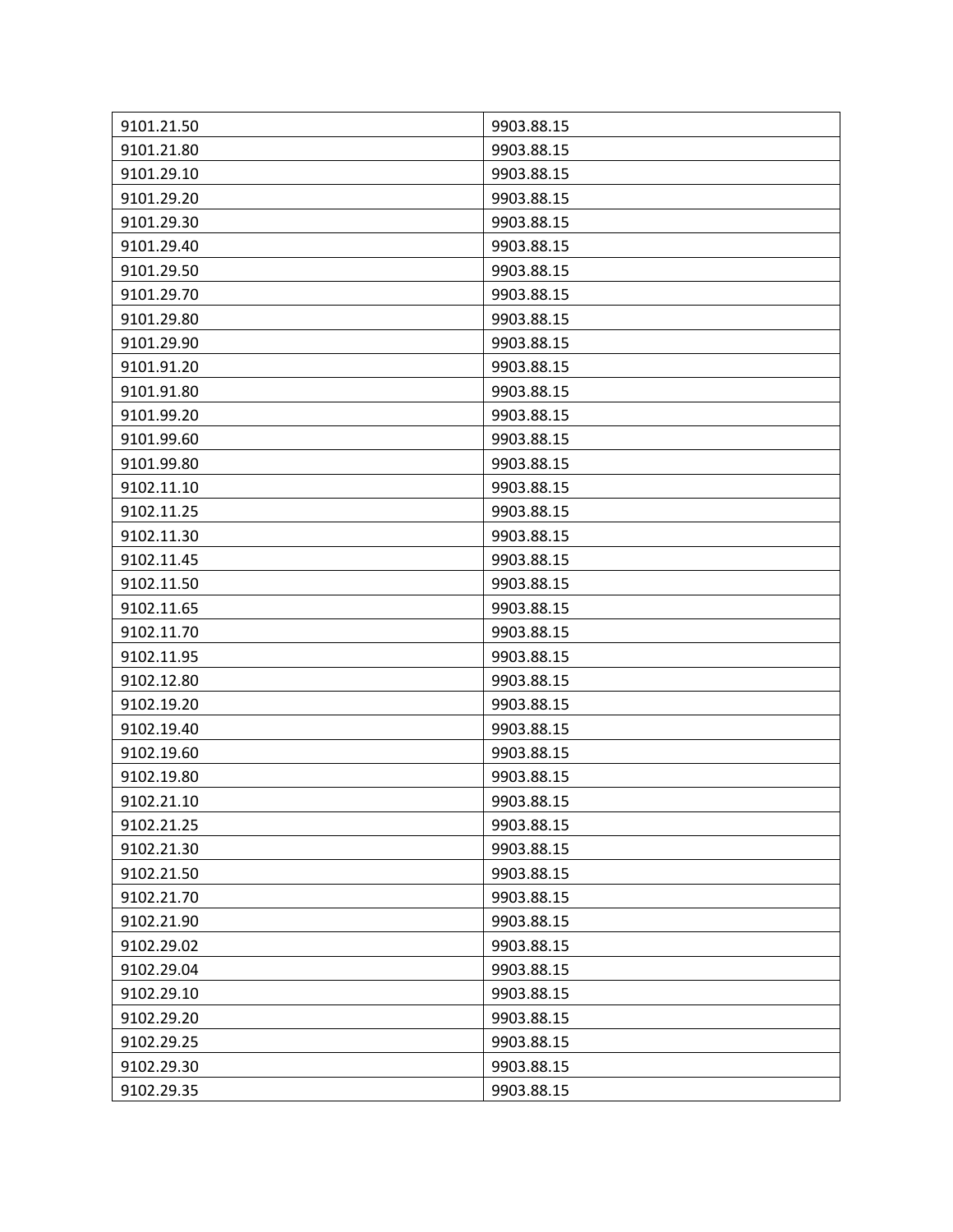| 9102.29.40 | 9903.88.15 |
|------------|------------|
| 9102.29.45 | 9903.88.15 |
| 9102.29.50 | 9903.88.15 |
| 9102.29.55 | 9903.88.15 |
| 9102.29.60 | 9903.88.15 |
| 9102.91.20 | 9903.88.15 |
| 9102.91.40 | 9903.88.15 |
| 9102.91.80 | 9903.88.15 |
| 9102.99.20 | 9903.88.15 |
| 9102.99.40 | 9903.88.15 |
| 9102.99.60 | 9903.88.15 |
| 9102.99.80 | 9903.88.15 |
| 9103.10.80 | 9903.88.15 |
| 9103.90.00 | 9903.88.15 |
| 9104.00.05 | 9903.88.03 |
| 9104.00.10 | 9903.88.03 |
| 9104.00.20 | 9903.88.03 |
| 9104.00.25 | 9903.88.03 |
| 9104.00.30 | 9903.88.03 |
| 9104.00.40 | 9903.88.03 |
| 9104.00.45 | 9903.88.03 |
| 9104.00.50 | 9903.88.03 |
| 9104.00.60 | 9903.88.15 |
| 9105.19.10 | 9903.88.15 |
| 9105.19.20 | 9903.88.15 |
| 9105.19.30 | 9903.88.15 |
| 9105.19.50 | 9903.88.15 |
| 9105.29.10 | 9903.88.15 |
| 9105.29.20 | 9903.88.15 |
| 9105.29.30 | 9903.88.15 |
| 9105.29.50 | 9903.88.15 |
| 9105.99.10 | 9903.88.15 |
| 9105.99.20 | 9903.88.15 |
| 9105.99.30 | 9903.88.15 |
| 9105.99.40 | 9903.88.15 |
| 9105.99.60 | 9903.88.15 |
| 9106.10.00 | 9903.88.03 |
| 9106.90.20 | 9903.88.03 |
| 9106.90.40 | 9903.88.03 |
| 9106.90.55 | 9903.88.03 |
| 9106.90.65 | 9903.88.03 |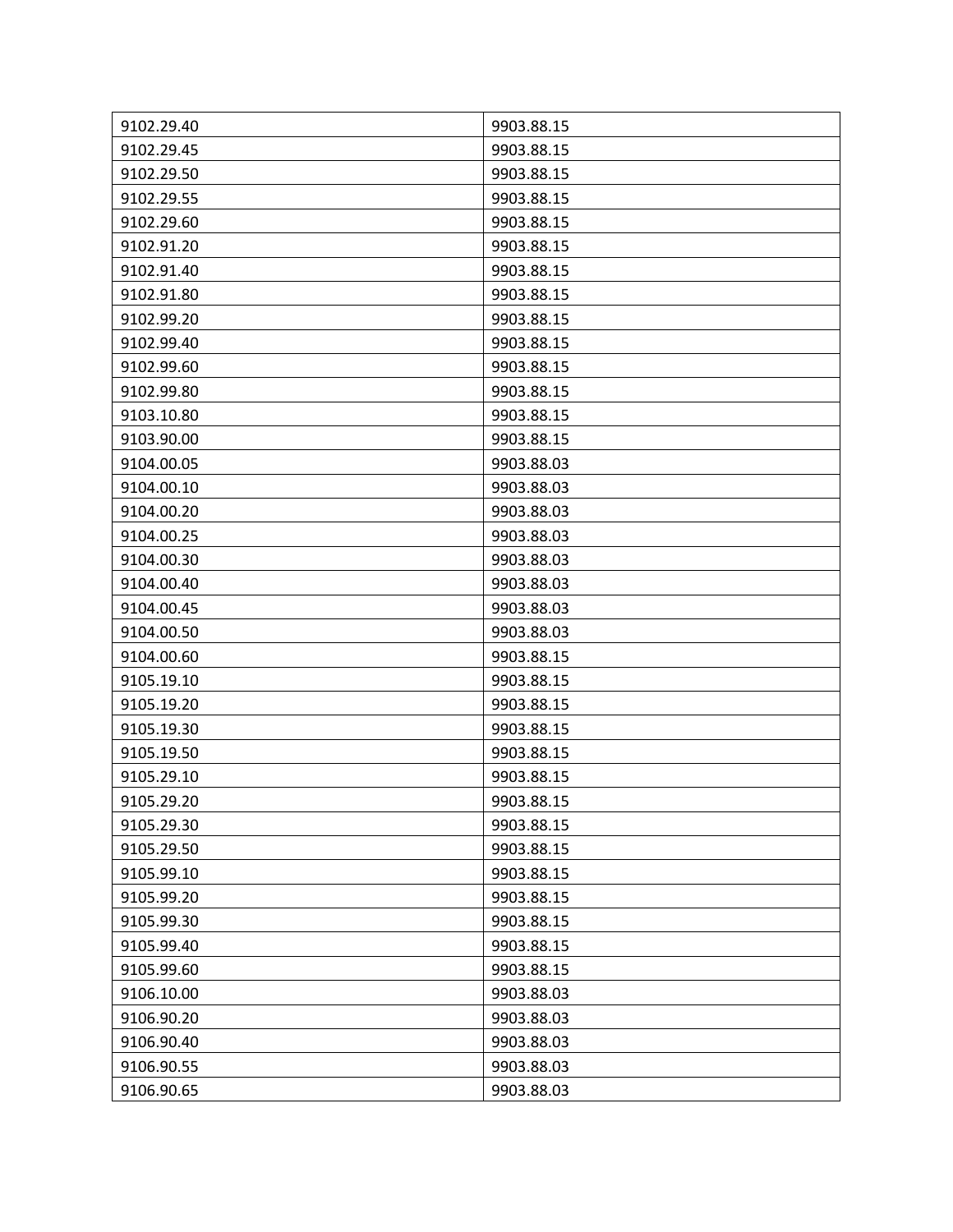| 9106.90.75 | 9903.88.03 |
|------------|------------|
| 9106.90.85 | 9903.88.03 |
| 9107.00.40 | 9903.88.03 |
| 9107.00.80 | 9903.88.03 |
| 9108.11.40 | 9903.88.15 |
| 9108.11.80 | 9903.88.15 |
| 9108.19.40 | 9903.88.15 |
| 9108.19.80 | 9903.88.15 |
| 9108.20.40 | 9903.88.15 |
| 9108.20.80 | 9903.88.15 |
| 9108.90.10 | 9903.88.15 |
| 9108.90.20 | 9903.88.15 |
| 9108.90.30 | 9903.88.15 |
| 9108.90.40 | 9903.88.15 |
| 9108.90.50 | 9903.88.15 |
| 9108.90.60 | 9903.88.15 |
| 9108.90.70 | 9903.88.15 |
| 9108.90.85 | 9903.88.15 |
| 9108.90.90 | 9903.88.15 |
| 9108.90.95 | 9903.88.15 |
| 9109.10.20 | 9903.88.15 |
| 9109.10.40 | 9903.88.15 |
| 9109.10.50 | 9903.88.15 |
| 9109.10.80 | 9903.88.15 |
| 9109.90.20 | 9903.88.15 |
| 9109.90.60 | 9903.88.15 |
| 9110.11.00 | 9903.88.15 |
| 9110.12.00 | 9903.88.15 |
| 9110.19.00 | 9903.88.15 |
| 9110.90.20 | 9903.88.15 |
| 9110.90.40 | 9903.88.15 |
| 9110.90.60 | 9903.88.15 |
| 9111.10.00 | 9903.88.15 |
| 9111.20.20 | 9903.88.15 |
| 9111.20.40 | 9903.88.15 |
| 9111.80.00 | 9903.88.15 |
| 9111.90.40 | 9903.88.15 |
| 9111.90.50 | 9903.88.15 |
| 9111.90.70 | 9903.88.15 |
| 9112.20.40 | 9903.88.15 |
| 9112.20.80 | 9903.88.15 |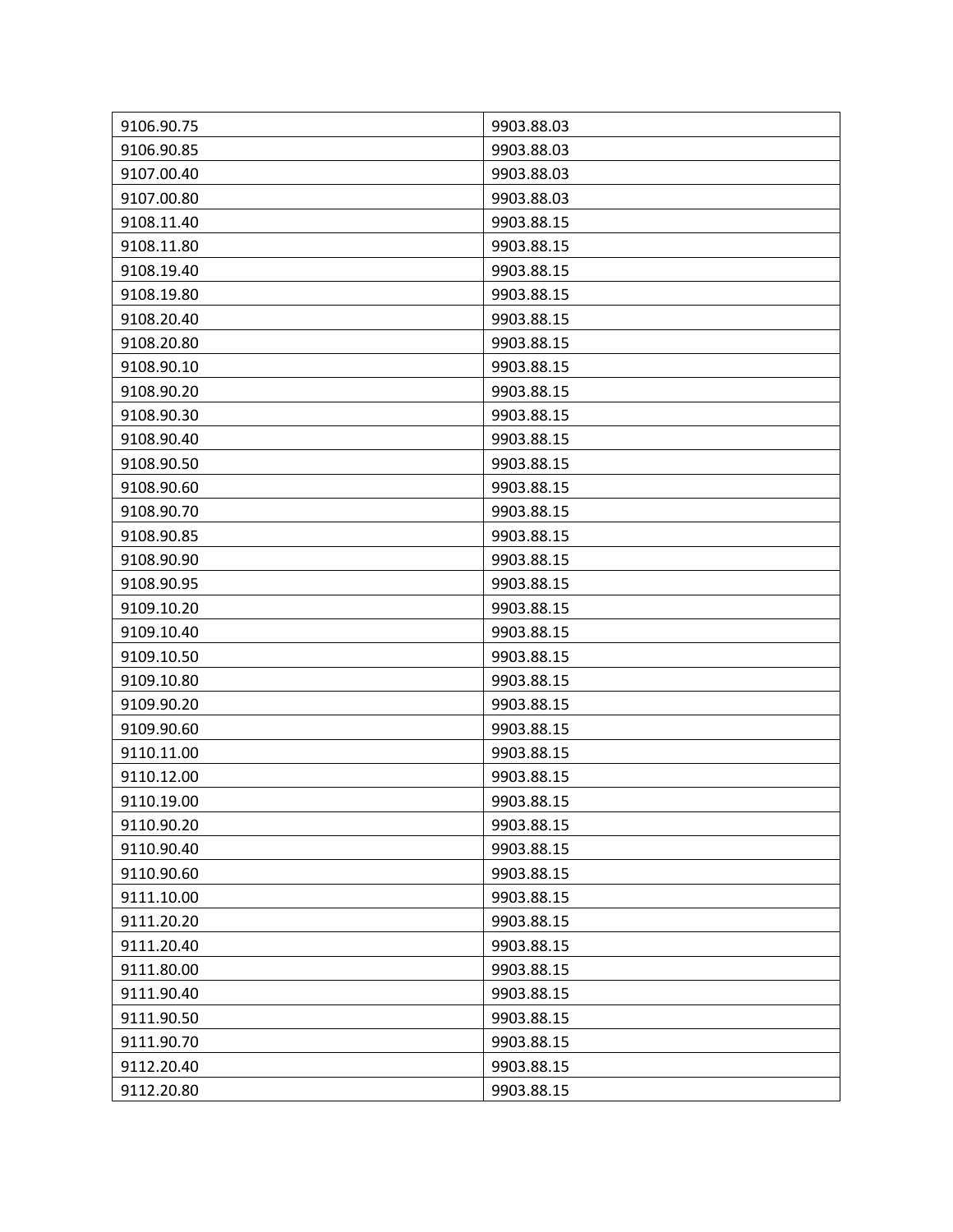| 9112.90.00 | 9903.88.15 |
|------------|------------|
| 9113.10.00 | 9903.88.15 |
| 9113.20.60 | 9903.88.15 |
| 9113.20.90 | 9903.88.15 |
| 9113.90.80 | 9903.88.15 |
| 9114.30.40 | 9903.88.15 |
| 9114.30.80 | 9903.88.15 |
| 9114.40.20 | 9903.88.15 |
| 9114.40.40 | 9903.88.15 |
| 9114.40.60 | 9903.88.15 |
| 9114.40.80 | 9903.88.15 |
| 9114.90.10 | 9903.88.15 |
| 9114.90.15 | 9903.88.15 |
| 9114.90.34 | 9903.88.15 |
| 9114.90.38 | 9903.88.15 |
| 9114.90.40 | 9903.88.15 |
| 9114.90.50 | 9903.88.15 |
| 9201.10.00 | 9903.88.15 |
| 9201.20.00 | 9903.88.15 |
| 9201.90.00 | 9903.88.15 |
| 9202.90.20 | 9903.88.15 |
| 9202.90.40 | 9903.88.15 |
| 9205.10.00 | 9903.88.15 |
| 9205.90.12 | 9903.88.15 |
| 9205.90.14 | 9903.88.15 |
| 9205.90.15 | 9903.88.15 |
| 9205.90.18 | 9903.88.15 |
| 9205.90.19 | 9903.88.15 |
| 9205.90.20 | 9903.88.15 |
| 9205.90.40 | 9903.88.15 |
| 9205.90.60 | 9903.88.15 |
| 9206.00.20 | 9903.88.15 |
| 9206.00.40 | 9903.88.15 |
| 9206.00.60 | 9903.88.15 |
| 9206.00.80 | 9903.88.15 |
| 9207.10.00 | 9903.88.15 |
| 9207.90.00 | 9903.88.15 |
| 9208.90.00 | 9903.88.15 |
| 9209.30.00 | 9903.88.15 |
| 9209.91.40 | 9903.88.15 |
| 9209.91.80 | 9903.88.15 |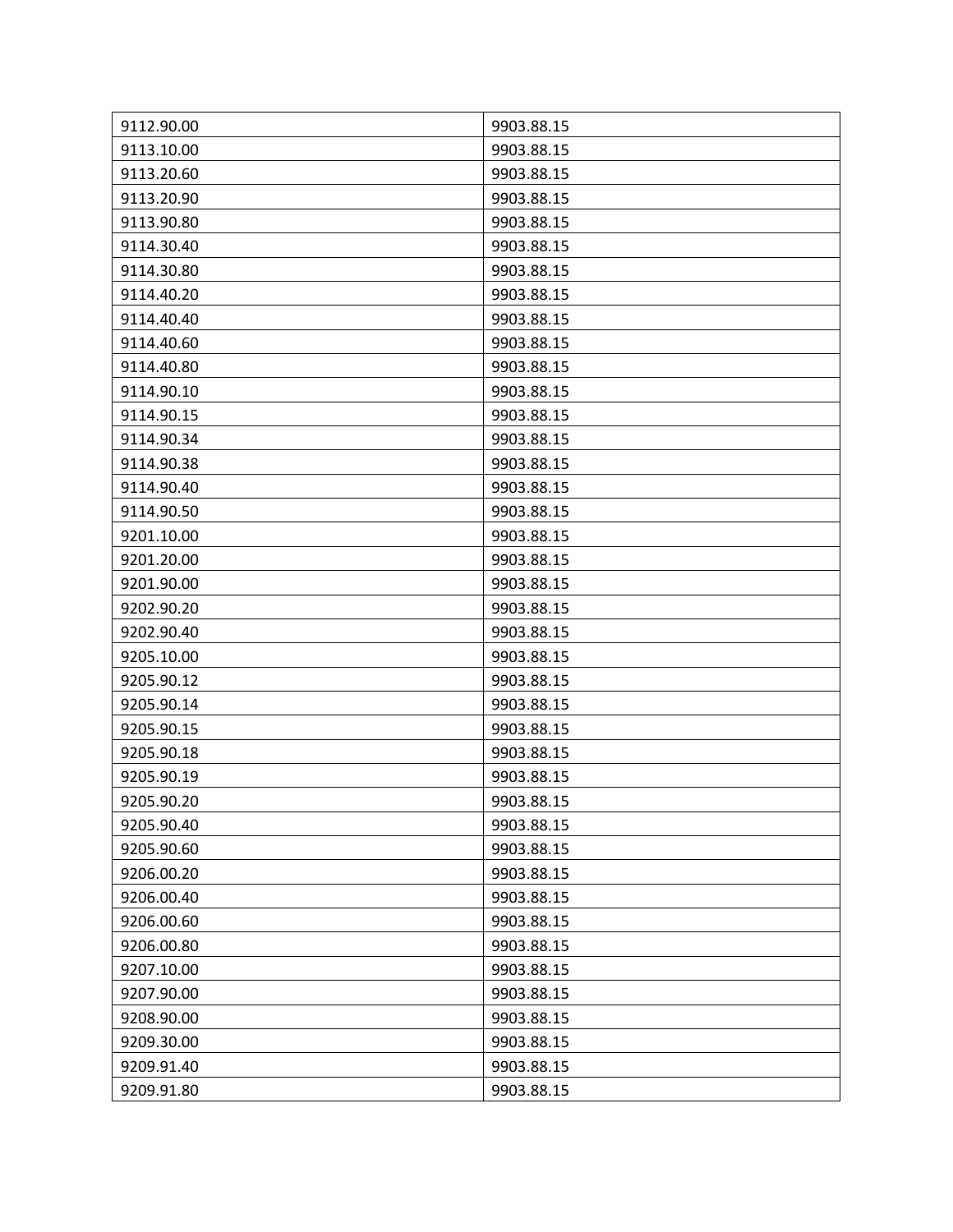| 9209.92.40 | 9903.88.15 |
|------------|------------|
| 9209.92.60 | 9903.88.15 |
| 9209.92.80 | 9903.88.15 |
| 9209.94.80 | 9903.88.15 |
| 9209.99.05 | 9903.88.15 |
| 9209.99.10 | 9903.88.15 |
| 9209.99.16 | 9903.88.15 |
| 9209.99.18 | 9903.88.15 |
| 9209.99.20 | 9903.88.15 |
| 9209.99.40 | 9903.88.15 |
| 9209.99.61 | 9903.88.15 |
| 9209.99.80 | 9903.88.15 |
| 9301.10.00 | 9903.88.15 |
| 9301.20.00 | 9903.88.15 |
| 9301.90.30 | 9903.88.15 |
| 9301.90.60 | 9903.88.15 |
| 9301.90.90 | 9903.88.15 |
| 9302.00.00 | 9903.88.15 |
| 9303.10.00 | 9903.88.15 |
| 9303.20.00 | 9903.88.15 |
| 9303.30.40 | 9903.88.15 |
| 9303.30.80 | 9903.88.15 |
| 9303.90.40 | 9903.88.15 |
| 9303.90.80 | 9903.88.15 |
| 9304.00.20 | 9903.88.15 |
| 9304.00.40 | 9903.88.15 |
| 9304.00.60 | 9903.88.15 |
| 9305.10.20 | 9903.88.15 |
| 9305.10.40 | 9903.88.15 |
| 9305.10.60 | 9903.88.15 |
| 9305.10.80 | 9903.88.15 |
| 9305.20.05 | 9903.88.15 |
| 9305.20.80 | 9903.88.15 |
| 9305.91.10 | 9903.88.15 |
| 9305.91.20 | 9903.88.15 |
| 9305.91.30 | 9903.88.15 |
| 9305.99.50 | 9903.88.15 |
| 9305.99.60 | 9903.88.15 |
| 9306.21.00 | 9903.88.15 |
| 9306.29.00 | 9903.88.15 |
| 9306.30.41 | 9903.88.15 |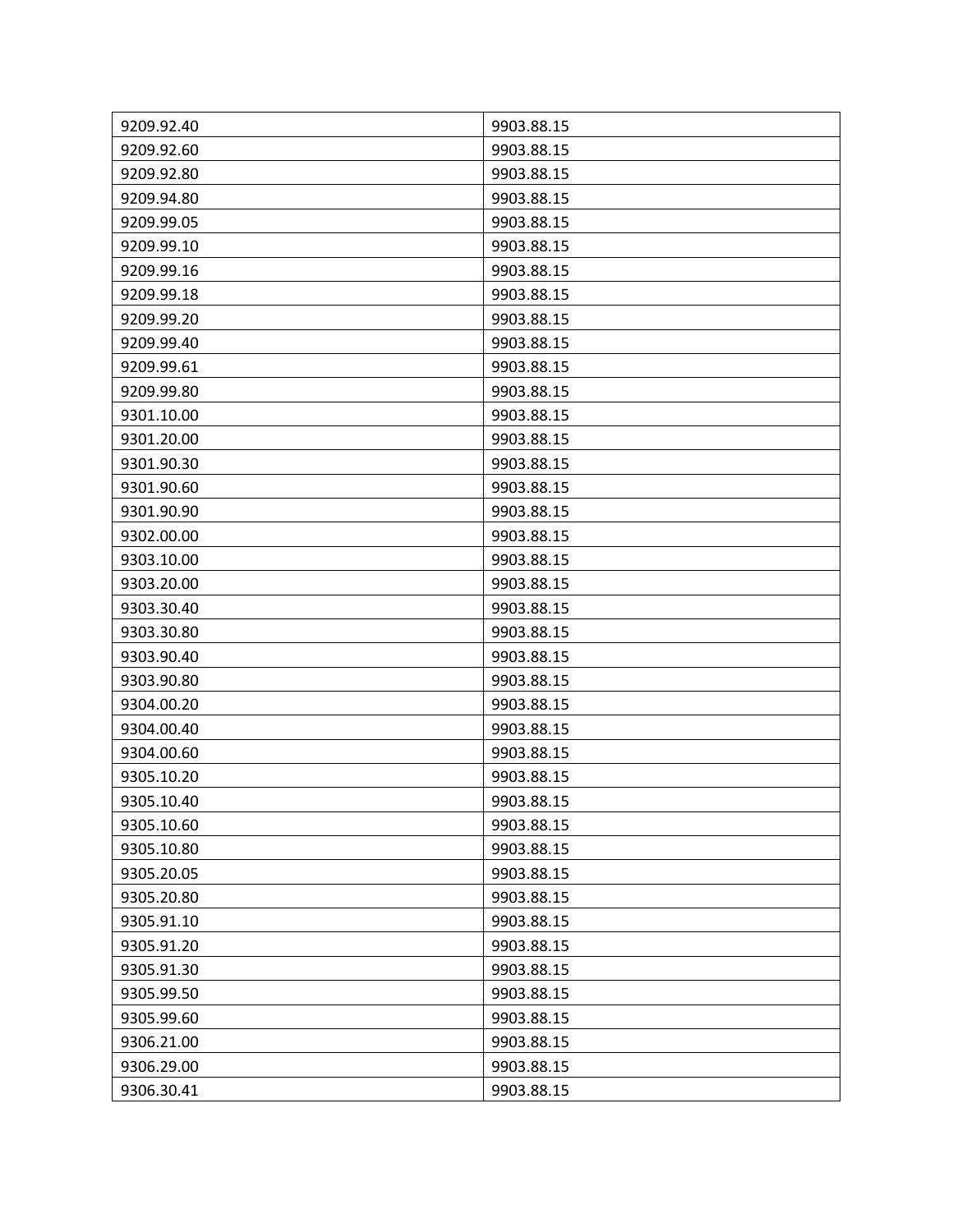| 9306.30.80   | 9903.88.15 |
|--------------|------------|
| 9306.90.00   | 9903.88.15 |
| 9307.00.00   | 9903.88.15 |
| 9401.10.40   | 9903.88.15 |
| 9401.10.80   | 9903.88.15 |
| 9401.20.00   | 9903.88.03 |
| 9401.31.00   | 9903.88.03 |
| 9401.39.00   | 9903.88.03 |
| 9401.41.00   | 9903.88.03 |
| 9401.49.00   | 9903.88.03 |
| 9401.52.00   | 9903.88.03 |
| 9401.53.00   | 9903.88.03 |
| 9401.59.00   | 9903.88.03 |
| 9401.61.20   | 9903.88.03 |
| 9401.61.4011 | 9903.88.04 |
| 9401.61.4031 | 9903.88.04 |
| 9401.61.60   | 9903.88.03 |
| 9401.69.20   | 9903.88.03 |
| 9401.69.40   | 9903.88.03 |
| 9401.69.6001 | 9903.88.15 |
| 9401.69.6011 | 9903.88.04 |
| 9401.69.6031 | 9903.88.04 |
| 9401.69.80   | 9903.88.03 |
| 9401.71.0007 | 9903.88.15 |
| 9401.71.0008 | 9903.88.04 |
| 9401.71.0011 | 9903.88.04 |
| 9401.71.0031 | 9903.88.04 |
| 9401.79.0006 | 9903.88.04 |
| 9401.79.0011 | 9903.88.04 |
| 9401.79.0015 | 9903.88.04 |
| 9401.79.0025 | 9903.88.04 |
| 9401.79.0035 | 9903.88.04 |
| 9401.79.0046 | 9903.88.04 |
| 9401.79.0050 | 9903.88.04 |
| 9401.80.2005 | 9903.88.04 |
| 9401.80.2011 | 9903.88.04 |
| 9401.80.2031 | 9903.88.04 |
| 9401.80.4004 | 9903.88.04 |
| 9401.80.4006 | 9903.88.04 |
| 9401.80.4015 | 9903.88.04 |
| 9401.80.4026 | 9903.88.04 |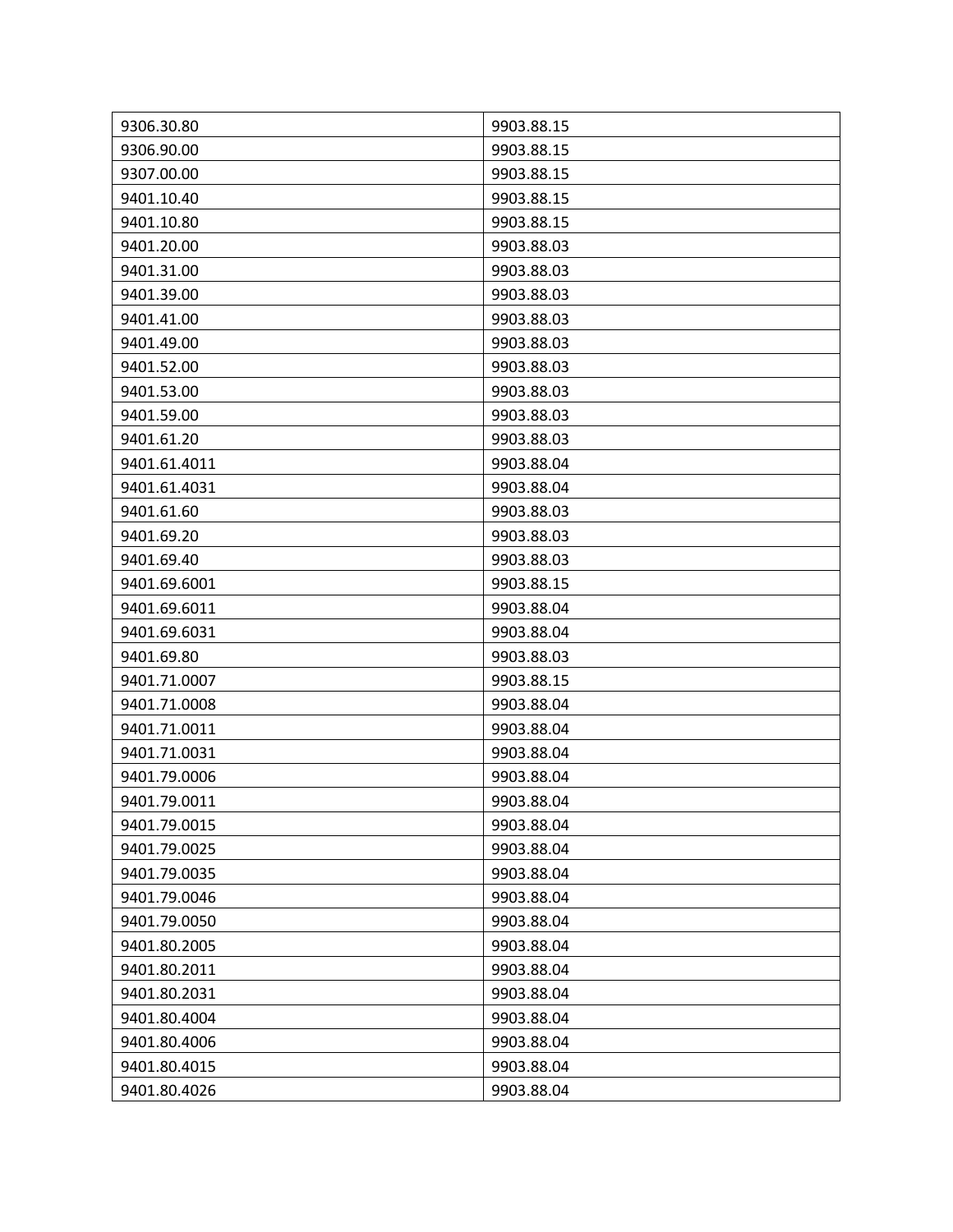| 9401.80.4035 | 9903.88.04 |
|--------------|------------|
| 9401.80.4046 | 9903.88.04 |
| 9401.80.6024 | 9903.88.04 |
| 9401.80.6025 | 9903.88.04 |
| 9401.80.6028 | 9903.88.04 |
| 9401.80.6030 | 9903.88.04 |
| 9401.91.15   | 9903.88.15 |
| 9401.91.20   | 9903.88.15 |
| 9401.91.90   | 9903.88.03 |
| 9401.99.10   | 9903.88.15 |
| 9401.99.25   | 9903.88.15 |
| 9401.99.35   | 9903.88.03 |
| 9401.99.90   | 9903.88.03 |
| 9403.10.00   | 9903.88.03 |
| 9403.20.00   | 9903.88.03 |
| 9403.30.40   | 9903.88.03 |
| 9403.30.80   | 9903.88.03 |
| 9403.40.40   | 9903.88.03 |
| 9403.40.60   | 9903.88.03 |
| 9403.40.90   | 9903.88.03 |
| 9403.50.40   | 9903.88.03 |
| 9403.50.60   | 9903.88.03 |
| 9403.50.90   | 9903.88.03 |
| 9403.60.40   | 9903.88.03 |
| 9403.60.80   | 9903.88.03 |
| 9403.70.4001 | 9903.88.04 |
| 9403.70.4002 | 9903.88.04 |
| 9403.70.4015 | 9903.88.04 |
| 9403.70.4020 | 9903.88.04 |
| 9403.70.4031 | 9903.88.04 |
| 9403.70.8001 | 9903.88.04 |
| 9403.70.8002 | 9903.88.04 |
| 9403.70.8015 | 9903.88.04 |
| 9403.70.8020 | 9903.88.04 |
| 9403.70.8031 | 9903.88.04 |
| 9403.82.00   | 9903.88.03 |
| 9403.83.00   | 9903.88.03 |
| 9403.89.30   | 9903.88.03 |
| 9403.89.60   | 9903.88.03 |
| 9403.91.00   | 9903.88.03 |
| 9403.99.10   | 9903.88.03 |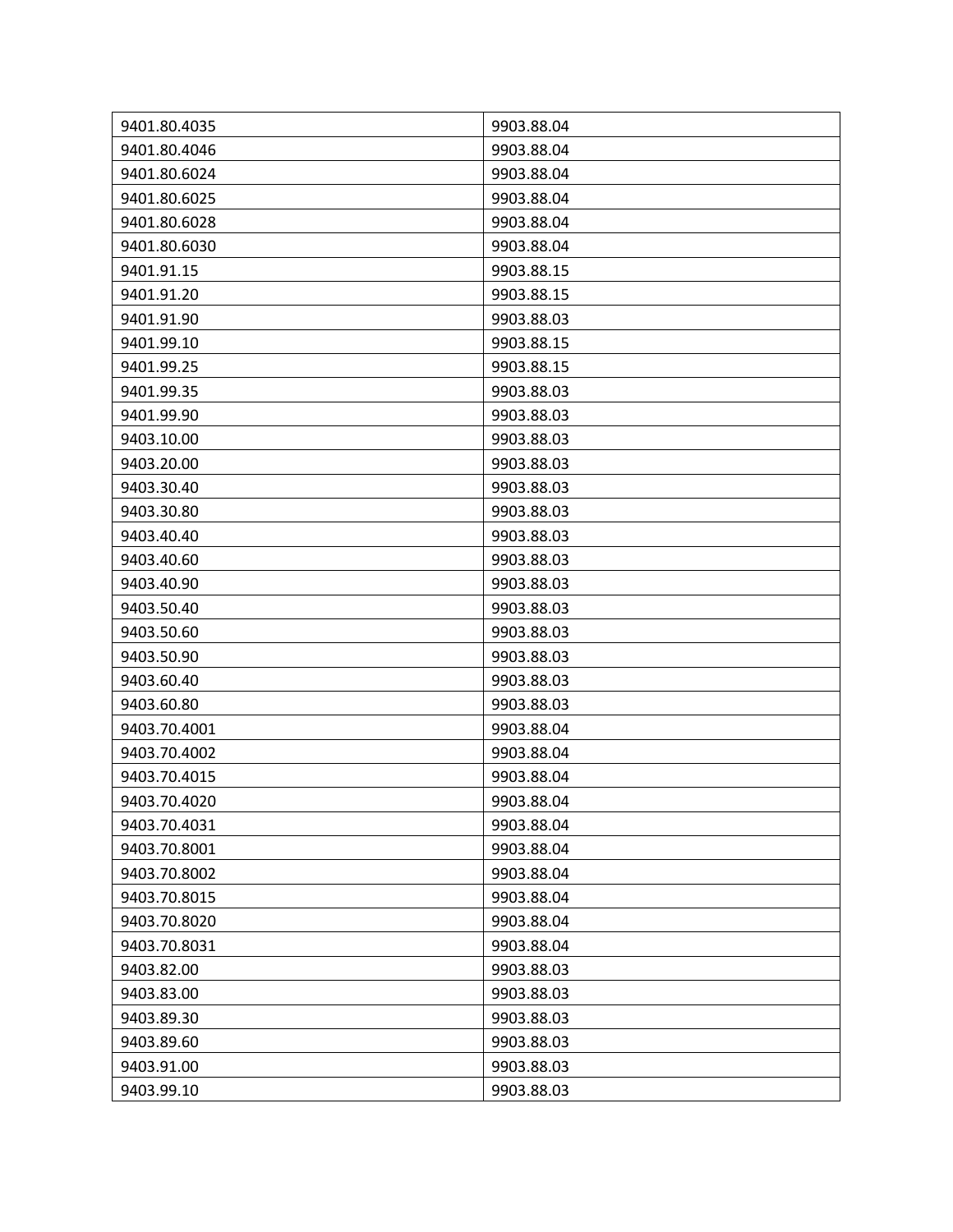| 9403.99.20 | 9903.88.03 |
|------------|------------|
| 9403.99.30 | 9903.88.03 |
| 9403.99.40 | 9903.88.03 |
| 9403.99.50 | 9903.88.03 |
| 9403.99.90 | 9903.88.03 |
| 9404.10.00 | 9903.88.03 |
| 9404.21.00 | 9903.88.03 |
| 9404.29.10 | 9903.88.03 |
| 9404.29.90 | 9903.88.03 |
| 9404.90.10 | 9903.88.15 |
| 9404.90.20 | 9903.88.15 |
| 9405.11.40 | 9903.88.03 |
| 9405.11.60 | 9903.88.03 |
| 9405.11.80 | 9903.88.03 |
| 9405.19.40 | 9903.88.03 |
| 9405.19.60 | 9903.88.03 |
| 9405.19.80 | 9903.88.03 |
| 9405.21.40 | 9903.88.03 |
| 9405.21.60 | 9903.88.03 |
| 9405.21.80 | 9903.88.03 |
| 9405.29.40 | 9903.88.03 |
| 9405.29.60 | 9903.88.03 |
| 9405.29.80 | 9903.88.03 |
| 9405.31.00 | 9903.88.03 |
| 9405.39.00 | 9903.88.03 |
| 9405.41.40 | 9903.88.03 |
| 9405.41.60 | 9903.88.03 |
| 9405.41.82 | 9903.88.03 |
| 9405.41.84 | 9903.88.03 |
| 9405.42.40 | 9903.88.03 |
| 9405.42.60 | 9903.88.03 |
| 9405.42.82 | 9903.88.03 |
| 9405.42.84 | 9903.88.03 |
| 9405.49.00 | 9903.88.03 |
| 9405.50.20 | 9903.88.03 |
| 9405.50.30 | 9903.88.03 |
| 9405.50.40 | 9903.88.03 |
| 9405.61.20 | 9903.88.03 |
| 9405.61.40 | 9903.88.03 |
| 9405.61.60 | 9903.88.03 |
| 9405.69.20 | 9903.88.03 |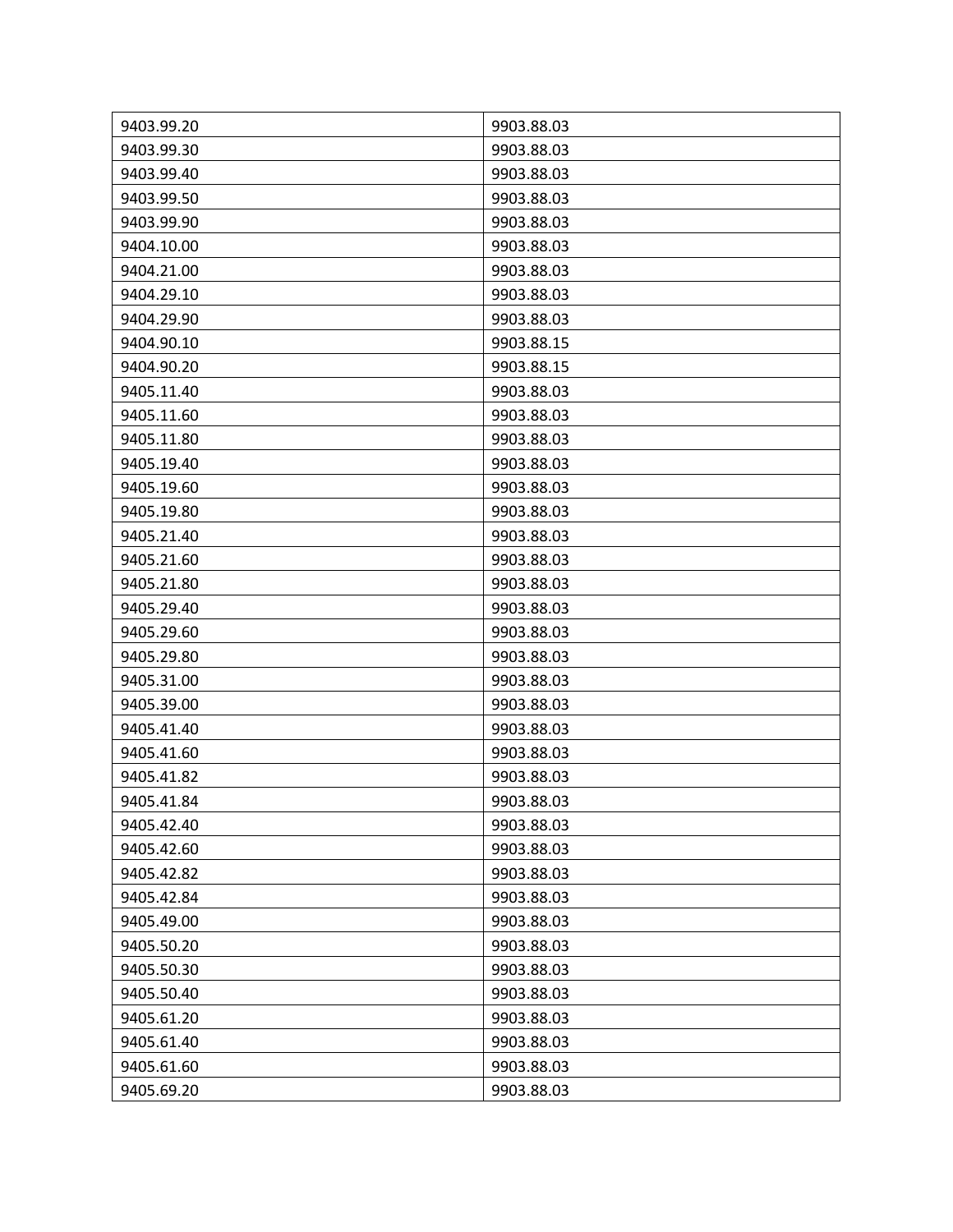| 9405.69.40 | 9903.88.03 |
|------------|------------|
| 9405.69.60 | 9903.88.03 |
| 9405.91.10 | 9903.88.03 |
| 9405.91.30 | 9903.88.03 |
| 9405.91.40 | 9903.88.03 |
| 9405.91.60 | 9903.88.03 |
| 9405.92.00 | 9903.88.03 |
| 9405.99.20 | 9903.88.03 |
| 9405.99.40 | 9903.88.03 |
| 9406.10.00 | 9903.88.03 |
| 9406.20.00 | 9903.88.03 |
| 9406.90.01 | 9903.88.03 |
| 9504.20.20 | 9903.88.15 |
| 9504.20.40 | 9903.88.15 |
| 9504.20.80 | 9903.88.15 |
| 9504.30.00 | 9903.88.15 |
| 9504.90.90 | 9903.88.15 |
| 9505.10.10 | 9903.88.15 |
| 9506.11.20 | 9903.88.15 |
| 9506.11.40 | 9903.88.15 |
| 9506.11.60 | 9903.88.15 |
| 9506.12.40 | 9903.88.15 |
| 9506.12.80 | 9903.88.15 |
| 9506.19.40 | 9903.88.15 |
| 9506.19.80 | 9903.88.15 |
| 9506.21.40 | 9903.88.15 |
| 9506.21.80 | 9903.88.15 |
| 9506.29.00 | 9903.88.15 |
| 9506.31.00 | 9903.88.15 |
| 9506.32.00 | 9903.88.15 |
| 9506.39.00 | 9903.88.15 |
| 9506.51.60 | 9903.88.15 |
| 9506.59.80 | 9903.88.15 |
| 9506.61.00 | 9903.88.15 |
| 9506.62.40 | 9903.88.15 |
| 9506.62.80 | 9903.88.15 |
| 9506.69.20 | 9903.88.15 |
| 9506.69.40 | 9903.88.15 |
| 9506.69.60 | 9903.88.15 |
| 9506.70.40 | 9903.88.15 |
| 9506.70.60 | 9903.88.15 |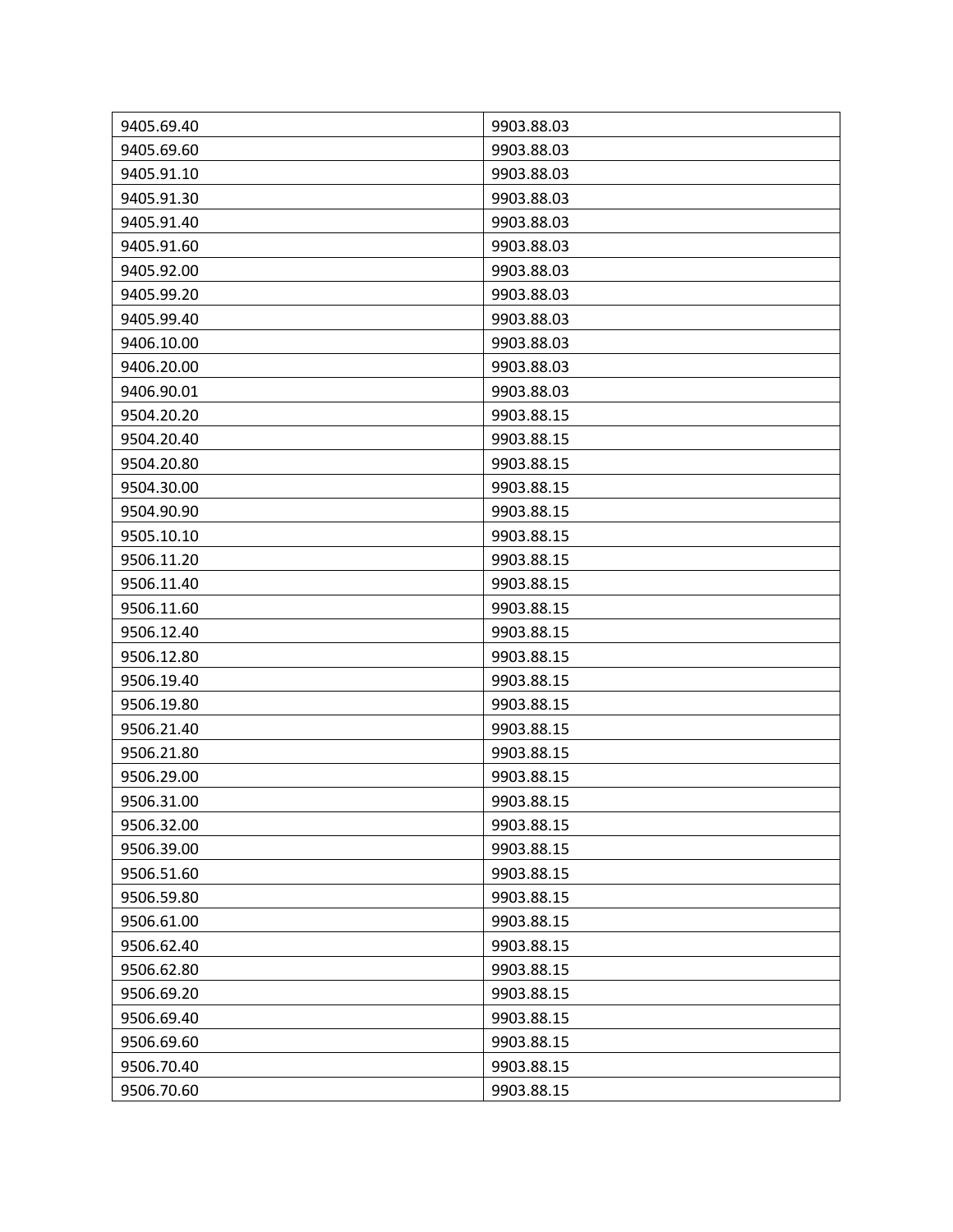| 9506.91.00 | 9903.88.15 |
|------------|------------|
| 9506.99.05 | 9903.88.15 |
| 9506.99.20 | 9903.88.15 |
| 9506.99.25 | 9903.88.15 |
| 9506.99.28 | 9903.88.15 |
| 9506.99.30 | 9903.88.15 |
| 9506.99.35 | 9903.88.15 |
| 9506.99.40 | 9903.88.15 |
| 9506.99.45 | 9903.88.15 |
| 9506.99.55 | 9903.88.15 |
| 9506.99.60 | 9903.88.15 |
| 9507.20.40 | 9903.88.15 |
| 9507.20.80 | 9903.88.15 |
| 9507.30.60 | 9903.88.15 |
| 9507.30.80 | 9903.88.15 |
| 9507.90.20 | 9903.88.15 |
| 9507.90.40 | 9903.88.15 |
| 9507.90.70 | 9903.88.15 |
| 9508.10.00 | 9903.88.15 |
| 9508.21.00 | 9903.88.15 |
| 9508.22.00 | 9903.88.15 |
| 9508.23.00 | 9903.88.15 |
| 9508.24.00 | 9903.88.15 |
| 9508.25.00 | 9903.88.15 |
| 9508.26.00 | 9903.88.15 |
| 9508.29.00 | 9903.88.15 |
| 9508.30.00 | 9903.88.15 |
| 9508.40.00 | 9903.88.15 |
| 9601.10.00 | 9903.88.15 |
| 9601.90.20 | 9903.88.15 |
| 9601.90.40 | 9903.88.15 |
| 9601.90.60 | 9903.88.15 |
| 9601.90.80 | 9903.88.15 |
| 9602.00.10 | 9903.88.15 |
| 9602.00.40 | 9903.88.15 |
| 9602.00.50 | 9903.88.15 |
| 9603.10.15 | 9903.88.15 |
| 9603.10.35 | 9903.88.15 |
| 9603.10.40 | 9903.88.15 |
| 9603.10.50 | 9903.88.15 |
| 9603.10.60 | 9903.88.15 |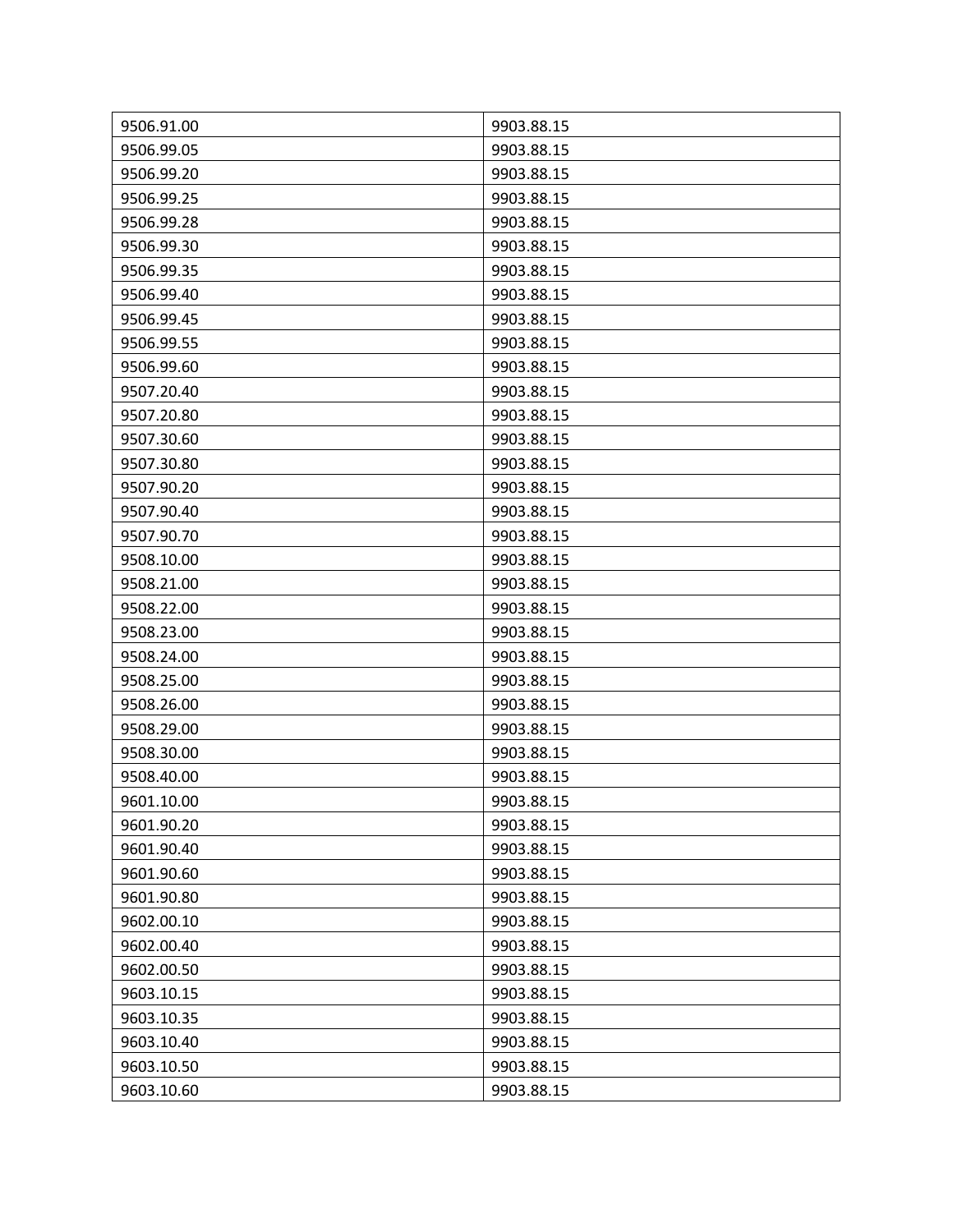| 9603.10.90 | 9903.88.15 |
|------------|------------|
| 9603.21.00 | 9903.88.15 |
| 9603.30.20 | 9903.88.15 |
| 9603.30.40 | 9903.88.15 |
| 9603.50.00 | 9903.88.15 |
| 9603.90.40 | 9903.88.15 |
| 9603.90.80 | 9903.88.15 |
| 9604.00.00 | 9903.88.15 |
| 9606.10.40 | 9903.88.03 |
| 9606.10.80 | 9903.88.03 |
| 9606.21.20 | 9903.88.03 |
| 9606.21.40 | 9903.88.03 |
| 9606.21.60 | 9903.88.03 |
| 9606.22.00 | 9903.88.03 |
| 9606.29.20 | 9903.88.03 |
| 9606.29.40 | 9903.88.03 |
| 9606.29.60 | 9903.88.03 |
| 9606.30.40 | 9903.88.03 |
| 9606.30.80 | 9903.88.03 |
| 9607.11.00 | 9903.88.03 |
| 9607.19.00 | 9903.88.03 |
| 9607.20.00 | 9903.88.03 |
| 9608.10.00 | 9903.88.15 |
| 9608.20.00 | 9903.88.15 |
| 9608.30.00 | 9903.88.15 |
| 9608.40.40 | 9903.88.15 |
| 9608.40.80 | 9903.88.15 |
| 9608.50.00 | 9903.88.15 |
| 9608.60.00 | 9903.88.15 |
| 9608.91.00 | 9903.88.15 |
| 9608.99.20 | 9903.88.15 |
| 9608.99.30 | 9903.88.15 |
| 9608.99.40 | 9903.88.15 |
| 9608.99.60 | 9903.88.15 |
| 9609.10.00 | 9903.88.15 |
| 9609.20.20 | 9903.88.15 |
| 9609.20.40 | 9903.88.15 |
| 9609.90.40 | 9903.88.15 |
| 9609.90.80 | 9903.88.15 |
| 9611.00.00 | 9903.88.15 |
| 9612.10.10 | 9903.88.15 |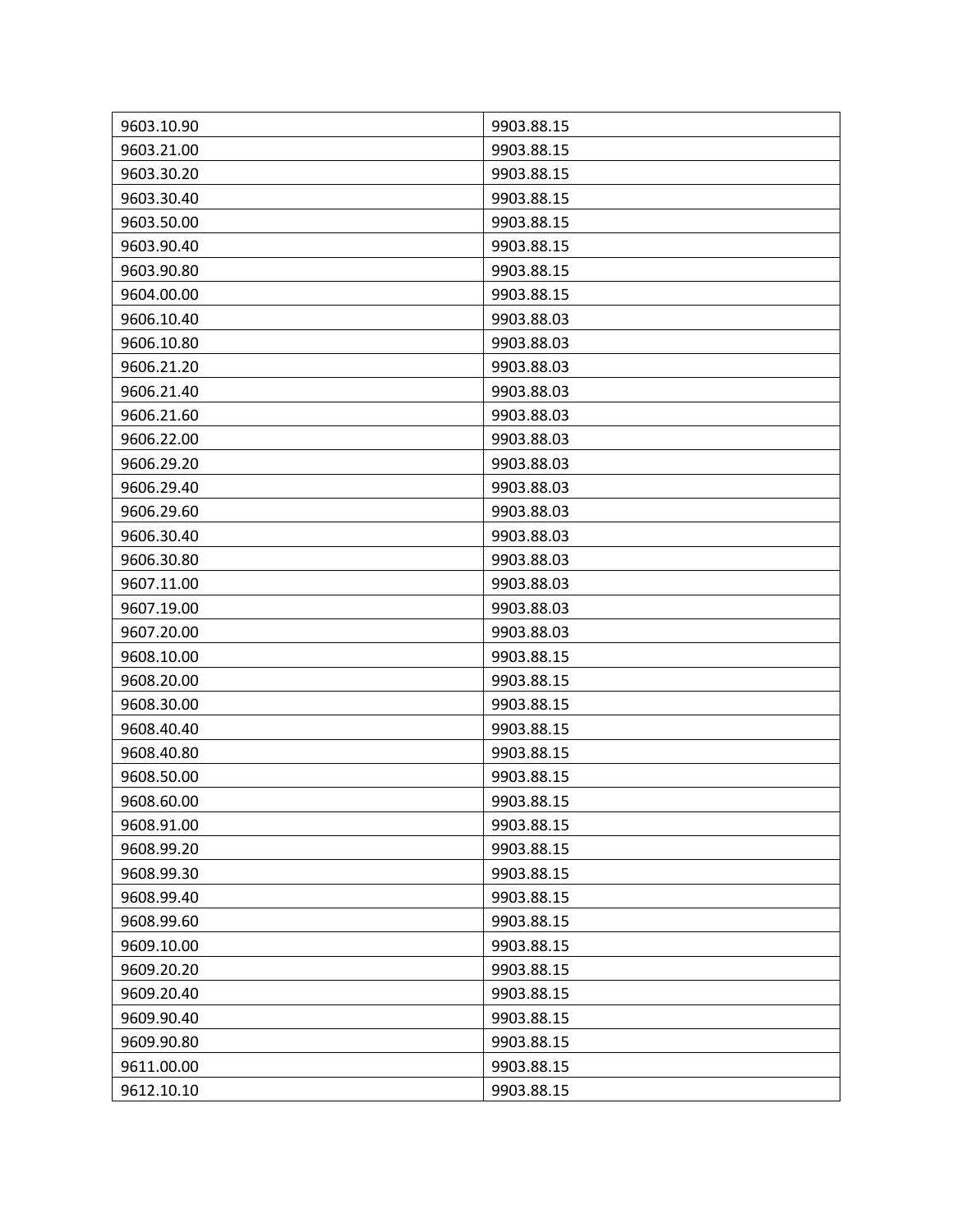| 9612.10.90 | 9903.88.15 |
|------------|------------|
| 9612.20.00 | 9903.88.15 |
| 9613.10.00 | 9903.88.15 |
| 9613.80.10 | 9903.88.15 |
| 9613.80.20 | 9903.88.15 |
| 9613.80.40 | 9903.88.15 |
| 9613.80.80 | 9903.88.15 |
| 9613.90.40 | 9903.88.15 |
| 9613.90.80 | 9903.88.15 |
| 9614.00.21 | 9903.88.15 |
| 9614.00.25 | 9903.88.15 |
| 9614.00.26 | 9903.88.15 |
| 9614.00.98 | 9903.88.15 |
| 9616.10.00 | 9903.88.15 |
| 9617.00.40 | 9903.88.15 |
| 9618.00.00 | 9903.88.15 |
| 9619.00.05 | 9903.88.15 |
| 9619.00.11 | 9903.88.15 |
| 9619.00.15 | 9903.88.15 |
| 9619.00.21 | 9903.88.15 |
| 9619.00.25 | 9903.88.15 |
| 9619.00.33 | 9903.88.15 |
| 9619.00.43 | 9903.88.15 |
| 9619.00.48 | 9903.88.15 |
| 9619.00.64 | 9903.88.15 |
| 9619.00.71 | 9903.88.15 |
| 9619.00.74 | 9903.88.15 |
| 9619.00.78 | 9903.88.15 |
| 9619.00.90 | 9903.88.15 |
| 9620.00.10 | 9903.88.03 |
| 9620.00.15 | 9903.88.03 |
| 9620.00.20 | 9903.88.03 |
| 9620.00.25 | 9903.88.03 |
| 9620.00.30 | 9903.88.03 |
| 9620.00.50 | 9903.88.03 |
| 9620.00.55 | 9903.88.03 |
| 9620.00.60 | 9903.88.03 |
| 9620.00.65 | 9903.88.03 |
| 9620.00.70 | 9903.88.03 |
| 9701.21.00 | 9903.88.15 |
| 9701.22.00 | 9903.88.15 |